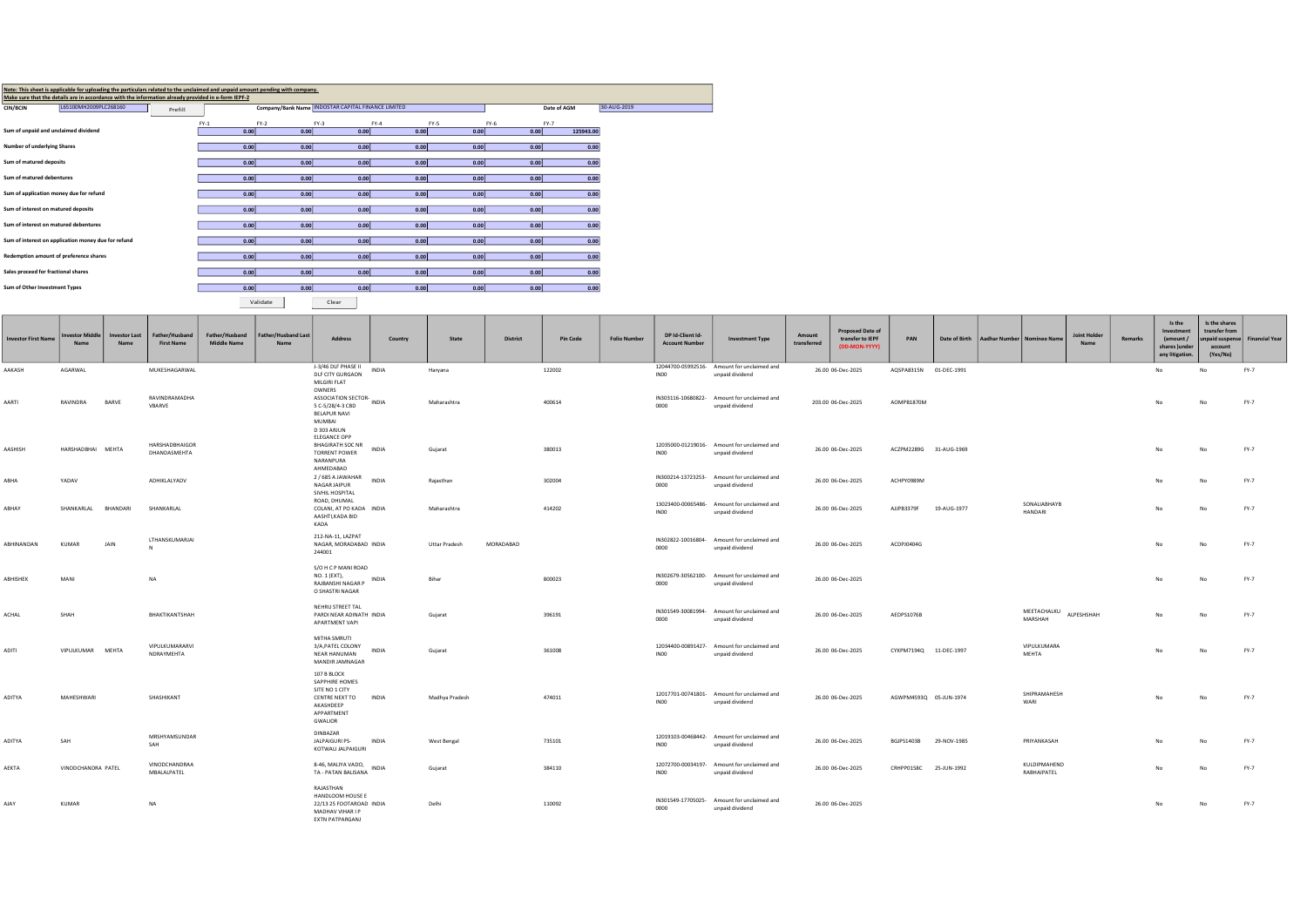| AJAY           | KUMAR<br>KUMAR              | NAWALKHAHUF NA<br>YADAV | OMPRAKASHYADA                             | 3708, KALON KA<br>MOHALLA K.G.B. KA<br>RASTA JOHARI BAZAR INDIA<br><b>IAIPUR</b><br>A 3 101<br>MESHDHANUSH SAI<br>ASHISH SOCIETY NR INDIA<br>OPERA HOUSE |              | Rajasthan<br>Gujarat | 302003<br>394210 | INO <sub>0</sub><br><b>IN00</b> | 12017701-00127076- Amount for unclaimed and<br>unpaid dividend<br>12047200-10491885- Amount for unclaimed and<br>unpaid dividend | 26.00 06-Dec-2025<br>26.00 06-Dec-2025 | ABSPY3427C 28-JUL-1980 |             | MANSIRAMCHA<br>NDRAYADAV                   |     | No          | $FY-7$<br>$FY-7$ |
|----------------|-----------------------------|-------------------------|-------------------------------------------|----------------------------------------------------------------------------------------------------------------------------------------------------------|--------------|----------------------|------------------|---------------------------------|----------------------------------------------------------------------------------------------------------------------------------|----------------------------------------|------------------------|-------------|--------------------------------------------|-----|-------------|------------------|
| AJAY           | MALPANI                     |                         | KUNDANMALMALP<br>ANI                      | <b>CITYLIGHT SURAT</b><br>26.SUDAMA NAGAR.<br>OPP.-GLASS FACTORY, INDIA<br>TONK ROAD, JAIPUR                                                             |              | Rajasthan            | 302018           | 0000                            | IN302105-10106430- Amount for unclaimed and<br>unpaid dividend                                                                   | 26.00 06-Dec-2025                      | ACSPM8481D             |             |                                            | No  | No          | $FY-7$           |
| AJAY           | PAL                         | LAMBA                   | SHBALCHANDLAM<br><b>BA</b>                | ARG-63 NANGLI<br>CIRCLE . ALWAR                                                                                                                          | INDIA        | Rajasthan            | 301001           | IN00                            | 12017701-00789956- Amount for unclaimed and<br>unpaid dividend                                                                   | 26.00 06-Dec-2025                      | ACDPL8942P             | 07-AUG-1978 | SUNITA                                     |     | No          | $FY-7$           |
| AJIT           |                             | KOTHARI                 | <b>JITENDRAKUMARB</b><br>HOGILALKOTHARI   | 208/A SHREEJI<br>TOWER, MOTA<br>BAZAR, VALSAD                                                                                                            | INDIA        | Gujarat              | 396001           | INO <sub>0</sub>                | 12041500-00835706- Amount for unclaimed and<br>unpaid dividend                                                                   | 26.00 06-Dec-2025                      | ELVPK5936B             | 27-MAY-1995 |                                            | No  | $_{\sf No}$ | FY-7             |
| AIIT           | KUMAR                       | SAHAY                   | SHYAMNANDANSA<br>HAY                      | <b>B-206 SURYA VIHAR</b><br>APPT DUNDAHERA INDIA<br><b>GURGAON GURGAON</b>                                                                               |              | Haryana              | 122001           | INO <sub>0</sub>                | 12047200-00105820- Amount for unclaimed and<br>unpaid dividend                                                                   | 26.00 06-Dec-2025                      | ASXPS1673G 02-OCT-1969 |             | RANJEETAKUMA                               | No  | No          | FY-7             |
| AJIT           | SINGH                       |                         | NA                                        | 1 B 46 VIGYAN NAGAR INDIA                                                                                                                                |              | Rajasthan            | 324009           | 0000                            | IN301774-13624450- Amount for unclaimed and<br>unpaid dividend                                                                   | 26.00 06-Dec-2025                      |                        |             |                                            |     | No          | FY-7             |
| AJITKUMAR      | PRATAPRAI                   | RAJYAGURU               | PRATAPRAI                                 | 9/4 SHIVNAGAR,<br>GONDAL ROAD,<br>RAJKOT                                                                                                                 | INDIA        | Gujarat              | 360004           | IN00                            | 13019900-00005744- Amount for unclaimed and<br>unpaid dividend                                                                   | 26.00 06-Dec-2025                      | ABOPR5572K             | 02-JUN-1959 | MRSHARSHAAJIT<br>KUMARRAJYAGU<br><b>RU</b> |     | No          | $FY-7$           |
| AJOY           | KUMAR                       | <b>BOSE</b>             | <b>NA</b>                                 | <b>G 1 ASHOKA PARK</b><br>KHAMARDIH P O<br>SHANKER NAGAR<br>RAIPUR                                                                                       | INDIA        | Chhattisgarh         | 492001           | 0000                            | IN301549-18181877- Amount for unclaimed and<br>unpaid dividend                                                                   | 26.00 06-Dec-2025                      | AAZPB7626G             |             |                                            | No  | No          | FY-7             |
| AKASH          | BABUBHAI                    | PATEL                   | BABUBHAIPATEL                             | A-18 RATNAGIRI<br>APARTMENT, NEAR<br>BHAGWATI SCHOOL, INDIA<br>SAIJPUR BOGHA,<br>AHMEDABAD                                                               |              | Gujarat              | 382345           | INO <sub>0</sub>                | 12035000-01251911- Amount for unclaimed and<br>unnaid dividend                                                                   | 26.00 06-Dec-2025                      | BQNPP6319K 16-OCT-1989 |             | BABUBHAIPATEL                              | No  | No          | FY-7             |
| AKLESH         | YADAV                       |                         | MrRAMKUMARYA<br>DAV                       | D-5/90 SECTOR-15<br>ROHINI NORTH WEST INDIA<br>DELHI                                                                                                     |              | Delhi                | 110085           | <b>IN00</b>                     | 12020600-00011694- Amount for unclaimed and<br>unpaid dividend                                                                   | 26.00 06-Dec-2025                      | ABTPY1741Q 01-JUL-1963 |             | RAMKUMARYAD<br>AV                          | No  | No          | $FY-7$           |
| AKSHAT         | AGRAWAL                     | HUF                     | <b>NA</b>                                 | DUPLEX NO 9<br>KACHNAR FLR GORAV<br>NAPIER TOWN NEAR<br>RAMI ALA MANDIR<br><b>JARAI PUR MADHYA</b><br>PRADESH INDIA                                      | <b>INDIA</b> | Madhya Pradesh       | 482001           | 0000                            | IN303028-68058381- Amount for unclaimed and<br>unpaid dividend                                                                   | 26.00 06-Dec-2025                      | AAQHA6714B             |             |                                            | No  | No          | $FY-7$           |
| AKSHAY         | DIPAKBHAI                   | SANTOKI                 | DIPAKBHAIHIRJIBH<br><b>AISANTOKI</b>      | K 1 ALKAPURI SOCIETY<br>SARDAR BAUG<br><b>JUNAGADH</b><br>JUNAGADH GUJARAT                                                                               | INDIA        | Gujarat              | 362001           | 0000                            | IN300513-80736294- Amount for unclaimed and<br>unpaid dividend                                                                   | 26.00 06-Dec-2025                      | <b>EEYPS1603K</b>      |             |                                            | No  | No          | $FY-7$           |
| ALIHUSEN       | SAIFUDIN                    | <b>MODI</b>             | SAIFUDINMODI                              | <b>BURAHANI MANSION</b><br>B7 TARMAMAD<br>SOCIETY KALAVAD<br>ROAD JAMNAGAR                                                                               | <b>INDIA</b> | Guiarat              | 361001           | 0000                            | IN300476-42840334- Amount for unclaimed and<br>unpaid dividend                                                                   | 26.00.06-Dec-2025                      | AIZPM8941R             |             | FEMIDAALIHUSE<br>NMODI                     | No  | No          | $FY-7$           |
| ALKA           | DILIP                       | KATARIYA                | DILIPFULCHANDKA<br>TARIYA                 | SIDDHIVINAYAK<br>COLONY, SAVEDI,<br>AHMEDNAGAR                                                                                                           | INDIA        | Gujarat              | 364003           | INO0                            | 13023400-00371545- Amount for unclaimed and<br>unpaid dividend                                                                   | 26.00 06-Dec-2025                      | ACTPK4938L             | 07-NOV-1963 | DILIPFULCHAND<br>KATARIYA                  |     | No          | $FY-7$           |
| ALKA           | DINESHKUMAR IAIN            |                         | RHAICHANDIAIN                             | B 102 SUN DIVINE 2<br><b>JODHPUR</b><br>AHMEDABAD                                                                                                        | <b>INDIA</b> | Gujarat              | 380015           | IN00                            | 12035000-01087404- Amount for unclaimed and<br>unpaid dividend                                                                   | 26.00 06-Dec-2025                      | ACIP 13091N            | 25-MAY-1969 | DINESHKUMAR<br>MOHANLALIAIN                | No. | No          | $FY-7$           |
| <b>ALKAREN</b> | <b>RHARATKUMAR SANGHAVI</b> |                         | BHARATKUMARSS<br>ANGHAVI                  | 4-E. DHAVALGIRI APP.<br><b>SHAHPUR RHAI</b><br>CENTRE AHMEDABAD                                                                                          | <b>INDIA</b> | Guiarat              | 380001           | 0000                            | IN301645-10241930- Amount for unclaimed and<br>unpaid dividend                                                                   | 26.00.06-Dec-2025                      | AMSPS9861R             |             |                                            | No. | No          | FY-7             |
| ALKABEN        | HITENKUMAR VORA             |                         | HITENKUMARVOR<br>$\mathbf{A}$             | 3 B. VITTHAL PRESS<br>OPP. VIMAL HOUSE<br>Illrd FLOOR<br>SURENDRA NAGAR<br>SURENDRANAGAR                                                                 | INDIA        | Gujarat              | 363001           | INO <sub>0</sub>                | 12019101-00388554- Amount for unclaimed and<br>unpaid dividend                                                                   | 26.00 06-Dec-2025                      | AAPPV8960K 23-DEC-1961 |             |                                            | No  | No          | FY-7             |
| ALPABEN        |                             | SOLANKI                 | JANAKMSOLANKI                             | RAM NIVAS, NUTAN<br>NAGAR.<br>HOSPITAL ROAD<br><b>IAMNAGAR</b>                                                                                           | INDIA        | Gujarat              | 361008           | 0000                            | IN300974-10613429- Amount for unclaimed and<br>unnaid dividend                                                                   | 26.00 06-Dec-2025                      | BHKPS7753Q             |             | JANAKMSOLANK<br>$\mathbf{L}$               | No  | No          | $FY-7$           |
| ALPESH         | JASMATBHAI TANK             |                         | <b>NA</b>                                 | 9.SHRESTH SANKUL<br><b>BHAKTI NAGAR</b><br>CIRCLE B/H GITA<br><b>MANDIR RAJKOT</b>                                                                       | <b>INDIA</b> | Gujarat              | 360001           | <b>IN00</b>                     | 13019900-00033041- Amount for unclaimed and<br>unpaid dividend                                                                   | 26.00 06-Dec-2025                      | AAXPT8754F             | 22-NOV-1969 | KANCHANBENJA<br>SMATBHAITANK               | No  | No          | FY-7             |
| ALPESH         | <b>JIVATLAL</b>             | MEHTA                   | <b>JIVATLALVAGHJIBH</b><br><b>AIMEHTA</b> | SAMRUDDHI<br>APARTMENT DEESA.<br>DIST, BANASKANTHA<br>(GUI.)                                                                                             | <b>INDIA</b> | Gujarat              | 385535           | 0000                            | IN300974-11217482- Amount for unclaimed and<br>unpaid dividend                                                                   | 26.00 06-Dec-2025                      | <b>ARIPM8886C</b>      |             |                                            |     | No          | FY-7             |
| AMARIBEN       | BHAGAVANBHAI CHAUDHARI      |                         | NA                                        | 2 - 2, CHAUDHARIVAS<br>EKALVA PATAN -<br>HARIJ EKALVA                                                                                                    | <b>INDIA</b> | Gujarat              | 384240           | 0000                            | IN302461-10603258- Amount for unclaimed and<br>unpaid dividend                                                                   | 26.00 06-Dec-2025                      |                        |             |                                            |     | No          | FY-7             |
| AMBALAL        | MANILAL                     | PATEL                   | <b>NA</b>                                 | C 13 KARMACHARI<br>NAGAR PRABHAT<br>CHOWK NR RANNA<br>PARK BUS STAND<br>GHATLODIYA                                                                       | INDIA        | Gujarat              | 380061           | 0000                            | IN300476-41393563- Amount for unclaimed and<br>unpaid dividend                                                                   | 6.00 06-Dec-2025                       |                        |             |                                            |     | No          | FY-7             |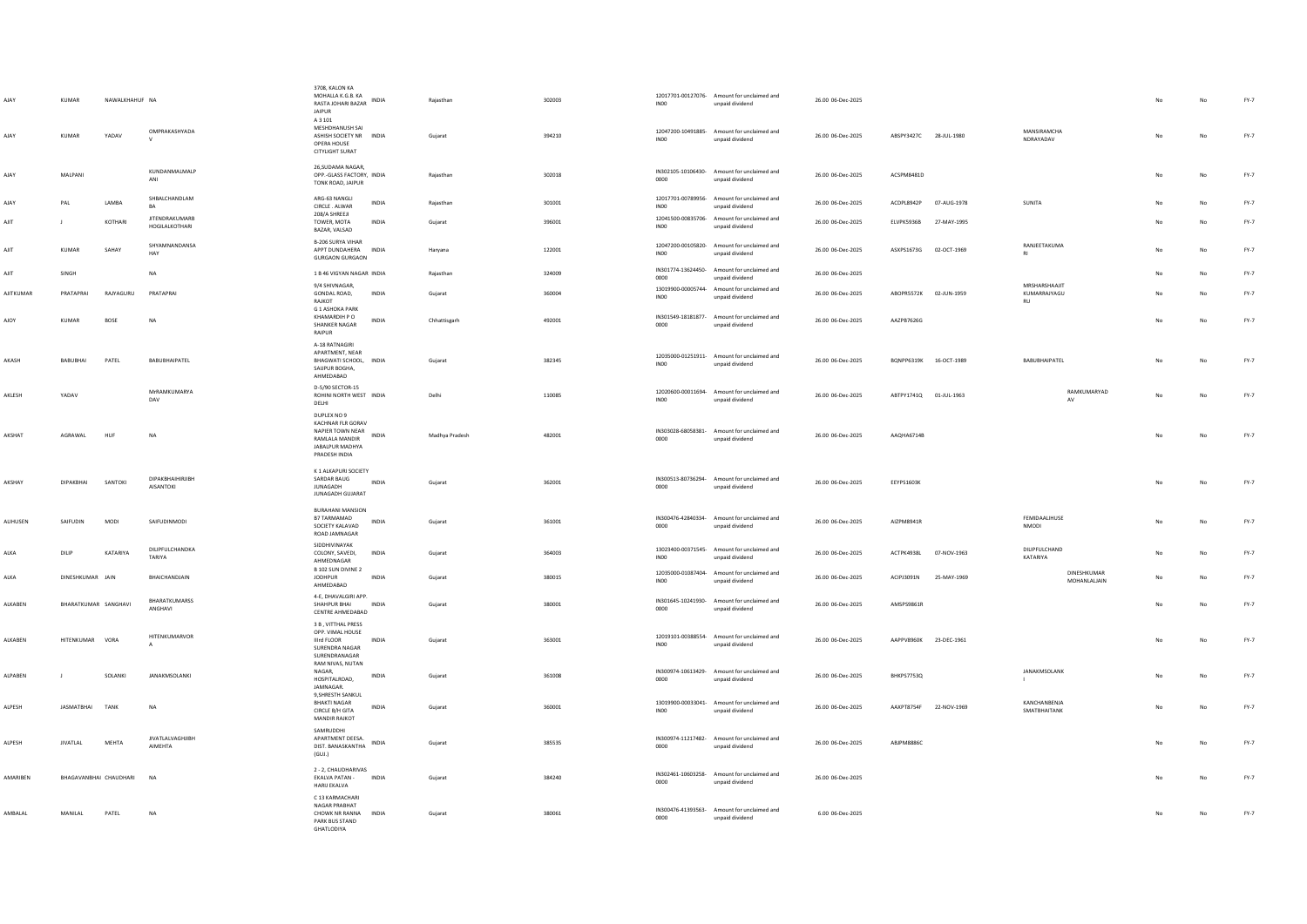| AMBAVI          | MAHESHKUMAR NATVARLAL    |             | <b>NA</b>                         | <b>B NO 7 PARAS STATUS</b><br>NEAR SHREEJI<br>BUNGLOW SCIENCE INDIA<br>CITY ROAD SOLA<br>AHMEDABAD<br>20-B RACHNA PARK        |                 | Gujarat        |           | 380060 | 0000             | IN300757-11735007- Amount for unclaimed and<br>unpaid dividend | 26.00 06-Dec-2025 | AABHA2201A              |             |                                      |                | $_{\sf No}$ | $FY-7$ |
|-----------------|--------------------------|-------------|-----------------------------------|-------------------------------------------------------------------------------------------------------------------------------|-----------------|----------------|-----------|--------|------------------|----------------------------------------------------------------|-------------------|-------------------------|-------------|--------------------------------------|----------------|-------------|--------|
| AMISHA          | RAJESH                   | THAWANI     | RAIFSHTHAWANI                     | ATUL VALSAD ROAD INDIA<br>VASHIER VALSAD                                                                                      |                 | Gujarat        |           | 396001 | INO <sub>0</sub> | 12029900-00248471- Amount for unclaimed and<br>unpaid dividend | 26.00 06-Dec-2025 | AFTPT2693B              |             |                                      |                | No          | FY-7   |
| AMIT            | RHUPATRAY                | <b>SHAH</b> | BHUPATRAYAMRU<br>TLALSHAH         | P O BOX NO 114181 UNITED ARAB<br><b>DUBAI UAE</b><br>PLOT NO B-1277                                                           | <b>EMIRATES</b> | <b>NA</b>      |           | 999999 | 0000             | IN301549-55285304- Amount for unclaimed and<br>unpaid dividend | 26.00 06-Dec-2025 | REPPS07471              |             |                                      |                | No          | FY-7   |
| AMIT            | GHANSHYAMBH GOHEL        |             | GHANSHYAMBHAI<br>GOHEL            | <b>INDRAPRASTHNAGA</b><br><b>KALIYARID</b><br>RHAVNAGAR<br>BHAVNAGAR                                                          | <b>INDIA</b>    | Guiarat        |           | 364002 | 0000             | IN300974-12266283- Amount for unclaimed and<br>unpaid dividend | 26.00 06-Dec-2025 | CGMPG3874L              |             |                                      | No             | No          | FY-7   |
| AMIT            | <b>GUPTA</b>             |             | BALKISANGUPTA                     | 656, SHANTI NAGAR.<br>GOPAL PURA, BYA INDIA<br>PASS, JAIPUR                                                                   |                 | Rajasthan      |           | 302018 | INO <sub>0</sub> | 12013700-00095437- Amount for unclaimed and<br>unpaid dividend | 26.00 06-Dec-2025 | ABRPG7549Q  04-AUG-1977 |             | SONALIGUPTA                          | No             | No          | FY-7   |
| AMIT            | <b>JHUNJHUNWALA</b>      |             | NA                                | SONESTA COSMOS<br>TULIP10110 TH M<br>MARUTI NAGAR 14 TH<br><b>CROSS MARUTI</b><br>NAGAR<br>MAILESHPALYA<br><b>BANGALORE</b>   | <b>INDIA</b>    | Karnataka      |           | 560075 | INO <sub>0</sub> | 12081600-01775419- Amount for unclaimed and<br>unpaid dividend | 26.00 06-Dec-2025 | AFCPJ6696Q 16-DEC-1983  |             |                                      | No             | No          | FY-7   |
| AMIT            | <b>JOSHI</b>             |             | <b>NA</b>                         | H NO 1500 SECTOR 21 INDIA                                                                                                     |                 | Harvana        |           | 121001 | 0000             | IN300476-42259709- Amount for unclaimed and<br>unpaid dividend | 26.00 06-Dec-2025 |                         |             |                                      |                | No          | $FY-7$ |
| AMIT            | RAMESHCHAND PADIYA<br>RA |             | RAMESHCHANDRA<br>AMRITLALPADIYA   | PATEL PARK, OPP.<br><b>BHARTIYA SCHOOL</b><br>STREET, PEDAK ROAD, INDIA<br>RAJKOT.                                            |                 | Gujarat        |           | 360003 | 0000             | IN300974-10851142- Amount for unclaimed and<br>unpaid dividend | 26.00 06-Dec-2025 | ASDPP1323J              |             | KUNDANRENRA<br>MESHCHANDRA<br>PADIYA |                | No          | $FY-7$ |
| AMRIT           | MAHESHWARI               |             | ABHAYMAHESHWA<br><b>RI</b>        | 107 SAPPHIRE HOMES<br>B BLOCK FLAT NO. 1 INDIA<br>CITY CENTRE<br>GWALIOR                                                      |                 | Madhya Pradesh |           | 474001 | INO0             | 12017701-00927210- Amount for unclaimed and<br>unpaid dividend | 26.00 06-Dec-2025 | DACPM5244R 02-NOV-2002  |             | AMEESHAMAHE<br>SHWARI                | No             | No          | FY-7   |
| <b>AMRUTDAS</b> | <b>IANKIDAS</b>          | DASANI      | <b>IANKIDASGANGAR</b><br>AMDASANI | 3, RADHA KRUSHNA<br>NAGAR MAIN ROAD- INDIA<br>3. GONDAL.                                                                      |                 | Guiarat        |           | 360311 | 0000             | IN300974-11064682- Amount for unclaimed and<br>unpaid dividend | 26.00.06-Dec-2025 | ARNPD2681A              |             | RAKESHADASAN<br>$\mathbf{I}$         | No             | No          | $FY-7$ |
| ANAND           | B                        |             | <b>BOTHLAL</b>                    | MAHALAKSHMI<br>BANKERS GUNDLUPET INDIA<br>C H NAGAR                                                                           |                 | Karnataka      |           | 571111 | INO <sub>0</sub> | 12044700-02198514- Amount for unclaimed and<br>unpaid dividend | 26.00 06-Dec-2025 | ABXPA7303A 10-DEC-1974  |             |                                      |                | No          | $FY-7$ |
| ANAND           | LAXMIKANT                | DESHPANDE   | NA                                | NEAR BALAJI MANDIR<br>BALAJI WARD<br>CHANDRAPUR                                                                               | INDIA           | Maharashtra    |           | 442401 | 0000             | IN300394-17967188- Amount for unclaimed and<br>unpaid dividend | 26.00 06-Dec-2025 | ABJPD4552C              |             | INDRAYANIANA<br>NDDESHPANDE          |                | No          | FY-7   |
| ANAND           | PRAKASH                  | SHARMA      | KEHMCHAND                         | F-206 PLOT NO<br>GH07/B AJNARA<br>DAFFODIL NEAR FELIX INDIA<br>HOSPITAL NOIDA<br><b>EXPRESSWAY SECTOR</b><br>157 NOIDA 201304 |                 | Uttar Pradesh  | GHAZIABAD |        | INO <sub>0</sub> | 12019101-03328072- Amount for unclaimed and<br>unpaid dividend | 26.00 06-Dec-2025 | AIKPS0233M 23-JUL-1952  |             | VIKRANTKAUSHI<br>$\kappa$            |                | No          | $FY-7$ |
| ANAND           | RAIFNDRARHAI IANI        |             | <b>NA</b>                         | FLET NO.2-<br>KAILASHAPT H. LDOSH<br><b>I HOSPITAL RD.</b><br>GURUPRASAD<br><b>CHOWK RAJKOT</b>                               | <b>INDIA</b>    | Gujarat        |           | 360004 | INO0             | 13019900-00087541- Amount for unclaimed and<br>unpaid dividend | 52.00 06-Dec-2025 | AGUPJ8459L 03-SEP-1985  |             | RAIFNDRARHAIH<br>ARGOVINDBHAU<br>ANI | N <sub>0</sub> | No          | $FY-7$ |
| ANGHAN          | SANJAY                   | MEGHAJIBHAI | MEGHAJIBHAIMON<br>ABHAIANGHAN     | F-302 GOPINATHJI<br>APPARTMENT SAYAN<br>ROAD BEHIND<br>SHRUSHTI RESI<br>CHORASI CHHAPRA<br><b>BHATHA SURAT</b>                | <b>INDIA</b>    | Gujarat        |           | 394107 | INO <sub>0</sub> | 12033200-11671621- Amount for unclaimed and<br>unpaid dividend | 26.00 06-Dec-2025 | AMWPA3717E 04-APR-1982  |             |                                      | No             | No          | FY-7   |
| ANII            | KUMAR                    | CHETANIHUE  | OMPRAKASH                         | C/O BHAGWAN DAS<br>BINJ RAJ KAPI NEEM<br>KA THANA NEEM KA<br>THANA SIKAR                                                      | <b>INDIA</b>    | Raiasthan      |           | 332713 | <b>IN00</b>      | 12017701-00726593- Amount for unclaimed and<br>unpaid dividend | 26.00 06-Dec-2025 | AAJHA7669C 01-JUL-1963  |             |                                      | No             | No          | $FY-7$ |
| ANII            | KUMAR                    | GUPTA       | RAMKRISHANGUPT                    | H NO 1/7690 A GALI<br>NO 3 EAST GORAKH<br>PARK SHAHDARA<br>DELHI                                                              | <b>INDIA</b>    | Delhi          |           | 110032 | 0000             | IN300118-10324406- Amount for unclaimed and<br>unpaid dividend | 26.00 06-Dec-2025 | AFSPG5510K              |             | RADHAGUPTA                           |                | <b>No</b>   | FY-7   |
| ANIL            | KUMAR                    | GUPTA       | <b>NA</b>                         | 298 MAHARAJ<br>MANSION BUILDING<br>3RD FLOOR PLAT<br>NO.21/22 6TH<br>KHETWADI S.V.P<br>ROAD                                   | INDIA           | Maharashtra    |           | 400004 | 0000             | IN302822-10096892- Amount for unclaimed and<br>unpaid dividend | 26.00 06-Dec-2025 |                         |             |                                      |                | No          | $FY-7$ |
| ANIL            | <b>KUMAR</b>             | JAIN        | MAHENDRAKUMA<br>RJAIN             | 4/155 BEHIND<br>GURUNANAK SCHOOL INDIA<br>KOTA (RAJ.)                                                                         |                 | Raiasthan      |           | 324002 | 0000             | IN301055-10622360- Amount for unclaimed and<br>unpaid dividend | 26.00 06-Dec-2025 | ADWPJ7480Q              |             |                                      |                | No          | $FY-7$ |
| ANIL            | <b>KUMAR</b>             | JAIN        | RAJKUMARJAIN                      | A 2 FL NO 5 BASERA<br>HSG COMPLEX AMLI INDIA<br>SILVASSA<br>1 MAHESH PARK                                                     |                 | Gujarat        |           | 396230 | 0000             | IN300476-41752215- Amount for unclaimed and<br>unpaid dividend | 26.00 06-Dec-2025 | AAIPJ9480H              |             | TRISHLAJAIN                          |                | No          | $FY-7$ |
|                 | SAVJIBHAI                | DHOLA       | SAVJIBHAI                         | LAXMI NARAYAN SOC<br>BORTALAV RD OPP INDIA<br>BALVATIKA<br>BHAVNAGAR                                                          |                 | Gujarat        |           | 364003 | INO <sub>0</sub> | 12033200-01802976- Amount for unclaimed and<br>unpaid dividend | 26.00 06-Dec-2025 | AIIPD0497L              | 25-JUN-1967 | MAHESHSAVJIB<br><b>HAIDHOLA</b>      |                | $_{\sf No}$ | FY-7   |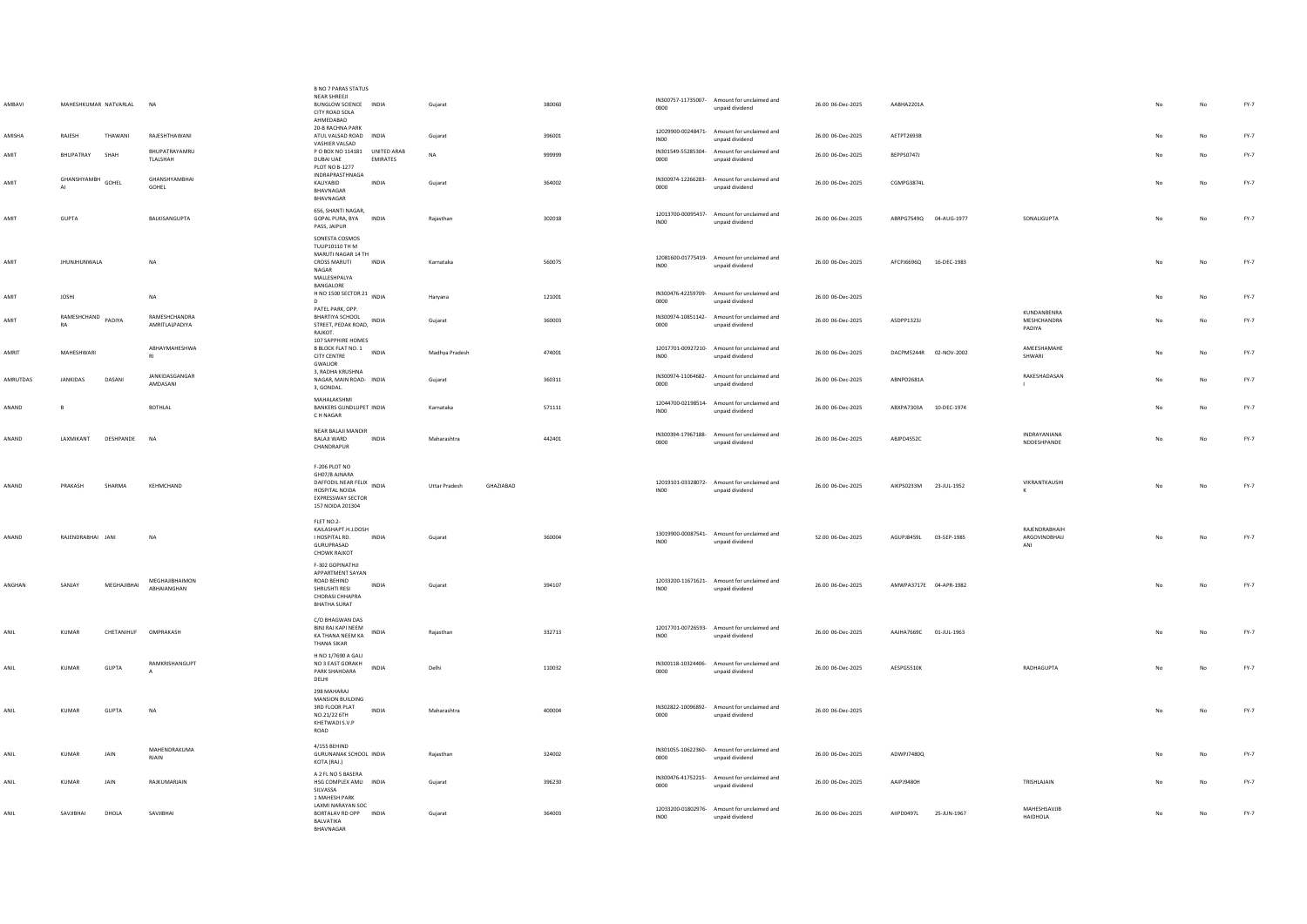|           | SHRINIVAS<br>LAHOTI  | SHRINIVAS                        | 74 GURUWAR PETH<br><b>INDIA</b><br>KARAD<br>C/O.BHAVESH                                                         | Maharashtra                              | 415110 | 0000             | IN300476-42673202- Amount for unclaimed and<br>unpaid dividend | 26.00 06-Dec-2025 | AAGPL5057J                | RAJSHREEANILLA<br>HOTI                  | No | No          | $FY-7$ |
|-----------|----------------------|----------------------------------|-----------------------------------------------------------------------------------------------------------------|------------------------------------------|--------|------------------|----------------------------------------------------------------|-------------------|---------------------------|-----------------------------------------|----|-------------|--------|
| ANILBHAI  | BHANJIBHAI<br>GOHEL  | BHANJIBHAIGOHEL                  | OPTICALS<br>"PANCHASIL<br>COMPLEX",<br>INDIA<br>SANGANAVA<br>CHAWK, RAJDEV<br>STREET, RAJKOT                    | Gujarat                                  | 360001 | INO <sub>0</sub> | 12019800-00002311- Amount for unclaimed and<br>unpaid dividend | 26.00 06-Dec-2025 | ACCPG0415B 04-FEB-1960    | PRAJABENANILB<br>HAIGOHEL               | No | No          | $FY-7$ |
| ANILKUMAR | SAVAILAL<br>SHAH     | SAVAILALGULABCH<br>ANDSHAH       | A - 104, RAJYSH<br><b>RIVERIUM OPP SILVER</b><br>FLORA B/H G B SHAH INDIA<br>COLLEGE, SOUTH VAS<br>AHMEDABAD    | Gujarat                                  | 380007 | 0000             | IN302461-10528498- Amount for unclaimed and<br>unpaid dividend | 26.00 06-Dec-2025 | AIMPS3574K                | CHANDRIKAANIL<br>KUMARSHAH              |    | No          | $FY-7$ |
| ANIRUDH   | JAIN                 | ANILKUMARJAIN                    | FLAT NO 402 H.NO C<br>12 MOTI MARG BAPU<br><b>INDIA</b><br>NAGAR GANDHI<br>NAGAR JAIPUR                         | Rajasthan                                | 302015 | INO <sub>0</sub> | 12017701-01062181- Amount for unclaimed and<br>unpaid dividend | 26.00 06-Dec-2025 | BEPPJ6299N 27-OCT-2001    | ANILKUMARJAIN                           |    | No          | FY-7   |
| ANITA     | CHOUDHARY            | NA                               | 73/189, SHIPRA PATH,<br>NEAR TAGORE NRI<br><b>INDIA</b><br>PUBLIC SCHOOL.<br>MANSAROVAR,                        | Rajasthan                                | 302020 | 0000             | IN302105-10171656- Amount for unclaimed and<br>unpaid dividend | 20.00 06-Dec-2025 |                           |                                         |    | $_{\sf No}$ | FY-7   |
| ANITA     | KUMARI<br>PANDAY     | SANWARMALPAND<br>AY              | 348 SHANTI NIKUNI<br>NEAR SANWARIYA<br>TEMPAL OPP DANGI INDIA<br>FACTORY AZAD<br>NAGAR BHILWARA                 | Rajasthan                                | 311001 | INO <sub>0</sub> | 12017701-01082453- Amount for unclaimed and<br>unpaid dividend | 26.00 06-Dec-2025 | CJSPP5469D 02-NOV-1990    | ASHISHUPADAY<br>$\mathbf{A}$            |    | No          | FY-7   |
| ANITA     | NARESH<br>GANGWANI   | NARESHKUMAR                      | 28 - URVASHI<br>BUNGLOWS, NR<br>INDIRA BRIDGE,<br>INDIA<br>NARODA, HANSOL,<br>AHMEDABAD                         | AHMEDABAD<br>Gujarat                     |        | INO0             | 12033000-00086503- Amount for unclaimed and<br>unpaid dividend | 26.00 06-Dec-2025 | AGIPG6273D 06-SEP-1971    | NARESHKISHAN<br>CHANDGANGW<br>ANI       |    | No          | FY-7   |
| ANITA     | NAYARANIA            | ATMARAM                          | JR-137 HINDALCO<br>COLONY<br>SONEBHADRA<br><b>INDIA</b><br>RENUKOOT UTTAR<br>PRADESH 231217                     | <b>MIRZAPLIR</b><br><b>Uttar Pradesh</b> |        | 0000             | IN300450-13911576- Amount for unclaimed and<br>unpaid dividend | 26.00.06-Dec-2025 | AILIPN4641C               | PAWANKUMAR<br>NAYABANIA                 |    | No          | FY-7   |
| ANITA     | SAWALKA              | NA                               | NEAR DEPO DEVI<br><b>INDIA</b><br>PURA<br>111/101 AGARWAL                                                       | Rajasthan                                | 332001 | 0000             | IN301160-30447327- Amount for unclaimed and<br>unpaid dividend | 26.00 06-Dec-2025 |                           |                                         |    | $_{\sf No}$ | FY-7   |
| ANITA     | VIJAY                | JAGDISHPRASADG<br>UPTA           | FARM BLOCK 111<br>SECTOR 11 NR<br>INDIA<br>RAMTIRTH MARG WD<br>NO 26 JAIPUR                                     | Rajasthan                                | 302020 | INO <sub>0</sub> | 12017701-00968283- Amount for unclaimed and<br>unpaid dividend | 26.00 06-Dec-2025 | AUFPV3031M 17-JUL-1971    | SITARAMVIJAY                            |    | $_{\sf No}$ | $FY-7$ |
| ANITABEN  | KAMLESHKUMA MODI     | KAMLESHDAHYALA<br>LMODI          | 18, VRAJ BHUVAN,<br>SWAMINARAYAN<br>SOCIETY, APPROACH INDIA<br>ROAD, PRANTIJ<br>AHMEDABAD                       | Guiarat                                  | 383205 | <b>IN00</b>      | 12025700-00029055- Amount for unclaimed and<br>unpaid dividend | 26.00 06-Dec-2025 | APYPM9991D 24-JUL-1972    | KAMLESHKUMA<br>RMODI                    | No | No          | $FY-7$ |
| ANJALI    |                      | NARENDRAKUMAR<br>JAIN            | 9/230 PREM MANDIR<br>INDIA<br>HATHI BHATA AJMER                                                                 | Rajasthan                                | 305001 | 0000             | IN300239-13101922- Amount for unclaimed and<br>unpaid dividend | 26.00 06-Dec-2025 | AKRPJ7632A                | ASHISHKUMARJ<br>AIN                     |    | No          | FY-7   |
| ANJANA    | KAMLESH<br>BHATT     | TULJASHANKARPH<br>ULSHANKARRAVAL | $8 - B - 90 -$<br>18, RA. MY U.CO.<br>KUMARCHARISOSYTI INDIA<br>MHILA KOLEZ PASE<br>RAJKOT                      | Guiarat                                  | 360004 | IN <sub>00</sub> | 12041500-00643202- Amount for unclaimed and<br>unpaid dividend | 26.00 06-Dec-2025 | AZYPB0709J<br>12-AUG-1963 |                                         | No | No          | $FY-7$ |
| ANJU      | <b>GUPTA</b>         | GORISHANERK                      | 153 GUPTA BHAWAN<br>WARD NO 51 MAHILA<br>MANDAL SCHOOL KE INDIA<br>SAMNE KUCHILPURA<br><b>BIKANER RAJASTHAN</b> | Rajasthan                                | 334001 | 0000             | IN301143-11530627- Amount for unclaimed and<br>unpaid dividend | 26.00 06-Dec-2025 | AWWPG8546P                | SIMMI                                   |    | No          | $FY-7$ |
| ULIA      | HARESHKUMAR GAWALANI | HARESHKUMARGA<br><b>WALANL</b>   | 14, NEW MAHARAJA<br>PARK NR. SINDHU<br>HOSPITAL MAYA<br>INDIA<br>CINEMA ROAD.<br>KUBERNAGAR<br>AHMEDABAD        | Gujarat                                  | 382340 | 0000             | IN300982-10410514- Amount for unclaimed and<br>unpaid dividend | 26.00 06-Dec-2025 | AKOPG4189Q                | HARESHBHAVAN<br>DASGAWALANI             |    | $_{\sf No}$ | $FY-7$ |
| ANJUBEN   | GIRISHKUMAR SADHVANI | GIRISHKUMARSAD<br>HVANI          | 60, VISHWAKUNJ<br>SOCIETY, DIST.<br><b>INDIA</b><br>SURENDRANAGAR,<br>RATANPAR.                                 | Guiarat                                  | 363020 | 0000             | IN300974-10464518- Amount for unclaimed and<br>unpaid dividend | 26.00 06-Dec-2025 | BKAPS1261A                | GIRISHKUMARBS<br>ADHVANI                | No | No          | FY-7   |
| ANJULA    | SAXENA               | KRIPASANKARSAXE<br>NA            | 106, SECTOR-12<br>MALVIYA NAGAR<br><b>INDIA</b><br><b>JAIPUR</b>                                                | Raiasthan                                | 302017 | IN00             | 12029200-00142397- Amount for unclaimed and<br>unpaid dividend | 26.00.06-Dec-2025 | ADEPS2256B 21-OCT-1962    | ARUNAAMATHU<br>RMATHURMATH<br><b>UR</b> | No | No          | FY-7   |
| ANKISH    | <b>IAIN</b>          | NA                               | B-70, VAISHALI NAGAR<br>INDIA<br><b>JAIPUR</b>                                                                  | Raiasthan                                | 302021 | <b>IN00</b>      | 12010605-00147061- Amount for unclaimed and<br>unpaid dividend | 26.00.06-Dec-2025 |                           |                                         | No | No          | FY-7   |
| ANKIT     | AGARWAL              | PAWANKUMARAG<br>ARWAL            | S/O PAWAN KUMAR<br>AGARWAL 217<br>INDIA<br>RAMESHWARDHAM<br>MURLIPURA JAIPUR                                    | Raiasthan                                | 302039 | IN <sub>00</sub> | 12017701-01019699- Amount for unclaimed and<br>unpaid dividend | 26.00 06-Dec-2025 | RFIPA1899H<br>28-JAN-1994 | PAWANKUMAR<br>AGARWAL                   | No | No          | FY-7   |
| ANKIT     | JAIN                 | KAMLESHKUMARJ<br>AIN             | 304, LAXMI<br>RESIDENCY, BANSI KI INDIA<br>BAJIYA, LALITPUR<br>COLONY, GWALIOR                                  | Madhya Pradesh                           | 474009 | INO <sub>0</sub> | 12017701-00743032- Amount for unclaimed and<br>unpaid dividend | 26.00 06-Dec-2025 | AHYPJ1168P 06-AUG-1987    | AYUSHJAIN                               | No | No          | $FY-7$ |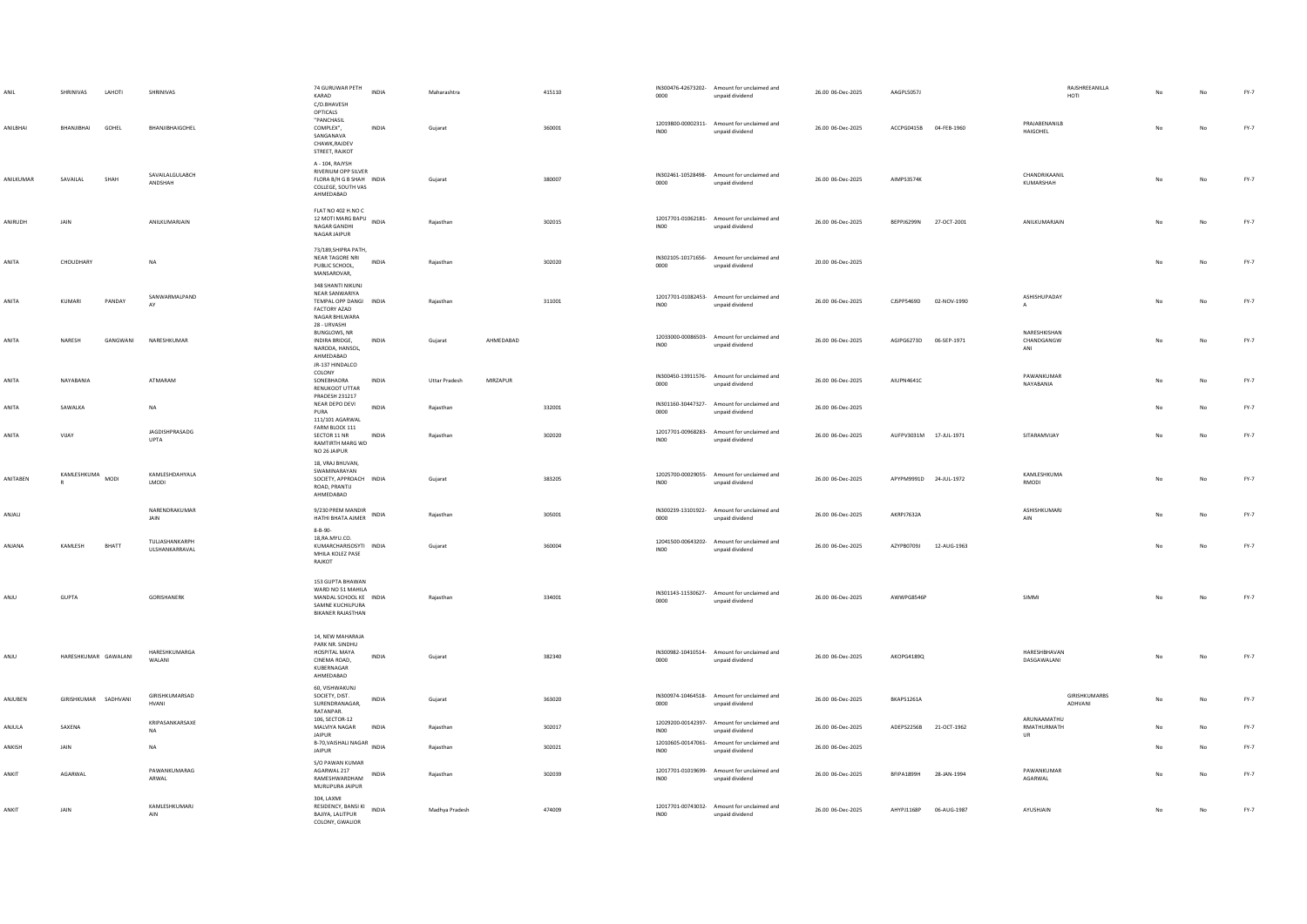| ANKIT        | <b>JAIN</b>          |                | DINESHCHANDJAIN                        | H. NO. C 237<br>PANCHSHEEL NAGAR<br>MAKARWALI ROAD,<br>AJMER                                             | <b>INDIA</b> | Raiasthan            |                     | 305004 | 0000             | IN301330-19061628- Amount for unclaimed and<br>unpaid dividend | 26.00 06-Dec-2025  | AHCPJ1879K             |             |                                     |    | No          | $FY-7$ |
|--------------|----------------------|----------------|----------------------------------------|----------------------------------------------------------------------------------------------------------|--------------|----------------------|---------------------|--------|------------------|----------------------------------------------------------------|--------------------|------------------------|-------------|-------------------------------------|----|-------------|--------|
| ANKITA       | KEVIN                | SHAH           | ROHITKUMARCHIM<br>ANLALSHAH            | 103 BINA<br>APARTMENT NEAR<br>JAMUNA NAGAR<br><b>BUSSTOP</b><br>RAMCHOWK G SURAT<br>GUJARAT              | <b>INDIA</b> | Guiarat              |                     | 395001 | 0000             | IN300513-17452803- Amount for unclaimed and<br>unpaid dividend | 26.00.06-Dec-2025  | RGPPS4976P             |             | KEVINMSHAH                          | No | No          | FY-7   |
| ANKITKUMAR   | MAHENDRABHAI PATEL   |                | <b>MAHENDRABHAIS</b><br>HANKARLALPATEL | FATEH DARWAJA<br>PARA VISNAGAR TA<br>VISNAGAR DIST<br>MEHSANA VISNAGAR                                   | INDIA        | Gujarat              |                     | 384315 | 0000             | IN301276-30676844- Amount for unclaimed and<br>unpaid dividend | 26.00 06-Dec-2025  | BILPP1633G             |             |                                     | No | $_{\sf No}$ | $FY-7$ |
| ANKURBHAI    | SURESHBHAI KORADIYA  |                | SURESHMAFATLAL<br>KORADIYA             | 76/1, CHUNARA NO<br>KHANCHO<br>NR.NAVGHARI NI<br>POLE, SHAHPUR<br>AHMEDABAD                              | INDIA        | Gujarat              |                     | 380001 | INO <sub>0</sub> | 12041500-00808720- Amount for unclaimed and<br>unpaid dividend | 26.00 06-Dec-2025  | BVJPK3516L             | 17-APR-1988 |                                     | No | No          | $FY-7$ |
| ANKUSH       | HASMUKHBHAI MEHTA    |                | HASMUKHBHAI                            | 104 DIVYA SWAPAN<br>APRT KAJI NUMBDAN<br><b>TEEN BATTI</b><br><b>GOPIPURA SURAT</b>                      | <b>INDIA</b> | Gujarat              |                     | 395001 | IN00             | 12033200-01510507- Amount for unclaimed and<br>unpaid dividend | 26.00 06-Dec-2025  | AJRPM5849F 12-MAR-1986 |             |                                     | No | No          | $FY-7$ |
| ANSOYABEN    | $\mathsf{D}$         | KALARIA        | DAYALAL                                | C/O. DAYALAL N.<br>KALARIYA 'VRAJ<br>VIHAR' AVENU PARK INDIA<br>SOCIET RAVAPAR<br>ROAD MORBI             |              | Gujarat              |                     | 363641 | INO <sub>0</sub> | 12018000-00122619- Amount for unclaimed and<br>unpaid dividend | 11.00 06-Dec-2025  | ASHPK1298B 14-AUG-1955 |             | DAYALALNKALA<br><b>RIA</b>          | No | No          | FY-7   |
| ANTARIYAMI   | <b>MOHAPATRA</b>     |                | <b>NA</b>                              | DR NO-B/153 SECTOR - INDIA<br>06                                                                         |              | Orissa               |                     | 769002 | 0000             | IN300394-18881726- Amount for unclaimed and<br>unpaid dividend | 26.00 06-Dec-2025  |                        |             |                                     |    | No          | FY-7   |
| ANUP         | ANAND                |                | SIDDESWARATIPTU<br>RANAND              | 59-13/1 19TH MAIN<br>2ND BLOCK RAJAJI<br>NAGAR BANGALORE<br>BANGALORE                                    | <b>INDIA</b> | Karnataka            |                     | 560010 | INO0             | 12010900-05952215- Amount for unclaimed and<br>unpaid dividend | 100.00 06-Dec-2025 | AFOPA3303H 11-JUL-1977 |             |                                     | No | No          | $FY-7$ |
| ANURADHA     | AGARWAL              |                | NA                                     | SAMDARI ROAD<br>BALOTRA<br>NO 801 SIDBI                                                                  | INDIA        | Rajasthan            |                     | 344022 | IN00             | 12033200-07246445- Amount for unclaimed and<br>unpaid dividend | 26.00 06-Dec-2025  | ASZPA2955M 03-OCT-1979 |             | ASHOKKUMAR                          |    | No          | FY-7   |
| ANURADHAI    | MUKUNDAN             |                | KMUKUNDAN                              | OFFICER'S<br><b>APARTMENTS 25</b><br>VEERA DESAI ROAD<br>ANDHERI WEST<br>MUMBAI                          | INDIA        | Maharashtra          |                     | 400053 | 0000             | IN301549-16139560- Amount for unclaimed and<br>unpaid dividend | 100.00 06-Dec-2025 | AHEPM3508L             |             | KMUKUNDAN                           | No | No          | FY-7   |
| ANURAG       | CHAUHAN              |                | <b>NA</b>                              | DEPT. OF ENGLISH<br>G.G. DAS UNIVERSITY INDIA<br>KONI                                                    |              | Chhattisgarh         |                     | 495009 | 0000             | IN300940-10010552- Amount for unclaimed and<br>unpaid dividend | 26.00 06-Dec-2025  |                        |             |                                     | No | $_{\sf No}$ | FY-7   |
| ANVITA       | SAXENA               |                | AKHILESHKUMARS<br>AXENA                | 11/108 KRISHNA<br>NAGAR KANPUR<br>208007                                                                 | <b>INDIA</b> | <b>Uttar Pradesh</b> | <b>KANPUR NAGAR</b> |        | 0000             | IN301055-10559640- Amount for unclaimed and<br>unpaid dividend | 26.00 06-Dec-2025  | BIOPS1316E             |             | AKHLESHKUMAR<br>SAXENA              | No | No          | $FY-7$ |
| APARNA       | DEVI                 | KOPPURAVURI    | BALAKOTESWARAR<br><b>AOKOPPURAVURI</b> | 2-15-236 KOTA BAZAR<br>S A P ROAD<br>NARASARAOPET                                                        | INDIA        | Andhra Pradesh       |                     | 522601 | INO <sub>0</sub> | 12036900-00128791- Amount for unclaimed and<br>unpaid dividend | 15.00 06-Dec-2025  | BCUPK5997D 23-OCT-1974 |             | BALAKOTESWAR<br>ARAOKOPPURAV<br>URI |    | No          | $FY-7$ |
| APURAV       | PANKAJKUMAR SHAH     |                | <b>NA</b>                              | DIGANI, OPP. 2ND<br>MORVIS UTTARA.<br>DERASAR CHOWK,                                                     | <b>INDIA</b> | Guiarat              |                     | 363001 | 0000             | IN300974-10197367- Amount for unclaimed and<br>unpaid dividend | 26.00 06-Dec-2025  |                        |             |                                     | No | No          | FY-7   |
| ARCHANA      | B                    | SAMUEL         | BINUSAMUEL                             | D/101 ARYA SHREE<br>APARTMENT 1 B/H<br>SPEED WELL PARTY<br>PLOT MOTA MAUVA<br>ROAD JIVRAJ PARK<br>RAJKOT | INDIA        | Gujarat              |                     | 360004 | INO <sub>0</sub> | 12018000-00485685- Amount for unclaimed and<br>unpaid dividend | 26.00 06-Dec-2025  | DPMPS9319G 30-APR-1981 |             | <b>BINUMATHAISE</b><br>MUAL         | No | No          | $FY-7$ |
| ARCHANABEN   | BHURESHBHAI JOSHI    |                | <b>NA</b>                              | STATION PLOT,<br>STREET NO. 3                                                                            | INDIA        | Gujarat              |                     | 362110 | 0000             | IN300974-12096583- Amount for unclaimed and<br>unpaid dividend | 26.00 06-Dec-2025  |                        |             |                                     |    | $_{\sf No}$ | $FY-7$ |
| ARCHNA       | AGARWAL              |                | <b>NA</b>                              | 15-A BALAI BASTI<br>WARD NO. 19 JAIPUR                                                                   | INDIA        | Rajasthan            |                     | 302015 | IN00             | 12058300-00006269- Amount for unclaimed and<br>unpaid dividend | 26.00 06-Dec-2025  |                        |             |                                     |    | No          | $FY-7$ |
| ARORA        | DHARAMVEER KUNDANLAL |                | <b>NA</b>                              | A/3 PARAM DRAJTI<br>TWIN BUNGLOW<br>MANGAL PURA ROAD INDIA<br><b>B/H YAMUNA PARK</b>                     |              | Gujarat              |                     | 388001 | 0000             | IN300476-42202594- Amount for unclaimed and<br>unpaid dividend | 26.00 06-Dec-2025  |                        |             |                                     |    | No          | FY-7   |
| ARORA        | <b>RINABEN</b>       | MUKESHKUMAR NA |                                        | A/3 PARAM DRASTI<br>TWIN BUNGLOW<br>MANGALPURA ROAD<br>B/H YAMUNA PARK                                   | <b>INDIA</b> | Guiarat              |                     | 388001 | 0000             | IN300476-42202349- Amount for unclaimed and<br>unpaid dividend | 26.00 06-Dec-2025  |                        |             |                                     | No | No          | $FY-7$ |
| <b>ARPIT</b> | CHOUDHARY HUF        |                | <b>NA</b>                              | B-50, SHAKTI NAGAR.<br>BEHIND DEV NAGAR, INDIA<br>TONK ROAD, JAIPUR                                      |              | Raiasthan            |                     | 302015 | INO0             | 12062800-00001724- Amount for unclaimed and<br>unpaid dividend | 26.00.06-Dec-2025  |                        |             |                                     |    | No          | FY-7   |
| ARTI         |                      |                | <b>NA</b>                              | <b>JAWAHAR NAGAR</b><br>HOUSE NO-432/26 INDIA<br>ROHJAK                                                  |              | Haryana              |                     | 124001 | 0000             | IN301604-10395494- Amount for unclaimed and<br>unpaid dividend | 26.00 06-Dec-2025  |                        |             |                                     |    | No          | FY-7   |
| ARTIBEN      | JAYKUMAR             | SHAH           | JAYKUMAR                               | 801, RAJKRUPA APPT,<br>BABUNIVAS LANE,<br>TIMALIYAWAD,<br>NANPURA, SURAT                                 | <b>INDIA</b> | Gujarat              |                     | 395001 | IN00             | 12041500-00098734- Amount for unclaimed and<br>unpaid dividend | 26.00 06-Dec-2025  | BNZPS1490P             | 31-AUG-1969 | <b>IAYKUMARRHIK</b><br>HULALSHAH    |    | No          | FY-7   |
| ARUN         | KUMAR                |                | BRIJLAL                                | B-138 WEST PATEL<br>NAGAR NEW DELHI                                                                      | <b>INDIA</b> | Delhi                |                     | 110008 | 0000             | IN300118-10704548- Amount for unclaimed and<br>unpaid dividend | 26.00 06-Dec-2025  | AKHPK2340N             |             | SHAMA                               |    | No          | $FY-7$ |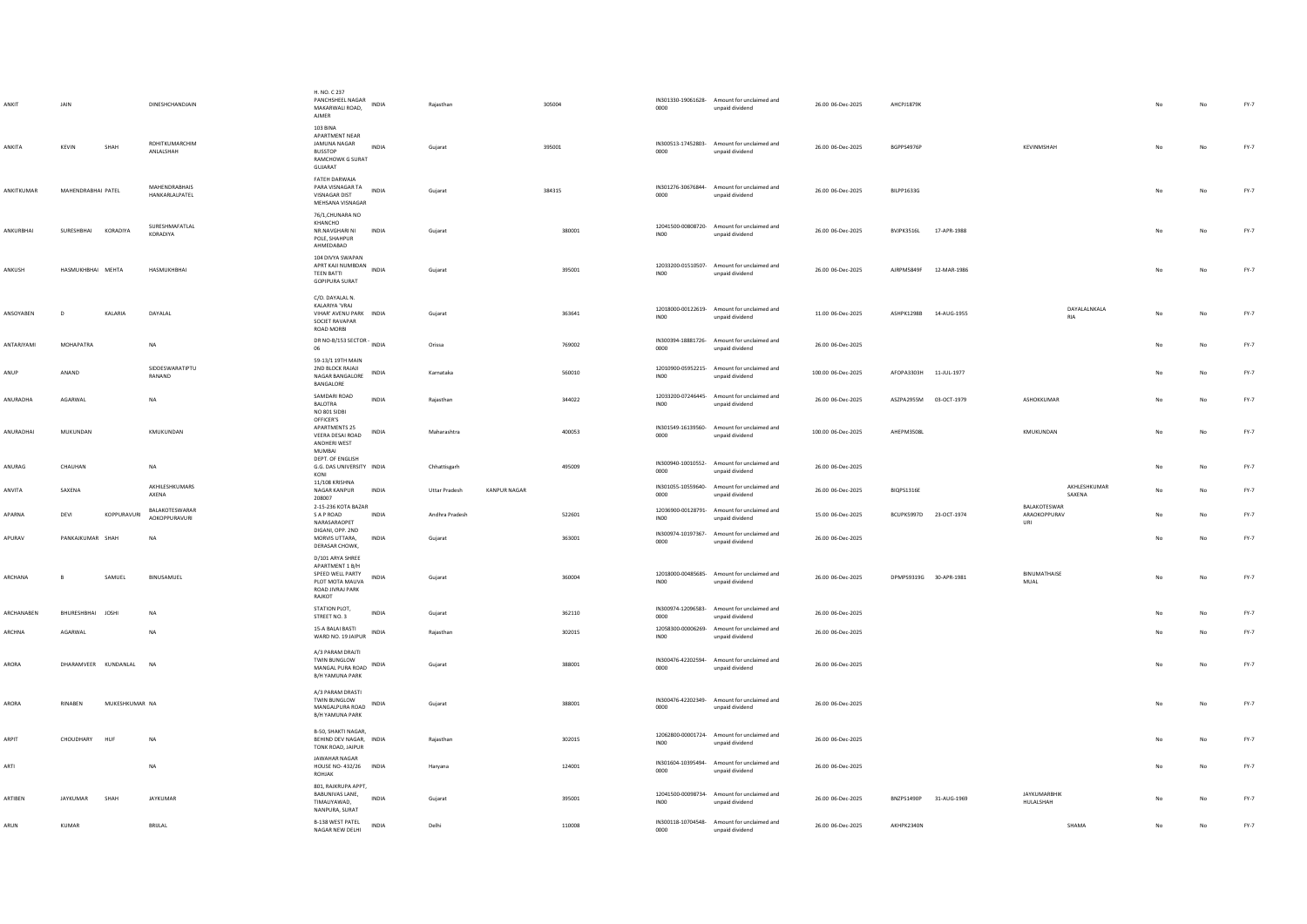| ARUN<br>ARUN | KUMAR<br><b>KUMAR</b> | GARG<br>GAUR | RADHESHYAMGAR<br>G<br>MADANLALGAUR | KHADYA VASTU<br><b>BHANDAR SHOP</b><br>NO.317 JOHARI BAZAR INDIA<br><b>JAIPUR</b><br>S M 36 JAWAHAR<br>NAGAR SRI<br>INDIA<br>GANGANAGAR | Rajasthan<br>Rajasthan |         | 302003<br>335001 | 0000<br>0000     | IN301160-30118690- Amount for unclaimed and<br>unpaid dividend<br>IN300513-15199032- Amount for unclaimed and | 1.00 06-Dec-2025<br>26.00 06-Dec-2025 | AKHPG1281G<br>AFBPG1532R  | HARSHITGARG                       | No | No<br>No | $FY-7$<br>$FY-7$ |
|--------------|-----------------------|--------------|------------------------------------|-----------------------------------------------------------------------------------------------------------------------------------------|------------------------|---------|------------------|------------------|---------------------------------------------------------------------------------------------------------------|---------------------------------------|---------------------------|-----------------------------------|----|----------|------------------|
|              |                       |              |                                    | RAJASTHAN                                                                                                                               |                        |         |                  |                  | unpaid dividend                                                                                               |                                       |                           |                                   |    |          |                  |
| ARUNA        | KARRA                 |              | MAHESHKARRA                        | D - 59 KABRA KUNJ<br>MADHO SINGH ROAD INDIA<br><b>BANI PARK JAIPUR</b>                                                                  | Raiasthan              |         | 302016           | 0000             | IN302700-20085806- Amount for unclaimed and<br>unpaid dividend                                                | 26.00.06-Dec-2025                     | AWCPK4065D                |                                   | No | No       | FY-7             |
| ARUNA        | P                     | GHELANI      | <b>NA</b>                          | C/O PRAVIN B<br>GHELANI 42 /43<br>INDIA<br>ARMENIAN STREET<br>KOLKATA                                                                   | West Bengal            |         | 700001           | 0000             | IN301250-15171239- Amount for unclaimed and<br>unpaid dividend                                                | 26.00 06-Dec-2025                     | AEAPC9899M                | MAYURPGHELA                       | No | No       | $FY-7$           |
| ARUNA        | RAJESHKUMAR DAVE      |              | MANILALMOTIRAM<br>DAVE             | 10 ROYAL FLATS NEAR<br>SARDAR GARDEN INDIA<br>KALOL KALOL                                                                               | Gujarat                |         | 382721           | INO0             | 12044700-01291299- Amount for unclaimed and<br>unpaid dividend                                                | 26.00 06-Dec-2025                     | AAWPD2972N 11-JUN-1950    |                                   | No | No       | FY-7             |
| ARUNKUMAR    | - 11                  | DESA         | JAGJIVANBHAIHDE<br>SAI             | D3 GREEN VILA FLAT<br>NR H B KAPADIYA<br><b>INDIA</b><br>SCHOOL VISHRAM<br>NAGAR AHMEDABAD                                              | Gujarat                |         | 380054           | INO <sub>0</sub> | 12029900-00376432- Amount for unclaimed and<br>unpaid dividend                                                | 26.00 06-Dec-2025                     | AFGPD5766B                |                                   | No | No       | FY-7             |
| ARUNKUMAR    | NATWARLAL             | GAJJAR       | NATWARLALKARAS<br>ANBHAIGAJJAR     | R/46 NFW<br>MAHAVIRNAGR<br><b>INDIA</b><br>KALIKUND DHOLKA<br>885 . GANGA MATA KI                                                       | Gujarat                |         | 387810           | 0000             | IN301696-11402812- Amount for unclaimed and<br>unpaid dividend                                                | 26.00 06-Dec-2025                     | ACMPG3290J                |                                   | No | No       | FY-7             |
| ARUSHI       | SHRIMAL               |              | ASHISHSHRIMAL                      | <b>GALI GOPAL JI KA</b><br>RASTA JOHARI BAZAR INDIA<br><b>JAIPUR</b>                                                                    | Rajasthan              |         | 302003           | INO <sub>0</sub> | 12017701-00173980- Amount for unclaimed and<br>unpaid dividend                                                | 26.00 06-Dec-2025                     | AVXPS2326K<br>28-JUL-1972 | ASHISHSHRIMAL                     |    | No       | $FY-7$           |
| ARVIND       | BHALSOD               |              | PURSHOTTAM                         | 'PUSPRAJ', 41/3,<br>JAYRAJ PLOT, B/H.<br>INDIA<br>GUNDAWADI<br>HOSPITAL, RAJKOT.                                                        | Gujarat                |         | 360001           | 0000             | IN300974-10418756- Amount for unclaimed and<br>unpaid dividend                                                | 26.00 06-Dec-2025                     | ABYPB5426G                | NILABENABHALS<br>OD               | No | No       | FY-7             |
| ARVIND       | KHANDELWAL            |              | <b>NA</b>                          | 86, PURANI ANAJ<br><b>INDIA</b><br>MANDI GANGAPUR                                                                                       | Raiasthan              |         | 322201           | <b>IN00</b>      | 12017701-00337688- Amount for unclaimed and<br>unpaid dividend                                                | 26.00 06-Dec-2025                     |                           |                                   | No | No       | $FY-7$           |
| ARVINDBHAI   | $\mathbf{A}$          | PATEL        | <b>NA</b>                          | 89/B, ANVIL VILLA,<br>SAHARA TOWNSHIP,<br>INDIA<br>RADHAPUR ROAD,<br>MEHSANA                                                            | Gujarat                |         | 384002           | INO <sub>0</sub> | 12028900-00267175- Amount for unclaimed and<br>unpaid dividend                                                | 50.00 06-Dec-2025                     |                           |                                   | No | No       | FY-7             |
| ARVINDBHAI   | MANSING               | BASERA       | MANSINGBASERA                      | 12, SHAFFALEE<br>BUNGLOW, NR.<br>VIRATNAGAR ROAD, INDIA<br>ODHAV,<br>AHMEDABADI GUJ.)                                                   | Gujarat                |         | 382415           | 0000             | IN301983-10172602- Amount for unclaimed and<br>unpaid dividend                                                | 26.00 06-Dec-2025                     | ABCPB2020Q                |                                   | No | No       | $FY-7$           |
| ASHA         | DEEPAK                | BHAGWAGAR    | DEEPAKMBHAGWA<br>GAR               | 1/756 BHATIA STREET<br>NANPURA SURAT INDIA<br>SURAT                                                                                     | Gujarat                |         | 395001           | 0000             | IN301127-15595855- Amount for unclaimed and<br>unpaid dividend                                                | 26.00 06-Dec-2025                     | ALMPB9571E                | DIPAKMBHAGW<br>AGER               | No | No       | FY-7             |
| ASHA         | JAIN                  |              | HEMCHANDJAIN                       | 15 NITYAGOPAL<br>CHATERJEE LAN<br>KOLKATA MUNICIPAL INDIA<br><b>CORPORATION TALA</b><br>KOLKATA KOLKATA                                 | West Bengal            |         | 700002           | IN00             | 12035000-01130527- Amount for unclaimed and<br>unpaid dividend                                                | 20.00 06-Dec-2025                     | AFUPJ0438G<br>19-NOV-1979 | PRAVEENKUMA<br><b>RJAIN</b>       |    | No       | FY-7             |
| ASHA         | $\kappa$              | SHAH         | KINNARSHAH                         | 2. SUJAL DUPLEX OPP.<br>BHUMIKA FLATS NEW INDIA<br>VIKAS GRUH ROAD,<br>PALDI AHMEDABAD.                                                 | Guiarat                |         | 380007           | 0000             | IN300652-10146945- Amount for unclaimed and<br>unpaid dividend                                                | 26.00 06-Dec-2025                     | ATZPS7371N                | KAIVANKSHAH                       | No | No       | $FY-7$           |
| <b>ASHA</b>  | SHARMA                |              | RAJKUMARSHARM                      | A-96, SHIV MANDIR<br><b>KE PASS VERMA</b><br>INDIA<br>COLONY, SHASTRI<br>NAGAR JAIPUR JAIPUR                                            | Rajasthan              | JAIPUR  |                  | <b>IN00</b>      | 12017701-00348153- Amount for unclaimed and<br>unpaid dividend                                                | 26.00 06-Dec-2025                     | ANZPS3182K 06-SEP-1967    | RAJKUMARSHAR<br>MA                | No | No       | FY-7             |
| ASHABEN      | HARSHADBHAI NAKUM     |              | <b>NA</b>                          | MANAV, C-4, AMI<br>PARK RAIYA CHOKADI INDIA<br>150FT RING ROAD<br>RAJKOT                                                                | Gujarat                |         | 360007           | INO <sub>0</sub> | 13019900-00235226- Amount for unclaimed and<br>unpaid dividend                                                | 26.00 06-Dec-2025                     | AEVPN5077M 02-JUL-1967    | HARSHADBHAIN<br>ARANBHAINAKU<br>M | No | No       | FY-7             |
| ASHIMA       | ARORA                 |              | TILAKRAJOBEROI                     | H.NO.-83, BLOCK BK-<br>II, SHALIMAR BAGH, INDIA<br>NEW DELHI<br>816, TEL MEAL GALI                                                      | Delhi                  |         | 110088           | 0000             | IN302365-10648859- Amount for unclaimed and<br>unpaid dividend                                                | 26.00 06-Dec-2025                     | ADRPA6974F                | RAJEEVARORA                       |    | No       | $FY-7$           |
| ASHISH       | AGRAWAL               |              | NA                                 | OPP. JAL<br>NIGAM, KRISHNA<br>INDIA<br>NAGAR MATHURA                                                                                    | <b>Uttar Pradesh</b>   | MATHURA |                  | 0000             | IN300206-11014248- Amount for unclaimed and<br>unpaid dividend                                                | 26.00 06-Dec-2025                     |                           |                                   | No | No       | $FY-7$           |
| ASHISH       | BHARATBHAI            | ASH/         | BHARATBHAIAASH<br>$\Delta$         | 281001<br>2 VANDA FALI<br>ASHADEEP<br>INDIA<br>JAMNAGAR                                                                                 | Gujarat                |         | 361001           | IN00             | 12024200-00412826- Amount for unclaimed and<br>unpaid dividend                                                | 26.00 06-Dec-2025                     | ALCPA8279J<br>05-SEP-1985 | BHARATBHAIAM<br>RUTLALASHA        |    | No       | FY-7             |
| ASHISH       | DILAVARBHAI BELIM     |              | <b>NA</b>                          | NADI NA SAME<br>KANTHE TA-TALAJA<br>INDIA<br>DIST-BHAVNAGAR<br>BHAVNAGAR                                                                | Guiarat                |         | 364140           | INO0             | 12063800-00059391- Amount for unclaimed and<br>unpaid dividend                                                | 26.00 06-Dec-2025                     |                           |                                   | No | No       | FY-7             |
| ASHISH       | GARG                  |              | <b>IDGARG</b>                      | C-3/117 ASHOK VIHAR<br>INDIA<br>PHASE-II DELHI                                                                                          | Delhi                  |         | 110052           | 0000             | IN300118-10726578- Amount for unclaimed and<br>unpaid dividend                                                | 26.00 06-Dec-2025                     | AAHPG1308G                | <b>IDGARG</b>                     | No | No       | $FY-7$           |
| ASHISH       | HIMATLAL              | JAIN         | HIMATLAL                           | ARIHANT KRUPA<br>SHIVKRUPA NAGAR INDIA<br>BHUJ- KUTCH BHUJ                                                                              | Gujarat                |         | 370001           | <b>IN00</b>      | 12033200-01342639- Amount for unclaimed and<br>unpaid dividend                                                | 26.00 06-Dec-2025                     | AIIPJ2481Q 08-AUG-1985    |                                   |    | No       | FY-7             |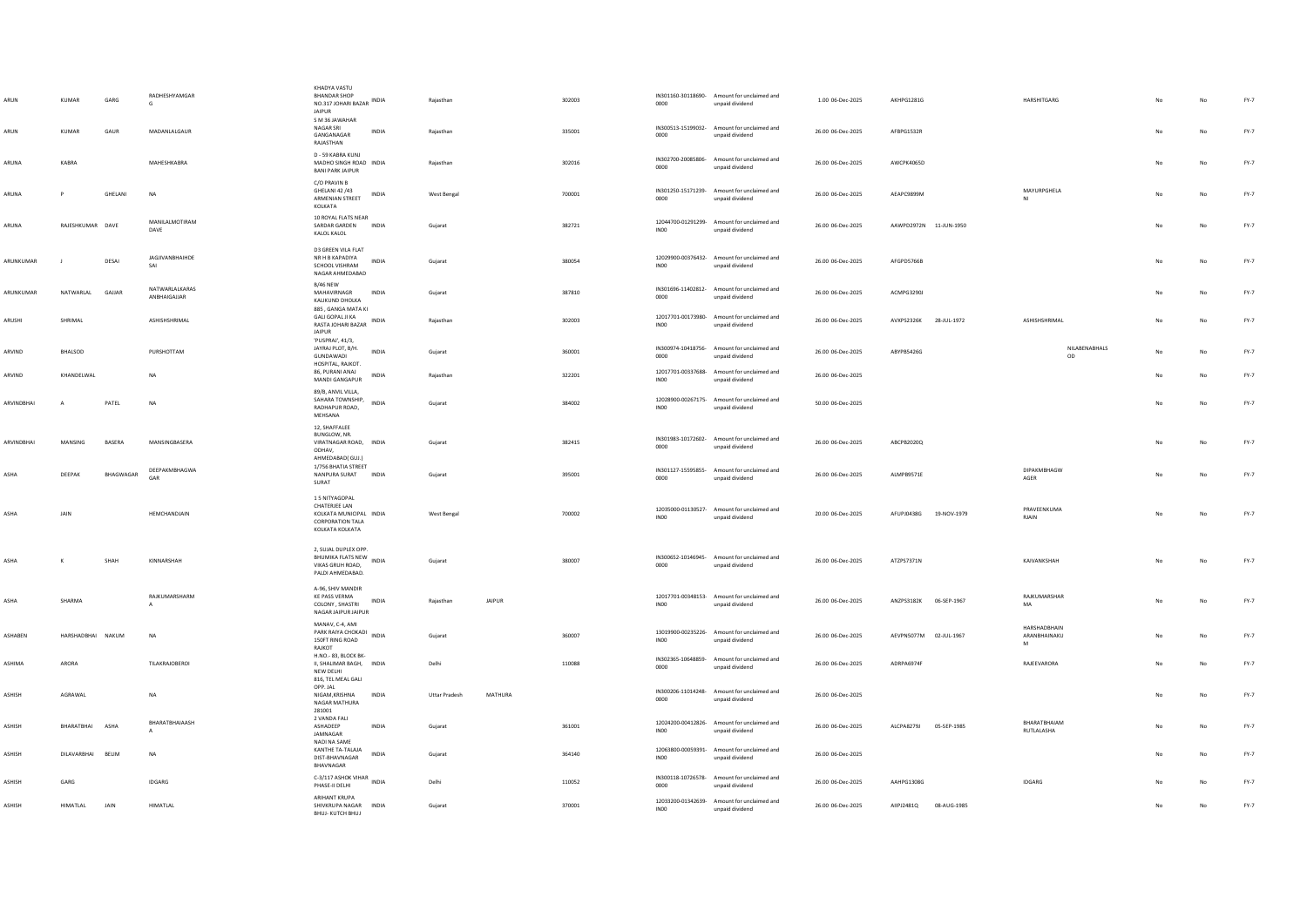| ASHISH<br>ASHISH   | NATANI             | CHAUHAN         | KISHORBHAIRAGH<br>AVJIBHAICHAUHAN<br>NA | NADIPA STREET NO 2<br><b>GARBI CHOWK B/H</b><br><b>GRAIN MARKET</b><br>JAMNAGAR<br>57, NATANI BHAWAN<br>MISHRA RAJA JI KA<br>RASTA C.P. BAZAR | INDIA<br>INDIA | Gujarat<br>Rajasthan | 361001<br>302001 | INO <sub>0</sub><br>IN <sub>00</sub> | 12047200-11156460- Amount for unclaimed and<br>unpaid dividend<br>12017701-00283151- Amount for unclaimed and<br>unpaid dividend | 26.00 06-Dec-2025<br>26.00 06-Dec-2025 | ALRPC0091R 09-OCT-1987 |             | KISHORRHAIRAG<br>HAVJIBHAICHAU<br>HAN        | No | No          | FY-7<br>$FY-7$ |
|--------------------|--------------------|-----------------|-----------------------------------------|-----------------------------------------------------------------------------------------------------------------------------------------------|----------------|----------------------|------------------|--------------------------------------|----------------------------------------------------------------------------------------------------------------------------------|----------------------------------------|------------------------|-------------|----------------------------------------------|----|-------------|----------------|
| ASHISH             | PRAVINCHANDR PATEL |                 | PRAVINCHANDRAB<br>HOGILALPATEL          | <b>JAIPUR</b><br>6, SANJAY SOCIETY<br>PART-2, OPP-<br>MADHUPURA<br>MARKET, SHAHIBAUG,<br>AHMEDABAD.                                           | INDIA          | Gujarat              | 380004           | 0000                                 | IN300343-10367047- Amount for unclaimed and<br>unpaid dividend                                                                   | 26.00 06-Dec-2025                      | ABRPP7157R             |             |                                              | No | $_{\sf No}$ | $FY-7$         |
| <b>ASHISH</b>      | RAJESHBHAI         | THUMMAR         | <b>NA</b>                               | 3 RANCHOD NAGAR<br>SOC JALARAM RAJKOT INDIA                                                                                                   |                | Gujarat              | 360003           | IN00                                 | 13019900-00170828- Amount for unclaimed and<br>unpaid dividend                                                                   | 26.00 06-Dec-2025                      | AFOPT4430C 19-JAN-1985 |             | RAJESHBHAIDHA<br>RAMSIBHAITHU<br><b>MMAR</b> | No | No          | $FY-7$         |
| ASHOK              | <b>GEHLOT</b>      |                 | MADANMOHANGE<br><b>HLOT</b>             | JEEWAN DAS KA<br>KUWA INSIDE NAGORI INDIA<br><b>GATE JODHPUR</b>                                                                              |                | Rajasthan            | 342002           | 0000                                 | IN301477-10024979- Amount for unclaimed and<br>unpaid dividend                                                                   | 26.00 06-Dec-2025                      | AGCPG7259F             |             | MANOJKUMARG<br>EHLOT                         |    | No          | $FY-7$         |
| ASHOK              | <b>KUMAR</b>       |                 | HANSRAJAHUJA                            | H.NO-984/9, KEWAL<br>GANJ, ROHTAK<br>HARYANA                                                                                                  | <b>INDIA</b>   | Haryana              | 124001           | 0000                                 | IN302365-10584487- Amount for unclaimed and<br>unpaid dividend                                                                   | 26.00 06-Dec-2025                      | AHEPA3003G             |             | RAJESHKUMARG<br><b>UPTA</b>                  |    | No          | $FY-7$         |
| <b>ASHOK</b>       | KUMAR              | KHANDELWAL      | RADHEYSHYAMKH<br>ANDELWAL               | SDO BANGLA KE<br>PICHE KISHANGARH INDIA<br>RAJASTHAN                                                                                          |                | Raiasthan            | 305801           | 0000                                 | IN300513-16275192- Amount for unclaimed and<br>unpaid dividend                                                                   | 26.00 06-Dec-2025                      | ARFPKOR40A             |             |                                              | No | No          | FY-7           |
| ASHOK              | <b>MEHTA</b>       |                 | <b>BCMEHTA</b>                          | 84/143 MADHYAM<br>MARG MANSAROVAR INDIA<br><b>JAIPUR</b>                                                                                      |                | Rajasthan            | 302020           | INO <sub>0</sub>                     | 12036600-00042892- Amount for unclaimed and<br>unpaid dividend                                                                   | 26.00 06-Dec-2025                      | AGRPM8091J             | 14-MAR-1963 | SWEETAMEHTA                                  | No | No          | $FY-7$         |
| ASHOK              | RAMNIKLAL          | CHAUHAN         | RAMNIKLAL                               | ASHOK NIVASH JALJIT<br>NAGAR 3 NR<br>SAIDHAM SOC<br>RAJKOT                                                                                    | <b>INDIA</b>   | Gujarat              | 360004           | INO <sub>0</sub>                     | 12018000-00288874- Amount for unclaimed and<br>unpaid dividend                                                                   | 26.00 06-Dec-2025                      | AHBPC2061P 23-NOV-1969 |             | RASHMIBENASH<br>OKCHAUHAN                    | No | No          | FY-7           |
| ASHOK              | RAMNIKLAL          | KUBAVAT         | RAMNIKLAL                               | KANCHAN VILLA<br>RAVIPARK PLOT NO 89<br>SHOP OF RELINANCE<br>PUMP JAMNAGAR                                                                    | INDIA          | Gujarat              | 361001           | INO <sub>0</sub>                     | 12033200-01598665- Amount for unclaimed and<br>unpaid dividend                                                                   | 26.00 06-Dec-2025                      | AKOPK5315C 24-SEP-1975 |             | DHARMISHTHAA<br>SHOKKUBAVAT                  | No | No          | $FY-7$         |
| ASHOK              | SHYAMSUNDER SHAH   |                 | SHYAMSUNDER                             | 301-7 PAWAN FLATE<br>ANAND NAGAR<br>SOCIETY 7 ZETALAPUR INDIA<br>ROAD VADODARA<br>BARODA                                                      |                | Gujarat              | 390020           | INO <sub>0</sub>                     | 12033200-00658644- Amount for unclaimed and<br>unpaid dividend                                                                   | 26.00 06-Dec-2025                      | AJFPS4467D             | 28-MAR-1974 | MEENABENASH<br>OKBHAISHAH                    |    | No          | $FY-7$         |
| ASHOKRHAI          | $\overline{R}$     | <b>BAVALIYA</b> | BATUKBHAIMBAVA<br><b>LIYA</b>           | <b>BAJRANG NAGAR,</b><br>MOCHIGOR PLOT,<br><b>INDIA</b><br>JASDAN.<br>AT. MALOD, TAL.                                                         |                | Guiarat              | 360050           | 0000                                 | IN300974-11356146- Amount for unclaimed and<br>unpaid dividend                                                                   | 26.00 06-Dec-2025                      | AORPR2066G             |             |                                              |    | No          | FY-7           |
| ASHOKBHAI          | BHIKHABHAI         | PATEL           | BHIKHABHAIRPATE                         | WADHWAN, DIST.<br>SURENDRANAGAR.<br>MALOD.<br>'MATRU CHHAYA',                                                                                 | INDIA          | Gujarat              | 363001           | 0000                                 | IN300974-11111371- Amount for unclaimed and<br>unpaid dividend                                                                   | 26.00 06-Dec-2025                      | AOLPP7032G             |             |                                              |    | No          | $FY-7$         |
| ASHOKBHAI          | DHIRAJLAL          | RADHANPURA      | DHIRAJLALRADHAN<br>PURA                 | SUBHASH NAGAR,<br>NANDA HALL SERI,<br><b>KOTHARIYA MAIN</b><br>ROAD, RAJKOT<br>MADHAVAV                                                       | INDIA          | Gujarat              | 360002           | INO0                                 | 12019800-00026088- Amount for unclaimed and<br>unpaid dividend                                                                   | 25.00 06-Dec-2025                      | ABOPR8648A             | 30-MAR-1973 | MUKESHDHIRAJL<br>ALRADHANPURA                | No | No          | $FY-7$         |
| ASHOKBHAI          | KANUBHAI           | <b>IADAV</b>    | KANURHAUADAV                            | KHANDIPOLE ROAD<br>WADHWAN<br>SURENDRANAGAR                                                                                                   | <b>INDIA</b>   | Gujarat              | 363030           | 0000                                 | IN301991-10246201- Amount for unclaimed and<br>unpaid dividend                                                                   | 26.00 06-Dec-2025                      | AIXPJ6637K             |             |                                              |    | No          | $FY-7$         |
| ASHOKBHAI          | NANJIBHAI          | PATEL           | <b>NA</b>                               | PRANAV 13/10 JAYRAJ INDIA<br>PLOT RAJKOT                                                                                                      |                | Gujarat              | 360001           | INO <sub>0</sub>                     | 12018000-00303376- Amount for unclaimed and<br>unpaid dividend                                                                   | 26.00 06-Dec-2025                      | ACGPP7324J             | 06-NOV-1955 | YOGESHRHAINA<br>NJIBHAIPATEL                 |    | No          | $FY-7$         |
| <b>ASHOKKUMAR</b>  | ANANTRAY           | BHADIYADRA      | ANANTRAYBHADIY<br>ADRA                  | OPP BHAGA TALAV,<br>KHARA KUVA-<br>S, KHANCHA,<br><b>BHAVNAGAR.</b><br>C-13, MANGALAM                                                         | <b>INDIA</b>   | Guiarat              | 364001           | 0000                                 | IN300974-11023416- Amount for unclaimed and<br>unpaid dividend                                                                   | 26.00 06-Dec-2025                      | ACIPB7326G             |             | MINABENASOKK<br><b>UMARBHADIYAD</b><br>RA    | No | No          | $FY-7$         |
| ASHOKKUMAR         | M                  | SHAH            | MANSUKHLALSHA                           | APPARTMENT BEHIND<br>MEDILINK HOSPITAL<br>NEAR SOMESHWAR INDIA<br>JAIN<br>TEMPLE, SATELITE<br>AHMEDABAD                                       |                | Gujarat              | 380015           | 0000                                 | IN301485-10745500- Amount for unclaimed and<br>unpaid dividend                                                                   | 26.00 06-Dec-2025                      | AALHA3038D             |             |                                              | No | No          | $FY-7$         |
| <b>ASHVIN</b>      |                    | SEJPAL          | NARBHERAMSEJPA                          | 34, AVENUE PARK,<br>STREET NO. 1,<br>RAVAPAR ROAD, DIST. INDIA<br>RAJKOT, MORBI.                                                              |                | Gujarat              | 363641           | 0000                                 | IN300974-10292791- Amount for unclaimed and<br>unpaid dividend                                                                   | 26.00 06-Dec-2025                      | BIRPS0260F             |             | LALITNSEJPAL                                 |    | No          | $FY-7$         |
| ASHVINBHAI         | $\mathsf{v}$       | KHANT           | VASHRAMPKHANT                           | AT BHANGOL, VIA<br>VERAD, TAL.<br>BHANVAD, DIST.<br>JAMNAGAR,<br>BHANGOL.                                                                     | INDIA          | Gujarat              | 360515           | 0000                                 | IN300974-10514942- Amount for unclaimed and<br>unpaid dividend                                                                   | 26.00 06-Dec-2025                      | AEAPK7282A             |             | RASILABENCHAT<br>RABHUJKANERIY<br>A          |    | No          | $FY-7$         |
| <b>ASHVINKUMAR</b> | c                  | SHETH           | CHAMANLALMOHA<br>NLALSHEKH              | SONI BAZAR, DARBAR<br>GADH CHOWK,<br>UPLETA                                                                                                   | <b>INDIA</b>   | Gujarat              | 360490           | 0000                                 | IN300974-11193369- Amount for unclaimed and<br>unpaid dividend                                                                   | 26.00 06-Dec-2025                      | AGRPS6838D             |             | KAILASHASHETH                                |    | No          | FY-7           |
| <b>ASHWIN</b>      | BHUPATRAI          | SANGHAVI        | BHUPATNAGARDA<br>SSANGHAVI              | 15/74, TRIVENI<br>LOKHANDWALA<br>ANDHERI WEST<br>MUMRAL                                                                                       | <b>INDIA</b>   | Maharashtra          | 400061           | 0000                                 | IN300907-10441457- Amount for unclaimed and<br>unpaid dividend                                                                   | 26.00 06-Dec-2025                      | AKMPS0540F             |             | DEVENASHWINS<br>ANGHAVI                      |    | No          | $FY-7$         |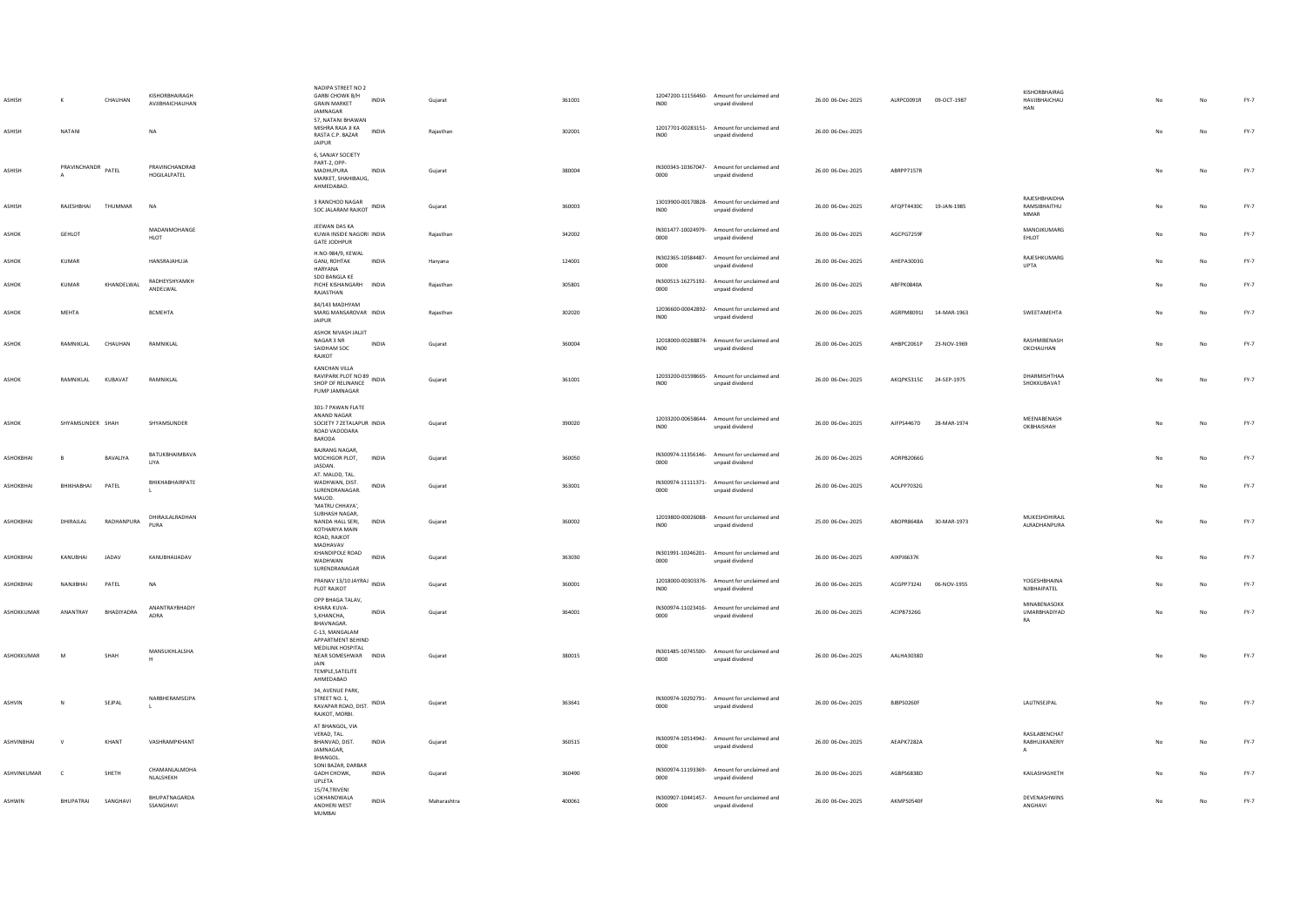| <b>ASHWINKUMAR</b> | DAHYALAL            | TRIVEDI  | DAHYALALMAUJIB<br>HAITRIVEDI               | E-306, SUREL APPT<br>OPP.ASHISH SCHOOL,<br>JUDGES BUNG RD INDIA<br>BODAKDEV<br>AHMEDABAD                    |              | Gujarat           | 380015 | 0000             | IN303052-10202640- Amount for unclaimed and<br>unpaid dividend | 26.00 06-Dec-2025  | AARPT2635H                | NILAXIASHWINK<br><b>UMARTRIVEDI</b> |     | No          | $FY-7$ |
|--------------------|---------------------|----------|--------------------------------------------|-------------------------------------------------------------------------------------------------------------|--------------|-------------------|--------|------------------|----------------------------------------------------------------|--------------------|---------------------------|-------------------------------------|-----|-------------|--------|
| ASMABANU           | PITHADIYA           |          | <b>ASIFRHAIPITHDIYA</b>                    | AMBA-CHOWK,<br>MAMA<br>KHARNIYAROAD,<br>BHAVNAGAR.                                                          | INDIA        | Gujarat           | 364001 | 0000             | IN300974-11125780- Amount for unclaimed and<br>unpaid dividend | 26.00 06-Dec-2025  | ATIPP1805F                | ASIFHARUNBHAI<br>PITHADIYA          | No  | No          | $FY-7$ |
| <b>ASTHA</b>       | KARRA               |          | NA                                         | HNO. 313, GROUND<br>FLOOR AMBIKA VIHAR<br>OPP, KENDRIYA<br>VIDHYALYA PASCHIM<br>VIHAR                       | <b>INDIA</b> | Delhi             | 110087 | 0000             | IN302365-10996953- Amount for unclaimed and<br>unpaid dividend | 1.00 06-Dec-2025   |                           |                                     | No  | No          | $FY-7$ |
| ATISH              | KUMAR               | MUDULI   | AKRURAMUDULI                               | VSNL VSB 5 SWAMI<br>SIVANANDA SALAI<br>CHENNAI                                                              | INDIA        | Tamil Nadu        | 600002 | 0000             | IN301549-14770550- Amount for unclaimed and<br>unpaid dividend | 26.00 06-Dec-2025  | ACMPM0507C                | AKRURAMUDULI                        | No  | $_{\sf No}$ | $FY-7$ |
| ATISHKUMAR         | DINESHBHAI          | PATEL    | DINESHBHAIBHUPE<br>NDRABHAIPATEL           | MAHADEV PURA<br>BAHARMADH UNJHA INDIA<br>UNJHA UNJHA                                                        |              | Gujarat           | 384170 | <b>INOO</b>      | 12013300-01162922- Amount for unclaimed and<br>unpaid dividend | 26.00 06-Dec-2025  | DEBPP7309F<br>04-JUL-1994 |                                     | No  | No          | $FY-7$ |
| ATMARAM            | GUPTA               |          | <b>RAMCHANDRAARI</b><br><b>UNBHAIGUPTA</b> | SWAMINARAYAN<br>NAGAR STREET NO 3 INDIA<br>JAMNAGAR                                                         |              | Gujarat           | 361001 | INO <sub>0</sub> | 12035100-00216874- Amount for unclaimed and<br>unpaid dividend | 26.00 06-Dec-2025  | AIRPG1033E<br>18-MAY-1961 |                                     |     | No          | FY-7   |
| ATUL               | ANANTRAI            | VINCHHI  | ANANTRAI                                   | GUGLI CHAKLO<br>KHAMRHALIA                                                                                  | INDIA        | Gujarat           | 361305 | INO <sub>0</sub> | 12013200-01474165- Amount for unclaimed and<br>unpaid dividend | 26.00 06-Dec-2025  | AATPV7720K<br>05-JAN-1971 | RASHMIRENATU<br>LVINCHHI            |     | No          | $FY-7$ |
| ATUL               | DUBE                |          | SURESHDUBE                                 | 50 LODHIPURA NO 2<br>INDORE                                                                                 | INDIA        | Madhya Pradesh    | 452002 | 0000             | IN300394-12269706- Amount for unclaimed and<br>unpaid dividend | 26.00 06-Dec-2025  | ABUPD9530H                |                                     | No  | No          | FY-7   |
| ATUL               | KASTURCHAND SHAH    |          | KASTURCHANDCH<br>AGANLALSHAH               | <b>B 34 MALHAR APPT</b><br>DARSHINI CO-OP H<br>SOC LTD B/H VASNA<br>TELE EXCH VASNA<br>AHMEDABAD<br>GUJARAT | INDIA        | Gujarat           | 380007 | 0000             | IN300239-12298572- Amount for unclaimed and<br>unpaid dividend | 26.00 06-Dec-2025  | <b>BNZPS8703D</b>         | RUPABENATULB<br><b>HAISHAH</b>      | No. | No          | $FY-7$ |
| ATUL               | TUKARAM             | GADAM    | <b>NA</b>                                  | PLOT NO 36<br>SAHYADRI FLATS<br>SHIVAJI NAGAR<br>CEMENT ROAD                                                | INDIA        | Maharashtra       | 440010 | 0000             | IN301330-20051355- Amount for unclaimed and<br>unpaid dividend | 26.00 06-Dec-2025  |                           |                                     | No  | $_{\sf No}$ | $FY-7$ |
| AVANTIKA           |                     |          | BALENDERDEV                                | MPA 55 MAHAVEER<br>NAGAR II KOTA                                                                            | INDIA        | Rajasthan         | 324005 | 0000             | IN306114-20073148- Amount for unclaimed and<br>unpaid dividend | 26.00 06-Dec-2025  | AKVPA2471Q                | YOGESHKUMAR                         |     | $_{\sf No}$ | FY-7   |
| AVIN               | KHANDELWAL          |          | NA                                         | 4/14 RACQUET COURT<br>ROAD CIVIL LINES<br>DELHI                                                             | INDIA        | Delhi             | 110054 | <b>IN00</b>      | 12019101-03632909- Amount for unclaimed and<br>unpaid dividend | 26.00 06-Dec-2025  |                           |                                     |     | $_{\sf No}$ | FY-7   |
| AYUSH              | RANJIT              | SAH      | RANJITMSAH                                 | 203 SHRIRAJ APPT, NR<br>GURUDAWARA,<br>THALTEJ.<br>AHMEDABAD                                                | <b>INDIA</b> | Gujarat           | 380059 | INO <sub>0</sub> | 12035100-00194925- Amount for unclaimed and<br>unpaid dividend | 26.00 06-Dec-2025  | FILPS0975N<br>26-DEC-1999 |                                     | No  | No          | FY-7   |
| AYUSH              | SAINI               |          | <b>NA</b>                                  | <b>BEHIND POLICE</b><br>CHOWKI KHO<br>NAGORIYAN JAIPUR<br><b>JAIPUR</b>                                     | INDIA        | Raiasthan         | 302003 | IN00             | 12017701-01067082- Amount for unclaimed and<br>unpaid dividend | 26.00 06-Dec-2025  |                           |                                     | No  | No          | $FY-7$ |
|                    | MUKESH              |          | BASKARAN                                   | SHRIRAM TRANSPORT<br>FINANCE CO LTD NO<br>73 A/2 METTU STREET INDIA<br>KANCHEEPURAM<br>COIMBATORE           |              | <b>Tamil Nadu</b> | 631501 | 0000             | IN301774-12196123- Amount for unclaimed and<br>unpaid dividend | 100.00 06-Dec-2025 | APUPM5676D                |                                     | No  | No          | $FY-7$ |
|                    | -S.                 | JAIN     | SHANTILALREVACH<br>ANDJAIN                 | C 5 SHREE RAM<br><b>TENAMENT OPP</b><br>RABARI COLONY<br>AHMEDABAD                                          | <b>INDIA</b> | Guiarat           | 380026 | 0000             | IN301774-12027224- Amount for unclaimed and<br>unpaid dividend | 26.00 06-Dec-2025  | AIOPJ6334L                |                                     | No  | No          | $FY-7$ |
| <b>BABITABEN</b>   | JAGDISHBHAI         | VADHYA   | <b>JAGDISHBHAI</b>                         | RAJKUMAR SEASON<br>STORES, SADAR<br>BAZAR MAIN ROAD,<br>RAJKOT                                              | INDIA        | Gujarat           | 360001 | <b>IN00</b>      | 12019800-00037731- Amount for unclaimed and<br>unpaid dividend | 26.00 06-Dec-2025  | ABUPD6267F<br>07-AUG-1972 | RAJKUMARVAD<br><b>HYA</b>           | No  | No          | $FY-7$ |
| BABU               | LAL                 | PARWAL   | LATESHMOHANLAL<br>PARWAL                   | STATION MARKET,<br>POST-RENWAL.<br>(DISTT. JAIPUR)<br>RENWAL.                                               | INDIA        | Rajasthan         | 303603 | 0000             | IN301160-30050445- Amount for unclaimed and<br>unpaid dividend | 26.00 06-Dec-2025  | AARPP1351Q                |                                     | No  | No          | $FY-7$ |
| BABUBHAI           | <b>DUDABHAI</b>     | SOLANKI  | DUDABHAISOLANK                             | SHUBHAM SOMNATH<br>SCTY 1 STREET NO 4 INDIA<br>RAJKOT                                                       |              | Guiarat           | 360005 | <b>IN00</b>      | 12018000-00062862- Amount for unclaimed and<br>unpaid dividend | 26.00 06-Dec-2025  | AFXPS1848G 03-JUN-1950    | RADHABENBABU<br>BHAISOLANKI         | No  | No          | $FY-7$ |
| BABUBHAI           | <b>HIRABHAI</b>     | PATEL    | HIRABHAIPATEL                              | AT PO. MANIPURA TA.<br>VIJAPUR DIST.<br>MEHSANA MEHSANA                                                     | INDIA        | Gujarat           | 382870 | 0000             | IN303052-10047274- Amount for unclaimed and<br>unpaid dividend | 26.00 06-Dec-2025  | ALLPP7041G                | RHAGWATIRENR<br>ABUBHAIPATEL        |     | No          | $FY-7$ |
| <b>BABUBHAI</b>    | <b>HIRDAS</b>       | PATEL    | HIRDASVIRDASPAT<br>EL                      | AT-AMBAPURA TA-<br>DIST-PATAN<br>AMBAPURA                                                                   | <b>INDIA</b> | Guiarat           | 384275 | <b>IN00</b>      | 12072700-00006171- Amount for unclaimed and<br>unpaid dividend | 26.00 06-Dec-2025  | AOLPP6674G 01-JUN-1952    | SHIVIBENBABUB<br>HAIPATEL           | No  | No          | FY-7   |
| <b>BABUBHAI</b>    | ISHVARLAL           | PATEL    | <b>ISHVARLAL</b>                           | 4 B NATRAJ BANKER<br>SOCIETY BEHIND B K<br>CINEMA KHERALU<br>ROAD VISNAGAR                                  | <b>INDIA</b> | Guiarat           | 384315 | 0000             | IN301276-30212079- Amount for unclaimed and<br>unpaid dividend | 26.00 06-Dec-2025  | ABRPP7670H                |                                     |     | No          | $FY-7$ |
| <b>BABUBHAI</b>    | к                   | VEKARIYA | <b>NA</b>                                  | PLOT VISTAR<br>CHORVADI<br><b>JUNAGADH</b>                                                                  | <b>INDIA</b> | Guiarat           | 362110 | <b>IN00</b>      | 12034400-00962240- Amount for unclaimed and<br>unpaid dividend | 26.00 06-Dec-2025  |                           |                                     |     | No          | FY-7   |
| BABUBHAI           | RANCHHODBHAI VANKAR |          | RANCHHODBHAIVA<br>NKAR                     | AT &PO - SHAMNA<br>TAL-LUNAWADA<br>DIST:- MAHISAGAR<br>SHAMNA                                               | <b>INDIA</b> | Gujarat           | 389260 | INO0             | 12027700-00478788- Amount for unclaimed and<br>unpaid dividend | 25.00 06-Dec-2025  | AGFPV4041F 03-MAR-1975    | PREMILABENBA<br>BUBHAIVANKAR        | No  | No          | $FY-7$ |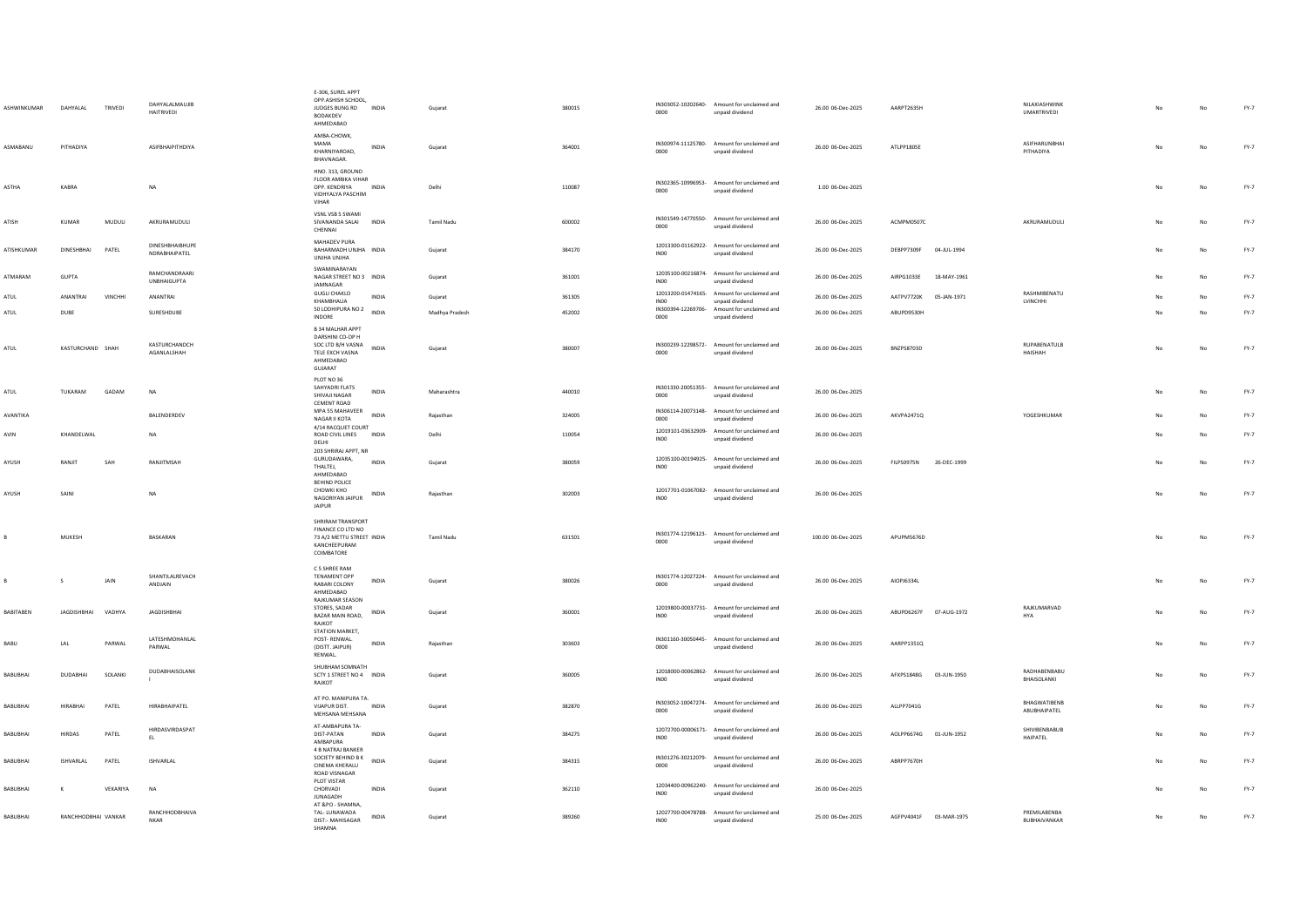| BABULAL           | RAVJIBHAI       | BHADRESHVARA NA |                                                     | SHIVAJI NAGAR.<br>SAVARKUNDLA.                                                                                                         | INDIA        | Gujarat     |        | 364515 | 0000                       | IN300974-11228063- Amount for unclaimed and<br>unpaid dividend | 26.00 06-Dec-2025 |                        |             |                                      |    | No          | FY-7   |
|-------------------|-----------------|-----------------|-----------------------------------------------------|----------------------------------------------------------------------------------------------------------------------------------------|--------------|-------------|--------|--------|----------------------------|----------------------------------------------------------------|-------------------|------------------------|-------------|--------------------------------------|----|-------------|--------|
| BABULAL           |                 | MEMAKIYA        | VASHRAMBHAI                                         | MARUTI NAGAR 150<br>FEET MAIN ROAD<br>RAJKOT                                                                                           | <b>INDIA</b> | Gujarat     | RAJKOT |        | INO0                       | 12033200-01909569- Amount for unclaimed and<br>unpaid dividend | 26.00 06-Dec-2025 | AATPM3709R 08-APR-1961 |             | GEETABENBABU<br>RHAIMFMAKIYA         |    | No          | FY-7   |
| BAJRANG           | LAL             | GOCHAR          | MOOLILALGOCHAR                                      | 7-C-34, MAHAVEER<br>NAGAR 3rd, . KOTA                                                                                                  | INDIA        | Rajasthan   |        | 324005 | IN00                       | 12017701-00722848- Amount for unclaimed and<br>unpaid dividend | 26.00 06-Dec-2025 | ABBPG6916B             |             | MANJUGOCHAR                          |    | No          | FY-7   |
| BAKUL             | CHANDULAL       | OZA             | NA                                                  | NARAYAN 4 GIT<br><b>GURJARI SOCIETY</b><br>NEAR AIR PORT<br>RAJKOT                                                                     | INDIA        | Gujarat     |        | 360001 | INO <sub>0</sub>           | 13019900-00226861- Amount for unclaimed and<br>unpaid dividend | 26.00 06-Dec-2025 |                        |             |                                      | No | No          | FY-7   |
| BALDEVBHAI        | P               | PATEL           | PURSHOTTAMDAS<br>ABHECHANDDASP<br>ATEL              | 32 AMBIKA<br>TELECOMNAGAR<br>SOCIETY T B NAGAR<br>NR CHAKESWARY INDIA<br><b>FLATS ONGC NAGAR</b><br>BEHIND AND NEAR<br>MEHSANA GUJARAT |              | Guiarat     |        | 384002 | 0000                       | IN300513-17571656- Amount for unclaimed and<br>unpaid dividend | 26.00 06-Dec-2025 | ABVPP1234H             |             |                                      | No | No          | FY-7   |
| BANSHIDHAR        | JAIN            |                 | NEMICHANDJAIN                                       | B-16, ARJUN PURI-I<br>IMLI WALA PHATAK INDIA<br><b>JAIPUR</b>                                                                          |              | Rajasthan   |        | 302005 | INO <sub>0</sub>           | 12017701-00181795- Amount for unclaimed and<br>unpaid dividend | 26.00 06-Dec-2025 | ACLPJ5742K             | 10-JUL-1954 | DINESHSETHIA                         | No | <b>No</b>   | $FY-7$ |
| BAROCHIYA         | RAJESHBHAI      |                 | HIRABHAIDBAROC<br>HIYA                              | 11, TULSI<br>APARTMENT, AMRUT INDIA<br>NAGAR, KESHOD.                                                                                  |              | Guiarat     |        | 362220 | 0000                       | IN300974-10777404- Amount for unclaimed and<br>unpaid dividend | 26.00 06-Dec-2025 | AMHPB3168R             |             | JALPABENRBARO<br>CHIYA               |    | No          | FY-7   |
| BASANT            | KUMAR           | <b>JHANWAR</b>  | N <sub>A</sub>                                      | BASANT SADAN DAGA<br>GALI MADANGANJ INDIA<br>KISHANGARH                                                                                |              | Rajasthan   |        | 305801 | INO0                       | 12014101-00029264- Amount for unclaimed and<br>unpaid dividend | 26.00 06-Dec-2025 |                        |             |                                      | No | No          | FY-7   |
| BASANT            | KUMAR           | SHARMA          | JAGDISHPRASADSH<br>ARMA                             | S/O JAGDISH PRASAD<br>SHARMA C/O<br>HARIVINOD JALPAN<br><b>GR CHURU</b>                                                                | INDIA        | Rajasthan   |        | 331001 | INO <sub>0</sub>           | 12060700-00012244- Amount for unclaimed and<br>unpaid dividend | 26.00 06-Dec-2025 | BEPPS0574D 02-MAY-1973 |             |                                      |    | No          | FY-7   |
| BEENA             | <b>JAIN</b>     |                 | SHANTIKUMARJAI<br>${\sf N}$                         | 4 RAJ BAZAR PHULERA<br>Ali INDIA<br>PHULERA RAJASTHAN                                                                                  |              | Raiasthan   |        | 303338 | 0000                       | IN300513-16531562- Amount for unclaimed and<br>unpaid dividend | 26.00.06-Dec-2025 | AFKPI0971K             |             | NARESHIAIN                           | No | No          | FY-7   |
| BEENA             | VORA            |                 | <b>RIPINVORA</b>                                    | LAHER 3 PATEL<br>COLONY JAMNAGAR INDIA<br>JAMNAGAR                                                                                     |              | Gujarat     |        | 361008 | 0000                       | IN301039-24200653- Amount for unclaimed and<br>unpaid dividend | 26.00 06-Dec-2025 | ARDPV4309H             |             | BIPINKUMARHIR<br>ALALVORA            | No | No          | FY-7   |
| BHADRESH          | VENISANKAR      | <b>JOSHI</b>    | VENISANKARGJOS                                      | NAVAPARA CHOWAK,<br>GANGADHAR RAJGOR INDIA<br>SHERI, PALITANA.                                                                         |              | Guiarat     |        | 364270 | 0000                       | IN300974-11383768- Amount for unclaimed and<br>unpaid dividend | 26.00 06-Dec-2025 | AHFPJ3175K             |             |                                      | No | No          | FY-7   |
| RHAGIRATH         | MFHTA           |                 | KANTILAI MEHTA                                      | 1, ASHIYANA<br>VALLABHKRUPA<br>SOCIETY, NEAR CKM,<br>MUNDRA-KUTCH.                                                                     | <b>INDIA</b> | Guiarat     |        | 370421 | 0000                       | IN300974-10342966- Amount for unclaimed and<br>unpaid dividend | 26.00.06-Dec-2025 | ADAPM9257A             |             | SMTDEEPABME<br>HTA                   | No | No          | FY-7   |
| <b>BHAGWAN</b>    | DAS             | GULWANI         | NARAYANDAS                                          | 31/41/3 SWARN PATH<br>MANSAROVAR JAIPUR INDIA<br>JAIPUR                                                                                |              | Rajasthan   |        | 302020 | IN00                       | 12017701-00696791- Amount for unclaimed and<br>unpaid dividend | 26.00 06-Dec-2025 | AJXPG8669D 22-SEP-1968 |             | HEMANTGULWA<br>NI                    |    | No          | FY-7   |
| <b>BHAGWANDAS</b> | <b>RUPCHAND</b> | <b>JOSHI</b>    | <b>RUPCHAND</b>                                     | 3 PATEL COLONY<br>ROAD NO 4<br><b>IAMNAGAR</b>                                                                                         | INDIA        | Guiarat     |        | 361008 | IN <sub>00</sub>           | 12013200-00372877- Amount for unclaimed and<br>unpaid dividend | 26.00 06-Dec-2025 | ABHPJ8035E             | 13-AUG-1943 | SUDHIRRHAGW<br>ANDASJOSHI            | No | No          | FY-7   |
| BHAGWANJI         | DAMJIBHAI       | TANK            | DAMJIBHAI                                           | J/2, QTRS ROOM NO-<br>41 MITHAPUR                                                                                                      | INDIA        | Guiarat     |        | 361345 | IN00                       | 12035100-00012635- Amount for unclaimed and<br>unpaid dividend | 26.00 06-Dec-2025 | ABEPT4367J             | 01-MAY-1954 | ISHWARLALDAM<br><b>JIBHAITANK</b>    | No | No          | $FY-7$ |
| BHALODIYA         | KANTILAL        | RAJARHAL        | BHALODIYARAJABH<br>AIKANJIBHAI                      | UMIYA KRUPA,<br><b>HIMALAY SOCIETY</b><br>STREET NO 2, OPP INDIA<br>ASHRAY, 150 FT RING<br>ROAD, RAJKOT                                |              | Gujarat     |        | 360007 | IN303575-10008165-<br>0000 | Amount for unclaimed and<br>unpaid dividend                    | 26.00 06-Dec-2025 | AIAPR6719N             |             | BHALODIYAPRAF<br>ULABENKANTILA<br>L. | No | No          | $FY-7$ |
| BHANDERI          | YATIN           | AVACHARBHAI     | BHANDERIAVACHA<br>RRHAIRHADARHAI                    | SATYAM PARK ST NO3<br>NEW RAGHUVIR PAN<br>STREET IUNO MORRI<br>ROAD RAJKOT RAJKOT                                                      | INDIA        | Gujarat     |        | 360003 | INO <sub>0</sub>           | 12033200-11479141- Amount for unclaimed and<br>unpaid dividend | 26.00 06-Dec-2025 | BKLPB9636D 13-APR-1990 |             | ASHABENYATIN<br>RHAIRHANDERI         |    | No          | FY-7   |
| BHANU             |                 |                 | JAINTIKUMAR BHAGCHANDANI ANNTIKUMARBHA<br>GCHANDANI | A-46, KARMACHARI<br>NAGAR SOCIETY PART- INDIA<br>2 GHATLODIA<br>AHMEDABAD                                                              |              | Gujarat     |        | 380061 | 0000                       | IN303052-10252415- Amount for unclaimed and<br>unpaid dividend | 26.00 06-Dec-2025 | AEOPB7230F             |             |                                      | No | No          | FY-7   |
| BHANUDAS          | SITARAM         | SHELKE          | SITARAMKISANSHE<br>LKE                              | PLOT NO. 103<br>KANCHAN APPT.<br>PROFESSOR COLONY<br>CHAITANYA NAGAR.<br>SAVEDI<br>AHMEDNAGAR                                          | INDIA        | Maharashtra |        | 414003 | INO <sub>0</sub>           | 13023400-00007431- Amount for unclaimed and<br>unpaid dividend | 26.00 06-Dec-2025 | ACMPS2542P 21-OCT-1967 |             | VAISHALIBHANU<br>DASSHELKE           | No | No          | $FY-7$ |
| BHANWAR           | LAL             | JAIN            | GULABCHANDJAIN                                      | LODHA MARKET<br>BEAWAR                                                                                                                 | INDIA        | Rajasthan   |        | 305901 | INO0                       | 12033200-04244135- Amount for unclaimed and<br>unpaid dividend | 26.00 06-Dec-2025 | AJVPJ7029C             | 06-OCT-1956 | SAJANDEVI                            |    | No          | FY-7   |
| BHANWARLAL        | KALAJI          | MODI            | KALAJISONAJIMODI                                    | 1430 BHOTUSETH<br>DELHA MADHUPURA<br>AHMEDABAD<br>GUJARAT                                                                              | INDIA        | Guiarat     |        | 380004 | 0000                       | IN300214-15888681- Amount for unclaimed and<br>unpaid dividend | 26.00 06-Dec-2025 | ABTPM5451H             |             |                                      |    | No          | FY-7   |
| BHARAT            | BHUSHAN         |                 | PREMGULANI                                          | HOUSE NO.2-J-14<br>N.I.T. FARIDARAD                                                                                                    | INDIA        | Haryana     |        | 121001 | 0000                       | IN302611-10034325- Amount for unclaimed and<br>unnaid dividend | 26.00 06-Dec-2025 | AKUPB3645C             |             |                                      | No | $_{\sf No}$ | FY-7   |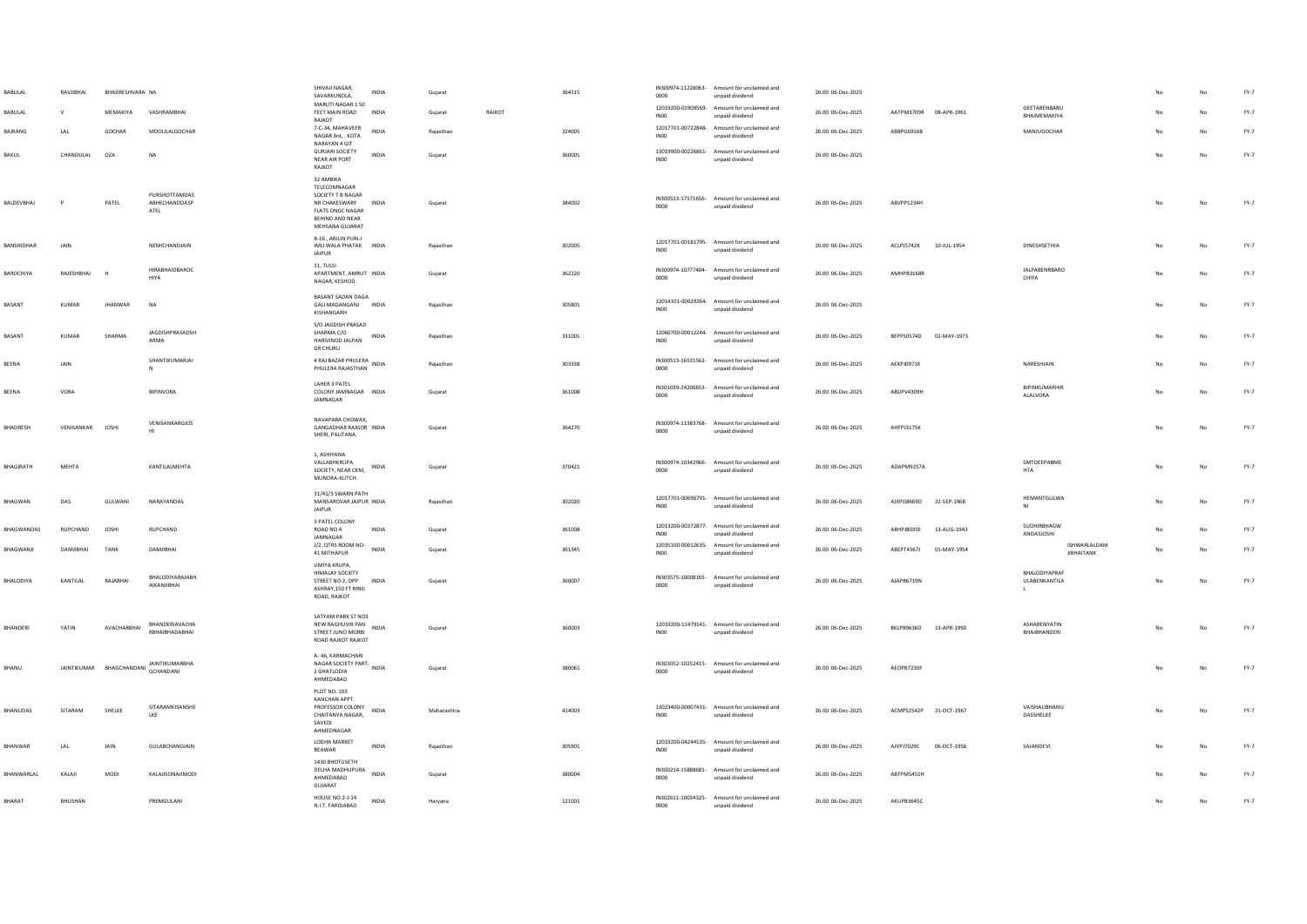| <b>BHARA</b>   | CHUNILAL                | KATIRA        | CHUNILALVASHRA<br>MKATIRA      | 101-NANDDHAM<br>APPT, 4-2, PATEL<br>INDIA<br>COLONY, JAMNAGAR                                                                               | Gujarat     | 361008 | <b>IN00</b>      | 12017000-00305710- Amount for unclaimed and<br>unpaid dividend | 26.00 06-Dec-2025 | ACYPK3573G 09-APR-1969 |             | ALPABENKATIRA                        |    |             | $FY-7$ |
|----------------|-------------------------|---------------|--------------------------------|---------------------------------------------------------------------------------------------------------------------------------------------|-------------|--------|------------------|----------------------------------------------------------------|-------------------|------------------------|-------------|--------------------------------------|----|-------------|--------|
| BHARAT         | KAUL                    |               | DNKAUL                         | NESTLE INDIA LTD<br>CANNAUGHT CIRCUS INDIA<br>NEW DELHI<br>D-38, PARESH FLATS                                                               | Delhi       | 110001 | 0000             | IN300476-43438623- Amount for unclaimed and<br>unpaid dividend | 50.00 06-Dec-2025 | ABBPK6668G             |             |                                      |    | No          | $FY-7$ |
| BHARAT         | SHANKERRAO JADHAV       |               | SHANKERRAOBULA<br>KHIDASJADHAV | OPP-AALOK FLATS<br>P.T.COLLEGE<br><b>INDIA</b><br>ROAD PALDL<br>AHMEDABAD                                                                   | Gujarat     | 380007 | 0000             | IN301645-10130162- Amount for unclaimed and<br>unpaid dividend | 26.00 06-Dec-2025 | AHAPJ8753C             |             |                                      | No | No          | $FY-7$ |
| BHARAT         | SHYAMLAL                | VANJANI       | SHYAMLALVANJAN                 | GOVIND KUTIR, 7.<br>$\begin{array}{cc} & \cdots \leadsto \cdots, \ \prime, \\ \text{GAYAKWADI, RAIKOT.} & \text{INDIA} \end{array}$         | Gujarat     | 360001 | 0000             | IN300974-11491330- Amount for unclaimed and<br>unpaid dividend | 26.00 06-Dec-2025 | AHKPV0765G             |             | ARTIBHARATBH<br>AIVANJANI            | No | No          | $FY-7$ |
| BHARAT         | VASANTRAY               | DOSHI         | <b>NA</b>                      | RAJA TOYS COMPANY,<br>RAJENDRA ROAD,<br>INDIA<br>CHANDI BAZAR,<br>JAMNAGAR                                                                  | Gujarat     | 361001 | <b>IN00</b>      | 12012000-00027680- Amount for unclaimed and<br>unpaid dividend | 26.00 06-Dec-2025 |                        |             |                                      |    | No          | $FY-7$ |
| BHARATBHAI     | BHUDERBHAI PATEL        |               | BHUDERBHAIPATEL                | 26 SURABHI<br>BUNGLOWS<br><b>INDIA</b><br>MODHERA ROAD<br>MEHSANA                                                                           | Guiarat     | 384002 | 0000             | IN301549-14871111- Amount for unclaimed and<br>unpaid dividend | 26.00 06-Dec-2025 | ABSPP0270A             |             | SHUBHADRABEN<br>BHARATBHAIPA<br>TEL. | No | No          | $FY-7$ |
| BHARATBHAI     | GOVINDBHAI PATEL        |               | GGPATEL                        | A/31 SUVIDHA<br>TENAMENT BH<br>MANSAROVAR<br>INDIA<br>COMPLEX NIKOL GAM<br>RD AHMEDABAD                                                     | Gujarat     | 382350 | <b>IN00</b>      | 12070200-00880992- Amount for unclaimed and<br>unpaid dividend | 26.00 06-Dec-2025 | AOOPP5185K 05-AUG-1978 |             |                                      | No | No          | $FY-7$ |
| BHARATBHAI     | KUBERBHAI               | PATEL         | KUBERBHAIPATEL                 | 368 A SAHKARI DEEP<br>SOC. SANTRAMPUR<br>INDIA<br>PANCHMAHAI<br>SANTRAMPUR                                                                  | Gujarat     | 389260 | INO <sub>0</sub> | 12027700-00388231- Amount for unclaimed and<br>unpaid dividend | 56.00 06-Dec-2025 | AIKPP4579K             | 19-DEC-1971 |                                      |    | No          | FY-7   |
| BHARATI        | DIPAKBHAI               | PABARI        | <b>NA</b>                      | 4/A SHRIKUL<br>APPARTMENT 22/29<br><b>INDIA</b><br>NEW JAGNATH<br>RAJKOT                                                                    | Guiarat     | 360001 | <b>IN00</b>      | 13019900-00157971- Amount for unclaimed and<br>unpaid dividend | 26.00 06-Dec-2025 | AISPP5434F             | 29-DEC-1959 | DIPAKRHAIMUL<br>AJIBHAIPABARI        | No | No          | $FY-7$ |
| <b>BHARATI</b> | MAYANK                  | CHOKSHI       | MAYANKRAYCHAN<br>DBHAICHOKSHI  | A/10 DEVAN<br>APARTMENTS 23 NEW<br>BRAHMKSHTRIYA<br>SOCIETY BEHIND<br><b>INDIA</b><br><b>BONNY TRAVELS</b><br>PALDI CHAR RASTA<br>AHMEDABAD | Guiarat     | 380006 | 0000             | IN301549-15114101- Amount for unclaimed and<br>unpaid dividend | 26.00 06-Dec-2025 | ABUPC7107K             |             | MAYANKRAYCH<br>ANDBHAICHOKS<br>HI    | No | No          | $FY-7$ |
| BHARATI        | SANJAY                  | <b>BHADRA</b> | SANJAYRATILALBH<br>ADRA        | SWEET CHS, ROOM<br>NO-001, PLOT NO-19, INDIA<br>A WING, SECTOR - 14, INDIA<br>VASHI, NAVI MUMBAI                                            | Maharashtra | 400703 | <b>IN00</b>      | 12029700-00266826- Amount for unclaimed and<br>unpaid dividend | 10.00 06-Dec-2025 | BBRPB9999J 06-APR-1980 |             | SANJAYRATILALB<br><b>HADRA</b>       | No | No          | $FY-7$ |
| BHARATI        | SNEHAL                  | GALAIYA       | SNEHALGALAIYA                  | CHANGLA<br>INDUSTRIES, B-14<br>SHANKER TEKARI,<br><b>INDIA</b><br>UDYOG NAGAR,<br>JAMNAGAR.                                                 | Gujarat     | 361004 | 0000             | IN300974-11475825- Amount for unclaimed and<br>unpaid dividend | 26.00 06-Dec-2025 | ACFPG3861N             |             | SNEHALRAMNIK<br>LALGALAIYA           | No | No          | $FY-7$ |
| BHARATKUMAR    | BHANUBHAI               | SIYANI        | NA                             | SAHAZANAND-1 NEW<br>MAYANI NAGAR<br>$105/106$ KOTHARIYA INDIA<br><b>NAKA RAJKOT</b>                                                         | Gujarat     | 360004 | INO0             | 13019900-00123868- Amount for unclaimed and<br>unpaid dividend | 26.00 06-Dec-2025 | BCGPS8913P 07-OCT-1965 |             | PARTHBHARATB<br>HAISIYANI            |    | No          | $FY-7$ |
| BHARATKUMAR    | CHIMANLAL               | SHAH          | CHIMANLALSHAH                  | 3, RAGHUNANDAN<br>SOCIETY<br>GOKULNAGAR NR- INDIA<br>MAHAVIRNAGAR<br>HIMATNAGAR                                                             | Guiarat     | 383001 | <b>IN00</b>      | 12054300-00017821- Amount for unclaimed and<br>unpaid dividend | 26.00 06-Dec-2025 | BFCPS8423P             | 20-NOV-1963 | ASHABENBHARA<br>TKUMARSHAH           | No | No          | FY-7   |
| BHARATKUMAR    | PAURSHOTAMD SHETH<br>AS |               | <b>NA</b>                      | 1-VARDHAMAN<br>NAGAR, MANGALAM INDIA<br>PALACE ROAD,<br>RAJKOT                                                                              | Gujarat     | 360001 | INO0             | 13019900-00104416- Amount for unclaimed and<br>unpaid dividend | 26.00 06-Dec-2025 | ARDPS6126M 05-SEP-1946 |             | RAJESHBHARATK<br>UMARSHETH           | No | No          | $FY-7$ |
| Bhartbha       | Tulsidas                | Trivedi       | TulsidasPTrivedi               | Kharva Plot, Kharva<br><b>INDIA</b><br>Street, Dwarka<br><b>66 NANDASHISH NEW</b>                                                           | Gujarat     | 361335 | IN00             | 12029700-00088903- Amount for unclaimed and<br>unpaid dividend | 26.00 06-Dec-2025 | AFGPT1972F             | 18-DEC-1963 |                                      |    | $_{\sf No}$ | $FY-7$ |
| <b>BHARTI</b>  | SHIVKUMAR               | MALU          | SHIVKUMARRAMKI<br>SHANMALU     | ADARSH COLONY<br><b>INDIA</b><br>LATUR<br>48, SURANA STREET                                                                                 | Maharashtra | 413531 | 0000             | IN301549-18778286- Amount for unclaimed and<br>unpaid dividend | 26.00 06-Dec-2025 | ABIPM0499E             |             | SHIVKUMARRA<br>MKISHANMALU           |    | No          | $FY-7$ |
| <b>BHASKAR</b> | BHANDARI                |               | MANOHARSINGHR<br>HANDARI       | MALDASS STREET INDIA<br><b>UDAIPUR UDAIPUR</b><br>8/9, PUJARA PLOT.                                                                         | Rajasthan   | 313001 | <b>IN00</b>      | 13017600-00203776- Amount for unclaimed and<br>unpaid dividend | 26.00 06-Dec-2025 | ACFPB5781L 01-OCT-1965 |             | HEMANTBHAND<br>ARI                   | No | No          | FY-7   |
| <b>BHASKAR</b> | P                       | RATHOD        | PRABHUDASBHAI                  | PRESEYES APT. - B 2ND INDIA<br>FLR. FLAT NO. 6<br>RAJKOT                                                                                    | Gujarat     | 360002 | <b>IN00</b>      | 13019900-00011513- Amount for unclaimed and<br>unpaid dividend | 6.00 06-Dec-2025  | ABRPR7124G 16-APR-1963 |             | NAYNABHASKAR<br>BHAIRATHOD           | No | No          | $FY-7$ |
| BHAVAN         | BHA                     | PATEL         | BHIKHABHAIPATEL                | 13-B GOLDEN<br>BANGLOJ DHOBIGHAT<br>ROAD NELIYAMAA<br>INDIA<br>MAHESANA-43<br>MAHESANA-384001<br>MAHESANA                                   | Gujarat     | 384001 | <b>IN00</b>      | 12034400-00829613- Amount for unclaimed and<br>unpaid dividend | 26.00 06-Dec-2025 | ACDPP6695H             | 01-JUN-1958 | <b>JIGARKUMARBH</b><br>AVANBHAIPATEL |    | No          | $FY-7$ |
| BHAVANABEN     |                         | MASHRU        | KANTILALNANJIBH<br>AILAKHANI   | 5, DIWAN PARA, OPP.<br>CINEMA,<br>INDIA<br>MANAVADAR                                                                                        | Gujarat     | 362630 | 0000             | IN300974-11799423- Amount for unclaimed and<br>unpaid dividend | 26.00 06-Dec-2025 | ARXPM2970R             |             | NISHANTHMASH<br>RU                   |    | No          | $FY-7$ |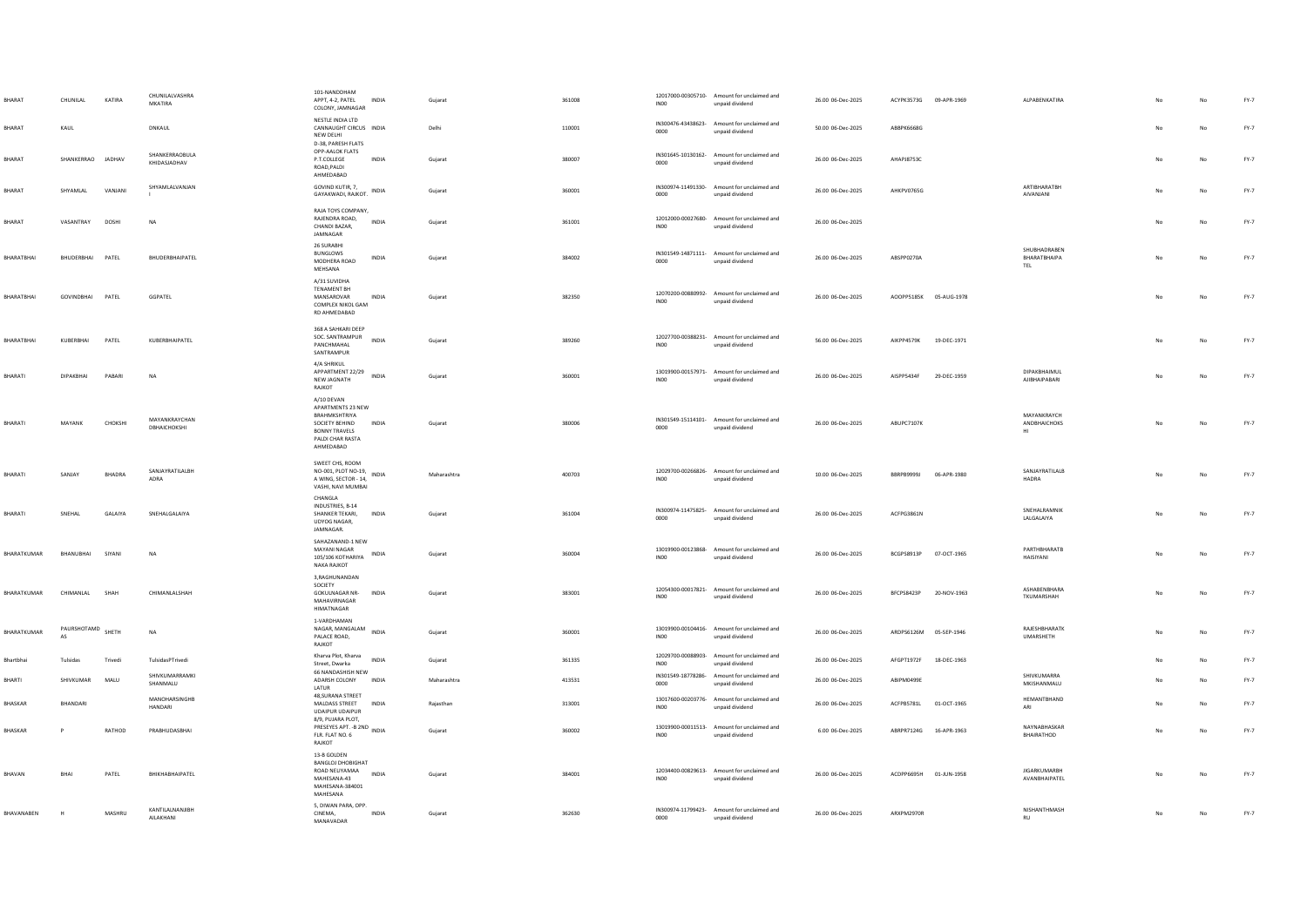| <b>BHAVESH</b>   | ANUPCHAND MEHTA      |               | ANUPCHANDRHAG<br>VANIIMEHTA     | ARIHANT, 3/1, PATEL<br>COLONY, HANUMAN<br>MANDIR STREET,<br>JAMNAGAR.                                                          | INDIA        | Gujarat        | 361008 | 0000                       | IN300974-10667043- Amount for unclaimed and<br>unpaid dividend | 26.00 06-Dec-2025 | ABIPM7281Q             |             |                                             |                               |                | No          | $FY-7$ |
|------------------|----------------------|---------------|---------------------------------|--------------------------------------------------------------------------------------------------------------------------------|--------------|----------------|--------|----------------------------|----------------------------------------------------------------|-------------------|------------------------|-------------|---------------------------------------------|-------------------------------|----------------|-------------|--------|
| BHAVESH          |                      | KHAKHKHAR     | JAYANTILALIKHAK<br><b>HKHAR</b> | SHASTRINAGAR - 187<br>CHOTILA DIST.<br>SURENDRANAGAR                                                                           | INDIA        | Gujarat        | 363520 | 0000                       | IN301991-10967940- Amount for unclaimed and<br>unpaid dividend | 26.00 06-Dec-2025 | AYWPK7076N             |             |                                             |                               |                | No          | $FY-7$ |
| BHAVESH          | KANAIYALAL           | RAJVIR        | KANAIYALALNANA<br>LALRAJVIR     | RAVI PARK-54.<br>NR.A.G. SOC.<br>KALAVAD ROAD<br>RAJKOT                                                                        | INDIA        | Gujarat        | 360005 | IN00                       | 13019900-00037451- Amount for unclaimed and<br>unpaid dividend | 26.00 06-Dec-2025 | ADJPR9313D             | 25-NOV-1976 |                                             | CHANDRIKAKAN<br>AIYALALRAJVIR |                | No          | $FY-7$ |
| BHAVESH          | PRAKASHBHAI SHAH     |               | PRAKASHBHAUSHA                  | A/2, 501, VASTU<br>LUXURIA NR.DUMAS<br>RESORT, BUNDH<br>PIPLOD GAURAV<br>PATH ROAD SURAT                                       | <b>INDIA</b> | Gujarat        | 395007 | 0000                       | IN303052-10699908- Amount for unclaimed and<br>unpaid dividend | 26.00 06-Dec-2025 | AFQPS1204R             |             | HIRALBHAVESHS<br>HAH                        |                               |                | No          | $FY-7$ |
| BHAVESH          | VEDPRASAD            | <b>JOSHI</b>  | VEDPRASADBHOGI<br>LALIOSHI      | FLAT NO 9 DHARA<br>APPARTMENT DAXINI<br>APPANTMELLESH GALI<br>SOCIETY GANESH GALI INDIA<br>MANINAGAR<br>AHMEDARAD<br>AHMEDABAD |              | Gujarat        | 380008 | IN00                       | 12033200-10344200- Amount for unclaimed and<br>unpaid dividend | 11.00 06-Dec-2025 | ADTPJ5075E             | 03-OCT-1965 | BHAVANABJOSH                                |                               | No             | $_{\sf No}$ | FY-7   |
| BHAVESH          | VORA                 |               | HIRALALVORA                     | LAHER 3 PATEL<br>COLONY JAMNAGAR. INDIA<br>JAMNAGAR                                                                            |              | Guiarat        | 361008 | IN301039-24096523-<br>0000 | Amount for unclaimed and<br>unpaid dividend                    | 26.00 06-Dec-2025 | ABDPV4335P             |             | HEENABHAVESH<br>VORA                        |                               | N <sub>0</sub> | No          | $FY-7$ |
| BHAVIKA          | MILAN                | PADHIYAR      | MILANPADHIYAR                   | ARIHANT-A/22, NEW<br>JAGNATH, NEAR<br>DASTUR HOSPITAL,<br>CLOSE STREET,<br>RAJKOT<br>B-207 SHREE                               | <b>INDIA</b> | Gujarat        | 360001 | INO <sub>0</sub>           | 12067200-00033710- Amount for unclaimed and<br>unpaid dividend | 26.00 06-Dec-2025 | DBFPP7344B             | 17-JAN-1988 |                                             |                               | No             | No          | $FY-7$ |
| BHAVIKABEN       | VISHAL               | KHATRI        | VISHALKHATRI                    | SHYAMJYOT APT<br><b>KASTURI PARK</b><br>NAVGHAR ROAD<br><b>BHAYANDER EAST</b><br>THANE (MAH)                                   | <b>INDIA</b> | Maharashtra    | 401105 | 0000                       | IN301983-11081449- Amount for unclaimed and<br>unpaid dividend | 26.00 06-Dec-2025 | AGOPV4400B             |             | VISHALKHATRI                                |                               | No             | No          | $FY-7$ |
| BHAVINIBEN       | ISHWARLAL            | KANSARA       | ISHWARLAL                       | C-1/80.ALTHAN<br>TENAMENT, BHATAR<br>CHAR RASTA, BHATAR INDIA<br>ALTHAN, SURAT                                                 |              | Gujarat        | 395017 | <b>IN00</b>                | 12041500-00069831- Amount for unclaimed and<br>unpaid dividend | 26.00 06-Dec-2025 | AWEPK7409D 11-JUL-1987 |             |                                             |                               |                | No          | $FY-7$ |
| BHAVNA           | <b>JAGDISH</b>       | BHAVSAR       | JAGDISHBHAVSAR                  | 7 BANGANGA SOC<br>NAVA WADAJ AM<br>AHMEDABAD                                                                                   | INDIA        | Gujarat        | 380013 | 0000                       | IN302236-10914525- Amount for unclaimed and<br>unpaid dividend | 26.00 06-Dec-2025 | AFLPB8917R             |             |                                             |                               |                | No          | $FY-7$ |
| BHAVNA           | PRAKASHBHAI THAKOR   |               | PRAKASHBHAI                     | PARUL 23<br>BADMINTON HOUSE 3<br>INDIA<br>KETAN SOCIETY B/H<br>PALACE JAMNAGAR                                                 |              | Guiarat        | 361008 | IN00                       | 12013200-01231414- Amount for unclaimed and<br>unpaid dividend | 26.00 06-Dec-2025 | AJEPT9521C 05-AUG-1979 |             | PARASKISHORBH<br>AISHAH                     |                               | No             | No          | $FY-7$ |
| BHAVNA           | PRATAPRAI            | <b>BAGDAI</b> | PRATAPRAIPOPATL<br>ALBAGDAI     | ANAND BHUVAN<br>ANANDABAWA NO<br>CHAKLO JAMNAGAR<br>GUJARAT                                                                    | <b>INDIA</b> | Gujarat        | 361001 | 0000                       | IN300513-15221344- Amount for unclaimed and<br>unpaid dividend | 26.00 06-Dec-2025 | ACAPB4011C             |             |                                             |                               | No             | No          | $FY-7$ |
| BHAVNABEN        | MUKESHBHAI SOLANKI   |               | BAVALBHAIRATHO<br>$\mathbf{r}$  | NEAR SHANTI RATI<br>GHANA VANKAR VAS INDIA<br><b>BOTAD</b><br>SHIVAM                                                           |              | Gujarat        | 364710 | IN00                       | 12076700-00082163- Amount for unclaimed and<br>unpaid dividend | 26.00 06-Dec-2025 | HXAPS4282N 05-NOV-1981 |             | MUKESHBHAISO<br>LANKI                       |                               |                | No          | $FY-7$ |
| BHAVNABEN        |                      | SIDPARA       | PREMIIRHAIDAYAR<br>HAIBHALALA   | RAMKRUSHNA<br>NAGAR GUNDALA<br>ROAD OPP BALAJI<br>GONDAL                                                                       | INDIA        | Gujarat        | 360311 | INO <sub>0</sub>           | 12018000-00331530- Amount for unclaimed and<br>unpaid dividend | 26.00 06-Dec-2025 | BQDPS2829B 19-MAY-1973 |             | SIDAPARARAJES<br>HBHAIGOPALBH<br>AI         |                               | No             | No          | $FY-7$ |
| BHAVSINH         | M                    | GOHIL         | MANSINHJEMALIIG<br>OHIL         | SHRI VISHNU KRUPA,<br>3 JUNCTION PLOT, INDIA<br>RAJKOT<br>B/55/891 KRISHANA                                                    |              | Gujarat        | 360001 | 0000                       | IN303575-10002502- Amount for unclaimed and<br>unpaid dividend | 26.00 06-Dec-2025 | ANUPG5487A             |             | SAGARBGOHIL                                 |                               |                | No          | $FY-7$ |
| BHIKHALAL        | PREMAJIBHAI KUKADIYA |               | POKUKADIYA                      | NAGAR GUIART<br><b>HOUSING BORD</b><br>NARODA ROAD<br><b>KRISHNA NAGAR</b><br>AHMEDABAD                                        | INDIA        | Gujarat        | 382345 | INO <sub>0</sub>           | 12070200-00598418- Amount for unclaimed and<br>unpaid dividend | 26.00 06-Dec-2025 | AOKPK1388K 01-NOV-1961 |             |                                             |                               | No             | No          | $FY-7$ |
| BHIKHUBHAI       | <b>HEMATSINHII</b>   | JADEJA        | <b>NA</b>                       | ASHAPURA KRUPA 4-<br>BABARIA SOCIETY INDIA<br>RAJKOT                                                                           |              | Gujarat        | 360002 | IN <sub>00</sub>           | 13019900-00325755- Amount for unclaimed and<br>unpaid dividend | 26.00 06-Dec-2025 | AROPI1459P             | 15-NOV-1956 | JADEJAHARDIPSI<br><b><i>NHBHIKHUBHA</i></b> |                               | No             | No          | $FY-7$ |
| BHIM             | RAJ                  | GANCHA        | BABULALGANCHA                   | SHREE GEST HOUSE<br>KE SAMNE NEHRU<br>ROAD BHILWARA<br>BHILWARA                                                                | INDIA        | Rajasthan      | 311001 | INO <sub>0</sub>           | 12017701-01105051- Amount for unclaimed and<br>unpaid dividend | 26.00 06-Dec-2025 | AWGPG6519C 01-JUL-1970 |             | BABULALGANCH<br>A                           |                               | No             | No          | $FY-7$ |
| BHISHAMLAL       | MANDHAN              |               | NANUMALMANDH<br>AN              | 242 ANOOP NAGAR<br>INDORE<br>KAPURIYA PARA,                                                                                    | INDIA        | Madhya Pradesh | 452008 | 0000                       | IN301549-14428804- Amount for unclaimed and<br>unpaid dividend | 26.00 06-Dec-2025 | AIUPM2527N             |             | SATIBHISHAMLA<br>LMANDHAN<br>PALLAVIBHUPEN  |                               |                | No          | FY-7   |
| <b>BHUPENDRA</b> | NANALAL              | PARMAR        | NANALALPARMAR                   | STREET NO. 3,<br>GONDAL.<br>SHRINATHJI PARK,                                                                                   | <b>INDIA</b> | Guiarat        | 360311 | 0000                       | IN300974-11323507- Amount for unclaimed and<br>unpaid dividend | 26.00 06-Dec-2025 | AUEPP4240P             |             | DRAPARMAR                                   |                               |                | No          | $FY-7$ |
| BHUPENDRABHAI    |                      | THAKKER       | HGTHAKKER                       | NEW JUNCTION<br>ROAD, NR. SANJAY<br>PAN HOUSE,                                                                                 | <b>INDIA</b> | Gujarat        | 363001 | 0000                       | IN300974-11043317- Amount for unclaimed and<br>unpaid dividend | 26.00 06-Dec-2025 | AESPT6388L             |             | <b>USHABENBTHAK</b><br>KER                  |                               |                | No          | $FY-7$ |
| BHUVNESH         | GUPTA                |               | BHANWARLALGUP<br>TA             | SURENDRANAGAR<br>3/390 HOUSING<br>BOARD.PALI                                                                                   | INDIA        | Rajasthan      | 306401 | IN00                       | 12012101-00338437- Amount for unclaimed and<br>unpaid dividend | 26.00 06-Dec-2025 | AIVPG9821G 03-MAY-1980 |             | <b>USHAGUPTA</b>                            |                               |                | $_{\sf No}$ | $FY-7$ |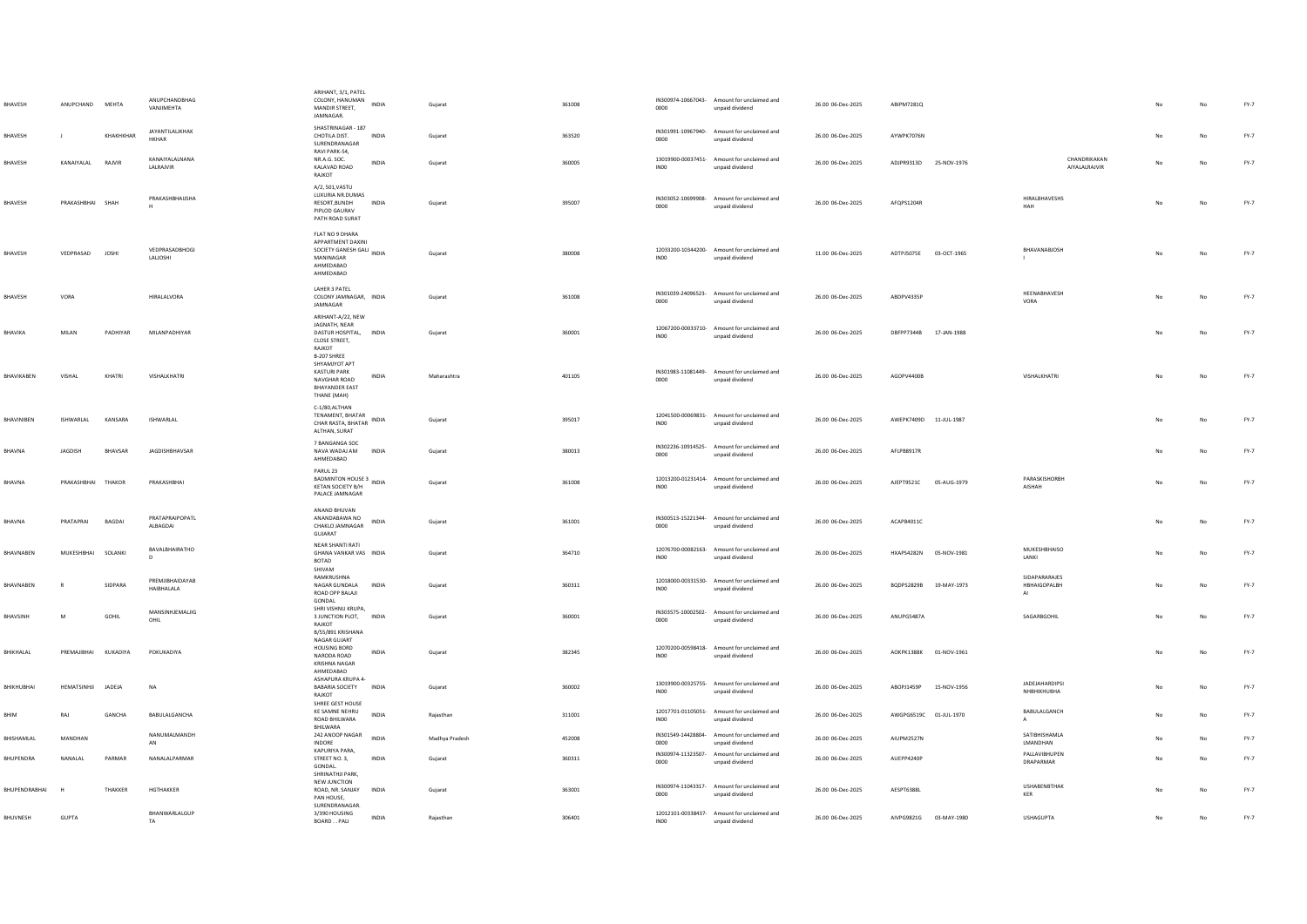| BIJOYA         | PRATAP                 | SINHA          | PRATAPKUMARSIN<br>HA                      | SADHANA TOWERS,<br>604, MULUND LINK<br><b>INDIA</b><br>ROAD, MULUND<br>(WEST) MUMBAI                                                       | Maharashtra                  | 400080 | 0000             | IN300907-10443813- Amount for unclaimed and<br>unpaid dividend | 26.00 06-Dec-2025 | AUSPS3171J             |             | PRATAPKUMARS<br><b>INHA</b>     |     | No | $FY-7$ |
|----------------|------------------------|----------------|-------------------------------------------|--------------------------------------------------------------------------------------------------------------------------------------------|------------------------------|--------|------------------|----------------------------------------------------------------|-------------------|------------------------|-------------|---------------------------------|-----|----|--------|
| BILI           | GHOSH                  |                | AMARKUMARGHO<br>SH                        | AVISHIKTA 2<br>HOUSING COMPLEX<br>FLAT NO 1B 602 369/3 INDIA<br>PURBACHAL KALITALA<br>ROAD KOLKATA                                         | West Bengal                  | 700078 | 0000             | IN301549-17540878- Amount for unclaimed and<br>unpaid dividend | 26.00 06-Dec-2025 | AJYPG7409G             |             | <b>AMARKUMARGH</b><br>OSH       |     | No | $FY-7$ |
| BINA           | ALPESHKUMAR SHAH       |                | ALPESHKIRTIKUMA<br><b>RSHAH</b>           | 82-A THAKOR BALIG<br>FLATS. OPP.SARDAR<br>PATEL SEWA SAMAJ<br>HALL, MITHAKHALI SIX INDIA<br>ROAD,<br>NAVRANGPURA,<br>AHMEDARAD             | Gujarat                      | 380009 | 0000             | IN300982-10355074- Amount for unclaimed and<br>unpaid dividend | 26.00 06-Dec-2025 | AANPG4546J             |             |                                 | No  | No | $FY-7$ |
| <b>BINA</b>    | MANOJ                  | SHAH           | NA                                        | OUT SIDE DUDHREJ<br>FATAK OPP<br>INDIA<br>SADHANA SOCIETY<br>SURENDRANAGAR.<br>A-1/36, GAYATRI                                             | Gujarat                      | 363001 | 0000             | IN300974-10025181- Amount for unclaimed and<br>unnaid dividend | 26.00 06-Dec-2025 | BGZPS8209K             |             | <b>MANOILITTAMC</b><br>HANDSHAH |     | No | $FY-7$ |
| BINABEN        |                        | SHAH           | NALINBHAISHAH                             | SOCIETY OPP<br>KUBERESHWAR<br>INDIA<br>MAHADEV SAUPUR<br>ROGHA NARODA<br>AHMEDARAD                                                         | Gujarat                      | 382345 | 0000             | IN301485-10190553- Amount for unclaimed and<br>unpaid dividend | 26.00 06-Dec-2025 | BHDPS3455E             |             |                                 |     | No | $FY-7$ |
| <b>RINARFN</b> | $\mathbf{D}$           | <b>MFHTA</b>   | PRATAPRAIMEHTA                            | AT-RAJULA, DIS-<br><b>INDIA</b><br>AMRELI.                                                                                                 | Guiarat                      | 365560 | 0000             | IN300974-11122509- Amount for unclaimed and<br>unpaid dividend | 26.00.06-Dec-2025 | ACKPM8424G             |             | KAMLESHBHAIC<br>VAGHANI         | No  | No | $FY-7$ |
| BIPINBHAI      | AMBALAL                | PATEL          | AMBALALMPATEL                             | <b>6 ASHIRVAD SOCIETY</b><br>RADHANPUR ROAD<br><b>INDIA</b><br>OPP JAKATNAKA,<br>MEHSANA                                                   | Gujarat                      | 384002 | 0000             | IN301276-30277582- Amount for unclaimed and<br>unpaid dividend | 26.00 06-Dec-2025 | ACPPP8478E             |             | SUREKHABENBIP<br>INBHAIPATEL    | No  | No | $FY-7$ |
| <b>RIREN</b>   | ASHOK                  | SHAH           | ASHOKSHAH                                 | C-13, MANGALAM<br>APPARTMENT BEHIND<br>MEDILINK HOSPITAL<br>NEAR SOMESHWAR INDIA<br>JAIN TEMPLE,<br>SATELITE<br>AHMEDABAD                  | Gujarat                      | 380015 | 0000             | IN301485-10745495- Amount for unclaimed and<br>unpaid dividend | 26.00.06-Dec-2025 | AAHHR7853H             |             |                                 | No  | No | $FY-7$ |
| BONNY          | SHAH                   |                | PARAGSHAH                                 | 5/3, KESHAV<br>APPARTMENT,<br>CHHATHHI BARI, BHUJ- INDIA<br>KUTCH.                                                                         | Gujarat                      | 370001 | 0000             | IN300974-11036367- Amount for unclaimed and<br>unpaid dividend | 26.00 06-Dec-2025 | <b>BNUPS7468C</b>      |             |                                 | No  | No | FY-7   |
| RRII           | MOHAN                  | GOYAL          | <b>NA</b>                                 | 38/51 MOTI KUNJ<br>LOHA MANDI AGRA INDIA<br>282002                                                                                         | AGRA<br><b>Uttar Pradesh</b> |        | 0000             | IN300118-11190282- Amount for unclaimed and<br>unpaid dividend | 26.00 06-Dec-2025 | AADHR9287R             |             |                                 | No  | No | FY-7   |
| <b>RURHAN</b>  | SADIKALI               | DARUGAR        | <b>NA</b>                                 | BHUMESWAR FATAK,<br><b>OPP HANUMAN</b><br><b>INDIA</b><br><b>TAMPLE RAJKOT</b>                                                             | Gujarat                      | 360001 | INO <sub>0</sub> | 13019900-00042998- Amount for unclaimed and<br>unpaid dividend | 26.00 06-Dec-2025 | ABUPD6287B 06-SEP-1966 |             | ROSANBURHAN                     | No  | No | FY-7   |
| CH             | NAGENDRA               | KUMAR          | NARASIMHARAOC<br>HEPURIVENKATA            | D NO 4 4 175 7 2<br>CHANDRAMOULI<br><b>INDIA</b><br>NAGAR GUNTUR                                                                           | Andhra Pradesh               | 522006 | 0000             | IN301151-22047126- Amount for unclaimed and<br>unpaid dividend | 26.00 06-Dec-2025 | APMPK1247A             |             |                                 | No. | No | FY-7   |
| CHAGANBHAI     | MOHANRHAI              | ROY            | MOHANRHAI                                 | <b>SWASTIK SOCIETY</b><br>STATION ROAD, AT INDIA<br>SIHOR, BHAVNAGAR                                                                       | Gujarat                      | 364240 | INO <sub>0</sub> | 12040000-00066858- Amount for unclaimed and<br>unpaid dividend | 26.00 06-Dec-2025 | <b>AGPPR5695F</b>      | 19-APR-1972 | BHAVNABENCH<br>AGANBHAIROY      | No  | No | $FY-7$ |
| CHAINROOP      | BHANSALI               |                | <b>JITMALBHANSALI</b>                     | E-508, BAGREE<br>MARKET 71, CANNING INDIA<br>STREET KOLKATA                                                                                | West Bengal                  | 700001 | IN00             | 12034500-00346800- Amount for unclaimed and<br>unpaid dividend | 26.00 06-Dec-2025 | ADZPB8621J             | 17-OCT-1961 |                                 | No  | No | $FY-7$ |
| CHAITANYA      | DAGA                   |                | ANILKUMARDAGA                             | 28 MEERA PATH<br>VALLABHNAGAR.<br><b>INDIA</b><br>INDORE (MP)                                                                              | Madhya Pradesh               | 452003 | 0000             | IN301983-10945036- Amount for unclaimed and<br>unpaid dividend | 26.00 06-Dec-2025 | BYNPD6657E             |             |                                 | No  | No | $FY-7$ |
| CHAITANYA      | $\mathsf V$            |                | BHISHMACHARYVU<br>LLY                     | PLOT L-83, SRILA PARK<br>PRIDE HYDERNAGAR<br>VILLAGE, MIYAPUR,<br>KUKATPA MAIN LOC INDIA<br>MIYAPUR/SUBLOC<br>SRILA PRIDEPARK<br>HYDERARAD | Andhra Pradesh               | 500049 | 0000             | IN301637-41248660- Amount for unclaimed and<br>unpaid dividend | 26.00 06-Dec-2025 | ADTPV0452H             |             |                                 | No  | No | $FY-7$ |
| CHAMANBHAI     | NARANBHAI              | <b>HADWANI</b> | NARANBHAIHADW<br>ANI                      | B-7, HARIDWAR<br>SOCIETY, OPP.<br>PAPAIYA WADI.<br><b>INDIA</b><br>GONDAL ROAD,<br>RAJKOT.                                                 | Guiarat                      | 360004 | 0000             | IN300974-10597185- Amount for unclaimed and<br>unpaid dividend | 26.00 06-Dec-2025 | AAJPH3162R             |             |                                 | No  | No | FY-7   |
| CHAMPAKLAL     | MULIBHAI               | PADARIYA       | <b>NA</b>                                 | PRASADI<br>GOKULDHAM 3<br>SHAHID ARJUN ROAD<br>MOHANNAGAR<br>INDIA<br>UPLETA<br>MOHANNAGAR<br>UPLETA LATI PLOT<br>UPLETA                   | Guiarat                      | 360490 | <b>IN00</b>      | 12010600-03182633- Amount for unclaimed and<br>unpaid dividend | 26.00 06-Dec-2025 |                        |             |                                 | No  | No | $FY-7$ |
| CHAMPAKI AI    | TRIRHOVANDAS PRAIAPATI |                | TRIBHOVANDASLAL<br><b>JIBHAIPRAJAPATI</b> | SHREEJI PARK, 20,<br>SANJIVANI SOCIETY,<br><b>INDIA</b><br>DIST.<br>SURENDRANAGAR<br>RATANPAR.                                             | Guiarat                      | 363020 | 0000             | IN300974-10674270- Amount for unclaimed and<br>unpaid dividend | 26.00.06-Dec-2025 | ACAPP3114F             |             |                                 |     | No | FY-7   |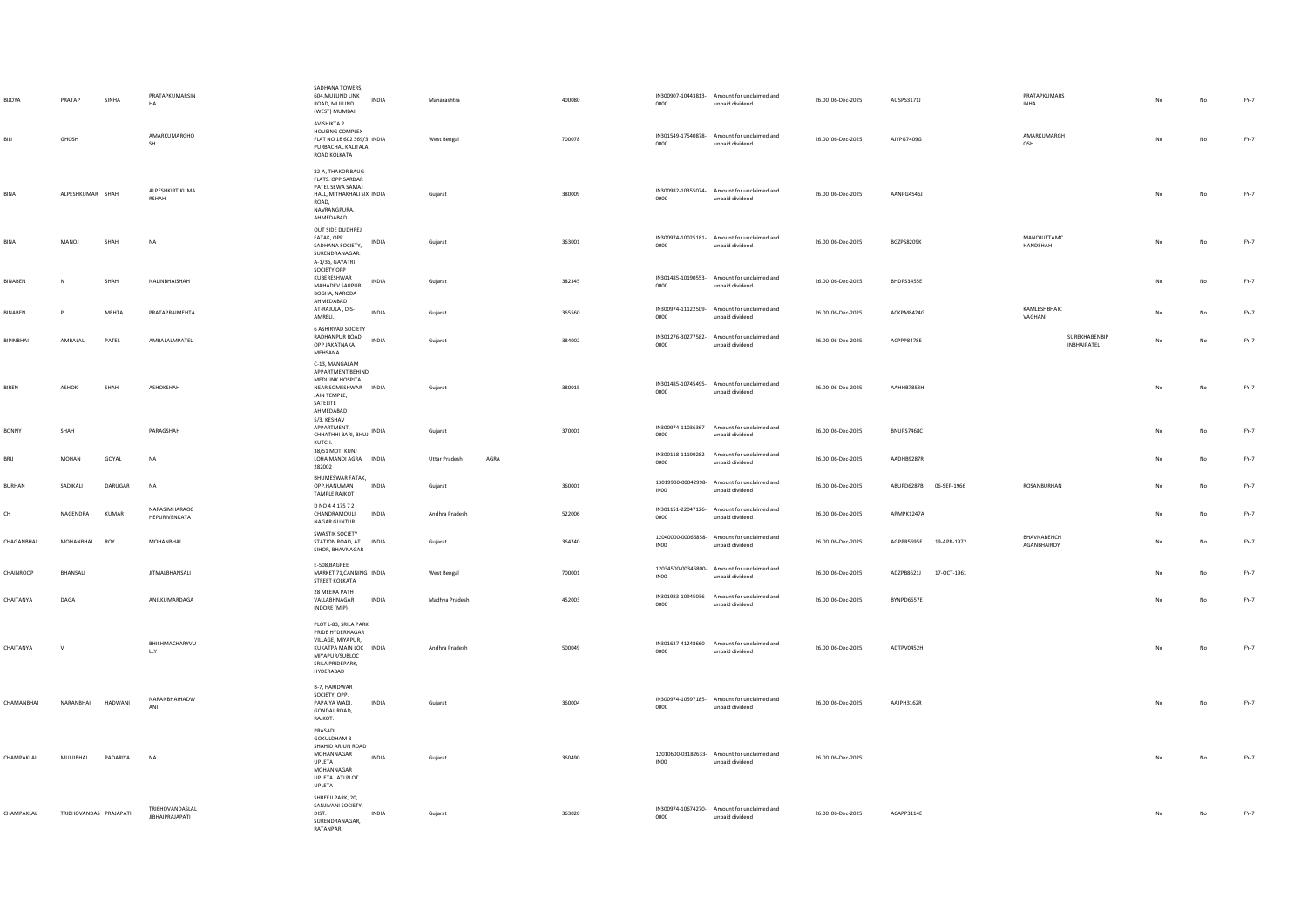| CHAMPANERI              | DIPAK                   |          | BHANUPRASAD BHANUPRASAD       | 9. SUMAN<br>APPARTMENT<br>MOTINAGAR SOCIETY<br>NR - MAHALAXMI<br>CHAR RASTA, PALDI,<br>AHMEDABAD.    | INDIA        | Gujarat   | 380007 | 0000             | IN300652-10002464- Amount for unclaimed and<br>unpaid dividend                                                | 26.00 06-Dec-2025 | AHBPC6898G                | NARENDRASARA<br>BHAICHAMPANE<br>R1     | No             | No          | $FY-7$ |
|-------------------------|-------------------------|----------|-------------------------------|------------------------------------------------------------------------------------------------------|--------------|-----------|--------|------------------|---------------------------------------------------------------------------------------------------------------|-------------------|---------------------------|----------------------------------------|----------------|-------------|--------|
| CHAMPANERI              | PANNABEN                |          | NARENDRABHAI NARENDRABHAI     | B-2. AAGMAN<br>APPARTMENT<br>VALLABHWADI NR -<br>GUJARAT COLLEGE,<br>ELLISBRIDGE,<br>AHMEDABAD       | INDIA        | Gujarat   | 380006 | 0000             | IN300652-10002489- Amount for unclaimed and<br>unpaid dividend                                                | 26.00 06-Dec-2025 | ADKPC1612M                | NARENDRABHAI<br>SARABHAICHAM<br>PANERI |                | No          | $FY-7$ |
| CHANDAN                 | AGRAWAL                 |          | ANILKUMARAGRA<br>WAL          | 700 RISHI GALAV<br>NAGAR GALTA GATE INDIA<br>JAIPUR CITY JAIPUR                                      |              | Rajasthan | 302003 | INO <sub>0</sub> | 12022900-00475670- Amount for unclaimed and<br>unpaid dividend                                                | 26.00 06-Dec-2025 | BVYPA5800Q 22-JUN-1995    |                                        | No             | No          | $FY-7$ |
| CHANDER                 | BUDHARMAL               | SUKHWANI | SUKHWANIBUDHA<br>RMAI         | 637-4 NEAR<br>AMBAWADI CIRCLE<br>AMBAWADI<br>SARDARNAGAR<br>AHMEDABAD<br>628, GANPATI                | INDIA        | Gujarat   | 382475 | INO <sub>0</sub> | 12033300-00303890- Amount for unclaimed and<br>unpaid dividend                                                | 26.00 06-Dec-2025 | BFTPS8526J<br>15-DEC-1967 |                                        | No             | $_{\sf No}$ | $FY-7$ |
| CHANDRA                 | <b>REHARL</b>           | JAJOO    | <b>BALKRISHANJAJOO</b>        | BARTAN BHANDAR<br>VIDHAYDHAR KA<br>RASTA JAIPUR                                                      | <b>INDIA</b> | Rajasthan | 302001 | INO <sub>0</sub> | 12017701-00470108- Amount for unclaimed and<br>unpaid dividend                                                | 26.00 06-Dec-2025 | ABRPJ5380L<br>20-JUN-1969 | ANITAJAJOO                             | No.            | No          | FY-7   |
| CHANDRA                 | PRAKASH                 | GOYAL    | PREMCHANDGOYA                 | 50 NEW KAMLA<br><b>UDHYAN BUNDI</b><br>ROAD KOTA<br>SHIVAJI NAGAR                                    | INDIA        | Rajasthan | 324008 | 0000             | IN301055-10720733- Amount for unclaimed and<br>unpaid dividend                                                | 26.00 06-Dec-2025 | AIIPG3909J                | MONIKAGOYAL                            | No             | No          | FY-7   |
| CHANDRAKANT             | DHANIIRHAI              | SHAH     | DHANJIBHAILAXMI<br>CHANDSHAH  | TALAJA DIST.<br>BHAVNAGAR<br>BRAHAMANI NAGAR                                                         | INDIA        | Gujarat   | 364140 | 0000             | IN301991-10230915- Amount for unclaimed and<br>unpaid dividend                                                | 26.00 06-Dec-2025 | AFNPS7549L                |                                        | No             | No          | FY-7   |
| CHANDRAKANT             | MANILAL                 | PATEL    | MANILALNARAVAN<br>DASPATEL    | <b>AT-KAMLITA-UNJHA</b> INDIA<br>DIST- MEHSANA<br>(N.G.)                                             |              | Gujarat   | 384170 | 0000             | IN301233-10246955- Amount for unclaimed and<br>unpaid dividend                                                | 26.00 06-Dec-2025 | AHUPP0637P                | PATELJIGARJASV<br>ANTRHAI              | No             | No          | FY-7   |
| CHANDRAPRAKASH SURINDRA |                         | PATEL    | SURINDRALOKNAT<br>HPATEL      | 11 MANGALPRABHA<br>APPT OPP JALARAM<br>MANDIR OPP SONAL INDIA<br>NURING HOME PALDI<br>AHMEDABAD      |              | Gujarat   | 395005 | IN00             | 12047200-10050025- Amount for unclaimed and<br>unpaid dividend                                                | 26.00 06-Dec-2025 | AIZPP6570D 05-JUN-1976    | RAKHICPATEL                            | No             | No          | FY-7   |
| CHANDRAVADAN TANK       |                         |          | <b>HIRIIRHAITANK</b>          | DIGVIJAY RD<br>PRAHLAD PLOT 12<br>CORNER MATRU<br>CHHAYA RAJKOT<br><b>BANSI PALACE 201</b>           | <b>INDIA</b> | Gujarat   | 360001 | 0000             | IN300757-11005544- Amount for unclaimed and<br>unpaid dividend                                                | 26.00 06-Dec-2025 | AFWPT4494F                | REKHABENCTAN                           | No             | No          | FY-7   |
| CHANDRESH               |                         | ADESARA  | HARSHADRAILADE<br>SARA        | MARUTI NAGAR<br>AIRPORT ROAD<br>RAJKOT                                                               | <b>INDIA</b> | Gujarat   | 360001 | 0000             | IN300974-12347795- Amount for unclaimed and<br>unpaid dividend                                                | 26.00 06-Dec-2025 | AMCPA5294J                |                                        | No             | No          | $FY-7$ |
| CHANDRIKA               | $\sqrt{2}$              | MUNJAL   | DINESHBHAIMUNJ<br>AL          | MODI VADO KISHAN<br>CHOWK JAMNAGAR                                                                   | INDIA        | Gujarat   | 361004 | 0000             | IN302201-10678207- Amount for unclaimed and<br>unpaid dividend                                                | 26.00 06-Dec-2025 | AJLPM1933C                |                                        | No             | No          | FY-7   |
| CHANDRIKABEN            | <b>HARFSHRHAI</b>       | PATEL    | HARESHBHAISHIVL<br>ALPATEL    | MAULIK ASTRON SOC<br>ST NO 5/6 CORNER<br>PLOT NO 130 AMIN<br><b>MARG RAJKOT</b>                      | INDIA        | Gujarat   | 360005 | INO <sub>0</sub> | 12018000-00302919- Amount for unclaimed and<br>unpaid dividend                                                | 26.00 06-Dec-2025 | AMIPP9715B<br>10-OCT-1965 | HARESHBHAISHI<br>VLALPATEL             | No             | No          | FY-7   |
| CHANDULAL               | $\mathsf{C}$            | KALARIYA | NA                            | SHRI COLONY ST NO 5<br>PLOT NO 49A RAJKOT                                                            | INDIA        | Gujarat   | 360001 | INO <sub>0</sub> | 12033300-00497951- Amount for unclaimed and<br>unpaid dividend                                                | 26.00 06-Dec-2025 | AAAHC9288E 23-MAR-1998    |                                        | No             | $_{\sf No}$ | $FY-7$ |
| CHARMI                  | HITESH                  | HINDOCHA | <b>NA</b><br>JENTILALDHARAMS  | 15-K, LAKHANI SHERI, INDIA<br>RHANVAD<br>OPP. G. D. SHAH<br>SCHOOL SAMRUDHI                          |              | Gujarat   | 360510 | <b>INOO</b>      | 12035100-00066166- Amount for unclaimed and<br>unpaid dividend<br>12010900-03447011- Amount for unclaimed and | 26.00 06-Dec-2025 |                           | HASMUKHRCHA                            | N <sub>0</sub> | No          | FY-7   |
| CHARULATABEN            | HASMUKHABHAI CHANDARANA |          | <b>ITANNA</b>                 | PARK PLOT NO 28<br>JAMNAGAR<br>4.274 AMIANTA                                                         | <b>INDIA</b> | Gujarat   | 361001 | INO <sub>0</sub> | unpaid dividend                                                                                               | 26.00 06-Dec-2025 | ACKPC2805R 01-NOV-1968    | NDARANA                                | No             | No          | FY-7   |
| CHAUHAN                 | HARFSHKUMAR HIRARHAI    |          | CHAUHANHIRABH<br>AISOMABHAI   | SOCIETY MODASA<br>ROAD, TALOD,<br>SABARKANTHA                                                        | <b>INDIA</b> | Gujarat   | 383215 | 0000             | IN300343-10453359- Amount for unclaimed and<br>unpaid dividend                                                | 26.00 06-Dec-2025 | AHRPC2821R                | CHAUHANHIRAB<br><b>HAISOMABHAI</b>     | No.            | No          | FY-7   |
| CHAVADA                 | NATUJI                  | B        | BALDEVJIADAJICHA<br>VADA      | AT VASAI,<br>BHIMANATH VAS,<br>TAL. VIJAPUR, DIST.<br>MEHSANA, VASAI.                                | <b>INDIA</b> | Guiarat   | 382830 | 0000             | IN300974-11489007- Amount for unclaimed and<br>unpaid dividend                                                | 23.00 06-Dec-2025 | AHCPC5864F                | CHAVDAJANAKB<br>ANATUJI                | No             | No          | FY-7   |
| CHELARAM                | PREMCHAND SANTANI       |          | PREMCHAND                     | RAM JHARUKHA BLDG<br>NR VICTORIA BRIDGE INDIA<br>JAMNAGAR                                            |              | Gujarat   | 361001 | INO <sub>0</sub> | 12013200-00769382- Amount for unclaimed and<br>unpaid dividend                                                | 26.00 06-Dec-2025 | BNTPS3725B<br>15-APR-1971 | JAGDISHPREMC<br>HANDSANTANI            | No             | No          | $FY-7$ |
| CHETAN                  | GODA                    |          | RAMESHBHAIGOD<br>$\mathsf{A}$ | 305. SHREEJI VIHAR.<br>OPP. PANCHVATI<br>PETROL PUMP, BEDI INDIA<br><b>BUNDER ROAD,</b><br>JAMNAGAR. |              | Gujarat   | 361002 | 0000             | IN300974-10748692- Amount for unclaimed and<br>unpaid dividend                                                | 26.00 06-Dec-2025 | AHTPG1403B                | MANISHACGOD<br>$\mathbf{A}$            | No             | No          | FY-7   |
| CHETAN                  |                         | SHAH     | PRAVINBHAIDEVSH<br>IBHAISHAH  | 26-GIRIRAJ SOCIETY<br>NR DERASAR PALIYAD INDIA<br>ROAD BOTAD BOTAD.                                  |              | Gujarat   | 364710 | 0000             | IN300343-10877469- Amount for unclaimed and<br>unpaid dividend                                                | 26.00 06-Dec-2025 | BLXPS1388G                |                                        |                | No          | $FY-7$ |
| CHETNABEN               | N                       | SHAH     | NIKHILMSHAH                   | KADAMGIRI APPT 3RD<br>FLOOR FLAT NO 2 B-H INDIA<br><b>DESAI FALIA</b><br>KATARGAM SURAT              |              | Gujarat   | 395004 | INO <sub>0</sub> | 12024700-00222437- Amount for unclaimed and<br>unpaid dividend                                                | 26.00 06-Dec-2025 | AVRPS1070N 14-SEP-1973    |                                        | No             | No          | $FY-7$ |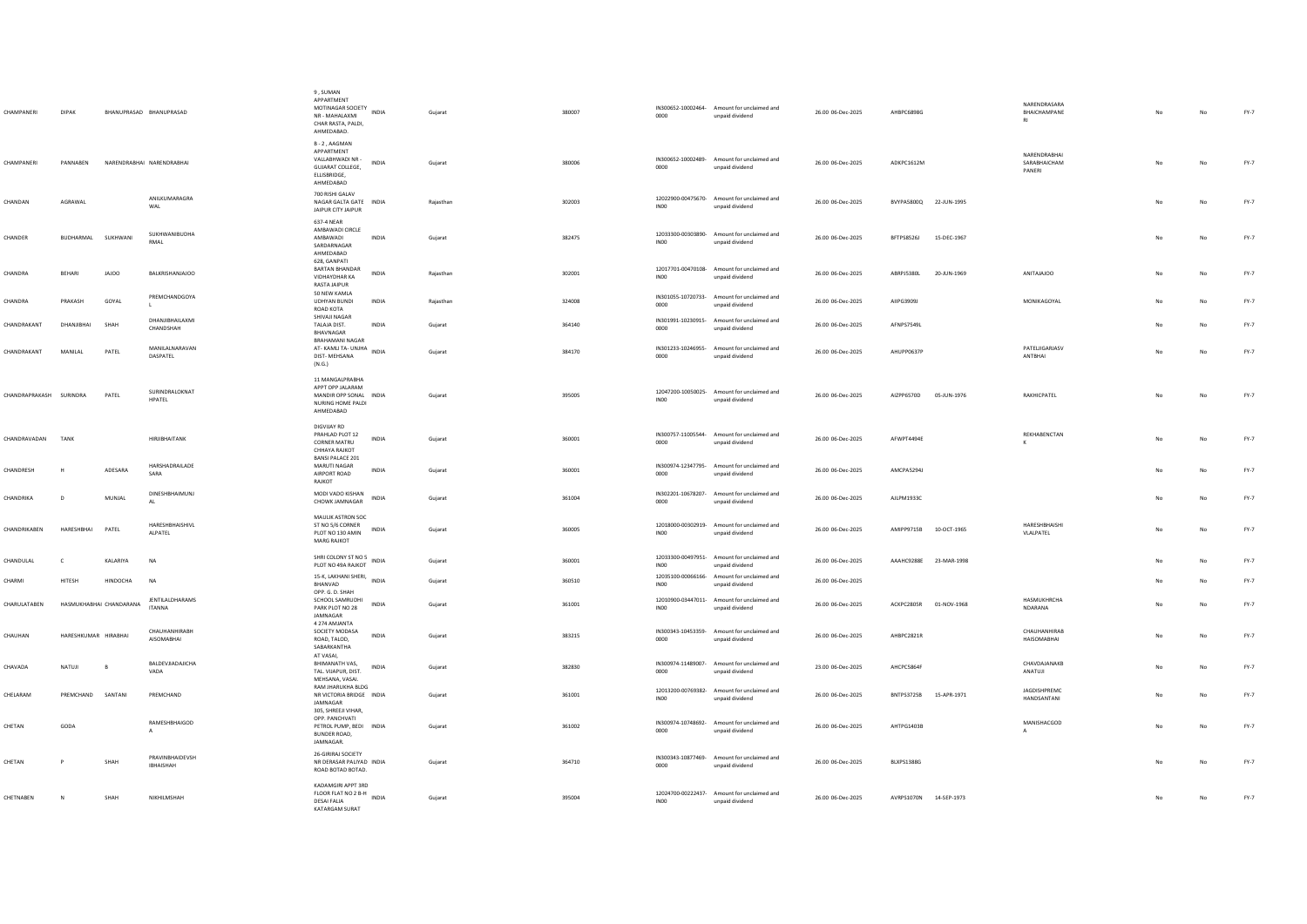|             |                     |                         | RAMGOPALKAHND                         | 2462 BADI GUWARI<br>NR PURANDRA                                                                                     |              |                |        |                  | 12048900-00220810- Amount for unclaimed and                    |                   |                        |             | ASHOKKHANDEL                         |     |             |        |
|-------------|---------------------|-------------------------|---------------------------------------|---------------------------------------------------------------------------------------------------------------------|--------------|----------------|--------|------------------|----------------------------------------------------------------|-------------------|------------------------|-------------|--------------------------------------|-----|-------------|--------|
| CHHAGAN     | LAL                 | MAHARWAL                | ELWAL                                 | BHAWAN TELE PARA INDIA<br>CHAURA RASTA<br>JAIPUR                                                                    |              | Rajasthan      | 302003 | <b>IN00</b>      | unpaid dividend                                                | 26.00 06-Dec-2025 | AQIPM7364F 19-JUL-1939 |             | WAL                                  |     | No          | FY-7   |
| CHHAN       | KAUR                |                         | MAHASINGH                             | JAIPUR<br>H. NO - 494 SEC - 15 A INDIA<br>HISAR(HARYANA)<br>16, ANILA FLATS CO                                      |              | Haryana        | 125001 | 0000             | IN300940-10140612- Amount for unclaimed and<br>unpaid dividend | 26.00 06-Dec-2025 | AUXPK7484M             |             |                                      |     | No          | FY-7   |
| CHHAYABEN   | SHAILESHKUMA        | SHAH                    | SHAILESKUMARMS<br>HAH                 | OP HOU SOCIETY<br>KHODI AMBLI<br>SWAMINARAYAN<br>MANDIR, KALUPUR<br>AHMEDABAD                                       | INDIA        | Gujarat        | 380001 | 0000             | IN301485-10735618- Amount for unclaimed and<br>unpaid dividend | 26.00 06-Dec-2025 | BOSPS5341R             |             |                                      |     | No          | FY-7   |
| CHHEDA      | DHIREN              | NAGJIHUF                | <b>NA</b>                             | G-1/202, KALPITA<br>ENCLAVE SAHAR<br>ROAD, ANDHERI,<br>MUMBAI.                                                      | INDIA        | Maharashtra    | 400069 | 0000             | IN300974-11117054- Amount for unclaimed and<br>unpaid dividend | 26.00 06-Dec-2025 | AACHC0346M             |             |                                      |     | No          | $FY-7$ |
| CHHOTALAL   | JAYANTILAL          | <b>GOKANI</b>           | JAYANTILAL                            | PARISHRAM 11 PATEL<br><b>COLONY NEHRU</b><br>NAGAR ROAD NO 3/4 INDIA<br>JAMNAGAR                                    |              | Gujarat        | 361008 | INO <sub>0</sub> | 12018000-00354193- Amount for unclaimed and<br>unpaid dividend | 26.00 06-Dec-2025 | AOPPG9261E 20-MAY-1950 |             | DARSHANCHHO<br>TALALGOKANI           |     | No          | FY-7   |
| CHHOTELAL   | PRAJAPATI           |                         | NA                                    | D/S - 104. HIMGIRI<br>LOKDHARA KALYAN INDIA<br>EAST DIST THANE                                                      |              | Maharashtra    | 421306 | 0000             | IN300708-20009997- Amount for unclaimed and<br>unpaid dividend | 2.00 06-Dec-2025  |                        |             |                                      |     | $_{\sf No}$ | $FY-7$ |
| CHIMANBHAI  | - S                 | PATEL                   | SANABHAIGARBAD<br>BHAIPATEL           | POST, KAYAVAROHAN<br>NEAR RLY FATAK TA.<br>DABHOI DIST.<br>VADODARA DABHOI                                          | INDIA        | Gujarat        | 391220 | INO <sub>0</sub> | 13016700-00720987- Amount for unclaimed and<br>unpaid dividend | 26.00 06-Dec-2025 | <b>BJBPP2287B</b>      | 18-OCT-1949 | KRUSHNAKANTC<br>PATEL                | No  | No          | $FY-7$ |
| CHIMANLAL   | GOPALDAS            | GODHANI                 | GOPALDAS                              | ALKAPURI SOCIETY<br>BLOCK NO C 5<br>ZANZARDA ROAD<br><b>JUNAGADH</b>                                                | INDIA        | Gujarat        | 362001 | INO <sub>0</sub> | 12033200-02496546- Amount for unclaimed and<br>unpaid dividend | 26.00 06-Dec-2025 | ABTPG5704F 23-SEP-1953 |             | PRARHARENCHI<br>MANLALGODHA<br>NI    | No  | No          | FY-7   |
| CHINNI      | VENKATA             | NARASIMHARAO CHSUBBARAO |                                       | S/O SUBBA RAO<br>SIVALAYAM (NEAR)<br>KANDUKUR<br>KANDUKUR                                                           | <b>INDIA</b> | Andhra Pradesh | 523105 | 0000             | IN301151-20882145- Amount for unclaimed and<br>unpaid dividend | 10.00 06-Dec-2025 | AGHPC3219N             |             | CHINNILAKSHMI<br>TAYARU              |     | No          | $FY-7$ |
| CHIRAG      | DHIRAJLAL           | BHUT                    | DHIRAJLALDBHUT                        | AMRUT - 3, BOMBAY<br>HOUSING SOCIETY,<br>UNIVERSITY ROAD,<br>RAJKOT                                                 | INDIA        | Guiarat        | 360007 | 0000             | IN300974-12095105- Amount for unclaimed and<br>unpaid dividend | 26.00 06-Dec-2025 | BVNPB3173J             |             | VISHALDBHUT                          | No  | No          | FY-7   |
| CHIRAG      | MAHENDRAKU<br>MAR   | SHAH                    | MAHENDRAKUMA<br>RMANILALSHAH          | 96 RAVI RASIDENCY<br>NEAR DHARMA<br>NAGAR 150 FT RING INDIA<br>ROAD RAJKOT<br>GUJARAT                               |              | Gujarat        | 360007 | 0000             | IN300513-13642856- Amount for unclaimed and<br>unpaid dividend | 26.00 06-Dec-2025 | APMPS9207C             |             | <b>JIGNACHIRAGSH</b><br>AH           | No  | No          | $FY-7$ |
| CHIRAG      | MANSUKHBHAI HIRPARA |                         | MANSUKHBHAISH<br>AMBHUBHAIHIRPA<br>RA | STREET NO 3<br><b>BAJARANG NAGAR</b><br>AADAMJI ROAD<br>JASDAN JASDAN                                               | <b>INDIA</b> | Gujarat        | 360050 | IN00             | 12033200-11710379- Amount for unclaimed and<br>unpaid dividend | 1.00 06-Dec-2025  | AIJPH3465R             | 29-DEC-1992 |                                      |     | No          | FY-7   |
| CHIRAG      | PRAFULKUMAR SHAH    |                         | PRAFULAMRUTI AL<br>SHAH               | AMRUTA APPT B-6<br>3RD FLOOR 4<br>CHANDAN PARK NR<br>GOVERNMENT<br>SERVATN COLONY<br>RAIYA ROAD RAJKOT              | INDIA        | Gujarat        | 360007 | <b>IN00</b>      | 12018000-00278528- Amount for unclaimed and<br>unpaid dividend | 26.00 06-Dec-2025 | BKVPS3475H             | 20-SEP-1986 | PREETIRENPRAE<br><b>ULRHAISHAH</b>   | No  | No          | $FY-7$ |
| CHIRAG      |                     | VAGHELA                 | RAMESHBHAIRAMJ<br>IRHAIVAGHELA        | OLD POLICE LINE LINE<br>NO-22, ROOM NO-256 INDIA<br>NAVAPARA<br>BHAVNAGAR<br>ALKAPURI SOCIETY NR                    |              | Gujarat        | 364001 | 0000             | IN303052-10455326- Amount for unclaimed and<br>unpaid dividend | 26.00 06-Dec-2025 | AFCPV8061R             |             |                                      |     | No          | FY-7   |
| CHIRAGRHAI  |                     | PATEL                   | NATUBHAIBAHECH<br>ARBHAIPATEL         | <b>BIRLA PARK NR</b><br>GANESH CINEMA AT INDIA<br>POST DAKOR DAKOR<br>GUJARAT                                       |              | Gujarat        | 388225 | 0000             | IN300513-13777586- Amount for unclaimed and<br>unpaid dividend | 20.00 06-Dec-2025 | APZPP1102J             |             |                                      |     | No          | FY-7   |
| CHIRAGKUMAR | CHIMANLAL           | PANCHAL                 | <b>NA</b>                             | <b>BHATVADO VIJAPUR</b><br>MAHESANA VIJAPUR                                                                         | INDIA        | Gujarat        | 382870 | INO <sub>0</sub> | 12035000-01287712- Amount for unclaimed and<br>unpaid dividend | 26.00 06-Dec-2025 |                        |             |                                      | No. | $_{\sf No}$ | $FY-7$ |
| CHIRNJI     | LAL                 | KABRA                   | MADANLALKABRA                         | ASHOK VATIKA<br><b>GANDHI COLONY NR</b><br>NEW HANUMAN<br>TEMPLE BHENSODA<br>TOWN MANDSAUR<br><b>BHAISODA MANDI</b> | INDIA        | Madhya Pradesh | 458778 | INO0             | 12034600-00139047- Amount for unclaimed and<br>unpaid dividend | 26.00 06-Dec-2025 | AFBPK5772M 01-DEC-1940 |             | SHARDADEVIKA<br><b>BRA</b>           | No  | No          | $FY-7$ |
| CHITRA      | SETHI               |                         | PRADEEPKUMARSE<br>THI                 | H.NO-281/2 GALI NO-<br>$1 \text{ RAM NAGAR AMER} \quad \text{INDIA}$                                                |              | Rajasthan      | 305001 | INO <sub>0</sub> | 12017701-00138622- Amount for unclaimed and<br>unpaid dividend | 26.00 06-Dec-2025 | BFEPS1572R             | 24-APR-1972 | PRADEEPKUMAR<br>MONISHSETHI<br>SFTHI |     | No          | FY-7   |
| CHUDASAMA   | KALPESH             | MAGANLAL                | CHUDASAMAMAG<br>ANLALVELJIBHAI        | NR. DIGJAM<br>WOOLLEN MILL.<br>DEFENCE COLONY,<br>HOUSE NO. 77-B,<br><b>KRISHNA DAIRY</b><br>STREET, JAMNAGAR.      | INDIA        | Gujarat        | 361006 | 0000             | IN300974-10426692- Amount for unclaimed and<br>unpaid dividend | 26.00 06-Dec-2025 | AGTPC1306L             |             |                                      |     | No          | FY-7   |
| CHUNNI      | LAL                 | LADDHA                  | PANNALALLADDHA                        | A 84 SANJAY COLONY<br>NEHRU ROAD<br>BHILWARA BHILWARA                                                               | <b>INDIA</b> | Rajasthan      | 311001 | INO <sub>0</sub> | 12024700-00416300- Amount for unclaimed and<br>unpaid dividend | 26.00 06-Dec-2025 | AATPL4295K 03-APR-1944 |             | RAJKUMARLADD<br>HA                   |     | No          | $FY-7$ |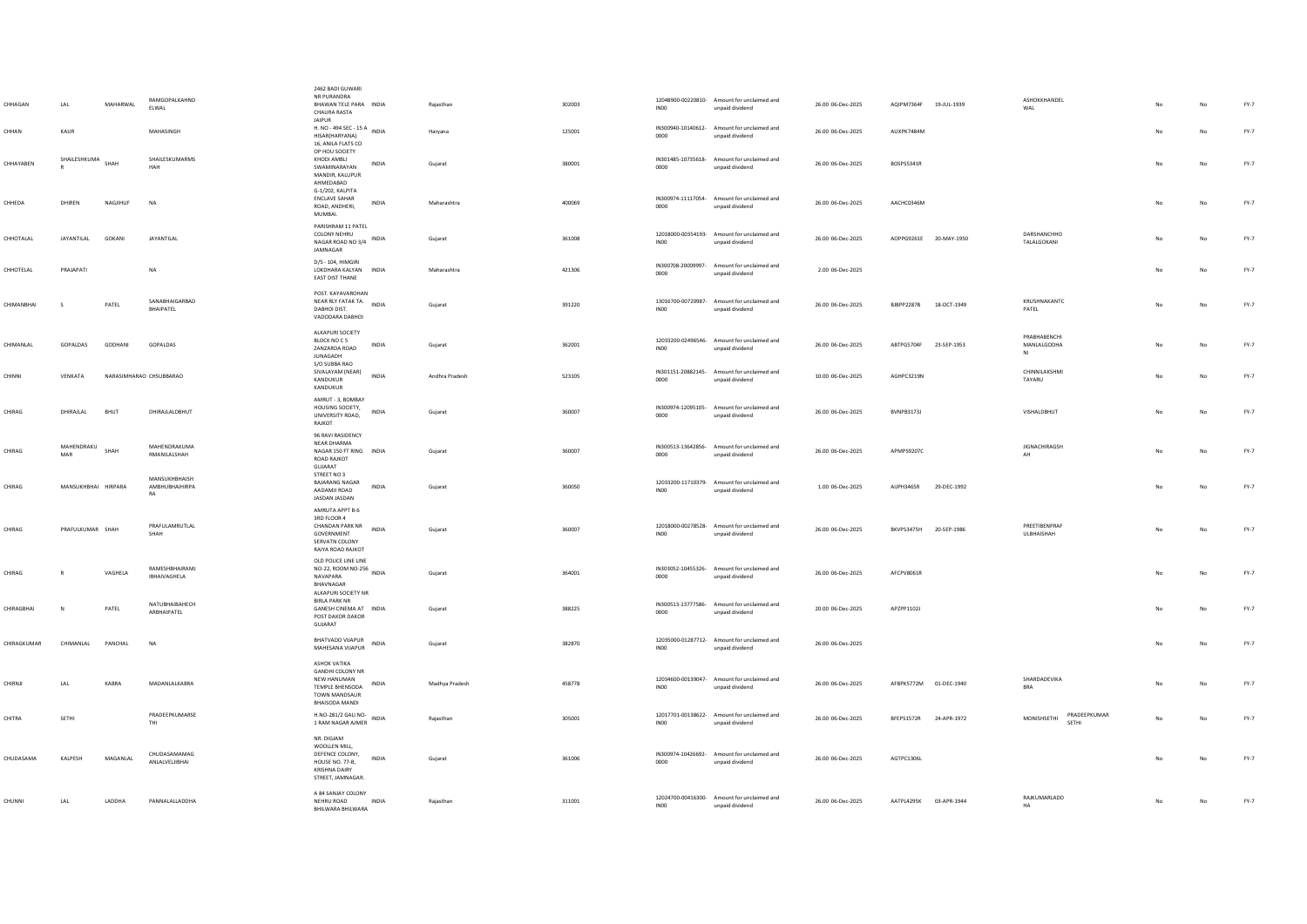|                   | D                    | RAJYAGURU     | <b>NA</b>                             | STREET NO. 6 N 7<br>CORNER,<br>GAYATRIDHAM PL<br>NO. 25/26 -<br>F.B/H.SIDHANATH<br>HALL JAMNAGAR                | <b>INDIA</b> | Guiarat   | 360007 | 0000             | IN301991-10875018- Amount for unclaimed and<br>unpaid dividend | 26.00 06-Dec-2025 |                        |                                                              | No  | No          | $FY-7$ |
|-------------------|----------------------|---------------|---------------------------------------|-----------------------------------------------------------------------------------------------------------------|--------------|-----------|--------|------------------|----------------------------------------------------------------|-------------------|------------------------|--------------------------------------------------------------|-----|-------------|--------|
| DABHI             | VIMAL                | SANJAYBHAI    | DABHISANJAYBHAI<br>LALIBHAI           | ROAD<br>PLOT NO. 2532,<br>BANUBENNI VADI<br>KUMBHARWADA<br>BHAVNAGAR                                            | <b>INDIA</b> | Gujarat   | 364004 | 0000             | IN301991-10751053- Amount for unclaimed and<br>unpaid dividend | 26.00 06-Dec-2025 | ANPPD1432K             |                                                              | No  | No          | $FY-7$ |
| DAHIBEN           | KESHAVLAL            | PATEL         | MAGANBHAINPAT<br>EL.                  | 113, PATEL VAS,<br>SWAMINARAYAN<br>KHADKI<br>,CHANDKHEDA, TA.<br><b>GANDHINAGAR</b><br>GANDHINAGAR              | INDIA        | Gujarat   | 382424 | INO <sub>0</sub> | 12033000-00073914- Amount for unclaimed and<br>unpaid dividend | 26.00 06-Dec-2025 | AUZPP9953C 15-MAR-1942 | SHAILESHKESHA<br>VLALPATEL                                   | No  | No          | $FY-7$ |
| DAHYABHAI         | MANILAL              | PATEL         | MANILALBHAICHA<br>NDDASPATEL          | 6, SHYAM VIHAR<br>BUNG, MODHERA<br>ROAD, MEHSANA<br>(GUI.)<br>C 4 TRIDEV PARK                                   | INDIA        | Gujarat   | 384002 | 0000             | IN301983-10620065- Amount for unclaimed and<br>unpaid dividend | 26.00 06-Dec-2025 | ABIPP6740R             |                                                              | No  | $_{\sf No}$ | FY-7   |
| DAHYABHAI         | PARSOTTAMBHA PATEL   |               | NA                                    | MAHADEVNAGAR<br>VASTRAL ROAD                                                                                    | INDIA        | Gujarat   | 382418 | 0000             | IN301774-12450422- Amount for unclaimed and<br>unpaid dividend | 26.00 06-Dec-2025 |                        |                                                              | No  | No          | $FY-7$ |
| DAKSHA            | JAYPRAKASH           | MEHTA         | <b>NA</b>                             | AROGYA NAGAR<br>WANKANER                                                                                        | <b>INDIA</b> | Guiarat   | 363621 | INO <sub>0</sub> | 13019900-00289063- Amount for unclaimed and<br>unpaid dividend | 26.00 06-Dec-2025 | AOLPM6688P 18-SEP-1959 | PRATIKJAYPRAK JAYPRAKASHPRA<br>ASHMEHTA NLALMEHTA            | No  | No          | $FY-7$ |
| DALPAT            | SINGH                | CHODHARI      | SHANKERLALCHOD<br>HARI                | S / O , SHANKER LAL<br>CHODHARI BHILWARA<br>ROAD KANKROLI<br>RAJASMAND,<br>RAJASTHAN                            | <b>INDIA</b> | Rajasthan | 313324 | 0000             | IN300079-10234276- Amount for unclaimed and<br>unpaid dividend | 26.00 06-Dec-2025 | AAPPC9319M             |                                                              | No  | No          | FY-7   |
| <b>DAMJIBHAI</b>  | KESHAVJIBHAI PATEL   |               | KESHAVJIBHAI                          | <b>GAURI SHANKAR</b><br>MAHOLLO, UMIYA<br>ASHISH IAI ALPOR<br>ROAD NAVSARI                                      | INDIA        | Gujarat   | 396445 | <b>INOO</b>      | 12041500-00178921- Amount for unclaimed and<br>unpaid dividend | 26.00 06-Dec-2025 | AFLPP2277G 03-JUL-1965 |                                                              | No  | No          | FY-7   |
| DAMYANTIBEN       | SHASHIKANT           | SANGHVI       | TRIBHUVANDASA<br>MRITI AI SHETH       | 76/ B YOGESHWAR<br>NAGAR SOCIETY<br><b>BHATTHA PALDI</b><br>AHMEDABAD                                           | INDIA        | Gujarat   | 380007 | 0000             | IN302461-10285676- Amount for unclaimed and<br>unpaid dividend | 26.00 06-Dec-2025 | BHOPS5058J             |                                                              | No  | No          | FY-7   |
| <b>DANSINHBHA</b> | BECHARBHAI           | VALA          | BECHARBHAI                            | 12 DARSHAN<br><b>BUNGLOWS GHUMA INDIA</b><br>AHMEDABAD                                                          |              | Gujarat   | 380058 | <b>INOO</b>      | 12081500-00011898- Amount for unclaimed and<br>unpaid dividend | 26.00 06-Dec-2025 | ACAPV8743R 05-JAN-1972 |                                                              | No  | No          | FY-7   |
| DARASHAN          | DILIPRHAL            | SHAH          | DILIPRHAL                             | BLOCK NO 61, NEAR<br>JAIN DERASAR<br>SAHAKAR NAGAR<br><b>BOTAD BHAVNAGAR</b>                                    | INDIA        | Gujarat   | 364710 | IN <sub>00</sub> | 12011202-00016054- Amount for unclaimed and<br>unpaid dividend | 26.00 06-Dec-2025 | BKGPS3299Q 24-AUG-1983 | DILPKUMARPAN<br>ACHANDSHAH                                   | No. | No          | FY-7   |
| DARASHNA          | ATULBHAI             | MAKWANA       | ATULBHAIRANCHH<br>ODBHAIMAKWANA       | ASHISH, 2,<br>PARANKUTI SOCIETY, INDIA<br>NANA MAVA ROAD,<br>RAJKOT.                                            |              | Gujarat   | 360001 | 0000             | IN300974-10822420- Amount for unclaimed and<br>unpaid dividend | 26.00 06-Dec-2025 | <b>AMEPM8888</b>       | ATULBHAIRANC<br>HHODBHAIMAK<br>WANA                          | No  | $_{\sf No}$ | $FY-7$ |
| DARSHANABEN       | ASHIKBHAI            | VAGHELA       | ASHIKBHAIHARILAL<br>VAGHELA           | 3, HIRABAG SOCIETY,<br>OPP. MARUTI PARK.<br>80, FEET ROAD, NR. INDIA<br>RAJUBHAI HOUSE,<br><b>SURENDRANAGAR</b> |              | Gujarat   | 363001 | 0000             | IN300974-11291570- Amount for unclaimed and<br>unpaid dividend | 26.00 06-Dec-2025 | AGHPV4820E             | ASHIKHARILALV<br>AGHELA                                      | No  | No          | $FY-7$ |
| DARSHANABEN       | MANOJKUMAR CHAUDHARI |               | MANOJKUMARJES<br>NAGBHAICHAUDH<br>ARI | AT AND POST TARABH<br>TA VISNAGAR TARABH INDIA<br>AT MOTI KHAVDI,                                               |              | Gujarat   | 384315 | 0000             | IN301276-30520290- Amount for unclaimed and<br>unpaid dividend | 26.00 06-Dec-2025 | AHVPC7010N             | MANOJKUMARI<br>ESANGBHAICHA<br><b>UDHARI</b><br>HEMLATADASHR | No  | No          | FY-7   |
| DASHRATBHAI       | T                    | MAHESHWARI NA |                                       | SIKKA JAMNAGAR<br>JAMNAGAR                                                                                      | INDIA        | Guiarat   | 361140 | INO <sub>0</sub> | 12035000-00340827- Amount for unclaimed and<br>unpaid dividend | 26.00 06-Dec-2025 | AMZPM9789R 01-JUN-1971 | ATMAHESHWAR<br>$\mathbf{1}$                                  | No  | No          | FY-7   |
| DASHRATHBHAI      | M                    | PATEL         | NA                                    | SHRIJI NAGAR NR<br>RAMBAG UNJHA<br>UNJHA                                                                        | INDIA        | Gujarat   | 384170 | IN00             | 12013300-01179011- Amount for unclaimed and<br>unpaid dividend | 26.00 06-Dec-2025 |                        |                                                              | No  | $_{\sf No}$ | $FY-7$ |
| DAWNSY            | <b>JOSEPH</b>        |               | <b>NA</b>                             | KAYYALAPARAMBIL<br>MANIMOOLI PO<br>H NO-D-303 SUYOG                                                             | <b>INDIA</b> | Kerala    | 679333 | 0000             | IN301774-16522761- Amount for unclaimed and<br>unpaid dividend | 25.00 06-Dec-2025 |                        |                                                              | No  | No          | FY-7   |
| DAYABEN           | KAMLESH              | PARSANA       | GORDHANBHAIGD<br><b>UDHAT</b>         | APARTMENT OPP<br>VRUDAVAN<br><b>BUNGLOW THALTEJ</b><br>AHMEDABAD                                                | INDIA        | Gujarat   | 380059 | INO <sub>0</sub> | 12049100-00560183- Amount for unclaimed and<br>unpaid dividend | 26.00 06-Dec-2025 | BGMPP5744B 07-APR-1973 | KAMLESHBPARS<br>ANA                                          | No  | $_{\sf No}$ | $FY-7$ |
| DEB               | NARAYAN              | MAHESHWARI    | DHANRAJMAHESH<br>WARI                 | 1/11626<br>PANCHSHEELGARDEN<br>2ND FLOOR NAVEEN<br>SHAHDARA DELHI                                               | INDIA        | Delhi     | 110032 | 0000             | IN300476-43173960- Amount for unclaimed and<br>unpaid dividend | 26.00 06-Dec-2025 | AGIPM2311A             |                                                              | No  | No          | FY-7   |
| DEEKSHA           | KHANDELWAL           |               | NA                                    | ASHA KUNJ KHADI<br>BHANDAR WALI GALI INDIA<br>RAMGANJ AJMER<br>AJMER                                            |              | Rajasthan | 305001 | <b>INOO</b>      | 12024700-00470882- Amount for unclaimed and<br>unpaid dividend | 26.00 06-Dec-2025 |                        |                                                              |     | No          | FY-7   |
| DEEPA             | JAIN                 |               | KAMLESHKUMARJ<br>AIN                  | <b>B53 A NATRAJ NAGAR</b><br>IMLIWALA PHATAK INDIA<br><b>JAIPUR</b>                                             |              | Raiasthan | 302005 | 0000             | IN301330-20375380- Amount for unclaimed and<br>unpaid dividend | 26.00 06-Dec-2025 | AIYPJ1646B             |                                                              | No  | No          | FY-7   |
| DEEPA             | <b>JITEN</b>         | SOMMANEK NA   |                                       | JAI BHAVANI KRUPA,<br>1 HANSRAJNAGAR. INDIA<br>OPP TULSI BUNGLOW.                                               |              | Gujarat   | 360001 | 0000             | IN303575-10015759- Amount for unclaimed and<br>unpaid dividend | 26.00 06-Dec-2025 |                        |                                                              | No  | No          | $FY-7$ |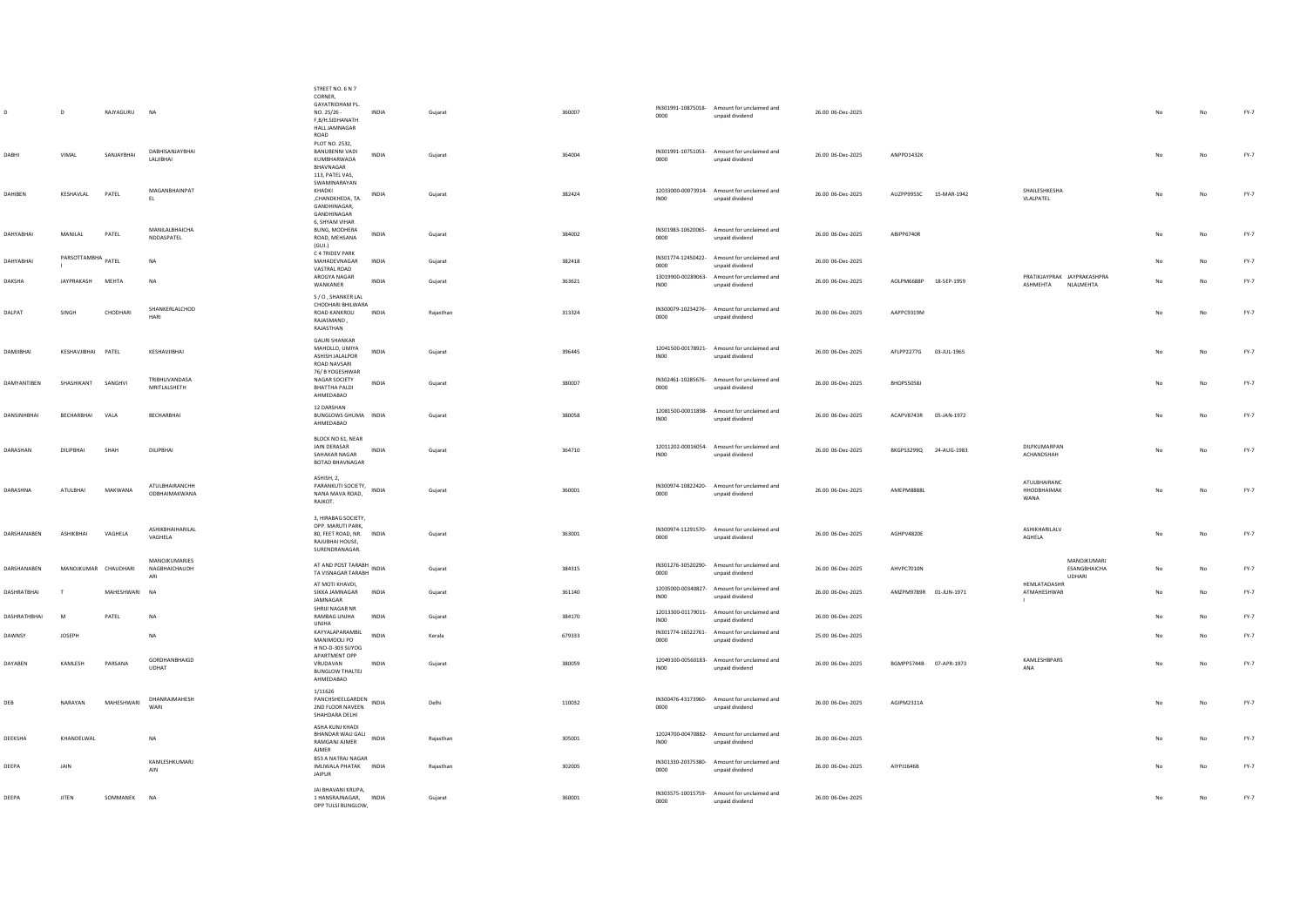| DEEPA    | N                  | BAGANI                 | NANDLAL                       | B-1, KANCHAN APPT.,<br>KUBERNAGAR.<br>INDIA<br>NARODA, A - WARD,<br>AHMEDABAD (GUJ.)                                                                            | Gujarat              |               | 382340 | 0000             | IN301983-10254553- Amount for unclaimed and<br>unpaid dividend | 26.00 06-Dec-2025  | AMUPB0766C             |             |                               |    | No | $FY-7$ |
|----------|--------------------|------------------------|-------------------------------|-----------------------------------------------------------------------------------------------------------------------------------------------------------------|----------------------|---------------|--------|------------------|----------------------------------------------------------------|--------------------|------------------------|-------------|-------------------------------|----|----|--------|
| DEEPA    | SARDANA            |                        | GNSARDANA                     | H NO 1008 SECTOR 14 INDIA<br>SONEPAT                                                                                                                            | Haryana              |               | 131001 | 0000             | IN300476-41351259- Amount for unclaimed and<br>unpaid dividend | 26.00 06-Dec-2025  | <b>BJIPS0421D</b>      |             |                               |    | No | FY-7   |
| DEEPABEN | <b>JIGNESHBHAI</b> | KARIA                  | SAMABHAIRAMAB<br>HAIFATANI    | <b>VIKRAM SOAP</b><br>FACTORY NAGNATH INDIA<br><b>GATE JAMNAGAR</b>                                                                                             | Gujarat              |               | 361001 | INO <sub>0</sub> | 12035100-00181882- Amount for unclaimed and<br>unpaid dividend | 26.00 06-Dec-2025  | BACPK1243G 26-SEP-1977 |             |                               |    | No | FY-7   |
| DEEPAK   | <b>JAIKISHAN</b>   | <b>JAGWANI</b>         | JAIKISHANJAGWAN               | B/28, MANGALYA<br>PARK SOCIETY HARNI<br>INDIA<br>WARASIA RING ROAD<br>BARODA                                                                                    | Gujarat              |               | 390006 | 0000             | IN301991-10856768- Amount for unclaimed and<br>unpaid dividend | 26.00 06-Dec-2025  | AOGPJ0715H             |             |                               | No | No | FY-7   |
| DEEPAK   | JAIN               |                        | PADAMCAHNDJAI<br>$\mathbb{N}$ | 51, TAGORE NAGAR,<br>DCM, AJMER ROAD, INDIA<br><b>JAIPUR</b>                                                                                                    | Rajasthan            |               | 302011 | INO <sub>0</sub> | 12017701-00032771- Amount for unclaimed and<br>unpaid dividend | 26.00 06-Dec-2025  | AEZPJ9533N             | 26-JAN-1984 | PADAMCHANDJ<br>AIN            | No | No | FY-7   |
| DEEPAK   | KHANDELWAL         |                        | JAGDISHPRASADG<br><b>UPTA</b> | NEW MANDI ROAD<br>NEAR MANDI GATE INDIA<br>DAUSA<br>NORTH MANDIRI                                                                                               | Rajasthan            |               | 303303 | 0000             | IN301160-30512066- Amount for unclaimed and<br>unpaid dividend | 26.00 06-Dec-2025  | BDXPK5013Q             |             |                               |    | No | FY-7   |
| DEEPAK   | KUMAR              |                        | OMPRAKASH                     | DHOBI TOLA<br><b>INDIA</b><br><b>EXEBITION ROAD</b><br>PATNA<br>21. GHER KHATTI                                                                                 | Bihar                |               | 800001 | 0000             | IN303052-10862870- Amount for unclaimed and<br>unpaid dividend | 26.00 06-Dec-2025  | BTMPK0400L             |             |                               | No | No | $FY-7$ |
| DEEPAK   | KUMAR              | <b>GUPTASONSHUF NA</b> |                               | NEW MANDI<br><b>INDIA</b><br>MUZAFFARNAGAR<br>251001                                                                                                            | <b>Uttar Pradesh</b> | MUZAFFARNAGAR |        | INO <sub>0</sub> | 12010604-00080161- Amount for unclaimed and<br>unpaid dividend | 26.00 06-Dec-2025  | AARHD2339F             |             |                               | No | No | FY-7   |
| DEEPAK   | KUMAR              | RAMVILASDAD NA         |                               | 'SHRIKRIPA', 2A-762,<br>KALPANA NAGAR<br><b>INDIA</b><br>OPP. VIKRANT<br><b>INDUSTRIES LATUR</b>                                                                | Maharashtra          |               | 413531 | 0000             | IN300450-80205796- Amount for unclaimed and<br>unpaid dividend | 26.00 06-Dec-2025  | ABBPD1342C             |             | MANGALDEEPA<br>KKUMARDAD      | No | No | FY-7   |
| DEEPAK   | KUMAR              | VIJAY                  | NANAGRAMVUAY                  | 233 VIVEK VIHAR<br>COLONY N.S.ROAD,<br><b>INDIA</b><br>SODALA JAIPUR<br>SHRI MADHUPURI                                                                          | Rajasthan            |               | 302018 | INO <sub>0</sub> | 12031400-00041465- Amount for unclaimed and<br>unpaid dividend | 26.00 06-Dec-2025  | AEVPV5532R 31-OCT-1979 |             | ROHITKUMARVIJ<br>AY           | No | No | FY-7   |
| DEEPAK   | SHAH               |                        | SHANTILALSHAH                 | PRASAD FLAT NO 201<br>2ND FLOOR 17<br><b>INDIA</b><br>PANCHNATH PLOT<br>RAJKOT                                                                                  | Gujarat              |               | 360001 | 0000             | IN301039-24138218- Amount for unclaimed and<br>unpaid dividend | 26.00 06-Dec-2025  | AFXPS1674L             |             | PRAGNADEEPAK<br>SHAH          | No | No | $FY-7$ |
| DEEPEN   | VINODRAL           | KANAKHARA              | <b>NA</b>                     | PARTH APPARTMENT -<br>1, DIGVIJAY PLOT NO. INDIA<br>1, NR. OUTSIDE<br>KAMBHALIYA GATE,                                                                          | Gujarat              |               | 361005 | 0000             | IN300974-10775582- Amount for unclaimed and<br>unpaid dividend | 26.00 06-Dec-2025  |                        |             |                               | No | No | FY-7   |
| DEEPIKA  | KHANDELWAL         |                        | YASHWANTKUMAR<br><b>GUPTA</b> | NAYA KATLA DAUSA INDIA<br>DAUSA<br>B-59 GODAVRI                                                                                                                 | Rajasthan            |               | 303303 | IN <sub>00</sub> | 12024700-00520675- Amount for unclaimed and<br>unpaid dividend | 26.00 06-Dec-2025  | DDRPK4320L 10-NOV-1983 |             | YASHWANTKUM<br>ARGUPTA        | No | No | FY-7   |
| DEEPIKA  | SHARMA             |                        | NA                            | BHAWAN<br>SITARAMPURI HIDA KI INDIA<br>MORI                                                                                                                     | Rajasthan            |               | 302003 | 0000             | IN301160-30439894- Amount for unclaimed and<br>unpaid dividend | 26.00 06-Dec-2025  |                        |             |                               | No | No | $FY-7$ |
| DEO      | NATH               | OJHA                   | JAGYANARAYANOJ                | TAGORE NAGAR<br>BALLIA BALLIA 277001 INDIA                                                                                                                      | <b>Uttar Pradesh</b> | BALLIA        |        | INO <sub>0</sub> | 12038400-01210197- Amount for unclaimed and<br>unpaid dividend | 100.00 06-Dec-2025 | AAFPO6582N 10-JAN-1958 |             | DHARMESHKUM PUNAMOJHA         | No | No | FY-7   |
| DESAI    |                    | NILAMKUMAR VITTHALBHAI | <b>NA</b>                     | NIZ-BHAVI, VIMAL<br>NAGAR NANA MAUVA<br><b>B/H PUSHKAR</b><br>INDIA<br>DHAM, UNI-ROAD<br>RAJKOT                                                                 | Gujarat              |               | 360004 | INO <sub>0</sub> | 13019900-00240384- Amount for unclaimed and<br>unpaid dividend | 26.00 06-Dec-2025  |                        |             |                               | No | No | FY-7   |
| DETHARIA | <b>DINESHRHAI</b>  | <b>RHIMA IIRHAI</b>    | <b>NA</b>                     | DEVASHISH, 5 SHRI<br>RANCHHODNAGAR INDIA<br>RAJKOT                                                                                                              | Guiarat              |               | 360003 | IN <sub>00</sub> | 13019900-00257003- Amount for unclaimed and<br>unpaid dividend | 26.00.06-Dec-2025  | AIFPD2470A             | 16-MAY-1974 | DETHARIAALPAB<br>ENDINESHBHAI | No | No | $FY-7$ |
| DEV      | RAJ                | JAIN                   | LALCHANDJAIN                  | L.C.DEV JAIN<br>MACHINERY 22 WAIT INDIA<br><b>GUNJ LUDHIANA</b>                                                                                                 | Puniab               |               | 141008 | 0000             | IN301846-10250207- Amount for unclaimed and<br>unpaid dividend | 26.00 06-Dec-2025  | ABLPJ0351K             |             | KANTAJAIN                     | No | No | $FY-7$ |
| DEVAKSHI | LADIWAL            |                        | PARAGLADIWAL                  | 31 JAI NIWAS GARDEN<br><b>JANTA MARKET</b><br><b>GOVIND DEV JI</b><br><b>INDIA</b><br>TEMPLE KAMLA<br><b>GATTA TRIPOLIA</b><br><b>BAZAR JAIPUR</b><br>RAJASTHAN | Rajasthan            |               | 302002 | 0000             | IN301143-11530057- Amount for unclaimed and<br>unpaid dividend | 26.00 06-Dec-2025  | AOXPL6835R             |             | ALKALADIWAL                   | No | No | $FY-7$ |
| DEVAL    | JATINKUMAR SHETH   |                        | <b>JATINBHAITSHETH</b>        | 7, GANDHINAGAR<br>SOCIETY, RATANPAR.<br>DIST<br>INDIA<br>SURENDRANAGAR.<br>RATANPAR.                                                                            | Gujarat              |               | 363020 | 0000             | IN300974-11003958- Amount for unclaimed and<br>unpaid dividend | 26.00 06-Dec-2025  | BLVPS7612H             |             |                               | No | No | $FY-7$ |
| DEVANG   | AKHANI             |                        | HARIBHAIAKHANI                | PLOT NO-338/2,<br>SECTOR-22<br>ISWARKRUPA SOCIETY: INDIA<br>GH-5 GANDHINAGAR                                                                                    | Gujarat              |               | 382022 | 0000             | IN300183-11850045- Amount for unclaimed and<br>unpaid dividend | 26.00 06-Dec-2025  | ABIPA4552E             |             | NILANGAKHANI                  | No | No | $FY-7$ |
| DEVENDRA | KANT               | SAHU                   | <b>NA</b>                     | <b>GEETANJALI HOUSE</b><br>AMERI ROAD NEHRU INDIA<br>NAGAR BILASPUR                                                                                             | Chhattisgarh         |               | 495001 | <b>INOO</b>      | 13014400-00772588- Amount for unclaimed and<br>unpaid dividend | 26.00 06-Dec-2025  |                        |             |                               | No | No | $FY-7$ |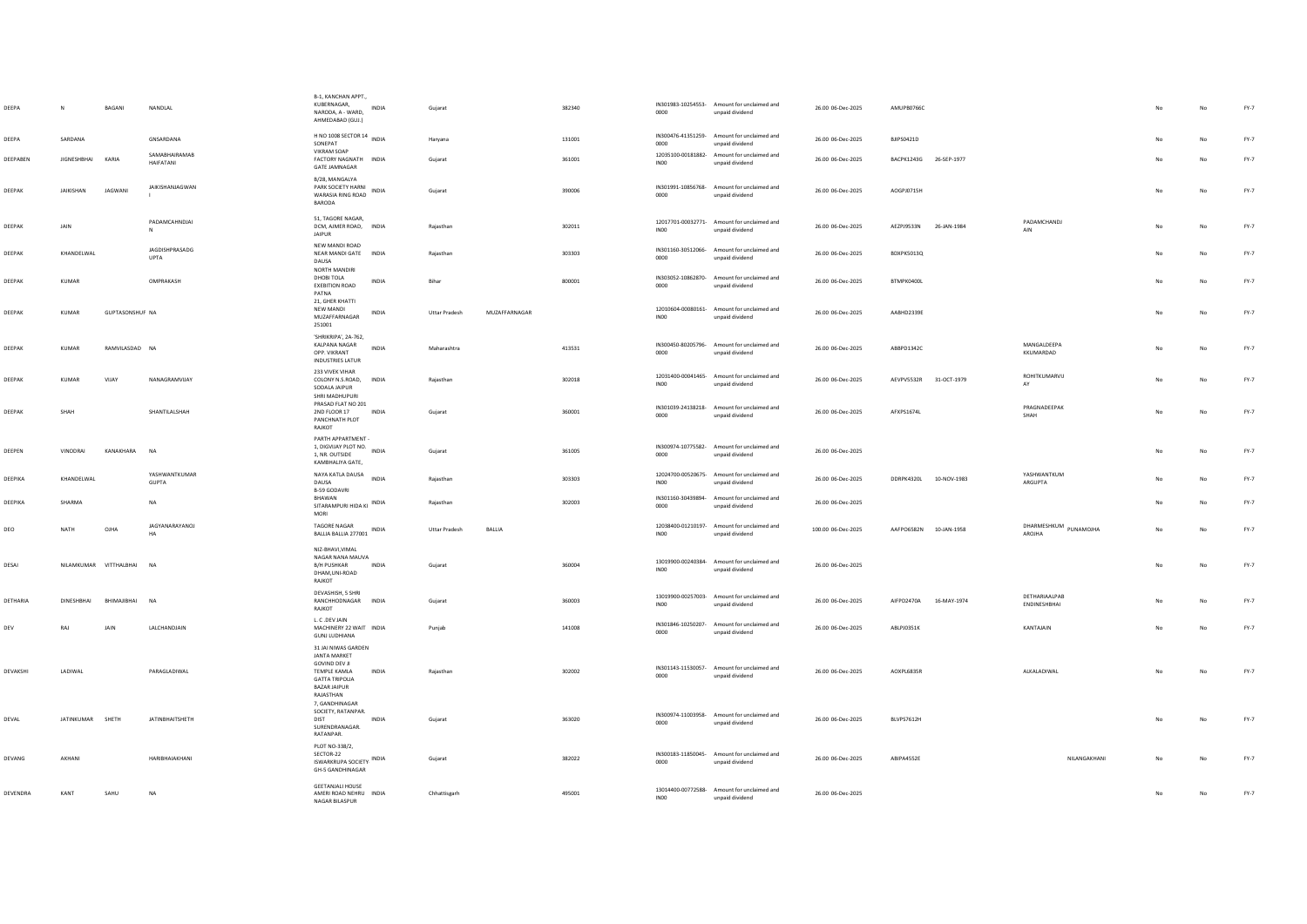| DEVENDRA            | <b>KUMAR</b>      | SHARMA     | NA                               | 363 KAMLA<br>303 NOVIG .<br>NIWAS,BARA AKHARA INDIA<br>MANGLA<br>MARG, BRAHAMPURI                 |              | Rajasthan      | 302002 | 0000             | IN301160-30381081- Amount for unclaimed and<br>unpaid dividend | 26.00 06-Dec-2025 |                        |             |                                       |     | No          | FY-7   |
|---------------------|-------------------|------------|----------------------------------|---------------------------------------------------------------------------------------------------|--------------|----------------|--------|------------------|----------------------------------------------------------------|-------------------|------------------------|-------------|---------------------------------------|-----|-------------|--------|
| DEVESH              |                   |            | SHRRAHMAPRIYA                    | 4350/7 SARUP NAGAR INDIA<br>TRI NAGAR DELHI                                                       |              | Delhi          | 110035 | IN <sub>00</sub> | 12014100-00013984- Amount for unclaimed and<br>unpaid dividend | 26.00 06-Dec-2025 | AKVPD5882E 22-FEB-1985 |             | RRAHMAPRIYA                           |     | $_{\sf No}$ | FY-7   |
| DEVKI               | SHARMA            |            | <b>NA</b>                        | 1009 BAJRANG<br>NAGAR                                                                             | <b>INDIA</b> | Madhya Pradesh | 452011 | 0000             | IN301983-11138976- Amount for unclaimed and<br>unpaid dividend | 26.00 06-Dec-2025 |                        |             |                                       |     | No          | FY-7   |
| DHABALIA            | HARSHAD           | CHHOTALAL  | <b>NA</b>                        | 22/39 NEW JAGNATH<br>PLOT, 27/B VIDHYA<br>BHAVAN SOCIETY.<br><b>RAJKOT RAJKOT</b>                 | INDIA        | Gujarat        | 360001 | INO <sub>0</sub> | 13019900-00313264- Amount for unclaimed and<br>unpaid dividend | 26.00 06-Dec-2025 | AIGPD2123D 18-APR-1956 |             | DHABALIARASH<br>MIHARSHADKU<br>MAR    | No  | No          | $FY-7$ |
| DHAMECHA            | TRUSHAR           | SURESHBHAI | SURESHBHAIMAGA<br>NBHAIDHAMECHA  | 37 AMARDEEP SOC<br>NADIAD NADIAD<br>387002 NADIAD                                                 | INDIA        | Gujarat        | 387002 | INO <sub>0</sub> | 12013300-00772198- Amount for unclaimed and<br>unpaid dividend | 26.00 06-Dec-2025 | AKTPD8562F             | 05-NOV-1983 |                                       | No  | $_{\sf No}$ | FY-7   |
| DHANRAI             | KRISHNARAO WAHANE |            | <b>NA</b>                        | FLAT NO A 103 CELINA<br>PL NO 5 S NO 38 OPP<br>PARKSTREET<br>RAHATANI PUNE                        | <b>INDIA</b> | Maharashtra    | 411017 | INO <sub>0</sub> | 12030000-00821400- Amount for unclaimed and<br>unpaid dividend | 50.00 06-Dec-2025 |                        |             |                                       | No. | No          | $FY-7$ |
| DHANSUKH            | PRAHLADBHAI MODI  |            | PRAHLADBHAIRAM<br>CHANDDASMODI   | 22, VRUNDAVAN<br>NAGAR B/H KRISHNA<br>KRUPA SAMA ROAD<br>BARODA                                   | <b>INDIA</b> | Gujarat        | 390008 | INO <sub>0</sub> | 13016700-00261170- Amount for unclaimed and<br>unpaid dividend | 26.00 06-Dec-2025 | ACYPM8326P 20-OCT-1956 |             |                                       | No  | No          | $FY-7$ |
| DHARINI             | VINODBHAI         | KIKANI     | VINODBHAIKIKANI                  | VADVA, KUMBHAR<br>SHERI, PADAR DEVKI, INDIA<br>BHAVNAGAR.                                         |              | Gujarat        | 364001 | 0000             | IN300974-10872205- Amount for unclaimed and<br>unpaid dividend | 26.00 06-Dec-2025 | AVMPK4341H             |             |                                       |     | No          | $FY-7$ |
| DHARMESH            | CHANDULAL         | BAFLIPARA  | CHANDULALGOKAL<br>BHAIBAFLIPARA  | KAKHARIYA<br>VADIVISTAR BABRA INDIA<br>BABRA                                                      |              | Gujarat        | 365421 | 0000             | IN300974-12089885- Amount for unclaimed and<br>unpaid dividend | 26.00 06-Dec-2025 | ASLPB4876E             |             |                                       | No  | $_{\sf No}$ | FY-7   |
| DHARMESH            | <b>DINESHBHAI</b> | LADUMOR    | <b>NA</b>                        | C/O.D.K. LADUMOR,<br>SAVITANAGAR<br>SOCIETY, B/H.<br>MARKET YARD,                                 | INDIA        | Gujarat        | 365560 | 0000             | IN300974-10296642- Amount for unclaimed and<br>unnaid dividend | 26.00 06-Dec-2025 |                        |             |                                       | No  | No          | FY-7   |
| DHARMISHTA          | BHAVESHBHAI SHAH  |            | BHAVESHBHAI                      | PLOT NO.1326/2 SECT-<br>5-A GANDHINAGAR INDIA<br>GANDHINAGAR                                      |              | Guiarat        | 382006 | INO <sub>0</sub> | 12016900-00042496- Amount for unclaimed and<br>unpaid dividend | 26.00 06-Dec-2025 | AKOPS8832G 30-MAR-1962 |             | UDITBHAVESHS BHVESHNARSIN<br>HDASSHAH | No  | No          | $FY-7$ |
| <b>DHARMISTHA</b>   | DANSINH           | VALA       | DANSINH                          | 12 DARSHAN<br>BUNGLOWS GHUMA INDIA<br>AHMEDABAD                                                   |              | Gujarat        | 380058 | IN00             | 12081500-00010457- Amount for unclaimed and<br>unpaid dividend | 26.00 06-Dec-2025 | AEEPV1541F             | 15-JUL-1972 |                                       | No  | No          | $FY-7$ |
| DHAVAL              | NARESHBHAI        | SHAH       | <b>NA</b>                        | 9, MARUDHAR<br>SOCIETY HIRAJAIN<br>STY, RAMNAGAR<br>SABARMATI                                     | INDIA        | Gujarat        | 380005 | 0000             | IN303052-10533718- Amount for unclaimed and<br>unpaid dividend | 26.00 06-Dec-2025 |                        |             |                                       | No  | No          | FY-7   |
| DHAVAL              | R                 | SHETH      | RAIFNDRASHFTH                    | RIDDHI, GHOGHA<br>VYAS DELI, KAYASTH INDIA<br>AMBLI, JAMNAGAR.                                    |              | Gujarat        | 361001 | 0000             | IN300974-10700011- Amount for unclaimed and<br>unpaid dividend | 26.00 06-Dec-2025 | BFHPS0911M             |             |                                       | No  | $_{\sf No}$ | FY-7   |
| DHIRAILAL           | PARSHOTTAMD<br>AS | MAKANI     | PARSHOTTAMDAS                    | A-63 EKTA TOWERS<br>BARAGE ROAD VASNA INDIA<br>AHMEDABAD                                          |              | Guiarat        | 380007 | INO0             | 12033200-01664987- Amount for unclaimed and<br>unpaid dividend | 52.00 06-Dec-2025 | AFAPM5284P 03-APR-1934 |             | ATULDHIRAJLAL<br>MAKANI               | No  | No          | FY-7   |
| DHIRENDRABHAI       | <b>GANDALAI</b>   | MFHTA      | <b>GANDALAI</b>                  | L 63/3161 SADHANA<br>COLONY MAHAKAL INDIA<br>JAMNAGAR                                             |              | Gujarat        | 361005 | INO <sub>0</sub> | 12013200-01230668- Amount for unclaimed and<br>unpaid dividend | 26.00 06-Dec-2025 | AIFPM3860P             | 24-APR-1965 | JYOTIBENDHIRE<br>NDRAMEHTA            |     | No          | $FY-7$ |
| DHIRUBHAI           | <b>VIRJIBHAI</b>  | DESAI      | VIRJIBHAI                        | B-76, SWATI SOC.,<br>NANA VARACHHA,<br>CHOPATI SURAT<br>F-304, SARVOPARI<br>ELEGANCE,             | <b>INDIA</b> | Guiarat        | 395006 | INO <sub>0</sub> | 12041500-00249200- Amount for unclaimed and<br>unpaid dividend | 26.00 06-Dec-2025 | ABMPD3468Q 23-DEC-1949 |             | <b>LILABENDHIRUB</b><br>HAIDESAI      |     | No          | FY-7   |
| DHOLA               | DIGANT            | KISHORBHAI | KISHORBHAIDEVAY<br>ATBHAIDHOLA   | OPP.SATYA<br>RESIDENCY.NR.-<br><b>INDRAPRASTH-</b><br>9, GOKUL DAIRY-<br>CROSS<br>ROAD, AHMEDABAD | <b>INDIA</b> | Gujarat        | 382470 | INO <sub>0</sub> | 12044700-00688953- Amount for unclaimed and<br>unpaid dividend | 26.00 06-Dec-2025 | AHOPD8858C 27-MAR-1983 |             |                                       | No  | No          | $FY-7$ |
| DHOLAKIYA           | RADHIKA           | NALINBHAI  | <b>NA</b>                        | SANJIVANI HOSPITAL,<br>OPP. TALUKA<br>PANCHAYAT,<br>MAHUVA ROAD.                                  | <b>INDIA</b> | Gujarat        | 364515 | 0000             | IN300974-11607239- Amount for unclaimed and<br>unpaid dividend | 26.00 06-Dec-2025 |                        |             |                                       | No  | $_{\sf No}$ | FY-7   |
| DHOLARIYA           | RHAVNAREN         | $\Box$     | DINESHBHAISDHOL<br>ARIYA         | AT JASDAN, LATI<br>PLOT, DIST, RAJKOT, INDIA<br>JASDAN                                            |              | Guiarat        | 360050 | 0000             | IN300974-11596721- Amount for unclaimed and<br>unpaid dividend | 26.00.06-Dec-2025 | API PD7447N            |             | DINESHBHAISDH<br>OLARIYA              | No. | No          | FY-7   |
| DHOLARIYA           | PARULBEN          | - 1        | <b>JAGDISHBHAISDHO</b><br>LARIYA | LATI PLOT, DIST<br>RAJKOT, JASDAN                                                                 | <b>INDIA</b> | Gujarat        | 360050 | 0000             | IN300974-11596659- Amount for unclaimed and<br>unpaid dividend | 26.00 06-Dec-2025 | API PD7448D            |             | JAGDISHBHAISD<br><b>HOLARIYA</b>      | No  | No          | FY-7   |
| DHOLARIYA           | SHOBHANABEN R     |            | RASHIKBHAISDHOL<br>ARIYA         | LATI PLOT, DIST.<br>RAIKOT, IASDAN<br>MAIN BAZAR                                                  | INDIA        | Gujarat        | 360050 | 0000             | IN300974-11596425- Amount for unclaimed and<br>unpaid dividend | 26.00 06-Dec-2025 | APLPD7449C             |             | RASHIKBHAISDH<br><b>OLARIYA</b>       | No  | No          | $FY-7$ |
| <b>DII AVARRHAI</b> | ISMAILRHAL        | RATHOD     | ISMAILRHAL                       | GHOGHA<br>BHAVNAGAR<br>GUJARAT                                                                    | <b>INDIA</b> | Gujarat        | 364001 | 0000             | IN300450-12234692- Amount for unclaimed and<br>unpaid dividend | 26.00 06-Dec-2025 | AROPR4687F             |             |                                       | No  | No          | FY-7   |
| DILEEP              | KUMAR             | JAIN       | <b>JASWANTRAJJAIN</b>            | 94. SHANTI NAGAR<br><b>COLONY SIROHI</b>                                                          | <b>INDIA</b> | Rajasthan      | 307001 | INO <sub>0</sub> | 12068500-00026614- Amount for unclaimed and<br>unpaid dividend | 26.00 06-Dec-2025 | ACHPJ6977G 11-MAR-1967 |             | DEEPTIJAIN                            |     | No          | FY-7   |
| DILIP               | JADAVBHAI         | GONDLIYA   | <b>NA</b>                        | OM NAGAR PRIVET<br>PLOT MAVDI ROAD                                                                | <b>INDIA</b> | Guiarat        | 360004 | 0000             | IN300974-12160460- Amount for unclaimed and<br>unpaid dividend | 26.00 06-Dec-2025 |                        |             |                                       | No. | No          | $FY-7$ |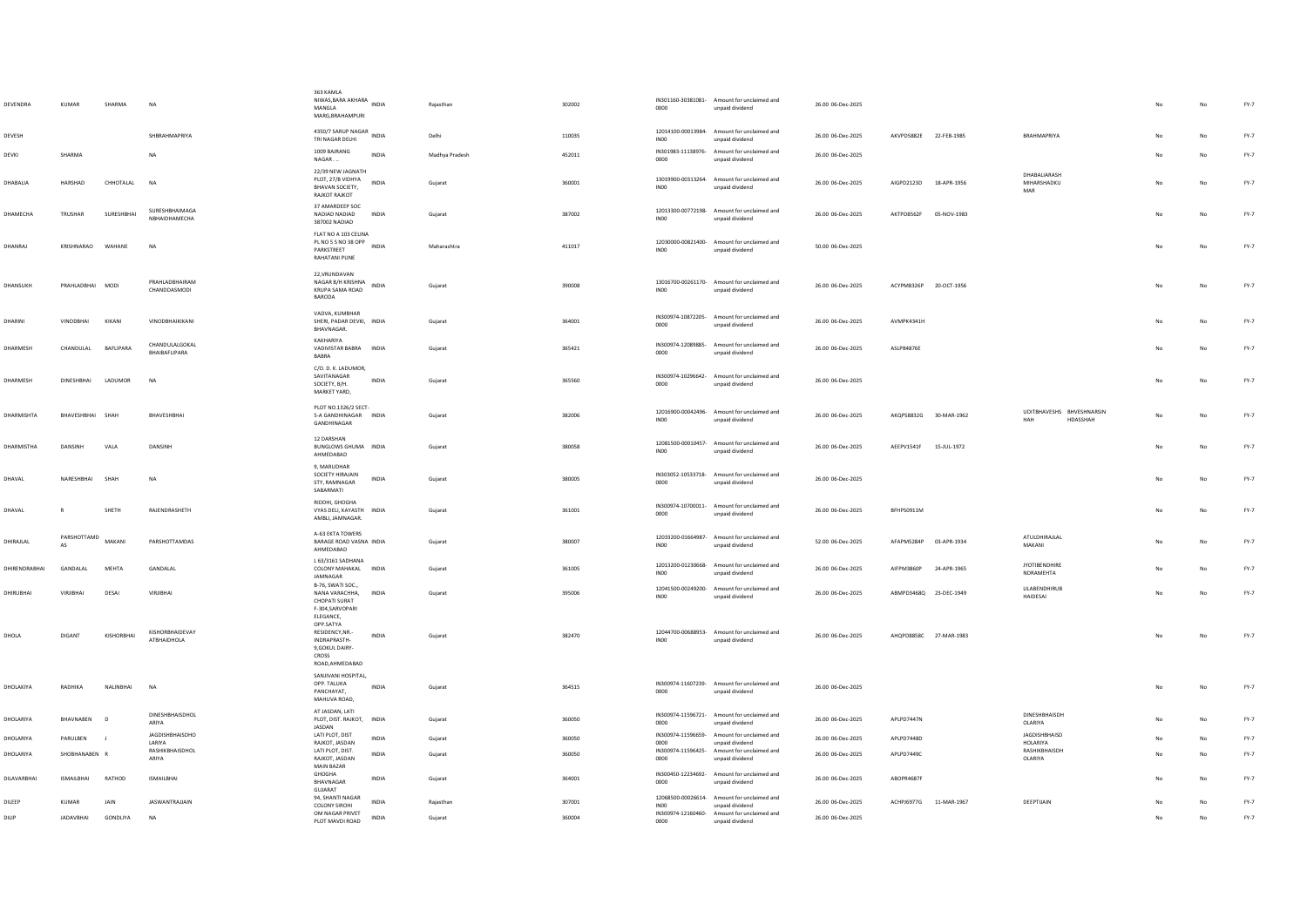| DILIP             | SHARMA                |           | RATANLALSHARMA                     | <b>FLAT NO. 402.</b><br><b>KANCHAN KARUNA</b><br>APARTMENT, INDORE INDIA<br>(M.P.)                                                 | Madhya Pradesh | 452001 | 0000             | IN301983-10253762- Amount for unclaimed and<br>unpaid dividend | 26.00 06-Dec-2025 | ANIPS6606F             |             |                                             |    | No | FY-7   |
|-------------------|-----------------------|-----------|------------------------------------|------------------------------------------------------------------------------------------------------------------------------------|----------------|--------|------------------|----------------------------------------------------------------|-------------------|------------------------|-------------|---------------------------------------------|----|----|--------|
| DILIP             | WALCHAND              | GANDHI    | ATPORUIECHATTIS                    | AT/PO - RUI<br>CHATTISHI TAL-DIST-<br><b>INDIA</b><br>AHMEDNAGAR<br>AHMEDNAGAR                                                     | Maharashtra    | 414001 | IN <sub>00</sub> | 13023400-00041984- Amount for unclaimed and<br>unpaid dividend | 26.00 06-Dec-2025 | AAZPG1357M 06-FEB-1961 |             | SAVITADILIPGAN<br>DHI                       |    | No | $FY-7$ |
| DILIPBHAI         | KIRTIBHAI             | SANGHVI   | KIRTIBHAI                          | B-310, ASOPALAV<br>APPT-1, VIBHAG-B<br>PATEL FALIYU, NR<br>INDIA<br>SIMANDAR JAIN<br>MANDIR, KATARGAM<br>SURAT                     | Gujarat        | 395004 | INO <sub>0</sub> | 12041500-00131553- Amount for unclaimed and<br>unpaid dividend | 26.00 06-Dec-2025 | ACTPS6728E 01-SEP-1964 |             |                                             |    | No | $FY-7$ |
| DILIPBHAI         | s                     | RAJYAGURU | SHANTILALRAJYAG<br>LIRU            | AT BHATIA,<br>PANCHHATDI<br>CHOWK, JUNI BAZAR, INDIA<br>TAL. KALYANPUR,<br>BHATIA                                                  | Gujarat        | 361315 | 0000             | IN300974-11622768- Amount for unclaimed and<br>unpaid dividend | 26.00 06-Dec-2025 | AVTPR0542A             |             | DAXABENDILIPB<br>HAIRAJYAGURU               | No | No | $FY-7$ |
| DILIPKUMAR        | DALPATRAM             | DAVE      | DALPATRAM                          | PLOT NO<br>881,"MANIBHUVAN",<br>NR. MAHILA COLLEGE, INDIA<br>L B S ROAD,<br>BHAVNAGAR                                              | Gujarat        | 364001 | 0000             | IN300450-11455672- Amount for unclaimed and<br>unpaid dividend | 26.00 06-Dec-2025 | ABMPD7283R             |             | KARTIKDILIPKU<br>MARDAVE                    | No | No | $FY-7$ |
| DILIPKUMAR        | MAHESHWARI            |           | LGMAHESHWARI                       | PLOT NO 193 1<br>KISHANNAGAR<br>INDIA<br>SECTOR 26<br>GANDHINAGAR                                                                  | Gujarat        | 382845 | INO <sub>0</sub> | 12070200-00125273- Amount for unclaimed and<br>unpaid dividend | 26.00 06-Dec-2025 | AKFPM4052M 08-MAY-1975 |             | KANTARENDMA<br>HESHWARI                     |    | No | $FY-7$ |
| DILIPKUMAR        | MANILAL               | PATEL     | MANILALREVANDA<br>SPATEL           | PLOT NO 1048/1,<br>SECTOR-3/D<br>INDIA<br>GANDHINAGAR<br>GANDHINAGAR                                                               | Gujarat        | 382006 | IN <sub>00</sub> | 13015200-00061939- Amount for unclaimed and<br>unpaid dividend | 26.00 06-Dec-2025 | ALWPP0663R 15-NOV-1970 |             | NEETABENDILIP<br>KUMARPATEL                 |    | No | $FY-7$ |
| DILIPKUMAR        | RAMESHCHAND           | PATEL     | RAMESHCHANDRA<br>PATEL             | 17, GAYATRI SOCIETY,<br>TAL - KADI, NR<br>RAILWAY STATION<br><b>INDIA</b><br>DIST - MEHSANA,<br>KADI                               | Gujarat        | 382715 | IN00             | 12068100-00021491- Amount for unclaimed and<br>unpaid dividend | 13.00 06-Dec-2025 | ATIPP7021K             | 09-DEC-1986 | RAMESHCHAND<br>RAISHWARBHAI<br>PATEL        |    | No | $FY-7$ |
| DILIPKUMAR        | SHAH                  |           | VALLABHDASSHAH                     | C-403 SHUKAN GOLD<br>NR VANDEMATRAM<br>CITY NEW S.G ROAD INDIA<br><b>GOTA DASKROI</b><br>AHMEDABAD                                 | Gujarat        | 382481 | 0000             | IN301276-30045857- Amount for unclaimed and<br>unpaid dividend | 26.00 06-Dec-2025 | AFXPS45971             |             | SAMIRKUMARDI BHAVNABENSHA<br>LIPKUMARSHAH H | No | No | $FY-7$ |
| DILIPKUMAR        | VIRCHANDDAS PATEL     |           | VIRCHANDDASPAT<br>EL.              | 9-5-4 RAMSHERI<br><b>INDIA</b><br>PATAN Patan                                                                                      | Guiarat        | 384265 | IN <sub>00</sub> | 12019101-01602026- Amount for unclaimed and<br>unpaid dividend | 26.00 06-Dec-2025 | ALYPP9050E 28-MAR-1966 |             | PATELNITABEND<br><b>ILIPKUMAR</b>           | No | No | $FY-7$ |
| <b>DINA</b>       | <b>NATH</b>           |           | SHYAMRATTAN                        | RZ-2A/79/4 KH NO-<br>173 GALI NO-3A<br>INDIA<br>DURGA PARK NEW<br>DELHI                                                            | Delhi          | 110045 | 0000             | IN300118-11085718- Amount for unclaimed and<br>unpaid dividend | 26.00 06-Dec-2025 | AIOPD8151B             |             |                                             | No | No | FY-7   |
| <b>DINABEN</b>    | $\mathbf{A}$          | PARMAR    | ARVINDBHAIPARM<br>AR               | D 46 SATYANARAYAN<br>TOWNSHIP 1 ARBUDA<br>COLD STORE APAR<br>COMPANY ROAD T P INDIA<br>13 CHHANI JAKAT<br>NAKA VADODARA<br>GUJARAT | Gujarat        | 390024 | 0000             | IN301143-11038099- Amount for unclaimed and<br>unpaid dividend | 26.00 06-Dec-2025 | ARQPP0063R             |             | PARMARARVIND<br>BHAIAMBALAL                 | No | No | $FY-7$ |
| DINABEN           | VISHNUPRASAD PATEL    |           | VUSHNUPRASADG<br>PATEL             | 21, ISIKRUPA SOCIETY,<br>MODHERA ROAD, INDIA<br>MEHSANA MEHSANA                                                                    | Gujarat        | 384002 | INO <sub>0</sub> | 12044400-00055331- Amount for unclaimed and<br>unpaid dividend | 26.00 06-Dec-2025 | ASQPP2605J             | 17-MAR-1965 | PATELVISHNUPR<br>ASADGANDALAL               | No | No | $FY-7$ |
| <b>DINESH</b>     | ARORA                 |           | KAMALKISHORE                       | NEAR RAILWAY<br>STATION PIPAR CITY INDIA<br>PIPAR CITY                                                                             | Raiasthan      | 342601 | IN00             | 12012101-00412179- Amount for unclaimed and<br>unpaid dividend | 26.00 06-Dec-2025 | ANFPA1028G             | 04-AUG-1985 | KAMALKISHORE                                | No | No | $FY-7$ |
| <b>DINESH</b>     | JAIN                  |           | SHJAINARAINJAIN                    | 91 NGM BHIWANI<br><b>INDIA</b><br>(HARYANA)                                                                                        | Harvana        | 127021 | 0000             | IN300940-10326004- Amount for unclaimed and<br>unpaid dividend | 26.00 06-Dec-2025 | AHMPJ3712H             |             | <b>JAINARAINJAIN</b>                        | No | No | $FY-7$ |
| DINESH            | <b>KUMAR</b>          |           | KARTARSINGH                        | H NO 1732 SEC 14<br>INDIA<br>HOSPITAL HISSAR<br>PLOT. NO.85, PATH                                                                  | Haryana        | 125001 | 0000             | IN301774-19138140- Amount for unclaimed and<br>unpaid dividend | 26.00 06-Dec-2025 | <b>CSLPK6352G</b>      |             |                                             | No | No | FY-7   |
| DINESH            | KUMAR                 | KACHOLIA  | BHAIRULALMAHES<br><b>HWARI</b>     | NO.6 VIJAYWARI<br>INDIA<br>SIKAR ROAD JAIPUR<br>(RAJ.)                                                                             | Rajasthan      | 302023 | 0000             | IN301160-30267573- Amount for unclaimed and<br>unpaid dividend | 26.00 06-Dec-2025 | AAZPK5617L             |             | VANDANAKACH<br>OLIYA                        | No | No | $FY-7$ |
| DINESH            | PRABHUDAS             | KOTECHA   | PRABHUDASJIVAN<br>ВНАІКОТЕСНА      | NILKANTH OPP JOSHI<br>HADWAID 1 RAVALIA INDIA<br>PLOT PORBANDAR                                                                    | Gujarat        | 360575 | 0000             | IN300183-12364647- Amount for unclaimed and<br>unpaid dividend | 26.00 06-Dec-2025 | AHRPK6684Q             |             | MADHUDINESH<br>KOTECHA                      | No | No | $FY-7$ |
| <b>DINESHBHAI</b> | <b>HARIBHAI</b>       | DONDA     | HARIBHAIGANESHB<br><b>HAIDONDA</b> | 54 DOCTOR<br>LATHIYANA<br>DAWAKANA TARAF<br><b>INDIA</b><br>NARI TALUKA<br>BHAVNAGAR<br>BHAVNAGAR<br>09, RADHE SHYAM               | Gujarat        | 364004 | INO <sub>0</sub> | 12029900-03551160- Amount for unclaimed and<br>unpaid dividend | 26.00 06-Dec-2025 | AFCPD1091F             |             |                                             | No | No | $FY-7$ |
| <b>DINESHBHAI</b> | KANTILAL              | PATEL     | KANTILALNAROTA<br>MDASPATEL        | BANGLOWS, NEAR-<br>SHANTI NIKETAN<br><b>INDIA</b><br>SCHOOL, VILLAGE<br>PATAN Patan                                                | Guiarat        | 384265 | INO <sub>0</sub> | 12019101-01781203- Amount for unclaimed and<br>unpaid dividend | 26.00 06-Dec-2025 | ALXPP8093N 01-JUN-1977 |             | PATELMINAXIBE                               |    | No | $FY-7$ |
| DINESHBHAI        | SHAMBHUBHAI DHOLARIYA |           | SHAMBHUBHAIDH<br>OLARIYA           | LATI PLOT MAIN<br>ROAD, DIST. RAJKOT., INDIA<br>JASDAN.                                                                            | Gujarat        | 360050 | 0000             | IN300974-10903213- Amount for unclaimed and<br>unpaid dividend | 26.00 06-Dec-2025 | ABQPD7979L             |             | BHAVNABENDIN<br>ESHDHOLARIYA                |    | No | $FY-7$ |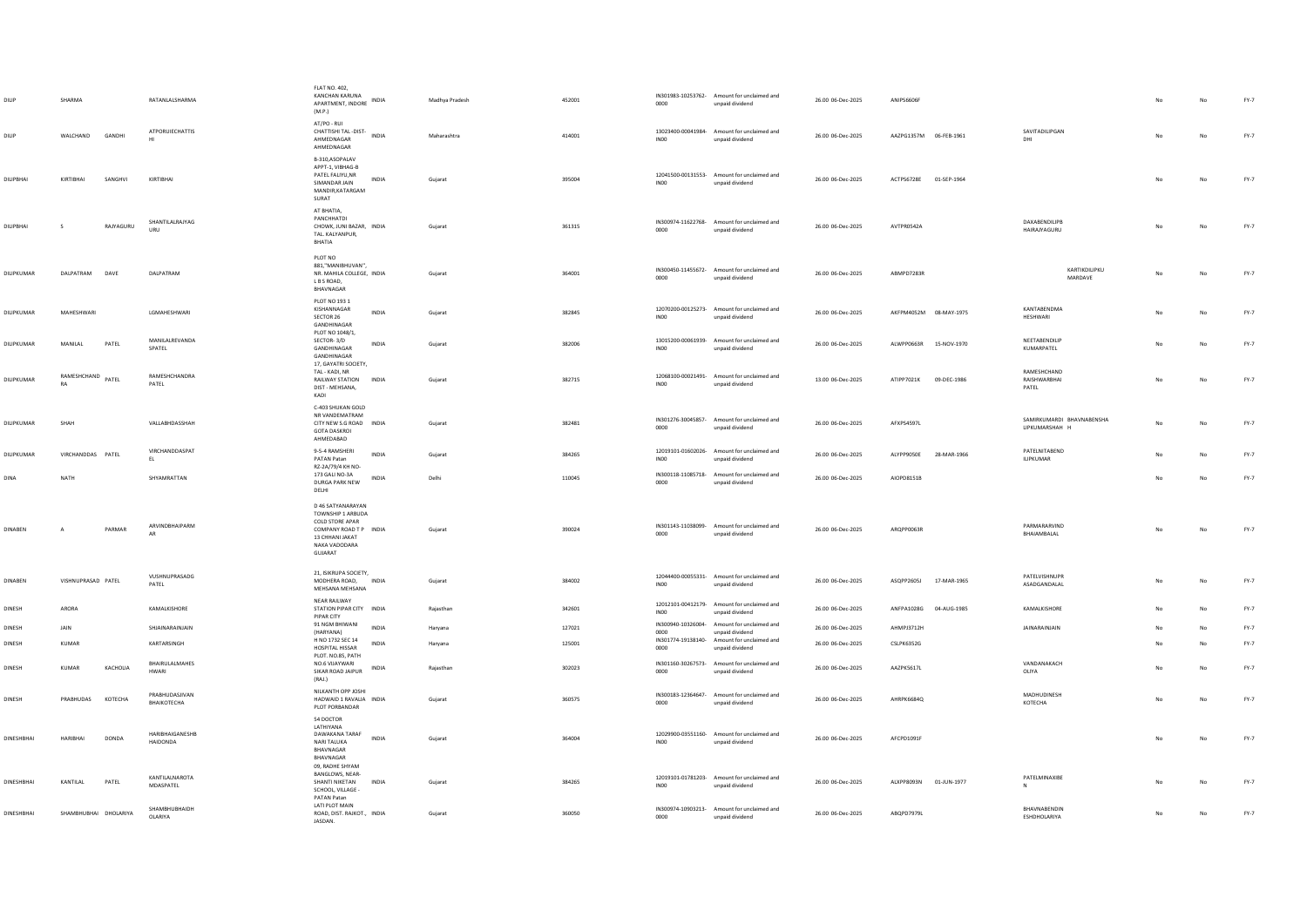| DINESHBHAI    | TULSIBHAI                          | KHERADIA  | NA                                           | SARDAR PATEL<br>NAGAR, JASDAN<br>8 - MAKANCHALI,                                                              | INDIA        | Gujarat    | 360050 | INO <sub>0</sub> | 13019900-00109695- Amount for unclaimed and<br>unpaid dividend | 26.00 06-Dec-2025 |                        |             |                                              |    |    | $FY-7$ |
|---------------|------------------------------------|-----------|----------------------------------------------|---------------------------------------------------------------------------------------------------------------|--------------|------------|--------|------------------|----------------------------------------------------------------|-------------------|------------------------|-------------|----------------------------------------------|----|----|--------|
| DINESHCHANDRA | RAGHURAMRHA                        | THAKKAR   | RAGHURAMBHAIS<br>HANKARLALTHAKK<br><b>AR</b> | VARAHI, TA -<br>SANTALPUR DIST -<br>BANASKANTHA<br>VARAHI                                                     | <b>INDIA</b> | Guiarat    | 385360 | INO0             | 13015200-00063045- Amount for unclaimed and<br>unpaid dividend | 26.00 06-Dec-2025 | AAWPT2143B 31-OCT-1958 |             | SITABENDINESH<br>CHANDRATHAKK<br>AR          |    | No | $FY-7$ |
| DINESHKUMAR   |                                    | PATEL     | ISHVARLALPPATEL                              | 462, UDALPUR<br>VEESNAGAR DIST- INDIA<br>MEHSANA Visnagar<br>92 BHACHADIA AT                                  |              | Gujarat    | 384315 | IN00             | 12019101-01440267- Amount for unclaimed and<br>unpaid dividend | 26.00 06-Dec-2025 | ASLPP7529A             | 01-JUN-1963 | RITARENDINESH<br>KUMARPATEL                  | No | No | $FY-7$ |
| DINESHKUMAR   | <b>JOITABHAI</b>                   | PATEL     | <b>JOITABHAIDAHYAB</b><br>HAIPATEL           | BHACHADIA PO<br>RANBPUR TA DANTA INDIA<br><b>DIST BK AT</b><br>BHACHADIA                                      |              | Gujarat    | 385120 | 0000             | IN301276-30531940- Amount for unclaimed and<br>unpaid dividend | 26.00 06-Dec-2025 | ARPPP3334G             |             |                                              |    | No | $FY-7$ |
| DINESHKUMAR   | M                                  | ADATIYA   | <b>NA</b>                                    | STATION ROAD, DIST.<br>JUNAGADH,                                                                              | INDIA        | Gujarat    | 362110 | 0000             | IN300974-10724896- Amount for unclaimed and<br>unpaid dividend | 26.00 06-Dec-2025 |                        |             |                                              |    | No | $FY-7$ |
| <b>DIPA</b>   | MANSUKHLAL SATROTIYA               |           | MANSUKHLALDAM<br><b>JIBHAISATROTIYA</b>      | 121, RAKHOLIYA<br>CHOWK, SUPEDIVALA<br>CHOWK, KOLEG<br>ROAD, DHORAJI                                          | INDIA        | Gujarat    | 360410 | INO <sub>0</sub> | 12035100-00085415- Amount for unclaimed and<br>unpaid dividend | 26.00 06-Dec-2025 | CUEPS2288E 01-FEB-1977 |             | VIPULMANSUKH<br>LALSATROTIYA                 |    | No | $FY-7$ |
| DIPAK         | CHHOTALAL                          | BHATT     | CHHOTALALKBHAT                               | C/O ARUNUDYOG, B-<br>7 M P SHAH<br>INDUSTRIAL ESTATE INDIA<br>SARU SECTION ROAD<br>JAMNAGAR                   |              | Gujarat    | 361002 | IN00             | 12013200-00317494- Amount for unclaimed and<br>unpaid dividend | 26.00 06-Dec-2025 | AKZPB6441M 03-AUG-1964 |             | MANISHMAHEN<br>DRAKUMARBHA<br>$^{\text{TT}}$ |    | No | $FY-7$ |
| DIPAKBHAI     | CHUNILAL                           | MEHTA     | CHUNILALGMEHTA                               | C/O JYOT NOVELTY<br>CENTER, KAYASTHNI<br>AMBALI, NR. G D INDIA<br>SHAH HIGH SCHOOL<br>JAMNAGAR                |              | Gujarat    | 361001 | INO <sub>0</sub> | 12024200-00410801- Amount for unclaimed and<br>unpaid dividend | 26.00 06-Dec-2025 | AMXPM4102E 17-SEP-1960 |             | CHUNILALGULAB<br>CHANDMEHTA                  | No | No | $FY-7$ |
| DIPAKKUMAR    | KALYANJIBHAI UNADAKAT              |           | <b>NA</b>                                    | C/O. HARASHAD<br>PROVISION STOR RAM<br>NAGAR MAIN ROAD,<br>RAJKOT                                             |              | Gujarat    | 360004 | IN00             | 13019900-00118070- Amount for unclaimed and<br>unpaid dividend | 26.00 06-Dec-2025 | AAWPU7598P 12-MAY-1969 |             | HARSHADKUNA<br>DAKAT                         | No | No | $FY-7$ |
| DIPAKKUMAR    | NATWARLAL                          | CHOTAI    | <b>NA</b>                                    | JAWAHAR SOCIETY.<br>STREET NO.3, UPLETA INDIA<br>UPLETA                                                       |              | Gujarat    | 360490 | INO <sub>0</sub> | 13019900-00262123- Amount for unclaimed and<br>unpaid dividend | 26.00 06-Dec-2025 | ABYPC7226M 18-JUL-1960 |             | PARAGDIPAKKU<br>MARCHOTAL                    | No | No | $FY-7$ |
| DIPTIBEN      | JAYESHBHAI                         | VANKANI   | JAYESHBHAIVANKA<br><b>NI</b>                 | SURBHI, 12, HATHI<br>KHANA, RAJKOT<br>L-192 NARESHWAR                                                         | INDIA        | Gujarat    | 360002 | 0000             | IN300974-11591727- Amount for unclaimed and<br>unpaid dividend | 26.00 06-Dec-2025 | ADSPV7678J             |             | JAYESHSVANKA<br>NI                           | No | No | $FY-7$ |
| DIPTIKA       | HITESH                             | PATEL     | DASHRATBHAIHPA<br><b>TEL</b>                 | APARTMENT NR<br>AMRUTA SCHOOL<br>GHATLODIA<br>AHMEDARAD                                                       | <b>INDIA</b> | Guiarat    | 380061 | IN00             | 12063800-00199875- Amount for unclaimed and<br>unpaid dividend | 26.00 06-Dec-2025 | CGKPP6584J 15-JUN-1975 |             |                                              | No | No | $FY-7$ |
| DIVYESH       | $\mathbf{v}$                       | PARMAR    | VINODRAYPARMAR                               | NEAR CENTRAL BANK<br><b>ICHHANI FALI</b><br>JAMNAGAR<br>JAMNAGAR<br>AT KADAYA, TAL.                           | <b>INDIA</b> | Gujarat    | 361001 | IN00             | 12011300-00547453- Amount for unclaimed and<br>unpaid dividend | 26.00 06-Dec-2025 | AMEPP4958Q 27-AUG-1983 |             | PIYUSHVPARMA<br>R<br>DIPAKBHAINATH           | No | No | $FY-7$ |
| DIXITKUMAR    | NATHALAL                           | DADHANIYA | NATHALALIAMNAD<br>ASDADHANIYA                | MALIYA HATINA,<br>KADAYA.                                                                                     | INDIA        | Gujarat    | 362245 | 0000             | IN300974-11446620- Amount for unclaimed and<br>unpaid dividend | 26.00 06-Dec-2025 | AMRPD5637M             |             | ALALDADHANIY<br>$\mathbf{A}$                 | No | No | $FY-7$ |
| <b>DOSHI</b>  | RAHUL                              | RAINIKANT | DOSHIRAJNIKANTJ<br>ETHALAL                   | ANAND COLONY RD<br>NO-1 B/H MENTAL INDIA<br>HOSPITAL JAMNAGAR                                                 |              | Gujarat    | 361008 | 0000             | IN300394-14923819- Amount for unclaimed and<br>unpaid dividend | 26.00 06-Dec-2025 | AFDPD56790             |             |                                              |    | No | $FY-7$ |
| DOSHI         | SHAILESHKUMA JASVANTLAL JASVANTLAL |           |                                              | LAKHIYA POLE.<br>CHOKSHI BAZAR,<br>UMRETH.<br>301 KUTUMB                                                      | INDIA        | Gujarat    | 388220 | 0000             | IN300974-10704433- Amount for unclaimed and<br>unpaid dividend | 26.00 06-Dec-2025 | AHLPD0390A             |             |                                              |    | No | $FY-7$ |
| DR            |                                    |           | PURUSHOTTAM DASCHHANGANI NMCHHANGANI         | APARTMENT<br>MADHUVAN OPP ICICI INDIA<br><b>BANK GIRWA</b><br><b>UDAIPUR RAJASTHAN</b><br><b>INDIA</b>        |              | Rajasthan  | 313001 | 0000             | IN300183-11391609- Amount for unclaimed and<br>unpaid dividend | 26.00 06-Dec-2025 | ABXPC7387A             |             | MOHINIDEVICH<br>HANGANI                      | No | No | $FY-7$ |
| DURGESH       | SHARMA                             |           | KANTSHARMA                                   | D 318 ASHIANA<br><b>GREEN WOOD</b><br>JAGATPURA NEAR J D INDIA<br>A SHOOTING RANGE<br><b>JAIPUR RAJASTHAN</b> |              | Rajasthan  | 302017 | 0000             | IN300476-42253818- Amount for unclaimed and<br>unpaid dividend | 26.00 06-Dec-2025 | ABWPS5745F             |             |                                              |    | No | $FY-7$ |
| FALDU         | DIMPLE                             | M         | N <sub>A</sub>                               | "KAJAL" B/H BALAJI<br><b>HALL BACK BORN</b><br>PARK ST NO. 3 BLOCK INDIA<br>NO.4, 150 FT RING<br>ROAD         |              | Gujarat    | 360004 | 0000             | IN301991-10484572- Amount for unclaimed and<br>unpaid dividend | 26.00 06-Dec-2025 |                        |             |                                              |    | No | $FY-7$ |
| FALGUNI       | JIGNESHKUMAR PATEL                 |           | TULSIISHWARBHA<br>PATEL                      | B/20 NILKAMAL DIPAK<br>JYOT SOC GULAB<br>TOWER ROAD NEAR INDIA<br>GHATLODIYA<br>AHMEDABAD                     |              | Gujarat    | 380061 | INO <sub>0</sub> | 12061400-00129537- Amount for unclaimed and<br>unpaid dividend | 26.00 06-Dec-2025 | BDUPP6624B 15-DEC-1982 |             | <b>JIGNESHKUMAR</b><br>PATEL                 |    | No | $FY-7$ |
| FERIN         | <b>JIGNESH</b>                     | THOBHAN   |                                              | 14/81 LAKHOTA MIG<br>COLONY SUMMAIR INDIA<br><b>CLUB ROAD</b>                                                 |              | Gujarat    | 361005 | 0000             | IN300394-15837910- Amount for unclaimed and<br>unpaid dividend | 26.00 06-Dec-2025 |                        |             |                                              |    |    | $FY-7$ |
|               | SATHISHKUMAR                       |           | GOVINDASWAMY                                 | NO 5/93 A BAJANAI<br>KOIL STREET<br>KEELVITACHUR<br>KATPADI VELLORE                                           | INDIA        | Tamil Nadu | 632204 | INO <sub>0</sub> | 12033200-03857727- Amount for unclaimed and<br>unpaid dividend | 26.00 06-Dec-2025 | <b>BSJPS8328B</b>      | 07-JUN-1984 | GRANI                                        | No | No | $FY-7$ |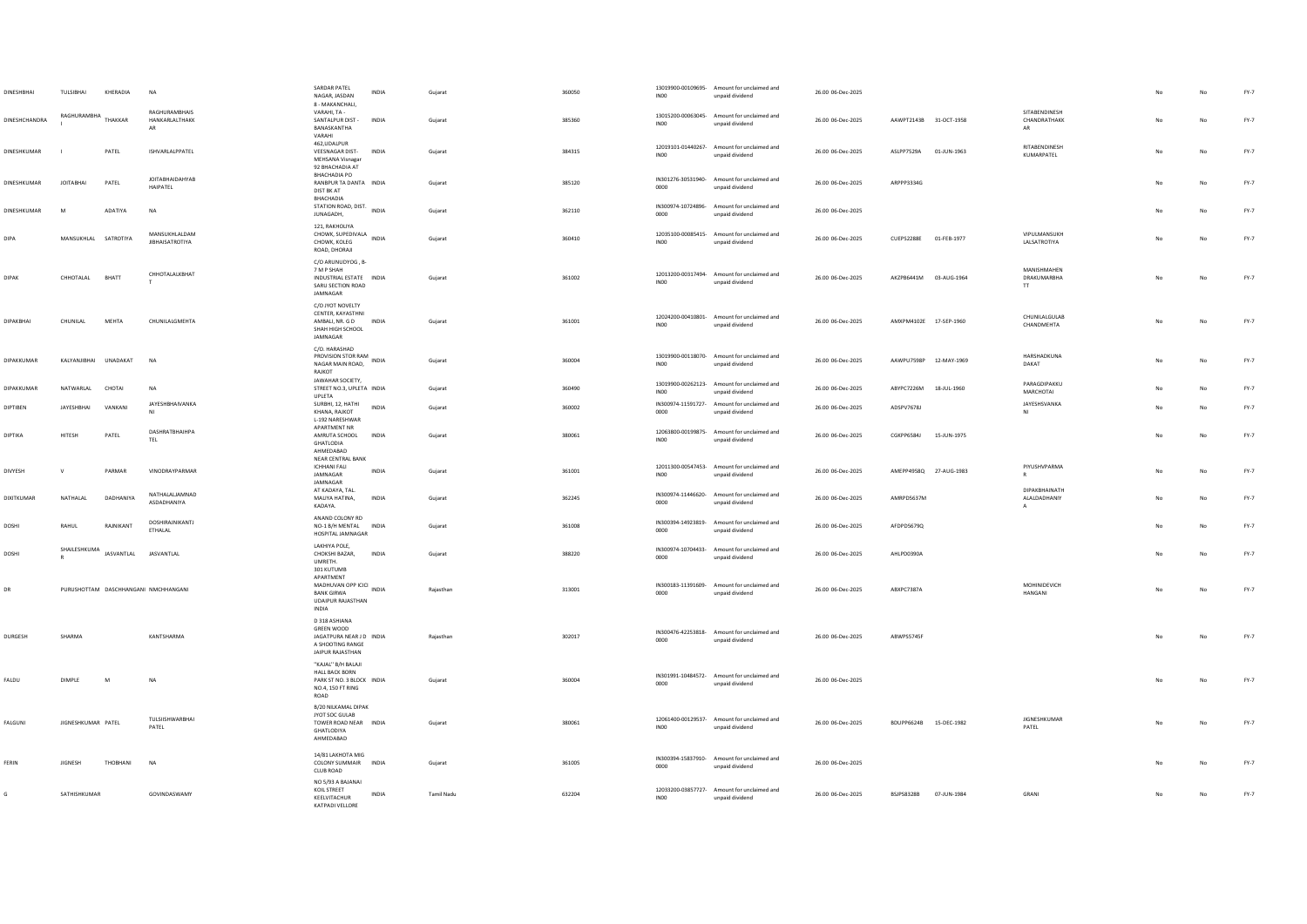|                   | SUNANDA             |                | <b>GSUKUMAR</b>                     | 2 422 D 3 PMT<br>COLONY<br>INDIA<br>MADANAPALLE<br>CHITTOOR                                                    | Andhra Pradesh       |          | 517325 | 0000             | IN301774-17686165- Amount for unclaimed and<br>unpaid dividend | 6.00 06-Dec-2025  | BKMPS1146Q                | GSUKUMAR                                      |                | No          | $FY-7$ |
|-------------------|---------------------|----------------|-------------------------------------|----------------------------------------------------------------------------------------------------------------|----------------------|----------|--------|------------------|----------------------------------------------------------------|-------------------|---------------------------|-----------------------------------------------|----------------|-------------|--------|
| GADARA            | KAMLESH             | GORDHAN        | GADARAGORDHAN<br><b>I AXMANRHAI</b> | 59. BLOCK 1, DIST.<br>INDIA<br>JAMNAGAR, DHROL.                                                                | Gujarat              |          | 361210 | 0000             | IN300974-10847662- Amount for unclaimed and<br>unpaid dividend | 26.00 06-Dec-2025 | ALZPG2161J                |                                               |                | No          | $FY-7$ |
| GAIKWAD           | AKSHAY              | ANGADRAO       | ANGADRAOMADH<br>AVRAOGAIKWAD        | 34 HALAGARA<br>VILLAGE HALAGARA<br>INDIA<br><b>TESHIL NILANGA DIST</b><br><b>LATUR LATUR</b><br>NEAR MAHALAXMI | Maharashtra          |          | 413522 | INO <sub>0</sub> | 12047200-03857036- Amount for unclaimed and<br>unpaid dividend | 26.00 06-Dec-2025 | AWFPG4453Q 19-JUN-1989    |                                               |                | No          | $FY-7$ |
| GALIA             | JAGDISH             | VANMALIDAS     | VANMALIDASGALI                      | MANDIR, DIST.<br>INDIA<br>SURENDRANAGAR,<br><b>IIMBDL</b>                                                      | Gujarat              |          | 363421 | 0000             | IN300974-10355267- Amount for unclaimed and<br>unpaid dividend | 26.00 06-Dec-2025 | ABDPG9048C                | JIGNESHJGALIYA                                | No             | No          | FY-7   |
| GANATRA           | <b>TARUNA</b>       |                | TARUNA                              | <b>GAGVANI SHERI</b><br>KHAMBHALIA<br><b>INDIA</b><br>KHAMBHALIA                                               | Gujarat              |          | 361305 | INO <sub>0</sub> | 12013200-00815643- Amount for unclaimed and<br>unpaid dividend | 26.00 06-Dec-2025 | AMOPG9898E 17-MAR-1972    | ARVINDLAXMID<br><b>AS</b>                     | N <sub>0</sub> | No          | FY-7   |
| GANDHI            | BHAVANABEN NARENDRA |                | NAREDRAKANTILAL<br>GANDHI           | 11. VARDHMAN<br>SOCIETY<br>JORAVARNAGAR DIST. INDIA<br>SURENDRANAGAR<br>JORAVARNAGAR                           | Gujarat              |          | 363020 | 0000             | IN301991-10524442- Amount for unclaimed and<br>unpaid dividend | 26.00 06-Dec-2025 | AMWPG4727A                |                                               | No             | No          | $FY-7$ |
| GANESH            | $\overline{A}$      |                | AGARUNACHALAM                       | FLAT C1 SREYAS<br>RAMAKRISHNA NO 23<br>SRIRAM COLONY INDIA<br>ABHIRAMAPURAM<br>CHENNAI TAMILNADU               | Tamil Nadu           |          | 600018 | 0000             | IN301549-17444255- Amount for unclaimed and<br>unpaid dividend | 25.00 06-Dec-2025 | ACRPA4301K                |                                               | No             | No          | $FY-7$ |
| <b>GANESH</b>     | H                   | <b>HANKARE</b> | H                                   | 103 4 PRATHISHTA<br>APPARTMENT<br>CHINCHPADA ROAD INDIA<br><b>RAIARAM NAGAR</b><br>KALYAN THANE                | Maharashtra          |          | 421306 | <b>IN00</b>      | 12033200-02949479- Amount for unclaimed and<br>unpaid dividend | 26.00 06-Dec-2025 | ACGPH3297N 04-MAY-1985    | <b>SHAKUNTALAHA</b><br>RISHCHANDRAH<br>ANKARE | No             | No          | $FY-7$ |
| GANESWAR          | TRIPATHY            |                | <b>JAYARAMTRIPATHY</b>              | P O BOX 22341<br>KUWAIT UAE KUWAIT KUWAIT<br>KUWAIT                                                            | NA                   |          | 999999 | 0000             | IN301549-54706756- Amount for unclaimed and<br>unpaid dividend | 50.00 06-Dec-2025 | AFJPG0855P                |                                               |                | No          | $FY-7$ |
| GANGA             | DUTT                | SHARMA         | <b>NA</b>                           | H.NO. RZ-23-D.<br>INDIRA PARK STREET INDIA<br>NO.15, PALAM<br>COLONY<br><b>CENTRAL BANK OF</b>                 | Delhi                |          | 110045 | 0000             | IN302365-10789184- Amount for unclaimed and<br>unpaid dividend | 26.00 06-Dec-2025 |                           |                                               |                | No          | FY-7   |
| GANGA             | SINGH               | NITWAI         | HARMALSINGHNIT<br>WAL               | <b>INDIA</b><br>RAGHUBEERNIWAS INDIA<br>FAIZABAD FAIZABAD<br>224001                                            | <b>Uttar Pradesh</b> | FAIZABAD |        | INO <sub>0</sub> | 12010606-00070071- Amount for unclaimed and<br>unpaid dividend | 26.00 06-Dec-2025 | ABIPN9130D 01-DEC-1959    |                                               | N <sub>0</sub> | No          | $FY-7$ |
| GANPAT            | LAL                 | SAINI          | PRABHULALSAINI                      | E-45, ANAND PURI<br>BEHIND PEELVA<br><b>INDIA</b><br><b>GARDEN MOTI</b><br>DUGARI ROAD JAIPUR                  | Raiasthan            |          | 302004 | IN00             | 12016400-00182701- Amount for unclaimed and<br>unpaid dividend | 26.00 06-Dec-2025 | DAJPS8844C<br>22-MAR-1992 |                                               | No             | No          | $FY-7$ |
| <b>GANPATBHAI</b> | LALLUBHAI           | PATEL          | <b>LALLUBHAIPATEL</b>               | 92 SADGURU SOCIETY<br>MOTHERA ROAD OPP INDIA<br>NIRMA MEHSANA                                                  | Gujarat              |          | 384002 | 0000             | IN301549-15371188- Amount for unclaimed and<br>unpaid dividend | 26.00 06-Dec-2025 | ABNPP4137B                | MOHITKUMARG<br>ANPATBHAIPAT<br>EL             | No.            | $_{\sf No}$ | FY-7   |
| GAURANG           | ATULKUMAR           | SAKHIYA        | <b>ATULKUMARNSAK</b><br><b>HIYA</b> | RAMESHVAR SOC<br>STREE 4 OPP BALAIL<br>INDIA<br>KRUPA PIPALIYA HALL<br>MAIN ROAD RAJKOT                        | Gujarat              |          | 360002 | 0000             | IN303575-10046678- Amount for unclaimed and<br>unpaid dividend | 26.00 06-Dec-2025 | BSHPS6276E                | <b>ATULKUMARNS</b><br>AKHIYA                  | No             | No          | FY-7   |
| GAURAV            | M                   | PATALIA        | MAHENDRAHPATA<br>LIA                | JUNI SONI BAZAR,<br>JUMA MASJID,<br><b>INDIA</b><br>JAMNAGAR.                                                  | Gujarat              |          | 361001 | 0000             | IN300974-11227953- Amount for unclaimed and<br>unpaid dividend | 26.00 06-Dec-2025 | AJHPP9672P                |                                               | No             | No          | FY-7   |
| GAURAV            | MAHESHWARI          |                | SATYANARAYANM<br>AHESWARI           | MUNDRA MOHALLA<br><b>BADE MANDIR KE</b><br><b>INDIA</b><br>PASS MANDAL<br>BHILWARA BHILWARA                    | Rajasthan            |          | 311403 | <b>IN00</b>      | 12017701-01062221- Amount for unclaimed and<br>unpaid dividend | 26.00 06-Dec-2025 | AOKPM5411B 19-NOV-1984    | SATYANARAYAN<br>MAHESHWARI                    | No             | No          | $FY-7$ |
| GAURAV            | MATHUR              |                | SATYANARAINMAT<br>HUR               | 195 VASUNDHARA<br>COLONY TONK ROAD INDIA<br>JAIPUR JAIPUR                                                      | Rajasthan            |          | 302015 | <b>IN00</b>      | 12017701-00959378- Amount for unclaimed and<br>unpaid dividend | 52.00 06-Dec-2025 | BEIPM8611N<br>26-OCT-1991 | SATYANARAINM<br>ATHUR                         | No             | No          | FY-7   |
| GAURAV            | PAHWA               |                | DESRAJPAHWA                         | 1130/24 RAM NAGAR INDIA<br>ROHTAK                                                                              | Haryana              |          | 124001 | 0000             | IN301557-21921884- Amount for unclaimed and<br>unpaid dividend | 26.00 06-Dec-2025 | AIZPP6963E                |                                               |                | $_{\sf No}$ | $FY-7$ |
| GAURAV            | SAHI                |                | SURINDERKUMAR                       | <b>HOUSE NO 1184/5</b><br>NAI ABADI KHANNA INDIA<br>LUDHIANA KHANNA                                            | Puniab               |          | 141401 | 0000             | IN301774-10309878- Amount for unclaimed and<br>unpaid dividend | 26.00 06-Dec-2025 | AWFPS7401N                | KAMLESHSAHI                                   | No             | No          | FY-7   |
| GAURAV            | $\vee$              | KHAGRAM        | VRUJLALIIVANDAS<br>KHAGRAM          | PANCHAVATI SOCIETY<br>HOUSINGBOARD<br>INDIA<br>BLOCK NO 292<br>PORBANDAR                                       | Guiarat              |          | 360575 | INO0             | 12036000-00872605- Amount for unclaimed and<br>unpaid dividend | 26.00 06-Dec-2025 | AXIPK1688D<br>28-AUG-1988 |                                               |                | No          | FY-7   |
| <b>GAUTAM</b>     | RAHRI               |                | <b>NA</b>                           | V L BAHRI C-779 NEW<br><b>ERIENDS COLONY INDIA</b><br>OKHLA NEW DELHI                                          | Delhi                |          | 110025 | INO0             | 13014400-01742136- Amount for unclaimed and<br>unpaid dividend | 26.00.06-Dec-2025 |                           |                                               | N <sub>0</sub> | No          | FY-7   |
| GAUTAM            | <b>JIVANLAL</b>     | SHAH           | <b>NA</b>                           | 9 PUNAM<br>SHANTINIKETAN PARK<br>OPP MEGHALAYA INDIA<br>FLATS NR S P COLONY<br>POST-NAVJIVAM                   | Guiarat              |          | 380014 | 0000             | IN303052-10586819- Amount for unclaimed and<br>unpaid dividend | 26.00 06-Dec-2025 |                           |                                               | No             | <b>No</b>   | $FY-7$ |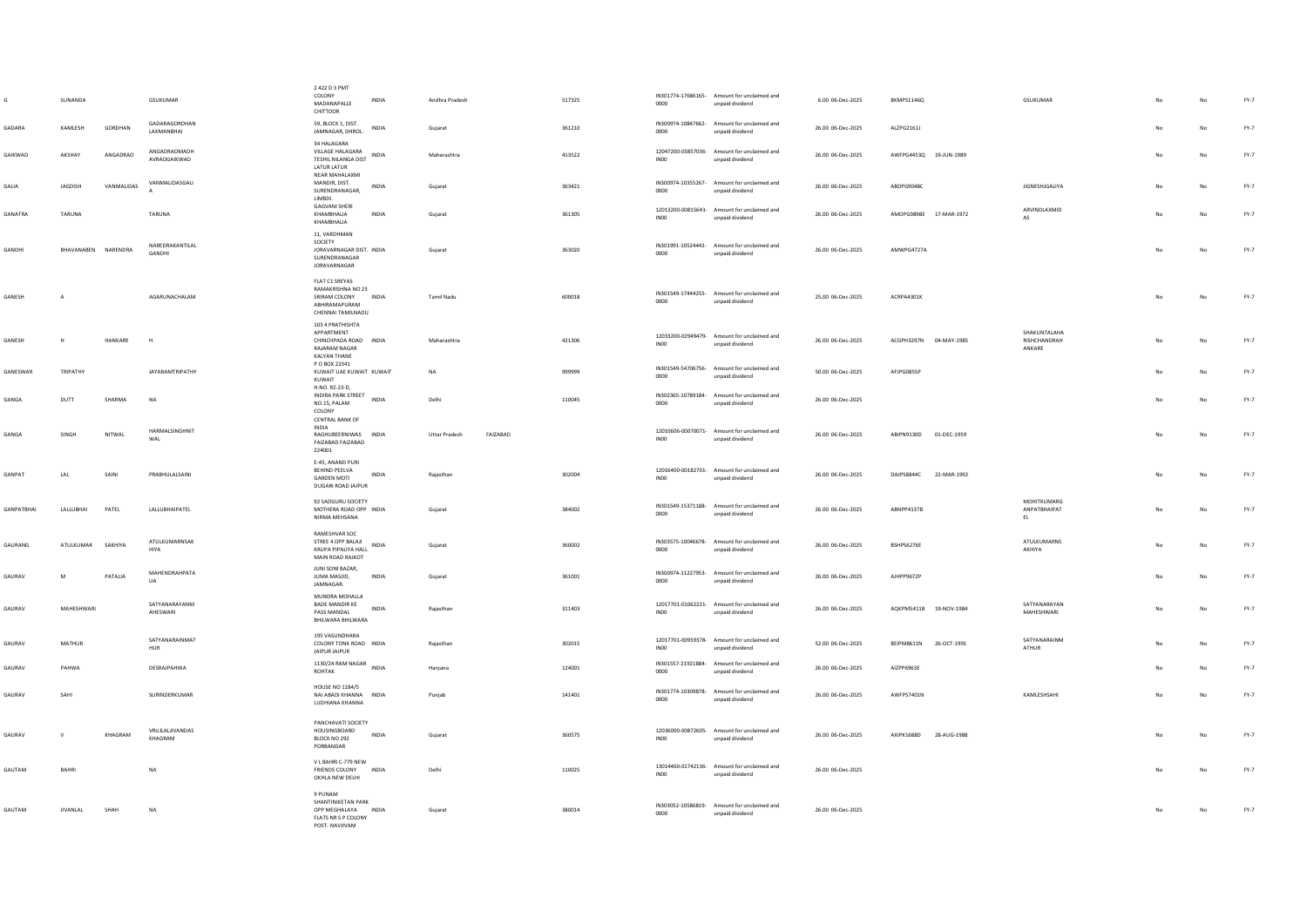| GAUTAM         | MADHUKANT JHAVERI       |                   | <b>NA</b>                                              | 302, KAJAL<br>KRUPA, PATHAK FALI. INDIA<br>ANANDABAVA,<br>NO,CHAKLO,                                     | Guiarat             | 361001 | 0000             | IN300974-10976533- Amount for unclaimed and<br>unpaid dividend | 26.00 06-Dec-2025 |                           |                                                         |                | No          | $FY-7$ |
|----------------|-------------------------|-------------------|--------------------------------------------------------|----------------------------------------------------------------------------------------------------------|---------------------|--------|------------------|----------------------------------------------------------------|-------------------|---------------------------|---------------------------------------------------------|----------------|-------------|--------|
| GAUTAMBHAI     | TOLARAMBHAI KACHORIA    |                   | <b>TOI ARAMRHAICHE</b><br>LARAMBHAIKACHO<br><b>RIA</b> | RUSHIKESH, 2, KAYAJI<br>PLOT, RAVAPAR<br>INDIA<br>ROAD, MORBI.                                           | Gujarat             | 363641 | 0000             | IN300974-10697620- Amount for unclaimed and<br>unpaid dividend | 26.00 06-Dec-2025 | AHSPK2558E                | KAMALABENGK<br><b>ACHORIA</b>                           | N <sub>0</sub> | No          | FY-7   |
| GAYATRIBEN     | NAVINCHANDRA MANIYAR    |                   | NAVINCHANDRAM<br>ANIYAR                                | A-12, ADHYASHAKTI<br>NAGAR CHANDLODIA<br><b>INDIA</b><br>AHMEDABAD<br>(GUJARAT)                          | Gujarat             | 382481 | 0000             | IN301485-10817147- Amount for unclaimed and<br>unpaid dividend | 26.00 06-Dec-2025 | AOPPM4554F                |                                                         | N <sub>0</sub> | No          | FY-7   |
| GEETA          | DEVI                    | SHARDA            | GAVRISHANKARPA<br>RWAI                                 | H.NO.- 506, RIDHI<br>SIDHI TOWER, NEAR<br>S.K. SONI HOSPITAL, INDIA<br>SIKAR ROAD, JAIPUR.<br>RAJASTHAN  | JAIPUR<br>Rajasthan |        | 0000             | IN302365-10655898- Amount for unclaimed and<br>unpaid dividend | 26.00 06-Dec-2025 | <b>BVLPS3911B</b>         |                                                         | No             | No          | FY-7   |
| GEETA          | VIJAY                   |                   | SEDURAMVIJAY                                           | A-58-1 MODEL TOWN<br>JAGATPURA ROAD<br>INDIA<br>MALVIYA NAGAR<br>JAIPUR                                  | Rajasthan           | 302017 | 0000             | IN301160-30511246- Amount for unclaimed and<br>unpaid dividend | 26.00 06-Dec-2025 | APYPV2526F                | SUNILKUMARVIJ<br>AY                                     |                | No          | FY-7   |
| GHANSHYAM      | VILLABHDAS SOLANKI      |                   | VILLABHDASSOLAN<br>K1                                  | J. P. STREET NO. 1, NR.<br>CHUNA BHATTA, OPP. INDIA<br>G. U. SHAH SCHOOL.<br>SURENDRANAGAR.              | Gujarat             | 363001 | 0000             | IN300974-10306365- Amount for unclaimed and<br>unpaid dividend | 26.00 06-Dec-2025 | RGMPS7927R                | JASTINVASANTB<br>HAISOLANKI                             | No.            | No          | $FY-7$ |
| GHANSHYAMSINH  |                         | ZALA              | FATEHSINHKZALA                                         | OPP KASTURPA<br>VIKASGRUH MAHILA INDIA<br>CHHATRALAYA<br>JAMNAGAR                                        | Gujarat             | 361008 | INO <sub>0</sub> | 12044700-04161738- Amount for unclaimed and<br>unpaid dividend | 26.00 06-Dec-2025 | AACPZ0063G 04-DEC-1946    |                                                         | No             | No          | $FY-7$ |
| GHUMARA        | <b>IAVED</b>            | VAHIDBHAI         | VAHIDBHAIMGHU<br>MARA                                  | NAGAR NAKA ROAD,<br>SAYAD SHERI,<br><b>INDIA</b><br>BHANVAD                                              | Gujarat             | 360510 | IN <sub>00</sub> | 12035100-00023698- Amount for unclaimed and<br>unpaid dividend | 26.00 06-Dec-2025 | ALVPG7603F<br>31-DEC-1987 | GHUMARAAQIB<br>VAHIDBHAI                                | No             | No          | $FY-7$ |
| <b>GIRDHAR</b> | GOPAL                   | BIYANI            | <b>JAWAHARLALBIYA</b><br>NI                            | <b>BOHARA KA</b><br>MOHALLA WARD NO INDIA<br>15 NAWA NAWA                                                | Rajasthan           | 341509 | INO <sub>0</sub> | 12033200-00769636- Amount for unclaimed and<br>unpaid dividend | 26.00 06-Dec-2025 | AANPB4229P<br>15-MAR-1961 | SUSHILABIYANI                                           |                | No          | $FY-7$ |
| GIRISH         |                         | SHAH              | N <sub>A</sub>                                         | 3 KANAN ASHISH 246<br>HINGWALA LANE<br><b>INDIA</b><br><b>GHATKOPAR EAST</b>                             | Maharashtra         | 400077 | 0000             | IN301127-16012992- Amount for unclaimed and<br>unpaid dividend | 26.00 06-Dec-2025 |                           |                                                         | No             | No          | FY-7   |
| GIRISHKUMAR    | NATWARLAL               | THAKKAR           | NATWARLAL                                              | <b>GAYATRI CHOWK</b><br>INDIA<br>GOTRI VADODARA                                                          | Gujarat             | 390021 | <b>IN00</b>      | 13018700-00057427- Amount for unclaimed and<br>unpaid dividend | 26.00 06-Dec-2025 | AEVPT1369L<br>18-MAY-1968 | <b>FALGUNIGIRISHK</b><br><b>UMARTHAKKAR</b>             |                | No          | $FY-7$ |
| GIRISHKUMAR    | RATILAL                 | DARI              | RATILALDARJI                                           | 6/67.VISHVANAGAR<br><b>FLAT OUTSIDE</b><br><b>INDIA</b><br>AHMEDABADI GATE<br>NADIAD                     | Guiarat             | 387001 | 0000             | IN300636-20053949- Amount for unclaimed and<br>unpaid dividend | 26.00 06-Dec-2025 | ABUPD9950D                | KRUPABENGIRIS<br>HKUMARDARJI                            | No             | No          | $FY-7$ |
| GIRJASHANKAR   | $\mathbb{D}$            | BHATT             | DALPATRAM                                              | <b>GAYATRI JYOTE</b><br><b>GIRIRAJ MAIN ROAD</b><br>OPP AMRUT PALACE INDIA<br>NR S T STATION<br>JUNAGADH | Guiarat             | 362002 | INO0             | 13041400-05446176- Amount for unclaimed and<br>unpaid dividend | 26.00 06-Dec-2025 | APBPB6346N 13-JUL-1937    | ANILABENGBHA<br>TT                                      | No             | No          | FY-7   |
| GOHEL          | <b>JITENDRA</b>         | VALIBHAI          | VALJIBHAI                                              | PARSANA NAGAR<br>STREER NO 3 B/H<br>REFUGEE COLONY<br>INDIA<br>OPP SANTOK NIVAS<br>RAIKOT                | Gujarat             | 360001 | INO0             | 12018000-00245969- Amount for unclaimed and<br>unpaid dividend | 26.00 06-Dec-2025 | AHOPG2507M 09-SEP-1973    | URMILAJITENDR<br>AGOHEL                                 | No             | $_{\sf No}$ | $FY-7$ |
| GOHIL          | MANJULABEN              |                   | RAVATBHAIGGOHIL                                        | SAVITA NAGAR<br>INDIA<br>SOCIETY, DIST.<br>AMRELI, RAJULA                                                | Gujarat             | 365560 | 0000             | IN300974-11645207- Amount for unclaimed and<br>unpaid dividend | 26.00 06-Dec-2025 | APNPG6029B                | <b>GOHILRAVATBH</b><br>AI                               |                | No          | $FY-7$ |
| GOHIL          | RAVATBHAI               | <b>GORAKHBHAI</b> | <b>GORAKHBHAIGOHI</b>                                  | AT RAJULA, SAVITA<br>NAGAR SOCIETY, DIST. INDIA<br>AMRELI, RAJULA                                        | Guiarat             | 365560 | 0000             | IN300974-11645153- Amount for unclaimed and<br>unpaid dividend | 26.00 06-Dec-2025 | ACTPG6687Q                | MANJULABENRG<br>OHIL                                    | No             | No          | $FY-7$ |
| GOPAL          | OMPRAKASH               | AGRAWAL           | OMPRAKASHAGRA<br>WAL                                   | RIDHI SIDHI SHRI<br>TALKIES CHOWK<br><b>INDIA</b><br>GONDIA                                              | Maharashtra         | 441601 | INO <sub>0</sub> | 12017501-00028431- Amount for unclaimed and<br>unpaid dividend | 26.00 06-Dec-2025 | ADLPA7837R 20-DEC-1976    | OMPRAKASHMO<br>TILALAGRAWAL                             | No             | No          | $FY-7$ |
| GOPALBHAI      | GOVINDLAL               | SHAH              | GOVINDLALPSHAH                                         | 16/A, ADHAR SOCIETY<br>WAGHODIA ROAD INDIA<br>BARODA                                                     | Gujarat             | 390019 | INO <sub>0</sub> | 13016700-00225300- Amount for unclaimed and<br>unpaid dividend | 26.00 06-Dec-2025 | AIYPS9917Q<br>05-JAN-1948 | ARPITGOPALBHA GEETABENGOPA<br>LBHAISHAH<br><b>ISHAH</b> | No             | No          | $FY-7$ |
| GOPALBHAI      | MAGANLAL                | PATEL             | MAGANLAL                                               | 1 GOKUL NAGAR<br>SOCIETY DAIRY ROAD<br><b>INDIA</b><br>NR RADHANPUR<br>CHOKADI MEHSANA                   | Gujarat             | 384002 | 0000             | IN300476-41502268- Amount for unclaimed and<br>unpaid dividend | 26.00 06-Dec-2025 | ABHPP6789K                |                                                         | No             | No          | FY-7   |
| GOPALDAS       | LAKHAMANBHAI ZALAVADIYA |                   | LAKHAMANBHA                                            | BLOCK NO 6 VIJAY<br>APARTMENT BUS<br><b>INDIA</b><br>STATION ROAD<br>MANAVADAR                           | Gujarat             | 362630 | INO <sub>0</sub> | 12033200-01155251- Amount for unclaimed and<br>unpaid dividend | 26.00 06-Dec-2025 | AADPZ2953J<br>04-FEB-1963 | LAKHAMANBHAI<br>SZALAVADIYA                             | No             | No          | $FY-7$ |
| GOVIND         | SHARAN                  | GUPTA             | <b>NA</b>                                              | 33-B RSEB OFFICER<br><b>COLONY VAISHALI</b><br>INDIA<br>NAGAR JAIPUR                                     | Rajasthan           | 302021 | 0000             | IN300394-10408537- Amount for unclaimed and<br>unpaid dividend | 26.00 06-Dec-2025 | AEPPG9736A                | BRIJESHKUMARJI SHEELADEVIGUP<br>NDAL<br>TA              | No             | No          | $FY-7$ |
| GOVINDBHAI     | NATHUBHAI               | BHATELIA          | NATHUBHAIBHATE<br><b>LIA</b>                           | 310 HEERA PANNA DR<br>YAGNIK ROAD RAJKOT INDIA                                                           | Gujarat             | 360001 | 0000             | IN301549-16186987- Amount for unclaimed and<br>unpaid dividend | 26.00 06-Dec-2025 | ABZPB9273C                | SHYAMGOVINDB<br>HAIBHATELIA                             |                | No          | $FY-7$ |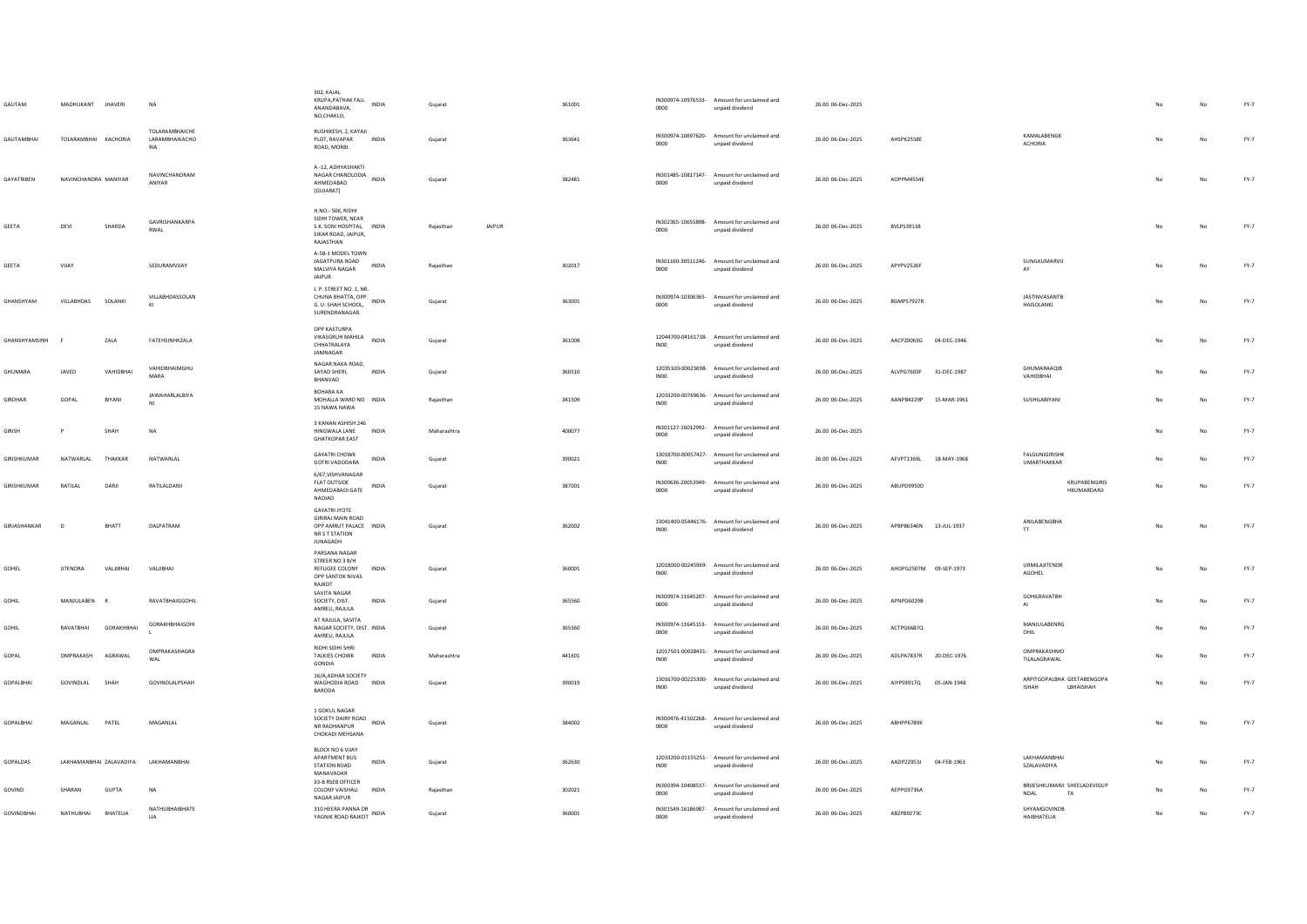| GRAVIT             | SAIN                        |                 | <b>NA</b>                     | <b>GURU VATIKA</b><br>COLONY POWAR<br>INDIA<br>HOUSE KE SAMNE<br><b>GONER ROAD JAIPUR</b>              | Rajasthan      | 302031 | INO <sub>0</sub> | 12017701-01066380- Amount for unclaimed and<br>unpaid dividend | 26.00 06-Dec-2025 |                           |                                                 |                                 |     | No | $FY-7$ |
|--------------------|-----------------------------|-----------------|-------------------------------|--------------------------------------------------------------------------------------------------------|----------------|--------|------------------|----------------------------------------------------------------|-------------------|---------------------------|-------------------------------------------------|---------------------------------|-----|----|--------|
| GUDIVADA           | <b>SURYA</b><br>KUMARI      |                 | NAGAVENKATAKRI<br>SHNAMURTHY  | D NO-6-85<br>BODASKURRU<br>ALLAVARAM MANDAL INDIA<br>VIA-AMALAPURAM E-<br>G-DIST                       | Andhra Pradesh | 532215 | 0000             | IN300394-14458867- Amount for unclaimed and<br>unpaid dividend | 26.00 06-Dec-2025 | AKMPG1311L                | GUDIVADANAG<br><b>AVENKATAKRISH</b><br>NAMURTHY |                                 | No  | No | FY-7   |
| GULABBEN           | ASHOKBHAI<br>PANDYA         |                 | <b>NA</b>                     | M-4/48, EKTA<br>APPARTMENT ANAND INDIA<br>NAGAR                                                        | Gujarat        | 364001 | 0000             | IN303052-10771561- Amount for unclaimed and<br>unpaid dividend | 26.00 06-Dec-2025 |                           |                                                 |                                 |     | No | $FY-7$ |
| GULABCHAND         | MULIBHAI<br>MALDE           |                 | MULJIBHAIMALDE                | 5/27 MIG COLONY<br>SUMMAIR CLUB ROAD INDIA<br>JAMNAGAR                                                 | Gujarat        | 361005 | 0000             | IN300476-41216144- Amount for unclaimed and<br>unpaid dividend | 26.00 06-Dec-2025 | ACDPM8884H                | RASHMIBENGM<br>ALDE                             |                                 |     | No | $FY-7$ |
| <b>GUNVANTBHAI</b> | SHANKARRHAI PARMAR          |                 | <b>NA</b>                     | 24-GANDHI PARK<br>SOCIETY SOMNATH INDIA<br>ROAD AT-MAHESANA                                            | Gujarat        | 384001 | 0000             | IN300343-11258456- Amount for unclaimed and<br>unpaid dividend | 26.00 06-Dec-2025 |                           |                                                 |                                 | No  | No | FY-7   |
| GUNWANTIBEN        | DHIRAJLAL<br>JAGAD          |                 | <b>NA</b>                     | 'CHAMUNDA KRUPA'<br><b>BUCHDELA NR</b><br>KANKHARA SAMAJ<br>INDIA<br>OUT OF KHAMBHALIA<br>GATE         | Gujarat        | 361005 | 0000             | IN300394-15674909- Amount for unclaimed and<br>unpaid dividend | 26.00 06-Dec-2025 |                           |                                                 |                                 | No  | No | FY-7   |
| <b>GUPTA</b>       | SURENDRA                    | VIJAYPRAKASH    | VIJAYPRAKASHGUP<br>TA         | 'VISHAL', SADGURU<br>COLONY, NR. COACH INDIA<br>HOUSE, JAMNAGAR                                        | Gujarat        | 361008 | 0000             | IN300974-10475900- Amount for unclaimed and<br>unpaid dividend | 26.00 06-Dec-2025 | ABWPG0811A                |                                                 |                                 | No  | No | $FY-7$ |
| GURABHEJ           | HORA                        |                 | <b>JSKSHORA</b>               | ECL FINANCE LTD<br>EDELWEISS HOUSE,<br>5TH FLOOR OFF CST INDIA<br>ROAD, KALINA<br>MUMRAI               | Maharashtra    | 400098 | 0000             | IN302201-11243838- Amount for unclaimed and<br>unpaid dividend | 26.00 06-Dec-2025 | ABNPH2774C                |                                                 |                                 |     | No | $FY-7$ |
| GYAN               | CHAND<br>JAIN               |                 | PREMCHANDJAIN                 | 67 GOPI NAGAR OPP.<br>SANGAM CINE<br>INDIA<br>SANGANER JAIPUR<br>STREET NO-04                          | Rajasthan      | 302029 | INO <sub>0</sub> | 12011300-00659341- Amount for unclaimed and<br>unpaid dividend | 26.00 06-Dec-2025 | ADEPJ4455B<br>24-AUG-1967 | MEENAKSHIJAIN                                   |                                 |     | No | FY-7   |
| <b>HANIFBHAI</b>   | SIDIKRHAL<br><b>IINDANI</b> |                 | <b>NA</b>                     | <b>DUDHREJ ROAD</b><br><b>INDIA</b><br>SURENDRANAGAR<br>C/O SHANKER LAL                                | Gujarat        | 363001 | INO <sub>0</sub> | 12019101-03265025- Amount for unclaimed and<br>unpaid dividend | 26.00 06-Dec-2025 |                           |                                                 |                                 |     | No | FY-7   |
| HANSA              | CHODHARI                    |                 | SHANTILALMEDAT<br>WAL         | CHODHARI BHL ROAD<br>KANKROLI<br><b>INDIA</b><br>RAJASMAND<br>RAJASTHAN                                | Raiasthan      | 313324 | 0000             | IN300079-10234313- Amount for unclaimed and<br>unpaid dividend | 26.00 06-Dec-2025 | AAPPC9324A                |                                                 |                                 | No  | No | FY-7   |
| HANSA              | VINOD                       | <b>BHINDORA</b> | KESHAVTHAKKAR                 | MAITRY RESIDENCY, II-<br>A - 701, KANDIWALI INDIA<br>W, MUMBAI (MAH.)                                  | Maharashtra    | 400067 | 0000             | IN301983-10793578- Amount for unclaimed and<br>unpaid dividend | 26.00 06-Dec-2025 | AGLPB5001H                |                                                 | PREETIHARESHB<br><b>HINDORA</b> | No  | No | FY-7   |
| HANSABEN           | HARSHADBHAI MODI            |                 | <b>HARSHADBHAI</b>            | 10 BHARATNAGAR TANN INDIA<br>UNJHA UNJHA                                                               | Gujarat        | 384170 | INO <sub>0</sub> | 13041400-02736677- Amount for unclaimed and<br>unpaid dividend | 26.00 06-Dec-2025 | AOMPM9908H 23-DEC-1966    | HARSHADBHAIC<br>HANDULALMODI                    |                                 | No  | No | $FY-7$ |
| <b>HARDIK</b>      | POONAMCHAND VAGHELAHUF      |                 | POONAMCHANDV<br>AGHELA        | 9/SACHCHIDANAND<br>SOCIETY RAMESHWAR<br><b>BHARGAV ROAD</b><br><b>INDIA</b><br>KUBERNAGAR<br>AHMEDABAD | Gujarat        | 382340 | IN00             | 12062700-00032378- Amount for unclaimed and<br>unpaid dividend | 26.00 06-Dec-2025 | AAFHH2032G 18-DEC-2015    |                                                 |                                 | No. | No | FY-7   |
| <b>HARDIKBHAI</b>  | SHAH                        |                 | JAYESHBHAI                    | SHAHKAR NAGAR<br><b>INDIA</b><br>SOCIETY BOTAD<br>14.NEW MAHARAJA                                      | Gujarat        | 364710 | 0000             | IN300974-11187803- Amount for unclaimed and<br>unpaid dividend | 26.00 06-Dec-2025 | BLXPS1384L                | RIDHIHSHAH                                      |                                 | No  | No | FY-7   |
| HARESH             | BHAVANDAS GUWALANI          |                 | BHAVANDASCHET<br>UMALGUWALANI | PARK NR, SINDHU<br>HOSPITAL MAYA<br>INDIA<br>CINEMA ROAD,<br>KUBERNAGAR<br>AHMEDABAD                   | Gujarat        | 382340 | 0000             | IN300982-10513206- Amount for unclaimed and<br>unpaid dividend | 26.00 06-Dec-2025 | ACCPG5851B                | ANJUBENHARES<br>HKUMARGUWAL<br>ANI              |                                 | No  | No | $FY-7$ |
| HARESH             | PRATAPRAI                   | BANAJARA        | PRATAPRAIRANAIA<br>RA         | <b>ZINZUDA GAIT</b><br>CHAMPRAJ BAPU NO<br>INDIA<br>KHANCHO<br>SAVARKUNDLA                             | Gujarat        | 364515 | IN00             | 12018000-00260983- Amount for unclaimed and<br>unpaid dividend | 26.00 06-Dec-2025 | ALLPB6269L<br>19-JUN-1975 | ASHOKRHAICGA<br>DHIA                            |                                 | No  | No | $FY-7$ |
| HARIBHAI           | AKHANI                      |                 | KARSANDASAKHA<br>NI           | 338 2 SECTOR 22<br>ISWARKRUPA SOCIETY INDIA<br>GANDHINAGAR                                             | Gujarat        | 382022 | 0000             | IN300183-11850087- Amount for unclaimed and<br>unpaid dividend | 26.00 06-Dec-2025 | ABIPA0031C                |                                                 | MANJULABENAK<br>HANI            |     |    | $FY-7$ |
| <b>HARIBHAI</b>    | MANSANGBHAI CHAUDHARY       |                 | MANSANGBHAI                   | <b>6 SIDHARTH NAGAR</b><br>POST & TA<br>INDIA<br>SATLASANA(NG)<br>SATLASANA                            | Gujarat        | 384330 | INO <sub>0</sub> | 12033200-00226574- Amount for unclaimed and<br>unpaid dividend | 26.00 06-Dec-2025 | ABEPC5775B                |                                                 | HIRABENHARIBH<br>AICHAUDHARY    | No  | No | $FY-7$ |
| <b>HARISHRHAI</b>  | PURSHOTTAMD<br>PATEL<br>AS  |                 | PURSHOTTAMDAS<br>KPATEL       | B-86, RAJBAG SOCIETY<br>GHODASAR<br><b>INDIA</b><br>AHMEDABAD                                          | Guiarat        | 380050 | 0000             | IN300982-10349161- Amount for unclaimed and<br>unpaid dividend | 26.00 06-Dec-2025 | AOFPP7659R                | MADHUKANTAB<br>ENHPATEL                         |                                 | No  | No | FY-7   |
| HARPREET           | SINGH                       |                 | <b>NA</b>                     | K 14/19 DLF PHASE 2<br>SECOND FLOOR NEAR<br>INDIA<br>AMERICAN PUBLIC<br>SCHOOL                         | Harvana        | 121002 | 0000             | IN300513-19582052- Amount for unclaimed and<br>unpaid dividend | 38.00 06-Dec-2025 |                           |                                                 |                                 | No  | No | $FY-7$ |
| <b>HARSH</b>       | KHANDELWAL                  |                 | RAMAVTARKHAND<br>ELWAL        | 2/27 CHAMPA NAGAR<br>SALLAR INDIA<br>BEAWAR.AJMER                                                      | Rajasthan      | 305901 | INO <sub>0</sub> | 12017701-00911994- Amount for unclaimed and<br>unpaid dividend | 26.00 06-Dec-2025 | BCYPK5821J<br>14-OCT-1989 | ANJUKHANDEL<br>WAL                              |                                 | No  | No | FY-7   |
| <b>HARSH</b>       | LATA                        |                 | JASWANTLAL                    | 118/26 JAWAHAR<br>NAGAR ROHTAK<br>INDIA<br><b>ROHTAK 124001</b><br>ROHTAK                              | Haryana        | 124001 | 0000             | IN301604-11837177- Amount for unclaimed and<br>unpaid dividend | 26.00 06-Dec-2025 | AKKPL1263G                | NARESHKUMAR<br>GANDHI                           |                                 | No  | No | $FY-7$ |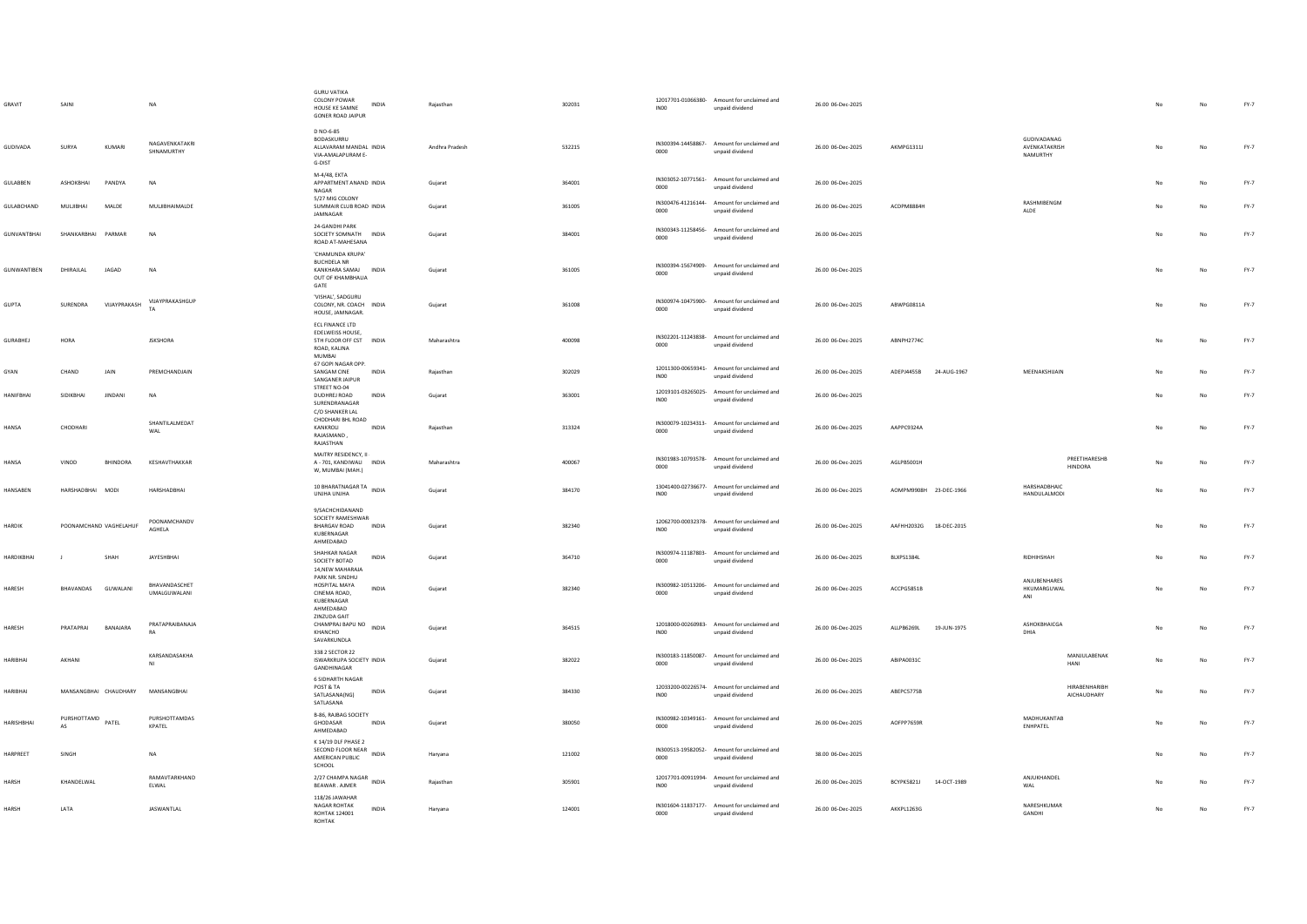| HARSH/              | SURESHBHAI         | CHAVDA                             | SURESHBHAIRCHA<br>VDA         | DHUVAV GATE.<br>KUMBHAR WADO,<br>JAMNAGAR                                                                                         | <b>INDIA</b> | Guiarat     | 361001 | 0000             | IN300974-10642827- Amount for unclaimed and<br>unpaid dividend | 26.00 06-Dec-2025 | AGPPC1836M             |             | VARSHAJCHAVD                      |                           |    |    | FY-7   |
|---------------------|--------------------|------------------------------------|-------------------------------|-----------------------------------------------------------------------------------------------------------------------------------|--------------|-------------|--------|------------------|----------------------------------------------------------------|-------------------|------------------------|-------------|-----------------------------------|---------------------------|----|----|--------|
| <b>HARSHAD</b>      | <b>RAYA IIRHAI</b> | PATEL                              | <b>NA</b>                     | 27 1 GOPI BUNGLOWS<br>VASTRAL<br>NAGARPALIKA 33<br>VASTRAL<br>AHMEDABAD                                                           | INDIA        | Gujarat     | 382418 | INO <sub>0</sub> | 12076700-00003261- Amount for unclaimed and<br>unpaid dividend | 26.00 06-Dec-2025 |                        |             |                                   |                           | No | No | $FY-7$ |
| <b>HARSHAVADAN</b>  | JASHVANTRAI VAIDYA |                                    | <b>NA</b>                     | NAGAR CHAKLA.<br>KHARA KUVA STREET, INDIA<br>JAMNAGAR.                                                                            |              | Gujarat     | 361001 | 0000             | IN300974-10192031- Amount for unclaimed and<br>unpaid dividend | 26.00 06-Dec-2025 | AEXPV4714P             |             | NISHANTHARSH<br>AVADANVAIDYA      |                           | No | No | $FY-7$ |
| HARVEEN             | BABLA              |                                    | <b>UPNEETSINGHBHA</b><br>TIA  | <b>HARJAS NIWAS</b><br><b>RUBBER FACTORY</b><br>ROAD BHIM GANJ<br>MANDI KOTA JN KOTA                                              | INDIA        | Rajasthan   | 324002 | 0000             | IN301774-16186647- Amount for unclaimed and<br>unpaid dividend | 26.00 06-Dec-2025 | AWNPB4916H             |             |                                   |                           |    | No | $FY-7$ |
| HASMUKH             | JENTILAL           | NAKUM                              | JENTILAL                      | C/O GOKUL HOTEL<br>OPP"JAISHAN"<br>BETHAK ROAD<br>KHAMBALIA<br>KHAMBALIA<br>201, SHIVAJI NAGAR N                                  | INDIA        | Gujarat     | 361305 | INO <sub>0</sub> | 12013200-00449124- Amount for unclaimed and<br>unpaid dividend | 26.00 06-Dec-2025 | AENPN4214N 07-JUN-1981 |             | RANJANBENHAS<br>MUKHNAKUM         |                           |    | No | $FY-7$ |
| HASMUKH             | TALAKSHI           | SHAHHUF                            | <b>NA</b>                     | M JOSHI MARG<br>MUMBAI                                                                                                            | INDIA        | Maharashtra | 400013 | IN00             | 12037100-00017174- Amount for unclaimed and<br>unpaid dividend | 26.00 06-Dec-2025 |                        |             |                                   |                           |    | No | $FY-7$ |
| <b>HASMUKHBHAI</b>  | P                  | PATEL                              | <b>NA</b>                     | H-147/A, SARDAR<br>DHAM, DEDIYASAN<br>GIDC, TAL. MEHSANA,<br>DIST. MEHSANA,                                                       | INDIA        | Gujarat     | 384002 | 0000             | IN300974-10921219- Amount for unclaimed and<br>unpaid dividend | 26.00 06-Dec-2025 |                        |             |                                   |                           | No | No | $FY-7$ |
| HEERA               | LAL                | METHAN                             | MrAshviniKumarM<br>ethan      | Sadar Bazar, Dist.<br>Bhilwara, Gulabpura                                                                                         | INDIA        | Rajasthan   | 311021 | IN00             | 12043700-00194683- Amount for unclaimed and<br>unpaid dividend | 26.00 06-Dec-2025 | BIXPM5484J             | 08-JAN-1968 | SAPANAMETHA<br>N1                 |                           |    | No | $FY-7$ |
| <b>HEETESHKUMAR</b> |                    | DEENESHBHAI JOBANPUTRA DEENESHBHAI |                               | AT&PO-<br>KHAMBHA, GANDHI<br>CHOWK, DIST-<br>AMRELI, KHAMBHA                                                                      | <b>INDIA</b> | Guiarat     | 365650 | IN00             | 12019800-00164756- Amount for unclaimed and<br>unpaid dividend | 23.00 06-Dec-2025 | <b>AJKPJ9998B</b>      | 21-FEB-1982 | KAUSHIKKUMAR<br>DJOBANPUTRA       |                           |    | No | $FY-7$ |
| HEM                 | PARAS              | MEHTA                              | PARASRASIKLALME<br><b>HTA</b> | B 503 HARIDHAM<br><b>B SUS RANGO WILL BRANG</b><br>CHSL R K SINGH MARG<br>CHSL R CONTROL INDIA<br>AMBEWADI ANDHERI<br>EAST MUMBAI |              | Maharashtra | 400069 | INO <sub>0</sub> | 12027000-00349591- Amount for unclaimed and<br>unpaid dividend | 26.00 06-Dec-2025 | DMHPM3958R 08-SEP-2007 |             | PARASRASIKLAL<br>MEHTA            |                           | No | No | $FY-7$ |
| HEMA                | ASHOKKUMAR AGARWAL |                                    | ASHOKKUMARAGA<br>RWAI         | A-25, VIJAY PARK SOC<br>NR, GORNA<br>KUVA, KHOKHARA TA- INDIA<br>CITY-AHMEDABAD<br>AHMEDABAD                                      |              | Gujarat     | 380050 | IN00             | 12054300-00022810- Amount for unclaimed and<br>unpaid dividend | 26.00 06-Dec-2025 | AGSPA6844N 02-JUL-1973 |             | ASHOKKUMARB<br>ABUBHAIAGRA<br>WAL |                           |    | No | $FY-7$ |
| HEMA                | VIPUL              | SHAH                               | VIPULPSHAH                    | C 1 PANCHRATN APT<br>NR MAHALAXMI CHAR<br><b>RASTA PALDI</b><br>AHMEDABAD                                                         | <b>INDIA</b> | Gujarat     | 380007 | 0000             | IN301549-16598735- Amount for unclaimed and<br>unpaid dividend | 26.00 06-Dec-2025 | ATTPS7544K             |             |                                   | VIPULPSHAH                | No | No | FY-7   |
| HEMALATA            |                    |                                    | SHRAVAN                       | H. NO. 564 BERIYON<br>KA BAS BARMER                                                                                               | INDIA        | Rajasthan   | 344001 | IN00             | 12012101-00430629- Amount for unclaimed and<br>unpaid dividend | 26.00 06-Dec-2025 | AGOPH0484B             | 01-JUL-1975 | SHRAVAN                           |                           |    | No | FY-7   |
| <b>HEMANGI</b>      | BHADRESH           | PATEL                              | BHADRESH                      | 12. GITANJALI SOC<br>CHIKUWADI JETALPUR INDIA<br>ROAD VADODARA                                                                    |              | Gujarat     | 390007 | IN00             | 13016700-00365955- Amount for unclaimed and<br>unpaid dividend | 26.00 06-Dec-2025 | ALVPP0068P             | 02-JUL-1973 |                                   | BHADRESHDINU<br>BHAIPATEL |    | No | $FY-7$ |
| <b>HFMANT</b>       | KUMAR              | KHATRI                             | <b>NA</b>                     | H.NO. 113 RAI<br>COLONY WARD NO INDIA<br>8/1 BARMER                                                                               |              | Rajasthan   | 344001 | 0000             | IN303116-10143874- Amount for unclaimed and<br>unpaid dividend | 26.00.06-Dec-2025 |                        |             |                                   |                           | No | No | FY-7   |
| <b>HEMPRABHA</b>    | RATHI              |                                    | SUBHASHRATHI                  | BAGARA BASS, W. NO. INDIA<br>32, SUJANGARH                                                                                        |              | Rajasthan   | 331507 | INOO             | 12017701-00559809- Amount for unclaimed and<br>unpaid dividend | 26.00 06-Dec-2025 | APSPR0063B             | 19-AUG-1990 | SUBHASHRATHI                      |                           |    | No | FY-7   |
| HETAL               | M                  | FALDU                              | MOHANBHAIVFAL<br>DU           | "KAJAL" B/H BALAJI<br><b>HALL BACK BORN</b><br>PARK ST NO.3 BLOCK INDIA<br>NO.4, 150 FT RING<br>ROAD RAJKOT                       |              | Gujarat     | 360004 | 0000             | IN301991-10455818- Amount for unclaimed and<br>unpaid dividend | 26.00 06-Dec-2025 | AAOPF5559K             |             |                                   |                           | No | No | FY-7   |
| <b>HETAL</b>        | PRAMODKUMAR SHAH   |                                    | PRAMODKUMARB<br>ABULALSHAH    | C/58/693 SHREENATH<br><b>APPRTMENTS NEAR</b><br>BHAVSAR HOSTEL INDIA<br>NAVA VADAL<br>AHMEDABAD                                   |              | Guiarat     | 380013 | 0000             | IN301645-10277532- Amount for unclaimed and<br>unpaid dividend | 26.00 06-Dec-2025 | BISPS7094B             |             | PRAVINABENPR<br>AMODKUMARSH<br>AH |                           | No | No | FY-7   |
| HETALBEN            | ATULBHAI           | MANIYAR                            | ATULBHAISMANIY<br><b>AR</b>   | MASTRAM ROAD<br>PANKAJ REDIYANA<br>KACHAMA BOTAD                                                                                  | INDIA        | Gujarat     | 364710 | 0000             | IN300974-12171177- Amount for unclaimed and<br>unpaid dividend | 26.00 06-Dec-2025 | BGWPM2430F             |             |                                   |                           |    | No | FY-7   |
| HETALKUMAR          | BIPINCHANDRA PATEL |                                    | BIPINCHANDRAPAT<br>EL.        | MOTO BHAT WADO<br>KHAMBHAT<br>KHAMRHAT                                                                                            | INDIA        | Gujarat     | 388620 | 0000             | IN303052-10059409- Amount for unclaimed and<br>unpaid dividend | 26.00 06-Dec-2025 | ANXPP9411A             |             | NAYNARENHETA<br>LKUMARPATEL       |                           |    | No | FY-7   |
| <b>HIMANSHIJ</b>    | <b>BALCHAND</b>    | SHAH                               | <b>RAICHANDRSHAH</b>          | 1/A SONAWALA<br>ESTATE NEAR JANTA<br>HOSPITAL PATAN<br>GUJARAT                                                                    | <b>INDIA</b> | Gujarat     | 384265 | 0000             | IN300513-11565059- Amount for unclaimed and<br>unpaid dividend | 26.00.06-Dec-2025 | AFOPS0201B             |             | BHARTIBENHIM<br>ANSHUBHAISHA<br>H |                           |    | No | FY-7   |
| HIMANSHU            | $\overline{1}$     | MEHTA                              | JAGDISHCHANDRA                | SODHA NO DELO<br>NEAR JAIN DERASAR INDIA<br>JAMNAGAR                                                                              |              | Gujarat     | 361001 | 0000             | IN300513-11070879- Amount for unclaimed and<br>unpaid dividend | 26.00 06-Dec-2025 | AMVPM1336N             |             |                                   |                           |    | No | FY-7   |
| HIMATLAL            | MAGANLAL           | PATEL                              | MAGANLAL                      | B/205, SURYA PLAZA,<br>U M ROAD, BHATAR INDIA<br>SURAT                                                                            |              | Gujarat     | 395002 | IN00             | 12041500-00085750- Amount for unclaimed and<br>unpaid dividend | 26.00 06-Dec-2025 | ACVPP3896N 05-JAN-1961 |             |                                   |                           |    | No | FY-7   |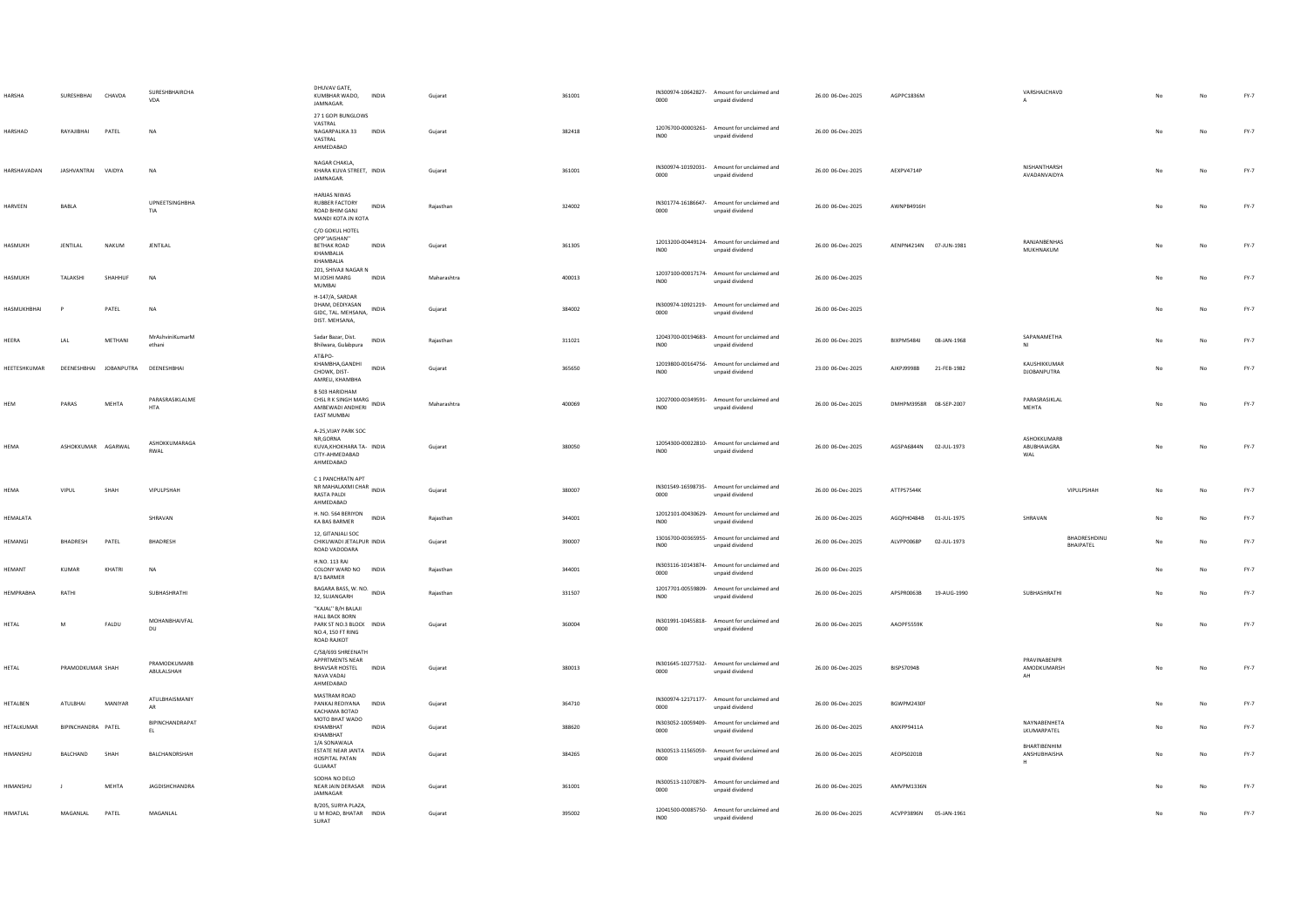| <b>HINABEN</b> | ARIANRHAI           | CHAVDA                | <b>NA</b>                          | <b>GOVAR VADI BETHAK</b><br>ROAD DHARAMPUR<br><b>INDIA</b><br>JAMKHAMBHALIA<br>KHAMBHALIA                           | Guiarat              |                     | 361305 | INO0             | 12046300-01747913- Amount for unclaimed and<br>unpaid dividend | 26.00 06-Dec-2025 |                        |             |                                      |    | No          | $FY-7$ |
|----------------|---------------------|-----------------------|------------------------------------|---------------------------------------------------------------------------------------------------------------------|----------------------|---------------------|--------|------------------|----------------------------------------------------------------|-------------------|------------------------|-------------|--------------------------------------|----|-------------|--------|
| HINABEN        | KETANBHAI           | RAYCHURA              | <b>NA</b>                          | PITRU ASISH, STREET<br>NO.4A,<br>GANDHIGRAM, RAIYA INDIA<br>ROAD, RAJKOT                                            | Guiarat              |                     | 360007 | INO <sub>0</sub> | 13019900-00193685- Amount for unclaimed and<br>unpaid dividend | 26.00 06-Dec-2025 | AIXPR1806L             | 03-OCT-1976 | KETANGOPALBH<br>AIRAYCHURA           | No | No          | $FY-7$ |
| <b>HINABEN</b> |                     | SHASHIKANT SANCHANIYA | SHASHIKANTSANC<br><b>HANIYA</b>    | SHRI KRUSHNA SHARY<br>NIVADITA CO HOU<br>SOC NR TULSI BAG BH INDIA<br>RAIYA TEL EX 150 FT<br><b>RING RD RAJKOT</b>  | Gujarat              |                     | 360005 | IN <sub>00</sub> | 12018000-00485818- Amount for unclaimed and<br>unpaid dividend | 26.00 06-Dec-2025 | ASTPS2200H 29-MAY-1971 |             | PARTHSSANCHA<br>NIYA                 | No | No          | FY-7   |
| HIREN          | PARSOTTAM           | THACKER               | PARSOTTAMRTHAC<br>KER              | MODH FALIYA,<br>SHIVAJI ROAD, ANJAR, INDIA<br>KUTCH.                                                                | Guiarat              |                     | 370110 | 0000             | IN300343-10970562- Amount for unclaimed and<br>unpaid dividend | 26.00 06-Dec-2025 | AEHPT5353C             |             |                                      | No | No          | FY-7   |
| HIREN          |                     | POPAT                 | RAMESHKUMARPO<br>PAT               | R. K. APPARTMENT,<br>BLOCK NO. 8/7,<br>INDIA<br>JAWAHAR ROAD.<br>JUNAGADH.                                          | Gujarat              |                     | 362001 | 0000             | IN300974-10983941- Amount for unclaimed and<br>unpaid dividend | 26.00 06-Dec-2025 | ASBPP9397A             |             | RAMESHKUMAR<br>APOPAT                | No | No          | FY-7   |
| HIRENKUMAR     | DHIRAJLAL           | <b>MODI</b>           | DHIRAJLAL                          | LIMDIPARA,<br><b>INDIA</b><br>KHAMBHA                                                                               | Guiarat              |                     | 365650 | IN <sub>00</sub> | 12019800-00146287- Amount for unclaimed and<br>unpaid dividend | 26.00 06-Dec-2025 | AMSPM4582D 20-OCT-1980 |             | VARSHARENHIRE<br>NKUMARMODI          | No | <b>No</b>   | $FY-7$ |
| HITESH         | KAMLESHBHAI CHANDRA |                       | KAMLESHRAVJIBHA<br><b>ICHANDRA</b> | RANJIT SAGAR ROAD<br>NR FULIYA HANUMAN INDIA<br>JAMNAGAR                                                            | Gujarat              |                     | 361005 | 0000             | IN302201-10533878- Amount for unclaimed and<br>unpaid dividend | 26.00 06-Dec-2025 | AIAPC7041D             |             | KAMLESHRAVJIB<br><b>HAICHANDRA</b>   | No | No          | FY-7   |
| HITESH         | PRABHUDAS RUPAREL   |                       | PRABHUDASKRUPA<br>REL              | TITIKSHA 11 SHIVAM<br>PARK SOCIETY<br>INDIA<br>AERODRAM ROAD<br>JAMNAGAR                                            | Gujarat              |                     | 361006 | 0000             | IN301151-23915561- Amount for unclaimed and<br>unpaid dividend | 26.00 06-Dec-2025 | AADHH2675F             |             |                                      | No | No          | $FY-7$ |
| HITESH         |                     | MANKAD                | <b>RAINIKANTMMAN</b><br>KAD        | 103, GAYATRY<br>VANDANA<br>APARTMENT, 3,<br>INDIA<br>KAILASH WADI,<br>RAIKOT<br>VASANT VIHAR,                       | Gujarat              |                     | 360005 | 0000             | IN300974-10420987- Amount for unclaimed and<br>unpaid dividend | 26.00 06-Dec-2025 | ANHPM6242N             |             |                                      | No | No          | $FY-7$ |
| HITESH         | RAMNIKLAL           | DALAL                 | RAMNIKLALDALAL                     | BLOCK NO. C-203<br>SECOND FLOOR,<br>INDIA<br>RAJPUTPARA, OPP.<br>SONI BOARDING,<br>JAMNAGAR.                        | Gujarat              |                     | 361001 | 0000             | IN300974-10646540- Amount for unclaimed and<br>unpaid dividend | 26.00 06-Dec-2025 | ACQPD8204M             |             | TRUPTIHITESHD<br>ALAL                |    | No          | FY-7   |
| HITESHKUMAR    | MANUBHAI            | KAPATEL               | MPKAPATEL                          | NR. NEW POST<br>OFFICE, AT AND POST<br>CHAKLASI, TAL.<br><b>INDIA</b><br>NADIAD, DIST.<br>KHEDA, CHAKLASI.          | Guiarat              |                     | 387315 | 0000             | IN300974-11371441- Amount for unclaimed and<br>unpaid dividend | 26.00 06-Dec-2025 | AIRPP3129J             |             | SANGITABENHIT<br>ESHKUMARKAP<br>ATEL | No | No          | FY-7   |
| ILA            | RHATT               |                       | YOGESHRHATT                        | E/203 RAVI RATNA<br>PARK ST NO 2<br>UNIVERSITY ROAD NR INDIA<br><b>INDIRA CIRCLE</b><br>RAJKOT<br>4 KRUPALU SOCIETY | Guiarat              |                     | 360005 | 0000             | IN300394-15525553- Amount for unclaimed and<br>unpaid dividend | 26.00 06-Dec-2025 | ARPPR8357D             |             | YOGESHI RHATT                        | No | <b>No</b>   | FY-7   |
| <b>ILABEN</b>  | DAXESHBHAI PATEL    |                       | DAXESHKUMARVIS<br>HNUBHAIPATEL     | OPP ISHWARKRUPA<br>SOCIETY PANCH NALA INDIA<br>BORSAD                                                               | Gujarat              |                     | 388540 | 0000             | IN301774-12385842- Amount for unclaimed and<br>unpaid dividend | 26.00 06-Dec-2025 | ADCPP8884A             |             | DAXESHKUMAR<br>VISHNUBHAIPAT<br>EL.  | No | No          | $FY-7$ |
| ILESH          | SHASHIKANT          | DOSHI                 | <b>NA</b>                          | 24, CHETAN SOCIETY,<br>NEAR SARDAR<br>INDIA<br>SOCIETY,                                                             | Gujarat              |                     | 363001 | 0000             | IN300974-11166604- Amount for unclaimed and<br>unpaid dividend | 26.00 06-Dec-2025 |                        |             |                                      |    | $_{\sf No}$ | FY-7   |
| <b>IMRAN</b>   | ALI                 |                       | SHBHANWARALI                       | ALKA PICTURE HALL<br>SIKAR ROAD NEAR INDIA<br>KUKAR KHEDA JAIPUR                                                    | Raiasthan            |                     | 302013 | INO <sub>0</sub> | 12017701-00567442- Amount for unclaimed and<br>unpaid dividend | 26.00 06-Dec-2025 | AKYPA5802C 12-OCT-1988 |             | AKHTARHUSSAI<br>NPANWAR              | No | No          | FY-7   |
| INDIRA         | MAHESHWARI          |                       | $_{\sf NA}$                        | 22/46/III VIJAY NAGAR INDIA<br>COLONY 248001                                                                        | Uttarakhand          | DEHRADUN            |        | 0000             | IN300118-10697673- Amount for unclaimed and<br>unpaid dividend | 16.00 06-Dec-2025 |                        |             |                                      |    | $_{\sf No}$ | $FY-7$ |
| <b>INDRA</b>   | DEVI                |                       | PRABHUDAYALME<br>ENA               | W.NO. 77 MEENO KA<br>MOHALLA AMBER INDIA<br><b>JAIPUR</b><br><b>B-42 SURYA VIHAR</b>                                | Rajasthan            |                     | 302028 | INO <sub>0</sub> | 12017701-00957824- Amount for unclaimed and<br>unpaid dividend | 26.00 06-Dec-2025 | CNGPD8244N 10-OCT-1974 |             | PRASHANTMEE<br><b>NA</b>             | No | No          | FY-7   |
| <b>INDRA</b>   | NALINI              | SHARMA                | DEEPAKSHARMA                       | OPP, SECTOR-4<br>INDIA<br>POLICE POST<br>GURGAON, HR<br>86 PANCHVATI                                                | Haryana              |                     | 122001 | 0000             | IN301356-30023914- Amount for unclaimed and<br>unpaid dividend | 26.00 06-Dec-2025 | <b>BEIPS2930G</b>      |             |                                      |    | No          | $FY-7$ |
| <b>INDRA</b>   | PRATAP              | PAL                   | KUMARPAL                           | VINAYAKPUR KANPUR INDIA<br>208024                                                                                   | <b>Uttar Pradesh</b> | <b>KANPUR NAGAR</b> |        | 0000             | IN301055-10514855- Amount for unclaimed and<br>unpaid dividend | 26.00 06-Dec-2025 | AOGPP2539F             |             | ANJANAPAL                            | No | No          | FY-7   |
| INDRADEV       | SUDRASHAN SINGH     |                       | SUDRASHANSINGH                     | 2 KAMDHENU<br>SOCIETY RABARI VAS<br>OGANAJ AHMEDABAD INDIA<br>AHMEDABAD                                             | Gujarat              |                     | 380060 | INO <sub>0</sub> | 12070200-00478491- Amount for unclaimed and<br>unpaid dividend | 52.00 06-Dec-2025 | BUCPS8888R 15-AUG-1978 |             |                                      | No | No          | FY-7   |
| <b>INDU</b>    | BALA                | JAIN                  | MUKESHCHANDJAI                     | BL/302 SHANTI<br>NIKETAN FLAT PL<br>2114 OPP K NAGAR INDIA<br>RLY ST TALAJA ROAD<br>BHAVNAGAR                       | Guiarat              |                     | 364001 | 0000             | IN301549-18073434- Amount for unclaimed and<br>unpaid dividend | 26.00 06-Dec-2025 | ACGPJ8035Q             |             |                                      | No | No          | FY-7   |
| <b>INDU</b>    | JAJOO               |                       | <b>OMPRAKASHJAJOO</b>              | NEAR VYOPARION KI<br>MASZID KUNJ GALI INDIA<br><b>JODHPUR</b>                                                       | Rajasthan            |                     | 342002 | IN <sub>00</sub> | 13017600-00687031- Amount for unclaimed and<br>unpaid dividend | 26.00 06-Dec-2025 | AIIPJ8869Q             | 04-JUN-1965 | OMPRAKASHJAJ<br>$^{00}$              | No | No          | $FY-7$ |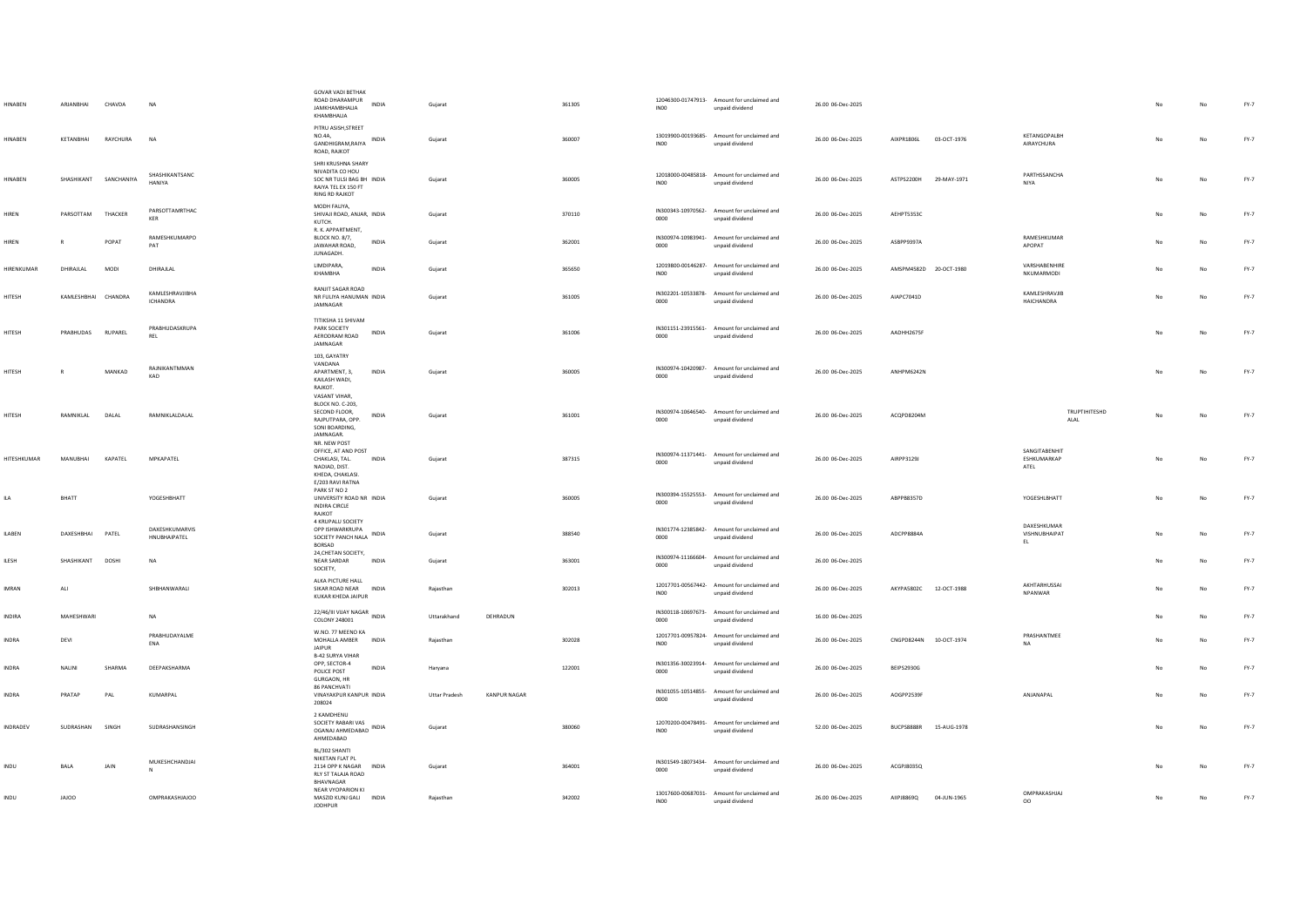| <b>ISHAN</b>      | AGRAWAL               |            | JAGDISHPRASADA<br>GRAWAL         | 141 GORA BAZAR<br>JABALPUR, JABALPUR<br>JABALPUR, JABALPUR<br>MADHYA<br>PRADESH, INDIA                                |              | Madhya Pradesh               | 482001 | 0000             | IN303028-67353549- Amount for unclaimed and<br>unpaid dividend | 26.00 06-Dec-2025 | AXTPA1676N             |             | KHUSHABUASH<br>OKAGRAWAL             |                | No          | $FY-7$ |
|-------------------|-----------------------|------------|----------------------------------|-----------------------------------------------------------------------------------------------------------------------|--------------|------------------------------|--------|------------------|----------------------------------------------------------------|-------------------|------------------------|-------------|--------------------------------------|----------------|-------------|--------|
| ISHI              | NAREDI                |            | VIKASNAREDI                      | 303 AMAR PALACE<br>APPT 9B MAA DURGA INDIA<br>NAGAR, INDORE                                                           |              | Madhya Pradesh               | 452001 | 0000             | IN301983-11030545- Amount for unclaimed and<br>unpaid dividend | 26.00 06-Dec-2025 | <b>BIOPN8945G</b>      |             | NAREDIVIKAS                          | No             | No          | $FY-7$ |
| <b>ISHWARLAL</b>  | UMAJI                 | KANSARA    | UMAJI                            | C/1/80, ALTHAN<br>TENAMENT, BHATAR<br>CHAR RASTA BHATAR<br>SURAT                                                      | INDIA        | Gujarat                      | 395017 | IN <sub>00</sub> | 12041500-00084115- Amount for unclaimed and<br>unpaid dividend | 26.00 06-Dec-2025 | ABGPK4309M             | 23-AUG-1954 |                                      | No             | $_{\sf No}$ | FY-7   |
| m                 | KHEMKA                |            | PREMKUMARKHE<br><b>MKA</b>       | 19, POLLOCK STREET<br>2ND FLOOR KOLKATA                                                                               | <b>INDIA</b> | West Bengal                  | 700001 | 0000             | IN302105-10707191- Amount for unclaimed and<br>unpaid dividend | 26.00 06-Dec-2025 | AFTPK7286E             |             | PREMKUMARKH<br>EMKA                  | No             | No          | $FY-7$ |
|                   |                       | SOOD       | DESRAJ                           | WZ 633 E GALI NO 2<br>SRI NAGAR SHAKUR INDIA<br><b>BASTI DELHI</b>                                                    |              | Delhi                        | 110034 | 0000             | IN300118-10773744- Amount for unclaimed and<br>unpaid dividend | 26.00 06-Dec-2025 | AUHPS1134J             |             |                                      | No             | $_{\sf No}$ | $FY-7$ |
| JAGDEEP           | KUMAR                 | MEHRA      | RRAHAMDEVMEHR                    | S-O BRAHAM DEV<br>MEHRA A 66 SHIV<br>COLONY TUARA ROAD INDIA<br>ALWAR RAJASTHAN                                       |              | Rajasthan                    | 301001 | 0000             | IN300853-10169240- Amount for unclaimed and<br>unpaid dividend | 26.00 06-Dec-2025 | CIQPM7593A             |             | MANISHAKUMA<br>R1                    | No             | $_{\sf No}$ | $FY-7$ |
| <b>JAGDISH</b>    | CHANDRA               | SHARMA     | HARSAHAISHARMA                   | <b>LAATA KI DHAN</b><br>TOONGA JAIPUR                                                                                 | INDIA        | Raiasthan                    | 303302 | <b>IN00</b>      | 12081600-00959279- Amount for unclaimed and<br>unpaid dividend | 26.00 06-Dec-2025 | ADUPS5746C 10-DEC-1963 |             |                                      | No             | No          | $FY-7$ |
| JAGDISH           | J.                    | MOTWANI    | N <sub>A</sub>                   | VIKRAM, 3, SAINAGAR<br>SOCIETY, KALAWAD INDIA<br>ROAD, RAJKOT.                                                        |              | Gujarat                      | 360005 | 0000             | IN300974-10086075- Amount for unclaimed and<br>unpaid dividend | 26.00 06-Dec-2025 | ACAPM5041R             |             | HEENAJMOTWA<br>NI                    |                | No          | $FY-7$ |
| <b>JAGDISH</b>    | PRASAD                | GOYAL      | CHIDAMILALGOYAL                  | R 38/51 MOTI KUNJ<br>LOHA MANDI AGRA INDIA<br>282002                                                                  |              | <b>Uttar Pradesh</b><br>AGRA |        | 0000             | IN300118-11151317- Amount for unclaimed and<br>unpaid dividend | 26.00 06-Dec-2025 | ADPPG5223K             |             | KRISHNAMURAR<br><b>IGOYAL</b>        |                | No          | $FY-7$ |
| <b>JAGDISH</b>    | PREMCHAND SANTANI     |            | PREMCHAND                        | KAJAL APPT FLAT NO<br>4 OPP CENTRAL BANK<br>LUHAR SAR<br>JAMNAGAR                                                     | <b>INDIA</b> | Guiarat                      | 361001 | INO0             | 12013200-00769232- Amount for unclaimed and<br>unpaid dividend | 26.00 06-Dec-2025 | ANDPS9343N 26-JAN-1974 |             | CHELARAMPRE<br>MCHANDSANTA<br>NI     | No             | No          | $FY-7$ |
| <b>JAGDISH</b>    | RAMJIBHAI             | PATEL      | RAMJIBHAIKUBERD<br>ASPATEL       | D-42, SARDAR NAGAR<br>SOCIETY, NEAR ROSE<br>GARDEN HOTEL, OPP.<br>MAKTUPUR<br>HIGHWAY,<br>MAKTUPUR,<br>MEHSANA (GUJ.) | <b>INDIA</b> | Gujarat                      | 384170 | 0000             | IN301983-10669706- Amount for unclaimed and<br>unpaid dividend | 26.00 06-Dec-2025 | ACKPP4104C             |             |                                      | No             | No          | $FY-7$ |
| <b>JAGDISH</b>    | RANCHHODBHAI CHAVDA   |            | RANCHHODBHAIKC<br><b>HAVDA</b>   | DHUVAY GATE,<br>KUMBHAR WADO,<br>JAMNAGAR.                                                                            | <b>INDIA</b> | Gujarat                      | 361001 | 0000             | IN300974-11250570- Amount for unclaimed and<br>unpaid dividend | 26.00 06-Dec-2025 | ABEPC0116G             |             | VARSHAJCHAVD<br>$\mathsf{A}$         |                | No          | $FY-7$ |
| JAGDISHBHAI       | SHAMBHUBHAI DHOLARIYA |            | SHAMBHUBHAIDH<br>OLARAIYA        | LATI PLOT, DIST.<br>RAJKOT., JASDAN.                                                                                  | <b>INDIA</b> | Gujarat                      | 360050 | 0000             | IN300974-10903246- Amount for unclaimed and<br>unpaid dividend | 26.00 06-Dec-2025 | AEBPD9435R             |             | PARULBENJAGDI<br>SHBHAIDHOLARI<br>YA |                | No          | FY-7   |
| JAGDISHKUMAR      | KESHAVLAL             | THAVRANI   | KESHAVLALDAULA<br>TRAMTHAVRANI   | KHARVA CHAKLO,<br>TANK FALL NR<br>BHATIA DELO.<br>JAMNAGAR.                                                           | INDIA        | Gujarat                      | 361001 | 0000             | IN300974-10632606- Amount for unclaimed and<br>unpaid dividend | 26.00 06-Dec-2025 | AEUPT9318Q             |             |                                      | No             | No          | FY-7   |
| <b>JAGESH</b>     |                       | LUKKA      | NA                               | <b>GOD CHOWK</b><br>MADHAVPUR GHED<br>PORBANDAR<br>MADHAVPUR GHED                                                     | INDIA        | Gujarat                      | 362230 | INO <sub>0</sub> | 12033200-08316427- Amount for unclaimed and<br>unpaid dividend | 26.00 06-Dec-2025 | ADNPL6433A 01-JUN-1974 |             |                                      |                | No          | $FY-7$ |
| <b>JAGRUTI</b>    | SUNIL                 | SHAH       | INDULALHIRACHAN<br>DVASA         | NAVKISHOR 10 -<br><b>GAYAKVADI PLOT</b><br>RAJKOT                                                                     | INDIA        | Gujarat                      | 360001 | IN00             | 12082300-00002691- Amount for unclaimed and<br>unpaid dividend | 16.00 06-Dec-2025 | BGUPS6026D 02-JAN-1968 |             | SUNILBHAISUBH<br>ASHRHAISHAH         |                | No          | FY-7   |
| <b>JAGRUTIBEN</b> |                       | SHAH       | N <sub>A</sub>                   | MATRU CHHAYA FLAT<br>PLOT NO. 2592,<br>BLOCK NO. 206,<br><b>DIAMOND CHOWK</b><br>CIRCLE,                              | INDIA        | Gujarat                      | 364001 | 0000             | IN300974-11598476- Amount for unclaimed and<br>unpaid dividend | 26.00 06-Dec-2025 |                        |             |                                      | No             | No          | FY-7   |
| JAGRUTIBEN        | SANKETBHAI            | VADODARIYA | KISHORRHAIPREMC<br>HANDBHAIDOSHI | BLOCK NO 17 PALIYAD<br>ROAD PANJAWANI<br>KANTA SAME<br>VASUNDHARA PARK<br>SOCIETY BOTAD                               | <b>INDIA</b> | Guiarat                      | 364710 | IN00             | 12076700-00039345- Amount for unclaimed and<br>unpaid dividend | 26.00 06-Dec-2025 | BBPPV8404E 09-AUG-1995 |             | SANKETVADODA<br><b>RIYA</b>          | No             | No          | $FY-7$ |
| <b>JAGRUTIBEN</b> | SEVANTILAL            | SHAH       | SEVANTILALISHWA<br>RLALSHAH      | 46-BHAGWATI NAGAR<br>OPP.<br>DHARAMCINEMA.<br>MAHESANA ROAD<br>MAHESANA                                               | <b>INDIA</b> | Gujarat                      | 384001 | 0000             | IN300343-11075583- Amount for unclaimed and<br>unpaid dividend | 26.00 06-Dec-2025 | <b>BEAPS3567R</b>      |             | DHANVIRTRIKA<br>MLALSHAH             |                | No          | FY-7   |
|                   | <b>KUMAR</b>          | JAIN       | LATEDAYACHANDJ<br>AIN            | H NO.144 ARYA<br>SAMAJ KI GALI<br>VIJAYPADA KOTA RAJ.                                                                 | INDIA        | Rajasthan                    | 324006 | 0000             | IN301055-10701083- Amount for unclaimed and<br>unpaid dividend | 26.00 06-Dec-2025 | AFLPJ6629N             |             |                                      |                | No          | FY-7   |
|                   | <b>KUMAR</b>          | SARAOGI    | CHATURBHUJSARA<br>OGI            | SHIVA II NAGAL<br>MADAN GANJ KISHAN INDIA<br><b>GARGH AJMER</b>                                                       |              | Raiasthan                    | 305801 | INO <sub>0</sub> | 12012101-00354324- Amount for unclaimed and<br>unpaid dividend | 26.00 06-Dec-2025 | AJFPS9292J             | 08-JUL-1948 |                                      | N <sub>0</sub> | No          | FY-7   |
|                   | PRAKASH               | GANDHI     | PUKHRAJGANDHI                    | H NO-14, GURU<br>KRIPA, RAM NAGAR<br>NATH JI KA ASAN,<br>OUTSIDE 2ND P<br>MAHAMANDIR<br><b>IODHPUR</b>                | <b>INDIA</b> | Rajasthan                    | 342001 | INO <sub>0</sub> | 12013700-00148119- Amount for unclaimed and<br>unpaid dividend | 26.00 06-Dec-2025 | AMJPG2187K 06-APR-1988 |             | PUKHRAJGANDH                         | No             | No          | $FY-7$ |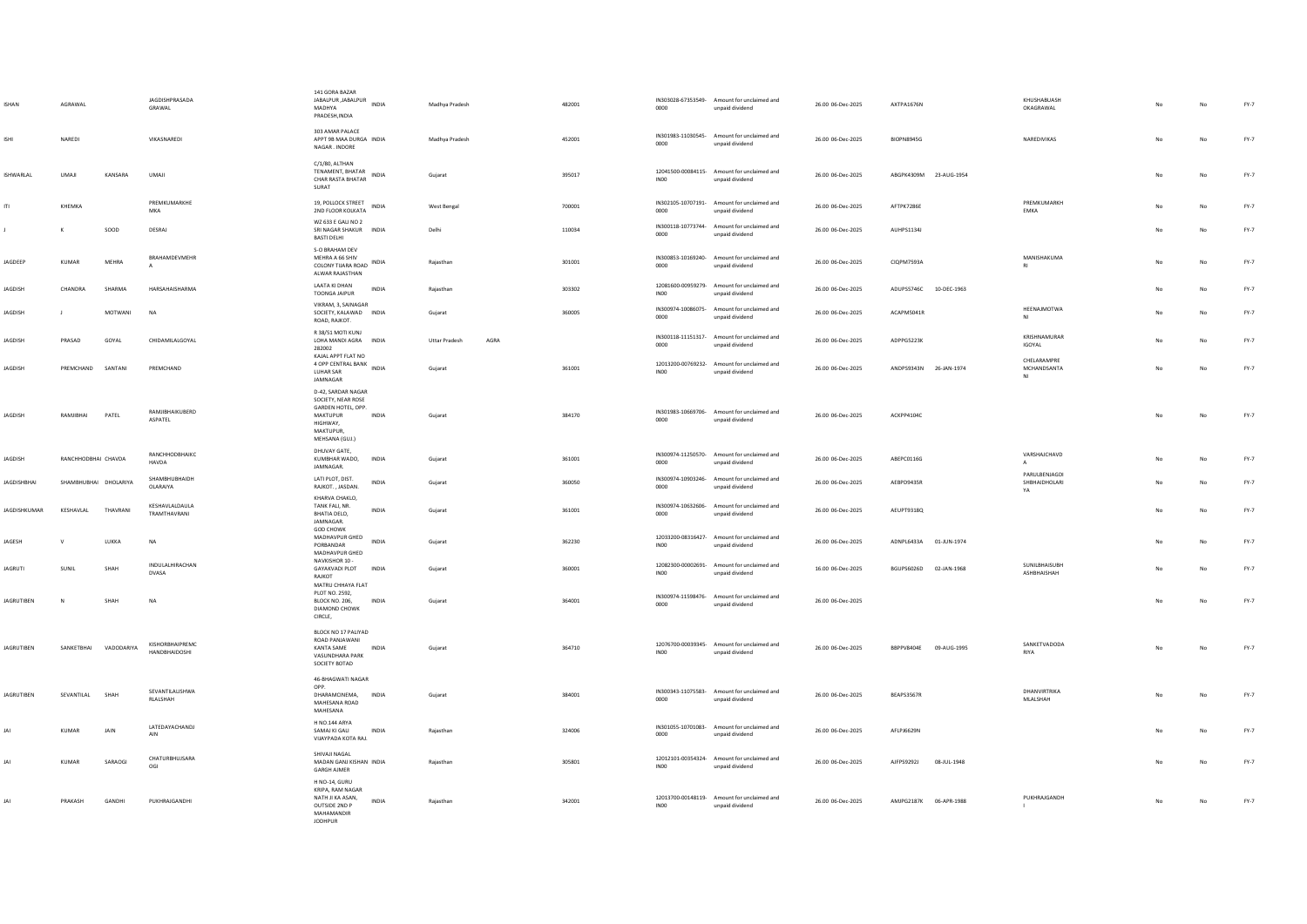|                    | PRAKASH<br>SHANKAR       | SHARMA<br>PRASAD   | SHASHISHARMA<br>BHIGUPRASAD                     | 105 POCKET C PHASE<br>4 ASHOK VIHAR NEW INDIA<br>DELHI<br>H. NO. - 19 SHIVLOK<br>COLONY PHASE - 03 INDIA                                  | Delhi<br>Uttarakhand | Haridwar | 110052 | 0000             | IN300476-40190782- Amount for unclaimed and<br>unpaid dividend<br>12010910-00028921- Amount for unclaimed and | 26.00 06-Dec-2025<br>1.00 06-Dec-2025 | AHDPS1094G<br>AAQPP0147H 16-FEB-1951 | KALINDIPRASAD                                                 |    | No          | $FY-7$<br>$FY-7$ |
|--------------------|--------------------------|--------------------|-------------------------------------------------|-------------------------------------------------------------------------------------------------------------------------------------------|----------------------|----------|--------|------------------|---------------------------------------------------------------------------------------------------------------|---------------------------------------|--------------------------------------|---------------------------------------------------------------|----|-------------|------------------|
| <b>IAIDRHAI</b>    | KADARRHAI                | DHOBI              | KADARBHAIRAMJU                                  | HARIDWAR 249403<br>CHHIPVAD.KANSHARA<br>NI POLE KADL DIST- INDIA                                                                          | Gujarat              |          | 382715 | IN00             | unpaid dividend<br>12047800-00064990- Amount for unclaimed and                                                | 5.00.06-Dec-2025                      | AREPD7804E 25-ILII-1989              | KADARRHAIRAM                                                  | No | No          | $FY-7$           |
| <b>JAIDEEP</b>     | SINGH                    | POPLI              | BHAIDHOBI<br>INDERPALSINGHPO<br>PII             | MEHSANA KADI<br>S/O INDERPAL SINGH<br>POPLI 307 RAJENDRA<br>NAGAR WARD NO 29 INDIA<br>BEHIND PUNJAB<br>MANGAL BHAVAN<br><b>GANJ BETUL</b> | Madhya Pradesh       |          | 460001 | INO0<br>0000     | unpaid dividend<br>IN300239-15391073- Amount for unclaimed and<br>unpaid dividend                             | 25.00 06-Dec-2025                     | ARGPP7869K                           | <b>JUBHAIDHOBI</b><br>SATINDERKAUR                            | No | No          | $FY-7$           |
| JAIN               | OMKARLAL                 | DHOOLCHANDH<br>LIF | DHOOLCHANDJAIN                                  | C/9, DREAM PLAZA,<br>OPP. GHEVER<br>COMPLEX,<br>INDIA<br>SHAHIBAUG,<br>AHMEDABAD.                                                         | Gujarat              |          | 380004 | 0000             | IN300974-10917146- Amount for unclaimed and<br>unpaid dividend                                                | 26.00 06-Dec-2025                     | AABHJ4394F                           |                                                               |    | $_{\sf No}$ | $FY-7$           |
| <b>JAINAM</b>      | CHETAN                   | <b>MUTTA</b>       | CHETANDHANRAJB<br>HAIMUTTA                      | B/2 SUMERU<br>APPARTMENT JAIN<br>NAGAR KABIRCHOWK INDIA<br>SABARMATI<br>AHMEDABAD                                                         | Gujarat              |          | 380005 | INO0             | 12070200-00388296- Amount for unclaimed and<br>unpaid dividend                                                | 26.00 06-Dec-2025                     | ARHPM7700M 05-FEB-2000               |                                                               |    | No          | $FY-7$           |
| <b>JAINI</b>       | VIRAL                    | SHAH               | VIRAI ARVINDRHAI<br>SHAH                        | A-2-7, DEEP<br>APPARTMENT, NR<br>INDIA<br>TULSI PARTY PLOT,<br>VASNA, AHMEDABAD                                                           | Gujarat              |          | 380007 | INO <sub>0</sub> | 12035100-00147055- Amount for unclaimed and<br>unpaid dividend                                                | 26.00 06-Dec-2025                     | FVAPS6777N 07-JAN-2011               |                                                               | No | No          | $FY-7$           |
| <b>JAISHANKAR</b>  | SUBRAMANIAN IYER         |                    | SUBRAMANIANVE<br>NKATACHALAMIYE<br>$\mathbb{R}$ | 147 DEVONSHIRE RD,<br>07-04 THE<br>SINGAPORE<br>BEAUMONT<br>SINGAPORE                                                                     | <b>NA</b>            |          | 999999 | 0000             | IN301549-56361249- Amount for unclaimed and<br>unpaid dividend                                                | 10000.00 06-Dec-2025                  | <b>AAHPI0638M</b>                    | KAVITHAJAISHA<br>NKAR                                         |    | No          | $FY-7$           |
| JALPA              | SOHAM                    | TANNA              | SOHAM                                           | 4 BINA TENAMENT<br>BEH AMIZARA APPT<br><b>INDIA</b><br>SARU SECTION<br>JAMNAGAR                                                           | Gujarat              |          | 361008 | INO <sub>0</sub> | 12013200-00550261- Amount for unclaimed and<br>unpaid dividend                                                | 26.00 06-Dec-2025                     | AFCPT5592D 10-DEC-1986               | BHUPENDRANA SOHAMBHUPEN<br>ROTTAMDASTA DRATANNA<br><b>NNA</b> |    | No          | $FY-7$           |
| <b>JALPESHBHAI</b> | VRUJLAL                  | DHOLARIYA          | VRUJLALDHOLARIY                                 | SARDAR PATEL<br>NAGAR MAIN RD<br>INDIA<br>KUVADVA RD RAJKOT                                                                               | Gujarat              |          | 360003 | <b>INOO</b>      | 12018000-00438385- Amount for unclaimed and<br>unpaid dividend                                                | 26.00 06-Dec-2025                     | ANGPD8516K 13-OCT-1986               | VAJUBHAIKARSH<br>ANBHAIDHOLARI<br>YA                          | No | No          | FY-7             |
| <b>IANAK</b>       | <b>HARGOVIND</b>         | CHAUHAN            | HARGOVINDPCHA<br>UHAN                           | 52. MAYUR PARK<br>SOCIETY, DANILIMDA. INDIA<br>AHMEDABAD                                                                                  | Guiarat              |          | 380028 | 0000             | IN300982-10720386- Amount for unclaimed and<br>unpaid dividend                                                | 26.00.06-Dec-2025                     | AIAPC9961R                           | PUSHPABENHCH<br>AUHAN                                         | No | No          | FY-7             |
| JANAKKUMAR         | JETHALAL                 | SHAH               | JETHALALBAPULAL<br>SHAH                         | SHRIMALL<br>NAGACHANDRA<br>INDIA<br>PRABHUNI SHERI<br>DABHOI                                                                              | Gujarat              |          | 391110 | IN00             | 12046300-01756191- Amount for unclaimed and<br>unpaid dividend                                                | 26.00 06-Dec-2025                     | AHRPS2423F 01-APR-1954               | FORAMNIRAJSH<br>AH                                            | No | No          | $FY-7$           |
| <b>JASODABEN</b>   | MATHURRHAI PATFI         |                    | <b>NA</b>                                       | 20, SHRIPAL<br><b>APPARTMENT</b><br><b>INDIA</b><br><b>GOPIPURA SURAT</b>                                                                 | Gujarat              |          | 395001 | INO0             | 12041500-00697206- Amount for unclaimed and<br>unpaid dividend                                                | 26.00.06-Dec-2025                     |                                      |                                                               | No | No          | $FY-7$           |
| <b>IATANIA</b>     | HITESH                   | <b>IAMNADAS</b>    | <b>HITESH</b>                                   | RAMNATH SOCIETY<br>INDIA<br><b>OPP SAVIIRHAL</b><br>BATHIA KHAMBHALIA                                                                     | Gujarat              |          | 361305 | INO0             | 12013200-01009323- Amount for unclaimed and<br>unpaid dividend                                                | 26.00 06-Dec-2025                     | AHNPJ2398G 16-OCT-1968               | MADHUBENHITE<br>SHJATANIA                                     | No | No          | FY-7             |
| <b>IATIN</b>       | G                        | GANDHI             | G                                               | DHARMA BHAKTI<br>PLOT NO 746 /7<br>CHARRHAI RIDIWALA INDIA<br>STREET TILAKNAGAR<br>BHAVNAGAR                                              | Guiarat              |          | 364001 | INO <sub>0</sub> | 12013200-00744089- Amount for unclaimed and<br>unpaid dividend                                                | 26.00.06-Dec-2025                     | AKTPG7320F 04-NOV-1981               | GIRISHBHAILALC<br><b>HANDRHAIGAN</b><br>DHI                   | No | No          | $FY-7$           |
| <b>JAWAHAR</b>     | SINGH                    | YADAV              | SHMUNINATHSING<br><b>HYADAV</b>                 | JAIN GIRLS SENIOR<br>SECONDRY SCHOOL INDIA<br>QUILLA ROAD<br>ROHTAK (HARYANA)                                                             | Haryana              |          | 124001 | 0000             | IN300940-10294877- Amount for unclaimed and<br>unpaid dividend                                                | 26.00 06-Dec-2025                     | AAMPY8626N                           | PAWANSINGHYA<br>DAV                                           |    | No          | $FY-7$           |
| <b>JAWAHARLAL</b>  | MANILAL                  | MEHTA              | MANILALMEHTA                                    | GOKUL APPT-2,<br>2, SWASTIK SOCOETY. INDIA<br><b>IAMNAGAR</b>                                                                             | Gujarat              |          | 361008 | 0000             | IN300974-10976365- Amount for unclaimed and<br>unpaid dividend                                                | 26.00 06-Dec-2025                     | ACPPM1684D                           | HARDIKJAWAHA<br>RBHAIMEHTA                                    |    | No          | $FY-7$           |
| <b>IAV</b>         | BHUPENDRAKU PATEL<br>MAR |                    | <b>JAYPATEL</b>                                 | B 302 SHUKAN GOLD<br><b>NFAR</b><br>VANDEMATRAM CITY INDIA<br>CHANDLODIA<br>AHMEDABAD                                                     | Gujarat              |          | 382481 | IN <sub>00</sub> | 12010900-07915773- Amount for unclaimed and<br>unpaid dividend                                                | 26.00 06-Dec-2025                     | DTVPP6761A 26-AUG-1999               |                                                               |    | No          | FY-7             |
|                    | DIPAKKUMAR KANSARA       |                    | DIPAKKLIMAR                                     | 3597-KANSARA SHERI<br>AT&TA- MANSA DI-<br>INDIA<br>GANDHINAGAR<br>MANSA                                                                   | Gujarat              |          | 382845 | IN <sub>00</sub> | 12035000-01350444- Amount for unclaimed and<br>unpaid dividend                                                | 26.00 06-Dec-2025                     | ENTPK1720D 23-AUG-1991               |                                                               |    | No          | FY-7             |
| <b>JAYA</b>        | SANJAY                   | JAIN               | SANJAYKHINCHA                                   | 6 KUNDAN BHAWAN<br>STREET BEAWAR INDIA<br>AJMER AJMER                                                                                     | Rajasthan            |          | 305901 | <b>INOO</b>      | 12033500-01218646- Amount for unclaimed and<br>unpaid dividend                                                | 26.00 06-Dec-2025                     | AFMPJ7137G 09-MAR-1976               | SANJAYKHICHA                                                  |    | No          | $FY-7$           |
| <b>JAYABEN</b>     | $\kappa$                 | JETANI             | SAVJIBHAIMGABA<br>NI                            | 97 GOKULDHAM RAW<br>HOUSE MOTA<br>VARACHHA-2 MOTA INDIA<br>VARACHHA SURAT<br>SURAT                                                        | Gujarat              |          | 394101 | IN00             | 12033200-13215320- Amount for unclaimed and<br>unpaid dividend                                                | 25.00 06-Dec-2025                     | ASQPJ1128A 07-JAN-1984               |                                                               |    | No          | $FY-7$           |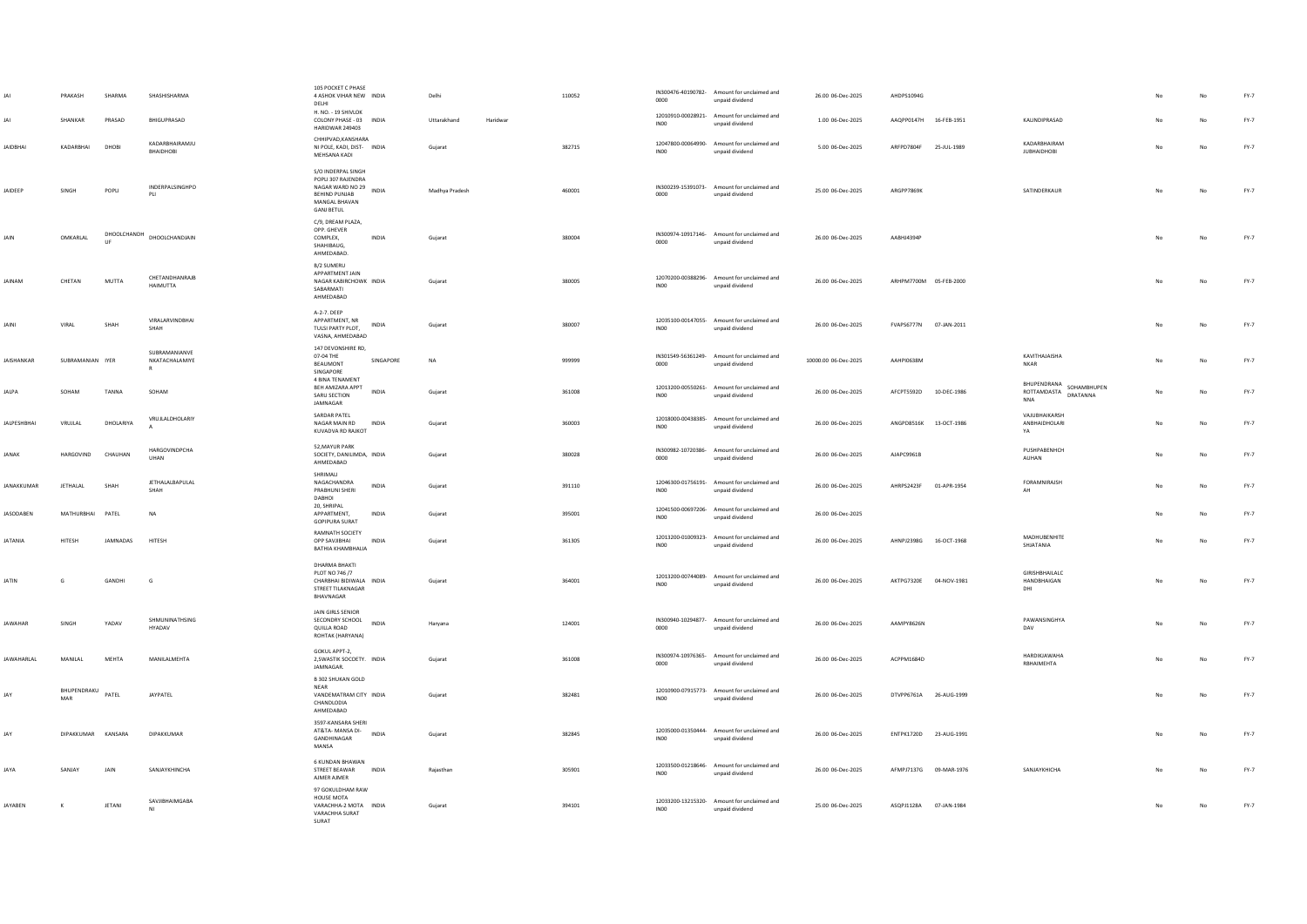| JAYABEN           | M                               | RAIYANI  | BACHUBHAIGAJANI                                 | SHIVDHARA TRIVENI<br>SOC 1 SANT KABIR INDIA<br>ROAD RAJKOT                                                            | Gujarat     | 360003 | 0000             | IN300974-12004253- Amount for unclaimed and<br>unpaid dividend                                                | 26.00 06-Dec-2025 | CGTPR5635R             |             |                                      |    |    | $FY-7$ |
|-------------------|---------------------------------|----------|-------------------------------------------------|-----------------------------------------------------------------------------------------------------------------------|-------------|--------|------------------|---------------------------------------------------------------------------------------------------------------|-------------------|------------------------|-------------|--------------------------------------|----|----|--------|
| <b>JAYANTILAL</b> | <b>JIVANBHAI</b>                | VACHHANI | <b>JIVANBHAI</b>                                | YOGI PARK 19 NR. JAY<br>APARTMENT KOLKI INDIA<br>ROAD UPLETA                                                          | Guiarat     | 360490 | INO0             | 13019900-00020049- Amount for unclaimed and<br>unpaid dividend                                                | 26.00 06-Dec-2025 | AAXPV7118B 10-OCT-1950 |             | KANCHANBENJA<br>YANTILALVACHH<br>ANI | No | No | $FY-7$ |
| <b>JAYANTILAL</b> | KALYANJI                        | DADIA    | KALYANJI                                        | HIRASADAN 8 20<br>MILLPARA<br>INDIA<br>RAGHUVEER PARK<br>RAJKOT<br>B-6/1, HDFC COLONY,                                | Gujarat     | 360002 | 0000             | IN300757-10947728- Amount for unclaimed and<br>unpaid dividend                                                | 26.00 06-Dec-2025 | ABRPD5074B             |             | <b>JYOTSANAJDADI</b>                 | No | No | $FY-7$ |
| <b>JAYASHREE</b>  | ANIL                            | ULEMALE  | ANII                                            | TELCO ROAD, NEAR<br>SBI MIDC<br>CHINCHWAD<br><b>INDIA</b><br>BRANCH.<br>CHINCHWAD EAST,<br>PUNE                       | Maharashtra | 411019 | INO0             | 13023400-00050906- Amount for unclaimed and<br>unpaid dividend                                                | 26.00 06-Dec-2025 | ACRPC9444P 28-MAR-1967 |             | ANILHIROJIULEM<br>ALE                | No | No | $FY-7$ |
| JAYDEOPRASAD      | RAGHUNATH                       | SHINDE   | <b>RKSHINDE</b>                                 | DNYANESHWAR<br>FOOD WORLD KARVE INDIA<br><b>NAGAR PUNE</b>                                                            | Maharashtra | 411052 | 0000             | IN301774-10989738- Amount for unclaimed and<br>unpaid dividend                                                | 13.00 06-Dec-2025 | AWZPS2806H             |             |                                      | No | No | $FY-7$ |
| JAYDEV            | MERAMBHAI                       | BABARIYA | MERAMBHAI                                       | TA. UPLETA DIST.<br>RAJKOT VARJANGALIA INDIA<br>UPLETA                                                                | Guiarat     | 360490 | INO0             | 13019900-00023852- Amount for unclaimed and<br>unpaid dividend                                                | 26.00 06-Dec-2025 | ALIPB8508K             | 26-MAR-1965 | HARSHABENJBA<br>BARIYA               | No | No | FY-7   |
| JAYENDRABHAI      | MAGANRHAI                       | PARMAR   | <b>NA</b>                                       | BLOCK<br>NO.80, VRUNDAVAN<br>SOCIETY OPP.FILTER INDIA<br>PLAN, KALAWAD<br>ROAD RAJKOT                                 | Gujarat     | 360005 | INO <sub>0</sub> | 13019900-00048115- Amount for unclaimed and<br>unpaid dividend                                                | 26.00 06-Dec-2025 | AMEPP2323B 01-NOV-1961 |             | SADNABENJPAR<br>MAR                  |    | No | $FY-7$ |
| JAYESH            | ANANTRAI                        | JAGDA    | <b>ANANTRAI</b>                                 | LUHAR SHAL JARAJANI<br>FALI JAM KHAMBALIA                                                                             | Gujarat     | 361305 | <b>IN00</b>      | 12013200-00435434- Amount for unclaimed and<br>unpaid dividend                                                | 26.00 06-Dec-2025 | AEZPJ6167J             | 03-SEP-1979 |                                      |    | No | $FY-7$ |
| JAYESH            | DEVIDAS                         | NAKER    | DEVIDASKALYANJI<br>NAKAR                        | 'SHYAM SADAN'<br>MOMAI NAGAR<br>STREET, NO.2.<br><b>INDIA</b><br><b>GANDHI NAGAR</b><br>JAMNAGAR<br>PLOT NO.587, B-1, | Guiarat     | 361008 | INO <sub>0</sub> | 12012000-00031021- Amount for unclaimed and<br>unpaid dividend                                                | 26.00 06-Dec-2025 | AFSPN9344R             | 19-AUG-1975 | VITESHDEVIDAS<br>NAKAR               | No | No | FY-7   |
| JAYESH            | JITENDRABHAI PARIKH             |          | <b>NA</b>                                       | LAXMI CRESCENT.<br>INDIA<br>SARPATNI ROAD,<br>BHAVNAGAR                                                               | Gujarat     | 364001 | 0000             | IN300450-11905142- Amount for unclaimed and<br>unpaid dividend                                                | 26.00 06-Dec-2025 | AOMPP2305R             |             |                                      | No | No | $FY-7$ |
| JAYESH            | $\blacksquare$                  | DOSHI    | LAHERCHANDDOS<br>H1                             | NEW WORKMAN QTR<br>INDIA<br>NO. 39 MITHAPUR                                                                           | Guiarat     | 361345 | INO <sub>0</sub> | 12035100-00008498- Amount for unclaimed and<br>unpaid dividend                                                | 26.00 06-Dec-2025 | ACDPD8208J 21-JAN-1957 |             | KOMALIAYESHB JYOTUDOSHI<br>HAIDOSHI  | No | No | FY-7   |
| JAYESH            | SURYAKANT                       | VANKANI  | SURYAKANT                                       | SURABHI, 12,<br>HATHIKHANA,<br><b>INDIA</b><br>RAMMADHI<br>HATHIKHANA, RAJKOT                                         | Gujarat     | 360001 | 0000             | IN300974-11661104- Amount for unclaimed and<br>unpaid dividend                                                | 26.00 06-Dec-2025 | AASPV0257G             |             | DIPTIJAYESHVAN<br>KANI               | No | No | FY-7   |
| JAYESHABEN        | SHAILESH<br>GHANSHYAMBH BHADANI | PATEL    | BHAGVANBHAIBHI<br>KHABHAIPATEL<br>GHANSHYAMBHIM | PATEL NO KASAR<br>VADO GHIVATO<br><b>INDIA</b><br>PATAN PATAN<br>NEW PLOT STREET NO                                   | Guiarat     | 384265 | INO0             | 12070200-00889294- Amount for unclaimed and<br>unpaid dividend<br>IN300974-12111824- Amount for unclaimed and | 26.00 06-Dec-2025 | BMAPP5073M 14-AUG-1981 |             |                                      |    | No | $FY-7$ |
| <b>JAYESHBHAI</b> |                                 |          | EGHAJBHAIBHADA<br>MI                            | 15 POST VARTEJ<br><b>INDIA</b><br>VARTEJ<br>PLOT-83/A AMDAVAD                                                         | Gujarat     | 364060 | 0000             | unpaid dividend                                                                                               | 26.00 06-Dec-2025 | <b>CINPB1735Q</b>      |             |                                      |    | No | $FY-7$ |
| JAYKANT           | PARMANANDDA VORA                |          | PARMANANDDAS<br>MOHANLALVORA                    | ROAD SIHOR DIST- INDIA<br>BHAVNAGAR                                                                                   | Gujarat     | 364240 | 0000             | IN300394-15771959- Amount for unclaimed and<br>unpaid dividend                                                | 26.00 06-Dec-2025 | AAUPV5036F             |             | URVASHIJVORA                         | No | No | $FY-7$ |
| <b>JAYKAR</b>     | NARENDRABHAI PUROHIT            |          | NARENDRABHAIIS<br>HWARLALPUROHIT                | 1151 NARAYAN<br>AVENU NARMADA<br>NAGAR BHOLAV<br>BHARUCH NARMADA INDIA<br>NGR ANKLESWAR<br>BHARUCH                    | Gujarat     | 392015 | IN <sub>00</sub> | 12036000-02779366- Amount for unclaimed and<br>unpaid dividend                                                | 26.00 06-Dec-2025 | CHEPP2761E 27-MAY-1978 |             |                                      | No | No | $FY-7$ |
| <b>JAYPRAKASH</b> | RHARTRHAI                       | SOLANKI  | BHARATBHAIKUBE<br>RBHAISOLANKI                  | 26, VAIKUNTH NAGAR<br>SOC., MEHSANA,<br><b>INDIA</b><br>MEHSANA                                                       | Gujarat     | 384001 | <b>IN00</b>      | 12044700-00317156- Amount for unclaimed and<br>unpaid dividend                                                | 26.00 06-Dec-2025 | ADRPS2830E 19-FEB-1974 |             |                                      |    | No | FY-7   |
| <b>JAYSHREE</b>   | <b>IITENDRA</b>                 | MADHANI  | <b>NA</b>                                       | 1, RAYON HOUSING<br>SOCIETY, A/8, OPP. INDIA<br>ASHIRWAD HOSPITAL,                                                    | Guiarat     | 362265 | 0000             | IN300974-10789796- Amount for unclaimed and<br>unpaid dividend                                                | 26.00 06-Dec-2025 |                        |             |                                      |    | No | $FY-7$ |
| JAYSHREEBEN       | $\overline{A}$                  | SAPARIA  | MANSUKHBHAIAM<br>ARSHIBHAIKALCHA                | 194 VIRAT NAGAR<br>STREET 6 7 NEW<br>VIRATNAGAR NEW INDIA<br>RAMESHWAR RAJKOT<br><b>GUJARAT INDIA</b>                 | Gujarat     | 360002 | 0000             | IN302269-12642436- Amount for unclaimed and<br>unpaid dividend                                                | 26.00 06-Dec-2025 | BWDPS6760B             |             | ANILBHAIVSAPA<br><b>RIA</b>          | No | No | $FY-7$ |
| JAYSHREEBEN       | VASANTLAL                       | SHETH    | VASANTLALSHETH                                  | 60-1, MAHAVIR PARK,<br>NEAR, RAMJI<br>MANDIR, DIST.<br>INDIA<br>SURENDRANAGAR,<br>JORAVARNAGAR.                       | Gujarat     | 363020 | 0000             | IN300974-10329320- Amount for unclaimed and<br>unpaid dividend                                                | 26.00 06-Dec-2025 | BIWPS1118N             |             |                                      |    | No | $FY-7$ |
| JAYSREE           | SHARADBHAI VYAS                 |          | SARADBHAIGIJUBH<br>AIVYAS                       | IN BHIDBHANJAN<br><b>INDIA</b><br>TEMPLE<br>NR.DANAPITH RAJKOT                                                        | Gujarat     | 360001 | <b>IN00</b>      | 13019900-00024915- Amount for unclaimed and<br>unpaid dividend                                                | 26.00 06-Dec-2025 | AEMPV2206H 15-OCT-1973 |             |                                      | No | No | $FY-7$ |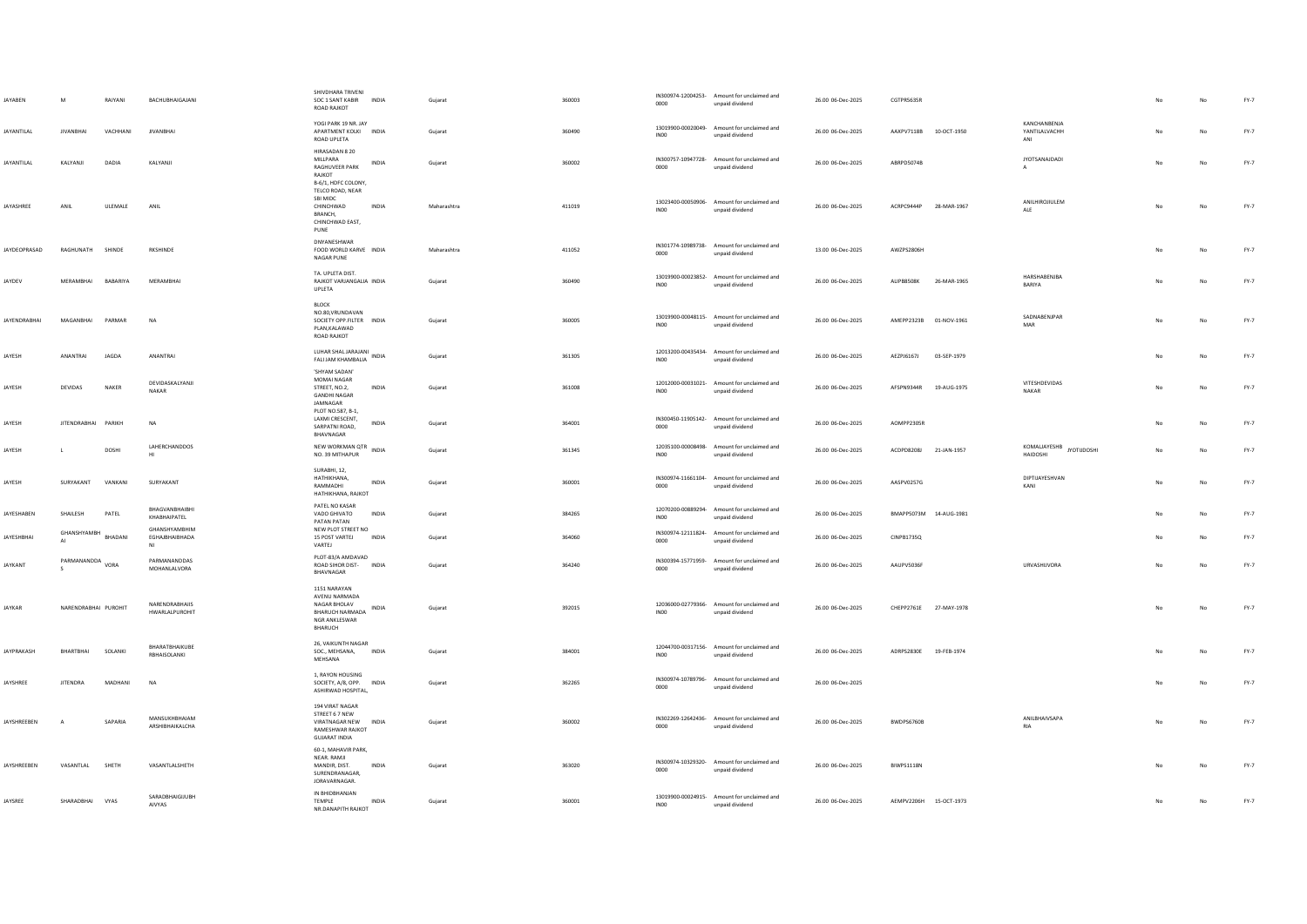| JEET                | RAM                              |         | JAGMALRAM                               | H.NO.769 WORD<br>NO.12 SRI GANGA<br>INDIA<br><b>NAGAR</b>                                                                           | Rajasthan   | 335001 | INO <sub>0</sub> | 12017701-00413150- Amount for unclaimed and<br>unpaid dividend | 26.00 06-Dec-2025  | ABZPR2723B             | 18-NOV-1958 | RESHMADEVI                                      |                | No          | $FY-7$ |
|---------------------|----------------------------------|---------|-----------------------------------------|-------------------------------------------------------------------------------------------------------------------------------------|-------------|--------|------------------|----------------------------------------------------------------|--------------------|------------------------|-------------|-------------------------------------------------|----------------|-------------|--------|
| JEET                | VAYDA                            |         | MANISHBHAIVAYD<br>A                     | SRIGANGANAGAR<br>VAJU KANDOI DELO,<br><b>INDIA</b><br>JAMNAGAR<br>VIKRAM, 2-B.                                                      | Guiarat     | 361001 | IN00             | 12035100-00198398- Amount for unclaimed and<br>unpaid dividend | 26.00.06-Dec-2025  | RARPV5155R             | 10-DFC-1991 |                                                 | N <sub>0</sub> | No          | FY-7   |
| JERAMDAS            | $\mathsf{R}$                     | MOTWANI | NA                                      | SAINAGAR SOCIETY,<br>INDIA<br>KALAWAD ROAD,<br>RAJKOT.                                                                              | Gujarat     | 360005 | 0000             | IN300974-10073148- Amount for unclaimed and<br>unpaid dividend | 26.00 06-Dec-2025  | ACAPM5032C             |             | ASHAJMOTWANI                                    | No             | $_{\sf No}$ | $FY-7$ |
| JETHA               | MULCHAND                         | DOLANI  | <b>NA</b>                               | $411 - B - 1,$<br>SARDARNAGAR, BH<br>INDIA<br>GARDEN<br>AHMEDABAD                                                                   | Gujarat     | 382475 | <b>IN00</b>      | 13015200-00065990- Amount for unclaimed and<br>unpaid dividend | 25.00 06-Dec-2025  | AJNPD0508N 30-MAR-1978 |             |                                                 | No             | $_{\sf No}$ | FY-7   |
| JETHALAL            | <b>HARIRAM</b>                   | DAMA    | HARIRAMDAMA                             | 2/4 BLDG NO 1<br>GARDEN APT CO OP<br>HSG SOC LTD<br>INDIA<br><b>GAWAND BAUG</b><br>SHIVAJI NAGAR<br>CHECK NAKA THANE                | Maharashtra | 400604 | 0000             | IN301151-13404722- Amount for unclaimed and<br>unpaid dividend | 26.00 06-Dec-2025  | AABPD8142R             |             | KANTAJDAMA                                      | No             | No          | $FY-7$ |
| <b>JIGNA</b>        | ABHAYBHAI                        | SHAH    | ABHAYASHAH                              | OPP, VORA NIVAS<br>NEAR LIMBDI BUS<br><b>INDIA</b><br>STOP STATION ROAD<br>JORAVARNAGAR                                             | Guiarat     | 363020 | 0000             | IN300974-12070307- Amount for unclaimed and<br>unpaid dividend | 26.00 06-Dec-2025  | APCPP3167Q             |             | ABHAYASHAH                                      | No             | No          | FY-7   |
| <b>JIGNA</b>        | SUNIKUMAR FIFCTRICWALA SUNIKUMAR |         |                                         | 11-1081, POST OFFICE<br>MAIN ROAD.<br><b>INDIA</b><br>MUGLISHRA SURAT<br>AVADH                                                      | Gujarat     | 395003 | <b>IN00</b>      | 12041500-00077678- Amount for unclaimed and<br>unpaid dividend | 26.00 06-Dec-2025  | AAGPE3552P 16-AUG-1978 |             | SOBHANABENSU<br>NILKUMARELECT<br><b>RICWALA</b> | No             | No          | FY-7   |
| <b>IIGNESH</b>      | CHIMANI AI                       | RUPANI  | CHIMANLALSHIVLA<br>LRUPANI              | APPARTMENT, 2ND<br>FLOOR, B - 1, KANTA<br>STRI VIKAS GRUH<br><b>INDIA</b><br>ROAD, OPP. RAJESH<br>THAKKAR<br>HOMEOPATHIC.<br>RAIKOT | Guiarat     | 360001 | 0000             | IN300974-11047754- Amount for unclaimed and<br>unpaid dividend | 155.00 06-Dec-2025 | ALEPRO0101             |             | CHIMANLALSHIV<br>LALRUPANI                      | No             | No          | FY-7   |
| <b>JIGNESH</b>      | DHANSUKHBHAI BHATTHUF            |         | <b>NA</b>                               | OM BLOCK NO E 05<br>SHANTINIKETAN ST<br><b>INDIA</b><br>NO 1 RAIYA ROAD<br>RAJKOT<br>C/3 SUN BEAM                                   | Gujarat     | 360007 | IN00             | 12018000-00509312- Amount for unclaimed and<br>unpaid dividend | 1.00 06-Dec-2025   | AAHHJ9624E             | 23-AUG-2017 |                                                 | No             | No          | $FY-7$ |
| <b>JIGNESH</b>      | DHIRAJLAL                        | SHAH    | DHIRAJLALCHUNIL<br>ALSHAH               | APARTMENT SWASTIK<br>SOCIETY BESIDE<br>INDIA<br><b>ESSAR HOUSE</b><br>JAMNAGAR                                                      | Gujarat     | 361008 | INO <sub>0</sub> | 12018000-00185055- Amount for unclaimed and<br>unpaid dividend | 26.00 06-Dec-2025  | BFGPS0367L             | 11-NOV-1983 | MITESHDHIRAJL<br>ALSHAH                         | No             | No          | $FY-7$ |
| <b>JIGNESH</b>      | RATILAL                          | SUTHAR  | RATILALMANGANL<br>ALSUTAHR              | 41-HARIOMNAGAR<br>SOC MEGHARAJ ROAD INDIA<br>MODASA MODASA                                                                          | Gujarat     | 383315 | INO <sub>0</sub> | 12010900-04156956- Amount for unclaimed and<br>unpaid dividend | 26.00 06-Dec-2025  | AFNPS8398P             | 25-DEC-1965 | VINABENJSUTHA                                   | No             | No          | FY-7   |
| <b>JIGNESHKUMAR</b> | DASHARATHBHA PATEL               |         | DASHARATHMANII<br>ALPATEL               | 20- B NEELKAMAL<br>SOCIETY GULAB<br>TOWER ROAD SOLA<br>INDIA<br>ROAD NR NIRMAN<br>TOWER GHATLODIA<br>AHMEDABAD                      | Gujarat     | 380061 | INO <sub>0</sub> | 12061400-00058692- Amount for unclaimed and<br>unpaid dividend | 26.00 06-Dec-2025  | AVNPP1220D             | 15-JAN-1983 | <b>FALGUNIJIGNES</b><br>HPATEL                  | No             | No          | $FY-7$ |
| JILUBHA             | HARISHCHANDR<br>ASINHJI          | JADEJA  | <b>HARISHCHANDRASI</b><br>NHJI          | NILKANTH PARK<br>BLOCK NO-M/22<br>INDIA<br>RAJKOT                                                                                   | Gujarat     | 360001 | <b>IN00</b>      | 12018000-00197282- Amount for unclaimed and<br>unpaid dividend | 26.00 06-Dec-2025  | ACDPJ7429H 05-FEB-1951 |             | <b>PRAGNARAIILIR</b><br>HAJADEJA                | No             | No          | FY-7   |
| <b>JIMIKUMAR</b>    | SURESHBHAI                       | PATEL   | SURESHBHAINARA<br>NBHAIPATEL            | 8, RAJSHREE SOC. NR<br>NAVA GANJ BAZAR AT INDIA<br>P.O.PATAN PATAN                                                                  | Gujarat     | 384265 | 0000             | IN302461-10528367- Amount for unclaimed and<br>unpaid dividend | 26.00 06-Dec-2025  | BNFPP3065D             |             | SURESHNARAND<br>ASPATEL                         |                | No          | FY-7   |
| <b>JINENDRA</b>     | SHANTIAL                         | VORA    | SHANTILAL                               | 10. RANG MANGAL<br>APARTMENT, BAVA<br>SIDDHI TEKRA, NEAR<br>INDIA<br>KAJI NU<br>MEDAN, GOPIPURA<br>SURAT                            | Gujarat     | 395001 | INO <sub>0</sub> | 12041500-00054240- Amount for unclaimed and<br>unpaid dividend | 26.00 06-Dec-2025  | ABRPV6732G 01-JUN-1971 |             |                                                 | No             | No          | $FY-7$ |
| JINESH              | MAHENDRAKU<br>MAR                | SHAH    | MAHENDRAKUMA<br><b>RCSHAH</b>           | 1ST FLR 103 HIRA<br>PANNA APPT TIN<br><b>INDIA</b><br>BATTI KAJINUMEDAN<br>GOPIPURA, SURAT                                          | Gujarat     | 395002 | <b>IN00</b>      | 12041500-00296101- Amount for unclaimed and<br>unpaid dividend | 26.00 06-Dec-2025  | BORPS9267M 09-NOV-1986 |             | MAHENDRAKU<br><b>MARCHIMANIAI</b><br>SHAH       | No             | No          | FY-7   |
| JINI                | VARGHESE                         |         | VARGHESMK                               | 38 B, KHATAU BLDG,<br>2ND FLOOR, ALKESH<br>DINESH MODI MARG, INDIA<br>FORT, MUMBAI<br>MUMBAI                                        | Maharashtra | 400023 | 0000             | IN301604-10006824- Amount for unclaimed and<br>unpaid dividend | 26.00 06-Dec-2025  | AEXPV9577N             |             | VARGHESEMK                                      | No             | No          | FY-7   |
| <b>JITENDRA</b>     | <b>BAKHTARIA</b>                 |         | PARSHOTAMRHAI<br>MOHANBHAIBAKH<br>TARIA | UDAY HAIR CARE,<br>SAURASHTRA<br><b>KALAKENDRA</b><br>SOCIETY, MADHAV INDIA<br>PRASAD COMPLEX,<br>MAIN ROAD-2,<br>RAJKOT.           | Gujarat     | 360005 | 0000             | IN300974-10871655- Amount for unclaimed and<br>unpaid dividend | 26.00 06-Dec-2025  | AMOPB8290R             |             |                                                 | No             | No          | $FY-7$ |
| <b>JITENDRA</b>     | BHAGAWATDAS FATNANI              |         | BHAGAWATDASFA<br>TNANI                  | RIDDHI SIDDHI<br>ENTERPRISE,<br><b>HARIBHAI MARKET</b><br>RANDHANPURI BAZAR INDIA<br>RHAVNAGAR<br>GUJARAT                           | Gujarat     | 364001 | 0000             | IN300450-11983320- Amount for unclaimed and<br>unpaid dividend | 26.00 06-Dec-2025  | AACPF9055E             |             |                                                 | N <sub>0</sub> | No          | FY-7   |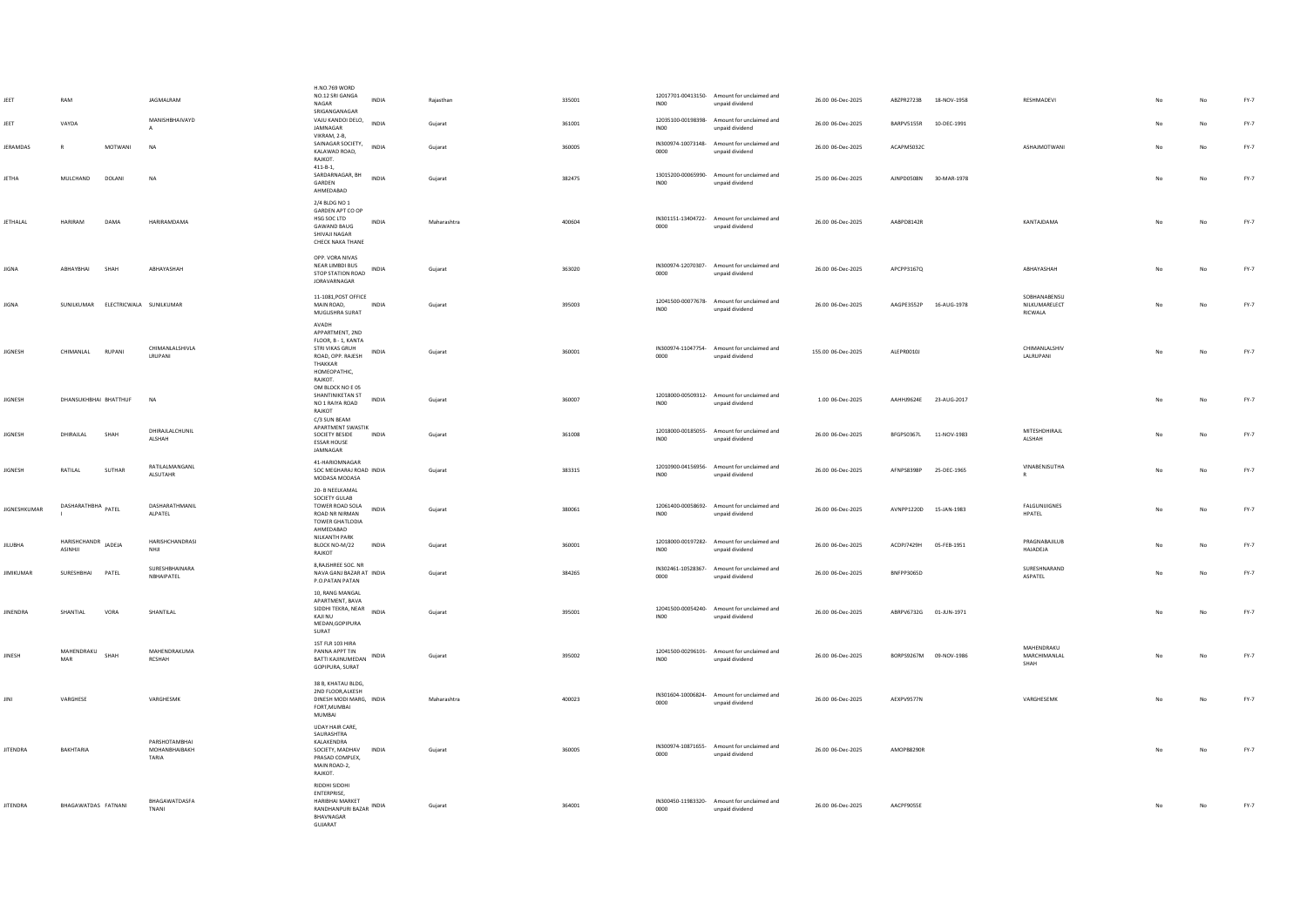| <b>JITENDRA</b><br><b>JITENDRA</b> | CHUNILAL            | GOHEL<br>CHHATBAR      | NA<br>JAYANTILALCHHAT<br><b>BAR</b> | 2777-C OPP<br>GOKULDHAM<br>INDIA<br>KALIYABID<br>VACHALI SHERI, OPP.<br>MAHALAXMI TEMPLE, INDIA         | Gujarat<br>Gujarat                    | 364002<br>360311 | 0000                       | IN301991-11031482- Amount for unclaimed and<br>unpaid dividend<br>IN300974-10585343- Amount for unclaimed and | 26.00 06-Dec-2025<br>26.00 06-Dec-2025 | AAYPC3862A                | CHATBARPRAVI<br>NCHANDRAIAYN        |    | No          | $FY-7$<br>$FY-7$ |
|------------------------------------|---------------------|------------------------|-------------------------------------|---------------------------------------------------------------------------------------------------------|---------------------------------------|------------------|----------------------------|---------------------------------------------------------------------------------------------------------------|----------------------------------------|---------------------------|-------------------------------------|----|-------------|------------------|
|                                    |                     |                        |                                     | <b>GONDAL</b>                                                                                           |                                       |                  | 0000                       | unpaid dividend                                                                                               |                                        |                           | TILAL                               |    |             |                  |
| <b>JITENDRA</b>                    | <b>KUMAR</b>        | GANGWAL                | NEMICHANDGANG<br>WAL                | CHAND MARKET 1ST<br>FLOOR OPP MAHABIR<br>BHAWAN A T ROAD INDIA<br><b>GUWAHATI KAMRUP</b><br>METRO ASSAM | Assam                                 | 781001           | 0000                       | IN301250-28312929- Amount for unclaimed and<br>unpaid dividend                                                | 26.00 06-Dec-2025                      | ACMPG2611H                | RENUJAIN                            | No | No          | FY-7             |
| <b>JITENDRA</b>                    | MANHARLAL           | GANATRA                | MANARLALRANCH<br>HODDASGANATRA      | OM 62 VINAYAK PARK<br>B/H T B HOSPITAL<br>INDIA<br>NAWAGA GHED<br>JAMNAGAR<br>CHUNARAVAD                | Gujarat                               | 361008           | INO <sub>0</sub>           | 12047200-10670972- Amount for unclaimed and<br>unpaid dividend                                                | 26.00 06-Dec-2025                      | ABFPG3076L<br>21-DEC-1969 | RACHNAJITENDR<br>AGANATRA           |    | No          | FY-7             |
| <b>JITENDRA</b>                    | PRATAPRAI           | RAJVANI                | PRATAPRAI                           | CHOWK SHOP NO 2,<br>INDIA<br>OPP GOPAL PETROL,<br>RAJKOT                                                | Gujarat                               | 360003           | IN00                       | 12019800-00107821- Amount for unclaimed and<br>unpaid dividend                                                | 26.00 06-Dec-2025                      | AKHPR3724R<br>26-JUL-1972 | RAJAVANIASHAB<br>ENJITENDRABHA      |    | No          | FY-7             |
| <b>JITENDRA</b>                    | RAICHAND            | MADHANI                | RAICHANDMORARI                      | RAYON HOUSING<br>SOCIETY NO. A-1-8,<br><b>INDIA</b><br>OPP. ASHIRWAD<br>HOSPITAL, VERAVAL.              | Guiarat                               | 362265           | 0000                       | IN300974-10532580- Amount for unclaimed and<br>unpaid dividend                                                | 26.00 06-Dec-2025                      | ACTPM5208K                | JAYSHREEJITEND<br>RAMADHANI         | No | No          | $FY-7$           |
| <b>JITENDRA</b>                    | SHAMBHU             | KATHIRIYA              | N <sub>A</sub>                      | SHRIJI KRUPA,<br>PIPARWADI<br>OPP.RAILWAY TRACK, INDIA<br>ZINZUDA GATE<br>SAVARKUNDLA                   | Gujarat                               | 364515           | 0000                       | IN303052-10358500- Amount for unclaimed and<br>unpaid dividend                                                | 26.00 06-Dec-2025                      |                           |                                     | No | $_{\sf No}$ | FY-7             |
| <b>JITENDRABHAI</b>                | MAKODBHAI           | SONANI                 | МАКОДВНАІСННА<br>GANBHAISONANI      | 26/B GHOGHA RD NR<br>FATIMA SCHOOL<br>INDIA<br>BHAVNAGAR<br>JAMNA NIWAS.                                | Gujarat                               | 364001           | INO <sub>0</sub>           | 12044700-06192985- Amount for unclaimed and<br>unpaid dividend                                                | 26.00 06-Dec-2025                      | ANZPS7227B 01-MAY-1974    | BHAVNABENJITE<br>NDRABHAISONA<br>NI |    | No          | FY-7             |
| <b>JITESH</b>                      | <b>BABULAL</b>      | VARA                   | <b>NA</b>                           | NAVAGAM GHED.<br>INDIRA SOCIETY, B/H INDIA<br>OLD RAILWAY<br>STATION,                                   | Gujarat                               | 361008           | 0000                       | IN300974-10869972- Amount for unclaimed and<br>unpaid dividend                                                | 26.00 06-Dec-2025                      |                           |                                     |    | $_{\sf No}$ | FY-7             |
| <b>JIVRAJBHAI</b>                  | $\kappa$            | PATEL                  | KARSHANBHAICPA<br>TEL               | A/4, CLUB ROAD,<br>PALACE COMPOUND, INDIA<br>MOTI VILLA LINE,<br>DHRANGADHRA.                           | Guiarat                               | 363310           | IN300974-10477264-<br>0000 | Amount for unclaimed and<br>unpaid dividend                                                                   | 26.00 06-Dec-2025                      | ADMPP3821H                | GITABENJPATEL                       | No | No          | $FY-7$           |
| <b>JIYA</b>                        | VIKUL               | SAVANI                 | VIKULSHAILESHBH<br>AISAVANI         | 601, MANTHAN<br>APT, KAILASHNAGAR,<br>NEAR RAYMOND<br>INDIA<br>SHOW ROOM.<br>SAGRAMPURA PUTLI.<br>SURAT | Gujarat                               | 395002           | INO <sub>0</sub>           | 12071700-00046991- Amount for unclaimed and<br>unpaid dividend                                                | 26.00 06-Dec-2025                      | HPVPS3211A 22-DEC-2006    |                                     |    | No          | $FY-7$           |
| JOLIBEN                            | A                   | MANDALIYA              | AJAYKUMARMAND<br><b>ALIYA</b>       | 34, MANGAL PARK,<br>NEAR HANUMAN<br>INDIA<br>MADHI, RAJKOT.<br>34, GOKULDHAM                            | Gujarat                               | 360001           | 0000                       | IN300974-11399396- Amount for unclaimed and<br>unnaid dividend                                                | 26.00 06-Dec-2025                      | AQJPM1642H                | AJAYKUMARAM<br>ANDALIYA             |    | No          | FY-7             |
| <b>JOSHI</b>                       | ANANTRAY            |                        | MANISHANKAR MANISHANKAR             | SOCIETY, PALIAD<br><b>INDIA</b><br>ROAD, BOTAD                                                          | Guiarat                               | 364710           | 0000                       | IN300974-11604646- Amount for unclaimed and<br>unpaid dividend                                                | 26.00 06-Dec-2025                      | AMLPJ7269H                | VEDANTANANTR<br>AYJOSHI             |    | No          | $FY-7$           |
| JOSHI                              | SHILPA              | BHANUSHANKA            | NA                                  | B-1 & B-14<br>YUGDHARMA SANKUL<br>GITA MANDIR ROAD INDIA<br><b>BHAKTI NAGAR</b><br><b>CIRCLE RAJKOT</b> | Gujarat                               | 360002           | INO0                       | 13019900-00346465- Amount for unclaimed and<br>unpaid dividend                                                | 26.00 06-Dec-2025                      | AITPJ5631R<br>18-AUG-1970 | KANTABENBHAN<br>USHANKARJOSHI       |    | No          | $FY-7$           |
|                                    | HEMANG              | PAREKH                 | HEMANGPAREKH                        | 78, JANKALYAN<br>SOCIETY, FULSMRUTI INDIA<br>ST NO 1, TAGORE<br>MARG, RAJKOT                            | Gujarat                               | 360001           | 0000                       | IN303575-10036192- Amount for unclaimed and<br>unpaid dividend                                                | 26.00 06-Dec-2025                      | ANBPP1306Q                | HEMANGPAREK<br>H                    |    | $_{\sf No}$ | FY-7             |
| <b>JUTURI</b>                      | ANJANEYULU          |                        | <b>JRADHAKRISHNAM</b><br>URTHY      | D NO 6 29 29/1<br>KOTHA BAZAR<br>INDIA<br>SRISAILAM PROJECT<br>KURNOOL DIST                             | Andhra Pradesh                        | 518102           | IN301022-21412975-<br>0000 | Amount for unclaimed and<br>unpaid dividend                                                                   | 26.00 06-Dec-2025                      | AFJPJ1652F                | DARASREELAKSH<br>MI                 |    | No          | $FY-7$           |
| <b>JYOTI</b>                       | BHARAT              | DOSHI                  | NA                                  | RAJA TOYS COMPANY.<br>RAJENDRA ROAD,<br>INDIA<br>CHANDI BAZAR,<br>JAMNAGAR                              | Gujarat                               | 361001           | 12012000-00027695-<br>INO0 | Amount for unclaimed and<br>unpaid dividend                                                                   | 26.00 06-Dec-2025                      |                           |                                     |    | No          | FY-7             |
| <b>JYOTIBEN</b>                    | SURESHBHAI GORADIYA |                        | AMRUTLALVRUJLAL<br>KAGDA            | 7. VISHNU APP 23.<br>NEW JAGNATH PLOT<br>INDIA<br>OPP KOSHIYAS CLINIC<br>RAJKOT                         | Gujarat                               | 360001           | INO <sub>0</sub>           | 12046300-01785533- Amount for unclaimed and<br>unpaid dividend                                                | 26.00 06-Dec-2025                      | BMFPG2594H 07-NOV-1967    |                                     |    | No          | FY-7             |
| KAILASAM                           | SUBRAMANYAM         | RADHAKRISHNA MAHADEVAN | <b>NA</b>                           | G1 JANA JEEVA<br>APARTMENT 6TH<br>INDIA<br>CROSS<br>KAGGADASPURA<br>BENGALURU                           | Karnataka                             | 560093           | <b>INOO</b>                | 12081600-09232652- Amount for unclaimed and<br>unpaid dividend                                                | 100.00 06-Dec-2025                     | AELPM6690M 20-APR-1973    |                                     |    | No          | FY-7             |
| KAILASH                            | CHAND               | <b>GUPTA</b>           | BADRINARAYANGU<br>PTA               | 1/4, PARAS RAM<br>NAGAR DHAR KA<br>INDIA<br><b>BALAJI SIKAR ROAD</b><br>JAIPUR (RAJ.)                   | Rajasthan                             | 302012           | 0000                       | IN301160-30339400- Amount for unclaimed and<br>unpaid dividend                                                | 26.00 06-Dec-2025                      | AEQPG0499F                |                                     |    | No          | FY-7             |
| KAILASH                            | <b>KUMAR</b>        |                        | LATEHIRALAL                         | 755,LAL KOTHI<br>THAPAKBAG O/S<br>INDIA<br>DATIA GATE JHANSI<br>284001                                  | <b>Uttar Pradesh</b><br><b>JHANSI</b> |                  | INO <sub>0</sub>           | 13038700-00089601- Amount for unclaimed and<br>unpaid dividend                                                | 26.00 06-Dec-2025                      | ADUPK0285A 25-JUN-1959    | AHILYAGAUTAM<br>AHILYA              |    | No          | FY-7             |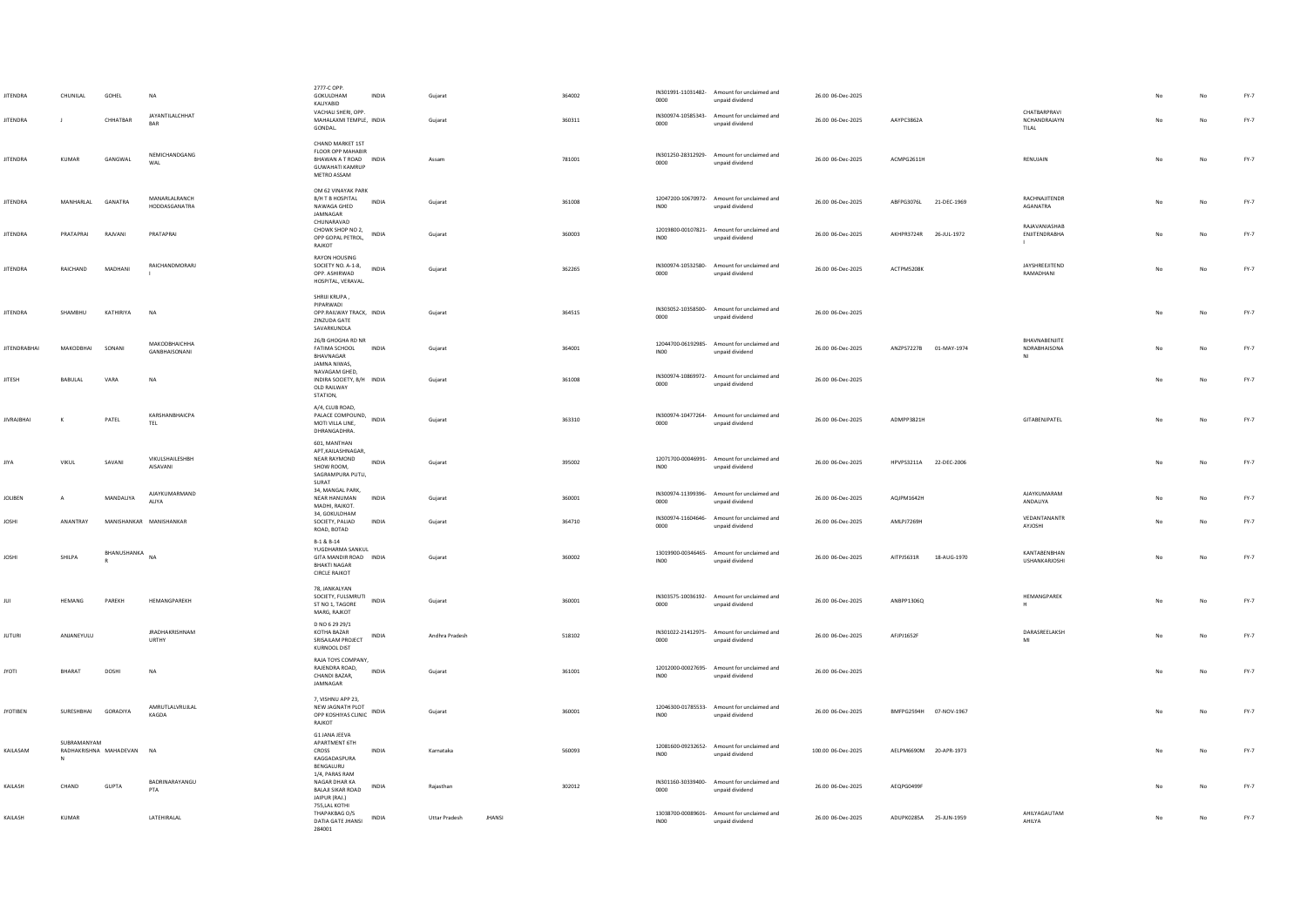| KAILASH            | <b>NATH</b>       |              | <b>GHISLINATH</b>                | PLOT NO 95 FIRST A<br>ROAD SARDARPURA INDIA<br><b>IODHPUR</b>                                         |              | Raiasthan      | 342001 | INO <sub>0</sub> | 12057200-00003741- Amount for unclaimed and<br>unpaid dividend | 26.00 06-Dec-2025 | ADHPN9596Q 01-JUL-1970 |             | SUKIYANATH                          |                           |     | No          | FY-7   |
|--------------------|-------------------|--------------|----------------------------------|-------------------------------------------------------------------------------------------------------|--------------|----------------|--------|------------------|----------------------------------------------------------------|-------------------|------------------------|-------------|-------------------------------------|---------------------------|-----|-------------|--------|
| KAILASHBEN         | MUKESHBHAI PATEL  |              | MUKESHRHAISHIV<br>ABHAIPATEL     | AT - UMEDNI<br>MUVADI, TA - TALOD, INDIA<br>DIST - SABARKANTHA.                                       |              | Gujarat        | 383215 | 0000             | IN300343-10955272- Amount for unclaimed and<br>unpaid dividend | 26.00 06-Dec-2025 | ASXPP7967J             |             | <b>PATFLMUKESHR</b><br>HAISHIVARHAI |                           | No  | No          | $FY-7$ |
| KAJAL              | ALPESHKUMAR MODI  |              | ALPESHKUMARMO<br>DI              | $10-7-36,$<br>KALYANESHVAR NI<br>POLE PATAN PATAN -<br>N.G.                                           | <b>INDIA</b> | Gujarat        | 384265 | 0000             | IN300343-20085522- Amount for unclaimed and<br>unpaid dividend | 26.00 06-Dec-2025 | APOPM7977R             |             | ALPESHISHWARL<br>ALMODI             |                           | No. | No          | FY-7   |
| KAJAL              | KIRAN             | VACHHANI     | KIRANANANDBHAI<br>VACHHANI       | ANAND DENTAL<br><b>CLINIC OFF NARAN</b><br>CHAMBER<br>BAPUNAGAR<br>AHMEDABAD                          | INDIA        | Gujarat        | 380024 | 0000             | IN300476-42225865- Amount for unclaimed and<br>unpaid dividend | 26.00 06-Dec-2025 | AAKPV3095L             |             | KIRANANANDBH<br><b>AIVACHHANI</b>   |                           |     | No          | $FY-7$ |
| KALATHIYA          | SURESHBHAI        | $\mathsf{D}$ | NA                               | NANAKU BAPU NI<br>VADI BOTAD<br>PLOT NO-1 MAHESH                                                      | INDIA        | Gujarat        | 364710 | <b>INOO</b>      | 12033800-00167564- Amount for unclaimed and<br>unpaid dividend | 26.00 06-Dec-2025 |                        |             |                                     |                           |     | No          | $FY-7$ |
| KALPANA            | ANILBHAI          | DHOLA        | ANILBHAI                         | PARK BORTALAO<br><b>BALVATIKA NR</b><br><b>LAXMINARAYAN SOC</b><br>BHAVNAGAR                          | INDIA        | Gujarat        | 364002 | IN00             | 12033200-01801058- Amount for unclaimed and<br>unpaid dividend | 26.00 06-Dec-2025 | AGQPD8427Q 15-JUN-1971 |             | MAHESHSAVIIR<br>HAIDHOLA            |                           | No  | No          | $FY-7$ |
| KALPANA            | M                 | RAJORE       | <b>NA</b>                        | FT NO.701, KUMAR<br>MANOR, 428/429,<br>RASTA PETH,<br>A-302, ARISE ICON,                              | INDIA        | Maharashtra    | 411011 | 0000             | IN301983-10199754- Amount for unclaimed and<br>unpaid dividend | 26.00 06-Dec-2025 |                        |             |                                     |                           |     | No          | FY-7   |
| <b>KAI PANAREN</b> | <b>JAYANTBHAI</b> | PATEL        | <b>IAYANTRHAIPATEL</b>           | NEAR UMIYA<br>CAMPUS, S G<br>HIGHWAY.DASKROI.<br>AHMEDABAD                                            | <b>INDIA</b> | Gujarat        | 382481 | IN00             | 12056200-00008779- Amount for unclaimed and<br>unpaid dividend | 26.00 06-Dec-2025 | AUNPP2180K 25-JUL-1976 |             | <b>JAYANTNARANB</b><br>HAIPATEL     |                           | No  | No          | FY-7   |
| <b>KAI PANAREN</b> | $\kappa$          | SHAH         | KAMLESHCHANDU<br>LALSHAH         | 1135, BAZAR FALIYUA<br>AT. PO. KADOD TA. INDIA<br><b>BARDOLI DIST. SURAT</b>                          |              | Gujarat        | 394335 | 0000             | IN301991-10583776- Amount for unclaimed and<br>unpaid dividend | 26.00 06-Dec-2025 | AUXPS0002K             |             |                                     | KAMLESHCHAN<br>DULALSHAH  | No  | No          | $FY-7$ |
| KALPESH            | SHANKARBHAI PATEL |              | SHANKARRHAIIIIAR<br>HAIPATEL     | 10, PRABHU PARK<br>SOCIETY, OPP DEVI<br>MULTIPLEX BETHAK INDIA<br><b>NARODA</b><br>AHMEDABAD          |              | Gujarat        | 382330 | 0000             | IN300343-10384392- Amount for unclaimed and<br>unpaid dividend | 26.00 06-Dec-2025 | AGAPP5616K             |             |                                     | KIRTIRENKAI PES<br>HPATEL | No  | No          | $FY-7$ |
| KALPESHKUMAR       | JAYANTILAL        | PATEL        | <b>JAYANTILALMPATE</b>           | JEYTANI PATI NO.<br>NAVO MADH AT:-<br><b>BALISANA PATAN</b><br>V/P RADHAPURA                          | INDIA        | Gujarat        | 384110 | IN00             | 12019101-01651625- Amount for unclaimed and<br>unpaid dividend | 26.00 06-Dec-2025 | AQIPP2318N 11-AUG-1978 |             | PRAGYABENKAL<br>PESHKUMARPAT<br>EL. |                           | No  | No          | FY-7   |
| KALLI              | RAM               | SHARMA       | JAGDISHPRASADSH<br>ARMA          | RADHA KISHANPURA<br>VIA JAHOTA TEH. INDIA<br>AMER DIST, JAIPUR<br>(RAJ.)                              |              | Raiasthan      | 303701 | 0000             | IN301160-30455730- Amount for unclaimed and<br>unpaid dividend | 26.00 06-Dec-2025 | AYGPS3944M             |             |                                     |                           | No  | No          | FY-7   |
| <b>KAI YANA</b>    | SUNDARAM          | M            | <b>NA</b>                        | S/O. MANI, 1, SINDHU<br>NAGAR, OLD<br>PALAKKARAI, KUMBA-<br>KONAR TALUK,<br>MELAKAVARI,<br>KUMBAKONAM | INDIA        | Tamil Nadu     | 612001 | IN00             | 12044700-04755886- Amount for unclaimed and<br>unpaid dividend | 2.00.06-Dec-2025  |                        |             |                                     |                           | No  | No          | FY-7   |
| KAMAL              | KISHORE           | SHARMA       | <b>JAISITARAMJI</b>              | DHOBI GALI,<br>SHAHPURA<br>MOHALLA, BEAWAR<br><b>BAGAIRA MOHALLA</b>                                  | <b>INDIA</b> | Raiasthan      | 305901 | INO <sub>0</sub> | 12012101-00153831- Amount for unclaimed and<br>unpaid dividend | 26.00 06-Dec-2025 | BFOPS3055R             |             | <b>JAISITARAM</b>                   |                           | No  | No          | $FY-7$ |
| KAMAL              | KUMAR             | CHHABRA      | MANAKCHANDCH<br>HABRA            | WARD NO 21<br>SUJANGARH CHURU<br>SUJANGARH CHURU                                                      | <b>INDIA</b> | Raiasthan      | 331507 | INO0             | 12017701-00203556- Amount for unclaimed and<br>unpaid dividend | 26.00 06-Dec-2025 | AAIPC3915E             | 13-JUN-1963 | ANJUCHHABRA                         |                           |     | No          | $FY-7$ |
| KAMAL              | MANDHAN           |              | NA                               | <b>SHOP NO. 28,</b><br>PRABHAT PLAZA.<br>C-11 SAMRUTHI                                                | INDIA        | Madhya Pradesh | 452001 | 0000             | IN301983-10298288- Amount for unclaimed and<br>unpaid dividend | 26.00 06-Dec-2025 |                        |             |                                     |                           |     | No          | FY-7   |
| KAMALESH           | PANDYA            |              | MMPANDYA                         | TENAMENT NR C N<br>VIDHYALAYA HIGH<br>TENSION ROAD<br>SUBHANPURA<br>VADODARA                          | <b>INDIA</b> | Gujarat        | 390021 | 0000             | IN301485-10457163- Amount for unclaimed and<br>unpaid dividend | 26.00 06-Dec-2025 | AOPPP6819P             |             |                                     |                           | No. | No          | FY-7   |
| Kamini             |                   | Barbhaya     | JatinBBarbhaya                   | Y-63/A-301. Yogi<br><b>Heritage Bldg Eksar</b><br>Road, Yogi Nagar<br>Borivali West Mumbai            | INDIA        | Maharashtra    | 400091 | 0000             | IN302927-10057612- Amount for unclaimed and<br>unpaid dividend | 26.00 06-Dec-2025 | ALAPB8352P             |             | JatinBBarbhava                      |                           | No  | No          | $FY-7$ |
| KAMINI             | VISHALKUMAR SHAH  |              | <b>NA</b>                        | 28 CHINTAMANI SOC<br>HIGH WAY ROAD<br>RAMNAGAR.<br>SABARMATI                                          | INDIA        | Guiarat        | 380005 | 0000             | IN303052-10187527- Amount for unclaimed and<br>unpaid dividend | 26.00 06-Dec-2025 |                        |             |                                     |                           |     | No          | FY-7   |
| KAMINIBEN          | $\vee$            | MEHTA        | HIRALALVAGHJIBH<br><b>AIVORA</b> | 201.CHANDANBALA<br>APP. BRAHMIN FALIYA INDIA<br>KATARGAM SURAT                                        |              | Gujarat        | 395004 | 0000             | IN301485-10305897- Amount for unclaimed and<br>unpaid dividend | 26.00 06-Dec-2025 | AMSPM3084E             |             |                                     |                           |     | No          | FY-7   |
| KAMLA              | DEVI              | BHARADIYA    | CHAGGANI ALIAGA<br>TIYA          | 205 KAST TENT<br>HOUSE KE PASS<br>VIDHUT NAGAR<br>SANJAY COLONY<br>BHILWARA<br>98 NARSIYA G           | INDIA        | Rajasthan      | 311001 | IN00             | 12017701-01068582- Amount for unclaimed and<br>unpaid dividend | 26.00 06-Dec-2025 | AHBPB6436B             | 03-OCT-1947 | <b>HAMRAIFNDRAR</b><br>HARADIYA     |                           |     | No          | FY-7   |
| KAMLA              | DEVI              | CHHABRA      | SANTOHKUMAR                      | MANDIR WARD<br>NAMBAR 14<br>SUJANGARH<br>SUJANGARH                                                    | INDIA        | Rajasthan      | 331507 | IN00             | 12017701-01070606- Amount for unclaimed and<br>unpaid dividend | 25.00 06-Dec-2025 | AGBPC5983F             | 10-FEB-1965 | SANTOSHKUMA                         |                           | No  | $_{\sf No}$ | $FY-7$ |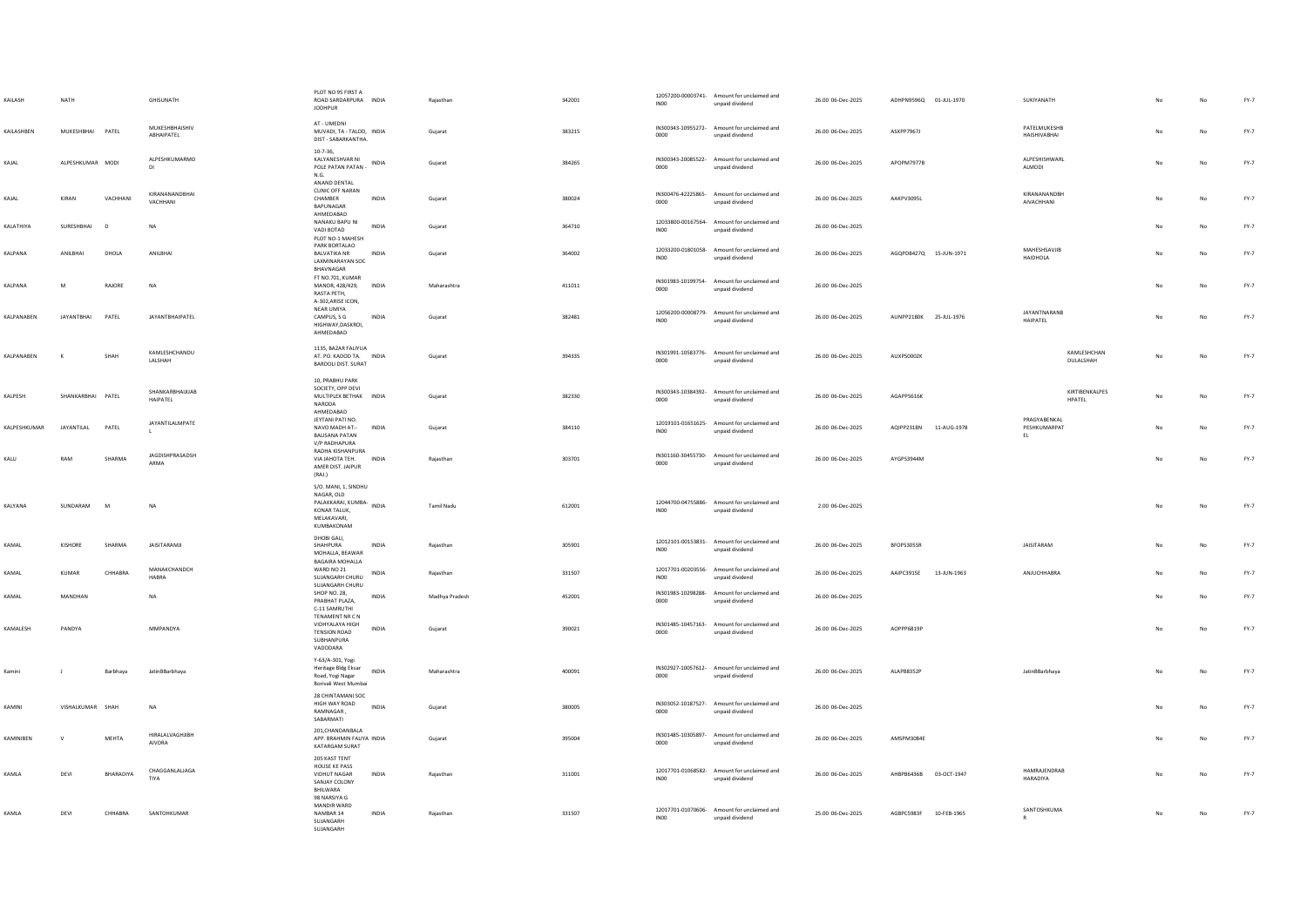| KAMLABEN                 | RAJPAL              |             | DEVENDRASHIVRA<br>MRAJPAL            | S/7/B, LAXMIKUNJ<br>SOCIETY, OPP.<br>VAIKUNTH DHAM<br>TEMLPE, DANI LIMDA.<br><b>AHMEDARAD</b> | <b>INDIA</b> | Gujarat     | 380028 | 0000                       | IN300343-10831609- Amount for unclaimed and<br>unpaid dividend | 26.00 06-Dec-2025 | AJXPR3578G                        | DEVENDRASHIV<br>RAMRAJPAL            | No  | $_{\sf No}$ | $FY-7$ |
|--------------------------|---------------------|-------------|--------------------------------------|-----------------------------------------------------------------------------------------------|--------------|-------------|--------|----------------------------|----------------------------------------------------------------|-------------------|-----------------------------------|--------------------------------------|-----|-------------|--------|
| KAMLESH                  | B                   | SARPADADIYA | BHARATBHAIRAMD<br>ASSARPADADIYA      | BILNATH SOCIETY.<br>BILNATH STREET,<br>BILKHA                                                 | INDIA        | Gujarat     | 362110 | 0000                       | IN300974-11990325- Amount for unclaimed and<br>unpaid dividend | 26.00 06-Dec-2025 | <b>BBPPS5660B</b>                 |                                      |     | No          | FY-7   |
| KAMLESH                  | JAIN                |             | <b>NA</b>                            | HNO 4/323 NARSINGH<br><b>BHAWAN GALI</b><br><b>INDERLOK MANDI</b><br>SONEPAT                  | <b>INDIA</b> | Harvana     | 131001 | INO <sub>0</sub>           | 12041800-00060528- Amount for unclaimed and<br>unpaid dividend | 26.00 06-Dec-2025 |                                   |                                      | No  | No          | $FY-7$ |
| KAMLESH                  | KISHANLAL           | DHRUVE      | KISHANLALHDHRU<br>VF                 | 10/59, MIG COLONY,<br>S. T. ROAD,<br>JAMNAGAR.                                                | INDIA        | Gujarat     | 361005 | 0000                       | IN300974-10524932- Amount for unclaimed and<br>unpaid dividend | 26.00 06-Dec-2025 | ADYPD4055B                        | PANKAJKISHANL<br>ALDHRUVE            |     | No          | $FY-7$ |
| KAMLESH                  | KUMAR               | SHARMA      | <b>NA</b>                            | WARD NO - 8 DAK<br>WALO KA MOHALLA INDIA<br>REENGAS                                           |              | Raiasthan   | 332404 | 0000                       | IN301160-30357987- Amount for unclaimed and<br>unpaid dividend | 26.00 06-Dec-2025 |                                   |                                      | No  | No          | $FY-7$ |
| KAMLESH                  | MANHARLAL BHATT     |             | MANHARI AI PREM<br>SHANKERBHATT      | MATRU KRUPA BLOCK<br>NO-08, KISHAN PARA-<br>5, NR RACE COURSE<br>RAJKOT                       | INDIA        | Gujarat     | 360001 | <b>IN00</b>                | 12041500-00762733- Amount for unclaimed and<br>unpaid dividend | 26.00 06-Dec-2025 | ABTPB9214D 19-OCT-1962            |                                      | No  | No          | $FY-7$ |
| KAMI FSH                 | SAINI               |             | KESHARI AI SAINI                     | 409 DOONGARI WALO<br>KI DHANI<br>NARADPURA ROAD<br>AMBER JAIPUR                               | <b>INDIA</b> | Raiasthan   | 302028 | IN <sub>00</sub>           | 12017701-01042080- Amount for unclaimed and<br>unpaid dividend | 26.00.06-Dec-2025 | <b>RAOPS8844B</b><br>15-ILIN-1987 | PRADEEPKUMAR<br>SAINI                | No  | No          | FY-7   |
| KAMLESHKUMAR             |                     | GANATRA     | ARVINDRHAIGGAN<br><b>ATRA</b>        | KUKAVAV NAKA,<br><b>RAGASARA</b>                                                              | <b>INDIA</b> | Gujarat     | 365440 | 0000                       | IN300974-11669256- Amount for unclaimed and<br>unpaid dividend | 26.00 06-Dec-2025 | AMOPG6524H                        | DHARMISTHAKG<br>ANATRA               | Na  | No          | $FY-7$ |
| KAMI FSHKLIMAR RACHURHAL |                     | RRAHMRHATT  | BACHUBHAIRAMPR<br>ASADRRAHMRHAT<br>T | <b>GAVARA RAJPUT</b><br>WADO, KHARIKUI<br>ROAD, ANAND<br>KHAMBHAT<br><b>6 SHREEDARSHAN</b>    | <b>INDIA</b> | Gujarat     | 388620 | <b>IN00</b>                | 12059900-00112914- Amount for unclaimed and<br>unpaid dividend | 26.00.06-Dec-2025 | RSWPR3144H 20-ILIN-1974           | HEMABENKBRA<br>HMBHATT               | No. | No          | $FY-7$ |
| KAMLESHKUMAR             | <b>HARIVADANBHA</b> | BHATT       | HARIVADANHARIL<br>ALBHATT            | SOCIETY-1 INDU<br>CHACHA LANE TP 13 INDIA<br>CHAHANI JAKAT<br>NAKA CHHANI ROAD<br>VADODARA    |              | Guiarat     | 390024 | 0000                       | IN301774-13404951- Amount for unclaimed and<br>unpaid dividend | 26.00 06-Dec-2025 | AKUPB6994L                        | <b>JAGRUTIKAMLES</b><br>HBHATT       | No  | No          | FY-7   |
| KAMLESHKUMAR             | NANAL AL            | CHOLERA     | <b>NA</b>                            | VAJSURPARA OPP.<br>PANI TANKA JASDAN                                                          | INDIA        | Gujarat     | 360050 | <b>IN00</b>                | 13019900-00189117- Amount for unclaimed and<br>unpaid dividend | 26.00 06-Dec-2025 | AFAPC3243G 25-NOV-1961            | BHARTIBENKAM<br>LESHBHAICHOLE<br>RA  | No  | No          | FY-7   |
| KANANBHAI                |                     | BHATT       | <b>NA</b>                            | 30, AKSHAR PARK<br>PALIYAD ROAD<br><b>BOTAD</b>                                               | INDIA        | Gujarat     | 364710 | INO <sub>0</sub>           | 12033800-00059725- Amount for unclaimed and<br>unpaid dividend | 26.00 06-Dec-2025 |                                   |                                      | No  | No          | $FY-7$ |
| KANEYALAL                | $\kappa$            | PANDYA      | <b>NA</b>                            | TAL, SIHOR, DIST.<br>BHAVNAGAR.                                                               | INDIA        | Gujarat     | 364260 | 0000                       | IN300974-10804445- Amount for unclaimed and<br>unpaid dividend | 26.00 06-Dec-2025 |                                   |                                      |     | No          | FY-7   |
| KANTA                    | CHANDAK             |             | KAMALKISHORCHA<br>NDAK               | A-123, SHASTRI<br>NAGAR JODHPUR                                                               | INDIA        | Raiasthan   | 342008 | IN301604-10222635-<br>0000 | Amount for unclaimed and<br>unpaid dividend                    | 26.00 06-Dec-2025 | AEFPC7983K                        | KAMALKISHORE<br>CHANDAK              | No  | No          | $FY-7$ |
| KANTA                    | <b>GUPTA</b>        |             | MrRAMESHCHAND<br>GUPTA               | 35, MOHAN NAGAR<br>GOPAL PURA BY PASS INDIA<br><b>IAIPUR</b><br><b>B-002 ROYAL EKSAR</b>      |              | Rajasthan   | 302018 | <b>IN00</b>                | 12010605-00488439- Amount for unclaimed and<br>unpaid dividend | 26.00 06-Dec-2025 | ANMPG8019N 01-SEP-1961            | MANISHAGRAW<br>AL                    | No  | No          | FY-7   |
| KANTA                    | <b>JERAM</b>        | DARJI       | <b>IFRAMDARII</b>                    | APT EKSAR ROAD<br><b>BEHIND MAYUR</b><br>TOWER BABHAI NAKA INDIA<br>BORIVALI WEST<br>MUMRAI   |              | Maharashtra | 400092 | 0000                       | IN301774-10989422- Amount for unclaimed and<br>unpaid dividend | 26.00 06-Dec-2025 | AJOPD4507E                        |                                      | No  | No          | FY-7   |
| KANTABEN                 | G                   | SONAIYA     | <b>NA</b>                            | KRISHNA KUNI<br>CRICKET BUNGALOW<br>ST NO 2 JAMNAGAR<br>JAMNAGAR                              | INDIA        | Gujarat     | 361001 | <b>IN00</b>                | 12036000-02683861- Amount for unclaimed and<br>unpaid dividend | 26.00 06-Dec-2025 |                                   |                                      | No  | No          | $FY-7$ |
| KANTABEN                 | $\blacksquare$      | PATEL       | JAYANTIBHAIPATEL                     | B/1,GRENPARK<br>SOCIETY MODHERA INDIA<br>ROAD MEHSANA<br>AGRASEN BHAVAN.                      |              | Gujarat     | 384002 | 0000                       | IN302201-10283222- Amount for unclaimed and<br>unpaid dividend | 26.00 06-Dec-2025 | AQJPP3612Q                        | <b>JAYANTIBHAIMP</b><br>ATEL         | No  | No          | FY-7   |
| KANTILAL                 | KISHORILAL          | AGRAWAL     | KISHORILALMULCH<br>ANDAGRAWAL        | GUEST HOUSE B/H.<br>RAILWAY STATION<br>JETALPUR NAKA<br>VADODARA<br>WARD NO. 17.              | INDIA        | Gujarat     | 390007 | 0000                       | IN301991-10393789- Amount for unclaimed and<br>unpaid dividend | 26.00 06-Dec-2025 | ABJPA6654Q                        | BHAGWANDASA<br>GRAWAL                | No  | No          | FY-7   |
| KANWAR                   | LAL                 |             | <b>HARRANSHIAI</b>                   | GOLUWALA<br>NIWADAN TEH.<br>PILIRANGA<br><b>HANUMANGARHJN</b>                                 | <b>INDIA</b> | Rajasthan   | 335802 | IN00                       | 12012101-00470212- Amount for unclaimed and<br>unpaid dividend | 26.00 06-Dec-2025 | ADEPL7771Q 01-JUN-1982            | <b>HARRANSHIAI</b>                   | No. | No          | FY-7   |
| KARIA                    | SHORHANAREN Y       |             | YATINRHAIKARIA                       | BLOCK NO-203, YOGI<br>TOWER, LAXMI<br>NAGAR, JUNAGADH.                                        | <b>INDIA</b> | Gujarat     | 362001 | 0000                       | IN300974-11141736- Amount for unclaimed and<br>unpaid dividend | 26.00 06-Dec-2025 | AVCPK9285C                        | YATINKARIA                           | No. | No          | FY-7   |
| KASHISH                  | RAJESHBHAI          | SOMANI      | RAJESHBHAIDHIRAJ<br>LALSOMANI        | 1277/9, T.V. KENDRA<br>ROAD GHOGHA<br><b>CIRCLE BHAVNAGAR</b>                                 | INDIA        | Guiarat     | 364001 | 0000                       | IN301991-11264576- Amount for unclaimed and<br>unpaid dividend | 26.00 06-Dec-2025 | IDGPS5351P                        | RAJESHBHAIDHI<br>RAJLALSOMANI        | No  | No          | FY-7   |
| KASHMIRAREN              | KISHORKUMAR SOLANKI |             | CHHAGANLALKESH<br>UBHAIPARMAR        | SHRI KRUPA<br>MEGHANI NAGAR 4. INDIA<br>BAGASRA GUJARAT<br>LAXMI                              |              | Gujarat     | 365440 | 0000                       | IN302269-11975044- Amount for unclaimed and<br>unpaid dividend | 26.00 06-Dec-2025 | ADXPP6315P                        | KISHORKUMAR<br>MADHAVJISOLA<br>NKI   | No  | No          | FY-7   |
| KAUSHALYA                | GIRISH              | CHANDNANI   | <b>NA</b>                            | KRUPA, MARUTI<br>NAGAR STREET NO-2 INDIA<br>AIR PORT ROAD<br>RAIKOT                           |              | Gujarat     | 360001 | <b>IN00</b>                | 13019900-00280402- Amount for unclaimed and<br>unpaid dividend | 26.00 06-Dec-2025 | ADEPC5315P 04-AUG-1967            | <b>GIRISHCHHARILD</b><br>ASCHANDNANI | No  | $_{\sf No}$ | $FY-7$ |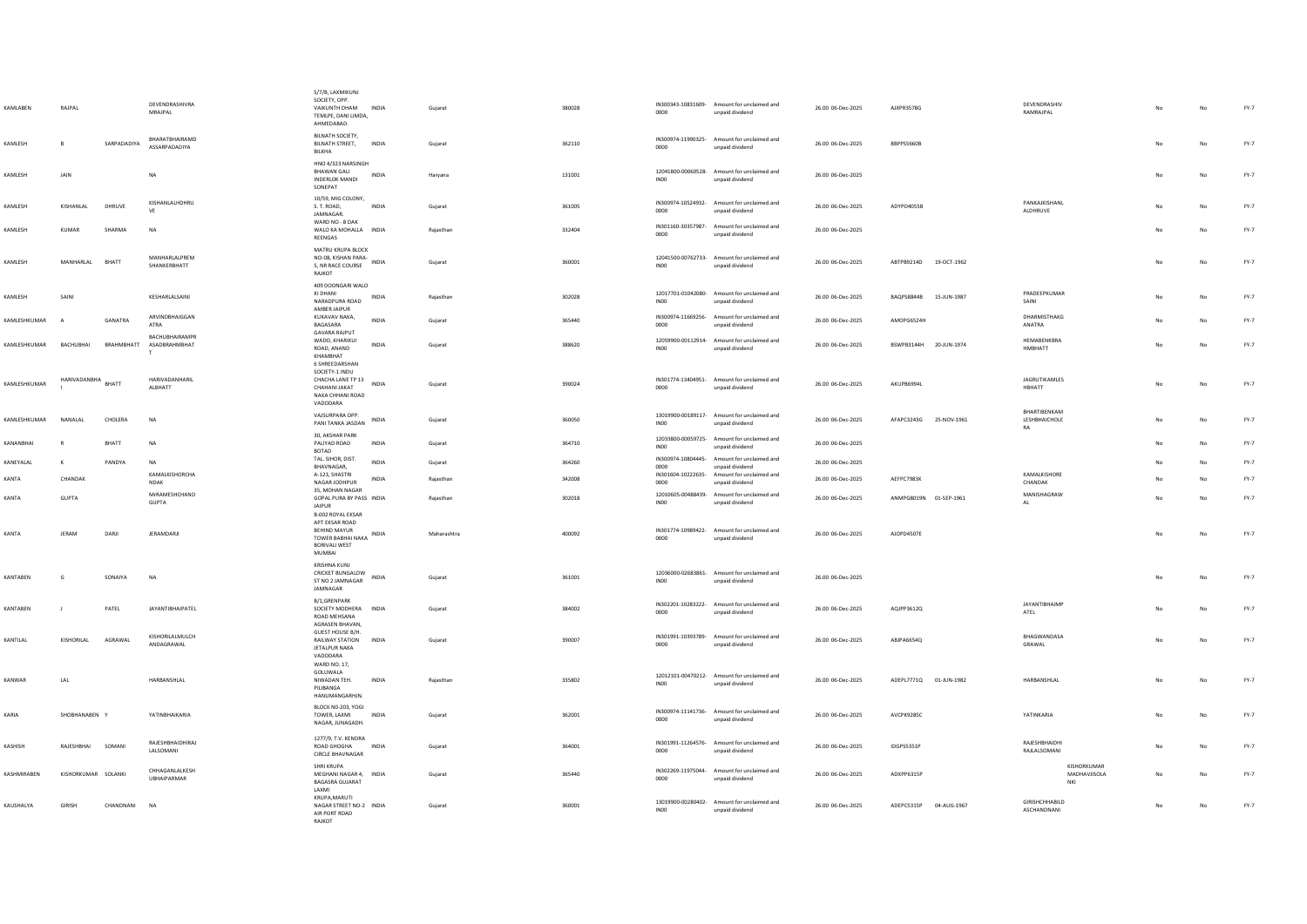| KAUSHIK     | ANANTRAI           | MEHTA         | ANANTRAI                                         | ARIHANT KRUPA<br>OPP:SATYA SAI<br>INDIA<br>SCHOOL PALACE<br>ROAD JAMNAGAR                                       | Gujarat        | 361008 | INO <sub>0</sub> | 12018000-00040574- Amount for unclaimed and<br>unpaid dividend | 26.00 06-Dec-2025 | AGUPM1497K 27-AUG-1970  |             | <b>HETALKMEHTA</b>                | No        | No | FY-7   |
|-------------|--------------------|---------------|--------------------------------------------------|-----------------------------------------------------------------------------------------------------------------|----------------|--------|------------------|----------------------------------------------------------------|-------------------|-------------------------|-------------|-----------------------------------|-----------|----|--------|
| KAVITA      | SHARDA             |               | <b>SURFSHSHARDA</b>                              | LAXMI PURA<br><b>INDIA</b><br>BARMER                                                                            | Raiasthan      | 344001 | INO <sub>0</sub> | 12012101-00287334- Amount for unclaimed and<br>unpaid dividend | 26.00 06-Dec-2025 | ACXPS9096B              | 27-SEP-1964 | SURFSHSHARDA                      | No        | No | FY-7   |
| KAVITA      | SINGH              |               | <b>AJADSINGHBHADA</b><br>URIYA                   | B-99 MALVIYA NAGAR INDIA<br>ALWAR (RAJ)                                                                         | Rajasthan      | 301001 | 0000             | IN301983-11127227- Amount for unclaimed and<br>unpaid dividend | 26.00 06-Dec-2025 | HAXPS9259B              |             |                                   | No        | No | FY-7   |
| KELINA      | TUSHARKUMAR SHAH   |               | <b>NA</b>                                        | B-303.SARANSH<br><b>GREEN NR.DEV</b><br><b>INDIA</b><br>HOSPITAL NEW<br>VASNA                                   | Gujarat        | 380007 | 0000             | IN300343-11400042- Amount for unclaimed and<br>unpaid dividend | 26.00 06-Dec-2025 |                         |             |                                   | No        | No | FY-7   |
| KETAN       | MAHENDRAKU<br>MAR  | BHATT         | MAHENDRAKUMA                                     | HALAR HOUSE<br>STARMID TOWN B-<br>404, INDRA ROAD<br><b>INDIA</b><br>JAMNAGAR<br>JAMNAGAR<br>GUJ, HOUSING BOARD | Gujarat        | 361002 | IN <sub>00</sub> | 12013200-00649559- Amount for unclaimed and<br>unpaid dividend | 26.00 06-Dec-2025 | AKSPB2525M 03-SEP-1972  |             | BHAVIKAKETAN<br>BHATT             | No        | No | $FY-7$ |
| KFTAN       | RASIKRHAL          | THAKRAR       | RASIKRHAI                                        | OTR-304 OPP.<br><b>INDIA</b><br>MARKETING YARD<br>RAJKOT                                                        | Guiarat        | 360001 | INO <sub>0</sub> | 12018000-00169208- Amount for unclaimed and<br>unpaid dividend | 26.00.06-Dec-2025 | AFIPT9224M 26-ILII-1973 |             | MEHULRTHAKRA                      | <b>No</b> | No | FY-7   |
| KETANKUMAR  | NAGARDAS           | <b>SUCHAK</b> | NAGARDASNATHU<br>BHAISUCHAK                      | C/O. JANKI NOVELTY,<br>OPP. BANK OF INDIA, INDIA<br>AMRELI                                                      | Gujarat        | 365601 | 0000             | IN300974-11575901- Amount for unclaimed and<br>unpaid dividend | 26.00 06-Dec-2025 | AFNPS9183H              |             | MADHAVIKSUCH<br>AK                | No        | No | $FY-7$ |
| KEVIN       | SHASHIKANT         | SHAH          | SHASHIKANT                                       | C-5, ADITYA APT., OLD<br>NAGARDAS ROAD,<br>NR. JAIN NURSHING INDIA<br>HOME, ANDHERI (E)<br><b>MUMBAI</b>        | Maharashtra    | 400069 | IN00             | 12071000-00061949- Amount for unclaimed and<br>unpaid dividend | 26.00 06-Dec-2025 | AXJPS1005M 15-JUL-1977  |             | BHAVIKEVINSHA<br>H                | No        | No | FY-7   |
| KEYURKUMAR  | PATEL              |               | DHIRUBHAIPATEL                                   | 8 MEGHDOOT SOC<br>KARELIBAUG BARODA INDIA                                                                       | Gujarat        | 390018 | INO <sub>0</sub> | 13016700-00731414- Amount for unclaimed and<br>unpaid dividend | 26.00 06-Dec-2025 | ALJPP4666M              | 07-DEC-1968 | USHABENPATEL PATELHIMANIK         | No        | No | FY-7   |
| KHAGESH     | CHANDRA            | MEHTA         | SHIVI AI IADAVIIME<br><b>HTA</b>                 | I-130 PARMAR<br>RESIDENCY OFF<br>SALUNKE VIHAR RD,<br>INDIA<br>KONDHWA, PUNE<br>NEAR BRAHMA<br>ANGAN PUNE       | Maharashtra    | 411048 | 0000             | IN301549-52462411- Amount for unclaimed and<br>unpaid dividend | 26.00 06-Dec-2025 | AMKPM1068J              |             | GAURAVMEHTA                       | No        | No | $FY-7$ |
| KHAJANI     |                    |               | <b>NA</b>                                        | G-9 ASHOKA CHURCH INDIA<br><b>GOLE MARKET</b>                                                                   | Delhi          | 110001 | 0000             | IN300118-11177893- Amount for unclaimed and<br>unpaid dividend | 26.00 06-Dec-2025 |                         |             |                                   | No        | No | FY-7   |
| KHAKHAR     | SANJAY             | D             | NA                                               | B/211 TAKSHSHILA<br>INDIA<br>SOCIETY 1 RAJKOT                                                                   | Gujarat        | 360001 | INO0             | 12013200-01481073- Amount for unclaimed and<br>unpaid dividend | 26.00 06-Dec-2025 |                         |             |                                   |           | No | $FY-7$ |
| KHAMAR      | TEJASKUMAR C       |               | CHANDRAKANT                                      | 15 PANI PURAVATHA<br>COLONY RADHANPUR INDIA<br>RADHANPUR                                                        | Gujarat        | 385340 | INO <sub>0</sub> | 12033200-01643390- Amount for unclaimed and<br>unpaid dividend | 11.00 06-Dec-2025 | AVQPK6893G 29-AUG-1979  |             |                                   | No        | No | $FY-7$ |
| KHAMBHATTA  | DHIRENDRA          | KANTILAL      | KANTILALMKHAMB<br><b>HATTA</b>                   | 40/E JAYESH COLONY<br>NEXT TO JAIN HOSTEL<br>FATEHGUNJ NEAR INDIA<br>NAVYUG VIDHYALAYA<br>VADODARA              | Gujarat        | 390002 | INO <sub>0</sub> | 13016700-00295191- Amount for unclaimed and<br>unpaid dividend | 26.00 06-Dec-2025 | AGIPK4768P              | 02-SEP-1968 | KHAMRHATTAA<br>NJANADHIREND<br>RA | No        | No | FY-7   |
| KHETA       | SURESHBHAI PATEL   |               | SURESHBHAIRAMA<br>BHAIPATEL                      | <b>14 SHIV SHAKTI</b><br>SOCIETY FATEH<br>DARWAJA TA<br><b>INDIA</b><br>VISNAGAR DIST<br>MEHSANA VISNAGAR       | Guiarat        | 384315 | 0000             | IN301276-30675438- Amount for unclaimed and<br>unpaid dividend | 26.00 06-Dec-2025 | BGWPP6370F              |             |                                   | No        | No | FY-7   |
| KHUSHABU    | ASHOK              | AGRAWAL       | ASHOKBADRINARA<br>YANAGRAWAL                     | 141 GORA BAZAR<br>JABALPUR , JABALPUR<br><b>INDIA</b><br>MADHYA<br>PRADESH, INDIA                               | Madhya Pradesh | 482001 | 0000             | IN303028-67364371- Amount for unclaimed and<br>unpaid dividend | 26.00 06-Dec-2025 | <b>BODPA3658L</b>       |             |                                   | No        | No | FY-7   |
| KHUSHALBHAI | BHARATBHAI VAGHELA |               | RHARATRHAIDAM<br>ARSHIBHAIVAGHEL<br>$\mathbf{A}$ | GHELADI PA SHERI.<br>NR. SITA GATE, OPP.<br>SWAMINARAYAN INDIA<br>MANDIR,<br>DHRANGADHRA                        | Gujarat        | 363310 | 0000             | IN300974-12066607- Amount for unclaimed and<br>unpaid dividend | 26.00 06-Dec-2025 | BBAPV1130L              |             | NALINIBENBVAG<br><b>HELA</b>      | No        | No | $FY-7$ |
| KHUSHBOO    | MALOO              |               | RAMSINGH                                         | <b>B5 MAHAVEER</b><br>NAGAR PAL LINK RD<br>WARD NO 9 JODHPUR INDIA<br>RAJASTHAN                                 | Rajasthan      | 342008 | 0000             | IN300513-82046519- Amount for unclaimed and<br>unpaid dividend | 26.00 06-Dec-2025 | DBBPM1751B              |             | MANOJMEHTA                        |           | No | $FY-7$ |
| KHUSHI      | KHANDELWAL         |               | <b>NA</b>                                        | KHADI BHANDAR KE<br>SAMNE KALI HAAT<br>INDIA<br>GALI WARD NO. 77/3<br>AMBER JAIPUR                              | Rajasthan      | 302028 | INO <sub>0</sub> | 12017701-01084851- Amount for unclaimed and<br>unpaid dividend | 26.00 06-Dec-2025 |                         |             |                                   |           | No | $FY-7$ |
| KHUSHKUMAR  | PATEL              |               | PARESHBHAIMANG<br>UBHAIPATEL                     | C/81, LAXMIKRUPA<br>SOCIETY, AJAY<br>TENAMENT-3 RABARI<br>INDIA<br>COLONY AMRAIWADI<br>AHMEDABAD<br>GUIARAT     | Gujarat        | 380026 | 0000             | IN300214-22712695- Amount for unclaimed and<br>unpaid dividend | 50.00 06-Dec-2025 | DMZPP0864H              |             |                                   | No        | No | $FY-7$ |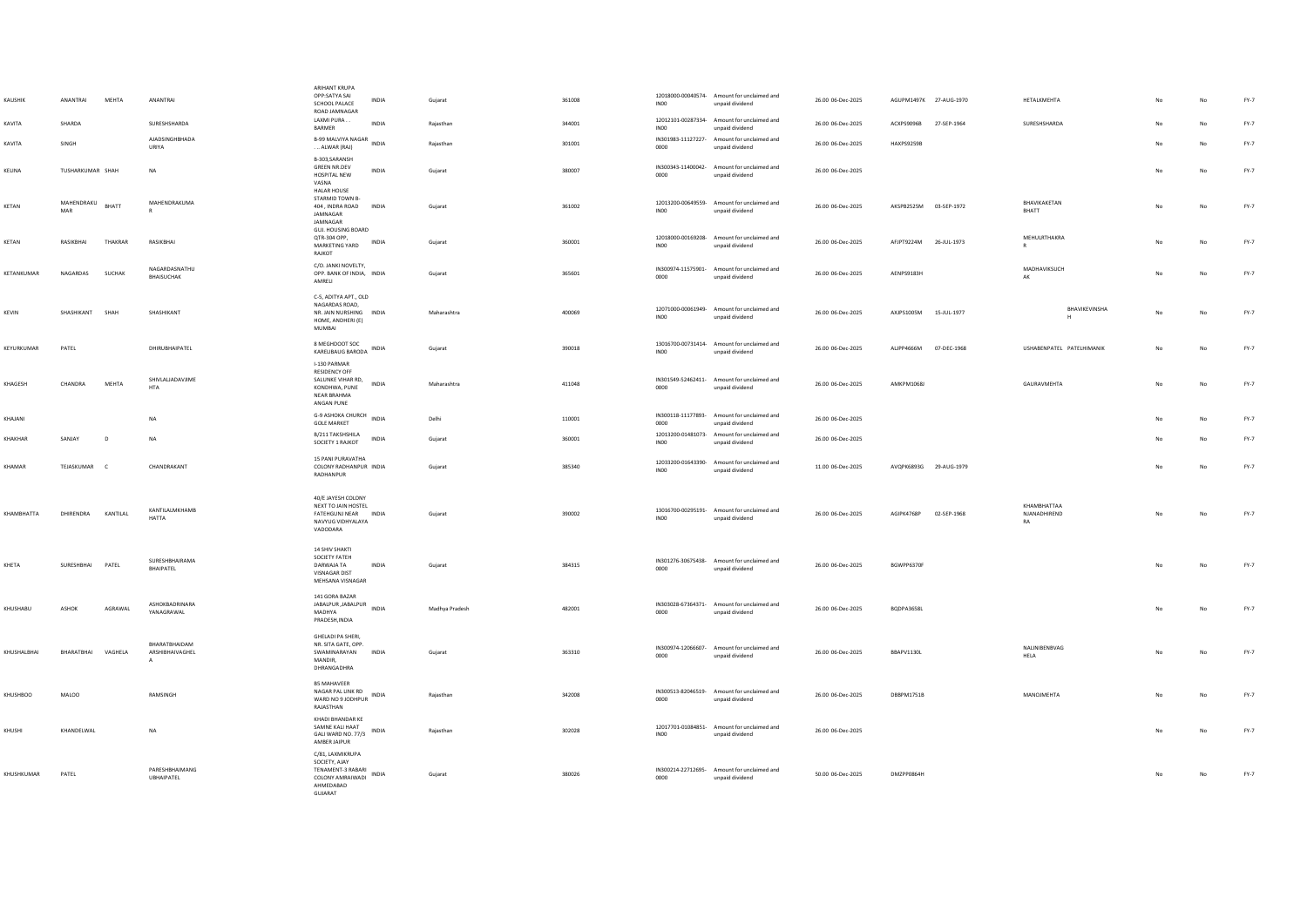| KINJAL        | MAHENDRABHAI SHAH  |                 | MAHENDRABHAIC<br>HINUBHAISHAH        | 58, MAHAVIRNAGAR<br>SOCIETY, NR. L.J.<br>COMMERCE COLLEGE, INDIA<br>VASTRAPUR,<br>AHMEDABAD.                                     | Gujarat        | 380015 | 0000             | IN300343-10481707- Amount for unclaimed and<br>unpaid dividend | 26.00 06-Dec-2025 | AULPS0337B             |             | CHHAYARENMA MAHENDRARHAI<br>HENDRABHAISH CHINUBHAISHA<br>AH<br>H | No | No          | $FY-7$ |
|---------------|--------------------|-----------------|--------------------------------------|----------------------------------------------------------------------------------------------------------------------------------|----------------|--------|------------------|----------------------------------------------------------------|-------------------|------------------------|-------------|------------------------------------------------------------------|----|-------------|--------|
| KIRAN         | BHAVSAR            |                 | RAMNARAYAN                           | W O MAHENDRA<br>BHAVSAR 23/1 USHA<br>PATHAK<br><b>INDIA</b><br>VALLABHNAGAR<br>INDORE                                            | Madhya Pradesh | 452003 | 0000             | IN303833-10279149- Amount for unclaimed and<br>unpaid dividend | 26.00 06-Dec-2025 | BOHPK0921N             |             | MAHENDRAKU<br>MARBHAVSAR                                         | No | No          | $FY-7$ |
| KIRAN         | HARSHAD            | JAKHOTIA        | <b>BHAWARI AI RAMN</b><br>ARAYANBANG | GURUKRUPA<br><b>BUILDING NEAR</b><br>PARAVATI HOSPITAL INDIA<br>SHASTRI NAGAR<br>GURUDWARA<br>KHOPOLI                            | Maharashtra    | 410203 | IN00             | 13014400-01827108- Amount for unclaimed and<br>unpaid dividend | 26.00 06-Dec-2025 | AMSPJ9029N 25-FEB-1983 |             |                                                                  | No | No          | FY-7   |
| KIRAN         | KUMARI             | GUPTA           | BAJRANGLAL                           | FLAT NO 302 PLOT NO<br>A 66 SHRIRAM<br><b>ENKALVE SURYA</b><br>INDIA<br>NAGAR MURLIPURA<br><b>JAIPUR</b>                         | Rajasthan      | 302039 | INO <sub>0</sub> | 12017701-01089522- Amount for unclaimed and<br>unpaid dividend | 26.00 06-Dec-2025 | AZNPG1319E 10-JUL-1985 |             | BAJRANGLAL                                                       | No | No          | FY-7   |
| KIRAN         | NARANG             |                 | <b>NA</b>                            | ST NO 2 SHAKTI<br><b>INDIA</b><br>NAGAR FAZILKA                                                                                  | Punjab         | 152123 | 0000             | IN300513-16552477- Amount for unclaimed and<br>unpaid dividend | 10.00 06-Dec-2025 |                        |             |                                                                  | No | No          | $FY-7$ |
| KIRANBHAI     | <b>ISHVARBHAI</b>  | PATEL           | ISHVARBHAIAPATE<br>L                 | 06, DHARTI CITY, TA.<br>KADI DIST. MEHSANA INDIA<br>KADI                                                                         | Guiarat        | 382481 | 0000             | IN302461-10518695- Amount for unclaimed and<br>unpaid dividend | 26.00 06-Dec-2025 | AOIPP5352E             |             | CHHAYABENKIR<br>ANBHAIPATEL                                      | No | No          | $FY-7$ |
| KIRANKUMAR    | ANANDRHAI          | VACHHANI        | ANANDRHAI                            | ANAND DENTAL<br><b>CLINIC KRISHNA</b><br>NAGAR INDIA<br><b>INDIA</b><br><b>COLONY BAPUNAGAR</b><br>AHMEDABAD                     | Gujarat        | 380024 | 0000             | IN300476-42283813- Amount for unclaimed and<br>unpaid dividend | 26.00 06-Dec-2025 | ARUPV6207B             |             | KAJALBENKIRNB<br>HAIVACHHANI                                     | No | No          | $FY-7$ |
| KIRANKUMAR    | $\mathsf{C}$       | PARMAR          | CHANDUBHAIPAR<br>MAR                 | 214 - 2 SECTOR 4<br>GANDHINAGAR<br>INDIA<br>GANDHINAGAR<br>GANDHINAGAR                                                           | Gujarat        | 382016 | INO <sub>0</sub> | 12044700-01487201- Amount for unclaimed and<br>unpaid dividend | 26.00 06-Dec-2025 | ATLPP7672H 19-JAN-1981 |             | CHANDUBHAIPA<br><b>RMAR</b>                                      | No | No          | $FY-7$ |
| KIRANKUMAR    | NATVARLAL          | SHUKLA          | NATVARLAL                            | VANDI FALI, GUGLI<br>INDIA<br>CHOWK,<br>KHAMBHALIA                                                                               | Gujarat        | 361305 | INO <sub>0</sub> | 12024000-00007913- Amount for unclaimed and<br>unpaid dividend | 26.00 06-Dec-2025 | BFQPS2883R             | 27-AUG-1970 | DINESHKESHAVJI<br>PABARI                                         |    | No          | FY-7   |
| KIRITBHAI     | SHANKARLAL SHAHHUF |                 | SHANKARLALAMBA<br>RAMSHAH            | 15, NAMAN APP<br>JOGANI NAGAR,<br><b>INDIA</b><br>RANDER ROAD<br>ANAND MAHAL ROAD<br>SURAT                                       | Guiarat        | 395009 | INO <sub>0</sub> | 12028900-00485840- Amount for unclaimed and<br>unpaid dividend | 26.00 06-Dec-2025 | AAEHK0227K 28-OCT-1961 |             |                                                                  | No | No          | $FY-7$ |
| KIRITKUMAR    | BHOGILAL           | PATEL           | BHOGILALHARGOVI<br>NDASPATEL         | 6, SANJAY SOCIETY<br>PART-2, OPP.<br>MADHUPURA<br><b>INDIA</b><br>MARKET, SHAHIBAUG,<br>AHMEDABAD.                               | Guiarat        | 380004 | 0000             | IN300343-10313258- Amount for unclaimed and<br>unpaid dividend | 26.00 06-Dec-2025 | ABRPP7126L             |             |                                                                  | No | No          | FY-7   |
| KIRITKUMAR    | M                  | THAKKAR         | MKTHAKKAR                            | NAVIN, BRAHMIN<br>MATANO VAS,<br>INDIA<br>RANASAN, RANASAN<br>MAHESANA                                                           | Guiarat        | 382850 | 0000             | IN302461-10604999- Amount for unclaimed and<br>unpaid dividend | 26.00 06-Dec-2025 | AFSPT4729D             |             | RITABENKIRITKU<br>MARTHAKKAR                                     | No | <b>No</b>   | FY-7   |
| KIRTIKUMAR    | M                  | PATEL           | MADHAVLALNPAT<br>EL.                 | 31 SWAGAT<br><b>BUNGLOWS OPP</b><br>GOODLUCK<br>INDIA<br>AUTOMOBILES NR<br>JYOTI PETROL PUMP<br>MEHSANA GUJARAT                  | Gujarat        | 384002 | 0000             | IN300513-14831549- Amount for unclaimed and<br>unpaid dividend | 26.00 06-Dec-2025 | AHYPP0199E             |             |                                                                  | No | $_{\sf No}$ | $FY-7$ |
| KISHAN        | RATHI              |                 | MAHADEVRATHI                         | S/O MAHADEV RATHI<br>BARION KA BAS. INDIA<br>BARMER                                                                              | Rajasthan      | 344001 | INO0             | 12012101-00369212- Amount for unclaimed and<br>unpaid dividend | 26.00 06-Dec-2025 | AEFPR5143A             | 14-APR-1972 | BHAVNARATHI                                                      |    | No          | $FY-7$ |
| KISHANBHAI    | GHANSHYAMBH        | PATEL           | GHANSHYAMRHAI<br>PATEL               | PATELVAS UNTVA.<br>INDIA<br>MAHESANA                                                                                             | Gujarat        | 382715 | IN00             | 12010900-07014655- Amount for unclaimed and<br>unpaid dividend | 26.00 06-Dec-2025 | DDSPP5037G 18-JUL-1993 |             | HANSABENGHA<br>NSHYAMBHAIPA<br>TEL                               |    | $_{\sf No}$ | FY-7   |
| <b>KISHOR</b> | <b>IFRAMRHAI</b>   | <b>ZADAFIYA</b> | <b>IFRAMRHAI</b>                     | 12 MADHUVAN<br>SOCIETY R T O ROAD<br>GADHECHI VADLA INDIA<br>RAMKRUPA<br>BHAVNAGAR                                               | Guiarat        | 364001 | INO0             | 12033200-00470024- Amount for unclaimed and<br>unpaid dividend | 26.00 06-Dec-2025 | AAGPZ9635G 10-JUL-1984 |             |                                                                  | No | No          | FY-7   |
| <b>KISHOR</b> | MANGILAL           | <b>JAIN</b>     | MANGILALSATIDA<br><b>NJAIN</b>       | MU PO MOLGI TAL-<br>AKKALKUWA MU<br>MOLGI SHANTINAGAR<br>MOLGI NANDURBAR INDIA<br>MAHARASHTRA NEAR<br>AASHRAM SHALA<br>AKKALKUWA | Maharashtra    | 425452 | 0000             | IN301549-52947697- Amount for unclaimed and<br>unpaid dividend | 26.00 06-Dec-2025 | ADGPJ9739G             |             |                                                                  | No | No          | FY-7   |
| <b>KISHOR</b> | $\mathbb{R}$       | WADHWANI        | ROCHANDASWADH<br>WANI                | A-612 LAXMI SOCIETY<br>STATION ROAD<br><b>INDIA</b><br><b>DHARAM NAGAR</b><br>SABARMATI<br>AHMEDABAD                             | Guiarat        | 380005 | 0000             | IN300343-10107769- Amount for unclaimed and<br>unpaid dividend | 26.00 06-Dec-2025 | AAXPW3748C             |             | MOHINIKDEVNA<br>NI                                               |    | No          | FY-7   |
| KISHORBHAI    | DHANJIBHAI         | PATEL           | DHANJIBHAIBHAVJI<br>BHAIPATEL        | ARTI PARK OPP T 8<br>HOSPITAL WADHWAN INDIA<br>SURENDRANAGAR                                                                     | Gujarat        | 363001 | INO <sub>0</sub> | 12033300-00244833- Amount for unclaimed and<br>unpaid dividend | 76.00 06-Dec-2025 | AGEPP1859J 07-OCT-1966 |             |                                                                  |    | No          | FY-7   |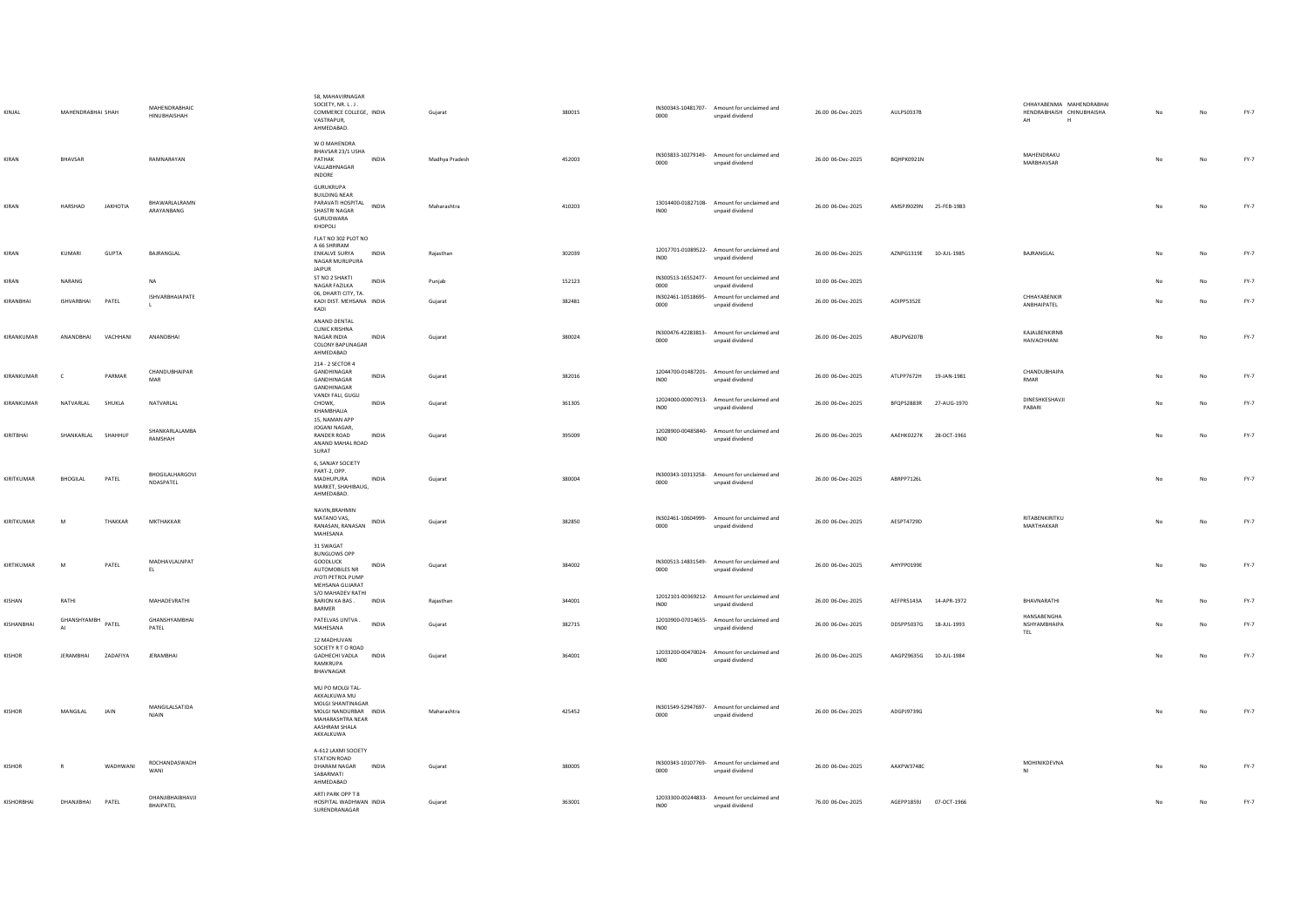| <b>KISHOR</b> | PRASAD            |             | <b>NA</b>                       | 4 VAISHALI HOUSING<br>SOC NR SARDAR<br>PATEL HOSPITAL<br>ANKLESHWAR                                          | <b>INDIA</b> | Guiarat        | 393001 | 0000             | IN300476-42047468- Amount for unclaimed and<br>unpaid dividend | 26.00 06-Dec-2025 | AHSPP1584F             |             | CHAMELIDEVI                       | No | No | $FY-7$ |
|---------------|-------------------|-------------|---------------------------------|--------------------------------------------------------------------------------------------------------------|--------------|----------------|--------|------------------|----------------------------------------------------------------|-------------------|------------------------|-------------|-----------------------------------|----|----|--------|
| KOMAL         | <b>ZAVERI</b>     |             | KEYURZAVERI                     | C 2 RUTVIRAJ<br>APPARTMENT<br>SWASTIK SOCIETY<br>OPP ESSAR HOUSE<br>JAMNAGAR                                 | <b>INDIA</b> | Gujarat        | 361001 | 0000             | IN301276-30599754- Amount for unclaimed and<br>unpaid dividend | 26.00 06-Dec-2025 | AARP74538M             |             | KEYURZAVERI                       | No | No | $FY-7$ |
| KOMALBEN      | JAGDISHBHAI PATEL |             | NA                              | <b>D-42 SARDAR NAGAR</b><br>SOCIETY NR-ROSE<br>GARDEN HOTEL OPP- INDIA<br>MAKTUPUR HIGHWAY<br>ROAD UNJHA     |              | Gujarat        | 384170 | 0000             | IN301983-11000098- Amount for unclaimed and<br>unpaid dividend | 26.00 06-Dec-2025 |                        |             |                                   | No | No | $FY-7$ |
| KORADA        | HAREESH           |             | NA                              | PLOT NO 9A<br>RAJEEVNAGAR<br>BANKERS COLONY<br><b>DEEPA MAHAL</b><br>SRIKAKULAM                              | INDIA        | Andhra Pradesh | 532001 | <b>INOO</b>      | 12048100-00003906- Amount for unclaimed and<br>unpaid dividend | 5.00 06-Dec-2025  |                        |             |                                   | No | No | FY-7   |
| KOYA          | DHARMIKA          | MANSHILBHAI | KOYAMANSHILHAR<br>SHADBHAI      | OPP. SARA KUWA,<br>HAWAI CHOWK,<br>NAGAR CHAKLA<br>ROAD, JAMNAGAR.                                           | INDIA        | Gujarat        | 361001 | 0000             | IN300974-10780723- Amount for unclaimed and<br>unpaid dividend | 26.00 06-Dec-2025 | AUFPK2742Q             |             | <b>MANSHILHARSH</b><br>ADBHAIKOYA | No | No | $FY-7$ |
| KRANTHI       | ANUMULA           |             | SRIHARIANUMULA                  | 4.4.93 AMBERPET<br>NIZAMABAD<br>NIZAMABAD                                                                    | <b>INDIA</b> | Andhra Pradesh | 503001 | 0000             | IN300239-12681506- Amount for unclaimed and<br>unpaid dividend | 26.00 06-Dec-2025 | AHCPA4092K             |             |                                   |    | No | $FY-7$ |
| KRINA         | MAHENDRAKU<br>MAR | SHAH        | MAHENDRAKUMA<br>RCHINUBHAISHAH  | A-5 AMAR FLAT<br><b>BARREGE ROAD</b><br>VASNA AHMEDABAD<br>AHMEDABAD                                         | <b>INDIA</b> | Guiarat        | 380051 | INO0             | 12044700-00617904- Amount for unclaimed and<br>unpaid dividend | 26.00 06-Dec-2025 | BEXPS8262N             | 01-MAR-1985 |                                   | No | No | FY-7   |
| KRISHAN       | AVTAR             | SINGHAL     | SHBASDEOSAHOI                   | KU-48, PITAM PURA, INDIA<br>DELHI<br><b>GOVT GIRLS HIGHB</b>                                                 |              | Delhi          | 110088 | 0000             | IN302365-10045546- Amount for unclaimed and<br>unpaid dividend | 26.00 06-Dec-2025 | ABZPA9042L             |             | SUNEETSINGHAL                     |    | No | $FY-7$ |
| KRISHAN       | <b>KUMAR</b>      |             | TARACHAND                       | SCHOOL VILL<br>DHANGAR DISTT<br>FATEHABAD<br>HARYANA                                                         | <b>INDIA</b> | Haryana        | 125050 | 0000             | IN302365-10445313- Amount for unclaimed and<br>unpaid dividend | 26.00 06-Dec-2025 | ABCPK4953D             |             |                                   | No | No | FY-7   |
| KRISHAN       | KUMAR             |             | DHANPATRAI                      | C/O PAWAN KUMAR<br>H.NMO. 520/1 PRITI INDIA<br>NAGAR HISSAR                                                  |              | Haryana        | 125001 | INO <sub>0</sub> | 12019101-03119891- Amount for unclaimed and<br>unpaid dividend | 26.00 06-Dec-2025 | DVKPK8459K 19-OCT-1963 |             | PAWANKUMAR<br>MITTAL              |    | No | $FY-7$ |
| KRISHAN       | KUMAR             | TIRRA       | PRABHUDAYALTIBR<br>$\mathbf{A}$ | C/O PRABHU DAYAL<br><b>KRISHAN KUMAR</b><br>CLOTH MARKET,<br><b>JHUNJHUNU</b><br><b>JHUNJHUNU</b>            | <b>INDIA</b> | Rajasthan      | 333001 | IN00             | 12012101-00442818- Amount for unclaimed and<br>unpaid dividend | 26.00 06-Dec-2025 | ACIPT8881G             | 04-APR-1975 | SUMANTIRRA                        |    | No | $FY-7$ |
| KRISHNA       | GANDHI            |             | DNGANDHI                        | H NO. 401, HOUSING<br>BOARD COLONY,<br>ROHTAK, HARYANA                                                       | <b>INDIA</b> | Haryana        | 124001 | 0000             | IN302365-10171840- Amount for unclaimed and<br>unpaid dividend | 26.00 06-Dec-2025 | AAWPW4512B             |             |                                   |    | No | $FY-7$ |
| KRISHNA       | MURARI            | GATTANI     | NARAYANDASGAT<br>TANI           | MAHATMA GANDHI<br>WARD NO 08 GANDHI<br><b>GANJ GALI SHRI</b><br>SADAN IMALIYA<br>KATNI (M.P.)                | <b>INDIA</b> | Madhya Pradesh | 483501 | 0000             | IN301983-11027531- Amount for unclaimed and<br>unpaid dividend | 26.00 06-Dec-2025 | ADAPG8582A             |             |                                   |    | No | $FY-7$ |
| KRISHNAKUMAR  | TRIKAMDAS         | CHACHARA    | TRIKAMDASDCHAC<br><b>HARA</b>   | 'ASHOK SADAN' OPP.<br>TOWN HALL<br>JAMNAGAR                                                                  | INDIA        | Gujarat        | 361001 | IN00             | 12018000-00078448- Amount for unclaimed and<br>unpaid dividend | 26.00 06-Dec-2025 | ABPPC4594B 30-AUG-1948 |             | MITHUNKCHACH<br>ARA               | No | No | $FY-7$ |
| KRUNAL        | VISHANUBHAI PATEL |             | VISHNUBHAISHEN<br>DHIDASPATEL   | C-304, DEVHOM FLAT-<br>3 OPP DHANLAXMI<br>SOCIETY<br><b>BALOLNAGAR CROSS</b><br><b>RD RANIP</b><br>AHMEDABAD | INDIA        | Guiarat        | 382480 | INO0             | 12035000-01234347- Amount for unclaimed and<br>unpaid dividend | 26.00 06-Dec-2025 | AMUPP8050B 03-DEC-1982 |             |                                   | No | No | FY-7   |
| KRUNALKUMAR   | DHOLAKIYA         |             | <b>NA</b>                       | DR. DHOLAKIYA<br>HOSPITAL, MAHUVA INDIA<br>ROAD.                                                             |              | Guiarat        | 364515 | 0000             | IN300974-11607247- Amount for unclaimed and<br>unpaid dividend | 26.00 06-Dec-2025 |                        |             |                                   | No | No | $FY-7$ |
| KRUPALI       | CHIRAG            | PAREKH      | CHIRAGPAREKH                    | 78, JANKALYAN<br>SOCIETY, TAGORE<br>MARG, RAJKOT                                                             | INDIA        | Gujarat        | 360001 | 0000             | IN303575-10036184- Amount for unclaimed and<br>unpaid dividend | 26.00 06-Dec-2025 | BGEPP0748R             |             | CHIRAGJITENDR<br>APAREKH          | No | No | FY-7   |
| KULSAM        | VAHIDRHAI         | GHUMARA     | MAHMEDHUSANO<br>SMANDHADA       | NAGAR NAKA SAIYAD INDIA<br>SHERI BHANVAD                                                                     |              | Guiarat        | 360510 | INO <sub>0</sub> | 12035100-00026192- Amount for unclaimed and<br>unpaid dividend | 26.00 06-Dec-2025 | ALVPG7545G 26-NOV-1965 |             | VAHIDMAHMED<br>HUSAINGHUMA<br>RA  | No | No | FY-7   |
| KUMARAN       | CHAKRAVARTHI      |             | CHAKRAVARTHI                    | NO 797 8TH MAIN<br>4TH STAGE BEML<br>LAYOUT<br>RAJARAJESHWARI<br>NAGAR BANGALORE                             | INDIA        | Karnataka      | 560098 | 0000             | IN300239-11375600- Amount for unclaimed and<br>unpaid dividend | 26.00 06-Dec-2025 | AFBPC6547A             |             |                                   | No | No | $FY-7$ |
| KUMARBHAI     | <b>DAMIIRHAI</b>  | MANGE       | DAMJIBHAIFMANG                  | PLOT NO-16 JAY<br>JOGAL KRUPA HIRJI<br>MISTRY ROAD B/H INDIA<br><b>EKTA APPT</b><br>JAMNAGAR                 |              | Gujarat        | 361005 | IN <sub>00</sub> | 12063800-00212536- Amount for unclaimed and<br>unpaid dividend | 26.00 06-Dec-2025 | ARTPM7722R 27-OCT-1983 |             |                                   |    | No | FY-7   |
| KUNDAN        | MAL               | MALPANI     | RAMPRASADMALP<br>ANI            | 26 SUDAMA NAGAR<br>TONK ROAD OPP.<br><b>GLASS FACTORY</b><br><b>JAIPUR</b>                                   | INDIA        | Rajasthan      | 302018 | 0000             | IN302105-10062370- Amount for unclaimed and<br>unpaid dividend | 26.00 06-Dec-2025 | AFWPM5351H             |             | SUMITRADEVIM<br>ALPANI            | No | No | FY-7   |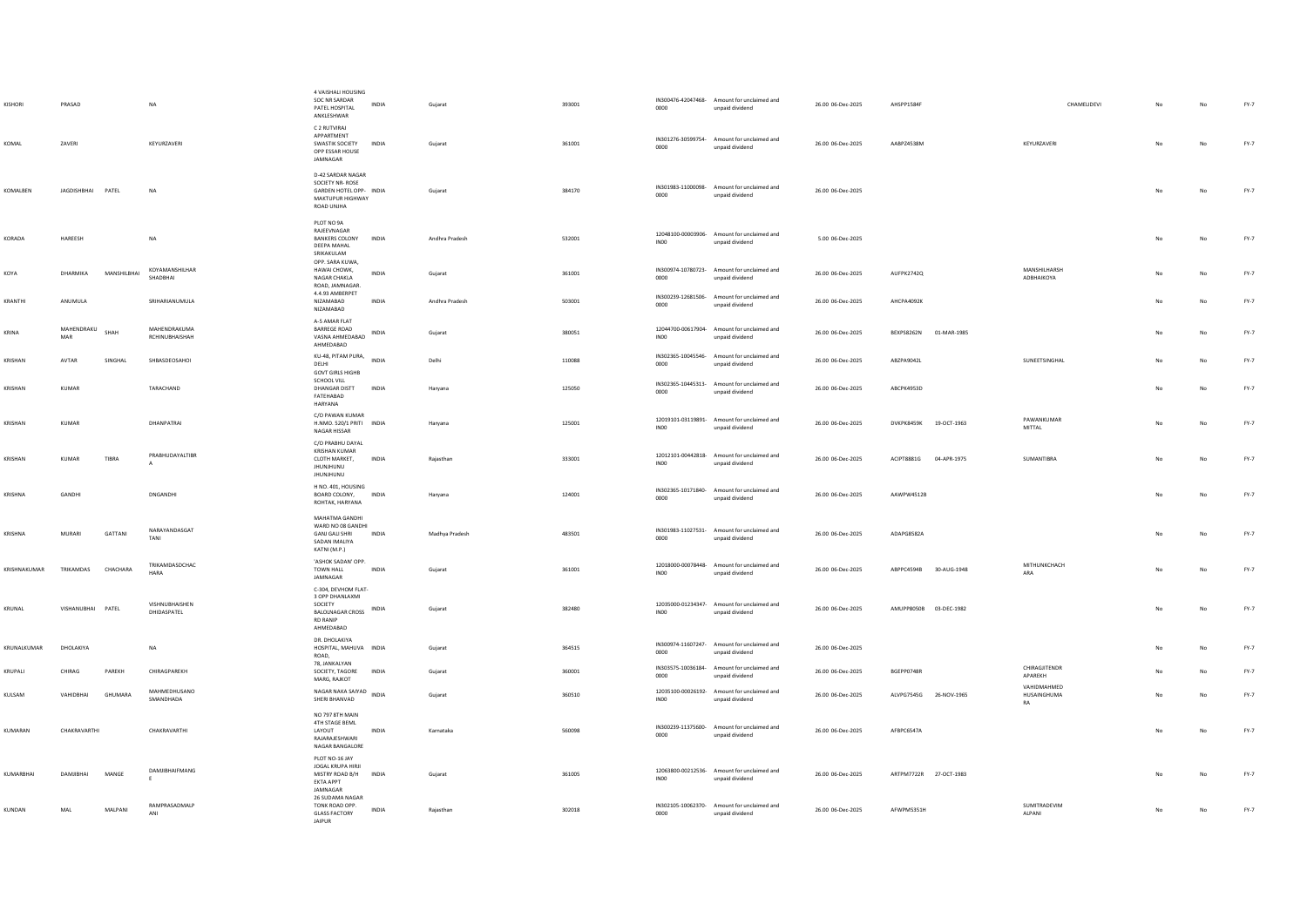| KUNDAN          | NIHALCHAND SONI  |              | <b>NA</b>                              | 1021/33/54, KAPADIA<br>MENSION.<br>RAMNAGAR,<br>SABARMATI.<br>AHMEDABAD                                  | INDIA        | Gujarat        | 380005 | IN00             | 12035100-00132323- Amount for unclaimed and<br>unpaid dividend | 26.00 06-Dec-2025  |                        |             |                                    |                              |           | No | FY-7   |
|-----------------|------------------|--------------|----------------------------------------|----------------------------------------------------------------------------------------------------------|--------------|----------------|--------|------------------|----------------------------------------------------------------|--------------------|------------------------|-------------|------------------------------------|------------------------------|-----------|----|--------|
| KUNDANBEN       | PANKAJKUMAR SHAH |              | <b>NA</b>                              | DIGANT, OPP. 2ND<br>MORVI'S UTTARA,<br>DERASAR CHOWK,<br>HOUSE NO 7 LAL                                  | <b>INDIA</b> | Gujarat        | 363001 | റററ              | IN300974-10194838- Amount for unclaimed and<br>unnaid dividend | 26.00 06-Dec-2025  |                        |             |                                    |                              |           | No | $FY-7$ |
| KUNJAN          | R                | SHAH         | RAMESHPASBIRSH<br>AH                   | <b>TEKRI KHATAU</b><br>NAGAR BHUJ CITY<br>KACHCHH BHUJ<br>GUJARAT                                        | <b>INDIA</b> | Gujarat        | 370001 | 0000             | IN300513-23185451- Amount for unclaimed and<br>unpaid dividend | 26.00 06-Dec-2025  | BSKPS5709R             |             |                                    |                              | No        | No | $FY-7$ |
| KUSUM           | JAIN             |              | DINESHCHANDJAIN                        | C 237 PANCHSHEEL<br>NAGAR MAKARWALI INDIA<br>ROAD, AIMER (RAJ)                                           |              | Raiasthan      | 305004 | 0000             | IN301127-15720549- Amount for unclaimed and<br>unpaid dividend | 26.00 06-Dec-2025  | AHCPJ2076Q             |             | DINESHCHANDI<br>AIN                |                              | No        | No | FY-7   |
| KUSUM           | JAIN             |              | DURGAPARSADLO<br>HIA                   | BE 5 1ST FLOOR<br>SHALIMAR BAGH<br>DELHI                                                                 | INDIA        | Delhi          | 110088 | INO <sub>0</sub> | 12041900-00056210- Amount for unclaimed and<br>unpaid dividend | 26.00 06-Dec-2025  | AAAPJ2040H 13-AUG-1959 |             |                                    |                              |           | No | FY-7   |
| KUSUMBEN        | KIRITBHAI        | BHUPTANI     | HARSUKHLALSVAID<br>YA                  | BLOCK NO-31<br>ARYALND SOCIETY NR<br>INDIA<br>JIVRAJ PARK NANA<br>MAVA ROAD RAJKOT                       |              | Gujarat        | 360005 | 0000             | IN300974-12135702- Amount for unclaimed and<br>unpaid dividend | 26.00 06-Dec-2025  | ABZPB0749F             |             | AKSHAYKIRITKU<br>MARRHUPTANI       |                              | No        | No | FY-7   |
| <b>LARHUREN</b> | $\mathbb{N}$     | PANSURIA     | <b>SNMAI VIYA</b>                      | 24 NANDANAGAR<br>SOC OPP S B I<br>BAPUNAGAR.<br>AHMEDABAD                                                | <b>INDIA</b> | Guiarat        | 380024 | INO <sub>0</sub> | 12034400-00873868- Amount for unclaimed and<br>unpaid dividend | 26.00 06-Dec-2025  | AREPP6827N 04-FEB-1948 |             | MANISHRHAINP<br>ATEL               |                              | <b>No</b> | No | FY-7   |
| LAJ             |                  |              | CHABILDASSSINGH<br>LA.                 | H NO 193 SHIVAJI<br><b>GALI D N COLLEGE</b><br>ROAD HISAR                                                | <b>INDIA</b> | Haryana        | 125001 | INO <sub>0</sub> | 12046700-00013139- Amount for unclaimed and<br>unpaid dividend | 26.00 06-Dec-2025  | ADKPL4805B             | 08-DEC-1963 | SURESHKUMAR                        |                              | No        | No | FY-7   |
| LAL             | CHAND            | JAIN         | LATESHMLPATNI                          | 52, ASHOK NAGAR<br><b>UDAIPUR</b>                                                                        | INDIA        | Rajasthan      | 313001 | IN <sub>00</sub> | 12012101-00103883- Amount for unclaimed and<br>unpaid dividend | 26.00 06-Dec-2025  | ABPPJ8867Q             | 23-AUG-1950 | ASHOKJAIN                          |                              |           | No | FY-7   |
| LALITA          | GOYAL            |              | VISHWANATH                             | H.NO.- 65, NEW<br>GRAIN MARKET,<br>HISAR, HARYANA                                                        | INDIA        | Haryana        | 125001 | 0000             | IN302365-10384389- Amount for unclaimed and<br>unpaid dividend | 26.00 06-Dec-2025  | ADOPG1784A             |             |                                    |                              | No        | No | FY-7   |
| LALITA          | GUPTA            |              | <b>RAMESHCHANDKH</b><br>ANDELWAL       | 146 RAGHUNATH<br>PURI JHOTWARA<br>JAIPUR (RAJ.)<br>539, KRISHNA                                          | INDIA        | Raiasthan      | 302012 | 0000             | IN301160-30365663- Amount for unclaimed and<br>unpaid dividend | 26.00 06-Dec-2025  | AMBPG2392Q             |             | RAMESHCHAND<br>KHANDELWAL          |                              | No        | No | FY-7   |
| LALITA          | RAWAT            |              | MAHESHRAWAT                            | BHAWAN M.R. KA<br>RASTA NEAR INDRA<br><b>BAZAR JAIPUR</b>                                                | INDIA        | Raiasthan      | 302001 | INO <sub>0</sub> | 12014101-00014800- Amount for unclaimed and<br>unpaid dividend | 26.00 06-Dec-2025  | ABZPR2920E 14-MAY-1972 |             |                                    |                              | No        | No | FY-7   |
| LALITABEN       | PARMANANDDA      | PARMAR       | PARMANANDDASR<br><b>AMIIRHAIPARMAR</b> | PLOT NO 127/3, B/H<br><b>GANDHI SMRUTI</b><br>HARIYALA PLOT,<br>BHAVNAGAR<br>SHRI RAM KRUPA 3-           | INDIA        | Guiarat        | 364001 | INO <sub>0</sub> | 12033500-01103075- Amount for unclaimed and<br>unpaid dividend | 26.00 06-Dec-2025  | AOGPP2034P             | 15-DEC-1944 | KIRTIPARMANA<br>NDDASPARMAR        |                              | No        | No | FY-7   |
| LALITCHANDRA    | MOHANLAL         | MIRANI       | NA                                     | SAWRASTRA KALA<br><b>KENDRA NIRMALA</b><br>ROAD RAJKOT<br>CHANGAL                                        | INDIA        | Gujarat        | 360005 | <b>INOO</b>      | 13019900-00321687- Amount for unclaimed and<br>unpaid dividend | 26.00 06-Dec-2025  | ACJPM0056B             | 26-MAR-1955 | NAYNABENLALIT<br>CHNADRAMIRA<br>NI |                              | No        | No | FY-7   |
| <b>IATA</b>     | <b>AJAY</b>      | GALAIYA      | <b>AJAYGALAIYA</b>                     | INDUSTRIES, B-14,<br>SHANKER TEKARI,<br>UDYOG NAGAR,<br><b>IAMNAGAR</b>                                  | <b>INDIA</b> | Gujarat        | 361004 | 0000             | IN300974-11475729- Amount for unclaimed and<br>unpaid dividend | 26.00 06-Dec-2025  | ACFPG3863Q             |             | <b>AJAYNAVINCHA</b><br>NDRAGALAIYA |                              | No        | No | FY-7   |
| <b>IATA</b>     | <b>NITESH</b>    | <b>MFHTA</b> | NITESHPRAVINCHA<br>NDRAMEHTA           | SHITVAN APPT FLAT<br>NO 301 SWASTIK<br>SOCIETY RH GURU<br>DATTATREY TEMPLE<br>JAMNAGAR GUJARAT           | <b>INDIA</b> | Guiarat        | 361008 | 0000             | IN300476-40927527- Amount for unclaimed and<br>unpaid dividend | 26.00.06-Dec-2025  | AOIPM6088A             |             |                                    | NITESHPRAVINC<br>HANDRAMEHTA | No        | No | FY-7   |
| LATABEN         | $\overline{A}$   | PANDYA       | ANILKUMARVPAN<br>DYA                   | "SAFAI YA" PLOT<br>NO.753/B,TILAKNAGA<br>R NEAR CHARBHAI INDIA<br><b>BIDI WORKS</b><br>BHAVNAGAR         |              | Guiarat        | 364001 | 0000             | IN301991-10711385- Amount for unclaimed and<br>unpaid dividend | 26.00 06-Dec-2025  | ADPPP6263L             |             |                                    |                              | No        | No | FY-7   |
| LAXMAN          | NAGANNA          | BINGEWAR     | <b>NA</b>                              | M G ROAD NANDED<br>NANDED<br>51/53 BARUGENU                                                              | INDIA        | Maharashtra    | 431601 | INO <sub>0</sub> | 12048100-00066148- Amount for unclaimed and<br>unpaid dividend | 200.00 06-Dec-2025 |                        |             |                                    |                              |           | No | $FY-7$ |
| LAXMI           | HANJARIMAL       | KOTHARI      | HANJARIMAL                             | ROAD 4TH FLOOR<br>MARU BHAWAN<br><b>ROOM NO 405</b><br>MUMBAI<br>HOUSE NO.100 GALI                       | INDIA        | Maharashtra    | 400002 | INO <sub>0</sub> | 12033200-01558921- Amount for unclaimed and<br>unpaid dividend | 26.00 06-Dec-2025  | AMMPK5230C 12-SEP-1968 |             |                                    |                              |           | No | $FY-7$ |
| LAXMI           | <b>HARIT</b>     |              | <b>NA</b>                              | NO.4, SHIVGANJ<br>YADAV MANDI<br>NEEMUCH                                                                 | <b>INDIA</b> | Madhya Pradesh | 458441 | INO <sub>0</sub> | 13017600-00619184- Amount for unclaimed and<br>unpaid dividend | 26.00 06-Dec-2025  |                        |             |                                    |                              | No        | No | FY-7   |
| LEELA           | <b>GUPTA</b>     |              | VINODKUMARGUP<br>TA.                   | 34, SHIV SHANKAR<br><b>COLONY HEERAPURA</b><br>WARD NO 14, NEAR<br>MANSAROVAR<br>METRO STATION<br>JAIPUR | <b>INDIA</b> | Rajasthan      | 302019 | <b>INOO</b>      | 12010605-00302938- Amount for unclaimed and<br>unpaid dividend | 26.00 06-Dec-2025  | ACIPG4166B 06-JUL-1965 |             | VINODKUMARG<br><b>LIPTA</b>        |                              |           | No | $FY-7$ |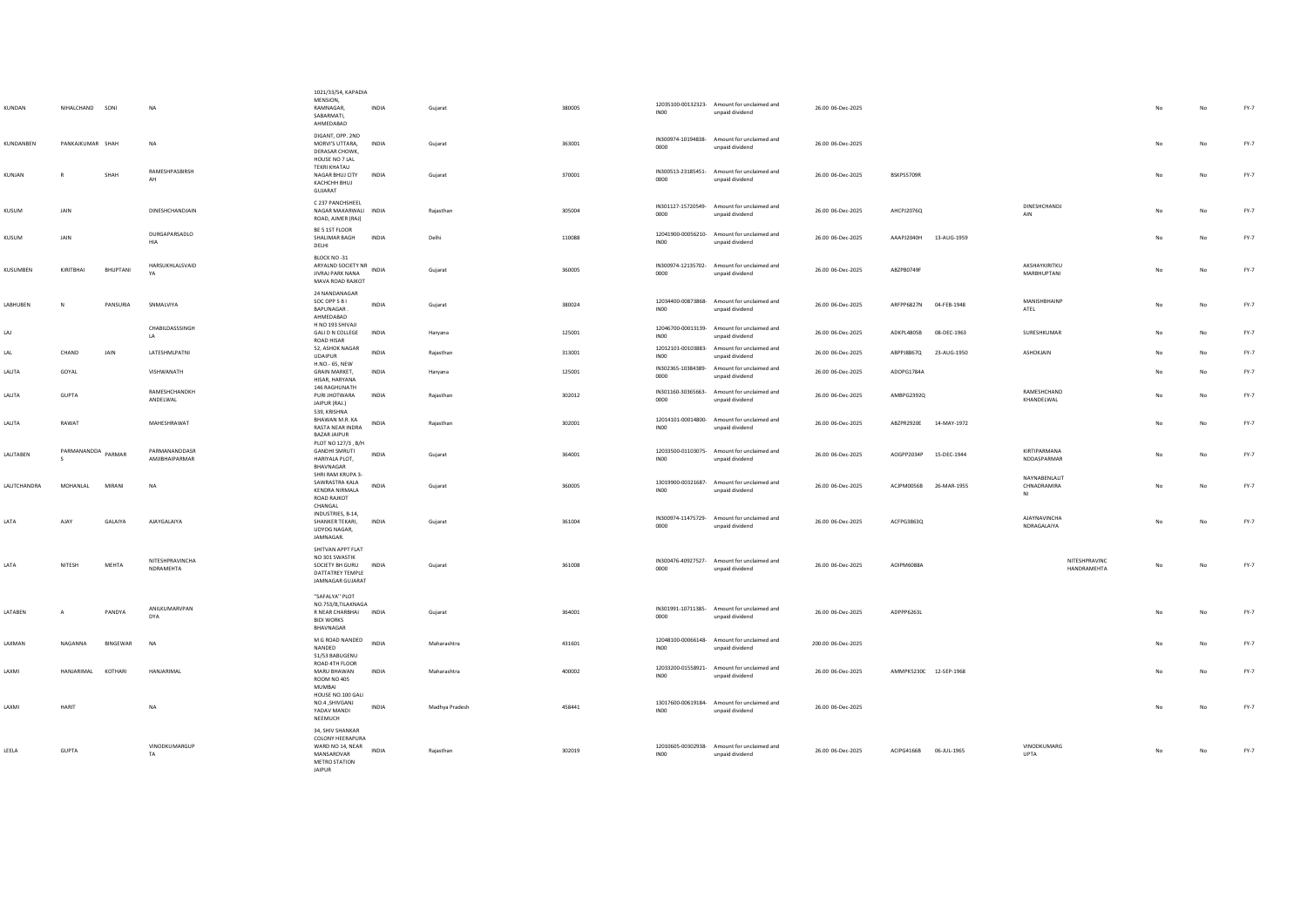| LILABHAI                 | KADCHHA                     |                | BACHUBHAIGKADC<br>HHA                             | A G PLANET<br>COMPLEX, FLAT NO.<br>202, KUMKUM PARK<br>SOC., STREET NO. 1,<br>VIMANAGAR CORNER,<br>KALAWAD ROAD.<br>PUSHKARDHAM MAIN<br>ROAD, RAJKOT | INDIA        | Gujarat        |           | 360005 | 0000             | IN300974-11509077- Amount for unclaimed and<br>unpaid dividend | 26.00 06-Dec-2025 | AMVPK5326J                | RAJIBENLILABHA<br>IKADCHHA                                   | No  | No          | FY-7   |
|--------------------------|-----------------------------|----------------|---------------------------------------------------|------------------------------------------------------------------------------------------------------------------------------------------------------|--------------|----------------|-----------|--------|------------------|----------------------------------------------------------------|-------------------|---------------------------|--------------------------------------------------------------|-----|-------------|--------|
| LILADHAR                 | M                           | SAMANI         | MANGALDASRANC<br>HHODDASSAMANI                    | MAHAVIR SOCIETY<br>SURAJKARADI                                                                                                                       | <b>INDIA</b> | Gujarat        |           | 361347 | IN00             | 12036000-00351447- Amount for unclaimed and<br>unpaid dividend | 26.00 06-Dec-2025 | AFPPS8549Q 28-OCT-1966    | BABULALMANG<br>ALDASSAMANI                                   |     | No          | $FY-7$ |
| LOKAT                    | <b>NOMAN</b>                | SAIFUDEENBHAI  | LOKATSAIFUDEENB<br>HAI                            | OLD BUS STOP,<br>SAVARKUNDLA.                                                                                                                        | <b>INDIA</b> | Guiarat        |           | 364515 | 0000             | IN300974-10707637- Amount for unclaimed and<br>unpaid dividend | 26.00 06-Dec-2025 | ABVPL1581F                |                                                              |     | No          | FY-7   |
| LOKCHAND                 | VEDVYAS                     |                | VEDVYASLAXMANC<br>MAHESHWARI HANDRAMAHESH<br>WARI | 27/A SHANTIVAN<br>SOCIETY-2 NEAR<br>ABHILASHA NEW<br>SAMA ROAD CHHANI<br><b>RD PADRA</b><br>VADODARA GUJARAT                                         | INDIA        | Gujarat        |           | 390024 | 0000             | IN300214-22465881- Amount for unclaimed and<br>unpaid dividend | 39.00 06-Dec-2025 | AATPM9998E                | NIRMALALOKCH<br>ANDBAHETI                                    | No  | No          | FY-7   |
| M                        | $\mathbf{v}$                | PAVAN          | <b>NA</b>                                         | 67/66 OLD POST<br>OFFICE ROAD<br>KURNOOL, KURNOOL,<br>KURNOOL, KURNOOL                                                                               | INDIA        | Andhra Pradesh |           | 518001 | INO0             | 12010900-06024856- Amount for unclaimed and<br>unpaid dividend | 26.00 06-Dec-2025 |                           |                                                              | No  | No          | $FY-7$ |
| MADAN                    | LAL                         | MAR            | BIRDHARAM                                         | PLOT NO 55-2 HEMU<br>KA HATTA C ROAD<br>SARAN NAGAR AJMER INDIA<br>ROAD JODHPUR                                                                      |              | Rajasthan      |           | 342001 | INO <sub>0</sub> | 12012101-00305084- Amount for unclaimed and<br>unpaid dividend | 26.00 06-Dec-2025 | ALOPM8632R 10-JUL-1967    | JANIDEVI                                                     | No  | No          | $FY-7$ |
| MADAN                    | LAL                         | <b>MOONDRA</b> | SHREEPYARCHAND<br>MOONDRA                         | <b>18. VASANT VIHAR</b><br>SOC B/H SABRI APTS.,<br>VASTRAPUR<br>AHMEDABAD                                                                            | INDIA        | Guiarat        |           | 380015 | 0000             | IN301151-12641668- Amount for unclaimed and<br>unpaid dividend | 26.00 06-Dec-2025 | ABLPM3740K                | SHAILENDRAKU<br>MARMOONDRA                                   | No. | No          | $FY-7$ |
| MADAN                    | $\ensuremath{\mathsf{LAL}}$ | SHARDA         | NA                                                | LAXMI PURA.<br><b>BARMER</b>                                                                                                                         | INDIA        | Rajasthan      |           | 344001 | INO <sub>0</sub> | 12012101-00317254- Amount for unclaimed and<br>unpaid dividend | 26.00 06-Dec-2025 |                           |                                                              |     | No          | $FY-7$ |
| MADAN                    | <b>MOHAN</b>                | MALHOTRA       | SODEVIDITTAMAL                                    | H.NO.440-E B.R.S<br>NAGAR . LUDHIANA                                                                                                                 | <b>INDIA</b> | Puniab         |           | 141012 | INO <sub>0</sub> | 12024200-00850488- Amount for unclaimed and<br>unpaid dividend | 26.00 06-Dec-2025 | AARPM9195R 05-FEB-1951    | MUKESHMALHO<br>TRA                                           |     | No          | FY-7   |
| MADDURI                  | CHENNA                      | KESAVAREDDY    | <b>MVSURYANARAYA</b><br>NAREDDY                   | <b>FLAT NO 311,</b><br>POTLAPALLY<br><b>RESIDENCY NR</b><br>NARASIMHA<br>THEATRES MIYAPUR<br>HYDERABAD                                               | INDIA        | Andhra Pradesh |           | 500049 | 0000             | IN300476-43270938- Amount for unclaimed and<br>unpaid dividend | 65.00 06-Dec-2025 | AJNPM4213H                |                                                              | No  | No          | FY-7   |
| MADHU                    | JAIN                        |                | MUKESHKUMARJAI<br>N                               | 2618/194 ONKAR<br>NAGAR A TRI NAGAR INDIA<br>DELHI                                                                                                   |              | Delhi          |           | 110035 | 0000             | IN300118-10297427- Amount for unclaimed and<br>unpaid dividend | 26.00 06-Dec-2025 | AGBPJ1527G                | MUKESHKUMAR<br>JAIN                                          | No  | No          | $FY-7$ |
| MADHUBEN                 | <b>DINESHBHAI</b>           | KOTECHA        | DINESHPRABHUDA<br>SKOTECHA                        | NIL KANTH OPP JOSHI<br>HADWAID 1 RAVALIA INDIA<br>PLOT PORBANDAR                                                                                     |              | Gujarat        |           | 360575 | 0000             | IN302679-32185726- Amount for unclaimed and<br>unpaid dividend | 26.00 06-Dec-2025 | ADOPM7640M                | DINESHBHAIPRA<br>KOTECHARAVIN<br>BHUDASKOTECH<br>DINESHKUMAR | No  | No          | $FY-7$ |
| MADHUBEN                 | <b>HARISH</b>               | PITHIA         | PITHIAHARISH                                      | NEAR KHIRA PCO.<br>GAYATRI NAGAR.<br>JAMKHAMBHALIA.<br>DISTRICT JAMNAGAR                                                                             | INDIA        | Gujarat        |           | 361305 | 0000             | IN303575-10003850- Amount for unclaimed and<br>unpaid dividend | 26.00 06-Dec-2025 | AOYPP3184N                |                                                              |     | No          | $FY-7$ |
| MADHUBEN                 | MALIWAL                     | MADUBEN        | SATYANARAYAN                                      | 201 VRAJ GOKUL<br><b>FLATS MADHUVAN</b><br>COMPOUND<br>DAFNALA SHAHIBAUG<br>AHMEDABAD                                                                | <b>INDIA</b> | Gujarat        | AHMEDABAD |        | IN00             | 13025900-01046680- Amount for unclaimed and<br>unpaid dividend | 26.00 06-Dec-2025 | ABAPM7162Q 02-JUN-1967    | SATYANARAYAN<br>MOTILALMALIW<br>$\mathsf{AL}$                | No  | No          | $FY-7$ |
| MADHUSUDAN               | M                           | SHAHHUF        | MANILALZAVERCH<br><b>ANDSHAH</b>                  | TAPOVAN COLONY.<br>OPP. PRATAP VILAS,<br>SATYA SAI SCHOOL<br>ROAD, JAMNAGAR.                                                                         | INDIA        | Gujarat        |           | 361008 | 0000             | IN300974-11464086- Amount for unclaimed and<br>unpaid dividend | 26.00 06-Dec-2025 | AAIHM8420N                |                                                              | No  | No          | $FY-7$ |
| MADHUSUDAN               | MANILAL                     | SHAH           | MANILALZAVERCH<br>ANDSHAH                         | NIRMAL, OPP.<br><b>PRATAP VILAS PALACE</b> INDIA<br>GATE, TAPOVAN<br>COLONY, JAMNAGAR.                                                               |              | Gujarat        |           | 361008 | 0000             | IN300974-10305223- Amount for unclaimed and<br>unpaid dividend | 26.00 06-Dec-2025 | ABOPS5365F                | DEVYANIMSHAH                                                 | No  | No          | $FY-7$ |
| MADHVI                   | RISHI                       | AGRAWAL        | RISHIAGRAWAL                                      | 62, VITTHAL NAGAR<br>SOCIETY, OPP,<br>MENTAL HOSPITAL, INDIA<br>KARELIBAUG,<br>VADODARA                                                              |              | Gujarat        |           | 390018 | IN00             | 12044400-00011023- Amount for unclaimed and<br>unpaid dividend | 50.00 06-Dec-2025 | AEIPA8913N<br>24-AUG-1982 |                                                              | No  | $_{\sf No}$ | $FY-7$ |
| MAGHIRAM                 | <b>MEHTA</b>                |                | SHSARDARMALME<br><b>HTA</b>                       | 37-RAILWAY<br>HOUSING SOCIETY<br>MALA ROAD KOTA JN.<br>KOTA                                                                                          | INDIA        | Rajasthan      |           | 324002 | INO <sub>0</sub> | 13017600-00087393- Amount for unclaimed and<br>unpaid dividend | 26.00 06-Dec-2025 | ABUPM2184N 05-FEB-1931    | <b>SURFSHMEHTA</b>                                           | No. | No          | $FY-7$ |
| MAHANMADZUBER ABDULRAHIM |                             | PATEL          | <b>BADULRHIMMOHA</b><br>MEDPATEL                  | H NO-2274, KACHIYA<br>SERI JAMALPUR<br>AHMEDABAD                                                                                                     | INDIA        | Gujarat        |           | 380001 | IN00             | 12049100-00190508- Amount for unclaimed and<br>unpaid dividend | 26.00 06-Dec-2025 | APWPP1447D 06-JAN-1972    |                                                              |     | No          | $FY-7$ |
| MAHAVIR                  | PRASAD                      | SOMANI         | CHHITARMALSOM<br>ANI                              | 119 - VIJAY SINGH,<br>PATHIK NAGAR,<br>BHILWARA                                                                                                      | <b>INDIA</b> | Raiasthan      |           | 311001 | INO <sub>0</sub> | 12023000-00769664- Amount for unclaimed and<br>unpaid dividend | 26.00 06-Dec-2025 | ADQPS6604R 01-OCT-1964    | INDRASOMANI                                                  |     | No          | FY-7   |
| MAHAVIR                  | RAJESHBHAI                  | SHAH           | RAJESHBHAICSHAH                                   | 2 MAYUR NAGAR 80<br>FEET ROAD<br><b>INDIA</b><br>SURENDRANAGAR<br>SURENDRANAGAR                                                                      |              | Gujarat        |           | 363002 | INO <sub>0</sub> | 12032100-00109203- Amount for unclaimed and<br>unpaid dividend | 26.00 06-Dec-2025 | FCXPS1539C 25-AUG-1987    | RAJESHCSHAH                                                  | No  | No          | $FY-7$ |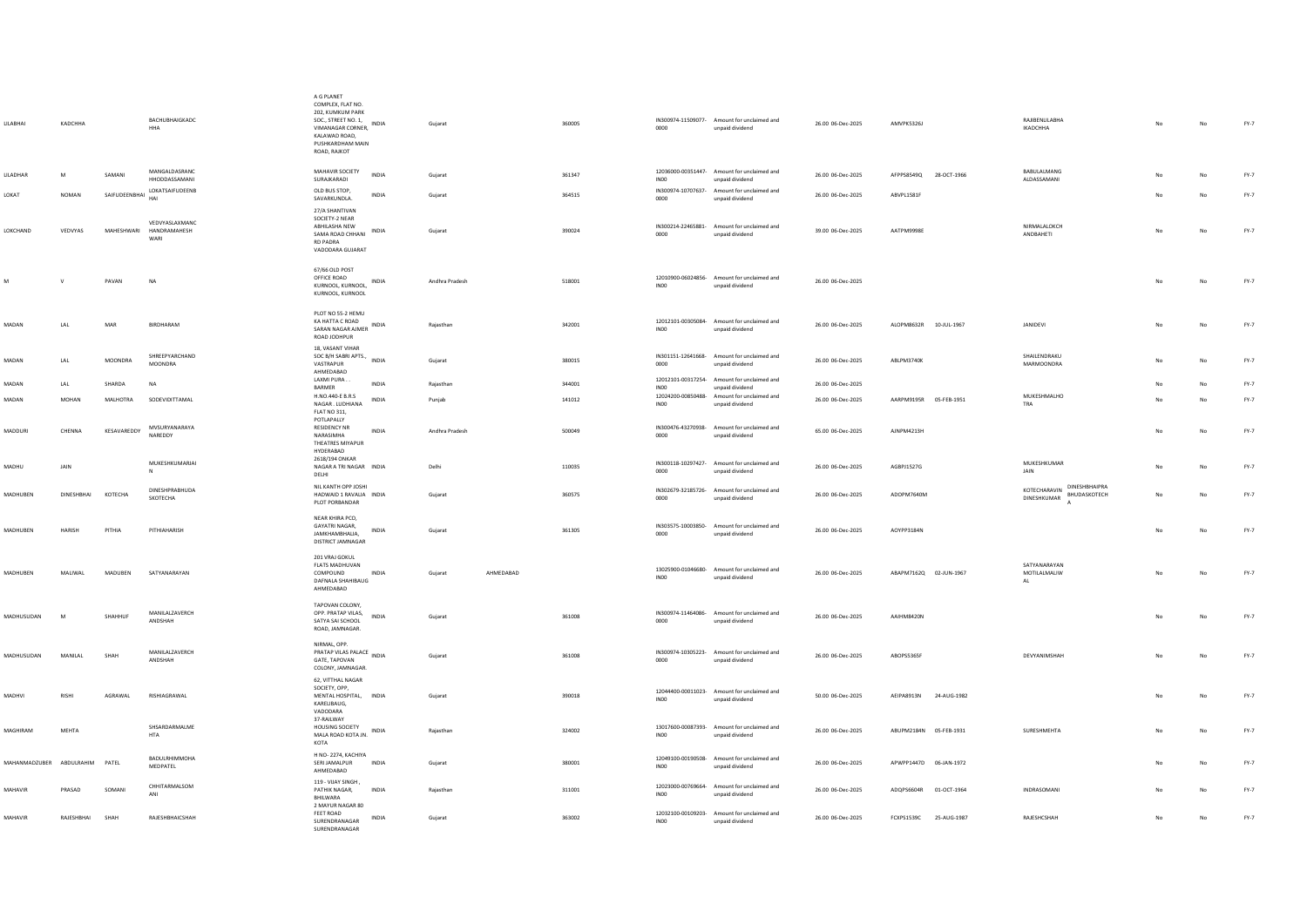| MAHENDER               | NAYAK              |                 | SURENDERNAYAK                         | MEENA DHANI<br>KUSTALA KUSTALA<br>SAWAIMADHOPUR                                                                             | INDIA        | Rajasthar      |       | 322001 | IN <sub>00</sub>                       | 12017701-00977642- Amount for unclaimed and<br>unpaid dividend | 26.00 06-Dec-2025 | ASUPN3156C 05-MAY-1994 |             | SURENDERNAYA                                 |    |    | $FY-7$ |
|------------------------|--------------------|-----------------|---------------------------------------|-----------------------------------------------------------------------------------------------------------------------------|--------------|----------------|-------|--------|----------------------------------------|----------------------------------------------------------------|-------------------|------------------------|-------------|----------------------------------------------|----|----|--------|
| MAHENDRA               | BHIKHABHAI         | PATEL           | BHIKHABHAIPATEL                       | 125.KOTAIYAVAS AT-<br>PO RIDRUL TA-MANSA INDIA<br>DIST-GANDHINAGAR                                                          |              | Gujarat        |       | 382835 | 0000                                   | IN303052-10192493- Amount for unclaimed and<br>unpaid dividend | 26.00 06-Dec-2025 | ASBPP3970B             |             |                                              |    | No | $FY-7$ |
| MAHENDRA               | KUMAR              |                 | RIKHABCHAND                           | RIKHABCHANDJI<br>PATWARI PATWARIO-<br>KI-GALI NR<br>VIMALNATH MANDIR<br><b>BALOTRA</b>                                      | INDIA        | Rajasthan      |       | 344022 | 0000                                   | IN301485-10336754- Amount for unclaimed and<br>unpaid dividend | 26.00 06-Dec-2025 | AARPK4388F             |             | SHANTILALPAT<br>WARI                         | No | No | FY-7   |
| <b>MAHENDRA</b>        | KUMAR              | CHOUDHARY       | SHRILCCHOUDHAR                        | E-31, B. D. A. COLONY, INDIA<br>KOHE FIZA BHOPAL                                                                            |              | Madhya Pradesh |       | 462001 | 12017000-00007939-<br>INO <sub>0</sub> | Amount for unclaimed and<br>unpaid dividend                    | 26.00 06-Dec-2025 | ACPPC3732L 01-SEP-1943 |             | <b>KIRANCHOUDHA</b><br>RY                    | No | No | FY-7   |
| MAHENDRA               | <b>KUMAR</b>       | JAIN            | MATHURALAL                            | 4/155 JAIN SADAN<br>GURUNANAK SCHOOL INDIA<br>KE PICHHE BHIMGANJ<br>MANDI KOTA                                              |              | Rajasthan      |       | 341002 | INO <sub>0</sub>                       | 12044700-01841734- Amount for unclaimed and<br>unpaid dividend | 26.00 06-Dec-2025 | ABMPJ3576F             | 01-AUG-1948 |                                              |    | No | $FY-7$ |
| MAHENDRA               | SINGH              |                 | <b>GAJESINHSURTANS</b><br>INGHCHOUHAN | RAJPUTO KA VAS,<br>RAMSAR RAMSAR,<br>BARMER, BARMER                                                                         | <b>INDIA</b> | Raiasthan      |       | 344502 | INO <sub>0</sub>                       | 12029700-00239861- Amount for unclaimed and<br>unpaid dividend | 26.00 06-Dec-2025 | GZVPS6845H             | 25-DEC-1994 | GAJESINHSURTA<br>NSINGHCHOUHA<br>$\mathbf N$ | No | No | FY-7   |
| MAHENDRA               | SINGH              |                 | KARANSINGH                            | H NO 22 RAM NAGAR<br>MAKAN NO 67<br><b>BHAWANI MANDI</b>                                                                    | <b>INDIA</b> | Rajasthan      |       | 326502 | IN <sub>00</sub>                       | 12034600-00468250- Amount for unclaimed and<br>unpaid dividend | 26.00 06-Dec-2025 | ASLPP5056G             | 07-AUG-1985 | <b>ASHWINI</b>                               |    | No | FY-7   |
| MAHENDRA               | VRUJLAL            | MAKODIYA        | VRUJLALLALLUBHAI<br>MAKODIYA          | 109 SHRADDHA<br>APPARTMENT<br><b>JALARAM</b><br>APPARTMENT<br>BHAVNAGAR 364001<br>BHAVNAGAR                                 | INDIA        | Gujarat        |       | 364001 | 0000                                   | IN301604-11215283- Amount for unclaimed and<br>unpaid dividend | 26.00 06-Dec-2025 | ARWPM6943R             |             |                                              | No | No | FY-7   |
| MAHENDRABHAI           | M                  | PATEL           | MANGALBHAIDEVA<br>BHAIPATEL           | AT AND POST-GHADIA<br>TA-KAPADWANJ<br>DISTT-KHEDA                                                                           | <b>INDIA</b> | Gujarat        | KHEDA |        | 0000                                   | IN300394-15947660- Amount for unclaimed and<br>unpaid dividend | 26.00 06-Dec-2025 | AOYPP1917K             |             | VALLABHBHAIPA<br>TEL                         | No | No | FY-7   |
| MAHENDRAKUMAR DOSHI    |                    |                 | NANCHANDDOSHI                         | DIG.JAIN MANDIR,<br>NEW COLONY<br>DUNGARPUR                                                                                 | INDIA        | Rajasthan      |       | 314001 | INO <sub>0</sub>                       | 12048400-00082879- Amount for unclaimed and<br>unpaid dividend | 26.00 06-Dec-2025 | ABDPD8680M 07-FEB-1947 |             |                                              | No | No | FY-7   |
| MAHENDRAKUMAR RAMANLAL |                    | PATEL           | RAMANLALPATEL                         | 238.AMBAPUR, DIST.<br><b>GANDHI NAGAR</b><br><b>GANDHI NAGAR</b>                                                            | <b>INDIA</b> | Guiarat        |       | 382421 | INO <sub>0</sub>                       | 12033000-00021635- Amount for unclaimed and<br>unpaid dividend | 26.00 06-Dec-2025 | APGPP6498A 04-SEP-1966 |             | KANTABENMAH<br>ENDRAKUMARP<br>${\sf ATEL}$   | No | No | FY-7   |
| MAHESH                 |                    |                 | <b>NA</b>                             | HNO 230 SECTOR 7<br><b>URBAN ESTATE</b>                                                                                     | INDIA        | Haryana        |       | 132001 | 0000                                   | IN302365-10479488- Amount for unclaimed and<br>unpaid dividend | 26.00 06-Dec-2025 |                        |             |                                              |    | No | $FY-7$ |
| MAHESH                 | CHANDRA            | SHARMA          | JAGDISHPRASADSH<br>ARMA               | 138 GANESH COLONY<br>JHOTWARA JAIPUR INDIA<br><b>JAIPUR</b>                                                                 |              | Rajasthan      |       | 302012 | IN <sub>00</sub>                       | 12017701-00981127- Amount for unclaimed and<br>unpaid dividend | 26.00 06-Dec-2025 | AFMPS9100A 05-JUL-1955 |             | GAYTRIDEVISHA<br><b>RMA</b>                  | No | No | FY-7   |
| MAHESH                 | GAUTAMBHAI MOHTA   |                 | GAUTAMBHAIMOH<br>TA                   | C 8 JAI PREMA<br>SOCIETY NR<br>RAJASTHAN HOSPITAL INDIA<br>SHAHIBAUG<br>AHMEDABAD                                           |              | Gujarat        |       | 380004 | IN <sub>00</sub>                       | 12067400-00069925- Amount for unclaimed and<br>unpaid dividend | 26.00 06-Dec-2025 | AKOPM3573A 25-NOV-1976 |             |                                              | No | No | $FY-7$ |
| MAHESH                 | <b>GULARRAL</b>    | RAIPAL          | <b>GUI ARRAIRAIPAL</b>                | 189/A-SARDAR<br>NAGAR NR. AYARAM<br><b>MANOIR NARODA</b><br>AHMEDABAD                                                       | <b>INDIA</b> | Gujarat        |       | 382475 | 0000                                   | IN303052-10627987- Amount for unclaimed and<br>unpaid dividend | 26.00 06-Dec-2025 | AMVPR1700R             |             |                                              |    | No | FY-7   |
| MAHESH                 | KUMAR              | <b>BIRLAHUF</b> | <b>NA</b>                             | 6 H 13 14 RC VYAS<br>COLONY BHILWARA INDIA<br><b>RHII WARA</b>                                                              |              | Raiasthan      |       | 311001 | <b>IN00</b>                            | 12017701-01069738- Amount for unclaimed and<br>unpaid dividend | 26.00 06-Dec-2025 | AAPHM7663A 18-FEB-2003 |             |                                              |    | No | $FY-7$ |
| MAHFSH                 | KUMAR              | PARIGI          | SHANKARAPPAPAR<br>IGI                 | 3.5 46 HATKERPET<br>SADASIVAPET MEDAK INDIA<br>ANDHRA PRADESH                                                               |              | Andhra Pradesh |       | 502001 | 0000                                   | IN300513-18175357- Amount for unclaimed and<br>unpaid dividend | 26.00.06-Dec-2025 | AXMPP2569F             |             |                                              |    | No | FY-7   |
| MAHESH                 | SHARMA             |                 | BADRINARAINSHA<br><b>RMA</b>          | D - 230 - 31 MURALI<br>PURA SIKAR ROAD<br>JAIPUE                                                                            | INDIA        | Rajasthan      |       | 302014 | INO <sub>0</sub>                       | 12036600-00181031- Amount for unclaimed and<br>unpaid dividend | 52.00 06-Dec-2025 | BRQPS9405R             | 15-JUN-1972 | KESHAVRAWAT                                  |    | No | FY-7   |
| MAHESH                 | TRIMBAKRAO TAWRE   |                 | TRIMRAKRAOTIKAR<br>AMJITAWRE          | C/O TAWRE MAHESH<br>TRIMBAKRAO<br>DEVANG NIVAS<br>CHATRAPATI COLONY INDIA<br>ADARSH NAGAR BID<br>BEED<br>MAHARASHTRA, INDIA |              | Maharashtra    |       | 431122 | 0000                                   | IN303028-59920728- Amount for unclaimed and<br>unpaid dividend | 26.00 06-Dec-2025 | ACOPT7873L             |             |                                              | No | No | FY-7   |
| MAHESHBHAI             | ANUBHAI            | THAKKAR         | ANUBHAIBHUDARB<br>HAITHAKKAR          | ARJANSAR TA<br>RADHANPUR DIST<br>PATAN ARJANSAR                                                                             | <b>INDIA</b> | Gujarat        |       | 384240 | IN00                                   | 13015200-00042977- Amount for unclaimed and<br>unpaid dividend | 26.00 06-Dec-2025 | AFMPT0922P 01-JUN-1980 |             | ANJANABENANI<br>RUDHBHAITHAK<br>KAR          |    | No | $FY-7$ |
| MAHESHRHAI             | <b>IIVARHAI</b>    | PRAIAPATI       | <b>JIVABHAIPRAJAPAT</b>               | 14 A VIJAYLAXMI<br>SOCIETY B/H.<br>COLLEGE NAGALPUR<br>MEHSANA                                                              | INDIA        | Gujarat        |       | 384002 | IN <sub>00</sub>                       | 12044400-00236669- Amount for unclaimed and<br>unpaid dividend | 26.00 06-Dec-2025 | AANHM7999B 08-AUG-2014 |             |                                              |    | No | $FY-7$ |
| MAHESHKUMAR            | DALSUKHRAM THAKKAR |                 | DALSUKHRAMKESA<br>VRAMTHAKKAR         | AMARPURA CHALI<br>NO.1 AT AND POST<br>HARIJ DIST PATAN<br>HARII                                                             | INDIA        | Gujarat        |       | 384240 | 0000                                   | IN302461-10301015- Amount for unclaimed and<br>unpaid dividend | 26.00 06-Dec-2025 | AGXPT2428A             |             | ASHOKKUMARD<br>ALSUKHRAMTHA<br><b>KKAR</b>   |    | No | FY-7   |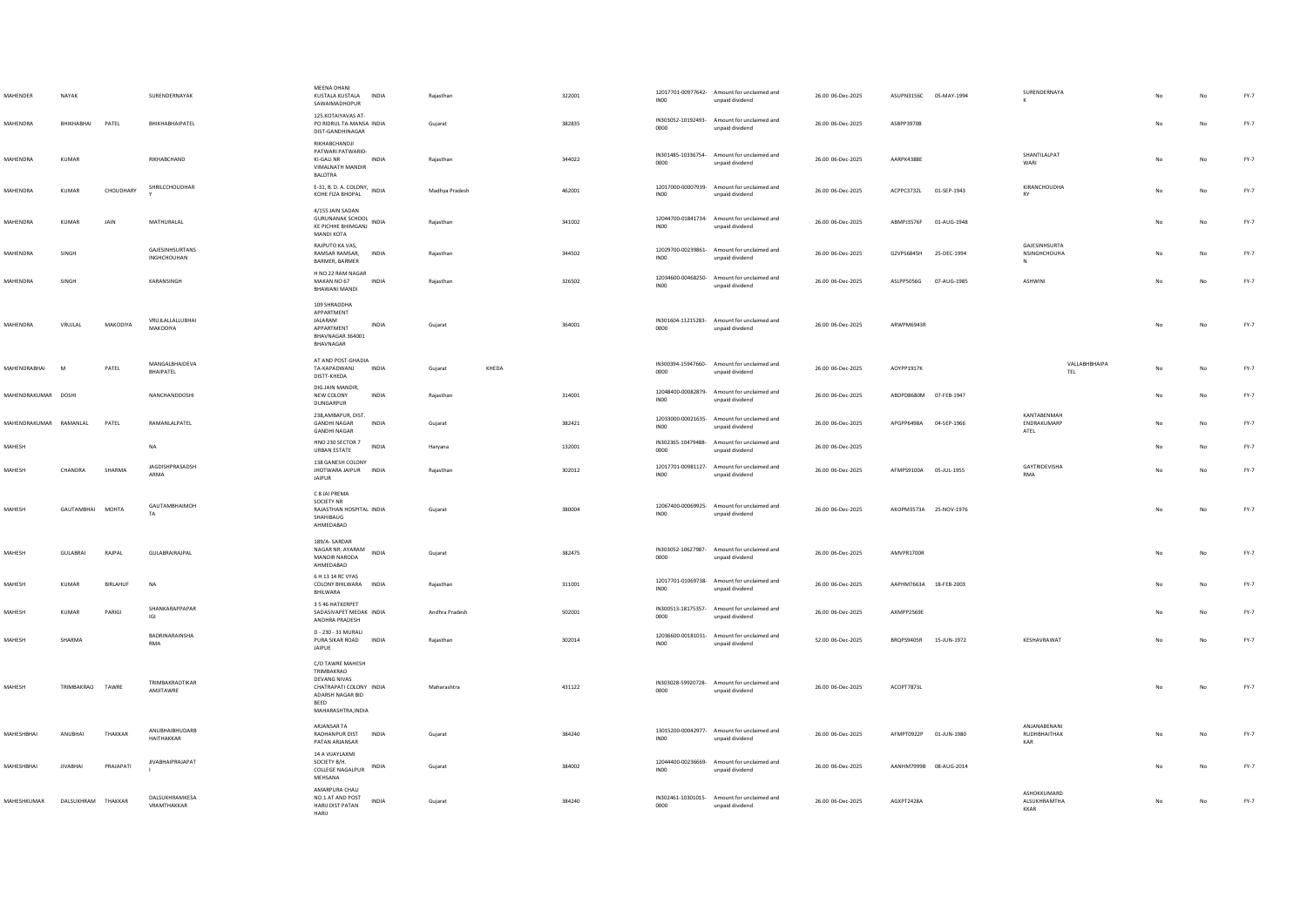| MAHESHKUMAR<br>MAHESHKUMAR | HARJIVANDAS DAVDA<br>M | PUJARA        | HARIIVANRHAIRHI<br>MIIRHAIDAVDA<br>MANHARLAL | SARDAR NAGAR TA<br>MANAVADAR DI<br><b>JUNAGADH</b><br>MANAVADAR<br>SHANTI NAGAR 4-191<br>CHOTILA-5                                     | <b>INDIA</b><br>INDIA | Guiarat<br>Gujarat | 362630<br>363520 | 0000                                   | IN301151-29010133- Amount for unclaimed and<br>unpaid dividend<br>12033200-01396248- Amount for unclaimed and | 26.00 06-Dec-2025<br>26.00 06-Dec-2025 | ABPPD4073J<br>ALWPP7213K 02-JAN-1975 |             |                                  |    | No<br>No | FY-7<br>$FY-7$ |
|----------------------------|------------------------|---------------|----------------------------------------------|----------------------------------------------------------------------------------------------------------------------------------------|-----------------------|--------------------|------------------|----------------------------------------|---------------------------------------------------------------------------------------------------------------|----------------------------------------|--------------------------------------|-------------|----------------------------------|----|----------|----------------|
| MAHESHKUMAR                | VIRARHAI               | <b>JOSHI</b>  | VIRABHAIRAVAJIBH<br><b>AUOSHI</b>            | SURENDRA NAGAR<br>CHOTILA<br>3-C, BHAIRAV<br>DUPLEX, BHAIRAV<br>NAGAR-2, CHHINDIYA                                                     | <b>INDIA</b>          | Gujarat            | 384265           | IN00<br>IN00                           | unpaid dividend<br>12072700-00078184- Amount for unclaimed and<br>unpaid dividend                             | 26.00 06-Dec-2025                      | AIWPJ6667Q 18-MAY-1986               |             | PRAKASHKUMA<br>RVIRABHAIJOSHI    | No | No       | $FY-7$         |
| MAHETA                     | RAJANBHAI              | D             | NA                                           | DARVAJA, PATAN<br>B/202, DEV TRANQUIL<br>APPARTMENT, NR.<br>DEVDIP APPT., OPP.<br>SANGATH NENO<br>BHATGAM.                             | INDIA                 | Gujarat            | 380005           | 0000                                   | IN300974-11056955- Amount for unclaimed and<br>unpaid dividend                                                | 26.00 06-Dec-2025                      |                                      |             |                                  | No | No       | $FY-7$         |
| MAHINDRA                   | <b>KUMAR</b>           | JAINHUF       | HUKUMCHANDJAI                                | KOTESHWAR ROAD,<br>HUKUM CHAND JAIN<br>2 1 14 RC VYAS<br>COLONY BHILWARA<br>BHILWARA BHILWARA                                          | <b>INDIA</b>          | Rajasthan          | 311001           | 0000                                   | IN303833-10273352- Amount for unclaimed and<br>unpaid dividend                                                | 26.00 06-Dec-2025                      | AAJHM4465J                           |             |                                  |    | No       | $FY-7$         |
| MAITRI                     | CHETANBHAI             | <b>PARIKH</b> | CHETANBHAINPARI                              | UTSAV BL NO A 70<br>AALAP GREEN CITY INDIA<br>RAIYA ROAD RAJKOT                                                                        |                       | Gujarat            | 360007           | INO <sub>0</sub>                       | 12018000-00490110- Amount for unclaimed and<br>unpaid dividend                                                | 26.00 06-Dec-2025                      | BPDPP6084A 24-SEP-1992               |             | CHETANBHAIPA<br>RIKH             |    | No       | $FY-7$         |
| MALAV                      | RASESH                 | SHAH          | RASESHSHAH                                   | <b>B-6, SHRAVAK NAGAR</b><br>FLAT NR.GUJARAT<br>VIDYAPITH<br><b>USMANPURA</b><br>AHMEDABAD                                             | INDIA                 | Gujarat            | 380014           | INO <sub>0</sub>                       | 12033800-00097155- Amount for unclaimed and<br>unpaid dividend                                                | 26.00 06-Dec-2025                      | CHGPS2636R 08-DEC-1990               |             | RASESHVIPINCH<br>ANDRASHAH       |    | No       | $FY-7$         |
| MALLIKA                    | MITESH                 | MEHTA         | <b>NA</b>                                    | 101-ANJALI APPT.<br>OPP. APPLE NURSERY,<br>6/7PATETCOLONY, OP INDIA<br>P.SANJIV APPT<br>JAMNAGAR                                       |                       | Gujarat            | 361008           | IN00                                   | 12012000-00037319- Amount for unclaimed and<br>unpaid dividend                                                | 26.00 06-Dec-2025                      |                                      |             |                                  | No | No       | FY-7           |
| MALTI                      | BACHUBHAI              | <b>BHATT</b>  | BACHUBHAINAND<br><b>UBHAIBHATT</b>           | <b>9-R VISHNUNAGAR</b><br>SOCIETY, T. B. ROAD, INDIA<br>MEHSANA.                                                                       |                       | Gujarat            | 384002           | 0000                                   | IN300974-10597409- Amount for unclaimed and<br>unpaid dividend                                                | 26.00 06-Dec-2025                      | ARIPR7449P                           |             |                                  |    | No       | $FY-7$         |
| MAMTA                      |                        |               | MOKHAMSINGHSIS<br><b>UDIKA</b>               | 37 WARD NO 21<br>ADARSH MOHALLA INDIA<br>BHILWARA BHILWARA                                                                             |                       | Rajasthan          | 311001           | INO <sub>0</sub>                       | 12017701-00978952- Amount for unclaimed and<br>unpaid dividend                                                | 26.00 06-Dec-2025                      | CAIPM0926P                           | 26-FEB-1975 | MUKESHPARAK<br>H                 |    | No       | $FY-7$         |
| MAMTA                      | DHANDIA                |               | SHRIKISHAN                                   | W\O JITENDRA<br><b>DHANDIA SHANKAR</b><br>TRADERS, MULIYON KI INDIA<br>CHOUKI, INSIDE<br>SIWANCHI GATE<br>JODHPUR<br>C-196 MATAJI MARG |                       | Rajasthan          | 342001           | IN00                                   | 12012101-00333424- Amount for unclaimed and<br>unpaid dividend                                                | 26.00 06-Dec-2025                      | AMIPD6607J 01-JAN-1985               |             | <b>JITENDRADHAN</b><br>DIA       |    | No       | $FY-7$         |
| MAMTA                      | JAGETIYA               |               | SHOBALALKACHOLI<br>YA                        | SANJAY COLONY<br>BHILWARA                                                                                                              | <b>INDIA</b>          | Raiasthan          | 311001           | 12017701-00956567-<br>IN <sub>00</sub> | Amount for unclaimed and<br>unpaid dividend                                                                   | 26.00 06-Dec-2025                      | AROPJ9264A                           | 07-MAY-1983 | NILESHJAGETIYA                   | No | No       | $FY-7$         |
| MAMTA                      | KAMLESHKUMA            | UPADHYAY      | KAMLESHKUMARU<br>PADHYAY                     | MANGALAM 1 A<br>VIDYAA NAGAR<br>SOCIETY BEHIND RAM INDIA<br>KRISHNA ASHRAM<br>RAJKOT GUJARAT                                           |                       | Gujarat            | 360001           | 0000                                   | IN300513-12785276- Amount for unclaimed and<br>unpaid dividend                                                | 26.00 06-Dec-2025                      | AAIPU6309A                           |             | <b>KAMI FSHKUMA</b><br>RPUADHYAY | No | No       | $FY-7$         |
| <b>MAMTA</b>               | SAINI                  |               | SHYAMSUNDARSAI<br>NI                         | D/O SHYAM SUNDER<br>SAINI PARIHARO KA<br>MOHALLA WARD NO.<br>1 RATANGARH                                                               | INDIA                 | Rajasthan          | 331022           | IN00                                   | 12017701-01104921- Amount for unclaimed and<br>unpaid dividend                                                | 26.00 06-Dec-2025                      | HEEPS8859L                           | 12-MAY-1994 | SHYAMSUNDERS<br>AINI             |    | No       | $FY-7$         |
| $\mathsf{MAN}$             | MOHAN                  | RATHI         | SHRIGORDHANDAS<br>SRATHI                     | PIPALI KA BASS PIPAR INDIA<br>. PIPAR CITY                                                                                             |                       | Rajasthan          | 342601           | INO <sub>0</sub>                       | 12012101-00302843- Amount for unclaimed and<br>unpaid dividend                                                | 26.00 06-Dec-2025                      | AGMPR1897C 10-FEB-1964               |             | SUNITA                           |    | No       | $FY-7$         |
| MANDABEN                   | DIGESHBHAI             | PATEL         | <b>JAYANTIBHAIGOPA</b><br>LDASPATEL          | F-301<br>SWAMINARAYAN<br>PARK 2 OPP<br>SWAMINARAYAN<br>PARK 1 BEHINDG B<br>SHAH COLLEGE<br>VASNA AHMEDABAD                             | INDIA                 | Gujarat            | 380007           | INO <sub>0</sub>                       | 13041400-08263232- Amount for unclaimed and<br>unpaid dividend                                                | 26.00 06-Dec-2025                      | CZNPP1397R 07-AUG-1967               |             | DHRUMILDPATE                     |    | No       | $FY-7$         |
| MANDATA                    | MFFNA                  |               | <b>BARULAIMEENA</b>                          | S/O BABULAL MEENA<br>JHERA CHANDRANA INDIA<br>DAUSA DAUSA                                                                              |                       | Raiasthan          | 303303           | IN00                                   | 12017701-01151626- Amount for unclaimed and<br>unpaid dividend                                                | 26.00 06-Dec-2025                      | ATCPM0886B 04-JUL-1978               |             | BHOLIDEVIMEEN                    | No | No       | FY-7           |
| MANEESH                    | GARG                   |               | <b>IDGARG</b>                                | C-3/117 ASHOK VIHAR INDIA<br>PHASE-II DELHI                                                                                            |                       | Delhi              | 110052           | 0000                                   | IN300118-10726666- Amount for unclaimed and<br>unpaid dividend                                                | 26.00 06-Dec-2025                      | AAHPG1307K                           |             | MEENAKSHIGAR<br>G                |    | No       | $FY-7$         |
| MANGAT                     | RAM                    |               | <b>NA</b>                                    | HOUSE NO-678 NEAR<br><b>CHAUHAN BANGLES</b><br>STORE FAIZ BAZZAR<br><b>HARYANA</b>                                                     | <b>INDIA</b>          | Haryana            | 131001           | 0000                                   | IN300118-11626831- Amount for unclaimed and<br>unpaid dividend                                                | 26.00 06-Dec-2025                      |                                      |             |                                  |    | No       | FY-7           |
| MANGUBEN                   | KANTIBHAI              | CHAUHAN       | KANTIBHAICHAUH                               | MOTITALAV ROAD<br>KUMBHARWADA<br>BHAVNAGAR                                                                                             | INDIA                 | Gujarat            | 364001           | IN00                                   | 13041400-08456307- Amount for unclaimed and<br>unpaid dividend                                                | 26.00 06-Dec-2025                      | BSCPC7178N 01-MAY-1960               |             | KANTIBHAICHAU<br>HAN             | No | No       | $FY-7$         |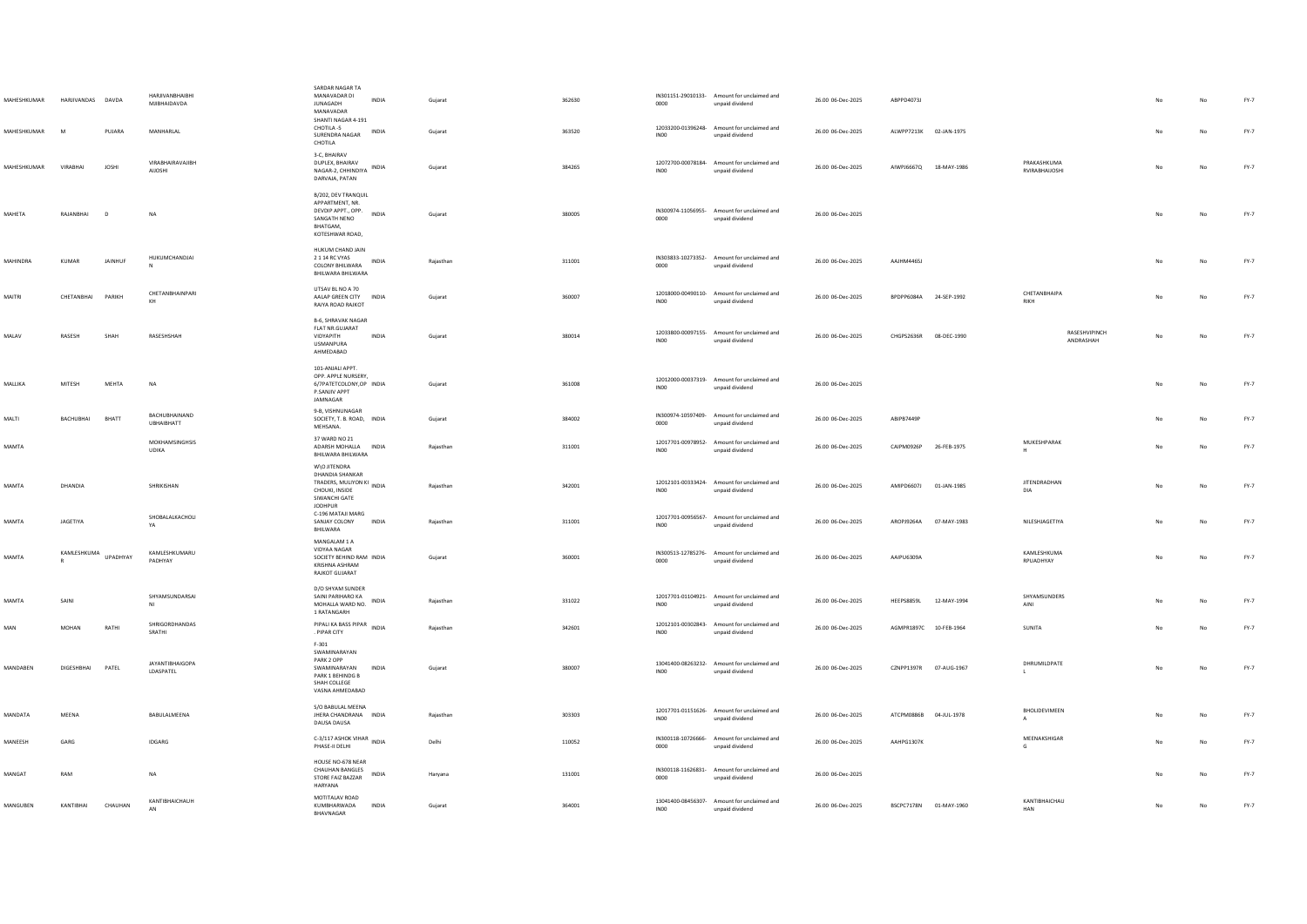| MANIBEN            | GOPALBHAI         | PATEL                | <b>GOPALBHAIMAGA</b><br>NLALPATEL | 1 GOKUL NAGAR SOC<br>RADHANPUR CHAR<br>INDIA<br>RASTA DAIRY ROAD<br>MEHSANA                                | Gujarat           | 384002 | 0000             | IN300476-42657343- Amount for unclaimed and<br>unpaid dividend | 26.00 06-Dec-2025  | ARIPP6303N             |             |                                           |    | No | $FY-7$ |
|--------------------|-------------------|----------------------|-----------------------------------|------------------------------------------------------------------------------------------------------------|-------------------|--------|------------------|----------------------------------------------------------------|--------------------|------------------------|-------------|-------------------------------------------|----|----|--------|
| MANIKYAMBA         |                   |                      | NA                                | <b>B 22 NIVEDITA KUNJ R</b><br>K PURAM SECTOR 10 INDIA<br>NEW DELHI                                        | Delhi             | 110022 | 0000             | IN300513-21324771- Amount for unclaimed and<br>unpaid dividend | 26.00 06-Dec-2025  |                        |             |                                           |    | No | $FY-7$ |
| MANILAL            | <b>TRIKAMDAS</b>  | PATEL                | <b>NA</b>                         | 223 SHYAM VIHAR 3<br>MODHERA ROAD<br>TAHUKO PARTY PLOT INDIA<br>MEHSANA GUIARAT                            | Gujarat           | 384002 | 0000             | IN300476-42031832- Amount for unclaimed and<br>unpaid dividend | 26.00 06-Dec-2025  | ARRPP8697G             |             |                                           | No | No | $FY-7$ |
| MANISH             | DOSHI             |                      | NAGINDASDOSHI                     | 22 D ANNA STREET<br>VEERAPPAN<br>INDIA<br>CHATRAM ERODE                                                    | Tamil Nadu        | 638004 | 0000             | IN301774-15570125- Amount for unclaimed and<br>unpaid dividend | 26.00 06-Dec-2025  | AADHM5356A             |             |                                           | No | No | FY-7   |
| MANISH             | <b>IFTHARHAI</b>  | RAMRHANIYA IFTHARHAI |                                   | NEW PATEL COLONY<br>KISHAN CHOWK<br><b>INDIA</b><br>JAMNAGAR                                               | Guiarat           | 361001 | INO <sub>0</sub> | 12013200-00739009- Amount for unclaimed and<br>unpaid dividend | 26.00 06-Dec-2025  | ANOPB1492A 13-SEP-1985 |             |                                           | No | No | $FY-7$ |
| MANISH             | KARNAWAT          |                      | NIRMALKARNAWA<br>T                | C-24, BURMESE<br><b>INDIA</b><br>COLONY, JAIPUR                                                            | Rajasthan         | 302004 | INO <sub>0</sub> | 12011800-00012218- Amount for unclaimed and<br>unpaid dividend | 26.00 06-Dec-2025  | ABAPK0571H 05-FEB-1972 |             | SWATIKARNAW<br>AT                         | No | No | FY-7   |
| MANISH             | TAILONG           |                      | ABTAILONG                         | FLAT NO - A 10 SAI<br>COMPLEX CHICALIM, INDIA<br>GOA                                                       | Goa               | 403711 | 0000             | IN300476-41716656- Amount for unclaimed and<br>unpaid dividend | 26.00 06-Dec-2025  | ADTPT9858R             |             |                                           | No | No | $FY-7$ |
| MANISHA            | RAJESH            | GALAIYA              | RAJESHGALAIYA                     | CHANGLA<br>INDUSTRIES, B-14,<br>SHANKER TEKARI,<br><b>INDIA</b><br>UDYOGNAGAR,                             | Gujarat           | 361004 | 0000             | IN300974-10564695- Amount for unclaimed and<br>unpaid dividend | 26.00 06-Dec-2025  | ACFPG3867L             |             | RAJESHDEVCHA<br>NDGALAIY                  | No | No | FY-7   |
| MANISHA            | SUDHIRKUMAR JOSHI |                      | SUDHIRKUMAR                       | JAMNAGAR<br>3/4 PATEL COLONY<br>JAMNAGAR<br><b>INDIA</b><br>JAMNAGAR                                       | Gujarat           | 361008 | INO <sub>0</sub> | 12013200-00782114- Amount for unclaimed and<br>unpaid dividend | 26.00 06-Dec-2025  | AHUPJ4359E 04-MAY-1982 |             | SUDHIRBHAGW<br>ANDASJOSHI                 | No | No | $FY-7$ |
| MANISHABEN         | к                 | PATEL                | KESHAVLALMANGA<br>LDASPATEL       | KOTVALIYA PARU<br>INDIA<br>CHANASAMA                                                                       | Gujarat           | 384220 | 0000             | IN302461-10372896- Amount for unclaimed and<br>unpaid dividend | 26.00 06-Dec-2025  | APJPP9177M             |             |                                           |    | No | FY-7   |
| MANISHABEN         | VIJAYBHAI         | SAKHIYA              | VIJAYBHAI                         | BHAGYA LAXMI PUNIT<br>SOCIETY KOTHARIA<br><b>INDIA</b><br>ROAD NR<br>RAMESHWAR TEMPLE                      | Guiarat           | 360002 | IN00             | 12018000-00204326- Amount for unclaimed and<br>unpaid dividend | 26.00 06-Dec-2025  | BFGPS0448E             | 13-AUG-1980 | VIJAYBHAINSAK<br><b>HIYA</b>              | No | No | $FY-7$ |
|                    |                   |                      |                                   | RAJKOT<br>C/14- JIVAN TWIN                                                                                 |                   |        |                  |                                                                |                    |                        |             |                                           |    |    |        |
| MANISHBHAI         | B                 | SHEKHDA              | BMSHEKHDA                         | SOC, NIKOLGAM<br>ROAD NIKOL<br>INDIA<br>GAM, AHMEDABAD<br>AHMEDABAD                                        | Gujarat           | 382350 | IN00             | 12034400-00286559- Amount for unclaimed and<br>unpaid dividend | 13.00 06-Dec-2025  | AZYPS5407Q 28-AUG-1973 |             | GITABENMANIS<br>HBHAISHEKHDA              | No | No | FY-7   |
| <b>MANISHKUMAR</b> | KARSANRHAI        | MAKWANA              | KARSANBHAIMAG<br>ANBHAIMAKWANA    | KALIVIBID CM 334<br>NEAR ANAND HAL<br><b>INDIA</b><br><b>KPES ROAD</b><br>BHAVNAGAR                        | Gujarat           | 364001 | IN00             | 12034400-00281565- Amount for unclaimed and<br>unpaid dividend | 26.00 06-Dec-2025  | AICPM2116M 19-DEC-1970 |             | <b>AARTIRENMANIS</b><br>HKUMARMAKW<br>ANA | No | No | $FY-7$ |
| MANIVANNAN         |                   |                      | SAMPATHKUMARR                     | SITE NO.19 DR<br>MUNUSAMY NAGAR<br>EXTN<br><b>INDIA</b><br>RAMANATHAPURAM<br>COIMBATORE                    | <b>Tamil Nadu</b> | 641045 | 0000             | IN301696-10455762- Amount for unclaimed and<br>unpaid dividend | 100.00 06-Dec-2025 | AIOPM4819B             |             |                                           | No | No | FY-7   |
| MANJU              |                   |                      | <b>NA</b>                         | W/O TILAK RAJ WARD<br>NO-05 KOTKASIM INDIA<br><b>KOTKASSIM ALWAR</b>                                       | Raiasthan         | 301702 | IN00             | 12019101-03121153- Amount for unclaimed and<br>unpaid dividend | 26.00 06-Dec-2025  |                        |             |                                           | No | No | $FY-7$ |
| MANJU              | DEVI              |                      | LAXMINARAYAN                      | W.NO.08<br>MUNDRIABARA<br>HANUMANMGARH<br>INDIA<br>W.NO. JAGASARIBARI<br><b>HANUMANGARH</b><br>HANUMANGARH | Raiasthan         | 335502 | INO <sub>0</sub> | 12070800-00038362- Amount for unclaimed and<br>unpaid dividend | 26.00 06-Dec-2025  | CRCPD2301Q 14-JUN-1982 |             | SANJAYPOONIA                              | No | No | $FY-7$ |
| MANJU              | GOCHAR            |                      | BAJRANGLALGOCH<br>AR.             | 7-C-34, MAHAVEER<br><b>INDIA</b><br>NAGAR 3rd , . KOTA<br>F3-13 BLOCK F PKT-3                              | Raiasthan         | 324005 | INO <sub>0</sub> | 12017701-00722833- Amount for unclaimed and<br>unpaid dividend | 26.00 06-Dec-2025  | ABYPG9636P             | 07-FEB-1961 | BAJRANGLALGO<br>CHAR                      | No | No | $FY-7$ |
| MANJU              | <b>GUPTA</b>      |                      | NANDANPRASADG<br><b>UPTA</b>      | ROHINI SECTOR-16<br>DELHI NEAR JAIN<br>INDIA<br><b>BHARTI SCHOOL</b><br>DELHI                              | Delhi             | 110089 | 0000             | IN301549-52159005- Amount for unclaimed and<br>unpaid dividend | 26.00 06-Dec-2025  | AJUPG1019J             |             |                                           | No | No | $FY-7$ |
| MANJU              | <b>JAIN</b>       |                      | LCJAIN                            | 52, ASHOK NAGAR<br><b>INDIA</b><br><b>UDAIPUR</b>                                                          | Raiasthan         | 313001 | 0000             | IN300450-10757524- Amount for unclaimed and<br>unpaid dividend | 26.00 06-Dec-2025  | ABPPJ8866R             |             |                                           | No | No | $FY-7$ |
| MANJU              | PAHADIA           |                      | ASHOKKUMARPAH<br>ADIYA            | 157. VINDHYANCHAL<br>NAGAR AERODRUM INDIA<br>ROAD INDORE                                                   | Madhya Pradesh    | 452002 | IN00             | 13017600-00802987- Amount for unclaimed and<br>unpaid dividend | 26.00 06-Dec-2025  | ARPPP2705D             |             | ASHOKKUMARP<br>AHADIYA                    | No | No | $FY-7$ |
| MANJULA            | GOYAL             |                      | MOHINDERKUMAR<br>GOYAL            | BALAJI SUPER STORE<br>INDIA<br><b>GUR BAZAR REWARI</b>                                                     | Haryana           | 123401 | 0000             | IN303108-10039219- Amount for unclaimed and<br>unpaid dividend | 26.00 06-Dec-2025  | ABTPG0708K             |             | MOHINDERKUM<br>ARGOYAL                    | No | No | FY-7   |
| MANJULABEN         | AKHANI            |                      | HARIRHAIAKHANI                    | 338 2 SECTOR 22<br>ISWARKRUPA SOCIETY INDIA<br>GANDHINAGAR                                                 | Gujarat           | 382022 | 0000             | IN300183-11850079- Amount for unclaimed and<br>unpaid dividend | 26.00 06-Dec-2025  | AHAPA4821E             |             | HARIBHAIAKHA                              | No | No | $FY-7$ |
| MANJULABEN         | RAMNIKLAL         | CHOTAL               | RAMNIKLAL                         | OLD KUMBHARWADA<br>NEAR JALARAM<br>INDIA<br><b>BEAUTY PARLOUR</b><br>PORBANDAR                             | Gujarat           | 360575 | 0000             | IN301039-24510592- Amount for unclaimed and<br>unpaid dividend | 26.00 06-Dec-2025  | ACIPC1280A             |             | MILANRAMNIKL<br>ALCHOTAI                  | No | No | FY-7   |
| MANMOHAN           | <b>SINGH</b>      | <b>GULATI</b>        | <b>HARDFFPSINGH</b>               | 214 BHARAT NAGAR<br><b>INDIA</b><br>ASHOK VIHAR DELHI                                                      | Delhi             | 110052 | 0000             | IN300940-10249883- Amount for unclaimed and<br>unpaid dividend | 6.00 06-Dec-2025   | <b>AANPSS866M</b>      |             | GAGANDEEPKA<br>UR                         | No | No | $FY-7$ |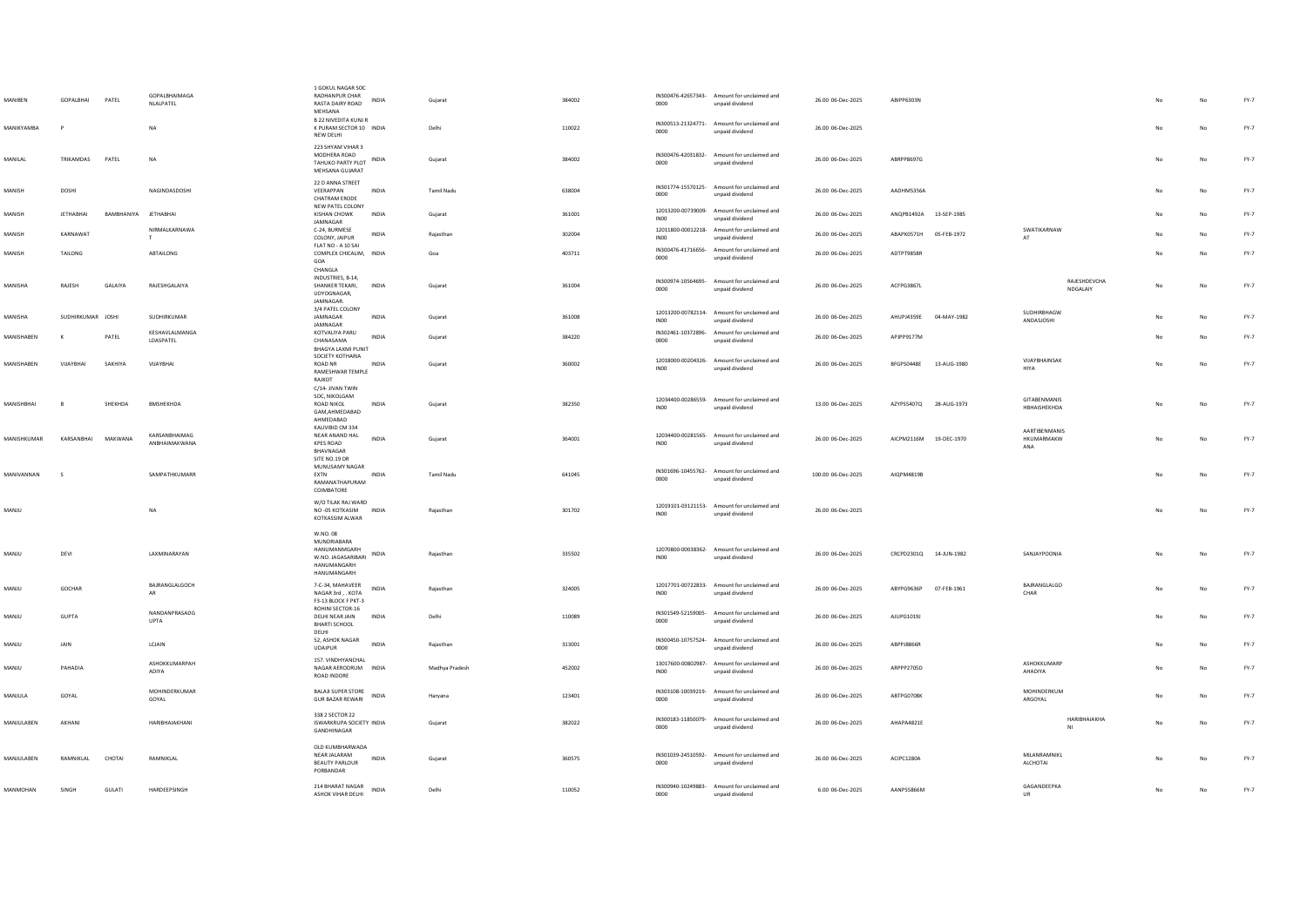| MANOHAR       | RAGHUNATH KULKARNI |                 | <b>RAGHUNATHKULK</b><br>ARNI     | 7, VYANKATESH<br>COLONY BISTBAG<br>NAKA PIPELINE ROAD, INDIA<br>SAVEDI<br>AHMEDNAGAR                              | Maharashtra | 414003 | <b>IN00</b>      | 13023400-00054121- Amount for unclaimed and<br>unpaid dividend | 26.00 06-Dec-2025 | ACSPK2782M 04-DEC-1967 |             | PRACHIMANOH<br><b>ARKLIJ KARNI</b>        |    | No | FY-7   |
|---------------|--------------------|-----------------|----------------------------------|-------------------------------------------------------------------------------------------------------------------|-------------|--------|------------------|----------------------------------------------------------------|-------------------|------------------------|-------------|-------------------------------------------|----|----|--------|
| MANOJ         | AMRUTLAL           | CHHATBAR        | <b>NA</b>                        | I-2 FULVADI JETPUR<br><b>INDIA</b><br><b>JETPUR</b>                                                               | Gujarat     | 360370 | INO <sub>0</sub> | 13019900-00322049- Amount for unclaimed and<br>unpaid dividend | 26.00 06-Dec-2025 | ACOPC1683M 17-OCT-1964 |             | KAPILAMANOJE<br><b>HAICHHATRAR</b>        |    | No | $FY-7$ |
| MANOJ         | <b>JOTANIA</b>     |                 | NA                               | CHAMUNDAKRUPA,<br>MARUTI NANDAN-7<br>INDIA<br>MAVDI MAIN ROAD,<br>RAJKOT                                          | Gujarat     | 360004 | <b>IN00</b>      | 12041500-00615242- Amount for unclaimed and<br>unpaid dividend | 26.00 06-Dec-2025 | AKBPJ1687P             | 23-JUL-1986 |                                           |    | No | $FY-7$ |
| MANOJ         | <b>KUMAR</b>       | AGARWAL         | RATANLALLAKKAR                   | DELUXE CENTRE 157C<br>LENIN SARANI ROOM INDIA<br>NO 303 A KOLKATA                                                 | West Bengal | 700013 | 0000             | IN301774-13859280- Amount for unclaimed and<br>unpaid dividend | 26.00 06-Dec-2025 | ACXPA5628F             |             |                                           | No | No | $FY-7$ |
| MANOJ         | <b>KUMAR</b>       | AGARWAL         | <b>NA</b>                        | DELUXE CENTRE 157C<br>LENIN SARANI ROOM INDIA<br>NO 303A KOLKATA                                                  | West Bengal | 700013 | 0000             | IN301774-13865762- Amount for unclaimed and<br>unpaid dividend | 26.00 06-Dec-2025 | AAGHA2746F             |             |                                           | No | No | $FY-7$ |
| MANOJ         | KUMAR              | JAIN            | <b>NA</b>                        | D-621, MALVIYA<br>INDIA<br>NAGAR JAIPUR                                                                           | Rajasthan   | 302017 | <b>IN00</b>      | 12029200-00118000- Amount for unclaimed and<br>unpaid dividend | 26.00 06-Dec-2025 | ABHPJ3019N             | 29-DEC-1969 | NEETUJAIN                                 |    | No | FY-7   |
| MANOJ         | <b>KUMAR</b>       | JAIN            | GANPATLALJAIN                    | 11/716 OPP RAILWAY<br>PULIA MALVIYA<br>INDIA<br>NAGAR JAIPUR                                                      | Rajasthan   | 302017 | <b>IN00</b>      | 12065900-00030085- Amount for unclaimed and<br>unpaid dividend | 11.00 06-Dec-2025 | AFUPJ7277H 21-MAY-1984 |             |                                           | No | No | FY-7   |
| MANOJ         | MORBIA             |                 | VELJIBHAICMORBIA                 | NC-84, VARDHMAN<br>INDIA<br>NAGAR, BHUJODI.                                                                       | Gujarat     | 370020 | 0000             | IN300974-10311057- Amount for unclaimed and<br>unpaid dividend | 26.00 06-Dec-2025 | ANEPM3906A             |             | MORBIAVANITA<br>MANOJBHAI                 | No | No | $FY-7$ |
| MANOJ         | SEVANTILAL         | SHAH            | SEVANTILAL                       | 21-A, VYOM<br>BUILDING, JALAWAD<br>NAGAR, ASHOK-<br><b>INDIA</b><br>NAGAR, KHANDIVALI<br>(EAST) MUMBAI            | Maharashtra | 400004 | <b>IN00</b>      | 12041500-00103063- Amount for unclaimed and<br>unpaid dividend | 26.00 06-Dec-2025 | BJUPS9163C             | 01-SEP-1978 |                                           | No | No | FY-7   |
| MANOJ         | SHARMA             |                 | <b>MAKHANI AI SHAR</b><br>MA     | LAKE TOWN COMPLEX<br>862 JESSORE ROAD<br><b>BLOCK G FLAT 3</b><br>INDIA<br><b>GROUND FLOOR</b><br>KOLKATA         | West Bengal | 700055 | <b>IN00</b>      | 12029900-03873808- Amount for unclaimed and<br>unpaid dividend | 10.00 06-Dec-2025 | AVHPS3227M             |             |                                           | No | No | $FY-7$ |
| MANOJKUMAR    | RATILAL            | SHAH            | RATILALIIVANLALS<br>HAH          | C-31 ASHOPALAV<br>SOCIETY POPATPARA INDIA<br>SURENDRANAGAR                                                        | Gujarat     | 363001 | 0000             | IN301991-10396523- Amount for unclaimed and<br>unpaid dividend | 26.00 06-Dec-2025 | ADIPS3153P             |             |                                           | No | No | $FY-7$ |
| MANSHIL       |                    | KOYA            | HARSHADBHAINKO<br>YA             | NAGAR CHAKLA<br>ROAD, HAWAI<br>INDIA<br>CHOWK, JAMNAGAR.                                                          | Gujarat     | 361001 | 0000             | IN300974-10492857- Amount for unclaimed and<br>unpaid dividend | 26.00 06-Dec-2025 | AQJPK4158Q             |             | RANJANBENHAR<br>SHADBHAIKOYA              | No | No | $FY-7$ |
| MANSUKH       | RACHURHAL          | KANANI          | BACHUBHAIDHAN<br>ABHAIKANANI     | T.B. HOSPITAL<br>QUATER QTR NO 14<br><b>INDIA</b><br>NAVAGAM GHED<br>JAMNAGAR                                     | Gujarat     | 361001 | INO <sub>0</sub> | 12010600-01289073- Amount for unclaimed and<br>unpaid dividend | 26.00 06-Dec-2025 | AECPK3583Q 15-JUN-1971 |             |                                           | No | No | FY-7   |
| MANSUKHBHAI   | KARSHANBHAI KOLI   |                 | KARSHANBHAINAT<br>HUBHAIKOLI     | 395.LALITA PARK SOC.<br>BH KANTARESHWAR<br>INDIA<br>MAHADEV.<br>KATARGAM, SURAT                                   | Gujarat     | 395004 | <b>IN00</b>      | 12041500-00797815- Amount for unclaimed and<br>unpaid dividend | 26.00 06-Dec-2025 | DLZPK9626P             | 12-JUN-1976 |                                           | No | No | $FY-7$ |
| MANSUKHLAL    | VITHALDAS          | <b>BUDDHDEV</b> | <b>NA</b>                        | 6, MILLPARA SHREE<br>INDIA<br><b>RAM KRUPA RAJKOT</b>                                                             | Gujarat     | 360002 | INO <sub>0</sub> | 13019900-00139006- Amount for unclaimed and<br>unpaid dividend | 26.00 06-Dec-2025 | ACDPB3252E 05-APR-1944 |             | <b>HANSARENMAN</b><br>SUKHLALBHDDH<br>DEV | No | No | FY-7   |
| MANTOSH       | <b>KUMAR</b>       | RAYHUF          | <b>NA</b>                        | BH 701 A EAST<br>SHALIMAR BAGH<br><b>INDIA</b><br>DELHI                                                           | Delhi       | 110088 | 0000             | IN303108-10209564- Amount for unclaimed and<br>unpaid dividend | 26.00 06-Dec-2025 | AAOHM1484E             |             |                                           |    | No | FY-7   |
| MANUBHA       | REVARHAL           | DESAI           | <b>NA</b>                        | C-46 NARAYAN<br>NAGAR SOCIETY KADI INDIA<br>KADI<br>AT THALOTA TA                                                 | Gujarat     | 382715 | INO <sub>0</sub> | 12035100-00191014- Amount for unclaimed and<br>unpaid dividend | 26.00 06-Dec-2025 |                        |             |                                           | No | No | FY-7   |
| MANUBHAI      | <sub>S</sub>       | PATEL           | SBPATEL                          | <b>VISNAGAR DIST</b><br>INDIA<br>MEHSANA THALOTA<br>GUJARAT                                                       | Gujarat     | 384315 | 0000             | IN300513-17556326- Amount for unclaimed and<br>unpaid dividend | 26.00 06-Dec-2025 | ARFPP8078B             |             |                                           |    | Nα | FY-7   |
| MARKAND       | PRANSHANKAR GOR    |                 | PRANSHANKARHG<br>OR              | SATYAM HOSPITAL<br>AROGYANAGAR<br><b>INDIA</b><br><b>HIMATNAGAR</b><br>HIMATNAGAR                                 | Gujarat     | 383001 | INO <sub>0</sub> | 12054300-00006826- Amount for unclaimed and<br>unpaid dividend | 26.00 06-Dec-2025 | AASPG3394F 02-MAR-1961 |             | SHREYAMARKAN<br>DGOR                      | No | No | FY-7   |
| <b>MAROTI</b> | LALU               | PASWAD          | LALUPRABHUPASW<br>AD             | 3/358 KAUTHA JUNA<br>KAUTHA OLD<br><b>INDIA</b><br>NANDED<br>MAHARASHTRA                                          | Maharashtra | 431603 | 0000             | IN300214-17711043- Amount for unclaimed and<br>unpaid dividend | 26.00 06-Dec-2025 | AMDPP5302P             |             |                                           | No | No | $FY-7$ |
| MARVANIYA     | SAGARBHAI          | VINODBHAI       | VINODRHAIPARRA<br>TBHAIMARVANIYA | A-2,402 SHIV PALACE,<br>KATHODARA<br>INDIA<br>SURAT.GUJARAT                                                       | Gujarat     | 394326 | 0000             | IN300214-22226222- Amount for unclaimed and<br>unpaid dividend | 26.00 06-Dec-2025 | AURPM3867E             |             | MARVANIYAUR<br>MILABENSAGAR<br>BHAI       | No | No | $FY-7$ |
| MARVIYA       | MUKESH             |                 | GANESHBHAI                       | 30, GUMANSINH<br>SHOPPING CENTRE.<br>1ST FLOOR, DHEBAR<br>INDIA<br>ROAD, OPP. NEW<br>VEGETABLE MARKET,<br>RAJKOT. | Gujarat     | 360001 | 0000             | IN300974-11091849- Amount for unclaimed and<br>unpaid dividend | 26.00 06-Dec-2025 | AMZPM4659A             |             |                                           | No | No | $FY-7$ |
| MATHURBHAI    | PRAHLADBHAI PATEL  |                 | PRAHLADBHAIPAT<br>EL             | AT-SUNDARPUR TA-<br><b>VIJAPUR DIST-</b><br><b>INDIA</b><br>MEHSANA                                               | Gujarat     | 382870 | 0000             | IN303052-10620623- Amount for unclaimed and<br>unpaid dividend | 26.00 06-Dec-2025 | AIYPP4356N             |             | BHARTIBENMAT<br>HURBHAIPATEL              |    | No | FY-7   |
| MAULIK        | N                  | AGRAWAL         | NARENDRAKUMAR<br>AGRAWAL         | 93 C GANESHPURA<br>O/S SHAHPUR GATE INDIA<br>AHMEDABAD                                                            | Gujarat     | 380004 | 0000             | IN301645-10512139- Amount for unclaimed and<br>unpaid dividend | 26.00 06-Dec-2025 | AQDPA4796Q             |             | NARENDRAKUM<br>ARBAGRAWAL                 | No | No | $FY-7$ |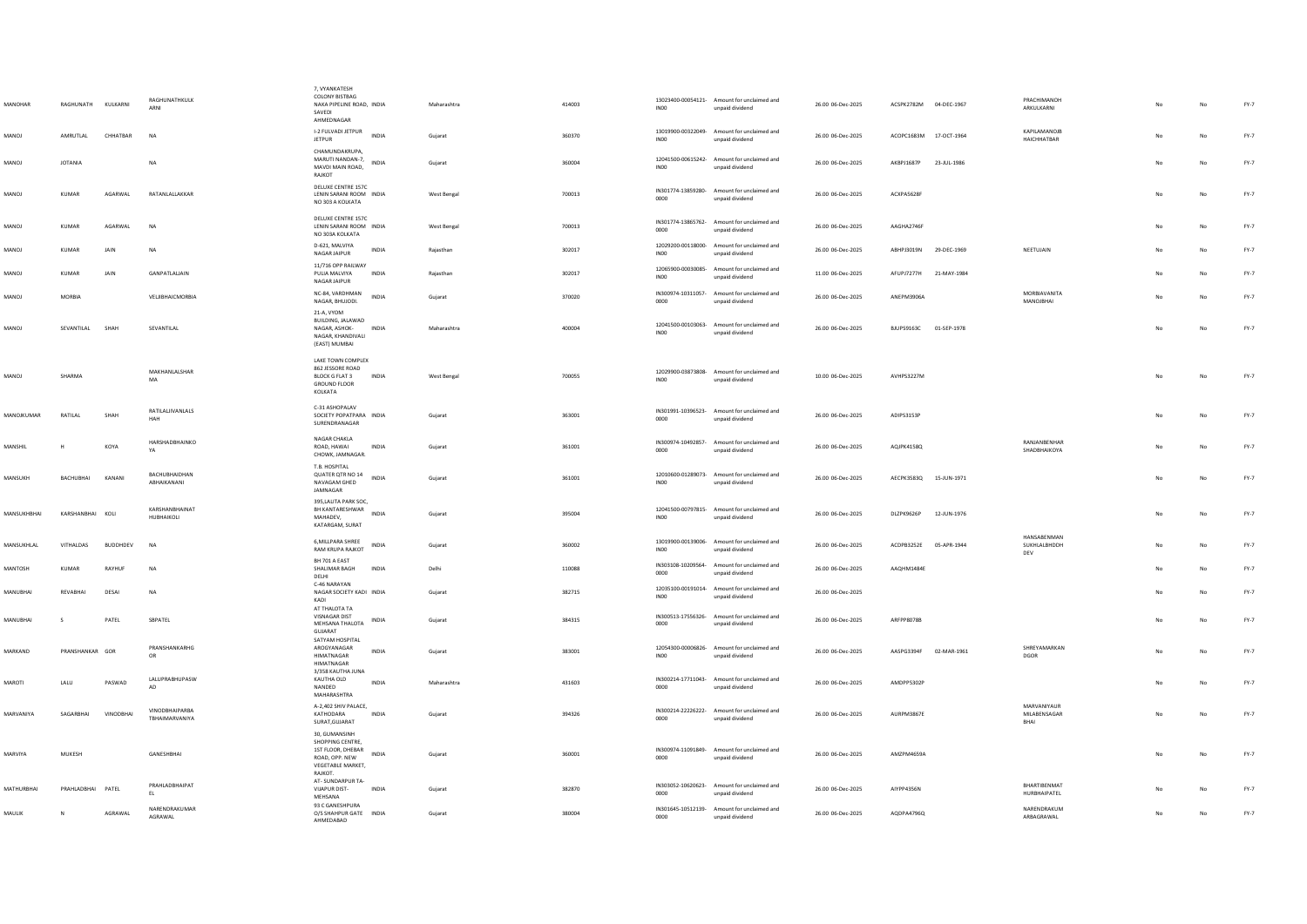| MAYA      | DEVI                  |           | NA                               | <b>B 10 SHIVAJI MARG</b><br>NEHRU NAGAR<br>JAIPUR JAIPUR                                              | INDIA        | Rajasthan      | 302016 | INO <sub>0</sub>           | 12017701-00663512- Amount for unclaimed and<br>unpaid dividend | 26.00 06-Dec-2025 |                        |                                          |    |             | FY-7   |
|-----------|-----------------------|-----------|----------------------------------|-------------------------------------------------------------------------------------------------------|--------------|----------------|--------|----------------------------|----------------------------------------------------------------|-------------------|------------------------|------------------------------------------|----|-------------|--------|
| MAYA      | DEVI                  | JHA       | <b>IATERAMSWAROO</b><br>PJHA     | 503 JWALA BUILDING<br>NEAR GOVT PRESS<br><b>UMMEDPURA</b><br>JODHPUR RAJASTHAN                        | <b>INDIA</b> | Rajasthan      | 342001 | 0000                       | IN300394-13499070- Amount for unclaimed and<br>unpaid dividend | 26.00 06-Dec-2025 | AHPPJ2583B             | AMANDUTTJHA                              | No | No          | $FY-7$ |
| MAYA      | VASWANI               |           | CHANDRAPRAKAS<br>HVASWANI        | B-18, JDA COLONY<br>MALVIYA NAGAR<br><b>JAIPUR</b>                                                    | INDIA        | Rajasthan      | 302017 | 0000                       | IN301160-30212503- Amount for unclaimed and<br>unpaid dividend | 26.00 06-Dec-2025 | ACQPV3783M             | CHANDRAPRAKA<br>SHVASWANI                | No | No          | $FY-7$ |
| MAYUR     |                       | BHATTI    | <b>NA</b>                        | NAGESHWAR COLONY<br><b>GARBI CHOWK</b><br>JAMNAGAR                                                    | <b>INDIA</b> | Gujarat        | 361007 | INO <sub>0</sub>           | 12013200-01016299- Amount for unclaimed and<br>unpaid dividend | 26.00 06-Dec-2025 |                        |                                          |    | No          | $FY-7$ |
| MAYUR     | NAVINCHANDRA GHIYAHUF |           | <b>NA</b>                        | KARAN PARA NO 23<br>GHIYA BUILDING NR<br>KESHUBHAI EYE<br>HOSPITAL RAJKOT<br>102, NEW DEEPALI         | <b>INDIA</b> | Gujarat        | 360001 | <b>IN00</b>                | 12018000-00456607- Amount for unclaimed and<br>unpaid dividend | 26.00 06-Dec-2025 | AALHM8445A 01-APR-1990 |                                          |    | $_{\sf No}$ | $FY-7$ |
| MAYUR     |                       | MAKWANA   | PURUSHOTHAMM<br>AKWANA           | CHS MAKRAND<br><b>GHANEKAR MARG</b><br>VILEPARLE EAST<br>MUMBAI<br>734, UNIT NO 2/A                   | <b>INDIA</b> | Maharashtra    | 400057 | IN300239-12238916-<br>0000 | Amount for unclaimed and<br>unpaid dividend                    | 26.00 06-Dec-2025 | AAJHM4338L             |                                          | No | No          | $FY-7$ |
| MAYUR     | RAVAJIBHAI            | PATEL     | <b>NA</b>                        | OPP, RANGMUNCH<br>SECTOR 22<br><b>GANDHINAGAR</b><br>GANDHINAGAR<br>DEVBHUMI                          | <b>INDIA</b> | Gujarat        | 382022 | INO0                       | 12070200-00290338- Amount for unclaimed and<br>unpaid dividend | 26.00 06-Dec-2025 |                        |                                          | No | No          | $FY-7$ |
| Mayurbhai | Chhelbhai             | Vayda     | ChhelbhaiKVayda                  | Devibhuvan Road,<br>DWARKA, Dwarka<br>601 LANDMARK-1<br>JALDEEP PARK NEAR                             | INDIA        | Gujarat        | 361335 | IN00                       | 12029700-00133550- Amount for unclaimed and<br>unpaid dividend | 26.00 06-Dec-2025 | AGHPV5615P 20-FEB-1979 | SANGITARENMA<br>YURBHAIVAYDA             |    | No          | $FY-7$ |
| MAYURI    | BHAVESHBHAI MIRANI    |           | <b>NA</b>                        | SAVANI HALL<br><b>LIMBUDIWADI</b><br>KALAWAD ROAD<br>RAJKOT<br>PLOT NO. 8/A/1B,                       | <b>INDIA</b> | Gujarat        | 360005 | <b>IN00</b>                | 13019900-00178048- Amount for unclaimed and<br>unpaid dividend | 26.00 06-Dec-2025 | AETPM1898K 03-OCT-1975 | MIRANIBHAVES<br>HJAMNADAS                | No | No          | $FY-7$ |
| MAYURI    | SANDIPKUMAR DOSHI     |           | SANDIPKUMARDO<br>SHI             | FLAT NO.5,<br>JANKALYAN FLAT,<br>SAHKARI HAT,<br>TAKHTESHWAR PLOT.<br><b>RHAVNAGAR</b>                | INDIA        | Gujarat        | 364001 | 0000                       | IN300974-11147556- Amount for unclaimed and<br>unpaid dividend | 26.00 06-Dec-2025 | AMLPD9067F             |                                          | No | No          | $FY-7$ |
| MAYURIBEN | M                     | RAJPARA   | CHANDULALGIRDH<br>ARBHAILATHIGRA | MOCHI SHERI, NR.<br>BEKRI, NR. JANTA<br>FLOOR MILL,<br>RANAVAV                                        | <b>INDIA</b> | Gujarat        | 360550 | 0000                       | IN300974-11946108- Amount for unclaimed and<br>unpaid dividend | 26.00 06-Dec-2025 | AYOPR7694B             | MANISHMANHA<br>RLALRAJPARA               | No | No          | $FY-7$ |
| MEDURI    | SRI                   | DEEPTHI   | MEDURISIVASATYA<br>NARAYANA      | DNO 24 14 9 CANAL<br>ROAD SRIRAMPURAM<br>NEAR E SEVA WEST INDIA<br><b>GODAVARI DIST</b><br>BHIMAVARAM |              | Andhra Pradesh | 534202 | 0000                       | IN302324-11201280- Amount for unclaimed and<br>unpaid dividend | 26.00 06-Dec-2025 | APBPK9618J             | MSIVASATYANA<br>RAYANAHUSBA<br><b>ND</b> | No | No          | $FY-7$ |
| MEENA     | CHANDNANI             |           | <b>NA</b>                        | 673,10 TH C ROAD<br>SARDARPURA<br><b>JODHPUR</b>                                                      | INDIA        | Rajasthan      | 342001 | INO0                       | 12012101-00511843- Amount for unclaimed and<br>unpaid dividend | 26.00 06-Dec-2025 |                        |                                          |    | No          | FY-7   |
| MEENA     | DEVI                  |           | RATANLALVADERA                   | 37, VADERA BHAWAN<br><b>BAKHAT SAGAR</b><br>COLONY NEHRU PARK INDIA<br><b>JODHPUR</b>                 |              | Rajasthan      | 342001 | IN00                       | 12012101-00292741- Amount for unclaimed and<br>unpaid dividend | 26.00 06-Dec-2025 | AAOPD2011N 08-SEP-1966 | DEEPAKVADERA                             | No | No          | $FY-7$ |
| MEENA     | <b>JHA</b>            |           | GYANDUTTJHA                      | 503 JWALA BUILDING<br>NEAR GOVT PRESS<br><b>UMMEDPURA</b><br>JODHPUR RAJASTHAN                        | <b>INDIA</b> | Rajasthan      | 342001 | 0000                       | IN300394-13499089- Amount for unclaimed and<br>hosbivib bisonu | 26.00 06-Dec-2025 | ACMPJ3365R             | AMANDUTTJHA<br>SEEMAJHA                  |    | No          | $FY-7$ |
| MEENA     | SHARMA                |           | RAMAVATERSHAR<br>MA              | E-127 JAGDAMBA<br>NAGAR TAKIYA KI<br>CHOWKI KALWAR<br>ROAD JHOTWARA<br>JAIPUR<br>B-203, SHYAM         | <b>INDIA</b> | Rajasthan      | 302012 | INO <sub>0</sub>           | 12017701-00627748- Amount for unclaimed and<br>unpaid dividend | 26.00 06-Dec-2025 | BRYPS7359Q 02-JAN-1975 | RAMAVTARSHAR<br><b>MA</b>                |    | No          | $FY-7$ |
| MEENABEN  | VINODKUMAR PRAJAPATI  |           | <b>NA</b>                        | SPARSH RESIDENCY<br>OPP MANAV<br><b>BUNGLOW SATYAM</b><br>CROSS ROAD, SOLA                            | <b>INDIA</b> | Gujarat        | 380060 | 0000                       | IN300214-21214786- Amount for unclaimed and<br>unpaid dividend | 2.00 06-Dec-2025  |                        |                                          |    | No          | $FY-7$ |
| MEENAKSHI | GARG                  |           | MANEESHGARG                      | C-3/117 ASHOK VIHAR INDIA<br>PHASE-II DELHI                                                           |              | Delhi          | 110052 | 0000                       | IN300118-10726658- Amount for unclaimed and<br>unpaid dividend | 26.00 06-Dec-2025 | AERPG1023N             | MANEESHGARG                              |    | No          | $FY-7$ |
| MEERA     | MUKESH                | VITHALANI | MUKESHKANTILAL<br>VITHALANI      | 18, JAY CO OPERATIVE INDIA<br>SOCIETY, JAMNAGAR.                                                      |              | Gujarat        | 361006 | 0000                       | IN300974-10329879- Amount for unclaimed and<br>unpaid dividend | 26.00 06-Dec-2025 | AATPV6737A             | MUKESHKANTIL<br>ALVITHALANI              |    | No          | $FY-7$ |
| MEERA     | PURVESHKUMA SHAH      |           | PURVESHKUMARS<br>HAH             | 47 GITANAJALI PARK<br>SOCIETY NAGALPUR<br>21 NAGALPUR 1<br>MAHESANA                                   | INDIA        | Gujarat        | 384001 | INO <sub>0</sub>           | 13041400-03799106- Amount for unclaimed and<br>unpaid dividend | 26.00 06-Dec-2025 | AXWPS4107R 05-MAR-1979 | PURVESHKUMA<br>RPRADIPSHAH               |    | No          | $FY-7$ |
| MEETU     |                       |           | RAKESHKUMAR                      | C/O KISHORI LAL<br>RADHE SHYAM<br><b>BARTAN BAZAR</b><br>BHIWANI                                      | INDIA        | Haryana        | 127021 | 0000                       | IN302620-10088514- Amount for unclaimed and<br>unpaid dividend | 26.00 06-Dec-2025 | ARPPM2454E             |                                          |    | No          | $FY-7$ |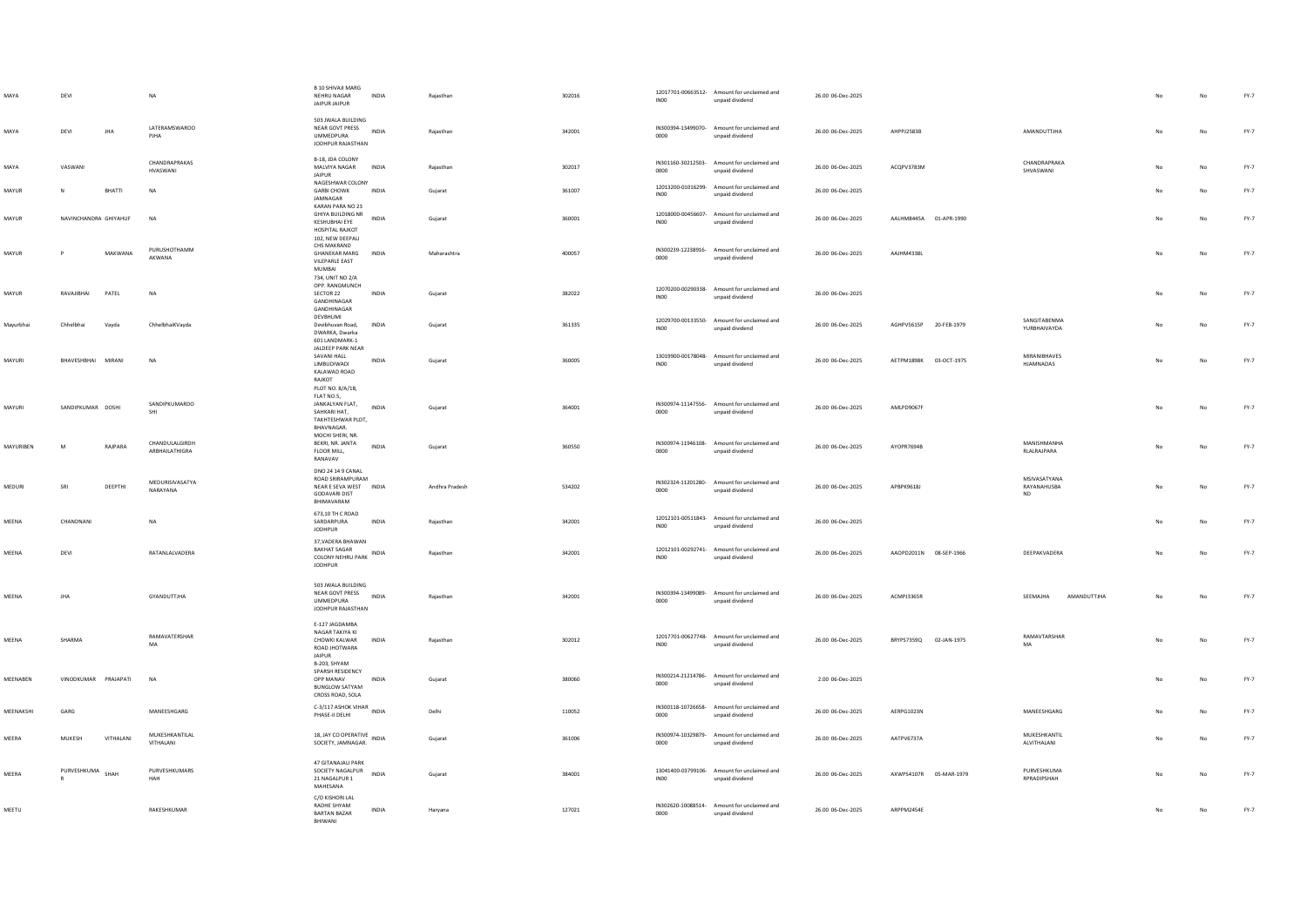| MEGHA        | UPENDRAKUMA         | PAREKH            | <b>UPENDRAKUMARG</b><br>OVINDI AI PAREKH | STATION ROAD,<br>HEMKUNVER<br>BHUVEN, OPP. MINI INDIA<br>GUEST HOUSE,<br>BHAVNAGAR.<br>AT-MANDAI TA-        |              | Gujarat     | 364001 | 0000                                   | IN300974-10462795- Amount for unclaimed and<br>unpaid dividend | 26.00 06-Dec-2025 | APTPP7202B                | KFTANHARIKAN<br><b>TGANDHI</b>    |                | No          | $FY-7$ |
|--------------|---------------------|-------------------|------------------------------------------|-------------------------------------------------------------------------------------------------------------|--------------|-------------|--------|----------------------------------------|----------------------------------------------------------------|-------------------|---------------------------|-----------------------------------|----------------|-------------|--------|
| MEHTA        | <b>BHADRESH</b>     |                   | UMIYASHANKAR UMIYASHANKARM<br>EHTA       | MANDAI DIST-<br>AHMEDABAD                                                                                   | <b>INDIA</b> | Gujarat     | 382130 | 0000                                   | IN301233-10280028- Amount for unclaimed and<br>unpaid dividend | 26.00 06-Dec-2025 | APAPM9374G                |                                   | N <sub>o</sub> | No          | FY-7   |
| <b>MFHTA</b> | DHANESHBHAI K       |                   | KESHAVLALTRIKAM<br><b>JIMEHTA</b>        | 17KH LAKHANI<br>STREET, BHANVAD                                                                             | <b>INDIA</b> | Gujarat     | 360510 | INO <sub>0</sub>                       | 12035100-00018301- Amount for unclaimed and<br>unpaid dividend | 26.00 06-Dec-2025 | ANEPM3935F 30-OCT-1954    | HITESHKESHAVL<br>ALMEHTA          | N <sub>o</sub> | No          | FY-7   |
| <b>MFHTA</b> | KIRANBEN            | <b>JAVAHARLAL</b> | MEHTAJAVAHARLA                           | GOKUL APARTMENT.<br>FLAT NO. 2, SWASTIK INDIA<br>SOCIETY, JAMNAGAR.                                         |              | Gujarat     | 361008 | 0000                                   | IN300974-10644628- Amount for unclaimed and<br>unpaid dividend | 26.00 06-Dec-2025 | <b>AMTPM8165B</b>         | HARDIKJAWAHA<br>RBHAIMEHTA        | No             | No          | $FY-7$ |
| MEHTA        | POOJA               | D                 | DINESHBHAIMANIL<br>ALMEHTA               | B/8.VARDHMAN<br>NAGAR HIRJI MISTRY<br>ROAD NR<br>NAWANAGAR BANK<br>JAMNAGAR                                 | INDIA        | Gujarat     | 361004 | INO <sub>0</sub>                       | 12034400-00832852- Amount for unclaimed and<br>unpaid dividend | 26.00 06-Dec-2025 | AOUPM2157E 17-MAR-1987    | <b>DINESHBHAIMA</b><br>NILALMEHTA | No             | No          | $FY-7$ |
| MEHUL        | G                   | KACHORIA          | GAUTAMBHAIKAC<br>HORIA                   | C/O MAHESHAVARI<br>BAJAJ, RAVAPAR<br>ROAD, MORBI.                                                           | <b>INDIA</b> | Guiarat     | 363641 | IN300974-11208876-<br>0000             | Amount for unclaimed and<br>unpaid dividend                    | 26.00 06-Dec-2025 | AHSPK2553R                | VAIDEHIMKACH<br>ORIA              | No             | No          | $FY-7$ |
| MEHUL        | HARESHBHAI JOSHI    |                   | NA                                       | 'YOGESHWARI' NEAR<br>GURUDATTATRY<br>TEMPLE, D. K. V.<br>ROAD,                                              | INDIA        | Guiarat     | 361001 | 0000                                   | IN300974-10426730- Amount for unclaimed and<br>unpaid dividend | 26.00 06-Dec-2025 |                           |                                   | No             | No          | $FY-7$ |
| MEHUL        | NIKHILKUMAR GOSALIA |                   | NIKHII KUMARSGO<br>SALIA                 | A/502 GOKUL<br>VRINDAVAN<br>SHANTITAL MODI<br>CROSS ROAD-02<br><b>IRANIWADI</b><br>KANDIVALL WEST<br>Mumbai | INDIA        | Maharashtra | 400067 | INO0                                   | 12024200-00570567- Amount for unclaimed and<br>unpaid dividend | 26.00 06-Dec-2025 | AABPG1088P<br>09-JUL-1970 |                                   | No             | No          | $FY-7$ |
| MIHIR        | KIRITKUMAR          | <b>TRIVEDI</b>    | KITRIVEDI                                | <b>TULSI TENA 2448/D-6</b><br>DEVRAJNAGAR OPP<br>SHIV MANDIR<br>Bhavnagar<br>GHANSHYAM 3-                   | <b>INDIA</b> | Guiarat     | 364001 | 12019101-01511494-<br>INO <sub>0</sub> | Amount for unclaimed and<br>unpaid dividend                    | 26.00 06-Dec-2025 | ADWPT1970F 03-MAY-1982    |                                   | No             | No          | FY-7   |
| MILAN        | D                   | SOLANKI           | DHIRUBHAI                                | MARUTI NAGAR<br>KUVADVA ROAD<br>RAJKOT                                                                      | <b>INDIA</b> | Gujarat     | 360003 | INO0                                   | 12033200-02619107- Amount for unclaimed and<br>unpaid dividend | 26.00 06-Dec-2025 | BODPS1069R 05-ILIN-1987   |                                   | No             | No          | $FY-7$ |
| MILAN        | DHIRAJLAL           | LIMBANI           | DHIRAJLALGORDHA<br>NBHAILIMBANI          | NAND KISHAN<br>,PARIVAR PARK 02<br>NR.MAYANI CHOWK<br>.OPP BACKBONE<br>SHOPPING .RAJKOT<br>RAJKOT           | <b>INDIA</b> | Gujarat     | 360004 | IN00                                   | 12047200-11287990- Amount for unclaimed and<br>unpaid dividend | 26.00 06-Dec-2025 | ADRPL0061G<br>25-AUG-1987 | DHIRAJLALGLIM<br>BANI             | No             | No          | FY-7   |
| MILANKUMAR   | $\Delta$            | <b>MODI</b>       | ASHVINBHAINAGIN<br>DASMODI               | MODI SHERI, OPP.<br>KANYA SHALA,<br>PALITANA<br>A 1102, CLOVER                                              | <b>INDIA</b> | Gujarat     | 364270 | 0000                                   | IN300974-11505362- Amount for unclaimed and<br>unpaid dividend | 26.00 06-Dec-2025 | ALWPM3311M                |                                   | No             | No          | $FY-7$ |
| MILONI       | KETAN               | SHETH             | KETAN                                    | RESIDENCY, M G<br>ROAD, ASHAR LANE, INDIA<br>NR RAMJI ASHAR<br>SCHOOL, Mumbai                               |              | Maharashtra | 400077 | IN00                                   | 12019800-00213131- Amount for unclaimed and<br>unpaid dividend | 26.00 06-Dec-2025 | EBAPS6311H 12-OCT-1993    |                                   | No             | No          | $FY-7$ |
| MINA         | NAMICHANDBH<br>AI   | JAIN              | NAMICHANDBHAIB<br>JAIN                   | JAIN SOCIETY NR.<br>TALOD NAG, SAH.<br>BANK TA-TALOD DIST- INDIA<br>SABARKANTHA                             |              | Guiarat     | 383215 | 0000                                   | IN303052-10197560- Amount for unclaimed and<br>unpaid dividend | 26.00 06-Dec-2025 | AAZPJ5322K                | ANILKUMARDEV<br>RAJSHAH           | No             | No          | FY-7   |
| MINABEN      | RAMESHKUMAR CHAVADA |                   | JAYANTILALSOLAN                          | HARIJANWAS BUS<br>STAND ROAD<br>CHANDRUMANA<br>CHANDRUMANA                                                  | <b>INDIA</b> | Gujarat     | 384255 | 0000                                   | IN302461-10726157- Amount for unclaimed and<br>unpaid dividend | 26.00 06-Dec-2025 | BLIPC5093D                | RAMESHKUMAR<br>PCHAVDA            | No             | No          | $FY-7$ |
| MINABEN      | TUSHARBHAI SHAH     |                   | TUSHARBHAICHAN<br>DULALSHAH              | 92 VANI AVAS-<br>MAGODI TA-<br>DAHEGAM<br>GANDHINAGAR<br>DRASTY, 2, BOMBAY                                  | <b>INDIA</b> | Guiarat     | 382305 | INO <sub>0</sub>                       | 12019101-00835977- Amount for unclaimed and<br>unpaid dividend | 26.00 06-Dec-2025 | BTRPS1620P<br>07-JAN-1974 | TUSHARCHAND<br>ULALSHAH           | No             | No          | FY-7   |
| MINAXIREN    | <b>ASWINRHAL</b>    | SANTOKI           | ASWINBHAIDURLA<br>BHJIBHAISANTOKI        | HOUSING SOCIETY.<br>UNL ROAD, OPP.<br>PANCHAYATNAGAR.<br>RAJKOT.                                            | <b>INDIA</b> | Gujarat     | 360005 | IN300974-10626659-<br>0000             | Amount for unclaimed and<br>unpaid dividend                    | 26.00 06-Dec-2025 | BCWPS5907F                |                                   | No             | No          | FY-7   |
| MITA         |                     | SHAH              | RHARATSHAH                               | 403, VIHAR<br>APARTMENTS,<br>NEHRUPARK<br>VASTRAPUR<br>AHMEDABAD.                                           | <b>INDIA</b> | Gujarat     | 380015 | 0000                                   | IN300343-10047191- Amount for unclaimed and<br>unpaid dividend | 26.00 06-Dec-2025 | BFQPS9131E                | ANVESHBDOSHI BHARATASHAH          | No.            | No          | FY-7   |
| MITAL        | PARAGKUMAR CHOTAI   |                   | <b>MAHESHRHAIKALL</b><br>DASVANZARA      | ISHA COMPLEX BLOCK<br>NO B 202 SUBHASH<br>AMRAPALI CROSSING<br>RAIYA RD RAJKOT<br>GUJARAT                   |              | Gujarat     | 360007 | 0000                                   | IN300214-21333694- Amount for unclaimed and<br>unpaid dividend | 26.00 06-Dec-2025 | AISPC6814G                |                                   | No             | $_{\sf No}$ | $FY-7$ |
| MITESH       | s.                  | AMIN              | SHAILESHBHAIPAR<br>SHOTTAMDASAMI<br>N    | $H - 12$<br>CHANDRAGUPT<br>APPARTMENT B/H INDIA<br>SAHJANAND COLLEGE<br>AHMEDABAD                           |              | Guiarat     | 380015 | 0000                                   | IN302201-11377535- Amount for unclaimed and<br>unpaid dividend | 26.00 06-Dec-2025 | ARPPA7778P                |                                   | No             | No          | $FY-7$ |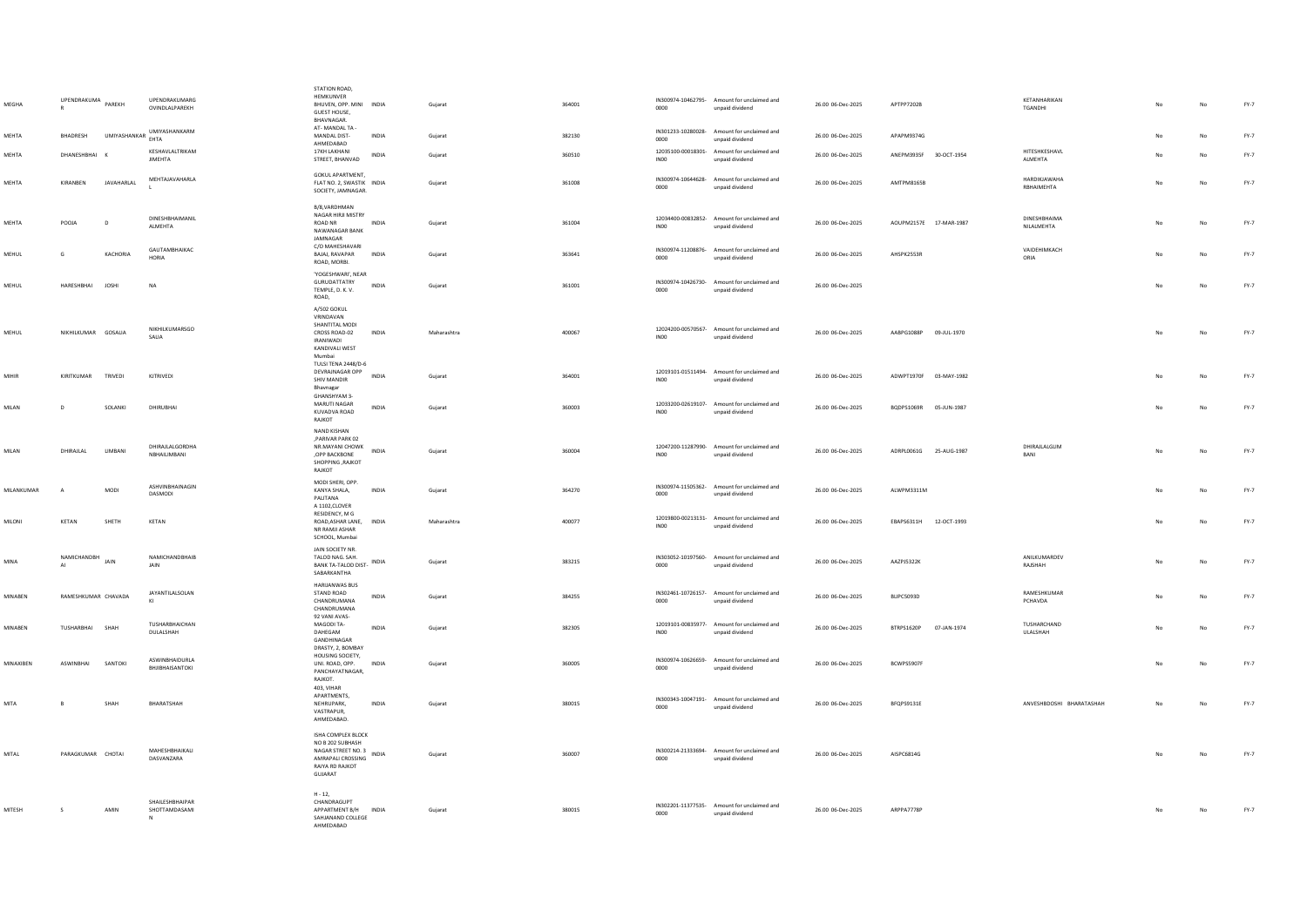| <b>MITKUMAR</b> | JITENDRABHAI VYAS    |                  | <b>JITENDRASHANTIL</b><br>ALVYAS      | SHREE BHAVANI<br>KRIPA 42 ANIALI PARK<br>NEAR RAJIV NAGAR INDIA<br>AJALARAM COLONY<br>PORBANDAR  |              | Gujarat                              | 360575 | 0000             | IN302679-30313605- Amount for unclaimed and<br>unpaid dividend | 26.00 06-Dec-2025 | AEPPV3252E             |                                                     |     | No          | $FY-7$ |
|-----------------|----------------------|------------------|---------------------------------------|--------------------------------------------------------------------------------------------------|--------------|--------------------------------------|--------|------------------|----------------------------------------------------------------|-------------------|------------------------|-----------------------------------------------------|-----|-------------|--------|
| MODI            | BHUPENDRA            | AMBALAL          | MODIAMBALALRA<br><b>MCHANDDAS</b>     | OPP.THE NEW ERA<br>HIGH-SCHOOL<br>MADARSA PATAN -<br>(N.G.)                                      | INDIA        | Gujarat                              | 384265 | 0000             | IN300343-20042715- Amount for unclaimed and<br>unpaid dividend | 6.00 06-Dec-2025  | ABUPM7331D             |                                                     |     | No          | $FY-7$ |
| MODI            | HETALBEN             | NARESHKUMAR      | MODINARESHKUM<br>ARNATVARLAL          | SAGOTA NI BIJI SHERI,<br>BUKADI ROAD, DIST- INDIA<br>PATAN PATAN                                 |              | Gujarat                              | 384265 | 0000             | IN300343-10902892- Amount for unclaimed and<br>unpaid dividend | 26.00 06-Dec-2025 | AQHPM0567D             |                                                     | No. | No          | FY-7   |
| MODI            | KAMLESH              | NARANDAS         | MODINARANDAS                          | 33/322, NIDHI<br>APARTMENTS, NR.<br>ANKUR JAIN TEMPLE, INDIA<br>NARANPURA,<br>AHMEDABAD.         |              | Gujarat                              | 380063 | 0000             | IN300343-10544069- Amount for unclaimed and<br>unpaid dividend | 76.00 06-Dec-2025 | ACZPM1996L             | MODIMEENAKA<br>MLESH                                | No  | No          | $FY-7$ |
| MODI            | NISHABEN             | ASHWINKUMAR      | MODIASHWINKUM<br>AR                   | PARAS SOCIETY,<br><b>PALITANA</b>                                                                | <b>INDIA</b> | Gujarat                              | 364270 | 0000             | IN300974-10570683- Amount for unclaimed and<br>unpaid dividend | 26.00 06-Dec-2025 | ANDPM4611R             |                                                     |     | No          | FY-7   |
| MODI            | PRATIK               | RAJESHKUMAR      | MODIRAJESHKUM<br>AR.                  | 15,ASHOPALAV<br>SOCIETY PATAN<br>AMARNATH                                                        | <b>INDIA</b> | Guiarat                              | 384265 | 0000             | IN300343-20088324- Amount for unclaimed and<br>unpaid dividend | 26.00 06-Dec-2025 | AQAPM1078J             |                                                     |     | No          | FY-7   |
| MODI            | SUSHILABEN           | KIRTIKUMAR       | <b>NA</b>                             | <b>BUNGLOWS</b><br>AMARNATH ROAD<br>OPP.SHANTABA<br>MARRIAGE HALL                                | INDIA        | Gujarat                              | 384265 | 0000             | IN300343-20031444- Amount for unclaimed and<br>unpaid dividend | 26.00 06-Dec-2025 |                        |                                                     | No  | No          | FY-7   |
| MODI            | URVI                 |                  | <b>MODIMITESHKIRTI</b><br>BHAI        | THREE GATE<br>GHEEKANTA OPP.<br><b>UNION BANK PATAN -</b><br>(N.G.)                              | INDIA        | Guiarat                              | 384265 | 0000             | IN300343-20044709- Amount for unclaimed and<br>unpaid dividend | 26.00 06-Dec-2025 | <b>ALIPM3603P</b>      |                                                     | No  | No          | FY-7   |
| MODI            | VARSHAREN            | PRAMODKUMAR      | PRAMODKUMARN<br>MODI                  | L/3 MODI NAGAR<br><b>HASHUT ROAD</b><br>ANKLESHWAR                                               | <b>INDIA</b> | Gujarat                              | 393001 | INO <sub>0</sub> | 12033200-01304658- Amount for unclaimed and<br>unpaid dividend | 26.00 06-Dec-2025 | AOHPM6462F 03-NOV-1972 |                                                     | No  | No          | FY-7   |
| MOHAMEDAQUIL    | ABDULHAFEEZ          |                  | ABDULHAFEEZKAD<br>ARMIYA              | B/104 ONGC NAGAR<br>PALAVASANA<br>MEHSANA                                                        | <b>INDIA</b> | Gujarat                              | 384003 | 0000             | IN300476-41201585- Amount for unclaimed and<br>unpaid dividend | 26.00 06-Dec-2025 | ABJPA4959Q             | SANJIDABEGUM                                        |     | No          | FY-7   |
| MOHAMEDEARUK    | <b>BILALBHAL</b>     | <b>MEMON</b>     | BILALBHAISAKURB<br>HAIMEMON           | 25 Sardar Soc Nr Jay<br>Bharat Kabadi Market<br>3 Behrampura<br>Ahmedabad                        | <b>INDIA</b> | Gujarat                              | 380028 | 0000             | IN302236-11999678- Amount for unclaimed and<br>unpaid dividend | 26.00 06-Dec-2025 | AMTPM0844R             | RUKHSANABAN<br><b>UMOHAMEDFAR</b><br><b>UKMEMON</b> | No. | No          | FY-7   |
| <b>MOHIT</b>    | KHFMKA               |                  | LALITKUMARKHEM<br>KA                  | H NO 56/57 KAHOO<br>KOTHI KANPUR<br>208001                                                       | <b>INDIA</b> | <b>Uttar Pradesh</b><br>KANPUR NAGAR |        | 0000             | IN300394-17382246- Amount for unclaimed and<br>unpaid dividend | 22.00 06-Dec-2025 | BGGPK9216D             |                                                     |     | No          | FY-7   |
| MOHIT           | <b>KUMAR</b>         |                  | <b>NA</b>                             | PLOT NO 172<br>PRAJAPATI BIHAR VT INDIA<br>ROAD MANSAROVAR                                       |              | Rajasthan                            | 302020 | 0000             | IN301160-30476763- Amount for unclaimed and<br>unpaid dividend | 26.00 06-Dec-2025 |                        |                                                     | No. | $_{\sf No}$ | $FY-7$ |
| <b>TIHOM</b>    | VIJAYBHAI            | SOLANKI          | <b>NA</b>                             | MARWADI FINLEASE<br>PVT LTD. MARWADI<br>FINANCIAL PLAZA, INDIA<br>NANA MAVA MAIN<br>ROAD, RAJKOT |              | Gujarat                              | 360005 | INO <sub>0</sub> | 12035100-00047658- Amount for unclaimed and<br>unpaid dividend | 26.00 06-Dec-2025 |                        |                                                     | No  | No          | $FY-7$ |
| <b>MOHMED</b>   | SALIM                | HARUNRAUYA HARUN |                                       | KHAMBHATRI FALI<br>NEAR PANCH HATDI INDIA<br><b>IAMNAGAR</b>                                     |              | Guiarat                              | 361001 | INO0             | 12033200-02067973- Amount for unclaimed and<br>unpaid dividend | 26.00.06-Dec-2025 | AODPR7239P 16-FFR-1984 |                                                     | No. | No          | FY-7   |
| MOHMED          | YUNUS                | FGHANCHI         | FAKIRMOHMEDIGH<br>ANCHI               | MIRA GATE<br>RADHANPUR.                                                                          | INDIA        | Gujarat                              | 385340 | 0000             | IN300343-20073279- Amount for unclaimed and<br>unpaid dividend | 26.00 06-Dec-2025 | AFYPG5933P             | FAKIRMOHMEDI<br>GHANCHI                             | No  | No          | $FY-7$ |
| MOHMEDALI       | USUFALI              | BHARMAL          | NA                                    | C/O. HASANALI<br>ESMAILII & SONS,<br>VORAWAD, RAJKOT.                                            | INDIA        | Gujarat                              | 360001 | 0000             | IN300974-10071781- Amount for unclaimed and<br>unpaid dividend | 26.00 06-Dec-2025 | ACJPB9629F             | YUSUFMBHARM<br>AL                                   | No  | $_{\sf No}$ | $FY-7$ |
| MONALI          | R                    | METHA            | RAJNIKANTCMEHT                        | 403-NIRIA<br>APPARTMENT B/H<br>NAVRANGPURA POST INDIA<br>OFFICE<br>NAVRANGPURA<br>AHMEDARAD      |              | Gujarat                              | 380009 | 0000             | IN303052-10683034- Amount for unclaimed and<br>unpaid dividend | 26.00 06-Dec-2025 | AIWPM3751G             |                                                     | No  | No          | $FY-7$ |
| MONIKA          |                      |                  | JETHMALJAIN                           | MAHAJANO KA BASS<br>DHANARI KALAN<br><b>JODHPUR</b>                                              | <b>INDIA</b> | Rajasthan                            | 342037 | <b>IN00</b>      | 12057200-00034871- Amount for unclaimed and<br>unpaid dividend | 26.00 06-Dec-2025 | DWCPM0326N 23-OCT-2000 | JETHMALJAIN                                         |     | No          | $FY-7$ |
| <b>NOTI</b>     | RAM                  | GANGWANI         | <b>NA</b>                             | C-73 PHASE-I ASHOK<br>VIHAR                                                                      | INDIA        | Delhi                                | 110052 | 0000             | IN300118-10943083- Amount for unclaimed and<br>unpaid dividend | 26.00 06-Dec-2025 |                        |                                                     |     | No          | $FY-7$ |
| MOYA            | MERUBHA              | DADBHA           | <b>DADBHARAVATBH</b><br><b>AIMOYA</b> | SURYAVANDNA<br>RAGHUNANDAN<br>SOCIETY POPATPARA INDIA<br>MAIN ROAD RAJKOT<br>GUIARAT             |              | Gujarat                              | 360001 | 0000             | IN300513-19240932- Amount for unclaimed and<br>unpaid dividend | 26.00 06-Dec-2025 | ANKPM8454D             |                                                     | No. | No          | FY-7   |
| MUKESH          | BHAGWANJIBHA ADESARA |                  | BHAGWANJIHARJIV<br>ANADESARA          | DHARMBHAKTI, 17,<br>KARANPARA, RAJKOT.                                                           | INDIA        | Gujarat                              | 360001 | 0000             | IN300974-11239973- Amount for unclaimed and<br>unpaid dividend | 26.00 06-Dec-2025 | ABFPA2766B             | RAMARENMUKE<br>SHKUMARADES<br>ARA                   | No  | No          | FY-7   |
| MUKESH          | CHAND                | JAIN             | MOTILALIAIN                           | BLOCK NO 5 NITA<br>PARK PLOT NO 2156<br>HILL DRIVE                                               | INDIA        | Gujarat                              | 364002 | 0000             | IN301549-18269998- Amount for unclaimed and<br>unpaid dividend | 26.00 06-Dec-2025 | AADHM9540E             |                                                     |     | No          | $FY-7$ |
| <b>MUKESH</b>   | MADHAVJIBHAI VAZA    |                  | MADHAVJIBHAIJVA<br>ZA                 | BHAVNAGAR<br>SHIVAJI NAGAR,<br>SAVAR KUNDLA.                                                     | <b>INDIA</b> | Gujarat                              | 364515 | 0000             | IN300974-11313126- Amount for unclaimed and<br>unpaid dividend | 26.00 06-Dec-2025 | AGNPV5100H             |                                                     | No. | $_{\sf No}$ | FY-7   |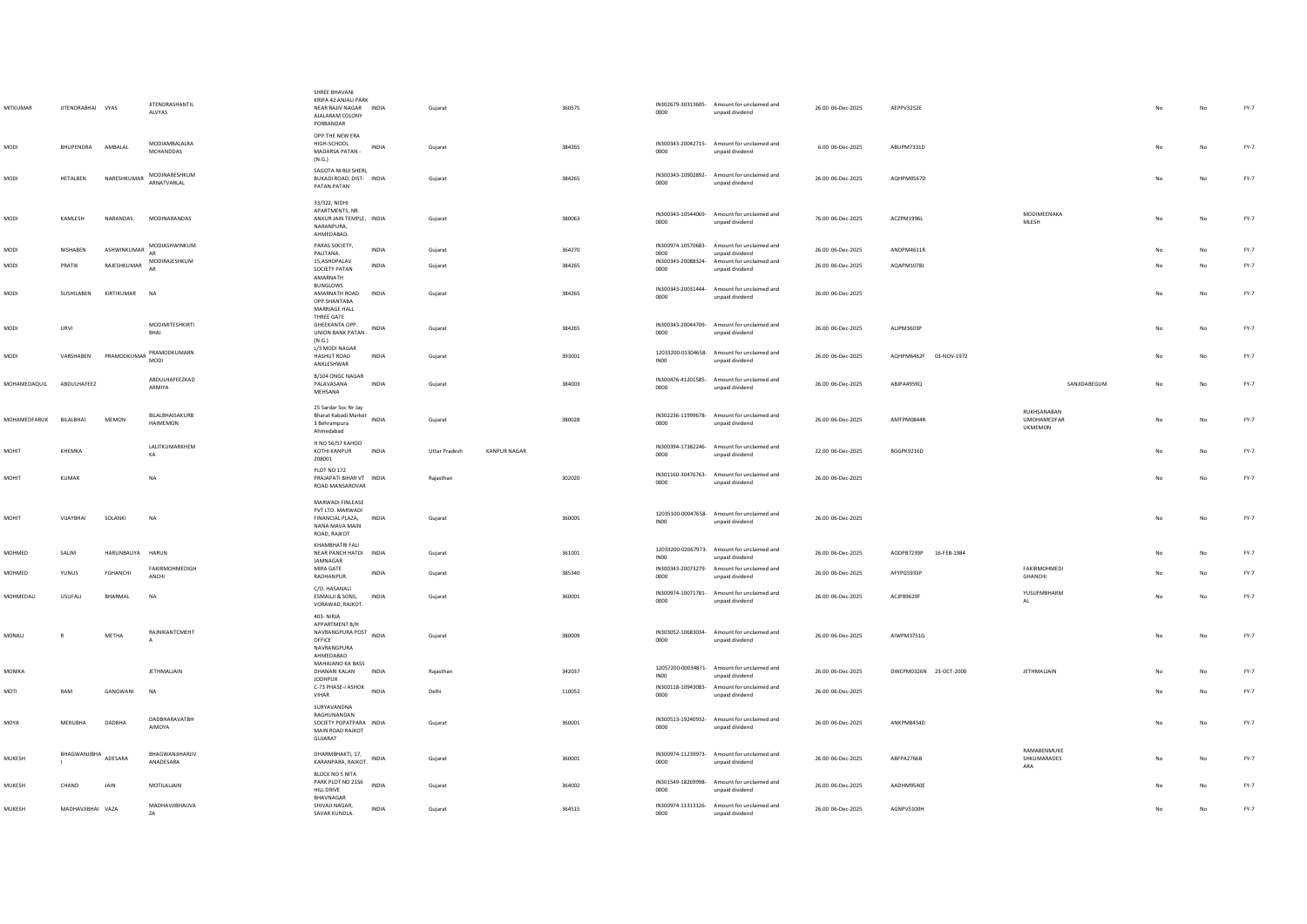| MUKESH                     | PARAKH          |                    | LADULALPARAKH                     | SUCHANA KENDRA KE<br>PICHE 21/37 ADARSH<br>MOHALLA BHILWARA INDIA<br>BHILWARA                                           |              | Rajasthan      | 311001 | IN00             | 12017701-00975679- Amount for unclaimed and<br>unpaid dividend | 26.00 06-Dec-2025  | ABMPP7669P 24-AUG-1974 |             | LADUPARAKH                                 |     | No | FY-7   |
|----------------------------|-----------------|--------------------|-----------------------------------|-------------------------------------------------------------------------------------------------------------------------|--------------|----------------|--------|------------------|----------------------------------------------------------------|--------------------|------------------------|-------------|--------------------------------------------|-----|----|--------|
| MUKESH                     | SAINI           |                    | KANHIYALALSAINI                   | <b>GURU VATIKA</b><br>COLONY POWER<br>HOUSE KE SAMNEY<br><b>GONER ROAD JAIPUR</b>                                       | INDIA        | Rajasthan      | 302031 | INO <sub>0</sub> | 12017701-01042095- Amount for unclaimed and<br>unpaid dividend | 26.00 06-Dec-2025  | CHJPS2065M 20-JAN-1986 |             | PRADEEPKUMAR<br>SAINI                      |     | No | FY-7   |
| MUKESH                     | SHANTILAL       | SHAH               | SHANTILALVADILAL<br>SHAH          | PLOT- 103, FLAT - 203<br>ABHINANDAN APPT<br>PARAS SOC-2,<br>KATARGAM SURAT                                              | <b>INDIA</b> | Gujarat        | 395003 | INO <sub>0</sub> | 12046300-01771123- Amount for unclaimed and<br>unpaid dividend | 26.00 06-Dec-2025  | CUOPS1703C 08-AUG-1969 |             |                                            |     | No | $FY-7$ |
| MUKESHBHAI                 | SOHANLAL        | ARORA              | <b>NA</b>                         | A/3 PARAM DRASTI<br>TWIN BUNGLOW<br>MANGAL PURA ROAD INDIA<br><b>B/H YAMUNA PARK</b>                                    |              | Gujarat        | 388001 | 0000             | IN300476-42202236- Amount for unclaimed and<br>unpaid dividend | 26.00 06-Dec-2025  |                        |             |                                            | No  | No | FY-7   |
| MUKUNDBHAI                 | <b>HARIBHAI</b> | KOTHARI            | HARIBHAIKOTHARI                   | <b>GUJARAT HOUSING</b><br><b>BOARD AKASHDIP</b><br>SOSA 12 SAGAR<br>CHOWK BLOCK 93<br>GHAR NO 628 RAJKOT                | <b>INDIA</b> | Guiarat        | 360003 | INO0             | 12018000-00446907- Amount for unclaimed and<br>unpaid dividend | 26.00 06-Dec-2025  | EMIPK4076E 01-JAN-1950 |             | VISHALMUKUND<br><b>BHAIKOTHARI</b>         | No  | No | FY-7   |
| <b>MULARAJ</b>             | <b>JIVARAJ</b>  | BHINDE             | <b>JIVARAJKARSANDA</b><br>SBHINDE | 10 GAYAK WADI PLOT<br>NO 7 NEAR RAILWAY INDIA<br><b>JUNCTION RAJKOT</b>                                                 |              | Gujarat        | 360001 | INO <sub>0</sub> | 12032100-00028221- Amount for unclaimed and<br>unpaid dividend | 25.00 06-Dec-2025  | ABTPB8556E 21-FEB-1941 |             | NEELABENMULJI<br>BHAIBHINDE                |     | No | $FY-7$ |
| MULKH                      | RAJ             | SIKKA              | NA                                | 69/16 PARA MOHALLA INDIA                                                                                                |              | Haryana        | 124001 | 0000             | IN300940-10070933- Amount for unclaimed and<br>unpaid dividend | 10.00 06-Dec-2025  |                        |             |                                            |     | No | $FY-7$ |
| MURLI                      | DHAR            | AHUJA              | <b>GSAHUJA</b>                    | A 108 SHANKAR<br>NAGAR, NEAR<br>CHOPASANI HOUSING INDIA<br>BOARD JODHPUR                                                |              | Raiasthan      | 342008 | 0000             | IN301604-30004164- Amount for unclaimed and<br>unpaid dividend | 26.00 06-Dec-2025  | ABFPA6120R             |             | SUNILKUMARAH CHANDRIKAAHU<br>UJA<br>JA     | No  | No | FY-7   |
| MURLI                      | MANOHAR         | <b>VYAS</b>        | PARMANANDVYAS                     | S/O PARMANAND<br>VYAS JOSHIYO KA<br>UPARLA WAS<br><b>BARMER RAJASTHAN</b>                                               | INDIA        | Raiasthan      | 344001 | 0000             | IN303116-10375274- Amount for unclaimed and<br>unpaid dividend | 26.00 06-Dec-2025  | AHYPV7848Q             |             | GIRISHVYAS                                 | No  | No | FY-7   |
| MURLIDHAR                  | $\mathbf{r}$    | MOTWANI            | THADRAMMOTWA                      | 18.CHANDRAMA SOC.<br>NR.ITI KUBERNAGAR INDIA<br>AHMEDABAD                                                               |              | Gujarat        | 382340 | 0000             | IN300343-10206596- Amount for unclaimed and<br>unpaid dividend | 26.00 06-Dec-2025  | ACVPM0755F             |             | ANILMMOTWAN                                | No  | No | $FY-7$ |
|                            | К               | VENUGOPALAN NA     |                                   | FINANCIAL<br>CONSULTANT<br>UNIFIED CHEMICAL<br>CO PLOT 7187<br>KASOMBOLA ROAD<br>LIGHT INDUSTRIAL<br>AREA, P B NO 36945 | <b>INDIA</b> | Maharashtra    | 444444 | 0000             | IN301715-32001983- Amount for unclaimed and<br>unpaid dividend | 100.00 06-Dec-2025 | AEWPV4607G             |             | VEENAVENUGO GIRIJAVENUGOP<br>PALAN<br>ALAN | No  | No | FY-7   |
|                            | s               | КАТСННУ            | SKKATCHHY                         | NO 17 VINAYAKA<br>NAGAR JP NAGARI<br><b>STH PHASE</b><br>BANGALORE<br>A / 10 NIRMALA                                    | <b>INDIA</b> | Karnataka      | 560078 | 0000             | IN300513-10845059- Amount for unclaimed and<br>unpaid dividend | 26.00 06-Dec-2025  | AUMPK8661K             |             |                                            | No  | No | $FY-7$ |
| NAGARATNASHEETAL BASAVAIAH |                 | PENTELA            | <b>NA</b>                         | NIWAS CHEMBUR<br>NEAR DEONAR BUS<br>DEPOT MUMBAI                                                                        | INDIA        | Maharashtra    | 400088 | INO <sub>0</sub> | 12081600-10089722- Amount for unclaimed and<br>unpaid dividend | 50.00 06-Dec-2025  | BAUPP8894E             | 02-AUG-1986 | VAMSIKRISHNAK<br>URELLA                    |     | No | $FY-7$ |
| NAGESHBHAI                 | DHANIIRHAI      | VADHER             | VADHERDHANJIBH<br>AI              | <b>BLOCK NUMBER 1</b><br>DHORIVAV SCHOOL<br>KHAMBHALIA<br>KHAMBHALIA                                                    | <b>INDIA</b> | Gujarat        | 361305 | INO <sub>0</sub> | 12046300-01744570- Amount for unclaimed and<br>unpaid dividend | 26.00 06-Dec-2025  | ATWPV8694C 21-JUN-1964 |             |                                            | No  | No | $FY-7$ |
| NAGESWARA                  | RAO             | CHALAMALASET       | LATECHRANGARAO                    | Q NO: B-4/10, PTS<br>JYOTHINAGAR NTPC INDIA<br>RAMAGUNDAM                                                               |              | Andhra Pradesh | 505215 | IN00             | 12030700-00037565- Amount for unclaimed and<br>unpaid dividend | 100.00 06-Dec-2025 | AHVPR2981F 06-MAY-1957 |             | RANGAMMACH<br>ALAMALASETTY                 | No  | No | FY-7   |
| <b>NAGINA</b>              | <b>JAIN</b>     |                    | SHIVI ALIAIN                      | 38 VRINDAVAN ROW<br>HOUSE GROUND FLR<br>MADHAV RAUG<br>PARVAT PATIYA<br>SURAT SURAT                                     | <b>INDIA</b> | Guiarat        | 395010 | INO0             | 12033200-10149815- Amount for unclaimed and<br>unpaid dividend | 26.00 06-Dec-2025  | AYWPJ7294F 11-DEC-1991 |             | RAKESHKUMARP<br>ALGOTA                     | No. | No | FY-7   |
| NAGJIBHAI                  |                 | CHAUDHARI          | NA                                | CHAUDHARIWAS<br>EKALVA PATAN<br>PATAN                                                                                   | INDIA        | Gujarat        | 384240 | 0000             | IN302461-10622315- Amount for unclaimed and<br>unpaid dividend | 26.00 06-Dec-2025  |                        |             |                                            |     | No | $FY-7$ |
| NAILESHKUMAR               | VISABHAI        | PATEL              | <b>NA</b>                         | C - 1. PURSHOTTAM<br>PARK, ZADESHWAR INDIA<br>ROAD, BHARUCH<br>H/12/123, NIDHI                                          |              | Gujarat        | 392001 | IN00             | 12011300-00479795- Amount for unclaimed and<br>unpaid dividend | 18.00 06-Dec-2025  |                        |             |                                            |     | No | FY-7   |
| NAITIK                     | RAJESHBHAI      | <b>MODIHUF</b>     | <b>NA</b>                         | APPARTMENT-2,<br>SHASTRI NAGAR.<br>NARANPURA<br>AHMEDABAD                                                               | <b>INDIA</b> | Gujarat        | 380013 | INO0             | 12064900-00019461- Amount for unclaimed and<br>unpaid dividend | 104.00 06-Dec-2025 | AAHHN7532H 30-JUN-2015 |             |                                            | No  | No | $FY-7$ |
| NAKUM                      | JASMIN          | CHANDRAKANT JASMIN |                                   | NAKUM AGRO<br>CENTRE NAGAR GATE INDIA<br>KHAMBHALIA                                                                     |              | Guiarat        | 361305 | IN00             | 12013200-00839597- Amount for unclaimed and<br>unpaid dividend | 26.00 06-Dec-2025  | AFCPN4939G 04-FEB-1981 |             | NAKUMCHANDR<br>AKANTJIVABHAI               |     | No | FY-7   |
| NAKUM                      | KANTILAL        | NATHALAL           | NA                                | 1 NAVAPARA DIST<br>JAMNAGAR JAM<br>KHAMBALIA                                                                            | INDIA        | Gujarat        | 361305 | INO <sub>0</sub> | 12013200-00403387- Amount for unclaimed and<br>unpaid dividend | 26.00 06-Dec-2025  |                        |             |                                            |     | No | FY-7   |
| NAKUM                      | VASANT          | DAMODAR            | VASANT                            | NAVAPARA<br>KHAMBHALIA<br>KHAMRHALIA                                                                                    | <b>INDIA</b> | Gujarat        | 361305 | IN00             | 12013200-01124334- Amount for unclaimed and<br>unpaid dividend | 26.00 06-Dec-2025  | ADJPN5732E 13-APR-1967 |             | MANULABENVA<br>SANT                        |     | No | $FY-7$ |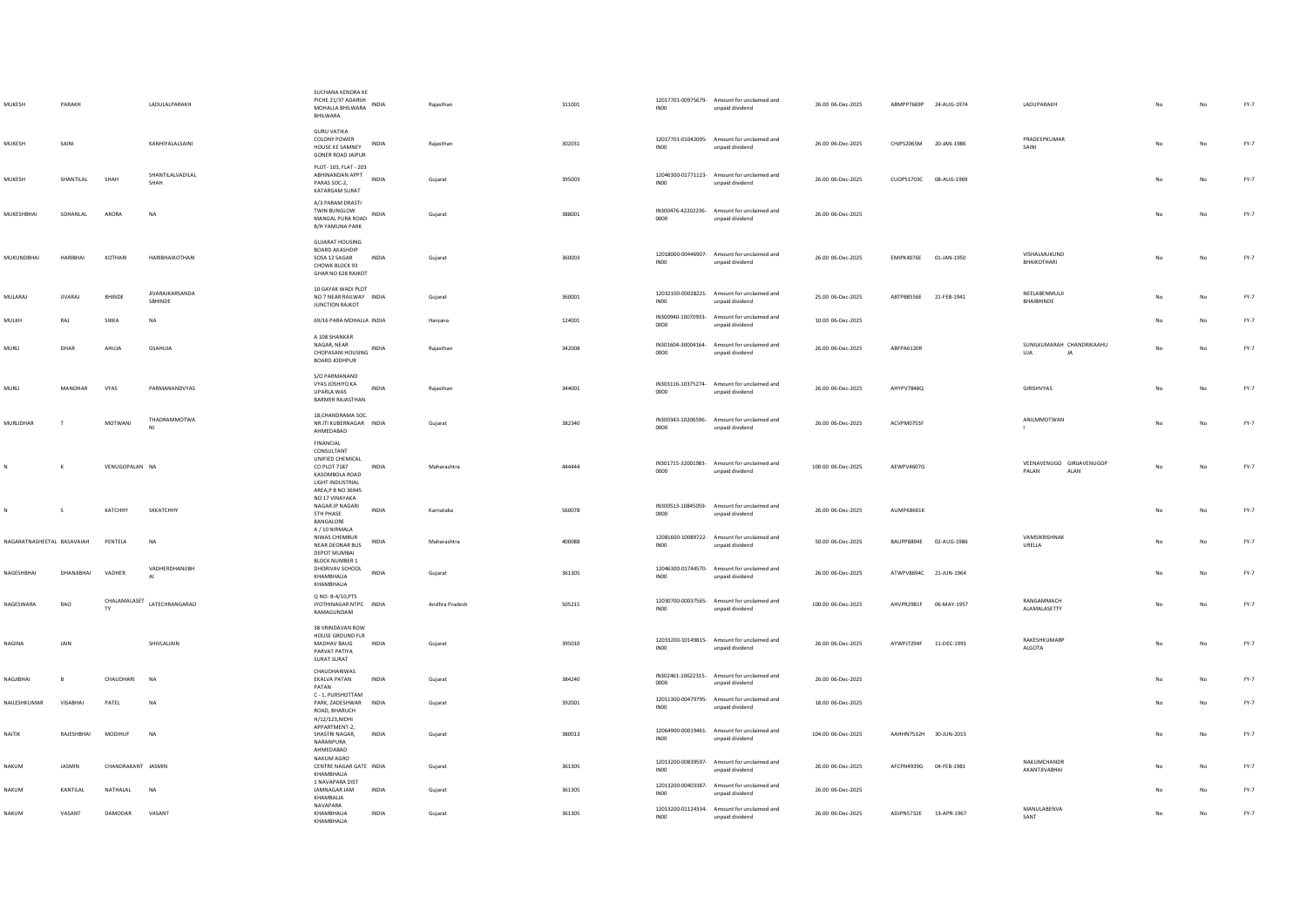| NALINEE                                | JAIN                    |            |                                       | 1/238 TEMPU STAND<br>KE PASS HOUSING INDIA<br><b>BOARD KISHANGARH</b>                                                                     |              | Rajasthan            |           | 305801 | 0000             | IN303833-10140393- Amount for unclaimed and<br>unpaid dividend | 4.00 06-Dec-2025  |                        |             |                                                |    |    | FY-7   |
|----------------------------------------|-------------------------|------------|---------------------------------------|-------------------------------------------------------------------------------------------------------------------------------------------|--------------|----------------------|-----------|--------|------------------|----------------------------------------------------------------|-------------------|------------------------|-------------|------------------------------------------------|----|----|--------|
| NALINI                                 | MATHUR                  |            | <b>NA</b>                             | OUT SIDE OF CHAND<br>POL GATE BANDIYA INDIA<br><b>BASS SIKAR SIKAR</b>                                                                    |              | Raiasthan            |           | 332001 | INO <sub>0</sub> | 12017701-01012066- Amount for unclaimed and<br>unpaid dividend | 26.00 06-Dec-2025 |                        |             |                                                |    | No | $FY-7$ |
| NAMAN                                  | JAIN                    |            | ABHINANDANKUM<br>ARJAIN               | N-11 LAJPAT NAGAR<br>MORADABAD 244001                                                                                                     | INDIA        | <b>Uttar Pradesh</b> | MORADABAD |        | 0000             | IN302822-10255637- Amount for unclaimed and<br>unpaid dividend | 26.00 06-Dec-2025 | ALLPJ2825N             |             | ABHINANDANJAI<br>N                             |    | No | $FY-7$ |
| NAMPALLY                               | PRAVEEN                 | KUMAR      | PREMSAGARNAMP<br>ALLY                 | SAI RAGHAVA<br>ENCLAVE, FLAT NO<br>502, 5TH FLOOR G-<br><b>BLOCK NR</b><br>SRIDEVITHEATRE,<br>CHANDAN NGR<br>HYDERABAD<br>305.3 RD FLOOR. | <b>INDIA</b> | Andhra Pradesh       |           | 500050 | IN00             | 12044700-06571871- Amount for unclaimed and<br>unpaid dividend | 30.00 06-Dec-2025 | ADCPN4556D 23-AUG-1971 |             | PALLAVI                                        |    | No | $FY-7$ |
| NAMRATA                                | CHETAN                  | KARIYA     | CHETANMKARIYA                         | AMRUT TOWER, S.N.<br>ROAD, OPP. J.L.<br>TAMBE NAGAR,<br>MULUND (W),<br>MUMBAI                                                             | INDIA        | Maharashtra          |           | 400080 | 0000             | IN300907-10469669- Amount for unclaimed and<br>unpaid dividend | 26.00 06-Dec-2025 | AUTPK5637Q             |             | CHETANMKARIY<br>$\Delta$                       | No | No | $FY-7$ |
| NANDA                                  | ANISH                   |            | BHAGVANJIBHAIKA<br>NIIRHAINANDA       | 58. DIGVIJAY PLOT.<br>UDYOGNAGAR ROAD,<br>HINGLAJ CHOWK<br>JAMNAGAR<br>S/O RAMPAL<br>SHANKARLAL                                           | INDIA        | Gujarat              |           | 361005 | INO <sub>0</sub> | 12034400-00534895- Amount for unclaimed and<br>unpaid dividend | 26.00 06-Dec-2025 | AGAPN4312J 27-JUN-1973 |             | BHAGVANJIBHAI<br>KANJIBHAINAND<br>$\mathsf{A}$ |    | No | $FY-7$ |
| NANDKISHORE                            | RAMPAL                  | PANCHARIYA | <b>RAMPAISHANKARI</b><br>AI PANCHRIYA | PANCHRIYA V-<br>112.NEAR AGARSEN<br><b>MANGLIK BHAWAN</b><br>AZAD NAGAR<br>BHILWARA<br>RAJASTHAN                                          | INDIA        | Rajasthan            |           | 311001 | 0000             | IN303833-10152959- Amount for unclaimed and<br>unpaid dividend | 26.00 06-Dec-2025 | ABIPP0388F             |             | PUSHAPADEVIP<br>ANCHARIYA                      |    | No | $FY-7$ |
| NANDKUMAR                              | SHESHRAO                | PUSADKAR   | SHESHRAO                              | ROW HOUSE NO.8,<br>DHARAMJIVAN CHS,<br>SECTOR - 3, AIROU<br>NAVI MUMBAI                                                                   | <b>INDIA</b> | Maharashtra          |           | 400708 | INO0             | 12018600-00091738- Amount for unclaimed and<br>unpaid dividend | 26.00 06-Dec-2025 | ADMPP6795N 10-OCT-1961 |             | LEENANANDKU<br>MARPUSADKAR                     | No | No | $FY-7$ |
| <b>NANI</b>                            | GOPAL                   | DAS        | <b>NA</b>                             | 1 FR FL-1A 687<br>BAISHNABGHATA<br>PATULI LP 143/51/5<br>PUNIT NAGAR                                                                      | <b>INDIA</b> | West Bengal          |           | 700094 | 0000             | IN301549-15622756- Amount for unclaimed and<br>unpaid dividend | 78.00 06-Dec-2025 |                        |             |                                                |    | No | FY-7   |
| NARANBHAI                              | LAKMANBHAI              | SAKHIYA    | NA                                    | SOC, NEAR<br>RAMESHWAR<br>TEMPLE, KOTHARIA<br>MAIN RD RAJKOT                                                                              | INDIA        | Gujarat              |           | 360003 | INO <sub>0</sub> | 13019900-00094411- Amount for unclaimed and<br>unpaid dividend | 26.00 06-Dec-2025 | AEXPS3062F             | 15-MAY-1949 | <b>SHAILFSHNARAN</b><br>RHAISAKHIYA            |    | No | $FY-7$ |
| NARENDRA                               | <b>HIMATIAL</b>         | KUKADIYA   | <b>HIMATI AI</b>                      | RAJIV SOCIETY OLD<br>NARIKENDRA ROAD INDIA<br>SURENDRANAGAR                                                                               |              | Guiarat              |           | 363001 | INO0             | 12013200-00577556- Amount for unclaimed and<br>unpaid dividend | 26.00.06-Dec-2025 | ARKPK7503P 07-DEC-1980 |             |                                                | No | No | FY-7   |
| NARENDRA                               | SINGH                   | SIROLA     | DEVSINGHSIROLA                        | 57 SIMALASH GRANT<br>NAGAL JWALAPUR<br>NEAR DOLWALA<br>DEHRADUN<br>UTTRAKHAND 248140                                                      | <b>INDIA</b> | Uttarakhand          | DEHRADUN  |        | 0000             | IN300476-42462623- Amount for unclaimed and<br>unpaid dividend | 26.00 06-Dec-2025 | AUUPS7720D             |             |                                                | No | No | $FY-7$ |
| NARESH                                 | JAIN                    |            | NIRMALKUMARJAI<br>N                   | PLOT NO 4<br><b>BHAGCHAND SONI</b><br>NAGAR FOY SAGAR<br>ROAD AJMER                                                                       | INDIA        | Rajasthan            |           | 305001 | INO <sub>0</sub> | 13028600-00025889- Amount for unclaimed and<br>unpaid dividend | 26.00 06-Dec-2025 | ADBPJ6783D 29-MAR-1977 |             | PRATIBHAJAIN                                   | No | No | $FY-7$ |
| NARESH                                 | KUMAR                   | MATHUR     | AVNISHMATHUR                          | NEAR RAM LILA<br>MAIDAN MAHA<br>MANDIR ROAD SIKAR                                                                                         | <b>INDIA</b> | Raiasthan            |           | 332001 | INO0             | 12017701-00476264- Amount for unclaimed and<br>unpaid dividend | 26.00 06-Dec-2025 | ALRPM1505C 07-SEP-1971 |             | RUCHIMATHUR                                    |    | No | $FY-7$ |
| NARESH                                 | N                       | SHARMA     | NA                                    | F NO 307, ANMOL<br>APPT 2 MUKTANAND<br>MARG B/H<br>MAHFSHWARI<br>BHAVAN VAPI.<br>GUJARAT                                                  | INDIA        | Gujarat              |           | 396191 | 0000             | IN301549-17914095- Amount for unclaimed and<br>unpaid dividend | 26.00 06-Dec-2025 | AUWPS9947G             |             |                                                |    | No | $FY-7$ |
| NARESHBHAI                             | GIRDHARILAL LALCHANDANI |            | GIRDHARILALMLAL<br>CHANDANI           | 242/A, SINDHI<br>COLONY, SARDAR<br>NAGAR, AHMEDABAD                                                                                       | <b>INDIA</b> | Gujarat              |           | 382475 | INO <sub>0</sub> | 12025700-00023773- Amount for unclaimed and<br>unpaid dividend | 26.00 06-Dec-2025 | ACDPL8571A 10-MAY-1971 |             | JAYANARESHBH<br>AILALCHANDANI                  |    | No | $FY-7$ |
| NARESHCHANDRA                          | KISHANCHANDR GANGWANI   |            | KISHANCHAND                           | 28 - URVASHI<br>BUNLOWS, NR INDIRA<br>BRIDGE.<br>NARODA, HANSOL,<br>AHMEDABAD                                                             | <b>INDIA</b> | Gujarat              |           | 382475 | INO <sub>0</sub> | 12033000-00086621- Amount for unclaimed and<br>unpaid dividend | 26.00 06-Dec-2025 | AAUPG2044E 09-JUN-1964 |             | ANITANARESHK<br>UMARGANGWA<br>NI               | No | No | $FY-7$ |
| NARESHKUMAR                            | JAGMOHANDAS SHAH        |            | JAGMOHANDASSH<br>AH                   | 13, PARAS<br>BUNGLOWS OPP. 108<br>EMERGENCY CENTRE INDIA<br>NARODA KATHWADA<br>ROAD AHMEDABAD                                             |              | Gujarat              |           | 382330 | INO <sub>0</sub> | 13015200-00047557- Amount for unclaimed and<br>unpaid dividend | 26.00 06-Dec-2025 | ADFPS9440L             | 06-APR-1953 | REKHABENNARE<br>SHKUMARSHAH                    |    | No | $FY-7$ |
| NARESHKUMAR KISHANCHAND GANGWANIHUF NA |                         |            |                                       | 28, URVASHI<br>BUNGLOWS, NR.<br>INDIRA BRIDGE.<br>HANSOL NARODA<br>AHMEDARAD                                                              | <b>INDIA</b> | Guiarat              |           | 382475 | INO0             | 12033000-00056322- Amount for unclaimed and<br>unpaid dividend | 26.00 06-Dec-2025 | AAEHN7976E 20-OCT-2007 |             |                                                |    | No | $FY-7$ |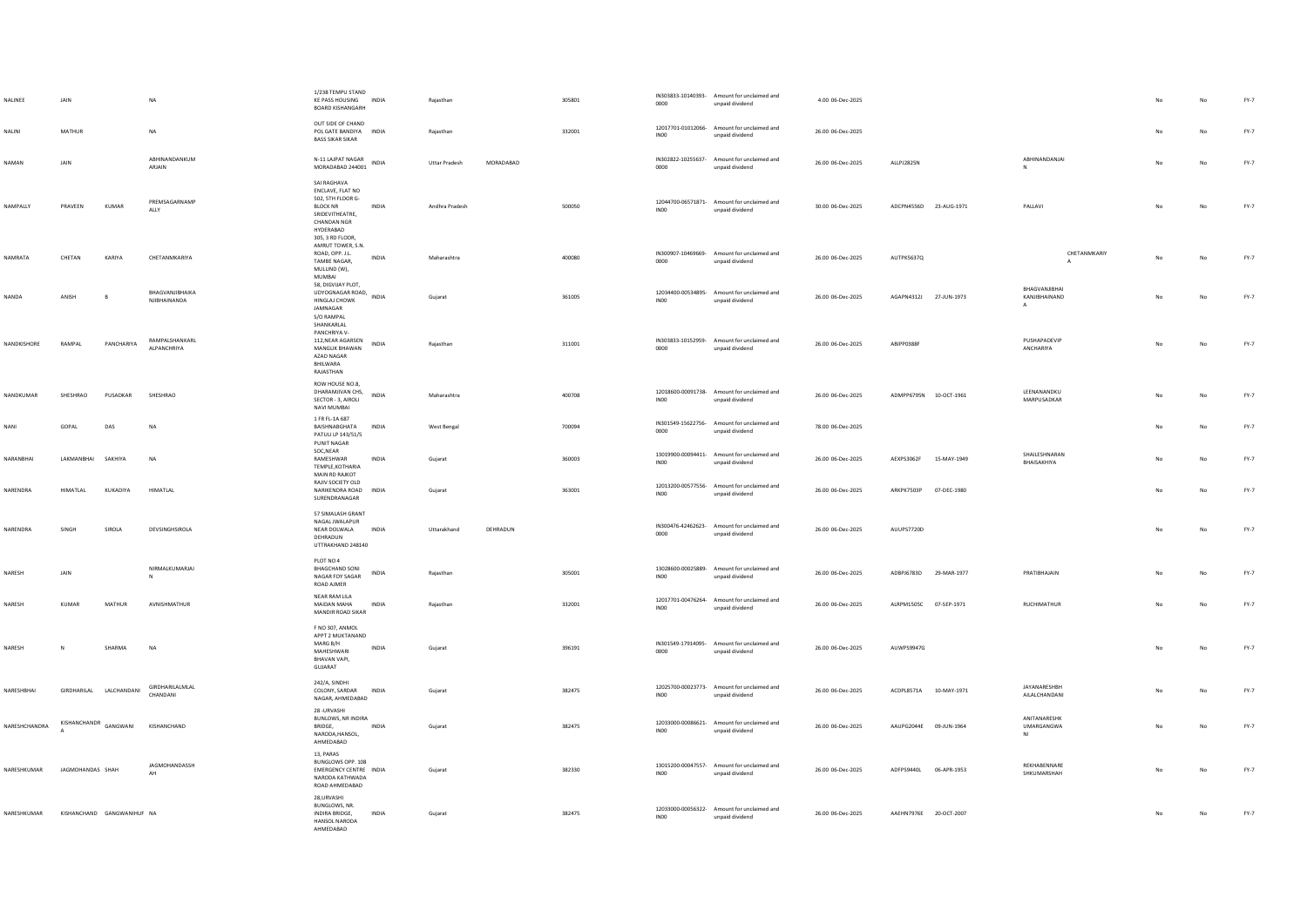| NATVARLAL    | KEVALDAS                 | VORA                  | KEVALDASVORA                             | TALAV STREET,<br><b>INDIA</b><br>DHRANGADHRA.                                                                                    | Guiarat     |        | 363310 | 0000             | IN300974-10610282- Amount for unclaimed and<br>unpaid dividend | 26.00 06-Dec-2025 | AEPPV4111E             |             | <b>HIRENNVORA</b>                   |    | No          | $FY-7$ |
|--------------|--------------------------|-----------------------|------------------------------------------|----------------------------------------------------------------------------------------------------------------------------------|-------------|--------|--------|------------------|----------------------------------------------------------------|-------------------|------------------------|-------------|-------------------------------------|----|-------------|--------|
| NAVAL        | GUPTA                    |                       | NA                                       | 9, KALVAD SCHEME<br>GOPAL BADI WARD<br>INDIA<br>NO-6 JAIPUR<br>S T DEPO PACHAL                                                   | Rajasthan   | JAIPUR |        | IN00             | 12017701-00464704- Amount for unclaimed and<br>unpaid dividend | 26.00 06-Dec-2025 |                        |             |                                     |    | No          | FY-7   |
| NAVDIP       | <b>ISHVARBHAI</b>        | RAMANI                | <b>NA</b>                                | ANAND NAGAR<br><b>INDIA</b><br><b>JASDAN RAJKOT</b><br>JASDAN                                                                    | Guiarat     |        | 360050 | INO <sub>0</sub> | 12019800-00269696- Amount for unclaimed and<br>unpaid dividend | 26.00 06-Dec-2025 |                        |             |                                     |    | No          | FY-7   |
| NAVEEN       | <b>KUMAR</b>             | KELLA                 | VASUDEVIKELLA                            | S/O VASU DEVI KELLA<br><b>BARION KA BAS</b><br>BARIUIN NO 32 BARMER<br>WARD NO 32 BARMER<br>(RAJASTHAN)<br>BARMER<br>(RAJASTHAN) | Rajasthan   |        | 344001 | 0000             | IN303116-10219054- Amount for unclaimed and<br>unpaid dividend | 26.00 06-Dec-2025 | AWTPK5352Q             |             | VASUDEVKELLA                        | No | No          | $FY-7$ |
| NAVEEN       | KUMAR                    | KHANDELWAL            | SHBAJRANGILALKH<br>ANDELWAL              | CIVIL LINE NEAR DAGA INDIA<br>BHAWAN. ALWAR                                                                                      | Rajasthan   |        | 301001 | INO <sub>0</sub> | 12017701-00785250- Amount for unclaimed and<br>unpaid dividend | 26.00 06-Dec-2025 | ADBPK0483F             | 06-JUN-1969 | SHIPRAKHANDEL<br>WAL                |    | No          | $FY-7$ |
| NAVIN        | <b>JAIN</b>              |                       | <b>NA</b>                                | 1 A ABHOY GUHA<br>ROAD HATIBAGAN INDIA<br>KOLKATA                                                                                | West Bengal |        | 700006 | 0000             | IN302092-10196898- Amount for unclaimed and<br>unpaid dividend | 26.00 06-Dec-2025 |                        |             |                                     |    | No          | $FY-7$ |
| NAVIN        | <b>KUMAR</b>             |                       | SAJJANKUMAR                              | 244 DISR PUSTAKALAY<br>KE PAS WAND NO 24 INDIA<br>SIKAR                                                                          | Raiasthan   |        | 332001 | INO0             | 12044700-02065707- Amount for unclaimed and<br>unpaid dividend | 26.00 06-Dec-2025 | AWIPK4909Q 02-JAN-1982 |             |                                     | No | No          | $FY-7$ |
| NAVIN        | KUMAR                    | SHANSUKHA             | LATEBHAWARLALS<br><b>HANSUKHA</b>        | C/O PUNAM CHAND<br>SOHAN LAL 70<br>KHENGRA PATTY<br><b>INDIA</b><br>STREET BURRA BAZAR<br>KOLKATA                                | West Bengal |        | 700007 | 0000             | IN301372-10153022- Amount for unclaimed and<br>unpaid dividend | 26.00.06-Dec-2025 | AVWPS4753P             |             |                                     | No | No          | FY-7   |
| NAVINCHANDRA | MULAJIBHAI               | MANIYAR               | MULJIBHAIMANIYA                          | A/12, ADHYASHAKTI<br>SOCIETY NEAR SHAKTI<br>SOCIETY NEAR SHAKTI INDIA<br>SCHOOL CHANDLODIA<br>AHMEDARAD                          | Gujarat     |        | 382481 | 0000             | IN301485-10728323- Amount for unclaimed and<br>unpaid dividend | 26.00 06-Dec-2025 | <b>ANSPMS885C</b>      |             | MANIARRONAK<br>NAVINCHANDRA         | No | No          | FY-7   |
| NAVNITBHAI   | DHANABHAI PATEL          |                       | DHANABHAIPATEL                           | 14/A SHREYAS<br>SOCIETY JAIL ROAD INDIA<br>MEHSANA<br>SUBHPRABHA<br>APPARTMENT, BLOCK                                            | Gujarat     |        | 384002 | 0000             | IN300476-42461895- Amount for unclaimed and<br>unpaid dividend | 26.00 06-Dec-2025 | ABHPP6707B             |             |                                     | No | No          | FY-7   |
| NAYAK        | KETANKUMAR KAMLESHBHAI   |                       | NAYAKKAMLESHBH<br>AINAROTTAMDAS          | NO. 102 28.<br>KARANPARA, B/H. INDIA<br>BUS STAND, OPP. DR.<br>THADESHWAR,<br>RAJKOT.                                            | Gujarat     |        | 360002 | 0000             | IN300974-11120040- Amount for unclaimed and<br>unpaid dividend | 26.00 06-Dec-2025 | AEMPN2698K             |             | NAYAKBHAVESH<br>KAMLESHBHAI         | No | No          | $FY-7$ |
| NAYAN        | DINESHCHANDR<br>$\Delta$ | PANCHAL               | DINESHCHANDRAT<br>RIBHOVANDASPAN<br>CHAL | <b>GAVAR NO SUTHAR</b><br>VADO, KHAMBHAT, INDIA<br>ANAND KHAMBHAT                                                                | Gujarat     |        | 388620 | INO <sub>0</sub> | 12059900-00123753- Amount for unclaimed and<br>unpaid dividend | 26.00 06-Dec-2025 | AEIPP5570Q             | 13-JUL-1963 | HEMARENNAYA<br><b>NPANCHAL</b>      |    | No          | FY-7   |
| NAYNA        | VIRENDRAKUMA SALOT       |                       | VIRENDRAKUMARB<br>SALOT                  | VAKHARIYA CHOWK,<br>INDIA<br>BOTAD.                                                                                              | Gujarat     |        | 364710 | 0000             | IN300974-11321126- Amount for unclaimed and<br>unpaid dividend | 26.00 06-Dec-2025 | BSMPS7013J             |             |                                     |    | No          | $FY-7$ |
| NAYNABEN     |                          | KACHHADIYA ARVINDBHAI |                                          | SHARDA, 3 NAVAL<br>NAGAR, MAVDI MAIN INDIA<br>ROAD, RAJKOT.                                                                      | Guiarat     |        | 360004 | 0000             | IN300974-11183368- Amount for unclaimed and<br>unpaid dividend | 26.00 06-Dec-2025 | ANNPK9060E             |             | PRATIKARVINDB<br>HAIKACHHADIYA      | No | No          | FY-7   |
| NEELABEN     |                          | BHALSOD               | <b>NA</b>                                | 4/13 JAIRAJ PLOT<br>PUSHPARAJ NEAR<br><b>INDIA</b><br>GUNDAWADI<br><b>HOSPITAL RAJKOT</b>                                        | Gujarat     |        | 360001 | 0000             | IN300974-10100169- Amount for unclaimed and<br>unpaid dividend | 26.00 06-Dec-2025 | AIIPR7170R             |             | ARVINDPBHALS<br>OD                  | No | No          | FY-7   |
| NEELAM       | JAIN                     |                       | MUKESHKUMARBA                            | 392, HAMIR COLONY,<br>PRADEEP CHAUDHRY<br>WARD NO.38<br>INDIA<br>MADANGANJ-<br>KISHANGARH AJMER<br>KISHANGARH                    | Rajasthan   |        | 305801 | INO <sub>0</sub> | 12052200-00005045- Amount for unclaimed and<br>unpaid dividend | 26.00 06-Dec-2025 | AFYPJ0726M 02-MAR-1971 |             | MUKESHKUMAR<br>BAJ                  | No | No          | $FY-7$ |
| NEELAMBEN    | HARESHKUMAR MAKHIJA      |                       | HARESHKUMARMA<br>KHIJA                   | 824.D-44 NEEGAM<br>SOCIETY SMRUTI<br>MANDIR RD,<br>INDIA<br>GHODASAR<br>AHMEDABAD                                                | Gujarat     |        | 382445 | INO0             | 12062700-00012448- Amount for unclaimed and<br>unpaid dividend | 26.00 06-Dec-2025 | AGZPM3850H 12-MAY-1973 |             | HARESHKUMAR<br>KRIPALDASMAK<br>HIJA | No | No          | $FY-7$ |
| NEERAJ       | AGRAWAL                  |                       | NA                                       | A-172 MAI VIYA<br>INDIA<br>NAGAR, JAIPUR                                                                                         | Rajasthan   |        | 302017 | INO <sub>0</sub> | 12029200-00028926- Amount for unclaimed and<br>unpaid dividend | 26.00 06-Dec-2025 |                        |             |                                     |    | No          | $FY-7$ |
| NEERUBEN     | ARUN                     | LALCHANDANI NA        |                                          | 15 VIDHYANAGAR<br><b>INDIA</b><br>SOCIETY NAGALPUR<br>H NO-221/2, WARD<br>NO-10 GOYAL                                            | Guiarat     |        | 384002 | 0000             | IN300214-10545625- Amount for unclaimed and<br>unpaid dividend | 26.00 06-Dec-2025 |                        |             |                                     |    | No          | FY-7   |
| NEETU        | GOYAL                    |                       | NA                                       | BHAWAN OLD<br>INDIA<br><b>JHAJJAR, ROAD</b><br>CHARKHI DADRI DISTT<br>BHIWANI.                                                   | Haryana     |        | 127306 | 0000             | IN302365-10565619- Amount for unclaimed and<br>unpaid dividend | 26.00 06-Dec-2025 |                        |             |                                     | No | $_{\sf No}$ | FY-7   |
| <b>NEHA</b>  | KHANDELWAL               |                       | KAILASHCHANDGU<br>PTA                    | 4-5 RAM NATH PURI<br>INDIA<br>JHOTWARA JAIPUR<br>13 PARVATI SADAN 41                                                             | Raiasthan   |        | 302012 | INO0             | 12017701-00927833- Amount for unclaimed and<br>unpaid dividend | 26.00 06-Dec-2025 | EALPK3127F             | 06-JAN-1997 | KAILASHCHAND<br>GUPTA               | No | No          | $FY-7$ |
| NEHA         | SANJAY                   | SHAH                  | NA                                       | <b>TILAK ROAD</b><br>INDIA<br>GHATKOPAR (E)<br><b>MUMBAI</b>                                                                     | Maharashtra |        | 400077 | 0000             | IN301127-15672032- Amount for unclaimed and<br>unpaid dividend | 26.00 06-Dec-2025 | ANWPS7644H             |             | SANJAYJAYANTIL<br>ALSHAH            |    | No          | FY-7   |
| NIDHI        | MEHTA                    |                       | TRILOKINATH                              | H.NO. 817, SEC-13 INDIA<br>HISSAR<br>10 SIDDHACHAL APPT                                                                          | Haryana     |        | 125005 | INO <sub>0</sub> | 12024200-00569120- Amount for unclaimed and<br>unpaid dividend | 26.00 06-Dec-2025 | APTPM5530M 07-DEC-1983 |             |                                     |    | No          | $FY-7$ |
| <b>NIGAM</b> | ĸ                        | SHAH                  | KULINRSHAH                               | B/H SWAPNA APPT V<br><b>INDIA</b><br><b>G RD PALDI</b><br>AHMEDABAD                                                              | Guiarat     |        | 380007 | 0000             | IN301151-12828639- Amount for unclaimed and<br>unpaid dividend | 26.00.06-Dec-2025 | <b>ANFPS5856M</b>      |             | <b>HINANSHAH</b>                    | No | No          | FY-7   |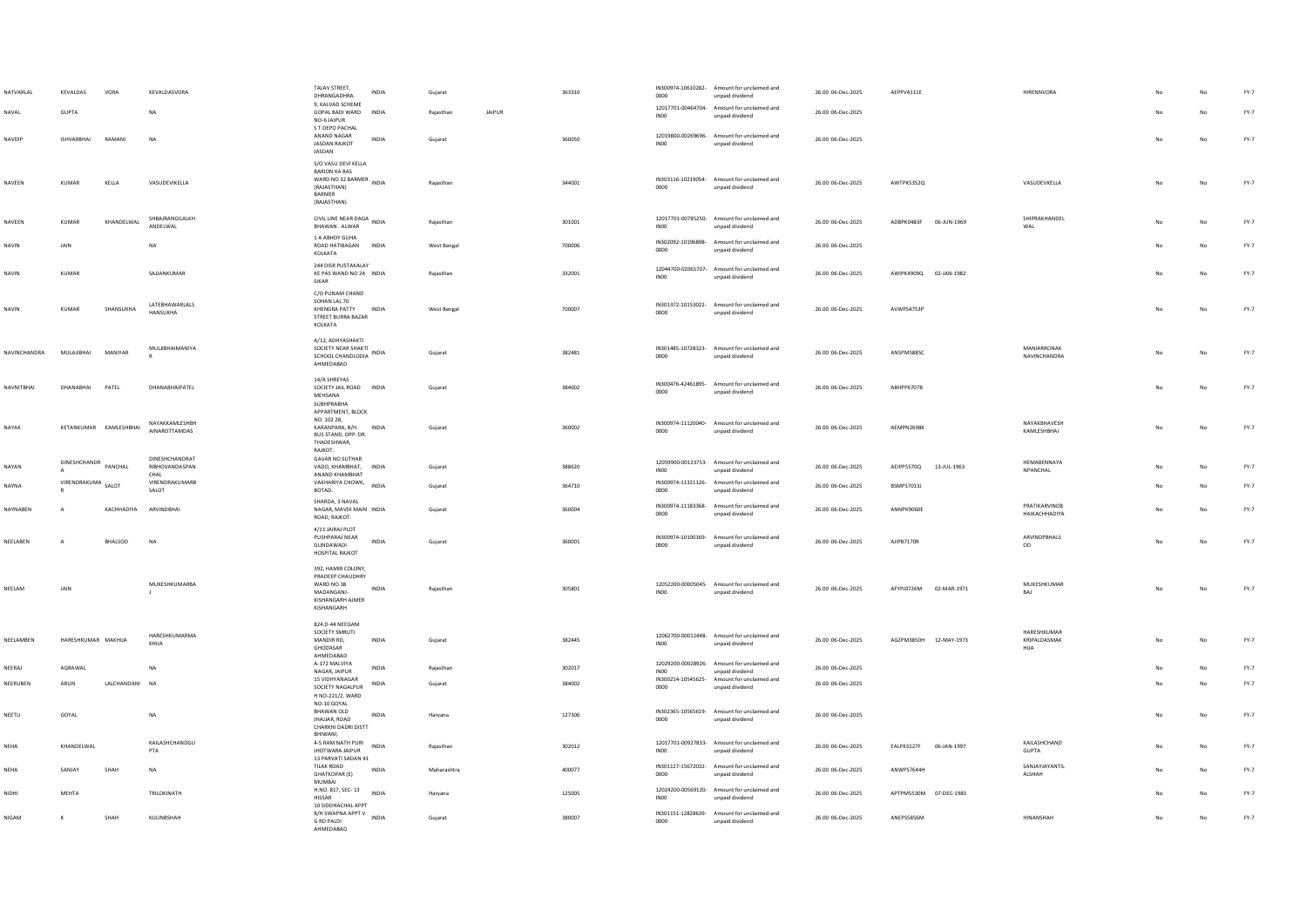| NIGAMKUMAR    | LALJIBHAI              | CHAUDHARI      | <b>LALJIBHAIRAYSANG</b><br>BHAICHAUDHARI | SARVODAY NAGAR<br>SOCIETY NR. GAYATRI<br>MANDIR<br>INDIA<br>AMBAWADIYU<br>VISNAGAR                                               | Gujarat              |      | 384315 | INO <sub>0</sub> | 12028900-00484108- Amount for unclaimed and<br>unpaid dividend | 26.00 06-Dec-2025 | AATPC3610P 28-APR-1975 |             | PRAGNYABENNI<br>GAMKUMARCHA<br>UDHARY              |     | No          | $FY-7$ |
|---------------|------------------------|----------------|------------------------------------------|----------------------------------------------------------------------------------------------------------------------------------|----------------------|------|--------|------------------|----------------------------------------------------------------|-------------------|------------------------|-------------|----------------------------------------------------|-----|-------------|--------|
| NIKHIL        | DEORA                  |                | SUNILKUMAR                               | S/O SUNIL KUMAR37<br>WARD NO-15 NEAR<br>FATEHPUR MODE BUS INDIA<br>STAND MANDAWA                                                 | Rajasthan            |      | 333704 | INO <sub>0</sub> | 12019101-03200045- Amount for unclaimed and<br>unpaid dividend | 26.00 06-Dec-2025 | CNXPD5078H 31-MAY-2007 |             |                                                    | No  | $_{\sf No}$ | $FY-7$ |
| NIKHIL        | <b>KUMAR</b>           |                | RASIKLALMADA RASIKLALVITHALDA<br>SMADANI | VRUJ MANGAL APPRT<br>FLAT NO.605 PATEL<br>COLONY ROAD-11/1<br><b>INDIA</b><br>NR SWASTIK MARBLES<br>BEDI BANDAR ROAD<br>JAMNAGAR | Gujarat              |      | 361008 | INO0             | 13014400-01496059- Amount for unclaimed and<br>unpaid dividend | 26.00 06-Dec-2025 | ACMPM3980D 02-APR-1962 |             |                                                    | No  | No          | FY-7   |
| <b>NIKITA</b> | GOYAL                  |                | BRIJMOHANGOYAL                           | 38/51 MOTIKUNJ<br>LOHAMANDI AGRA INDIA<br>282002                                                                                 | <b>Uttar Pradesh</b> | AGRA |        | 0000             | IN300118-11360850- Amount for unclaimed and<br>unpaid dividend | 26.00 06-Dec-2025 | ASYPG8917E             |             | MAMTAGOYAL                                         | No  | No          | FY-7   |
| NILESH        | BHANURAI               | DESAI          | BHANURAIHARILAL<br>DESAI                 | NARMAD BALAJI PLOT<br>RAJAPETH ROAD<br>INDIA<br>AMRAVATI<br>A2/402 MANTRA                                                        | Maharashtra          |      | 444605 | 0000             | IN301696-10656770- Amount for unclaimed and<br>unpaid dividend | 26.00 06-Dec-2025 | AAUPD4976A             |             | MINALNILESHDE<br>SAI                               |     | No          | $FY-7$ |
| NILESH        | GANGADHARRA<br>$\circ$ | REHEPADE       | GANGADHARRAO                             | MAJESTICA<br>KALEPADAL ROAD<br><b>INDIA</b><br><b>HADAPSAR PUNE</b><br>PUNE                                                      | Maharashtra          |      | 411028 | INO <sub>0</sub> | 12013200-00708772- Amount for unclaimed and<br>unpaid dividend | 26.00 06-Dec-2025 | AHLPR4831J             | 22-JUL-1981 |                                                    | No  | No          | FY-7   |
| NILESH        | KANTILAL               | <b>ACHARYA</b> | KANTILALACHARYA                          | NR, MEHTA PETROL<br>PUMP<br>INDIA<br>GIRDHARNAGAR<br>HIMATNAGAR                                                                  | Gujarat              |      | 383001 | INO0             | 12054300-00020277- Amount for unclaimed and<br>unpaid dividend | 26.00 06-Dec-2025 | AAEHN6435N 05-NOV-1959 |             |                                                    | No  | No          | $FY-7$ |
| NILESH        | KANTILAL               | TAKWANI        | KANTILAL                                 | OUTSIDE<br>KHAMBHALIA GATE<br>KISHA CHOWK OPP INDIA<br>KABIR ASHRAM<br>JAMNAGAR                                                  | Gujarat              |      | 361001 | INO <sub>0</sub> | 12033200-02984750- Amount for unclaimed and<br>unpaid dividend | 26.00 06-Dec-2025 | AHDPT4554A 13-FEB-1977 |             |                                                    |     | $_{\sf No}$ | FY-7   |
| NILESH        | N                      | VISAVADIA      | NARANDASJVISAV<br>ADIA                   | 210/214 BHIKSU<br>SADAN GR FLOOR R<br>NO 7 PANJRAPOLE INDIA<br>ROAD BHULESHWAR<br>MUMBAI                                         | Maharashtra          |      | 400004 | 0000             | IN300597-10127312- Amount for unclaimed and<br>unpaid dividend | 26.00 06-Dec-2025 | ABUPV1176B             |             |                                                    | No  | $_{\sf No}$ | $FY-7$ |
| NILESHBHAI    | GIRISHCHANDRA BHATT    |                | GIRISHCHANDRAB<br><b>HATT</b>            | 10-A SURYA MANDIR<br>ROAD SHIV NAGAR<br>NR. SURYA MANDIR, INDIA<br>BORSAD, ANAND<br><b>BORSAD</b>                                | Gujarat              |      | 388540 | INO <sub>0</sub> | 13016700-00681995- Amount for unclaimed and<br>unpaid dividend | 26.00 06-Dec-2025 | ACWPB4762G 20-DEC-1958 |             | JUGALNILESHKU<br>MARBHATT                          |     | No          | $FY-7$ |
| NILESHBHAI    | KARSANRHAI             | <b>MANDALL</b> | KARASANBHAICHA<br>KUBHAIMANDALI          | DHUVAV GATE<br>KUMBHARVADO BH<br><b>INDIA</b><br>SUBHASH MARKET<br>JAMNAGAR                                                      | Guiarat              |      | 361005 | 0000             | IN302201-11340688- Amount for unclaimed and<br>unpaid dividend | 26.00 06-Dec-2025 | ADRPM0501F             |             | NILAMNMANDA<br>$\mathbf{u}$                        | No  | No          | FY-7   |
| NILESHKUMAR   | GANDHI                 |                | NAGINLALGANDHI                           | <b>GANDHI MARG WARD</b><br>NO 10 KUSHALGARH<br>KUSHALGARH<br><b>INDIA</b><br>RANSWARA<br>BANSWARA                                | Raiasthan            |      | 327801 | INO0             | 12033200-10696670- Amount for unclaimed and<br>unpaid dividend | 26.00 06-Dec-2025 | BHZPG9672D 05-MAY-1970 |             |                                                    | No. | No          | $FY-7$ |
| NIMISHA       | YOGEN                  | SONI           | YOGENJUGALKISH<br>ORSONI                 | 450, GODIYA VALO<br>KHANCHO NANI<br>JETHABHAI POLE<br>INDIA<br>KHADIYA<br>AHMEDABAD                                              | Gujarat              |      | 380001 | 0000             | IN301645-10140512- Amount for unclaimed and<br>unpaid dividend | 26.00 06-Dec-2025 | BFKPS4600C             |             | SANJAYJUGALKIS YOGENJUGALKIS<br>HORSONI<br>HORSONI | No  | $_{\sf No}$ | $FY-7$ |
| NIRALEEBEN    | RAJESHBHAI             | MAKANI         | <b>RAIFSHRHAIRMAK</b><br>ANI             | <b>60 GREEN PARK</b><br>SOCIETY L H ROAD<br>TRIKAMNAGAR 1<br>INDIA<br>SURAT CITY SURAT<br>SURAT GUJARAT<br>INDIA                 | Gujarat              |      | 395010 | 0000             | IN300513-81679019- Amount for unclaimed and<br>unpaid dividend | 26.00 06-Dec-2025 | CHSPM1505K             |             |                                                    | No  | $_{\sf No}$ | $FY-7$ |
| NIRAV         | $\mathsf R$            | PATEL          | RANCHHODBHAIM<br>PATEL                   | 15 SHYAMVIHAR<br><b>BANGOWS VIBHAG 3</b><br>OPP TAHUKU PARTY INDIA<br>PLOT MODHE<br>MEHSANA GUJARAT                              | Gujarat              |      | 384002 | 0000             | IN300513-14080960- Amount for unclaimed and<br>unpaid dividend | 26.00 06-Dec-2025 | ARNPP1954G             |             | RANCHHODBHAI<br>MPATEL                             | No  | No          | $FY-7$ |
| NIRRHAYSINH   | KHODURHA               | <b>IADEIA</b>  | <b>NA</b>                                | RAJPUT PARA-3.<br><b>INDIA</b><br>JAMNAGAR                                                                                       | Guiarat              |      | 361001 | INO0             | 12024200-00370069- Amount for unclaimed and<br>unpaid dividend | 26.00 06-Dec-2025 |                        |             |                                                    | No  | No          | FY-7   |
| NIRMAL        | BIPINBHAI              | SHAH           | BIPINBHAISHAH                            | 35, JAYBHAGVAN SOC.<br>B/H PRIYA CINEMA<br><b>INDIA</b><br>KRISHNANAGAR<br>AHMEDABAD                                             | Gujarat              |      | 382346 | 0000             | IN303052-10060837- Amount for unclaimed and<br>unpaid dividend | 26.00 06-Dec-2025 | BEPPS4902F             |             | DIPESHBIPINCHA<br>NDRASHAH                         | No  | No          | $FY-7$ |
| NIRMAI        | SARRAF                 |                | RAMAKISHAN                               | RAMAKISHAN SARRAF<br>BAWARI GATE<br>INDIA<br>SUBHASH CHOWK<br>SIKAR                                                              | Rajasthan            |      | 332001 | IN <sub>00</sub> | 13017600-00594861- Amount for unclaimed and<br>unpaid dividend | 26.00 06-Dec-2025 | ADAPS6723R 12-APR-1972 |             | MADHUSARRAF                                        |     | No          | $FY-7$ |
| NIRMALA       | DEVI                   | SARDA          | PURUSHOTHAMDA<br>STHOSHNIWAL             | 4-1-6/B/4 STREET NO<br>6 RAMKOTE<br>INDIA<br>HYDERABAD<br>TELANGANA INDIA                                                        | Andhra Pradesh       |      | 500001 | 0000             | IN302734-10048879- Amount for unclaimed and<br>unpaid dividend | 26.00 06-Dec-2025 | BOUPS1561R             |             |                                                    |     | $_{\sf No}$ | $FY-7$ |
| NIRMALABEN    | ANIRUDHBHAI THAKKAR    |                | BHAGWANLALDEV<br>RAMBHAITHAKKAR          | ARTANSAR TA<br>RADHAN PUR DIST<br><b>INDIA</b><br>PATAN ARJANSAR                                                                 | Guiarat              |      | 384240 | INO0             | 13015200-00042939- Amount for unclaimed and<br>unpaid dividend | 26.00 06-Dec-2025 | ABHPT7046D 01-JUN-1953 |             |                                                    | No  | No          | $FY-7$ |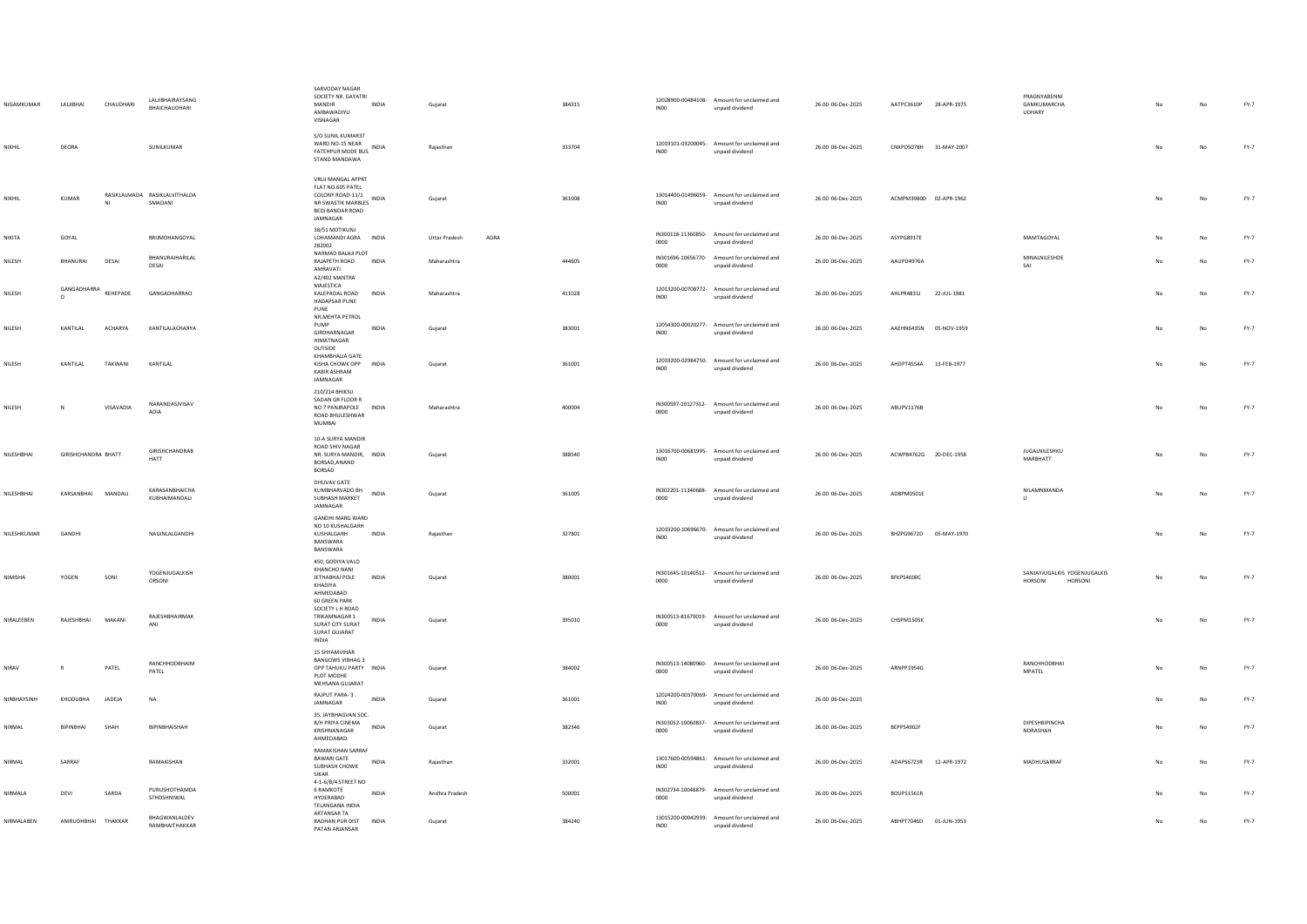| NIRMLA       | PATEL                      |                | CHHOTMALPATEL                | FOOL BAG BALAJI<br><b>INDIA</b><br>ROAD BILARA<br>15, MINI                                                           | Rajasthan   |                |          | 342602 | INO <sub>0</sub>                       | 12012101-00424689- Amount for unclaimed and<br>unpaid dividend | 26.00 06-Dec-2025 | AEZPP6514M 03-JUL-1974 |             | CHHOTMALPATE                                    |    |    | $FY-7$ |
|--------------|----------------------------|----------------|------------------------------|----------------------------------------------------------------------------------------------------------------------|-------------|----------------|----------|--------|----------------------------------------|----------------------------------------------------------------|-------------------|------------------------|-------------|-------------------------------------------------|----|----|--------|
| NIRUPABEN    | VINODCHANDRA DHANADHARA    |                | VINODCHANDRAD<br>HANADHARA   | AMBIKANAGAR NR.<br>SARVAJANIK<br>INDIA<br>CHHARTALAYA ROAD<br>PALANPUR<br>1018 JAIN MANDIR 18                        | Gujarat     |                |          | 385001 | INO <sub>0</sub>                       | 12045800-00017961- Amount for unclaimed and<br>unpaid dividend | 26.00 06-Dec-2025 | ACNPD6550F             | 09-JUL-1959 | VINODCHANDRA<br>CHOTALALDHAN<br>DHARA           |    | No | FY-7   |
| NISHA        | <b>JAIN</b>                |                | SANJAYKUMARJAI               | MAHARAJ K PAS<br>PANON KA DARIBA INDIA<br>SUBHASH CHOWK<br>JAIPUR                                                    | Raiasthan   |                |          | 302002 | IN303606-10005677-<br>0000             | Amount for unclaimed and<br>unpaid dividend                    | 26.00 06-Dec-2025 | AIYP19706D             |             | SANJAYKUMARJ<br>AIN                             |    | No | FY-7   |
| NISHA        | KUMARI                     |                | VINAYKUMARUPA<br>DHYAY       | C/O BRAJ BIHARI<br>PATHAK KASHMIRI<br><b>INDIA</b><br>HATTA MOUNA<br>CHAPRA SARAN<br>I-201 PUSHP                     | Bihar       |                |          | 841301 | INO0                                   | 13014400-02052880- Amount for unclaimed and<br>unpaid dividend | 26.00 06-Dec-2025 | ACUPU2044A 04-APR-1993 |             |                                                 | No | No | FY-7   |
| NISHAN       | RAMESHBHAI PATEL           |                | RAMESHBHAIPATE               | <b>RESIDENCY PART-2 O</b><br>MAHADEVNAGAR<br><b>INDIA</b><br>VASTRAL VASTRAL<br>AHMEDABAD<br>AHMEDABAD               | Guiarat     |                |          | 382418 | 12033200-13044637-<br>INO <sub>0</sub> | Amount for unclaimed and<br>unpaid dividend                    | 26.00 06-Dec-2025 | DFSPP2122E 18-JAN-1996 |             |                                                 | No | No | FY-7   |
| NISHANA      | BEEGUM                     |                | PANAKKATHODAN<br>ABDU        | 172/C POCKET-E LIG<br>FALTS G.T.B. ENCLAVE INDIA<br>DELHI                                                            | Delhi       |                |          | 110093 | <b>IN00</b>                            | 12036800-00046783- Amount for unclaimed and<br>unpaid dividend | 26.00 06-Dec-2025 | ANOPB2183N             | 15-OCT-1980 |                                                 |    | No | FY-7   |
| NISHAT       | RAFIKAHMED SHAIKH          |                | RAFIKAHMEDSHAI               | 16, PRAPTI<br>APPARTMENT, 7,<br>PATEL COLONY, MAIN INDIA<br>ROAD, JAMNAGAR.                                          | Gujarat     |                | JAMNAGAR |        | 0000                                   | IN300974-10755142- Amount for unclaimed and<br>unpaid dividend | 26.00 06-Dec-2025 | BJBPS4915H             |             |                                                 |    | No | FY-7   |
| NISHI        | CHETAN                     | MUTTA          | N <sub>A</sub>               | B/2 SUMERU<br>APPARTMENT JAIN<br>NAGAR KABIRCHOWK INDIA<br>SABARMATI<br>AHMEDABAD                                    | Gujarat     |                |          | 380005 | INO <sub>0</sub>                       | 12070200-00388150- Amount for unclaimed and<br>unpaid dividend | 26.00 06-Dec-2025 |                        |             |                                                 |    | No | $FY-7$ |
| NITA         | NARENDRAKUM<br>AR          | <b>MFHTA</b>   | NARENDRAKUMAR<br>DMEHTA      | 3, PATEL COLONY,<br>B/H. ST. ANN'S<br>INDIA<br>SCHOOL, JAMNAGAR.                                                     | Gujarat     |                |          | 361008 | 0000                                   | IN300974-10462752- Amount for unclaimed and<br>unpaid dividend | 40.00 06-Dec-2025 | ACPPM1490D             |             | NIMISHNAREND NARENDRAKUM<br>RAMEHTA<br>ARDMEHTA |    | No | $FY-7$ |
| NITA         | SURESH                     | <b>BORADIA</b> | SURESHMBORADIA               | 403 B SAHYOG BLDG<br>4TH FLR NEAR<br>PAREKH LANE<br>INDIA<br>KANDIVALI W<br>MUMBAI                                   | Maharashtra |                |          | 400067 | 0000                                   | IN303116-10106709- Amount for unclaimed and<br>unpaid dividend | 26.00 06-Dec-2025 | AEOPB4609L             |             | SUCHISBORADIY SURESHMANILA<br>LBORADIA          | No | No | $FY-7$ |
| NITABEN      | s                          | PIPALIYA       | BHANJIBHAIKHUNT              | BLOCK NO. 2, SHREE<br>RAM PARK, STREET<br>NO. 1, OPP. MARUTI INDIA<br>PAN, HARIGHAVA<br>ROAD RAJKOT                  | Gujarat     |                |          | 360001 | INO <sub>0</sub>                       | 12041500-00421121- Amount for unclaimed and<br>unpaid dividend | 26.00 06-Dec-2025 | ARAPP5558K             | 21-JUL-1983 |                                                 |    | No | $FY-7$ |
| NITEEN       | <b>NAFADE</b>              |                | NAFADE                       | <b>54 SHAKTI VIHAR</b><br>NEAR DARPAN<br>INDIA<br>COLONY THATIPUR<br>GWALIOR                                         |             | Madhya Pradesh |          | 474001 | INO <sub>0</sub>                       | 12013200-00663472- Amount for unclaimed and<br>unpaid dividend | 26.00 06-Dec-2025 | AAOPN4810H 30-MAY-1960 |             | VARSHANAFADE                                    |    | No | FY-7   |
| NITESH       | NARSHINBHAI LIMBASIYA      |                | <b>NA</b>                    | <b>CHINTAN PARK</b><br>SOCIETY STREET NO.1 INDIA<br>KUVADVA ROAD OPP<br>AMBIKA PARK RAJKOT                           | Guiarat     |                |          | 360001 | INO0                                   | 13019900-00181988- Amount for unclaimed and<br>unpaid dividend | 26.00 06-Dec-2025 | ACHPL2841B 25-JUL-1980 |             | CHANDRIKAREN<br>NILESHLIMBASIY<br>$\mathbf{A}$  |    | No | FY-7   |
| NITIN        | <b>KOTAK</b><br>GIRDHARLAL |                | N <sub>A</sub>               | JAY JALARAM<br>BLD.2ND FLOOR, DR.<br>RAJENDRA PRASAD INDIA<br>ROAD, NR.CHOWDH<br>RAJKOT                              | Gujarat     |                |          | 360001 | IN00                                   | 13019900-00064304- Amount for unclaimed and<br>unpaid dividend | 26.00 06-Dec-2025 | ADIPK6018K             | 18-MAR-1952 | MINANITINRHAI<br>KOTAK                          |    | No | FY-7   |
| NITIN        | KIRANKANT                  | PANCHAL        | KIRANKANTPANCH<br>$\Delta$ 1 | A/19 SHAKUNTAL<br><b>BUNGLOWS OPP</b><br>SHUKAN BUNGLOWS<br>NIKOL NARODA ROAD INDIA<br><b>NIKOL GAM</b><br>AHMEDABAD | Gujarat     |                |          | 382350 | INO <sub>0</sub>                       | 12033200-00335011- Amount for unclaimed and<br>unpaid dividend | 26.00 06-Dec-2025 | AOHPP5512M 13-JUL-1981 |             | KIRANKANTPAN<br>CHAL                            |    |    | $FY-7$ |
| NITIN        | VANILAL                    | BHAVSAR        | VANILAL                      | AMRUT<br>INDRAPRASTHA<br>NAGAR DUDH<br>INDIA<br>FEDERATION ROAD<br>SHIVAJINAGAR<br>JALGAON                           | Maharashtra |                |          | 425001 | 0000                                   | IN301549-18180229- Amount for unclaimed and<br>unpaid dividend | 26.00 06-Dec-2025 | AHXPB3560A             |             |                                                 |    | No | FY-7   |
| NITINGIRI    | GOSWAM                     |                | NA                           | SUKH SAGAR PARK-<br>BLOK NO-4 MORBI INDIA<br>ROAD RAJKOT RAJKOT                                                      | Gujarat     |                |          | 360003 | INO <sub>0</sub>                       | 12033200-13726033- Amount for unclaimed and<br>unpaid dividend | 26.00 06-Dec-2025 |                        |             |                                                 |    | No | $FY-7$ |
| <b>NUPUR</b> | AJAYBHAI                   | GANDHI         | AJAYBHAIHASHLAL<br>GANDHI    | A-703 ATUULYAM<br><b>FLATS NR TORRENT</b><br>POWER SUB STATION<br>132 FEET RING ROAD INDIA<br>MAKARBA<br>AHMEDABAD   | Gujarat     |                |          | 380051 | INO <sub>0</sub>                       | 12063800-00026720- Amount for unclaimed and<br>unpaid dividend | 26.00 06-Dec-2025 | AWZPG1780A 11-OCT-1991 |             | AJAYHASMUKHL<br>ALGANDHI                        |    |    | FY-7   |
| OJAS         |                            | VASAVADA       | SKVASAVADA                   | PLOT -224, DC-5<br><b>INDIA</b><br><b>ADIPUR</b>                                                                     | Gujarat     |                |          | 370205 | INO <sub>0</sub>                       | 12013200-00959631- Amount for unclaimed and<br>unpaid dividend | 26.00 06-Dec-2025 | ADLPV0456F             | 05-NOV-1979 | POOJABENOJAS<br>BHAIVASAVADA                    |    | No | $FY-7$ |
| <b>OM</b>    | PRAKASH                    | DAYAMA         | DAMODERPRASHA<br>$\mathsf D$ | 248 YATI JI KI GALI<br>SAMBHAR LAKE DIST. INDIA<br>JAIPUR (RAJ.)                                                     | Rajasthan   |                |          | 303604 | 0000                                   | IN301160-30325094- Amount for unclaimed and<br>unpaid dividend | 26.00 06-Dec-2025 | ABAPD3161A             |             | <b>IITENDRADADHI</b><br>CH                      |    | No | $FY-7$ |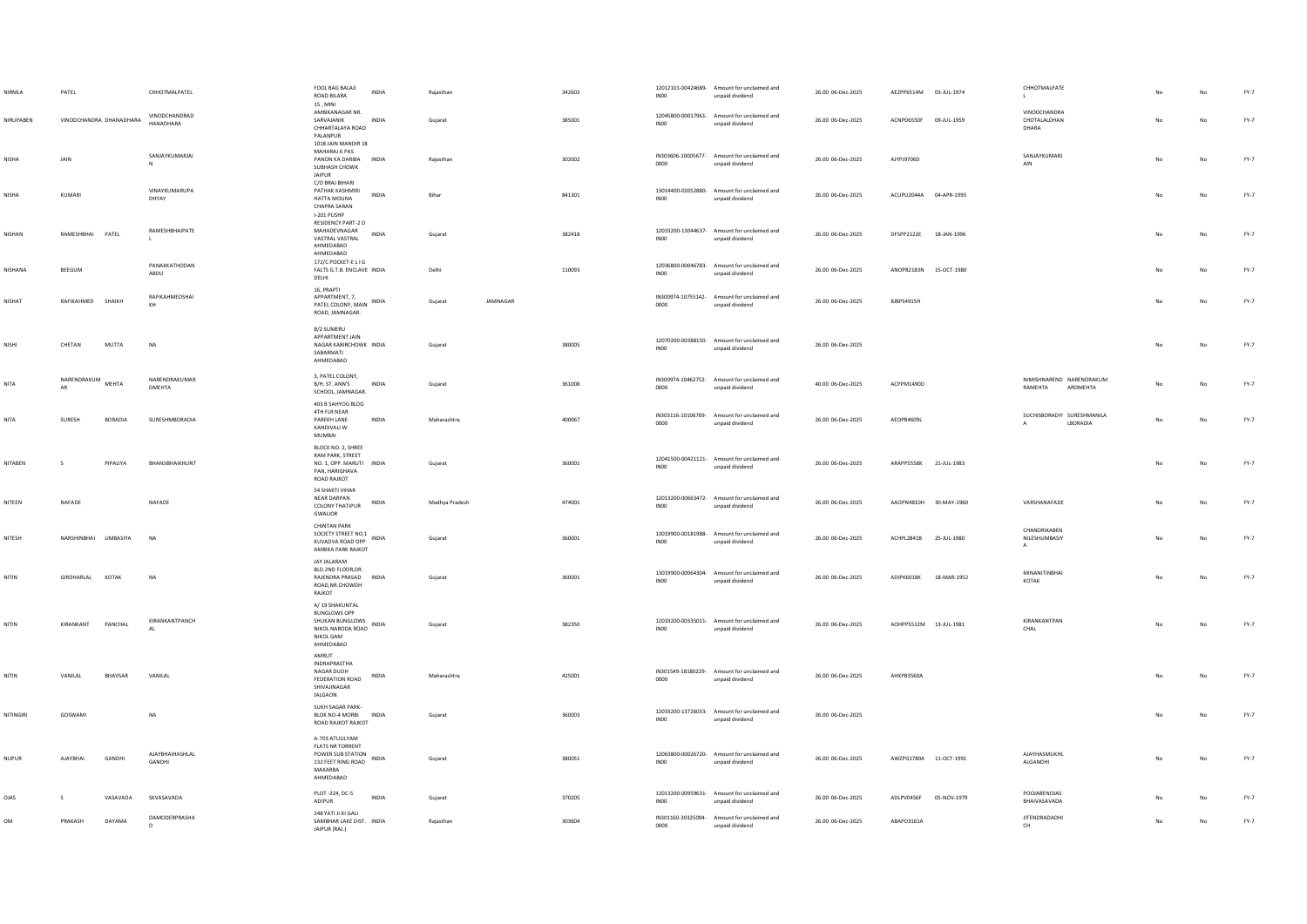|             | PRAKASH<br>PRAKASH    | GUPTA<br>JAJOO | GRGUPTA<br>GOPALDASJAJOO                                            | 159 SETHI BHAWAN<br>GOPAL PURA BYE INDIA<br>PASS JAIPUR<br>NEAR VYOPARION KI<br>MASZID KUNJ GALI INDIA   | Rajasthan<br>Rajasthan | 302005<br>342002 | IN00<br>INO <sub>0</sub> | 12017701-00477025- Amount for unclaimed and<br>unpaid dividend<br>13017600-00687025- Amount for unclaimed and<br>unpaid dividend | 26.00 06-Dec-2025<br>26.00 06-Dec-2025 | AASPG4875B 27-NOV-1953<br>AEJPJ6013R | 31-AUG-1961 | PREMDEVI<br><b>OOIAIDO</b>          |                | No          | $FY-7$<br>FY-7 |
|-------------|-----------------------|----------------|---------------------------------------------------------------------|----------------------------------------------------------------------------------------------------------|------------------------|------------------|--------------------------|----------------------------------------------------------------------------------------------------------------------------------|----------------------------------------|--------------------------------------|-------------|-------------------------------------|----------------|-------------|----------------|
| OM          | PRAKASH               | RAWATHUF       | <b>NA</b>                                                           | <b>JODHPUR</b><br><b>B123 AROGYA PATH</b><br>PARSHWANATH<br>COLONY AJMER ROAD INDIA<br>JAIPUR JAIPUR     | Rajasthan              | 302019           | INO <sub>0</sub>         | 12010600-03235581- Amount for unclaimed and<br>unpaid dividend                                                                   | 26.00 06-Dec-2025                      | AAAHO8453R 15-OCT-2007               |             |                                     | No             | No          | FY-7           |
| <b>OM</b>   | PRAKASH               | SHARMA         | <b>NA</b>                                                           | 5 GHATA LAMBAPADA<br>WARD NO. 1 TH.<br>LALSOT, DIST DAUSA INDIA<br>LALSOT                                | Rajasthan              | 303503           | INO <sub>0</sub>         | 12014101-00029230- Amount for unclaimed and<br>unpaid dividend                                                                   | 26.00 06-Dec-2025                      |                                      |             |                                     | No             | No          | FY-7           |
| OMDEVSINH   | HEMANTSINH GOHIL      |                | <b>HEMANTSINH</b>                                                   | MAHESH NAGAR<br>TENAMENT BLOCK NO<br>TENAMENT BLOCK NO<br>2 PATEL COLONY 11/3<br>JAMNAGAR                | Guiarat                | 361008           | INO0                     | 12033200-02449265- Amount for unclaimed and<br>unpaid dividend                                                                   | 26.00.06-Dec-2025                      | AMMPG1429R 28-DEC-1982               |             | SONALBAOMDE<br>VSINHGOHIL           | No             | No          | FY-7           |
| OMKARLAL    | DHULCHAND JAIN        |                | DHULCHANDJAIN                                                       | C/9, DREAM PLAZA,<br>INDIA<br>SHAHIBAUG.<br><b>AHMEDARAD</b>                                             | Guiarat                | 380004           | 0000                     | IN300974-10893781- Amount for unclaimed and<br>unpaid dividend                                                                   | 26.00 06-Dec-2025                      | AAKPJ0183B                           |             |                                     |                | No          | $FY-7$         |
| ONALI       | RASULBHAI             | LOKAT          | RASULBHAIFAKRU<br>DINLOKAT                                          | PATHAN SHERI<br><b>INDIA</b><br>SAVARKUNDLA.<br>8/47 JR STAFF                                            | Guiarat                | 364515           | 0000                     | IN300974-10707629- Amount for unclaimed and<br>unpaid dividend                                                                   | 26.00 06-Dec-2025                      | ABYPL5908K                           |             |                                     |                | No          | $FY-7$         |
|             |                       | NAKRANI        | RHNAKRANI                                                           | <b>QUATERS NEW</b><br><b>SHORROCK MILL</b><br>INDIA<br>KAPADWANJ ROAD<br>NADIAD GUJARAT                  | Gujarat                | 387001           | 0000                     | IN300513-15393856- Amount for unclaimed and<br>unpaid dividend                                                                   | 26.00 06-Dec-2025                      | ACNPN9127C                           |             |                                     | No             | No          | FY-7           |
|             |                       | SINGHI         | NA                                                                  | 13, BURNT SALT GOLA<br>LANE STH FLOOR, INDIA<br>FLAT-D HOWRAH                                            | West Bengal            | 711101           | 0000                     | IN300327-10466015- Amount for unclaimed and<br>unpaid dividend                                                                   | 26.00 06-Dec-2025                      | AAGHP7867N                           |             |                                     |                | $_{\sf No}$ | $FY-7$         |
| PADAM       | <b>KUMAR</b>          | JAIN           | <b>NA</b>                                                           | C/O KOTA WALA<br>TRADERS GANDHI<br><b>INDIA</b><br><b>CHOWK BUS STAND</b>                                | Raiasthan              | 325601           | 0000                     | IN301055-10327468- Amount for unclaimed and<br>unpaid dividend                                                                   | 26.00 06-Dec-2025                      |                                      |             |                                     | No             | No          | $FY-7$         |
| PAHELAJRAY  | $\mathbf{A}$          | PARWANI        | ARATMALPARWAN                                                       | 13 NEW DURGA<br><b>INDIA</b><br>SOCIETY SAUPUR<br>BOGHA AHMEDABAD                                        | Gujarat                | 382340           | 0000                     | IN301645-10480226- Amount for unclaimed and<br>unpaid dividend                                                                   | 26.00 06-Dec-2025                      | AWSPP9950A                           |             | RAVIPRAHLADB<br>HAIPARWANI          | No             | No          | FY-7           |
| PANCHAL     | <b>TUSHAR</b>         | RAMANI AI      | PANCHALRAMANL<br>ALTRIBHOVANDAS                                     | LAKHUKHAD AT-<br>INDIA<br>PATAN DIST-PATAN                                                               | Gujarat                | 384265           | 0000                     | IN300343-11200027- Amount for unclaimed and<br>unpaid dividend                                                                   | 26.00 06-Dec-2025                      | ATJPP6491J                           |             | PANCHALIYOTS<br>HANABENRAMA<br>NLAL | No             | No          | FY-7           |
| PANCHANI    | CHANDRIKA             | A              | NA                                                                  | 505, TAXASHILA<br>APPARTMENT, B/H.<br>DWARKADHISH<br><b>INDIA</b><br>MARKET, BUS STAND<br>ROAD, JUNAGADH | Gujarat                | 362001           | 0000                     | IN300974-10197906- Amount for unclaimed and<br>unpaid dividend                                                                   | 26.00 06-Dec-2025                      | APAPP0568D                           |             | PANCHANIARVI<br>NDBHAIM             | N <sub>0</sub> | No          | FY-7           |
| PANCHHI     | PRASHANTKUM THAKKAR   |                | PRASHANTKUMAR<br>VASANTLALTHAKK<br>AR                               | AMBESHVR<br><b>RECIDENCY HARU</b><br>INDIA<br>TOWN TA SAMI DIST<br>PATAN HARIJ                           | Gujarat                | 384240           | 0000                     | IN302461-10698381- Amount for unclaimed and<br>unpaid dividend                                                                   | 26.00 06-Dec-2025                      | BEGPT1854L                           |             | PRASHANTVTHA<br><b>KKAR</b>         |                | No          | $FY-7$         |
| PANDYA      |                       |                | PANDYAIIGNESHK<br>BHARATIBEN JIGNESHKUMAR UMARPUNAMCHA<br><b>ND</b> | 75 RUSHIKESH<br>SOCIETY MALPUR<br>INDIA<br>ROAD MODASA<br>SABARKANTHA                                    | Gujarat                | 383315           | INO <sub>0</sub>         | 12010900-07664820- Amount for unclaimed and<br>unpaid dividend                                                                   | 26.00 06-Dec-2025                      | DQBPP2713P                           | 28-JAN-1976 |                                     | No             | No          | FY-7           |
| PANDYA      | SACHINKUMAR TRAMBKIAL |                | TRAMBKLALPANDY                                                      | 8 KUMBHNATH PARA<br>NEAR SURYAMUKHI<br><b>INDIA</b><br>HANUMAN MANDIR<br>KALAVAD                         | Gujarat                | 361160           | 0000                     | IN301039-24554499- Amount for unclaimed and<br>unpaid dividend                                                                   | 26.00 06-Dec-2025                      | ANYPP7303C                           |             |                                     | No             | No          | FY-7           |
| PANKAJ      |                       |                | MATURAM                                                             | W/O PRAVEEN<br>KUMAR LAXMI PURA . INDIA<br>BARMER                                                        | Raiasthan              | 344001           | INO <sub>0</sub>         | 12012101-00671543- Amount for unclaimed and<br>unpaid dividend                                                                   | 52.00 06-Dec-2025                      | DKPPP6019C 12-MAR-1982               |             | PRAVEENRATHI                        |                | No          | $FY-7$         |
| PANKAJ      |                       |                | RAJKUMAR                                                            | H. NO. - 104 MAHABIR<br><b>COLONY HISSAR</b><br><b>INDIA</b><br>HARYANA                                  | Haryana                | 125001           | 0000                     | IN303655-10063239- Amount for unclaimed and<br>unpaid dividend                                                                   | 26.00 06-Dec-2025                      | DECPP0680C                           |             | BEENA                               | No             | No          | FY-7           |
| PANKAJ      | ANUBHAI               | NAYAK          | ANUBHAINAYANK                                                       | 27 SHRI KESHAVPARK<br>NR VASANTVIHAR<br>INDIA<br>NAVA NARODA<br>NARODA I F<br>AHMEDABAD                  | Guiarat                | 382330           | 0000                     | IN300343-10178749- Amount for unclaimed and<br>unpaid dividend                                                                   | 26.00 06-Dec-2025                      | ABEPN6753A                           |             | KAILASBENPNAY<br>AK                 | N <sub>0</sub> | No          | $FY-7$         |
| PANKAJ      | <b>KUMAR</b>          | DAS            | SAHADEVCHANDR<br>ADAS                                               | HATIA NEAR HATIA<br>HIGH SCHOOL UTTAR INDIA<br><b>DINAJPUR RAIGANJ</b>                                   | West Bengal            | 733123           | INO <sub>0</sub>         | 12010600-01936595- Amount for unclaimed and<br>unpaid dividend                                                                   | 26.00 06-Dec-2025                      | AQEPD7495E 02-JAN-1976               |             | <b>USHADAS</b>                      |                | No          | $FY-7$         |
| PANKAJKUMAR | CHAMANLAL BHATT       |                | CHAMANLALBHATT                                                      | 5/6 PATEL COLONY RD<br>NO 3/4 PATEL<br>COLONY JAMNAGAR INDIA<br>GUIARAT                                  | Gujarat                | 361008           | 0000                     | IN300513-15139662- Amount for unclaimed and<br>unpaid dividend                                                                   | 26.00 06-Dec-2025                      | AFVPB1244B                           |             |                                     |                | No          | FY-7           |
| PARAG       | BAHADURSINH CHAUHAN   |                | <b>NA</b>                                                           | 4-VIIAY PLOT C/O<br>KHODIYAR AUTO<br>INDIA<br>GONDAL ROAD<br>RAJKOT                                      | Guiarat                | 360002           | INO0                     | 13019900-00316913- Amount for unclaimed and<br>unpaid dividend                                                                   | 26.00 06-Dec-2025                      | AIEPC0921E                           | 13-AUG-1979 | <b>SITALPARAGRHA</b><br>ICHAUHAN    |                | No          | FY-7           |
| PARAG       | DINESHBHAI SHAH       |                | DINESHBHAI                                                          | 201 ANAND APPT 4<br>AMARNATH PLOT B/H<br>SWAMI NARAYAN INDIA<br>MANDIR KALAWAD<br>ROAD RAJKOT            | Guiarat                | 360005           | INO <sub>0</sub>         | 12018000-00102385- Amount for unclaimed and<br>unpaid dividend                                                                   | 26.00 06-Dec-2025                      | BJLPS0539M 21-FEB-1981               |             | DINESHRHAIGUL<br>ABBHAILODARIA      | No             | No          | $FY-7$         |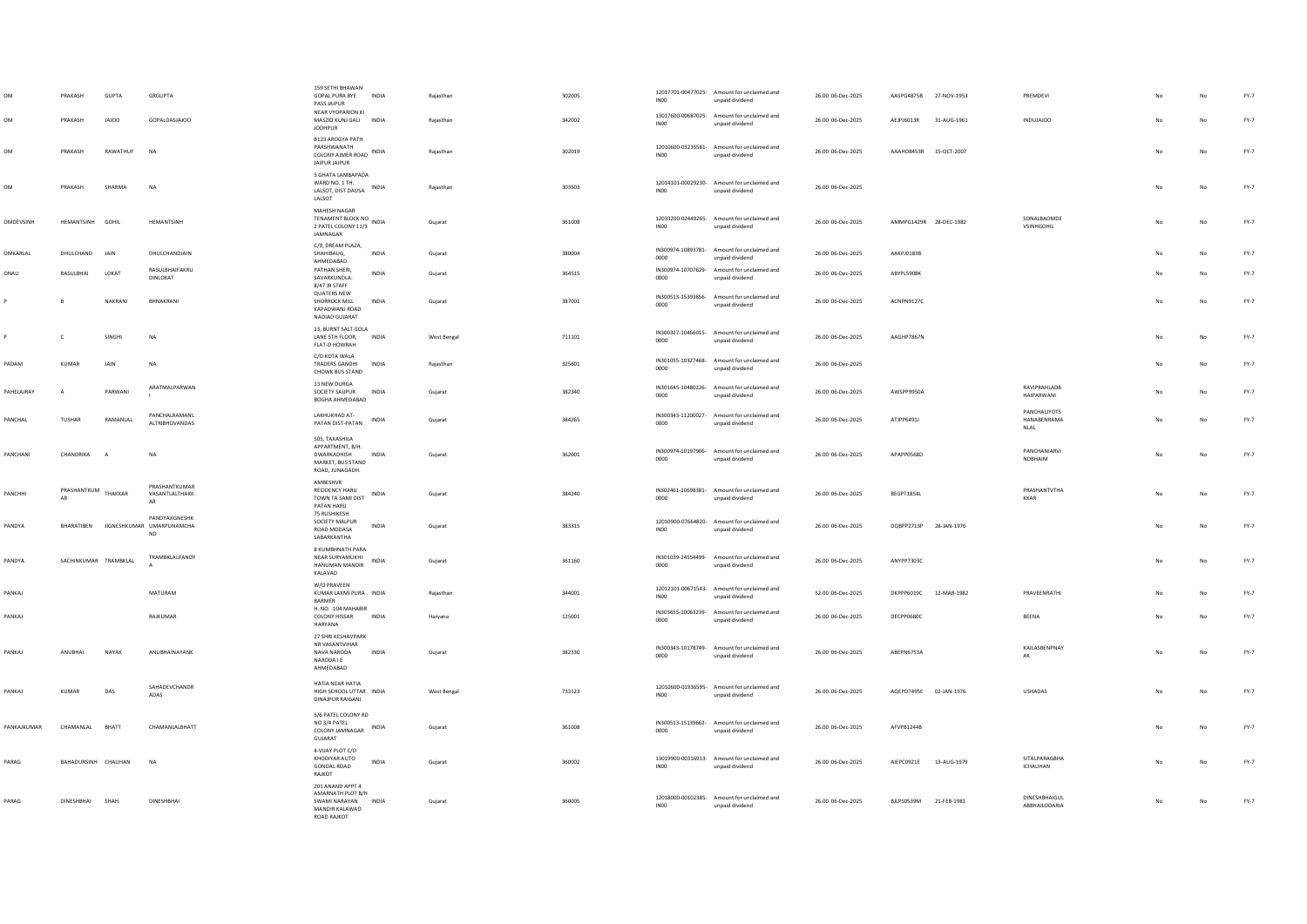| PARAG        | DIVESH              | MEHTA        | DIVESH                             | <b>3 BHORE BUILDING</b><br>PANCHAVATI<br>INDIA<br>KARANGA<br>PANCHAVATI NASIK                                                        | Maharashtra          |                        | 422003 | INO <sub>0</sub>           | 12033200-01993700- Amount for unclaimed and<br>unpaid dividend | 26.00 06-Dec-2025 | ANCPM4073A 30-APR-1988 |             | TARADIVESHME<br><b>HTA</b>               |           | No        | $FY-7$ |
|--------------|---------------------|--------------|------------------------------------|--------------------------------------------------------------------------------------------------------------------------------------|----------------------|------------------------|--------|----------------------------|----------------------------------------------------------------|-------------------|------------------------|-------------|------------------------------------------|-----------|-----------|--------|
| PARAM        | ANKUR               | KORADIYA     | ANKURSURESHRHA<br><b>IKORADIYA</b> | 202 SIDDHCHAKRA<br>APPARTMENT.<br>INDIA<br>KILADESAI NI KHADKI,<br>KATARGAM, SURAT                                                   | Gujarat              |                        | 395004 | INO <sub>0</sub>           | 12041500-00897567- Amount for unclaimed and<br>unpaid dividend | 26.00 06-Dec-2025 | FHUPK3115A 22-JUL-2015 |             |                                          | No        | No        | FY-7   |
| PARAMESHVARI | IASHAVATRHAI TEVANI |              | <b>JASHAVATBHAITEV</b><br>ANI      | 39-SHRIPAL NAGAR<br>SOSAYATI,<br><b>INDIA</b><br>CHANDKHEDA.<br>GANDHINAGAR<br>UNIVERSITY ROAD,                                      | Gujarat              |                        | 382424 | INO <sub>0</sub>           | 12033000-00007838- Amount for unclaimed and<br>unpaid dividend | 16.00 06-Dec-2025 | AFHPT9378M             |             | <b>IASWANTRHAIM</b><br>ETHARAMTEWA<br>NI | No        | No        | FY-7   |
| PAREKH       | ATULKUMAR           | PRAVINCHANDR | <b>NA</b>                          | KISHAN KANAIYA 2,<br>4TH FLOOR, NR.<br><b>INDIA</b><br>INDIRA STATUE,<br>RAJKOT.                                                     | Gujarat              |                        | 360005 | 0000                       | IN300974-10205789- Amount for unclaimed and<br>unpaid dividend | 26.00 06-Dec-2025 | ACGPP7477A             |             | NISHANTATULB<br>HAIPAREKH                | No        | No        | FY-7   |
| PAREKH       | RASIKIAL            | MOHANIAI     | PAREKHMOHANLA<br>LCHHOTALAL        | SHIVANDANA<br>TENAMENT, PLOT NO. INDIA<br>11, TAKHTESHWAR,<br><b>RHAVNAGAR</b>                                                       | Gujarat              |                        | 364001 | 0000                       | IN300974-11146730- Amount for unclaimed and<br>unpaid dividend | 26.00 06-Dec-2025 | ACXPP9118K             |             |                                          | No        | <b>No</b> | FY-7   |
| PARESH       | KISHORCHANDR        | SHUKLA       | KISHORCHANDRA                      | MOCHI SHAL, LUHAR<br>INDIA<br>SHAL, KHAMBHALIA                                                                                       | Gujarat              |                        | 361305 | IN00                       | 12024000-00007928- Amount for unclaimed and<br>unpaid dividend | 26.00 06-Dec-2025 | BFQPS2884J             | 13-AUG-1972 | DINESHKESHAVJI<br>PABARI                 |           | No        | FY-7   |
| PARESHBHAI   | D                   | GONDLIYA     | <b>NA</b>                          | 3 KEVAT NAGAR<br>SAGAR RAOD<br><b>INDIA</b><br>PUNAGAM SURAT                                                                         | Guiarat              |                        | 394210 | INO0                       | 12033200-05169277- Amount for unclaimed and<br>unpaid dividend | 26.00 06-Dec-2025 | AHKPG2088D 19-JUL-1985 |             |                                          | <b>No</b> | No        | $FY-7$ |
| PARESHKUMAR  | CHIMANLAL           | DEDANIA      | CHIMANLALGOVIN<br>DBHAIDEDANIA     | KOLKI ROAD B/H<br>GEETANJALI SOCIETY<br>INDIA<br>TAL UPLETA DIST-<br><b>RAJKOT UPLETA</b>                                            | Gujarat              |                        | 360490 | INO0                       | 12034400-00731478- Amount for unclaimed and<br>unpaid dividend | 20.00 06-Dec-2025 | ACOPD9992A             | 30-MAR-1972 | NAYANABENPAR<br>ESHKUMARDED<br>ANIA      | No        | No        | $FY-7$ |
| PARESHKUMAR  | M                   | CHAUDHARY    | MOGHJIBHAIRCHA<br>UDHARY           | AT-JALOTRA<br>BANASKANTHA<br><b>INDIA</b><br><b>IALOTRA</b>                                                                          | Gujarat              |                        | 385001 | 0000                       | IN302164-10296155- Amount for unclaimed and<br>unpaid dividend | 26.00 06-Dec-2025 | AEOPC8848L             |             | PRAVINKUMAR<br>MPATEL                    |           | No        | $FY-7$ |
| PARESHKUMAR  |                     | MEHTAHUE     | PRANJIVANDASJM<br>EHTA             | 1, JANTA SOCIETY,<br><b>INDIA</b><br>UNA.                                                                                            | Guiarat              |                        | 362560 | 0000                       | IN300974-11460865- Amount for unclaimed and<br>unpaid dividend | 26.00 06-Dec-2025 | AAKHP2668F             |             |                                          |           | No        | FY-7   |
| PARESHKUMAR  | $\mathsf{R}$        | PANDYA       | RAVINDRAKUMAR<br>KPANDYA           | 1302 SHRADHA<br>NAGAR SOC TARSALI INDIA<br>VADODARA GUJARAT                                                                          | Gujarat              |                        | 390009 | 0000                       | IN300513-12505244- Amount for unclaimed and<br>unpaid dividend | 26.00 06-Dec-2025 | ANRPP7756Q             |             | DIPIKAPARESHP<br>ANDYA                   |           | No        | FY-7   |
| PARMANAD     | RAMDEV              |              | SHREEGANGSHYA<br>MRAMDEV           | C 96 SHANKAR NAGAR<br>OPP 25TH SECTOR<br><b>INDIA</b><br>CHB JODHPUR<br>RAJASTHAN                                                    | Rajasthan            |                        | 342001 | 0000                       | IN301485-10524299- Amount for unclaimed and<br>unpaid dividend | 26.00 06-Dec-2025 | ALDPR9129D             |             |                                          |           | No        | FY-7   |
| PARMAR       | VIPUL               | NAVINBHAI    | NNPARMAR                           | D 203 GANGOTRI<br>SHOP & FL OPP YASH<br>INDIA<br>COMPLEX GOTRI<br>VADODARA                                                           | Gujarat              |                        | 390021 | INO <sub>0</sub>           | 12044400-00037369- Amount for unclaimed and<br>unpaid dividend | 26.00 06-Dec-2025 | AMYPP4855G 09-DEC-1973 |             | YOGITAVPARMA<br>R.                       | No        | No        | FY-7   |
| PARSHV       | MAHENDRABHAI PATEL  |              | MAHENDRABHAILA<br>LJIBHAIPATEL     | 16. UPVAN<br>TENAMENT, HARKOR<br><b>INDIA</b><br>NAGAR, B/H. MODI<br>HOSPITAL, PATAN                                                 | Guiarat              |                        | 384265 | INO <sub>0</sub>           | 12072700-00044277- Amount for unclaimed and<br>unpaid dividend | 26.00 06-Dec-2025 | CWPPP4770F 07-AUG-1997 |             | DAXABENMAHE<br>NDRABHAIPATEL             |           | No        | $FY-7$ |
| PARTH        | PURWAR              |              | DHRUVANARAYAN<br>PURWAR            | A-153 POORVI<br>DEEKSHTANA-3 GOLA<br><b>GOKARANA NATH</b><br><b>INDIA</b><br><b>TENSIL GOLA</b><br><b>GOKARANATH KHERI</b><br>262802 | <b>Uttar Pradesh</b> | <b>LAKHIMPUR KHERI</b> |        | <b>IN00</b>                | 12063800-00165921- Amount for unclaimed and<br>unpaid dividend | 26.00 06-Dec-2025 | BEQPP0021P             | 28-APR-1985 | ARCHANAPURW<br><b>AR</b>                 | No        | No        | $FY-7$ |
| PARTH        | SHAILESH            | BHATT        | SHAILESHJAYANAN<br>DBHATT          | 55. MAYUR NAGAR<br>SOCIETY, MEGHANI<br>INDIA<br>ROAD,<br>SURENDRANAGAR<br>SILVER GOLD                                                | Gujarat              |                        | 363002 | 0000                       | IN300974-11610603- Amount for unclaimed and<br>unpaid dividend | 26.00 06-Dec-2025 | AZSPB2331G             |             | USHASHAILESHB<br><b>HATT</b>             | No        | No        | $FY-7$ |
| PARUL        | $\perp$             | NANDANI      | <b>JITENDRABHAI</b>                | APPARTMENT<br>SARDAR NAGAR MAIN INDIA<br>ROAD A ST FLOOR<br><b>RAJKOT</b>                                                            | Gujarat              |                        | 360004 | INO <sub>0</sub>           | 12018000-00174917- Amount for unclaimed and<br>unpaid dividend | 26.00 06-Dec-2025 | AEQPN9557B 10-MAY-1963 |             | <b>IITENDRARHAIN</b><br>ANDANI           |           | No        | FY-7   |
| PARUL        | <b>MFHTA</b>        |              | GULABCHANDNAT<br>HALALDESAI        | PARADISE CHS H 6/0-1<br>SECTOR 7 SANPADA INDIA<br>NAVI MUMBAI                                                                        | Maharashtra          |                        | 400705 | INO <sub>0</sub>           | 12010900-05810490- Amount for unclaimed and<br>unpaid dividend | 30.00 06-Dec-2025 | AIYPM2414N             | 03-JUN-1953 | ashokmehta                               |           | No        | FY-7   |
| PARUL        | MITTAL              |              | <b>DKMITTAL</b>                    | 1085/15 BENGALI<br>MOHALLA AMBALA<br>INDIA<br>CANTT                                                                                  | Haryana              |                        | 133001 | 0000                       | IN302365-10160548- Amount for unclaimed and<br>unpaid dividend | 26.00 06-Dec-2025 | AOSPM4415K             |             |                                          |           | No        | FY-7   |
| PARVEEN      | KUMAR               | ANDSONSHUF   | <b>NA</b>                          | 164 NEW GRAIN<br>INDIA<br><b>MARKET HISAR</b><br>KASBA SHERI                                                                         | Harvana              |                        | 125001 | 12037200-00165877-<br>INO0 | Amount for unclaimed and<br>unpaid dividend                    | 26.00 06-Dec-2025 |                        |             |                                          |           | No        | FY-7   |
| PARVIZBHAI   | ANWARBHAI           | <b>MIRJA</b> | ANWARBHAIUMAR<br>BHAIMIRIA         | WADHWAN<br>INDIA<br>SURENDRANAGAR                                                                                                    | Gujarat              |                        | 363030 | 0000                       | IN301991-10773695- Amount for unclaimed and<br>unpaid dividend | 26.00 06-Dec-2025 | ATVPM1031H             |             |                                          |           | No        | $FY-7$ |
| PATEL        | <b>DINESHBHAI</b>   | AMBALALBHAI  | PATELAMBALALBH                     | 12/2. RAGHUKUL<br>BUNGLOW MEHSANA INDIA<br>ROAD VISNAGAR.                                                                            | Gujarat              |                        | 384315 | 0000                       | IN300652-10127553- Amount for unclaimed and<br>unpaid dividend | 26.00 06-Dec-2025 | <b>ABRPP7956I</b>      |             |                                          |           | No        | $FY-7$ |
| PATEL        | DINESHKUMAR A       |              | AMBALALBHIKHAB<br><b>HAIPATEL</b>  | CHAMUNDA SOCIETY<br>INDIA<br>KHERVA MEHSANA                                                                                          | Gujarat              |                        | 382711 | INO <sub>0</sub>           | 12028900-00742499- Amount for unclaimed and<br>unpaid dividend | 26.00 06-Dec-2025 | AXXPP3620R 20-FEB-1986 |             | PATELAMBALAL<br>RHIKHARHAI               | No        | No        | $FY-7$ |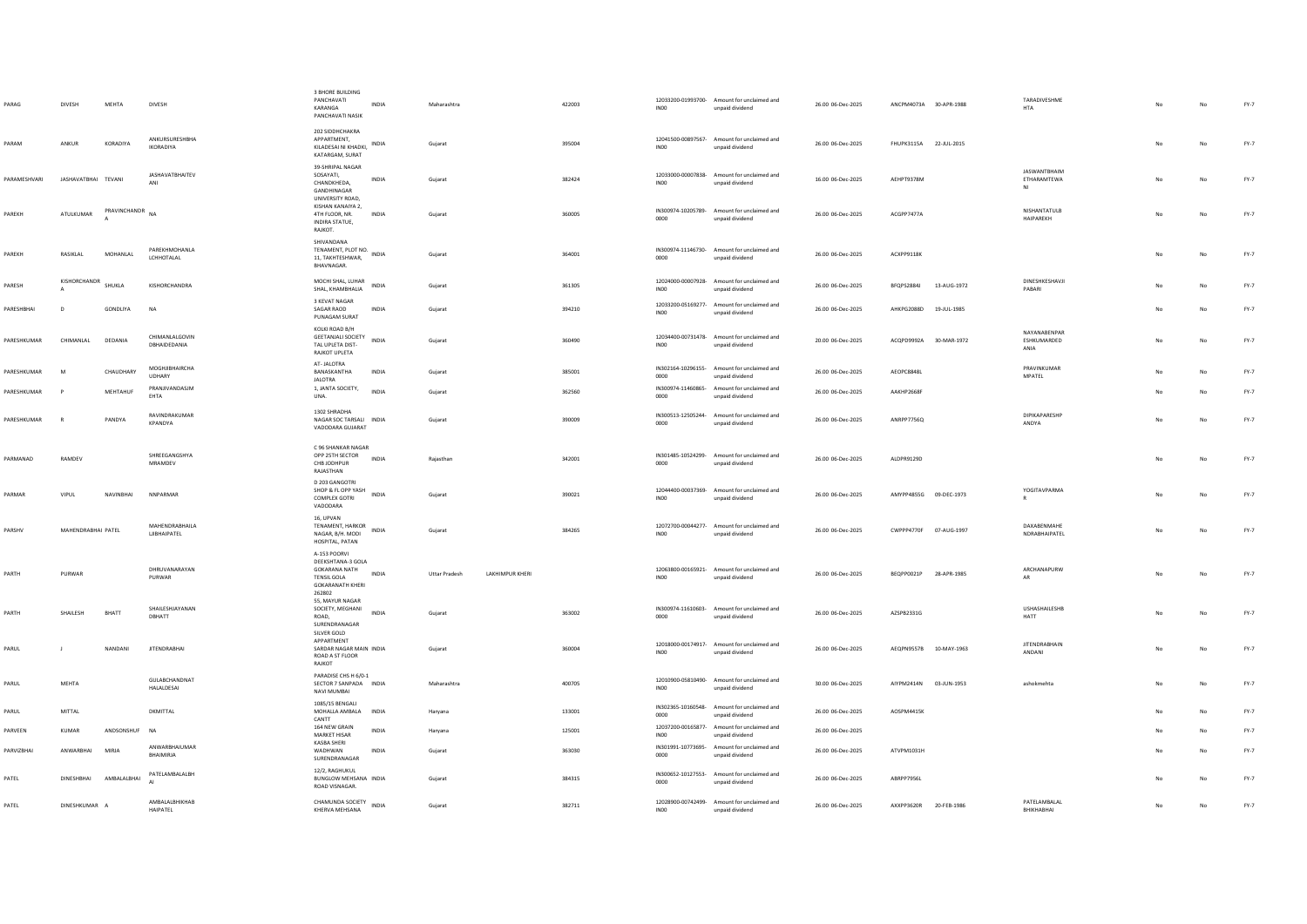| PATEL | GOVINDBHAI KANTILAL   |                    | KANTILALSPATEL                 | PLOT NO - 477<br>AADARSHNAGAR,<br>PILLO PATTO SECTOR INDIA<br>$NO - 24$<br>GANDHINAGAR                                 | Guiarat | 382024 | 0000             | IN301485-40014799- Amount for unclaimed and<br>unpaid dividend | 26.00 06-Dec-2025 | APCPP6264Q                 | PATELBHAGAVA<br>TIBENGOVINDBH<br>A1       | N <sub>0</sub> | No          | FY-7   |
|-------|-----------------------|--------------------|--------------------------------|------------------------------------------------------------------------------------------------------------------------|---------|--------|------------------|----------------------------------------------------------------|-------------------|----------------------------|-------------------------------------------|----------------|-------------|--------|
| PATEL | GOVINDBHAI PRABHUBHAI |                    | <b>NA</b>                      | 26 PATEL WAS NR.<br>RAMJIMANDEER TA - INDIA<br>KADI, DI - MEHSANA                                                      | Gujarat | 382165 | 0000             | IN301233-10349637- Amount for unclaimed and<br>unpaid dividend | 26.00 06-Dec-2025 |                            |                                           |                | No          | FY-7   |
| PATEL | HANSABEN              | PREMJIBHAI         | <b>NA</b>                      | G-35, TRIVENIPARK<br>SOCIETY<br>INDIA<br>MAHADEVNAGAR<br>VASTRAL ROAD                                                  | Gujarat | 382418 | 0000             | IN302201-10594325- Amount for unclaimed and<br>unpaid dividend | 26.00 06-Dec-2025 |                            |                                           | No             | $_{\sf No}$ | $FY-7$ |
| PATEL | JAGDISHKUMAR A        |                    | AMRUTLALSHIVAB<br>HAIPATEL     | SHIVSDAN AT PO<br>MORWAD TAL<br>INDIA<br><b>VIJAPUR VIJAPUR</b>                                                        | Gujarat | 382870 | IN00             | 12017700-00100748- Amount for unclaimed and<br>unpaid dividend | 26.00 06-Dec-2025 | ARBPP0203G 15-MAY-1971     | BHARATIBENJAG<br>DISHKUMARPAT<br>EL       |                | No          | FY-7   |
| PATEL | <b>JAGRUTI</b>        | PIYUSH             | PIYUSHPATEL                    | 16 GOPALBAG<br>SOCIETY GHATALODIA INDIA<br>AHMEDABAD                                                                   | Guiarat | 380061 | 0000             | IN301645-10379630- Amount for unclaimed and<br>unpaid dividend | 26.00 06-Dec-2025 | <b>AKMPP2956Q</b>          | PIYUSHKUMARK<br>PATEL                     | No             | No          | $FY-7$ |
| PATEL | KALPESH               | NANDUBHAI          | NANDUBHAIAMBA<br>LALPATEL      | SHAKAMBA<br>BUNGLOW NR.SWAMI<br>VIVEKANAND CHAWK INDIA<br>MEMNAGAR<br>AHMEDABAD                                        | Guiarat | 380052 | 0000             | IN301485-10014310- Amount for unclaimed and<br>unpaid dividend | 26.00 06-Dec-2025 | ABEPP0726H                 |                                           | No             | No          | $FY-7$ |
| PATEL | KANTIBHAI             | CHATURBHAI         | PATELCHATURBHAI<br>MAHADEVBHAI | 22/2,<br>JESHINGKAKANAGAR<br>SOCIETY, ASARAWA, INDIA<br>MEGHANINAGAR<br>AHMEDABAD.                                     | Gujarat | 380016 | 0000             | IN300343-10750593- Amount for unclaimed and<br>unpaid dividend | 26.00 06-Dec-2025 | AOKPP1996A                 |                                           | No             | No          | FY-7   |
| PATEL | KETANKUMAR K          |                    | PATELKANUBHAIR                 | C/150 BHAGYODAY<br>SOC., REFINERY ROAD INDIA<br>GORWA VADODARA                                                         | Gujarat | 390016 | 0000             | IN300239-11327524- Amount for unclaimed and<br>unpaid dividend | 26.00 06-Dec-2025 | ALDPP6694F                 |                                           | N <sub>o</sub> | No          | FY-7   |
| PATEL | KIRITKUMAR K          |                    | KNPATEL                        | 32 BHARAT NAGAR<br>SOCIETY MAL<br>INDIA<br>GODOWN ROAD<br>MEHSANA                                                      | Gujarat | 384002 | 0000             | IN301151-22527663- Amount for unclaimed and<br>unpaid dividend | 26.00 06-Dec-2025 | ANIPP2750K                 | SHOBHNABENKP<br>ATEL                      | No             | No          | $FY-7$ |
| PATEL | KOKILA                | VINODBHAI          | VINODBHAIPATEL                 | 85/A, HIRABAUG SOC.<br>PART-I NR. C. P.<br><b>INDIA</b><br>NAGAR, GHATLODIA,<br>AHMEDABAD CITY                         | Guiarat | 380061 | 0000             | IN300343-10557292- Amount for unclaimed and<br>unpaid dividend | 26.00 06-Dec-2025 | <b>ASXPP8507C</b>          | PATELVINODBH<br>AIDAHYALAL                | No.            | No          | FY-7   |
| PATEL | MANISH                | VADILAL            | PATELVADILALVITH<br>ALDAS      | JUNACHACHARE OPP-<br>SONIYAVAD NA<br><b>INDIA</b><br>MAHAD VADNAGAR                                                    | Gujarat | 384355 | INO <sub>0</sub> | 12047800-00090214- Amount for unclaimed and<br>unpaid dividend | 26.00 06-Dec-2025 | AMJPP5338F<br>17-SEP-1971  | ANKITABENMAN<br><b>ISHPATEL</b>           | No             | No          | FY-7   |
| PATEL | NAVINCHANDRA G        |                    | <b>GKPATEL</b>                 | LAXMI KUI DARWAJA<br>BHAGOL BHADRAN TA<br>INDIA<br>BORSAD BHADRAN<br>GUJARAT                                           | Guiarat | 388540 | 0000             | IN300513-16888519- Amount for unclaimed and<br>unpaid dividend | 18.00 06-Dec-2025 | AVOPPR109N                 |                                           | No             | No          | FY-7   |
| PATEL | NIKITAREN             | <b>VISHALKUMAR</b> | VIKRAMBHAICHHO<br>TALALPATEL   | A/3 JAY AMBE APT<br>MANINAGAR<br><b>INDIA</b><br>AHMEDABAD                                                             | Gujarat | 380008 | INO0             | 12033200-04561164- Amount for unclaimed and<br>unpaid dividend | 26.00 06-Dec-2025 | AYHPPRR98C<br>01-ILIN-1980 | VISHALGHANSH<br>YAMBHAIPATEL              | No.            | No          | FY-7   |
| PATEL | PRAKASHKUMA<br>R      |                    | <b>NA</b>                      | PLOT NO 13 ARBUDA<br>INDIA<br>NAGAR SOC PATAN                                                                          | Guiarat | 384265 | INO <sub>0</sub> | 12033200-03223945- Amount for unclaimed and<br>unpaid dividend | 26.00 06-Dec-2025 | AXIPP2694L<br>01-JUN-1975  | PATELSHILPABE<br>NPRAKASHKUM<br><b>AR</b> |                | No          | FY-7   |
| PATEL | PRAMIIRHAI            | $\mathsf{p}$       | <b>NA</b>                      | G 35 TRIVENI PARK NR<br>KAMESHWAR PARK INDIA<br>VASTRAL ROAD                                                           | Gujarat | 382415 | 0000             | IN302201-10458822- Amount for unclaimed and<br>unpaid dividend | 26.00 06-Dec-2025 |                            |                                           | No             | No          | FY-7   |
| PATEL | PRAVINAREN SHAILESH   |                    | PATELSHAILESHBH                | A/8, AMRUT CAMPUS<br>AT-KALOL DIST-<br><b>INDIA</b><br>GANDHINAGAR<br>B/88, SHRUSHTI                                   | Gujarat | 382721 | 0000             | IN301233-10194679- Amount for unclaimed and<br>unpaid dividend | 26.00 06-Dec-2025 | AOTPP3882O                 | PATELSHAILESH<br>BHAIKALIDAS              | No.            | No          | FY-7   |
| PATEL | RAKESHKUMAR A         |                    | AMRUTLALKESHAV<br>LALPATEL     | SOCIETY<br>PARSHWNATH<br>TOWNSHIP R/H.<br><b>INDIA</b><br>KRISHNANAGAR<br>NAVA NARODA,<br>AHMEDABAD                    | Guiarat | 382346 | 0000             | IN301233-10240397- Amount for unclaimed and<br>unpaid dividend | 26.00 06-Dec-2025 | ARCPP3129Q                 | PATELKAPILABE<br><b>NR</b>                | No             | $_{\sf No}$ | FY-7   |
| PATEL | RAMABHAI              | RANCHHODDAS        | PATELRANCHHODD<br>ASMAGANDAS   | G 203 KRISH ELITE B/H<br>SANKALP<br>INTERNATIONAL<br>INDIA<br>SCHOOL B/S VISALA<br>LANDMARK COMPLEX<br>NIKOL AHMEDABAD | Gujarat | 382350 | 0000             | IN301645-10201898- Amount for unclaimed and<br>unpaid dividend | 26.00 06-Dec-2025 | APMPP4849K                 | PATELGOMTIRE<br>NRAMABHAI                 | No             | No          | FY-7   |
| PATEL | RAMANBHAI             |                    | PATELTULSIBHAI                 | 108, ASHISHNAGAR<br>SOCIETY<br>INDIA<br>MEGHANINAGAR<br>AHMEDABAD                                                      | Gujarat | 380016 | 0000             | IN302461-10150038- Amount for unclaimed and<br>unpaid dividend | 26.00 06-Dec-2025 | APLPP0164Q                 | RUKHIBENRAMA<br>NBHAIPATEL                | No             | No          | FY-7   |
| PATEL | RAMANBHAI HARIDAS     |                    | HARIDASPATEL                   | 27 NIKUNJ SOCIETY<br>B/H RADHANPUR<br>OCTROI NAKA NEAR INDIA<br>M I T RADHANPUR<br>ROAD MEHSANA                        | Gujarat | 384002 | 0000             | IN301276-30431448- Amount for unclaimed and<br>unpaid dividend | 26.00 06-Dec-2025 | ABAPP7517J                 | <b>PATFIKAMUREN</b><br>RAMANBHAI          |                | No          | $FY-7$ |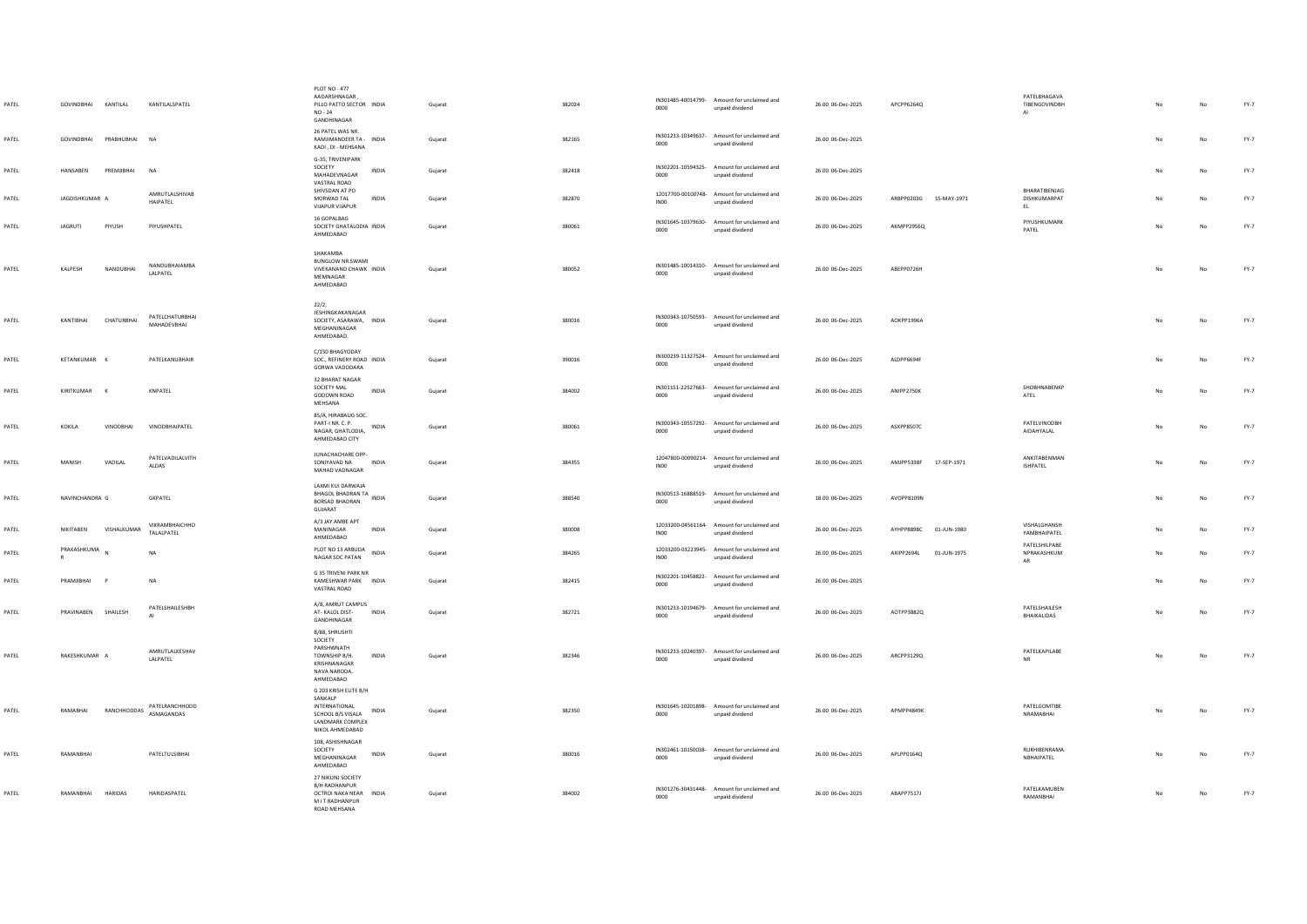| PATEL        | RASIKBHAI               | R                 | RANCHHODDDAS                       | 30 KHARADHARVA TA<br>CHANASMA DIST INDIA<br>MEHSANA MEHSANA                                                             |              | Gujarat              |                     | 384320 | INO <sub>0</sub> | 12033200-03665812- Amount for unclaimed and<br>unpaid dividend | 26.00 06-Dec-2025 | ARQPP2482A 01-JUN-1974 |             | SAROJRASIKPAT<br>EL.                   |                      |    |             | $FY-7$ |
|--------------|-------------------------|-------------------|------------------------------------|-------------------------------------------------------------------------------------------------------------------------|--------------|----------------------|---------------------|--------|------------------|----------------------------------------------------------------|-------------------|------------------------|-------------|----------------------------------------|----------------------|----|-------------|--------|
| PATEL        | SHAILASHKUMA            |                   | PATELKANUBHAIR                     | 25/50 SUKHRAM<br>NAGAR SOCIETY OPP<br><b>WATER TANK</b><br>RAKHIAL GOMTIPUR<br>AHMEDABAD                                | <b>INDIA</b> | Guiarat              |                     | 380021 | 0000             | IN300757-11522017- Amount for unclaimed and<br>unpaid dividend | 26.00 06-Dec-2025 | APMPP4537J             |             | <b>RAISRIRENSHAIL</b><br>ESHBHAIPATEL  |                      | No | No          | FY-7   |
| PATEL        | SITABEN                 | AMRATLAL          | NATHTHUDASBHA<br>YCHAMDDASPATEL    | 20-B MANGALMURTI<br>SOCIETY KARANAGAR<br>ROAD, KADI, KADI,<br>MAHESANA                                                  | INDIA        | Gujarat              |                     | 382715 | INO <sub>0</sub> | 12010900-06955148- Amount for unclaimed and<br>unpaid dividend | 26.00 06-Dec-2025 | BXNPP9316F 01-JUN-1960 |             | jaiminkumarpate                        |                      |    | No          | $FY-7$ |
| PATEL        | TRIBHOVANBHAI MOHANBHAI |                   | MOHANBHAINATH<br><b>UBHAIPATEL</b> | <b>B-7, SARTHI NAGAR</b><br>SOCIETY NEAR<br>SHANTI NIKETAN<br>SCHOOL HIGHWAY<br>ROAD PATAN                              | INDIA        | Gujarat              |                     | 384265 | 0000             | IN300343-20059546- Amount for unclaimed and<br>unpaid dividend | 26.00 06-Dec-2025 | ACOPP0912O             |             | PATELBHAGAVA<br>TIBENTRIBHOVA<br>NBHAI |                      | No | No          | $FY-7$ |
| PATEL        | <b>USHABEN</b>          | $\sqrt{2}$        | DPATFI                             | 8 MEGHDOOT SOC<br>KARELIBAUG BARODA                                                                                     | <b>INDIA</b> | Gujarat              |                     | 390018 | IN00             | 13016700-00731393- Amount for unclaimed and<br>unpaid dividend | 26.00 06-Dec-2025 | ATRPP0293J 07-JUL-1942 |             | KEYURKUMARP<br>ATEL                    |                      |    | No          | FY-7   |
| PATEL        | VARSHABEN               | <b>JIGARKUMAR</b> | NA                                 | 10 SIDDHESHVARI<br>SOCIETY KARAN<br>NAGAR ROAD KADI<br>KADI KADI<br>C/O LAXMI ICE                                       | INDIA        | Gujarat              |                     | 382715 | IN00             | 12033200-11582362- Amount for unclaimed and<br>unpaid dividend | 26.00 06-Dec-2025 |                        |             |                                        |                      |    | No          | $FY-7$ |
| PATEL        | VIMALABEN KANUBHAI      |                   | SKPATEL                            | FACTORY<br>MALGODOWN RD<br>OPP AKSHARDHAM INDIA<br>FLATS TA AND DIST<br>MEHSANA MEHSANA<br>GUJARAT                      |              | Gujarat              |                     | 384002 | 0000             | IN300513-17395582- Amount for unclaimed and<br>unpaid dividend | 26.00 06-Dec-2025 | AUDPP6261F             |             |                                        |                      | No | $_{\sf No}$ | FY-7   |
| PAVAS        | VIJAYKRISHNA DAVE       |                   | VIIAYKRISHNAGAN<br>GAKRISHNADAVE   | 40 SANSKAR SUCHITA<br>SOCIETY, B/H ANAND<br>WADI BUS STOP INDIA<br>ISANPUR.<br>AHMEDABAD<br>PO BOX NO 34219             |              | Guiarat              |                     | 382443 | INO <sub>0</sub> | 12034100-00441106- Amount for unclaimed and<br>unpaid dividend | 26.00 06-Dec-2025 | CEUPD7185K 24-OCT-2000 |             | VIJAYKRISHNAG<br>ANGAKRISHNAD<br>AVE   |                      |    | No          | FY-7   |
| PAVITHRA     | SIVALINGAM PARTHIBAN    |                   | PARTHIBAN                          | FLAT NO 503<br><b>BUILDING C FEREEJ</b><br>ABDUL AZEEZ DOHA QATAR<br>QATAR NEAR DOHA<br>JAIDAH FLYOVER<br>DOHA QATAR 41 |              | <b>NA</b>            |                     | 999999 | 0000             | IN300484-27982708- Amount for unclaimed and<br>unpaid dividend | 26.00 06-Dec-2025 | BQQPP7503Q             |             |                                        | AJAYPHILIPDMEL<br>LO | No | No          | $FY-7$ |
| PAWAN        | KUMAR                   | BHATIA            | SHBISHAMBERNAT<br>HBHATIA          | #410, SEC. 20, HUDA<br>COLONY, BARNALA INDIA<br>ROAD, SIRSA<br>B-2/7 PRAMUKH                                            |              | Haryana              |                     | 125055 | IN00             | 12019101-02965765- Amount for unclaimed and<br>unpaid dividend | 26.00 06-Dec-2025 | AAVPB5067H 06-AUG-1958 |             | SURESHRANI                             |                      |    | No          | FY-7   |
| PAWAN        | KUMAR                   | GARG              | RAMGOPALGARG                       | VIHAR PHASE 01<br>NAROLI ROAD<br>SILVASSA, DADRA<br>NAGAR HAVEL                                                         | INDIA        | Gujarat              |                     | 396230 | 0000             | IN300476-10228340- Amount for unclaimed and<br>unpaid dividend | 26.00 06-Dec-2025 | ACGPG9452Q             |             | RUMIGARG                               | USHAGARG             |    | No          | $FY-7$ |
| PAWAN        | SONI                    |                   | KALICHARANSONI                     | C/O - KALI CHARAN<br>SONI D/10,<br>DEVENDRA DUTTA<br>LANE NEAR AMBI<br>JEWELLERS.<br>NAGGAPATI KOLKATA                  | <b>INDIA</b> | West Bengal          |                     | 700007 | 0000             | IN303001-10039247- Amount for unclaimed and<br>unpaid dividend | 26.00 06-Dec-2025 | BOLPS6734F             |             |                                        |                      | No | No          | $FY-7$ |
| PAYAL        | $\mathsf{C}$            | KOTECHA           | TULSIDASNARAND<br>ASRUPAREL        | SHRI NATHJI KRUPA,<br>NR. ARPAN HOSPITAL<br>STREET, UGANDA<br>ROAD, PORBANDAR.                                          | <b>INDIA</b> | Gujarat              |                     | 360575 | 0000             | IN300974-10808330- Amount for unclaimed and<br>unpaid dividend | 26.00 06-Dec-2025 | AUXPK5631N             |             | RITESHTRUPARE<br>$\mathbf{1}$          |                      |    | No          | FY-7   |
| PINAL        | TEJASKUMAR SHAH         |                   | TEJASJAYANTILALS<br>HAH            | 18-210-AKASHGANGA<br>APPT. SOLA ROAD<br>NARANPURA<br>AHMEDABAD                                                          | <b>INDIA</b> | Guiarat              |                     | 380061 | 0000             | IN303052-10117493- Amount for unclaimed and<br>unpaid dividend | 26.00 06-Dec-2025 | BKQPS3604F             |             |                                        |                      |    | No          | FY-7   |
| PINKI        | JANGID                  |                   | MAGRAJIANGID                       | SARDARPURA MARG<br>NO 2 WARD NO 39 INDIA<br>BARMER                                                                      |              | Raiasthan            |                     | 344001 | INO <sub>0</sub> | 12012101-00604862- Amount for unclaimed and<br>unpaid dividend | 26.00 06-Dec-2025 | BETPJ6968N             | 02-AUG-1994 | GODAVARIDEVI                           |                      |    | No          | FY-7   |
| PINTU        | MUKUNDRAY DAVE          |                   | MUKUNDRAYDAVE                      | PLOT NO. 1325-A,<br>GHOGHA CIRCLE,<br>BHAVNAGAR.                                                                        | INDIA        | Gujarat              |                     | 364001 | 0000             | IN300974-10847790- Amount for unclaimed and<br>unpaid dividend | 26.00 06-Dec-2025 | AJHPD3807G             |             |                                        |                      |    | No          | $FY-7$ |
| PIPALIA      | MEHULBHAI               | B                 | <b>NA</b>                          | SHIVALAY 2-TRIVENI<br>SOCIETY SANTKABIR INDIA<br><b>ROAD RAJKOT</b>                                                     |              | Gujarat              |                     | 360003 | INO <sub>0</sub> | 13019900-00351101- Amount for unclaimed and<br>unpaid dividend | 26.00 06-Dec-2025 |                        |             |                                        |                      |    | No          | $FY-7$ |
| PIYUSH       | BAJPAI                  |                   | <b>JOGESHWARBAJPAI</b>             | E 88, BARRA 3 JANTA<br>NAGAR KANPUR INDIA<br>208027                                                                     |              | <b>Uttar Pradesh</b> | <b>KANPUR NAGAR</b> |        | 0000             | IN301055-10327388- Amount for unclaimed and<br>unpaid dividend | 26.00 06-Dec-2025 | ALIPB9926F             |             | NEELAMBAJPAI                           |                      |    | No          | $FY-7$ |
| PIYUSH       | JAYANTILAL              | KOTECHA           | JAYANTILAL                         | VAGHESHWARI PLOT<br><b>GARBI CHOWK</b><br>SHRINATHI KRUPA<br>PORBANDAR                                                  | <b>INDIA</b> | Gujarat              |                     | 360575 | INO <sub>0</sub> | 12010900-03350279- Amount for unclaimed and<br>unpaid dividend | 26.00 06-Dec-2025 | ASNPK0270H             | 14-JAN-1974 | PREETIPIYUSHK<br>OTECHA                |                      |    | No          | $FY-7$ |
| <b>POOJA</b> | JAIN                    |                   | SANJAYKUMARJAI<br>$\mathbb{N}$     | D-621 MALVIYA<br>NAGAR JAIPUR                                                                                           | INDIA        | Rajasthan            |                     | 302017 | IN00             | 12017701-00236081- Amount for unclaimed and<br>unpaid dividend | 26.00 06-Dec-2025 | ABJPJ9674K 14-FEB-1975 |             |                                        |                      |    | No          | $FY-7$ |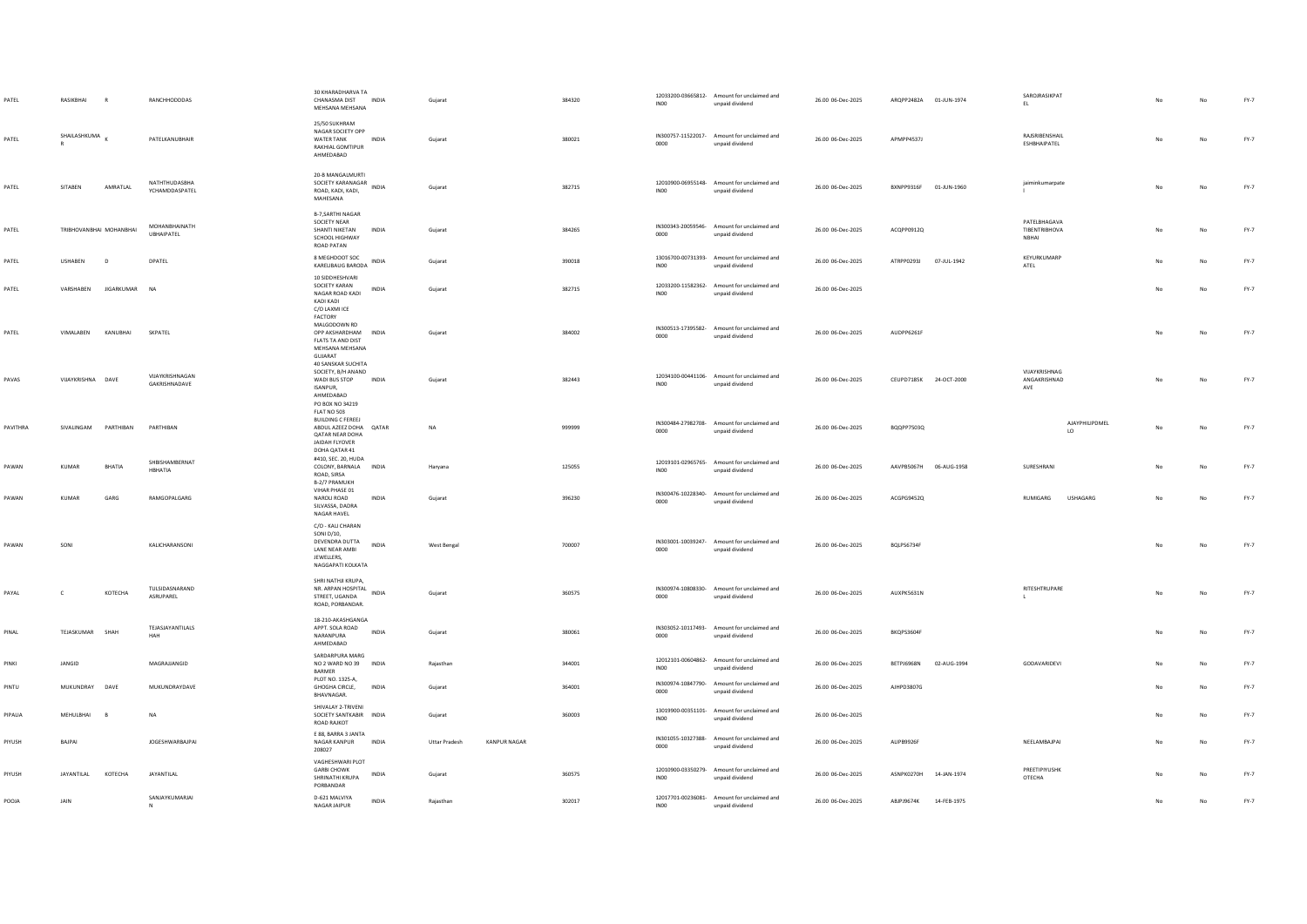| POOJA                             | MANOHAR              | RAISINGHANI      | MANOHARCHAND<br>ARRAISINGHANI                 | 252 ASHIRWAD<br>VILLA, NEW CITY<br>LIGHT ROAD.<br><b>BHARTHANA SURAT</b>                           | <b>INDIA</b> | Guiarat              |               | 395017 | INO <sub>0</sub> | 12041500-00730010- Amount for unclaimed and<br>unpaid dividend | 26.00 06-Dec-2025 | BNYPR6464B 19-SEP-1991 |             | <b>VFFNAMANOHA</b><br>RRAISINGHANI                  |    | No          | FY-7   |
|-----------------------------------|----------------------|------------------|-----------------------------------------------|----------------------------------------------------------------------------------------------------|--------------|----------------------|---------------|--------|------------------|----------------------------------------------------------------|-------------------|------------------------|-------------|-----------------------------------------------------|----|-------------|--------|
| POOJABEN                          | RAJESHBHAI           | SHAH             | RAJESHBHAIGUNV<br>ANTRAISHAH                  | <b>GANDHI STREET NR.</b><br>NEW RAMJI TEMPLE<br>BOTAD BHAVNAGAR                                    | <b>INDIA</b> | Gujarat              |               | 364710 | 0000             | IN301991-10813590- Amount for unclaimed and<br>unpaid dividend | 26.00 06-Dec-2025 | CFMPS0811N             |             | RAJESHGUNVAN<br>TRAISHAH                            |    | No          | $FY-7$ |
| POONAM                            | <b>IAIN</b>          |                  | CHANDERMOHANJ<br>AIN                          | <b>B 172 INDUSTRIAL</b><br>AREA JALANDHAR                                                          | <b>INDIA</b> | Punjab               |               | 144004 | 0000             | IN301055-10364849- Amount for unclaimed and<br>unpaid dividend | 26.00.06-Dec-2025 | AAMP17219F             |             |                                                     |    | No          | FY-7   |
| POONAM                            | <b>I OHIYA</b>       |                  | <b>RAIFNDRAIAIOO</b>                          | 16/91 CHOPASANI<br><b>HOUSING BOARD</b><br><b>JODHPUR</b>                                          | <b>INDIA</b> | Raiasthan            |               | 342001 | IN <sub>00</sub> | 12068500-00043241- Amount for unclaimed and<br>unpaid dividend | 26.00 06-Dec-2025 | ACOPL7718A 13-OCT-1981 |             | <b>RAKESHI OHIYA</b>                                | No | No          | FY-7   |
| POONAM                            | SHARMA               |                  | CHAMANLALIOSHI                                | 1/11 S F S AGRAWAL<br>FARM MANSAROVER INDIA<br>JAIPUR JAIPUR                                       |              | Rajasthar            |               | 302020 | INO <sub>0</sub> | 12045500-00491371- Amount for unclaimed and<br>unpaid dividend | 26.00 06-Dec-2025 | AXEPS1041C 04-JAN-1967 |             |                                                     |    | No          | $FY-7$ |
| POPATBHAI                         | MAVIIRHAI            | SHAPARIA         | <b>NA</b>                                     | C/O ANKUR<br>VIDHYALAYA ANKUR<br>NAGAR GOKULDHAM<br>ROAD                                           | INDIA        | Gujarat              |               | 360004 | 0000             | IN301549-16887917- Amount for unclaimed and<br>unpaid dividend | 26.00 06-Dec-2025 |                        |             |                                                     | No | No          | $FY-7$ |
| POPATLAL                          | <b>JAYANTILAL</b>    | GOKANI           | <b>JAYANTILAL</b>                             | PARISHRAM PATEL<br>COLONY NEHRU<br>NAGAR JAMNAGAR<br>ALKAPURI SOCIETY                              | <b>INDIA</b> | Gujarat              |               | 361008 | 0000             | IN300476-41553389- Amount for unclaimed and<br>unpaid dividend | 26.00 06-Dec-2025 | AGBPG3258R             |             |                                                     |    | No          | FY-7   |
| PRABHABEN                         | CHIMANLAL            | GODHANI          | CHIMANI ALGOPAL<br>DASGODHANI                 | BLOCK NO C/5<br>ZANZARDA ROAD<br><b>JUNAGADH</b>                                                   | INDIA        | Gujarat              |               | 362002 | 0000             | IN300476-41677777- Amount for unclaimed and<br>unpaid dividend | 26.00 06-Dec-2025 | AFAPG6115P             |             | CHIMANI ALGOR<br>ALDASGODHANI                       | No | No          | $FY-7$ |
| PRABHULAL                         | AMICHAND             | GARMANIA         | AMICHAND                                      | 101, SHALIGRAM<br>APARTMENT<br>LIMBACHIYA FALIYU<br>KATARGAM SURAT                                 | INDIA        | Gujarat              |               | 395004 | INO <sub>0</sub> | 12041500-00149915- Amount for unclaimed and<br>unpaid dividend | 26.00 06-Dec-2025 | AAWPG3383J 01-FEB-1959 |             |                                                     |    | No          | $FY-7$ |
| PRADEEP                           | MULANI               |                  | <b>NA</b>                                     | AXIS BANK LTD<br>LOWER GROUND<br>FLOOR 507 508 RAM INDIA<br>OBRI OPP D M AWAS<br>225001            |              | <b>Uttar Pradesh</b> | BARABANKI     |        | 0000             | IN300484-13977318- Amount for unclaimed and<br>unpaid dividend | 26.00 06-Dec-2025 |                        |             |                                                     | No | No          | $FY-7$ |
| PRADEEP                           | VERMA                | SONS             | <b>NA</b>                                     | 21 GHER KHATTI<br>MUZAFFARNAGAR<br>251001<br>KANGAN RADHE                                          | INDIA        | <b>Uttar Pradesh</b> | MUZAFFARNAGAR |        | INO <sub>0</sub> | 12010604-00080083- Amount for unclaimed and<br>unpaid dividend | 26.00 06-Dec-2025 | AACHP0156N             |             |                                                     | No | $_{\rm No}$ | $FY-7$ |
| PRADIP                            | BHIKULALII           | BIYANI           | BHIKULALJIBIYANI                              | NAGAR, BEHIND<br>MADAN MAHAL<br>AKOLA                                                              | <b>INDIA</b> | Maharashtra          |               | 444001 | IN <sub>00</sub> | 13023100-00018516- Amount for unclaimed and<br>unpaid dividend | 26.00 06-Dec-2025 | ABJPB6423E             | 02-JUL-1965 | KALPANAPRADIP<br>BIYANI                             |    | No          | $FY-7$ |
| PRADIP                            | CHAUHAN              |                  | MANSUKHLALCHA<br>UHAN                         | WARD 4B PLOT 23<br>ADIPLIR GUIARAT<br>BADIPARA.NR-                                                 | INDIA        | Gujarat              |               | 370205 | 0000             | IN300513-15204158- Amount for unclaimed and<br>unpaid dividend | 26.00 06-Dec-2025 | AAHPC7942C             |             | SUNITAPRADIPC<br><b>HAUHAN</b>                      |    | No          | $FY-7$ |
| PRADIP                            | RAMJIBHAI            | DODIA            | <b>NA</b>                                     | VENDHA PIPER,<br>DAYAMASTER<br>STREET, RAJKOT                                                      | <b>INDIA</b> | Gujarat              |               | 360003 | IN00             | 12019800-00051577- Amount for unclaimed and<br>unpaid dividend | 26.00 06-Dec-2025 |                        |             |                                                     |    | No          | $FY-7$ |
| PRAFULBHAI                        | HARGOVINDBHA JOSHI   |                  | <b>NA</b>                                     | ADAMJI ROAD,<br>JASDAN<br>151/2,KISHANNAGAR                                                        | INDIA        | Gujarat              |               | 360050 | INO <sub>0</sub> | 13019900-00093095- Amount for unclaimed and<br>unpaid dividend | 26.00 06-Dec-2025 | AJTPJ3369B             | 12-SEP-1961 |                                                     |    | No          | $FY-7$ |
| PRAJAPATI                         | BHARGAV              | SHANKARBHAI      | SHANKARRHAIMA<br>GANBHAIPRAJAPA<br>TI.        | <b>SEC 26</b><br>GANDHINAGAR<br>GANDHINAGAR                                                        | INDIA        | Gujarat              |               | 382026 | INO <sub>0</sub> | 12042100-00061273- Amount for unclaimed and<br>hoebivib hisonu | 26.00 06-Dec-2025 | ATMPP4502B 05-DEC-1983 |             |                                                     | No | No          | FY-7   |
| PRAJAPATI                         | HASMUKH              | $\kappa$         | <b>KANJIRHAIGOKALB</b><br><b>HAIPRAJAPATI</b> | 16, DEEPAK SOCIETY<br>NEW SAMA ROAD<br>VADODARA                                                    | INDIA        | Gujarat              |               | 390002 | INO <sub>0</sub> | 12044400-00134223- Amount for unclaimed and<br>unpaid dividend | 26.00 06-Dec-2025 | APHPP1875Q 16-JUL-1969 |             | KANIIRHAIGOKA<br>LBHAIPRAJAPATI                     |    | No          | $FY-7$ |
| PRAJAPATI                         | KESHAVLAL            | <b>JIVRAMDAS</b> | PRAJAPATUIVRAM<br>DAS                         | 30 PRABHUPARK SOC<br>RADHANPUR ROAD INDIA<br>MEHSANA MEHSANA                                       |              | Guiarat              |               | 384002 | 0000             | IN301276-30266928- Amount for unclaimed and<br>unpaid dividend | 26.00 06-Dec-2025 | ABVPP1810F             |             | MRSMADHUBEN<br>KESHAVLALPRAJ<br>APATI               | No | No          | FY-7   |
| PRAJAPATI                         | RAJESHKUMAR AMRUTLAL |                  | PRAJAPATIAMRUTL<br><b>ALVITTHALDAS</b>        | <b>12 SARTHAK</b><br><b>BANGLOWS NEAR</b><br>SAURABH SCHOOL<br>RADHANPUR ROAD<br>MEHSANA           | <b>INDIA</b> | Gujarat              |               | 384002 | 0000             | IN301276-30379415- Amount for unclaimed and<br>unpaid dividend | 26.00 06-Dec-2025 | AGPPP8566P             |             | PRAJAPATIVARS<br><b>HARENRAIFSHK</b><br><b>UMAR</b> | No | No          | $FY-7$ |
| PRAKASH                           | CHAND                | KHATUIA          | MADANLALKHATUJ                                | 120 SAMADHIYA<br>COLONY TARAGANI<br><b>LASHKAR GWALIOR</b>                                         | <b>INDIA</b> | Madhya Pradesh       |               | 474001 | IN <sub>00</sub> | 12017701-00742670- Amount for unclaimed and<br>unpaid dividend | 26.00 06-Dec-2025 | AFRPK7457A             | 15-JUN-1956 | <b>JAYAKHATUJA</b>                                  | No | No          | $FY-7$ |
| PRAKASH                           | GOVINDRAM            | BHAGCHANDANI NA  |                                               | NAVAL NAGAR, 3END,<br>BEHIND USHA NIVAS<br>SHIV SAGAR MAVDI<br>MAIN ROAD RAJKOT                    | INDIA        | Gujarat              |               | 360005 | INO <sub>0</sub> | 13019900-00152023- Amount for unclaimed and<br>unpaid dividend | 26.00 06-Dec-2025 |                        |             |                                                     | No | No          | $FY-7$ |
| PRAKASH                           | HARGOVINDDAS PADIA   |                  | HARGOVINDDASPA<br>DIA                         | FULWADI, B-2, JETPUR INDIA                                                                         |              | Guiarat              |               | 360370 | 0000             | IN303575-10000141- Amount for unclaimed and<br>unpaid dividend | 26.00 06-Dec-2025 | ACTPP5632Q             |             | BHAVNABENPRA<br>KASHBHAIPADIA                       | No | No          | FY-7   |
| PRAKASH                           | <b>JAYANTIBHAI</b>   | PRAJAPATI        | <b>JGPRAJAPATI</b>                            | MOTI CHOWK PALIYA<br>VALI STREET . JASDAN INDIA                                                    |              | Gujarat              |               | 360050 | INO <sub>0</sub> | 12034400-00901533- Amount for unclaimed and<br>unnaid dividend | 26.00 06-Dec-2025 | ALGPP9940D             | 18-MAR-1984 | <b>JAYANTILALPRAJ</b><br><b>APATI</b>               | No |             | FY-7   |
| PRAKASH                           | RUPSANGBHAI THAKOR   |                  | RUPSANGBHAI                                   | PARUL 23<br>BANUL 23<br>BADMINTON HOUSE 3<br>ALL ALL ANDIA<br>KETAN SOCIETY R/H<br>PALACE JAMNAGAR |              | Gujarat              |               | 361008 | IN <sub>00</sub> | 12013200-01231433- Amount for unclaimed and<br>unpaid dividend | 26.00 06-Dec-2025 | AJEPT9522B             | 20-SEP-1979 | PARASKISHORBH<br>AISHAH                             | No | No          | $FY-7$ |
| PRAKASHCHANDRA PARSOTTAMDAS TANNA |                      |                  | PARSOTTAMDASN<br>ATHUBHAITANNA                | 212 RHUMI<br>PROVISON STORE<br>JALARAM TALKIES,<br>NR. JAIN TEMPLE,<br>VERAVAL.                    | INDIA        | Gujarat              |               | 362266 | 0000             | IN300974-10851712- Amount for unclaimed and<br>unpaid dividend | 26.00 06-Dec-2025 | AFPPT7549P             |             | HIRENKUMARKT<br>ANNA                                | No | No          | $FY-7$ |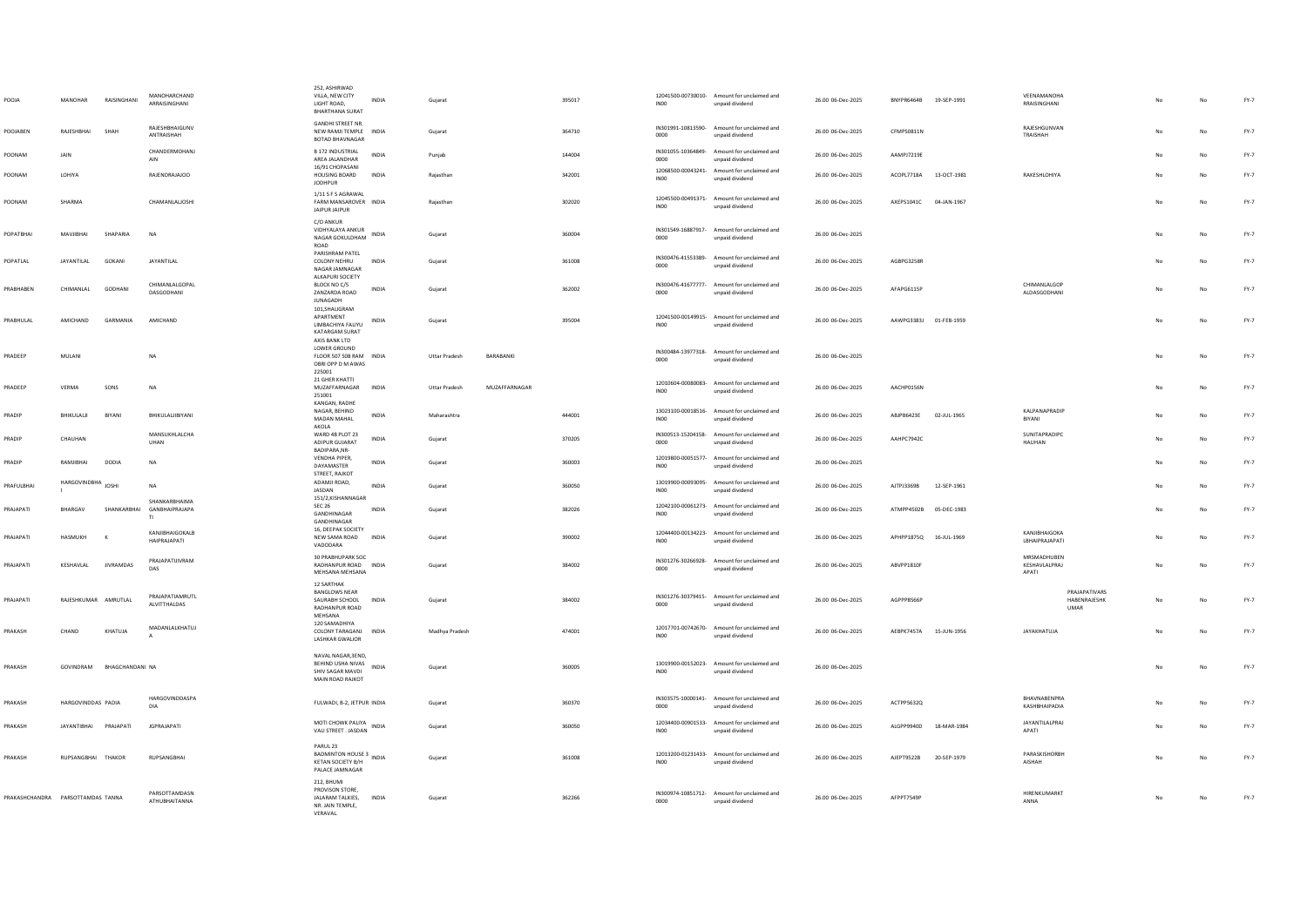| PRAKASHGIRI                                  | <b>JAYANTIGIRI</b> | GOSAI     | <b>JAYANTIGIRIGOSAI</b>                        | DARBARI KOTHAR<br>VAUNATH MANDIR<br>NEAR BHAVNAGAR<br>10 KEDARNATH                                    | <b>INDIA</b> | Gujarat              |               | 364001 | INO <sub>0</sub> | 12067400-00115177- Amount for unclaimed and<br>unpaid dividend<br>12018600-00406471- Amount for unclaimed and | 26.00 06-Dec-2025 | AIHPG7402P             | 24-JUN-1964 | CHANDRIKAREN                                |     |             | $FY-7$ |
|----------------------------------------------|--------------------|-----------|------------------------------------------------|-------------------------------------------------------------------------------------------------------|--------------|----------------------|---------------|--------|------------------|---------------------------------------------------------------------------------------------------------------|-------------------|------------------------|-------------|---------------------------------------------|-----|-------------|--------|
| PRAKASHKUMAR                                 | MAGANLAL           | PATEL     | MAGANLALCPATEL                                 | SOCIETY VISNAGAR INDIA<br>RD MEHSANA<br>JOSHI COMPOUND                                                |              | Gujarat              |               | 384001 | INO <sub>0</sub> | unpaid dividend                                                                                               | 26.00 06-Dec-2025 | ABHPP6067C 06-SEP-1967 |             | PRAKASHKUMA<br>RPATEL                       |     | No          | FY-7   |
| PRAKASHRAO                                   | $\mathsf{v}$       | PATIL     | <b>NA</b>                                      | OPP JOD KALSED<br><b>BANGLO VAKIL</b><br>CHAWL GADAG<br>GADAG<br>3, VRANDAVAN                         | <b>INDIA</b> | Karnataka            |               | 582101 | 0000             | IN300011-10272753- Amount for unclaimed and<br>unpaid dividend                                                | 26.00 06-Dec-2025 | AD7PP5946L             |             | PRATIRHAPPATIL                              | No. | No          | $FY-7$ |
| PRAMILABEN                                   | KANAIYALAL         | RAJDEV    | <b>NA</b>                                      | SOCIETY, OPP. ALKA INDIA<br>SOCIETY,<br>SURENDRANAGAR.<br>TIWARI NIWAS MOTI                           |              | Gujarat              |               | 363001 | 0000             | IN300974-10274194- Amount for unclaimed and<br>unpaid dividend                                                | 26.00 06-Dec-2025 | ALYPR1962R             |             |                                             | No  | No          | FY-7   |
| PRAMOD                                       | KUMAR              |           | SRIRAMCHANDRA<br>NAIK                          | CHOUK KHAGAUL INDIA<br>PATNA<br>L3 MODI NAGAR                                                         |              | Bihar                |               | 801105 | INO <sub>0</sub> | 13023400-00005563- Amount for unclaimed and<br>unpaid dividend                                                | 26.00 06-Dec-2025 | ASWPK7785N 09-JAN-1972 |             | BABITAKUMARI                                |     | No          | $FY-7$ |
| PRAMOD                                       | NAGJIBHAI          | MODI      | NAGJIBHAI                                      | HANSOT ROAD<br>ANKLESHWAR<br>HOUSE NO F/L-7                                                           | INDIA        | Gujarat              |               | 393001 | <b>INOO</b>      | 12033200-01084567- Amount for unclaimed and<br>unpaid dividend                                                | 26.00 06-Dec-2025 | ADFPM4108B 26-NOV-1964 |             |                                             |     | No          | $FY-7$ |
| PRAMOD                                       | SINGH              |           | NA                                             | VIRANGANA NAGAR J<br><b>D A COLONY PICHHOR</b><br>284128<br>A P C 4 SHRIVISHNU                        | INDIA        | <b>Uttar Pradesh</b> | <b>IHANSI</b> |        | 0000             | IN300394-17706175- Amount for unclaimed and<br>unpaid dividend                                                | 26.00 06-Dec-2025 |                        |             |                                             | No  | $_{\sf No}$ | $FY-7$ |
| PRANALI                                      | PRASHANT           | MHATRE    | CHANDRAKANTRA<br>GHOMHATRE                     | <b>LAXMI VIHAR BLDG</b><br>PATILWADI<br>CHENDHRE TAL<br>ALIBAG RAIGAD<br>$501 - OM$                   | INDIA        | Maharashtra          |               | 402201 | 0000             | IN301151-23627648- Amount for unclaimed and<br>unpaid dividend                                                | 26.00 06-Dec-2025 | APIPM5354G             |             | PRASHANTMHA<br>TRE                          | No  | $_{\sf No}$ | FY-7   |
| PRASANCHANDRA                                | <b>JOHRIMAL</b>    | BHANSHALI | <b>JOHRIMAL</b>                                | APARTMENT<br>ANUPAM SOC<br>NAZARBAG ROAD<br>MORVI MORVI                                               | INDIA        | Gujarat              |               | 363642 | INO <sub>0</sub> | 12010900-04269983- Amount for unclaimed and<br>unnaid dividend                                                | 26.00 06-Dec-2025 | ACGPB7615L             | 08-FEB-1942 | <b>GAUTAMPRASA</b><br>NCHANDRABHA<br>NSHALI | No  | No          | FY-7   |
| PRASANNANJANEYUL TALLAPANENI<br>$\mathbf{H}$ |                    |           | KOTAIAHTALLAPA<br><b>NENI</b>                  | 11-7-6/37A LOCOLITY<br>NO 11<br>NARASARAOPET                                                          | <b>INDIA</b> | Andhra Pradesh       |               | 522601 | 0000             | IN301774-16473047- Amount for unclaimed and<br>unpaid dividend                                                | 18.00 06-Dec-2025 | AESPT8679Q             |             |                                             | No  | No          | $FY-7$ |
| PRASANNVADAN                                 | B                  | MANIYA    | BHIKHABHAIMANIY                                | 10 SHIV OM NAGAR<br>RTO OFFICE ROAD<br>NEAR JEWELS CIRCLE INDIA<br><b>BHAVNAGAR PARA</b><br>BHAVNAGAR |              | Gujarat              |               | 364003 | 0000             | IN300476-40321317- Amount for unclaimed and<br>unpaid dividend                                                | 26.00 06-Dec-2025 | ACUPM6675M             |             |                                             |     | No          | $FY-7$ |
| PRASHANT                                     | DILIPBHAI          | JAN       | DILIPBHAI                                      | ANNAPURNA 219<br>GOKULDHAM<br><b>KRUSHNA NAGAR</b><br>MAIN RD RAJKOT<br><b>GURURAJ CO-OP</b>          | INDIA        | Gujarat              |               | 360004 | INO <sub>0</sub> | 12033200-01648783- Amount for unclaimed and<br>unpaid dividend                                                | 26.00 06-Dec-2025 | AGWPJ0380L 05-JUN-1979 |             |                                             |     | No          | $FY-7$ |
| PRASHANT                                     | SUMTILAL           | SHAH      | SUMTILALREVCHA<br><b>NTSHAH</b>                | <b>HOUSING SOCIETY</b><br><b>REHIND KALE</b><br>HOSPITAL B.N 14<br><b>BLOCK 9 PUNE</b>                | <b>INDIA</b> | Maharashtra          |               | 411039 | INO0             | 12010900-03539704- Amount for unclaimed and<br>unpaid dividend                                                | 26.00 06-Dec-2025 | APOPS7854R 06-JAN-1963 |             | <b>URMILAPRASHA</b><br>NTSHAH               | No  | No          | FY-7   |
| PRASUN                                       | CHITLANGIA         |           | PRABHUDAYALCHI<br>TUANGIA                      | S/O- P. CHITLANGIA,<br>SOUTH BALUCHAR,<br>P.S.-E/BAZAR,<br>P.O.DIST-<br>MALDA(W.B.), WEST<br>BENGAL.  | INDIA        | West Bengal          |               | 732101 | 0000             | IN300159-10824738- Amount for unclaimed and<br>unpaid dividend                                                | 26.00 06-Dec-2025 | ABYPC5209J             |             | PRITACHITLANGI<br>$\mathbf{A}$              | No  | No          | FY-7   |
| PRATIK                                       | <b>KUMAR</b>       | PATEL     | VASTARAMBHAI VASTARAMBHAITRI<br>BHOVANDASPATEL | 12 KAILASHPURI<br>SOCIETY B/H.<br>RAJKAMAL MEHSANA                                                    | <b>INDIA</b> | Gujarat              |               | 384002 | 0000             | IN301696-11287166- Amount for unclaimed and<br>unpaid dividend                                                | 26.00 06-Dec-2025 | AHYPP0761E             |             |                                             | No  | No          | $FY-7$ |
| PRATIK                                       | MANSUKHBHAI JIVANI |           | MANSUKHBHAI                                    | TIRUPATI APPT FLAT<br>NO 402 OPP<br>DARSHAN RESIDENSY INDIA<br>RAIYA ROAD RAJKOT                      |              | Gujarat              |               | 360005 | INO <sub>0</sub> | 12018000-00400547- Amount for unclaimed and<br>unpaid dividend                                                | 26.00 06-Dec-2025 | AHWPJ3488L 17-DEC-1984 |             | MANSUKHLALM<br>OHANBHAUIVAN                 |     | No          | FY-7   |
| PRATIK                                       | SURESHBHAI SAKHIYA |           | SURESHBHAINARS<br>HIBHAISAKHIYA                | KAILASHNAGAR-1<br>JASDAN DIST-RAJKOT INDIA                                                            |              | Gujarat              |               | 360050 | 0000             | IN300425-10193008- Amount for unclaimed and<br>unpaid dividend                                                | 26.00 06-Dec-2025 | FYZPS9534F             |             |                                             |     | No          | $FY-7$ |
| PRAVINABEN                                   | RAJESHKUMAR DOSHI  |           | DOSHIRAJESHBHAI<br>RAVILAL                     | 25 COURT ROAD<br>MAHAVIR SOCIETY<br>EKTA NAGAR RAPAR<br>KACHCHH RAHPAR                                | INDIA        | Gujarat              |               | 370165 | 0000             | IN303833-10199648- Amount for unclaimed and<br>unpaid dividend                                                | 26.00 06-Dec-2025 | AJYPD6400A             |             |                                             | No  | No          | $FY-7$ |
| <b>PRAVINRHAI</b>                            | <b>GHLISARHAL</b>  | DARHI     | <b>NA</b>                                      | 369 GUJARAT<br><b>HOUSING BOARD</b><br>NARI ROAD<br>KUMBHARWADA<br>BHAVNAGAR                          | <b>INDIA</b> | Guiarat              |               | 364001 | IN00             | 12067400-00191221- Amount for unclaimed and<br>unpaid dividend                                                | 26.00 06-Dec-2025 |                        |             |                                             | No  | No          | FY-7   |
| PRAVINBHAI                                   | PRAGIIRHAI         | DETROJA   | <b>NA</b>                                      | <b>GIRIRAJ HANUMAN</b><br>MADHI CHOWK<br>KRISHNA AUTO PARTS INDIA<br>RAIYA ROAD RAJKOT                |              | Gujarat              |               | 360007 | INO <sub>0</sub> | 13019900-00347190- Amount for unclaimed and<br>unpaid dividend                                                | 26.00 06-Dec-2025 | AEXPD8620E 14-AUG-1955 |             | HIRABENPDETR<br><b>OJA</b>                  | No  | No          | $FY-7$ |
| PRAVINCHANDRA BHOGILAL                       |                    | PATEL     | BHOGILALHARGOVI<br>NDASPATEL                   | 6, SANJAY SOCIETY<br>PART-2, OPP.<br>MADHUPURA<br>MARKET, SHAHIBAUG.<br><b>AHMEDARAD</b>              | INDIA        | Gujarat              |               | 380004 | 0000             | IN300343-10313266- Amount for unclaimed and<br>unpaid dividend                                                | 26.00 06-Dec-2025 | ABRPP7156Q             |             |                                             |     | $_{\sf No}$ | $FY-7$ |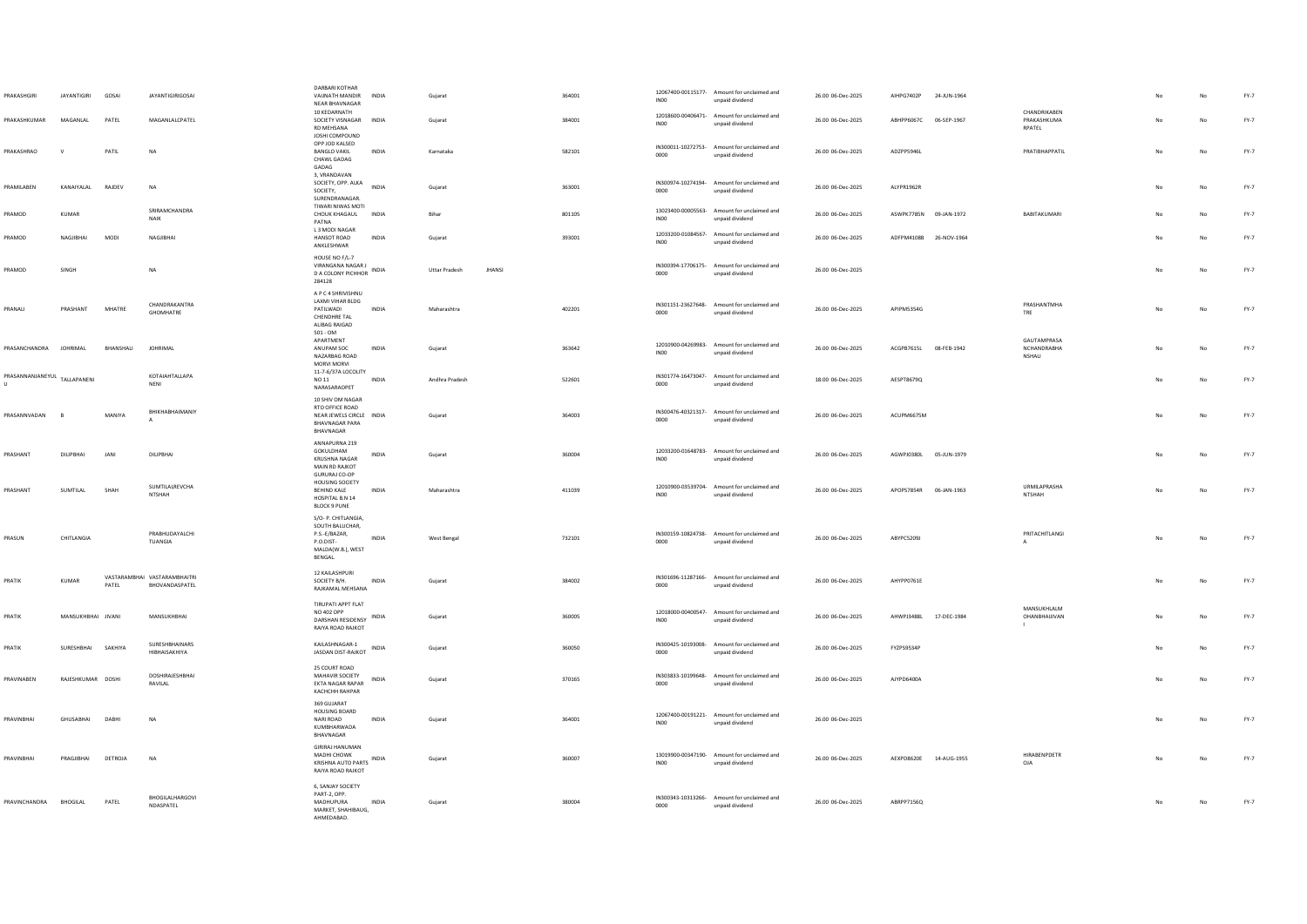| PRAVINCHANDRA           | $\blacksquare$          | CHHATBAR            | <b>JAYANTIBHAICHHA</b><br>TBAR  | OPP. MAHALAXML<br>TEMPLE, VACHALI<br><b>INDIA</b><br>STREET, GONDAL.                                                          | Gujarat   | 360311 | 0000             | IN300974-10877098- Amount for unclaimed and<br>unpaid dividend | 50.00 06-Dec-2025 | AIIPC1443P             |             | HARSHADPCHAT<br>BAR                    |    |             | $FY-7$ |
|-------------------------|-------------------------|---------------------|---------------------------------|-------------------------------------------------------------------------------------------------------------------------------|-----------|--------|------------------|----------------------------------------------------------------|-------------------|------------------------|-------------|----------------------------------------|----|-------------|--------|
| PRAVINCHANDRA NARANBHAI |                         | <b>KORINGA</b>      | <b>NA</b>                       | ASTHA AVENUE<br>BLOCK NO-65<br>AYODHYA CHOWK<br>OPP GOKULMATHURA INDIA<br>APPT JAMNAGAR<br>ROAD MADHAPAR<br>RAJKOT            | Guiarat   | 360001 | <b>INOO</b>      | 13019900-00124405- Amount for unclaimed and<br>unpaid dividend | 26.00 06-Dec-2025 | ARJPK8667P             | 06-MAY-1965 | RAMABENPKORI<br><b>NGA</b>             | No | No          | $FY-7$ |
| PRAVINKUMAR             | MAVJIBHAI               | PARMAR              | MAVJIBHAINARAN<br>BHAIPARMAR    | PANCHVATI SOCIETY.<br><b>INDIA</b><br>. JAMNAGAR                                                                              | Gujarat   | 361140 | INO <sub>0</sub> | 12034400-00755778- Amount for unclaimed and<br>unpaid dividend | 26.00 06-Dec-2025 | AIAPP0961D 15-NOV-1968 |             | <b>USHABENPPAR</b><br>ROHITPPARMAR MAR | No | No          | FY-7   |
| PRAVINKUMAR             | PUNJIRAM                | PATEL               | <b>NA</b>                       | MEHSANA URBAN<br><b>BANK NEAR G.P.O</b><br><b>INDIA</b><br>HIMATNAGAR                                                         | Gujarat   | 383001 | 0000             | IN301276-30664669- Amount for unclaimed and<br>unpaid dividend | 26.00 06-Dec-2025 |                        |             |                                        | No | No          | $FY-7$ |
| PRAVINSINH              | MADARSINH               | JADEJA              | MADARSINH                       | MILITARY SOCIETY<br>PLOT NO 76 NEAR<br>NEW PRIMER SCHOOL INDIA<br>BHAVNAGAR                                                   | Guiarat   | 364003 | INO <sub>0</sub> | 12033200-00369632- Amount for unclaimed and<br>unpaid dividend | 26.00 06-Dec-2025 | AEBPJ5091F             | 25-JUN-1947 |                                        | No | No          | FY-7   |
| PREETI                  | FALOR                   |                     | SANJAYFALOR                     | 70 KRISHNA NAGAR 3<br>DUKAN SIKAR ROAD INDIA<br><b>JAIPUR</b>                                                                 | Rajasthan | 302012 | 0000             | IN300476-42476374- Amount for unclaimed and<br>unpaid dividend | 26.00 06-Dec-2025 | AAKPF0851E             |             |                                        | No | $_{\sf No}$ | $FY-7$ |
| PREETI                  | JAIN                    |                     | $_{\sf NA}$                     | TANKERDA TEH -<br>CHOMU JAIPUR<br>INDIA<br><b>JAIPUR</b>                                                                      | Rajasthan | 303702 | INO <sub>0</sub> | 12013300-00236950- Amount for unclaimed and<br>unpaid dividend | 26.00 06-Dec-2025 | AHJPJ1755D             | 07-MAR-1982 | PAWANKUMARJ<br>AIN                     |    | No          | FY-7   |
| PREM                    | PRAKASH                 | YADAV               | SALIGRAMYADAV                   | 2 / 685 A JAWAHAR<br><b>INDIA</b><br>NAGAR JAIPUR                                                                             | Rajasthan | 302004 | 0000             | IN300214-13723237- Amount for unclaimed and<br>unpaid dividend | 26.00 06-Dec-2025 | ABQPY6455L             |             |                                        | No | No          | FY-7   |
| PREMILA                 | BHARAT                  | PANDYA              | BHARATDAHYALAL<br>PANDYA        | HARISH POLE,<br>SUTHARVADA<br>INDIA<br>CHAKLA KAPADWANJ                                                                       | Gujarat   | 387620 | 0000             | IN300982-10142154- Amount for unclaimed and<br>unpaid dividend | 26.00 06-Dec-2025 | APOPP1779Q             |             | BHARATDAHYAL<br>ALPANDYA               | No | No          | FY-7   |
| PREMILABEN              | BHARATBHAI              | PARMAR              | NA                              | DEVPARA-3<br>PATANJALI SCHOOL<br><b>INDIA</b><br>KOTHARIYA MAIN<br>ROAD RAJKOT RAJKOT                                         | Gujarat   | 360002 | IN <sub>00</sub> | 12070200-00541582- Amount for unclaimed and<br>unpaid dividend | 26.00 06-Dec-2025 |                        |             |                                        | No | No          | FY-7   |
| PREMILABEN              | GIRDHARILAL SHAH        |                     | <b>MULCHANDRADRIL</b><br>ALSHAH | C-16/17, RUDRA SOC.,<br>N/R AMBALAL PARK, INDIA<br>KARELIBAUG,<br>BARODA (GUJ.)                                               | Gujarat   | 390018 | 0000             | IN301983-10264028- Amount for unclaimed and<br>unpaid dividend | 26.00 06-Dec-2025 | AFYPS0712A             |             |                                        | No | No          | $FY-7$ |
| PREMJIBHAI              | KANJIBHAI               | WADHWANIA           | SHKANJIBHAIWAD<br>HAWANIA       | H NO-D/130,<br>TIRUPATI ST - 8, RAM<br>TIRUPATI ST - 8, RAM<br>NAGAR, KALIYABID,<br>BHAVNAGAR                                 | Gujarat   | 364002 | INO <sub>0</sub> | 12049100-00124704- Amount for unclaimed and<br>unpaid dividend | 26.00 06-Dec-2025 | AAGPW6087M 05-MAY-1952 |             | PUSHPABENPW<br>ADHWANIA                | No | No          | $FY-7$ |
| PRITIBEN                | c                       | BHANDERI            | CHIMANLALBHAND<br>ERI           | <b>GAYATRI KRUPA OPP</b><br>AIRFORCE GATE 2<br>ROZI PARK SATYAM<br><b>INDIA</b><br>COLONY ROAD<br>CHANDNI APP OPP<br>JAMNAGAR | Gujarat   | 361004 | 0000             | IN303116-10171896- Amount for unclaimed and<br>unpaid dividend | 26.00 06-Dec-2025 | AMLPB8245K             |             | INDIRALAXMAN<br>PATEL                  | No | No          | FY-7   |
| PRITIBEN                | DEEPAKKUMAR SHAH        |                     | VADILALDOSHI                    | SUTHAR FALIYU JAIN<br>DERASAR NI PASE<br>JUNAVASN MANKUVA INDIA<br>KACHCHH MANKUWA<br>MANKUVA KUTCH<br>GUJARAT                | Gujarat   | 370030 | 0000             | IN300513-80071918- Amount for unclaimed and<br>unpaid dividend | 26.00 06-Dec-2025 | DHYPS6638N             |             |                                        | No | No          | $FY-7$ |
| PRIYA                   | BADAYA                  |                     | <b>NA</b>                       | A-4 LAKDA JI KI<br>BAGICHI SITA RAM<br><b>INDIA</b><br>PURI.HIDA KI MORI<br><b>JAIPUR</b>                                     | Rajasthan | 302003 | INO <sub>0</sub> | 12026002-00031085- Amount for unclaimed and<br>unpaid dividend | 26.00 06-Dec-2025 |                        |             |                                        |    | No          | $FY-7$ |
| PRIYANKA                | SINGHAL                 |                     | NA                              | E- 5. SHASTRI NAGAR<br>INDIA<br>BHILWARA BHILWARA                                                                             | Haryana   | 122016 | IN00             | 12019101-00208071- Amount for unclaimed and<br>unpaid dividend | 26.00 06-Dec-2025 |                        |             |                                        |    | No          | $FY-7$ |
| PRIYANKA                | SURENDRAKUM GUPTA<br>AR |                     | HARINARAYANNAR<br>AYANAGRAWAL   | VISHAL NEAR COAH<br>HOUSE SWASTIK INDIA<br>SOCIETY JAMNAGAR                                                                   | Gujarat   | 361008 | INO <sub>0</sub> | 12035100-00201699- Amount for unclaimed and<br>unpaid dividend | 26.00 06-Dec-2025 | AEDPG5858F 09-JUN-1973 |             |                                        |    | No          | FY-7   |
| PRIYANSHI               | KAMAI                   | SUTARIA             | <b>NA</b>                       | KALYANJI MANDIR<br><b>INDIA</b><br>ROAD, NR. AMI DAIRY                                                                        | Guiarat   | 361001 | 0000             | IN300974-12170955- Amount for unclaimed and<br>unpaid dividend | 26.00 06-Dec-2025 |                        |             |                                        | No | No          | FY-7   |
| PUJABA                  | P                       | GOHIL               | BALVANTSINHKAN<br>UBHAZALA      | 4453 PARTH SOCIETY<br><b>GAYATRI NAGAR</b><br><b>GHOGHA RD</b><br><b>INDIA</b><br>BHAVNAGAR<br>GUJARAT                        | Guiarat   | 364001 | 0000             | IN300513-18282814- Amount for unclaimed and<br>unpaid dividend | 26.00 06-Dec-2025 | AKOPG6336K             |             |                                        | No | No          | $FY-7$ |
| PUNEET                  | AGARWAL                 |                     | MAHENDRAAGAR<br>WAL             | B-77 ARYA NAGAR<br>VISTAR MURLIPURA INDIA<br><b>JAIPUR</b>                                                                    | Rajasthan | 302013 | INO <sub>0</sub> | 12017701-00593730- Amount for unclaimed and<br>unpaid dividend | 26.00 06-Dec-2025 | ARRPA5880C             | 13-NOV-1990 | MAHENDRAAGA<br>RWAL                    |    | No          | FY-7   |
| PURSHOTTAM              | KHANDELWAL              |                     | GOPILALKAHNDEL<br>WAL           | KHANDELWAL<br>TRAVELS<br>GORDHANPURA KOTA INDIA<br>KOTA                                                                       | Rajasthan | 324007 | INO <sub>0</sub> | 12017701-01060910- Amount for unclaimed and<br>unpaid dividend | 26.00 06-Dec-2025 | ADRPK6549G 12-MAY-1946 |             | SUSHILADEVIGU<br>PTA                   |    | No          | $FY-7$ |
| PUSHPA                  | <b>BEN</b>              | ISHWARBHAINA<br>GAR | <b>ISHWARBHAI</b>               | 42 PARISHRAM PARK<br>SHUBHASH ESTATE<br>INDIA<br>RAMOL ROAD C T M<br>AHMEDARAD                                                | Gujarat   | 380026 | INO <sub>0</sub> | 12033200-00253851- Amount for unclaimed and<br>unpaid dividend | 26.00 06-Dec-2025 | ADKPN5556D 24-JAN-1954 |             |                                        | No | No          | $FY-7$ |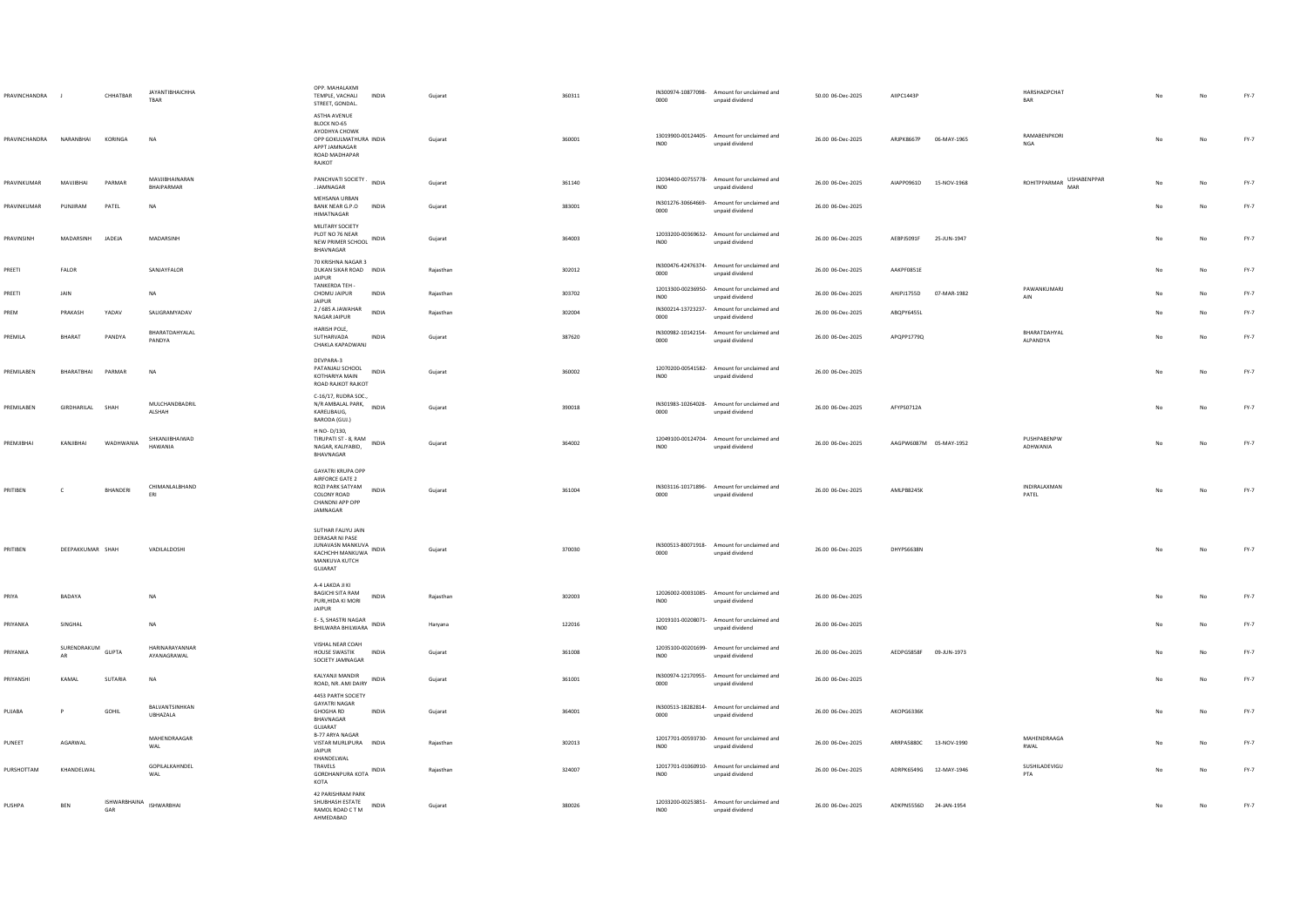| PUSHPA      | BHANDARI     |             | <b>NA</b>                     | H/L/09/10 SF SECTOR<br>11 ALAKNADA<br>APARTMENT HALDI INDIA<br><b>GHALI MARG PRATAP</b><br>NAGAR JAIPUR |              | Rajasthan            |                     | 302033 | <b>IN00</b>      | 12017701-01086175- Amount for unclaimed and<br>unpaid dividend | 26.00 06-Dec-2025 |                        |             |                                      |     | No          | $FY-7$ |
|-------------|--------------|-------------|-------------------------------|---------------------------------------------------------------------------------------------------------|--------------|----------------------|---------------------|--------|------------------|----------------------------------------------------------------|-------------------|------------------------|-------------|--------------------------------------|-----|-------------|--------|
| PUSHPA      | DHRUVE       |             | JASVANTRAIFDHRU<br>VE         | 5/1B, JOGESH MITRA<br>ROAD 2ND FLOOR<br>BHAWANIPORE<br>KOLKATA                                          | <b>INDIA</b> | <b>West Bengal</b>   |                     | 700025 | 0000             | IN300773-10164264- Amount for unclaimed and<br>unpaid dividend | 26.00 06-Dec-2025 | ADKPD9787G             |             | SANDIPJASWAN<br>TRAIDHRUVE           | No  | No          | FY-7   |
| PUSHPABEN   | <b>N</b>     | PATEL       | NA                            | AALAP GREEN CITY, A-<br>82 RAIYA ROAD<br>RAJKOT                                                         | INDIA        | Guiarat              |                     | 360005 | INO0             | 13019900-00339111- Amount for unclaimed and<br>unpaid dividend | 26.00 06-Dec-2025 | ATMPP6192P 05-DEC-1972 |             | <b>NAVINCHANDRA</b><br>BABUBHAIPATEL | No. | No          | FY-7   |
| PUSHPENDRA  | <b>KUMAR</b> | SHARMA      | HARIPRAKASHSHA<br>RMA         | 2/685, JAWAHAR<br>NAGAR JAIPUR                                                                          | <b>INDIA</b> | Raiasthan            |                     | 302004 | 0000             | IN300214-13822886- Amount for unclaimed and<br>unpaid dividend | 26.00 06-Dec-2025 | AFPPS5597C             |             |                                      |     | No          | $FY-7$ |
| PUSHPENDRA  | PRATAP       | SINGHTHAKUR | <b>NA</b>                     | S O COL R P SINGH C O<br>DR S P SINGH C 8<br>EKTA NAGAR<br>BAREILLY 243122<br>APT 2131 PRESTIGE         | INDIA        | <b>Uttar Pradesh</b> | BAREILLY            |        | INO0             | 12044700-03037227- Amount for unclaimed and<br>unpaid dividend | 26.00 06-Dec-2025 |                        |             |                                      | No. | No          | $FY-7$ |
|             | $\mathbf{L}$ | SREERAMULU  | RLAKSHMINARAYA<br>NAIAH       | SOUTHRIDGE 20 4TH<br>CROSS<br>DATTATREYANGR<br>BANGALORE<br>NO 14 NEW NO 22/5                           | <b>INDIA</b> | Karnataka            |                     | 560085 | 0000             | IN301926-11235864- Amount for unclaimed and<br>unpaid dividend | 26.00 06-Dec-2025 | ACIPS8655B             |             | <b>RSNIRMALARAM</b>                  | No. | No          | FY-7   |
|             | MANI         |             | RAMALINGAM                    | PARSU STREET<br>KILPAUK NAGAR<br><b>VINAYAGAR TEMPLE</b><br>CHENNAI                                     | INDIA        | Tamil Nadu           |                     | 600010 | 0000             | IN300476-43215008- Amount for unclaimed and<br>unpaid dividend | 26.00 06-Dec-2025 | AIMPM6965A             |             | MVIJAYASHREE                         |     | No          | $FY-7$ |
| RADHA       | KRISHNA      | MISHRA      | UMASHANKARMIS<br><b>HRA</b>   | MIG 6HARI KISHAN<br>NAGAR MAKRI KHERA<br><b>BISAYAKPUR KANPUR</b><br>208024                             | INDIA        | <b>Uttar Pradesh</b> | <b>KANPUR NAGAR</b> |        | IN <sub>00</sub> | 13038700-00100164- Amount for unclaimed and<br>unpaid dividend | 26.00 06-Dec-2025 | ADVPM9224A 30-JUN-1969 |             | VANDANAMISH                          | No  | No          | FY-7   |
| RADHA       | KRISHNAN     | KR          | NA                            | F3 VICTORY BLOCK R C<br>KING CASTLE<br>PERAMBUR                                                         | INDIA        | Tamil Nadu           |                     | 600082 | 0000             | IN300441-10986585- Amount for unclaimed and<br>unpaid dividend | 26.00 06-Dec-2025 |                        |             |                                      |     | $_{\sf No}$ | $FY-7$ |
| RADHIKA     | RAIAL        |             | SHYAMSUNDERBAJ<br>AI.         | 8/285 VIDHYADHAR<br>NAGAR JAIPUR<br>RAJASTHAN                                                           | <b>INDIA</b> | Raiasthan            |                     | 302023 | 0000             | IN300214-15104887- Amount for unclaimed and<br>unpaid dividend | 26.00 06-Dec-2025 | AUYPR68891             |             | SHYAMSUNDER<br>BAJAJ                 | No. | No          | FY-7   |
| RAFEEQ      | SULAIMAN     | KM          | <b>NA</b>                     | NO 3/402, 5TH MAIN<br>ROAD MUTHAMIZH<br>NAGAR-PHASE II<br>KODUNGAIYUR                                   | INDIA        | <b>Tamil Nadu</b>    |                     | 600118 | 0000             | IN301637-40134518- Amount for unclaimed and<br>unpaid dividend | 26.00 06-Dec-2025 |                        |             |                                      | No  | $_{\sf No}$ | FY-7   |
| RAGHAV      | CHANDRA      |             | SHGOPALCHANDR                 | 163/32, ATAM KUNJ,<br>JANSATH ROAD<br>MUZAFFARNAGAR<br>251001                                           | <b>INDIA</b> | <b>Uttar Pradesh</b> | MUZAFFARNAGAR       |        | INO0             | 12010604-00078004- Amount for unclaimed and<br>unpaid dividend | 26.00 06-Dec-2025 | AIDPC5255E 24-JUL-1989 |             | GOPALCHANDRA                         | No  | No          | FY-7   |
| RAGHAV      | SONI         |             | <b>NA</b>                     | H NO-8 GUR WALON<br>KI BAGICHI OPP<br><b>JHOTWARA</b><br>PANCHAYAT SAMITI<br><b>JHOTWARA JAIPUR</b>     | <b>INDIA</b> | Raiasthan            |                     | 302012 | INO <sub>0</sub> | 13014400-02595543- Amount for unclaimed and<br>unpaid dividend | 26.00 06-Dec-2025 |                        |             |                                      | No  | No          | FY-7   |
| RAGHAVENDRA | RAJU         | G           | SRINIVASAIAHGOVI<br>NDARAJU   | NO 248/1 1ST FLOOR<br>2ND CROSS R T<br>STREET BANGALORE                                                 | INDIA        | Karnataka            |                     | 560053 | INO0             | 12010600-00751481- Amount for unclaimed and<br>unpaid dividend | 26.00 06-Dec-2025 | AFCPR1623R             | 16-FEB-1972 | SOWMYARANI                           |     | No          | $FY-7$ |
| RAGHU       | SUBRAMANIAN  |             | LATEKPSUBRAMAN<br><b>IAN</b>  | 103 SOUTH BLOCK 10-<br>APTS MASAB TANK<br>HYDERABAD                                                     |              | Andhra Pradesh       |                     | 500028 | 0000             | IN300394-12060419- Amount for unclaimed and<br>unpaid dividend | 26.00 06-Dec-2025 | APSPS8205A             |             | BRINDASUBRAM<br>ANIAN                | No  | $_{\sf No}$ | $FY-7$ |
| RAGHUVENDRA | SINGH        | CHAUHAN     | RAMNARESHSINGH<br>CHAUHAN     | <b>FLAT NO-12 1ST</b><br><b>FLOOR TAJ</b><br>APARTMENT SEC-15<br>ROHINI DELHI                           | INDIA        | Delhi                |                     | 110085 | INO <sub>0</sub> | 12044700-01226013- Amount for unclaimed and<br>unpaid dividend | 26.00 06-Dec-2025 | ADJPC0910D             | 05-JUL-1971 |                                      | No  | $_{\sf No}$ | $FY-7$ |
| RAGHUVENDRA | SINGH        | CHOWDHARY   | LATEGIRIRAJSINGH<br>CHOWDHARY | 20/B Panchwati<br>Udaipur                                                                               | <b>INDIA</b> | Rajasthan            |                     | 313001 | INO0             | 12029900-06140664- Amount for unclaimed and<br>unpaid dividend | 26.00 06-Dec-2025 | ABHPC3666J             | 15-MAY-1955 |                                      |     | $_{\sf No}$ | $FY-7$ |
| RAHIMBHAI   | BABUBHAI     | LAKHANI     | NA                            | KARIMABAD SOCIETY,<br>GOPNATH ROAD,<br>TALAJA                                                           | INDIA        | Gujarat              |                     | 364140 | INO <sub>0</sub> | 12019800-00206939- Amount for unclaimed and<br>unpaid dividend | 26.00 06-Dec-2025 |                        |             |                                      |     | $_{\sf No}$ | $FY-7$ |
| RAHUL       | DAYAL        |             | NAVINDAYAL                    | C/O N DAYAL SOUTH<br>OF PATLIPUTRA<br>SCHOOL JAGAT<br>NARAYAN RD<br>KADAMKUAN PATNA                     | INDIA        | Bihar                |                     | 800003 | 0000             | IN300476-42481007- Amount for unclaimed and<br>unpaid dividend | 26.00 06-Dec-2025 | AHDPD7467N             |             | SWETADAYAL                           | No  | No          | FY-7   |
| RAHUL       | GOSWAMI      |             | RAKESHSHARMA                  | CRM SERVICES INDIA<br>PVT. LTD SP-10 11<br>MAJOR SQUARE<br>SHIPRA PATH<br>MANSAROVER INDL<br>AR JAIPUR  | <b>INDIA</b> | Rajasthan            |                     | 302020 | INO <sub>0</sub> | 12010900-06793262- Amount for unclaimed and<br>unpaid dividend | 3.00 06-Dec-2025  | BTDPG3191F 20-MAY-1994 |             |                                      | No  | No          | FY-7   |
| RAJ         | DULARI       |             | BHOJARAM                      | H.NO.151-R (I),<br>MODEL TOWN,<br>ROHTAK, HARYANA                                                       | INDIA        | Haryana              |                     | 124001 | 0000             | IN302365-10370819- Amount for unclaimed and<br>unpaid dividend | 26.00 06-Dec-2025 | AMAPD5095N             |             |                                      |     | No          | FY-7   |
| RAJ         | KUMAR        |             | SEWALALYADAV                  | 39 WING AF C O 56<br>APO JAMMU AND INDIA<br>KASHMIR UDHAMPUR                                            |              | MAHARASHTRA          |                     | 444444 | INO <sub>0</sub> | 13041400-06433531- Amount for unclaimed and<br>unpaid dividend | 10.00 06-Dec-2025 | AKRPK1243N 12-MAY-1964 |             | VEENAKUMARIY<br>ADAV                 | No  | No          | $FY-7$ |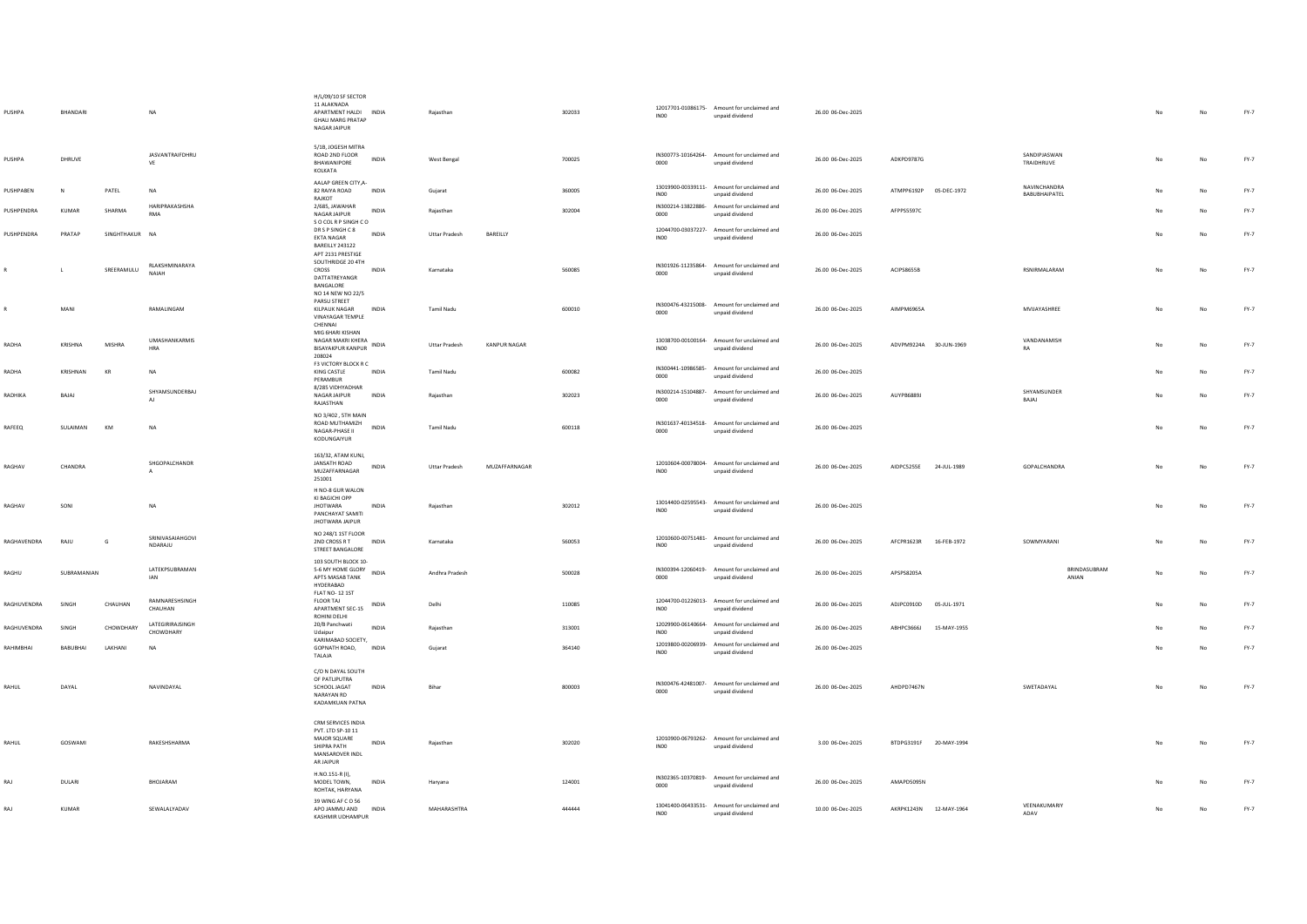|             | <b>KUMAR</b>          | POKHARNA                           | SOUMRAOSINGHP<br>OKHARNA                | S/O UMRAO SINGH<br>POKHARNA VPO:-<br>SHERGARH VIA:-<br>MASUDA DISTT:-<br><b>AIMER SHERGARH</b><br>376 SHIV LOK PURI | <b>INDIA</b> | Rajasthan            |        | 305623 | INO <sub>0</sub> | 13017600-00790991- Amount for unclaimed and<br>unpaid dividend<br>IN300118-11225153- Amount for unclaimed and | 26.00 06-Dec-2025 | AMSPP8698M 01-SEP-1979 |             | VIMLADEVI                        | No             | No | $FY-7$ |
|-------------|-----------------------|------------------------------------|-----------------------------------------|---------------------------------------------------------------------------------------------------------------------|--------------|----------------------|--------|--------|------------------|---------------------------------------------------------------------------------------------------------------|-------------------|------------------------|-------------|----------------------------------|----------------|----|--------|
| RAJ         | KUMARI                |                                    | MOOLCHANDRA                             | UTTAR PRADESH<br>MEERUT 250001<br>SHETH POLE MODI                                                                   | INDIA        | <b>Uttar Pradesh</b> | MEERUT |        | 0000             | unpaid dividend<br>IN303052-10095626- Amount for unclaimed and                                                | 26.00 06-Dec-2025 | AKPPR2273P             |             | MOOLCHANDRA<br>BINDUBENRAJA      |                | No | $FY-7$ |
| RAJANKUMAR  | <b>JAYANTIBHAI</b>    | PATEL                              | <b>JAYANTIBHAIPATEL</b>                 | SANTH NADIAD DIST- INDIA<br>KHEDA<br>A 44/10 PHASE I DLF                                                            |              | Gujarat              |        | 387001 | 0000             | unpaid dividend                                                                                               | 26.00 06-Dec-2025 | AMOPP3871E             |             | NKUMRPATEL                       | No             | No | FY-7   |
| RAJEEV      | <b>BEOTRA</b>         |                                    | RAJKUMARBEOTRA                          | <b>QUTAB ENCLAVE</b><br>GURGAON<br>C/O DILIP TRADERS                                                                | INDIA        | Haryana              |        | 122002 | 0000             | IN300476-42696697- Amount for unclaimed and<br>unpaid dividend                                                | 1.00 06-Dec-2025  | AAIPB2808D             |             |                                  | No             | No | $FY-7$ |
| RAJEN       | DILIPBHAI             | KAKKAD                             | DILIPBHAI                               | MAIN BAZAR RAJKOT INDIA<br>KUVADVA                                                                                  |              | Gujarat              |        | 360003 | IN00             | 12018000-00008654- Amount for unclaimed and<br>unpaid dividend                                                | 26.00 06-Dec-2025 | APEPK6052K             | 17-JAN-1982 | NILESHDKAKKAD                    | No             | No | $FY-7$ |
| RAJENDER    | KUMAR                 | GUPTA                              | SHDEVRAJGUPTA                           | HOUSE NO. 1013.<br>SECTOR-13 . HISAR                                                                                | INDIA        | Haryana              |        | 125005 | INO <sub>0</sub> | 12019101-02157330- Amount for unclaimed and<br>unpaid dividend                                                | 26.00 06-Dec-2025 | AJSPG5156A             | 04-SEP-1983 | USHADEVI                         |                | No | $FY-7$ |
| RAJENDRA    | KUMAR                 | GOSWAMI                            | NIRANJANKUMAR<br>GOSWAMI                | GARH POLE NAINWAN<br>PO NAINWAN DISTT INDIA<br>BUNDI                                                                |              | Rajasthan            |        | 323801 | 0000             | IN301055-10284672- Amount for unclaimed and<br>unpaid dividend                                                | 26.00 06-Dec-2025 | AFTPG7134F             |             | MANJUGOSWA<br>MI                 | No             | No | FY-7   |
| RAJENDRA    | KUMAR                 | GOYAL                              | SHRIBASANTLALGO<br>YAL                  | DHANWATRI<br>MEDICNE CENTRE<br>RAMGANJ ALWAR                                                                        | INDIA        | Rajasthan            |        | 301001 | 0000             | IN301330-18515888- Amount for unclaimed and<br>unpaid dividend                                                | 26.00 06-Dec-2025 | ACQPG4820Q             |             |                                  |                | No | $FY-7$ |
| RAJENDRA    | <b>KUMAR</b>          | JAIN                               | RATANLALJAIN                            | 91, KUMHARA PADA<br>WARD NO. 3 TH. INDIA<br>LALSOT DIST. DAUSA                                                      |              | Raiasthan            |        | 303503 | INO0             | 12014101-00026054- Amount for unclaimed and<br>unpaid dividend                                                | 26.00 06-Dec-2025 | AGTPJ6239R             | 15-JUL-1982 |                                  | No             | No | FY-7   |
| RAJENDRA    | KUMAR                 | <b>SUNIYA</b>                      | SURAJMAL                                | SURAJ MAL 24<br>SINWAR WARD NO12<br>SIRSI ROAD NEAR GAS<br>PLANT JAIP JAIPUR                                        | <b>INDIA</b> | Rajasthan            |        | 302012 | INO <sub>0</sub> | 13014400-01737945- Amount for unclaimed and<br>unpaid dividend                                                | 26.00 06-Dec-2025 | BJIPS9127C             | 28-OCT-1985 |                                  |                | No | FY-7   |
| RAJENDRA    | PRASAD                | SAINI                              | ANANDILALSAINI                          | <b>REHIND POLICE</b><br>CHOWKI KHO<br>NAGORIYAN JAIPUR<br>JAIPUR                                                    | <b>INDIA</b> | Raiasthan            |        | 302031 | IN <sub>00</sub> | 12017701-01042116- Amount for unclaimed and<br>unpaid dividend                                                | 26.00 06-Dec-2025 | BGMPS3717F             | 05-MAR-1981 | PRADEEPKUMAR<br>SAINI            | No             | No | FY-7   |
| RAJESH      | KACHARABHAI BARVALIYA |                                    | KACHARABHAIDUD<br><b>ARHAIRARVALIYA</b> | R. D. C. BANK MARKET<br>YARD BRANCH, AMPC INDIA<br>BUILDING, DIST.<br>RAJKOT. JASDAN                                |              | Gujarat              |        | 360050 | 0000             | IN300974-11369731- Amount for unclaimed and<br>unpaid dividend                                                | 26.00 06-Dec-2025 | AGWPB3999D             |             |                                  | No             | No | FY-7   |
| RAJESH      | KUMAR                 |                                    | MAMANRAM                                | H.NO. 291 WARD NO.<br>7 MATANI (111)<br>MATANI BHIWANI                                                              | <b>INDIA</b> | Haryana              |        | 127028 | INO <sub>0</sub> | 12058200-00083491- Amount for unclaimed and<br>unpaid dividend                                                | 26.00 06-Dec-2025 | AUXPK2440B             | 08-JUL-1977 |                                  | N <sub>o</sub> | No | FY-7   |
| RAIFSH      | KUMAR                 | SHARMA                             | <b>BARULAI SHARMA</b>                   | <b>68 YADAV VIHAR</b><br><b>GOVINDPURA JAIPUR</b>                                                                   | <b>INDIA</b> | Rajasthan            |        | 302012 | 0000             | IN301160-30483094- Amount for unclaimed and<br>unpaid dividend                                                | 26.00.06-Dec-2025 | FRHPS4710M             |             | NITUSHARMA                       | <b>No</b>      | No | FY-7   |
| RAJESH      | ODHAMAL               | <b>MOTWANI</b>                     | ODHAMAL                                 | RADHOMAL SONS<br>MAHA LAXMI<br>CHAMBERS<br><b>DANAPITH RAJKOT</b><br>RAJESH MECHENERY                               | <b>INDIA</b> | Gujarat              |        | 360001 | INO <sub>0</sub> | 13019900-00030093- Amount for unclaimed and<br>unpaid dividend                                                | 26.00 06-Dec-2025 | ACAPM5042N 08-OCT-1971 |             | ANJALBENRAJES<br><b>HMOTWANI</b> | No             | No | FY-7   |
| RAJESH      | POPATLAL              | SHAH                               | POPATLALTALKSHI<br>BHAISHAH             | STORS NEHRU ROAD<br>MAIN BAZAR<br><b>VINCHHIYA DIST</b><br>RAIKOT                                                   | <b>INDIA</b> | Gujarat              |        | 360055 | 0000             | IN300394-13216074- Amount for unclaimed and<br>unpaid dividend                                                | 26.00 06-Dec-2025 | BIZPS0418Q             |             | UTTAMLALPSHA                     | No             | No | FY-7   |
| RAJESH      | PRAGJIBHAI            | CHUDASAMA                          | PRAGJIBHAIVCHUD<br>ASAMA                | SANT ASHISH,<br>PAREKHVADI.<br>SAVARKUNDLA.                                                                         | <b>INDIA</b> | Guiarat              |        | 364515 | 0000             | IN300974-10983055- Amount for unclaimed and<br>unpaid dividend                                                | 26.00 06-Dec-2025 | AIIPC9305L             |             |                                  | No             | No | FY-7   |
| RAJESH      | RAJANIKANT            | DAVE                               | RAJANIKANTREVAS<br>HANKERDAVE           | 10, ROYAL<br>APPARTMENT, KALOL                                                                                      | INDIA        | Gujarat              |        | 382721 | 0000             | IN302269-11336651- Amount for unclaimed and<br>unpaid dividend                                                | 26.00 06-Dec-2025 | AASPD3775D             |             |                                  |                | No | FY-7   |
| RAJESH      | SHIVABHAI             | MOLIYA                             | SHIVABHAI                               | MANI NAGAR, GREEN<br>LAND CHOKDI, PLOT<br><b>NO 31 B.NR</b><br>CHANDAN PAN,<br>RAJKOT                               | <b>INDIA</b> | Gujarat              |        | 360003 | IN <sub>00</sub> | 12019800-00097981- Amount for unclaimed and<br>unpaid dividend                                                | 26.00 06-Dec-2025 | AQQPM4640N 31-JUL-1979 |             | MOLIYAHETALBE<br>NRAJUBHAI       | No             | No | $FY-7$ |
| RAJESHKUMAR | RAVILAL               | DOSHI                              | RAVILALKHIMAJID<br>OSHI                 | 302 HANUMAN CHAR<br>RASTA NAVPAD<br>BUILDING GOPIPURA INDIA<br>SURAT M CORP<br>SURAT CITY                           |              | Guiarat              |        | 395001 | 0000             | IN303833-10198070- Amount for unclaimed and<br>unpaid dividend                                                | 26.00 06-Dec-2025 | AJWPD5386M             |             |                                  |                | No | FY-7   |
| RAJINDER    | BAJAJ                 | HUF                                | NA                                      | HOUSE NO. 849<br>SECTOR - 28<br>FARIDABAD                                                                           | INDIA        | Haryana              |        | 121008 | IN00             | 12019101-00429222- Amount for unclaimed and<br>unpaid dividend                                                | 26.00 06-Dec-2025 | AALHR4513E 05-JAN-1965 |             |                                  |                | No | $FY-7$ |
| RAJIV       | KUMAR                 |                                    | NA                                      | H.NO - 500 PRITI<br>NAGAR, HISAR,<br>HARYANA<br>50 - URVASHI                                                        | INDIA        | Haryana              |        | 125001 | 0000             | IN302365-10224223- Amount for unclaimed and<br>unpaid dividend                                                | 26.00 06-Dec-2025 | AAIHR7008D             |             |                                  |                | No | $FY-7$ |
| RAJKUMAR    | KISHANCHAND GANGWANI  |                                    | KISHANCHAND                             | <b>BUNGLOWS, NR</b><br>INDIRA BRIDGE,<br>HANSOL,<br>AHMEDABAD<br>50 URVWASHI                                        | <b>INDIA</b> | Gujarat              |        | 382475 | INO <sub>0</sub> | 12033000-00086518- Amount for unclaimed and<br>unpaid dividend                                                | 26.00 06-Dec-2025 | ABPPG9539G 08-NOV-1968 |             | BHARATIRAJKU<br>MARGANGWANI      | No             | No | FY-7   |
| RAJKUMAR    |                       | KISHANCHAND GANGWANIHUF KISANCHAND |                                         | BANGLOW, NR K G<br>PARK, INDIRA BRIGE<br>ROAD, HANSOL,<br>SARDAR NAGAR<br>AHMEDARAD                                 | <b>INDIA</b> | Gujarat              |        | 382475 | INO <sub>0</sub> | 12033000-00059416- Amount for unclaimed and<br>unpaid dividend                                                | 26.00 06-Dec-2025 | AALHR5935C 17-NOV-2007 |             |                                  | No             | No | $FY-7$ |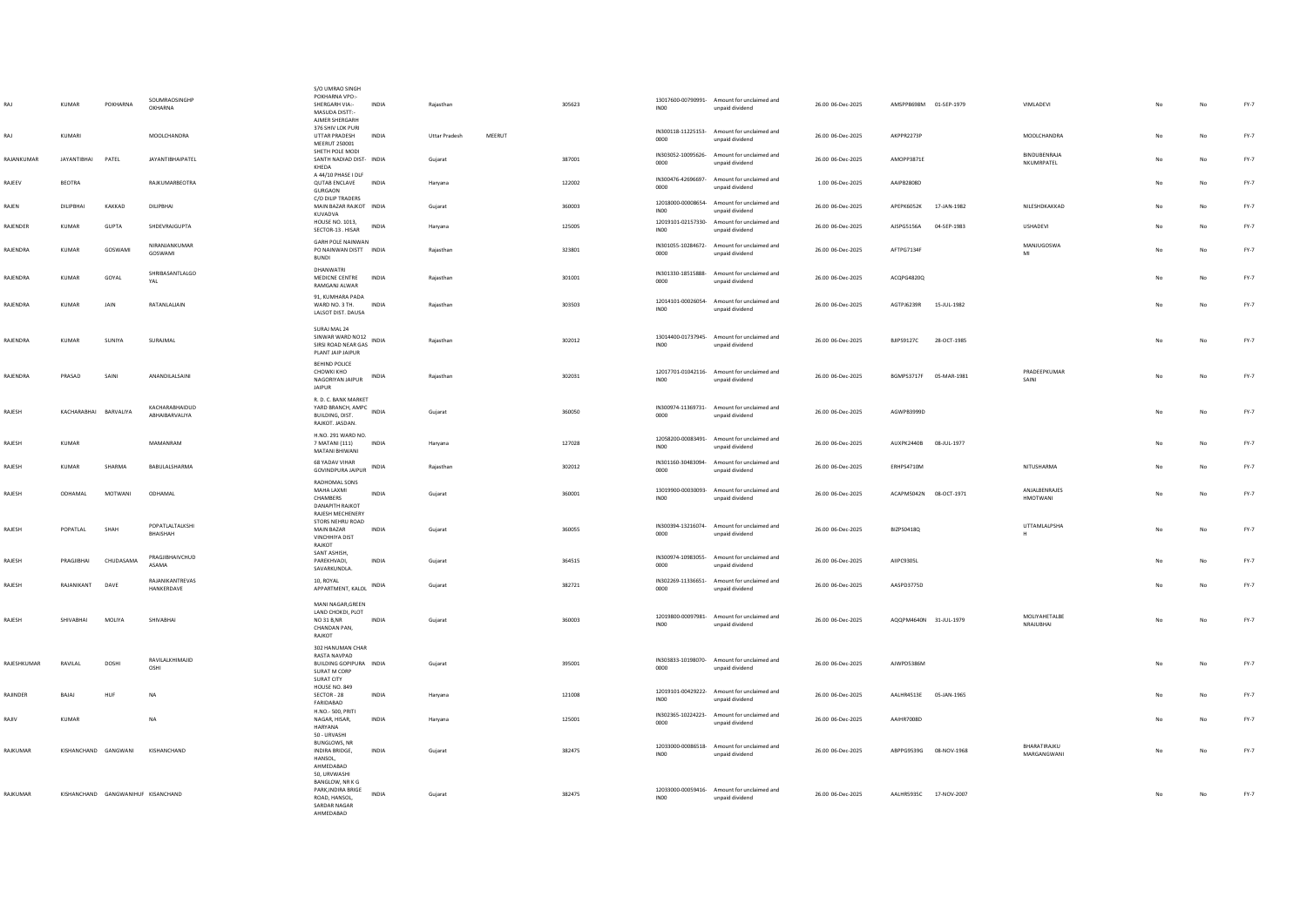| RAJNEESH    | YADAV                  |             | CHATURSINGH                             | GLOBAL TELESYSTEMS<br>LTD MHAPE NAVI INDIA<br>MUMRAI                                                                        |              | Maharashtra | 400701 | 0000             | IN301549-15840101- Amount for unclaimed and<br>unpaid dividend | 50.00 06-Dec-2025 | ABKPY2379R             |              |                                     |    | No.         | $FY-7$ |
|-------------|------------------------|-------------|-----------------------------------------|-----------------------------------------------------------------------------------------------------------------------------|--------------|-------------|--------|------------------|----------------------------------------------------------------|-------------------|------------------------|--------------|-------------------------------------|----|-------------|--------|
| RAJPUT      | MANOHARSINH KESHARSINH |             | KESHARSINHRAJPU<br>T.                   | AT GANESHPURA AT<br>PALANPUR DIST B K INDIA<br>PALANPUR                                                                     |              | Gujarat     | 385001 | INO <sub>0</sub> | 12044700-06878084- Amount for unclaimed and<br>unpaid dividend | 26.00 06-Dec-2025 | AOMPR2856R 21-OCT-1984 |              |                                     |    | No          | FY-7   |
| RAJSHREE    | SARAF                  |             | PRADEEPSARAF                            | JAI RAM MARWARI<br><b>I ANF RHAGALPUR</b>                                                                                   | <b>INDIA</b> | Bihar       | 812002 | 0000             | IN301557-21167437- Amount for unclaimed and<br>unpaid dividend | 26.00 06-Dec-2025 | BJTPS0073A             |              |                                     |    | $_{\sf No}$ | $FY-7$ |
| RAJYAGURU   | ${\sf ATUL}$           | PRAVINBHAI  | RAJYAGURUPRAVI<br>NBHAITRIBHOVAN<br>DAS | MATRU CHHAYA,<br>2/10, GAYATRI<br>NAGAR, RAJKOT.                                                                            | INDIA        | Gujarat     | 360002 | 0000             | IN300974-11209186- Amount for unclaimed and<br>unpaid dividend | 26.00 06-Dec-2025 | AJQPR6372K             |              | ASHABENATULB<br><b>HAIRAIYAGURU</b> |    | No          | $FY-7$ |
| RAKESH      | <b>KUMAR</b>           |             | RADHEYSHYAM                             | S/O RADHEY SHYAM<br>CHANGIA HOUSE NO-<br>4, SECTOR-19,<br>CHIRIPAL GALI NEAR INDIA<br>KIRORI MAI MANDIR<br>BHIWANI(HARYANA) |              | Haryana     | 127021 | 0000             | IN302620-10105119- Amount for unclaimed and<br>unpaid dividend | 26.00 06-Dec-2025 | AWVPK7559H             |              |                                     | No | No          | $FY-7$ |
| RAKESH      | KUMAR                  | JAIN        | BUAYSINGHJAIN                           | NO 801 IDEAL HOUSE<br>SOCIETY 33 RD MAIN INDIA<br><b>R R NAGAR</b><br>BANGALORE                                             |              | Karnataka   | 560098 | INO <sub>0</sub> | 12033200-03367291- Amount for unclaimed and<br>unpaid dividend | 26.00 06-Dec-2025 | ACVPJ5696E             | 31-AUG-1971  |                                     | No | No          | $FY-7$ |
| RAKESH      | KUMAR                  | SHRIMAI     | <b>UDAILAI SHRIMAL</b>                  | Y-112. MAHAVEER<br>NAGAR 80.FT.ROAD INDIA<br>SANGANER JAIPUR                                                                |              | Rajasthan   | 303902 | IN00             | 12029200-00121098- Amount for unclaimed and<br>unpaid dividend | 26.00.06-Dec-2025 | <b>BIAPS2070M</b>      | 10-ILIN-1976 | SEEMASHRIMAL                        | No | No          | $FY-7$ |
| RAKESH      | NAVINCHANDRA KOTHARI   |             | NAVINCHANDRAK<br><b>OTHARI</b>          | 6 PUJAN BUNGLOWS<br>NR RAJDHANI SOC<br>BORISANA ROAD<br>KALOL                                                               | INDIA        | Guiarat     | 382721 | IN <sub>00</sub> | 12010800-00043041- Amount for unclaimed and<br>unpaid dividend | 26.00 06-Dec-2025 | ACIPK4833B             | 05-MAY-1969  | TORALRAKESHK<br>OTHARI              |    | No          | FY-7   |
| RAKESH      | PRABHUDASBHA TANNA     |             | <b>NA</b>                               | HARI NIVAS, 8,<br>STATION PLOT, DIST. INDIA<br><b>RAIKOT</b>                                                                |              | Guiarat     | 360311 | 0000             | IN300974-10308390- Amount for unclaimed and<br>unpaid dividend | 26.00 06-Dec-2025 |                        |              |                                     | No | No          | $FY-7$ |
| RAKESHKUMAR | KANAIYALAL RAVAL       |             | KANAIYAI AI RAVAI                       | C 89 RAJHANS SOC<br>ANDADA TA<br>ANKLESHWAR<br>BHARUCH                                                                      | <b>INDIA</b> | Gujarat     | 393010 | 0000             | IN300476-42521743- Amount for unclaimed and<br>unpaid dividend | 26.00 06-Dec-2025 | AGXPR0077P             |              |                                     | No | No          | FY-7   |
| RAM         | KRISHAN                | FALOR       | RAMKUMARFALOR                           | 70, KRISHANA NAGAR<br>TEEN DUKAN, SIKAR<br>ROAD OPP PNB<br>JAIPUR, RAJASTHAN                                                | <b>INDIA</b> | Rajasthan   | 302012 | 0000             | IN301151-12735556- Amount for unclaimed and<br>unpaid dividend | 26.00 06-Dec-2025 | AAGPF1415L             |              | SANJAYFALOR                         | No | No          | $FY-7$ |
| RAM         | KRISHAN                | GOYAL       | MADANLALGOYAL                           | MONEYWISE FINAN<br>SER PVT LTD 9 B<br>NETAJI SUBHASH<br>MARG DARYA GANJ<br>DELHI                                            | INDIA        | Delhi       | 110002 | IN <sub>00</sub> | 12019101-01800571- Amount for unclaimed and<br>unpaid dividend | 1.00 06-Dec-2025  | ACIPG9097K             | 01-APR-1967  |                                     | No | No          | FY-7   |
| RAM         | NATH                   | YADAV       | GOVINDRAMYADA                           | YADAV COLONY RTO<br>ROAD<br>RADHAKISHANPURA INDIA<br>WARD NO 40 SIKAR                                                       |              | Rajasthan   | 332001 | IN00             | 12017701-01094049- Amount for unclaimed and<br>unpaid dividend | 26.00 06-Dec-2025 | AAHPY5032F             | 01-FEB-1957  | SUWADEVI                            | No | No          | $FY-7$ |
| RAM         | PAL                    |             | RAMPAL                                  | MALI KHEDA MALI<br>KHEDA RAJPURA<br>MANDAL BHILWARA<br>BHILWARA                                                             | <b>INDIA</b> | Raiasthan   | 311403 | <b>IN00</b>      | 12017701-01120057- Amount for unclaimed and<br>unpaid dividend | 26.00 06-Dec-2025 | DZAPP5614R 02-MAR-1982 |              | NANDUDEVI                           | No | No          | FY-7   |
| RAM         | PRAKASH                | GARG        | SHRIMUKUNNRAM<br>GARG                   | AMAR JYOT EYE<br>HOSPITAL CITY ROAD<br>MADANGANI<br>KISHANGARH<br>RAJASTHAN                                                 | <b>INDIA</b> | Rajasthan   | 305801 | 0000             | IN300450-11496558- Amount for unclaimed and<br>unpaid dividend | 26.00 06-Dec-2025 | AATPG8114G             |              | SIDDHARTHGAR<br>G                   | No | No          | $FY-7$ |
| RAM         | PRAKASH                | GARGHUF     | KARTADRRPGARG                           | AMAR JYOT EYE<br>HOSPITAL, NEAR<br>MAIN POST OFFICE, INDIA<br>CITY RO MADANGANJ<br>KISHANGARH                               |              | Raiasthan   | 305801 | IN <sub>00</sub> | 13017600-00594540- Amount for unclaimed and<br>unpaid dividend | 26.00 06-Dec-2025 | AAKHR3623N 01-JAN-1962 |              |                                     |    | No          | FY-7   |
| RAM         | PRAKASH                | NATANI      | MOHANLALNATAN                           | 134 PATEL NAGAR<br>JAIN MANDIR MARG INDIA<br><b>IHOTWARA IAIPUR</b>                                                         |              | Rajasthan   | 302012 | INO <sub>0</sub> | 12017701-00933701- Amount for unclaimed and<br>unpaid dividend | 26.00 06-Dec-2025 | AAQPN9513M 18-DEC-1971 |              | SUSHILANATANI                       | No | No          | $FY-7$ |
| RAM         | PRAKASH                | VUAYVARGIYA | BOTHLALVIJAYVAR<br>GIYA                 | E-2, VSP NAGAR,<br>BHILWARA<br>PLOT NO. 50 HARI                                                                             | INDIA        | Rajasthan   | 311001 | INO <sub>0</sub> | 12023000-00153141- Amount for unclaimed and<br>unpaid dividend | 26.00 06-Dec-2025 | ABNPV8376J 05-MAY-1964 |              |                                     |    | No          | $FY-7$ |
| RAMA        | KANT                   | SONI        | <b>NA</b>                               | <b>KISHAN SOMANI</b><br>MARG HATHROI, C -<br>SCHEME                                                                         | <b>INDIA</b> | Rajasthan   | 302001 | 0000             | IN302700-20130870- Amount for unclaimed and<br>unpaid dividend | 26.00 06-Dec-2025 |                        |              |                                     |    | No          | $FY-7$ |
| RAMA        | NAND                   |             | RAMESHWARDAYA                           | <b>HOUSE NO. - 186</b><br>WARD NO. 15<br>SINGHAL BHAWAN<br><b>GURLI NANAK PURA</b><br>Narnaul                               | <b>INDIA</b> | Haryana     | 123001 | <b>IN00</b>      | 12019101-01950871- Amount for unclaimed and<br>unpaid dividend | 26.00 06-Dec-2025 | AAYPN9010F 01-AUG-1959 |              | SULOCHANAAG<br>ARWAL                |    | No          | $FY-7$ |
| RAMABEN     | JAMNADAS               | MIRANI      | <b>NA</b>                               | FLAT NO<br>B.201, MANEK APPART-<br>MENTS, NEAR<br>JAGNATH TEMPLE<br>DR.YAGNIK ROAD<br>RAIKOT                                | <b>INDIA</b> | Gujarat     | 360001 | <b>IN00</b>      | 13019900-00198060- Amount for unclaimed and<br>unpaid dividend | 26.00 06-Dec-2025 | ACLPM4417A 28-FEB-1937 |              | BHAVESHJAMNA<br>DASMIRANI           | No | No          | FY-7   |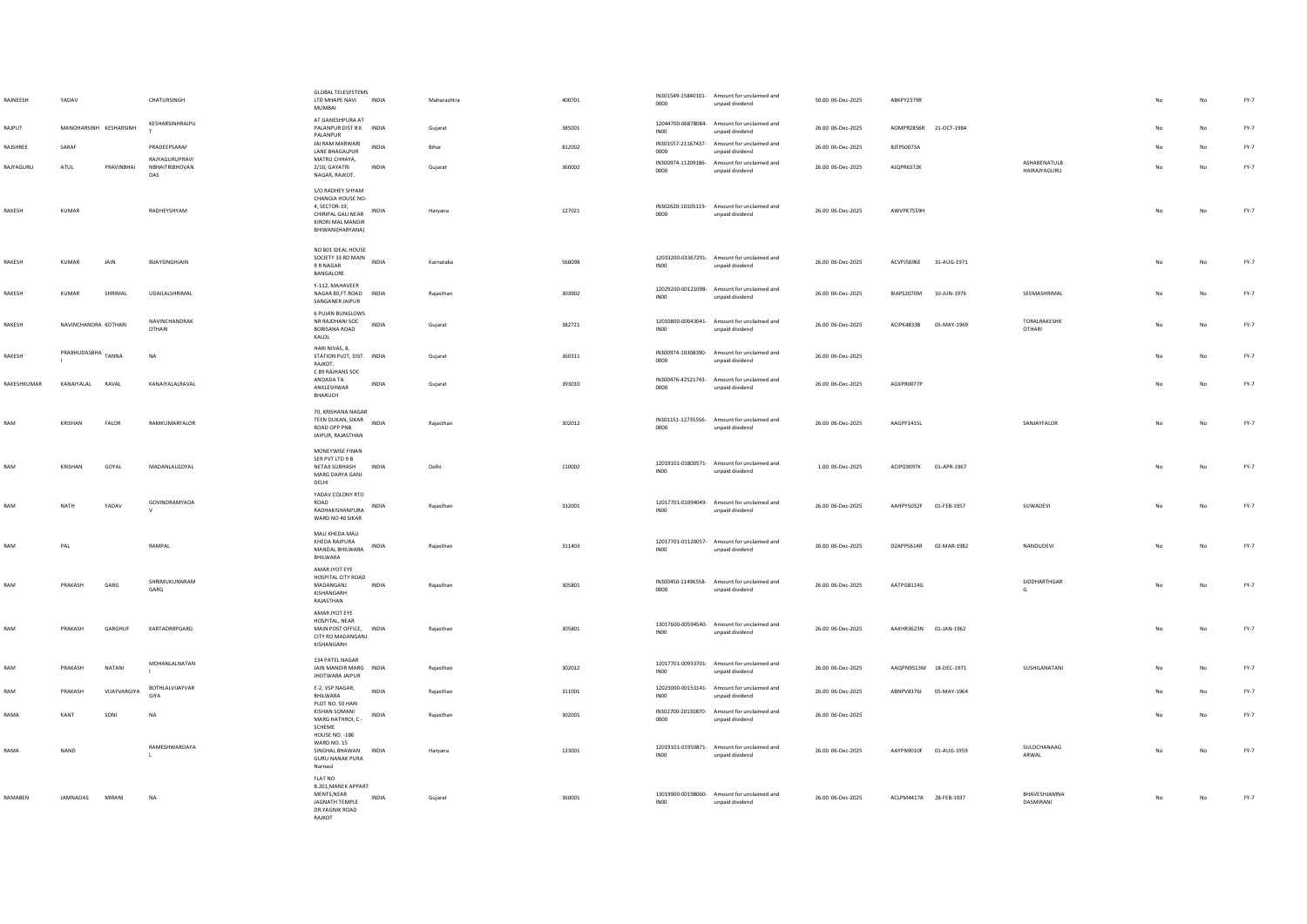| RAMABEN       | PRAVINCHANDR KORINGA  |                | <b>NA</b>                    | ASTHA AVENUE BL NO-<br>65 150 RING ROAD<br>AYODHYA CHOWK<br>MADHAPAR RAJKOT                                          | <b>INDIA</b> | Gujarat              |                     | 360001 | INO <sub>0</sub> | 13019900-00219299- Amount for unclaimed and<br>unpaid dividend | 26.00 06-Dec-2025 | ARJPK8666N 10-APR-1965 |             | BHAVIKPKORIGA                 |    | No          | $FY-7$ |
|---------------|-----------------------|----------------|------------------------------|----------------------------------------------------------------------------------------------------------------------|--------------|----------------------|---------------------|--------|------------------|----------------------------------------------------------------|-------------------|------------------------|-------------|-------------------------------|----|-------------|--------|
| RAMAN         | KUMAR                 | <b>GUPTA</b>   | <b>PLGUPTA</b>               | Q P 85 PITAMPURA<br>DELHI                                                                                            | <b>INDIA</b> | Delhi                |                     | 110034 | 0000             | IN300118-10222596- Amount for unclaimed and<br>unpaid dividend | 26.00 06-Dec-2025 | AAIPG4416B             |             | <b>LISHAGUPTA</b>             | No | No          | $FY-7$ |
| <b>RAMDAS</b> | $\overline{A}$        | SHINDE         | <b>NA</b>                    | SR.NO.78/1,H.NO.163<br>1.FL.NO.- 401.NDA<br>RD, NR.ACURATE CO.,<br>SHIVANE<br>PUNECITY, NDA-<br>KHADAKWASLA,<br>PUNE | <b>INDIA</b> | Maharashtra          |                     | 411023 | INO <sub>0</sub> | 12044700-04990342- Amount for unclaimed and<br>unpaid dividend | 26.00 06-Dec-2025 |                        |             |                               | No | No          | FY-7   |
| RAMDAS        | PANDIT                | RANE           | PANDITDAYARAMR<br>ANE        | SR NO 72/1A<br>KALPANA SAMARTH<br>NAGAR NAVI<br>SANGAVI PUNE CITY                                                    | <b>INDIA</b> | Maharashtra          |                     | 411027 | INO <sub>0</sub> | 12045500-00061332- Amount for unclaimed and<br>unpaid dividend | 15.00 06-Dec-2025 | AEDPR3854E 02-AUG-1957 |             |                               |    | No          | FY-7   |
| <b>RAMDAS</b> | SUDAMJI               | ZAPE           | SUDAMJI                      | LAXMI NAGAR MOTHI INDIA<br><b>UMRI AKOLA</b>                                                                         |              | Maharashtra          |                     | 444001 | IN00             | 13023100-00095558- Amount for unclaimed and<br>unpaid dividend | 26.00 06-Dec-2025 | AAVPZ9833B 01-JUL-1940 |             | VIJAYKUMARRA<br>MDASZAPE      | No | No          | $FY-7$ |
| RAMESH        | CHANDRA               | GUPTA          | KRISHNAKUMARG<br><b>UPTA</b> | H.NO.-2/C-62, VISHVA<br>KARMA COLONY.<br>SHASTRI NAGAR<br><b>JAIPUR</b>                                              | INDIA        | Rajasthan            |                     | 302016 | <b>IN00</b>      | 12058200-00009640- Amount for unclaimed and<br>unpaid dividend | 26.00 06-Dec-2025 | AEYPG9540F             | 12-AUG-1964 | SUNITAGUPTA                   |    | No          | $FY-7$ |
| RAMESH        | G                     | LAKHOTIYA      | GHANSHYAMDASL<br>AKHOTIYA    | 24-26-28 RAMDEVI<br>KHATRI CHAWL<br>MARUTI LANE<br>MUMBAI                                                            | INDIA        | Maharashtra          |                     | 400004 | INO <sub>0</sub> | 12034400-00597240- Amount for unclaimed and<br>unpaid dividend | 10.00 06-Dec-2025 | AAAPL3278P 08-APR-1966 |             | REKHARLAKHOTI<br>YA           | No | No          | $FY-7$ |
| RAMESH        | REGONDA               |                | BHEEMAIAHREGO<br><b>NDA</b>  | H NO 103 PRAGATHI<br><b>RESIDENCY NEAR</b><br><b>GANESH TEMPLE</b><br>MIYPUR HYDERABAD<br>ANDHRA PRADESH             | INDIA        | Andhra Pradesh       |                     | 500050 | 0000             | IN300513-14124545- Amount for unclaimed and<br>unpaid dividend | 1.00 06-Dec-2025  | AILPR0049R             |             |                               | No | $_{\sf No}$ | $FY-7$ |
| RAMESH        | SHARMA                |                | SATYNARAYAN                  | LOHARU ROAD<br>UTTAM NAGAR<br>BHIWANI                                                                                | INDIA        | Haryana              |                     | 127021 | 0000             | IN302943-10082575- Amount for unclaimed and<br>unpaid dividend | 26.00 06-Dec-2025 | CMPPS7486D             |             | ANITADEVI                     | No | $_{\sf No}$ | FY-7   |
| RAMESHBHAI    | $\mathbf{R}$          | DEVANI         | BAVJIBHAIDEVANI              | PANCHVATI SOCIETY,<br>RAJKOT ROAD, DHROL INDIA                                                                       |              | Guiarat              |                     | 361210 | 0000             | IN300974-10921569- Amount for unclaimed and<br>unpaid dividend | 26.00 06-Dec-2025 | ARMPD4023F             |             | SANGITARDEVA<br>NI            | No | No          | FY-7   |
| RAMESHBHAI    | D                     | <b>JETHAVA</b> | DKJETHAVA                    | OPP. OLD TEMPLE<br>SAKDI STREET<br>GADHADA - (SWAMI)<br>BHAVNAGAR                                                    | INDIA        | Gujarat              |                     | 364750 | 0000             | IN301991-10570884- Amount for unclaimed and<br>unpaid dividend | 26.00 06-Dec-2025 | AUPJ2822L              |             |                               | No | No          | FY-7   |
|               |                       |                |                              |                                                                                                                      |              |                      |                     |        |                  |                                                                |                   |                        |             |                               |    |             |        |
| RAMESHBHAI    | GOKALDAS              | KADIYA         | <b>NA</b>                    | 42 SWAGAT<br><b>BANGLOWS NR</b><br>RAMOSNA JAKAT                                                                     | INDIA        | Gujarat              |                     | 384002 | 0000             | IN300476-41835540- Amount for unclaimed and<br>unpaid dividend | 26.00 06-Dec-2025 | ACHPK4533B             |             | JAYOTSANARAM<br>ESHBHAIKADIYA | No | No          | FY-7   |
| RAMESHCHANDRA | AMRATLAL              | KANSARA        | AMRATLALMOHAN<br>LALKANSARA  | NAKA MEHSANA<br>KANSARA STREET,<br>DHRANGADHRA.                                                                      | INDIA        | Gujarat              |                     | 363310 | 0000             | IN300974-10421885- Amount for unclaimed and<br>unpaid dividend | 26.00 06-Dec-2025 | AQWPK3403H             |             |                               |    | No          | FY-7   |
| RAMESHPURI    | LAHERPURI             | BAVA           | <b>NA</b>                    | $3 - 78 - K$<br>H, PRAJAPATIVAS, INDIA<br>EKALVA, DIST.PATAN                                                         |              | Gujarat              |                     | 384240 | 0000             | IN302461-10601800- Amount for unclaimed and<br>unpaid dividend | 26.00 06-Dec-2025 |                        |             |                               | No | No          | $FY-7$ |
| RAMILABEN     | MAHENDRABHAI KATARIYA |                | <b>NA</b>                    | ODHAV RAM KRUPA<br>KABIR VAN PART-2<br>NATIONAL ROLL<br>PRESS SANT KABIR<br>ROAD RAJKOT                              | <b>INDIA</b> | Gujarat              |                     | 360003 | INO <sub>0</sub> | 13019900-00280358- Amount for unclaimed and<br>unpaid dividend | 26.00 06-Dec-2025 | ALUPK8068R 02-MAR-1977 |             | MAHENDARBAHI<br>DKATARIYA     | No | No          | $FY-7$ |
| RAMJI         | DASS                  |                | NA                           | 432/26 JAWAHAR<br>NAGAR ROHTAK<br><b>ROHTAK 124001</b>                                                               | INDIA        | Haryana              |                     | 124001 | 0000             | IN301604-11359453- Amount for unclaimed and<br>unpaid dividend | 26.00 06-Dec-2025 |                        |             |                               |    | No          | $FY-7$ |
| RAMJI         | GUPTA                 |                | PREMCHANDRAGU<br>PTA         | H NO 134 BLOCK F<br>PANKI KANPUR<br>208019<br>PARIMAHEL,                                                             | INDIA        | <b>Uttar Pradesh</b> | <b>KANPUR NAGAR</b> |        | IN00             | 13038700-00076795- Amount for unclaimed and<br>unpaid dividend | 26.00 06-Dec-2025 | ACCPG8303N 01-OCT-1956 |             | SHYAMWATIGU<br>PTA            | No | No          | FY-7   |
| RAMJI         | SORATHIA              |                | <b>NA</b>                    | INDRAPRASTHA<br>NAGAR - 10, AKSHAR<br>MARG, B/H. HEMU<br>GADHVI HALL,<br>RAIKOT                                      | <b>INDIA</b> | Guiarat              |                     | 360001 | 0000             | IN300974-10175360- Amount for unclaimed and<br>unpaid dividend | 26.00 06-Dec-2025 | AGBPS7143P             |             | KUMUDBENRSO<br>RATHIA         | No | No          | FY-7   |
| RAMKANYA      | GODARA                |                | BHAGAWANARAMJ<br>AT          | NO 310 TARANG HILL<br>SOCIETY<br>NIRNAYNAGAR<br>BESIDES GREEN CITY INDIA<br>CHANDLODIYA<br>AHMEDABAD                 |              | Gujarat              |                     | 382481 | INO <sub>0</sub> | 13014400-02133104- Amount for unclaimed and<br>unpaid dividend | 26.00 06-Dec-2025 | BOTPG0007F 20-JUL-1991 |             |                               |    | No          | FY-7   |
| RAMNIKI AI    | KHODARHAI             | <b>TANTI</b>   | KHODABHAIKARSA<br>NBHAITANTI | KRUTAGNATA, 22,<br>RANCHHODNAGAR. INDIA<br>RAJKOT.                                                                   |              | Guiarat              |                     | 360003 | 0000             | IN300974-10792254- Amount for unclaimed and<br>unpaid dividend | 26.00 06-Dec-2025 | ACDPT4994P             |             | MANJULARAMNI<br>KBHAITANTI    | No | <b>No</b>   | FY-7   |
| RAMVEER       | SINGH                 | RANA           | KRISHANSINGH                 | 112 LADGAN PANNA<br>MUNGESHPUR DELHI                                                                                 | INDIA        | Delhi                |                     | 110039 | 0000             | IN300118-11691413- Amount for unclaimed and<br>unpaid dividend | 26.00 06-Dec-2025 | AGWPR6761M             |             |                               |    | No          | FY-7   |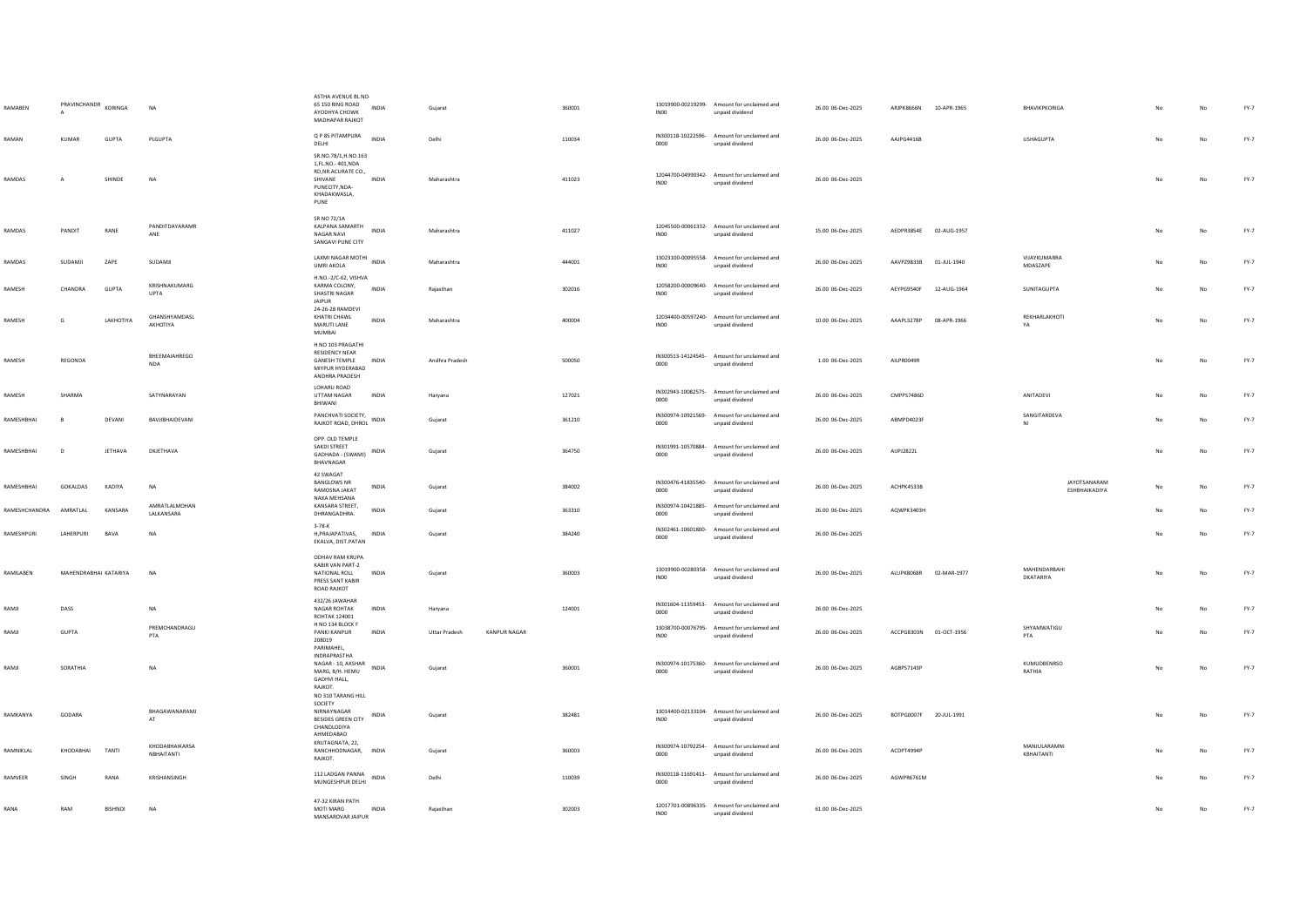| RANCHODBHAI       | KANGIBHAI          | VIRDIA         | KANGIRHAIVIRDIA                      | 233/B STREET NO 5<br>VIJAY RAJ NAGAR<br><b>INDIA</b><br>BHAVNAGAR<br>GUJARAT<br>ASHUTOSH                                      | Gujarat        | 364001 | 0000             | IN300450-13105685- Amount for unclaimed and<br>unpaid dividend | 26.00 06-Dec-2025  | AEOPV5361K                |                                                 |     | $_{\sf No}$ | $FY-7$ |
|-------------------|--------------------|----------------|--------------------------------------|-------------------------------------------------------------------------------------------------------------------------------|----------------|--------|------------------|----------------------------------------------------------------|--------------------|---------------------------|-------------------------------------------------|-----|-------------|--------|
| RANJANA           | PRARHUDAS          | PAREKH         | PRABHUDASPAREK                       | APPARTMENT, FLAT<br>NO. 301, 8,<br>INDIA<br>PANCHNATH PLOT,<br>RAJKOT.                                                        | Gujarat        | 360001 | 0000             | IN300974-10871696- Amount for unclaimed and<br>unpaid dividend | 26.00 06-Dec-2025  | AORPP1940F                | DILIPBHAIPPARE<br>KH                            | No  | $_{\sf No}$ | $FY-7$ |
| RANJANA           | RAHEJA             |                | SUDERSHANRAHEJ                       | HOUSE NO 1623<br><b>INDIA</b><br>SECTOR 7 U E KARNAL                                                                          | Harvana        | 132001 | 0000             | IN301653-10028744- Amount for unclaimed and<br>unpaid dividend | 26.00 06-Dec-2025  | AATPR2429K                | AKSHURAHEJA                                     | No  | No          | FY-7   |
| RANJANBEN         | NATHABHAI          | PATEL          | <b>NA</b>                            | 12 Jaldarshan Park<br>Opp Chhotalals Chawl<br>Ambikanagar Road INDIA<br>Odhav Road<br>Ahmedabad                               | Gujarat        | 382415 | INO <sub>0</sub> | 12029900-05659615- Amount for unclaimed and<br>unpaid dividend | 26.00 06-Dec-2025  | ATQPP6884Q 01-JUN-1958    |                                                 |     | $_{\sf No}$ | $FY-7$ |
| RANJIT            | <b>KUMAR</b>       | MONDAL         | <b>NA</b>                            | SANGAT BAZAR,<br>MIDNAPUR<br><b>INDIA</b><br>MIDNAPUR                                                                         | West Bengal    | 721101 | <b>IN00</b>      | 13051300-00022969- Amount for unclaimed and<br>unpaid dividend | 100.00 06-Dec-2025 |                           |                                                 | No  | No          | FY-7   |
| RASHMI            | BHAGWANDAS AGRAWAL |                | BHAGWANDASKAN<br>TILALAGRAWAL        | A-3, SNOW PEARL<br>SOCIETY OPP. VASNA<br><b>INDIA</b><br>OCTROI NAKA<br>BARODA                                                | Guiarat        | 390015 | 0000             | IN301991-10428967- Amount for unclaimed and<br>unpaid dividend | 26.00 06-Dec-2025  | AKAPA3285B                | BHAGWANDASK<br>ANTILALAGRAW<br><b>AL</b>        | No. | No          | FY-7   |
| RASHMI            | BHARATBHAI KULAR   |                | BHARATBHAIKULA                       | GAYATRI ASHISH,<br>RAJLAXMI DUPLEX,<br>NR, GIRIRAJ NAGAR.<br><b>INDIA</b><br>RAIYA ROAD, 1.<br>SHANTINI KETAN<br>PARK, RAJKOT | Gujarat        | 360007 | 0000             | IN300974-11546498- Amount for unclaimed and<br>unpaid dividend | 2.00 06-Dec-2025   | BLNPK0952J                |                                                 | No  | $_{\sf No}$ | $FY-7$ |
| RASHMI            | P                  | SATA           | PARESHBHAI                           | SHRI RAM KUTIR RAM<br>KRISHNA NAGAR<br>WEST MAIN ROAD<br><b>INDIA</b><br>B/H VIRANI HIGH<br><b>SCHOOL RAJKOT</b>              | Gujarat        | 360002 | INO0             | 12018000-00198691- Amount for unclaimed and<br>unpaid dividend | 26.00 06-Dec-2025  | BFCPS3332F<br>03-DEC-1972 | PARESHBHAINSA<br>TA                             | No  | $_{\sf No}$ | FY-7   |
| <b>RASHMI</b>     | ROY                |                | <b>NA</b>                            | A/401 SAGAR<br>APARTMENT<br>MAGISTRATE COLONY INDIA<br>MAIN ROAD PATNA                                                        | Bihar          | 800014 | 0000             | IN301549-17787273- Amount for unclaimed and<br>unpaid dividend | 26.00 06-Dec-2025  | ABOPR7075P                | ALOKKUMAR                                       | No  | No          | FY-7   |
| RASHMI            | VIJAY              |                | DINESHKUMARVIJA                      | SURYANSH, 227<br>PRATAP NAGAR<br>INDIA<br>KHATIPURA ROAD<br><b>JAIPUR</b><br>462, NR. RAILWAY                                 | Rajasthan      | 302021 | INO <sub>0</sub> | 12017701-00658557- Amount for unclaimed and<br>unpaid dividend | 26.00 06-Dec-2025  | ALIPV5788K<br>25-AUG-1992 | REKHAVIJAY                                      | No  | No          | FY-7   |
| <b>RASHMIKANT</b> | BHAILALBHAI        | PATEL          | <b>NA</b>                            | STATION, AT -<br>INDIA<br>VIDHYANAGAR, TAL -<br>ANAND,                                                                        | Guiarat        | 388120 | 0000             | IN300974-11055737- Amount for unclaimed and<br>unpaid dividend | 26.00 06-Dec-2025  |                           |                                                 | No  | No          | FY-7   |
| RASHMIKANT        | п.                 | CHAVDA         | JAYSUKHLALHCHA<br>VDA                | MANI BAZAR.<br>SANGHANI STREET, INDIA<br><b>GONDAL</b>                                                                        | Guiarat        | 360311 | 0000             | IN300974-11069716- Amount for unclaimed and<br>unpaid dividend | 26.00 06-Dec-2025  | ADMPC9792N                | NEERUPAMARC<br>HAVDA                            |     | No          | FY-7   |
| RASHMIN           | <b>VINODRAI</b>    | CHANDARANA     | VINODRAISHIVLALC<br><b>HANDARANA</b> | 350-1 SHREE RAM<br>SOCIETY BH. R.T.O<br><b>INDIA</b><br>RAJKOT<br>FLAT NO 37 PLOT NO                                          | Gujarat        | 360003 | INO <sub>0</sub> | 12070200-00305516- Amount for unclaimed and<br>unpaid dividend | 26.00 06-Dec-2025  | AHYPC3493J<br>21-FEB-1984 |                                                 |     | No          | FY-7   |
| RASHMITA          | KWATRA             |                | <b>SURHASHKWATRA</b>                 | 35 HANS VIHAR<br>INDIA<br>SECTOR 13 ROHINI<br>DELHI                                                                           | Delhi          | 110085 | 0000             | IN300476-41860814- Amount for unclaimed and<br>unpaid dividend | 26.00 06-Dec-2025  | AKVPK1391F                |                                                 |     | $_{\sf No}$ | $FY-7$ |
| RASHMITABEN       | NAVINKUMAR PATEL   |                | NAVINKUMARSOM<br>ABHAIPATEL          | 22 SARDAR PATEL<br>SOCIETY RADHANPUR INDIA<br>ROAD MEHSANA                                                                    | Guiarat        | 384002 | IN00             | 12034100-00097690- Amount for unclaimed and<br>unpaid dividend | 26.00 06-Dec-2025  | ATYPP8652N<br>30-AUG-1976 |                                                 | No. | No          | FY-7   |
| RASIKLAL          | G                  | POPAT          | GIRDHARLALGPOP<br>AT                 | MADHUVAN SOCIETY,<br>JESAR ROAD,<br>INDIA<br>SAVARKUNDLA.                                                                     | Gujarat        | 364515 | 0000             | IN300974-10705258- Amount for unclaimed and<br>unpaid dividend | 26.00 06-Dec-2025  | ABJPP7643L                |                                                 |     | No          | $FY-7$ |
| RATHOD            | <b>JITENDRA</b>    | <b>JAYSINH</b> | RATHODJAYSINHN                       | 20, DHARMNATH<br>PRABHU SOCIETY<br><b>INDIA</b><br>NARODA<br>AHMEDABAD                                                        | Gujarat        | 382325 | <b>IN00</b>      | 12044500-00214589- Amount for unclaimed and<br>unpaid dividend | 26.00 06-Dec-2025  | AKOPR1799R 27-AUG-1966    |                                                 |     | No          | FY-7   |
| RATHOD            | SAROJBEN           | BHARATBHAI     | AMRUTI ALIIVARHA<br><b>ISOLANKI</b>  | W O BHARAT RATHOD<br><b>DHANI SHERL</b><br>INDIA<br>KADIYAVAD<br>JAMNAGAR<br>3-29-1 W/O<br>SATYANARAYANA                      | Gujarat        | 361001 | INO <sub>0</sub> | 12033300-00816294- Amount for unclaimed and<br>unpaid dividend | 26.00 06-Dec-2025  | ANPPR4161B 01-JUN-1979    |                                                 | No  | $_{\sf No}$ | $FY-7$ |
| RATNA             | KUMARI             | KARRI          | SATTIGANGIREDDY                      | REDDY<br>NATHARAMESHWARA INDIA<br>M VILLAGE<br>PENUGONDA<br>MANDAL W G DIST                                                   | Andhra Pradesh | 534124 | 0000             | IN300394-16243672- Amount for unclaimed and<br>unpaid dividend | 26.00 06-Dec-2025  | AXQPK7456F                |                                                 | No  | No          | $FY-7$ |
| RAVAL             | PURVI              | HARESHBHAI     | <b>NA</b>                            | 862 ADARSHNAGAR<br><b>INDIA</b><br>SECTOR NO 24                                                                               | Gujarat        | 382023 | 0000             | IN300513-18211458- Amount for unclaimed and<br>unpaid dividend | 26.00 06-Dec-2025  |                           |                                                 |     | No          | FY-7   |
| RAVANI            | VATSAL             | VIRENBHAI      | VIRENBHAISURESH<br>CHANDRARAVANI     | TAXSHILA<br>APARTMENT,<br>BLOCKNO-305.NEHRU INDIA<br>PARK SOCIETY ST<br>ROAD, JUNAGADH                                        | Guiarat        | 362001 | INO0             | 12035100-00130987- Amount for unclaimed and<br>unpaid dividend | 26.00 06-Dec-2025  | CBCPR6687M 18-MAY-2007    |                                                 |     | No          | $FY-7$ |
| RAVI              | B                  | DALSANIA       | BHAGVANJITHAKA<br>RSHIDALSANIA       | RAMVADI-2 AT<br>JAMJODHPUR<br>INDIA<br><b>IAMNAGAR</b><br><b>IAMIODHPUR</b>                                                   | Gujarat        | 361001 | INO <sub>0</sub> | 12034400-00717535- Amount for unclaimed and<br>unpaid dividend | 26.00 06-Dec-2025  | ASDPD8398M 19-OCT-1990    | BHAGVANJITHA<br>KARSHIDALSANI<br>$\overline{A}$ |     | No          | $FY-7$ |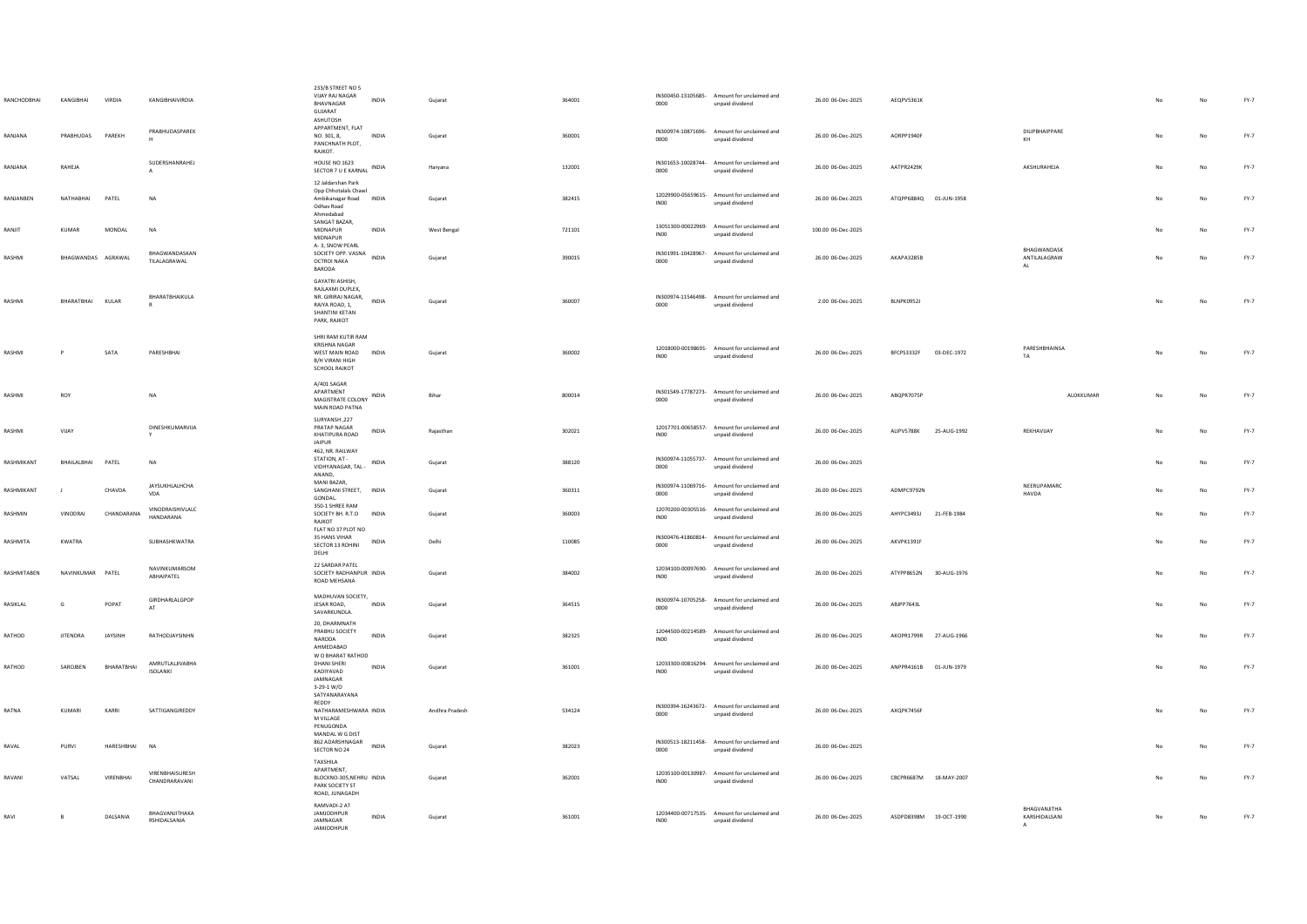|           | <b>GUPTA</b>       |             | SATISHCHANDRAG<br><b>UPTA</b>                     | 18 MARTAND CHOWK<br>NR RAMBAGH INDORE                                                                              | Madhya Pradesh                    | 452004 | 0000             | IN300476-42660312- Amount for unclaimed and<br>unpaid dividend | 26.00 06-Dec-2025 | AFXPG7069M                |                                      |    |    | $FY-7$ |
|-----------|--------------------|-------------|---------------------------------------------------|--------------------------------------------------------------------------------------------------------------------|-----------------------------------|--------|------------------|----------------------------------------------------------------|-------------------|---------------------------|--------------------------------------|----|----|--------|
| RAVI      | JAIN               |             | MAHAVEERPRASA<br>DJAIN                            | 1-DHH-32 BAKLIWAL<br>SADAN VIGYAN<br><b>INDIA</b><br>NAGAR KOTA                                                    | Raiasthan                         | 324005 | 0000             | IN301055-10605552- Amount for unclaimed and<br>unpaid dividend | 26.00 06-Dec-2025 | AFLPJ9128E                | SUSHILADEVIJAI<br>N                  |    | No | FY-7   |
| RAVI      | KUMAR              | GUPTA       | VINODGUPTA                                        | H NO 248 RAJIV<br>GANDHI WARD NAN 6<br>SEVADHA VINOD<br>INDIA<br>STATIONERY AND<br>ELECTRI DATIA<br>MADHYA PRADESH | Madhya Pradesh                    | 475682 | 0000             | IN300513-18083533- Amount for unclaimed and<br>unpaid dividend | 26.00 06-Dec-2025 | AQGPG6056N                |                                      |    | No | $FY-7$ |
| RAVIBHAI  | ASHOKBHAI          | PARMAR      | ASHOKBHAICPARM<br>AR                              | BLOCK NO. 1.<br>SATYANARAYAN<br>NAGAR, B/H.<br>INDIA<br>KAMNATH MAHADEV,<br>SURENDRANAGAR                          | Gujarat                           | 363001 | 0000             | IN300974-11779885- Amount for unclaimed and<br>unpaid dividend | 26.00 06-Dec-2025 | CPLPP6647G                |                                      | No | No | $FY-7$ |
| RAVINDER  | KUMAR              |             | <b>NA</b>                                         | H-17/92, SECTOR 7, INDIA<br>ROHINI.<br>S-4, PLOT NO -877                                                           | Delhi                             | 110085 | 0000             | IN302822-10020569- Amount for unclaimed and<br>unpaid dividend | 26.00 06-Dec-2025 |                           |                                      |    | No | $FY-7$ |
| RAVINDER  | <b>KUMAR</b>       | BHALLA      | <b>NA</b>                                         | NITI KHAND -1.<br>INDIRAPURAM<br><b>INDIA</b><br>SHIPRA SUN CITY,<br>GHAZIABAD 201014                              | GHAZIABAD<br><b>Uttar Pradesh</b> |        | 0000             | IN301565-10102282- Amount for unclaimed and<br>unpaid dividend | 26.00 06-Dec-2025 |                           |                                      |    | No | $FY-7$ |
| RAVINDRA  | CHUNILAL           | RUPARELIA   | CHUNILALAMARSH<br><b>IRUPARELIA</b>               | VALLABH KRUPA, NR.<br>VALUNDIT NINE<br>GANDHI CHOWK,<br>MANAVADAR.                                                 | Gujarat                           | 362630 | 0000             | IN300974-10695283- Amount for unclaimed and<br>unpaid dividend | 26.00 06-Dec-2025 | ABLPR3622F                | SHOBHANABENR<br>AVINDRARUPAR<br>ELIA | No | No | $FY-7$ |
| RAVINDRA  | PARASMAL           | <b>JAIN</b> | <b>NA</b>                                         | C1/103 SPCTRUM<br>TOWERS OPP POLICE<br>I UWERS UPP PULICE<br>STADIUM SHAHIBAUG INDIA<br>Ahmedabad                  | Gujarat                           | 380004 | INO0             | 12010600-00715719- Amount for unclaimed and<br>unpaid dividend | 26.00 06-Dec-2025 |                           |                                      | No | No | $FY-7$ |
| RAVINDRA  | RAJKUMAR           | CHANDNANI   | <b>NA</b>                                         | 5, MAHALAXMI RAW<br>HOUSE INSIDE<br>ANAND PARK SOCIETY INDIA<br>NEW G WARD,<br>KUBERNAGAR                          | Gujarat                           | 382340 | 0000             | IN303052-10129028- Amount for unclaimed and<br>unpaid dividend | 26.00 06-Dec-2025 |                           |                                      |    | No | $FY-7$ |
| RAVINDRA  | SINGH              | RATHORE     | KANSINGHRATHOR                                    | H NO 52-A LAXMI<br>NAGAR I SHANTI<br>VIDHYA NIKETAN<br>INDIA<br>SCHOOL KE PASS<br>JHOTWARA JAIPUR                  | Rajasthan                         | 302012 | INO <sub>0</sub> | 13014400-01860245- Amount for unclaimed and<br>unpaid dividend | 26.00 06-Dec-2025 | BCDPR2036R 11-FEB-1992    |                                      | No | No | $FY-7$ |
| RAXIT     | CHANDRAKANT DODIYA |             | CHANDRAKANTRH<br>AIVELJIBHAIDODIY<br>$\mathsf{A}$ | 3, BHAGWATI PARA,<br>NR. RAILWAY PHATAK INDIA<br>RAJKOT                                                            | Gujarat                           | 360003 | 0000             | IN300974-11872740- Amount for unclaimed and<br>unpaid dividend | 26.00 06-Dec-2025 | AXYPD3458N                | MRUDULABENC<br><b>DODIYA</b>         |    | No | $FY-7$ |
| REKHA     | HARESH             | KISHNANI    | <b>NA</b>                                         | BLOCK NO 49-A, NEAR<br>SAIBABA TEMPLE INDIA<br><b>SARDAR NAGAR</b>                                                 | Gujarat                           | 382475 | 0000             | IN301485-10764169- Amount for unclaimed and<br>unpaid dividend | 26.00 06-Dec-2025 |                           |                                      |    | No | $FY-7$ |
| REKHA     | <b>JAGDISHBHAI</b> | ARORA       | <b>JAGDISHBHAIAROR</b>                            | 204 UTSAV COMPLEX<br><b>GANESH GALI NR</b><br>HDFC BANK<br>INDIA<br>MANINAGAR CHAR<br>RASTA AHMEDABAD              | Gujarat                           | 380008 | INO <sub>0</sub> | 12026800-00016607- Amount for unclaimed and<br>unpaid dividend | 26.00 06-Dec-2025 | AJBPA8686N<br>20-OCT-1975 | <b>VAISHALIMANOJ</b><br>ARORA        | No | No | $FY-7$ |
| REKHA     | SUNIL              | NAIR        | SUNILSHREDHARA<br>MNAIR                           | 2B/203, VINAYAK<br>DARSHAN OPP<br><b>CENTRAL PARK</b><br>INDIA<br>NALASAPORA EAST<br>THANF                         | Maharashtra                       | 401203 | INO <sub>0</sub> | 12010900-01074463- Amount for unclaimed and<br>unpaid dividend | 26.00 06-Dec-2025 | AEJPN8476N<br>13-MAR-1980 | SUNILSHREDHAR<br>ANNAIR              | No | No | $FY-7$ |
| REKHABEN  |                    | RAYMAGYA    |                                                   | 80 SANKADI SHERI<br>BESIDE TRIPURARI INDIA<br>MANDIR BHANVAD                                                       | Gujarat                           | 360510 | INO <sub>0</sub> | 12013200-01223405- Amount for unclaimed and<br>unpaid dividend | 26.00 06-Dec-2025 | ASBPR2982F<br>31-DEC-1972 | <b>JITENDRARAMJI</b><br>RAJMAGYA     |    | No | $FY-7$ |
| REKHABEN  | SAREMAL            | NAGAR       | SAREMALNAGAR                                      | 70 RAMNAGAR<br>HATKESHWAR<br>INDIA<br>AHMEDABAD<br>B-79-PART-1-                                                    | Gujarat                           | 380026 | INO0             | 12035000-00952080- Amount for unclaimed and<br>unpaid dividend | 26.00 06-Dec-2025 | AFZPN9550N<br>01-JUN-1960 | SAREMALNAGAR                         |    | No | $FY-7$ |
| REKHADEVI | <b>RHURMAL</b>     | AGARWAI     | BHURMALAGARWA                                     | RAMYAKUNJ CO OP<br>HOU SOCIETY, OPP.<br>NAMRAYA SOCIETY INDIA<br>VATVA ROAD,<br><b>ISHANPUR</b><br>AHMEDABAD       | Gujarat                           | 380050 | 0000             | IN303052-10094715- Amount for unclaimed and<br>unpaid dividend | 26.00 06-Dec-2025 | ABGPA0611G                | BHURMALHANS<br>RAJAGARWAL            | No | No | $FY-7$ |
| REMYA     | $\sim$             | U           | RAIFSHA                                           | ASWATHY, KRA 15<br>KULASEKHARAM<br>KODUNGANOOR P O INDIA<br>TRIVANDRUM                                             | Kerala                            | 695013 | 0000             | IN301637-40251842- Amount for unclaimed and<br>unpaid dividend | 26.00 06-Dec-2025 | All PR6523K               | RAIFSHA                              |    | No | $FY-7$ |
| RENU      | <b>AGARWAL</b>     |             | NA                                                | 37 MAKARMAL LOHIA INDIA<br>LANE SADAR<br>846 - A SINGHVI                                                           | West Bengal                       | 711106 | 0000             | IN302898-10102389- Amount for unclaimed and<br>unpaid dividend | 26.00 06-Dec-2025 |                           |                                      |    | No | $FY-7$ |
| RENU      | JAIN               |             | VIJAYJAIN                                         | SADAN ANAND PURI, INDIA<br>ADARSH NAGAR<br>JAIPUR                                                                  | Rajasthan                         | 302004 | 0000             | IN302700-20089344- Amount for unclaimed and<br>unpaid dividend | 26.00 06-Dec-2025 | AANPJ9511C                |                                      |    | No | $FY-7$ |
| RESHMABEN | $\mathbf{v}$       | PATEL       | ASHOKBHAIHPATE                                    | GOLWAD TOWN HALL,<br>BORSAD. DI, AHAMD INDIA<br>BORSAD                                                             | Gujarat                           | 388540 | 0000             | IN300974-11215243- Amount for unclaimed and<br>unpaid dividend | 26.00 06-Dec-2025 | ATQPP3958B                |                                      |    | No | $FY-7$ |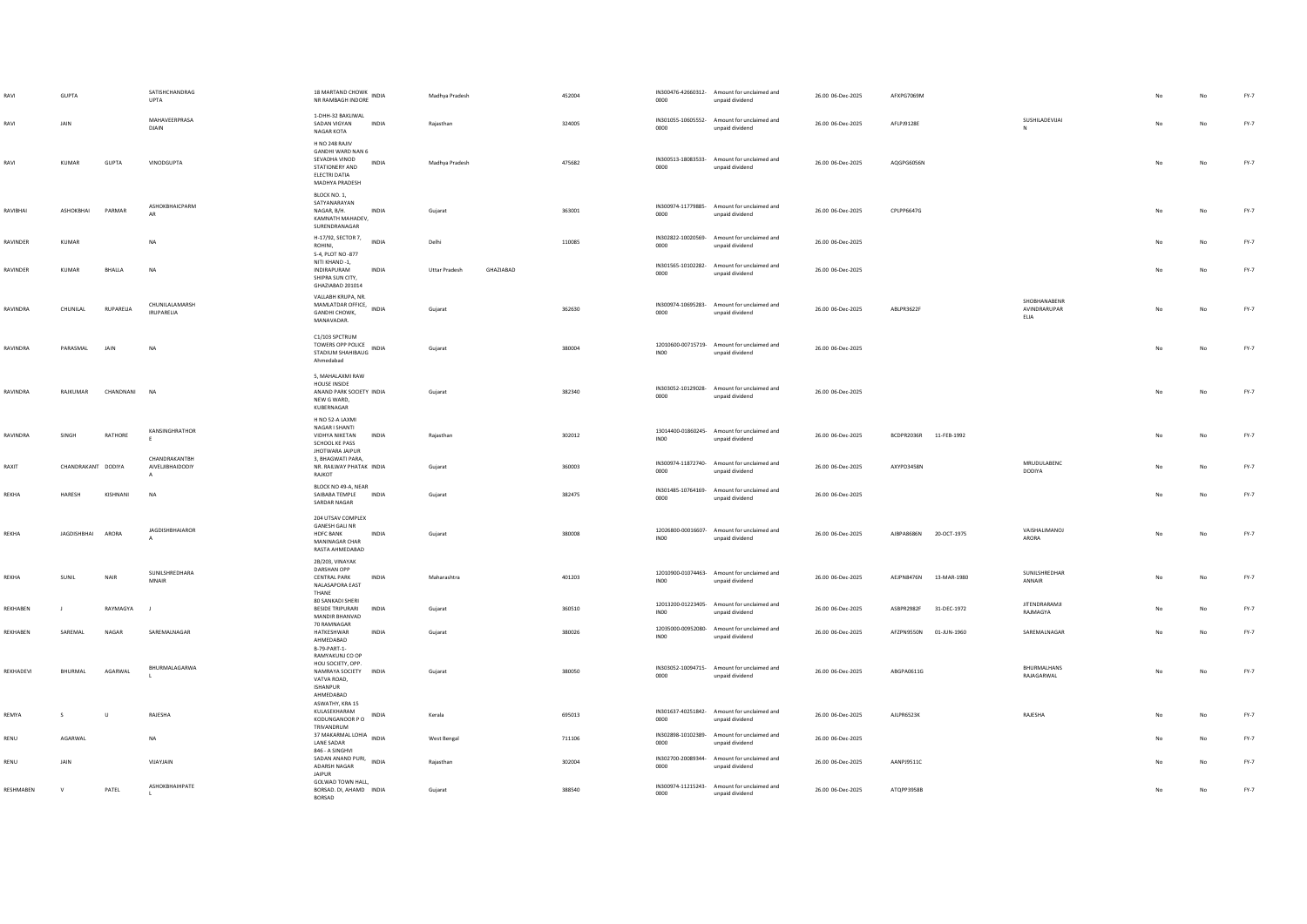| REVIN        | BABUBHAI            | VEKARIYA     | <b>NA</b>                          | PLOT VISTAR<br>CHORVADI<br><b>JUNAGADH</b><br>CHORVADI CHORVADI                                       | INDIA        | Gujarat              |               | 362110 | <b>IN00</b>      | 12034400-00988951- Amount for unclaimed and<br>unpaid dividend | 26.00 06-Dec-2025 |                        |             |                                              |    | No          | FY-7   |
|--------------|---------------------|--------------|------------------------------------|-------------------------------------------------------------------------------------------------------|--------------|----------------------|---------------|--------|------------------|----------------------------------------------------------------|-------------------|------------------------|-------------|----------------------------------------------|----|-------------|--------|
| RIDDHI       | HARENDRA            | BADAMIA      | HARENDRA                           | BHATT FALI, OPP.<br>CENTRAL BANK,<br>JAMNAGAR.<br>C/O DR K P SHAH.                                    | INDIA        | Gujarat              |               | 361001 | 0000             | IN300974-11325525- Amount for unclaimed and<br>unpaid dividend | 26.00 06-Dec-2025 | AMLPB3846J             |             | MAYANKHAREN<br>DRABADAMIA                    |    | No          | FY-7   |
| RIKITA       | RAHUL               | SHAH         | RAHULKESHAVLALS<br>HAH             | RAHUL, ARAM<br>COLONY,<br>AFRODRAME ROAD<br>JAMNAGAR                                                  | INDIA        | Gujarat              |               | 361006 | 0000             | IN300974-11747419- Amount for unclaimed and<br>unpaid dividend | 26.00 06-Dec-2025 | AKCPG6944K             |             | RAHULKESHAVL<br>ALSHAH                       |    | No          | FY-7   |
| RILAVKUMAR   | SOMALAL             | THAKKAR      | SOMALALPRABHUR<br>AMTHAKKAR        | 22-18 OPP OF<br>BHAVANI MANDIR<br>AREA BHAVANI<br>MANDIR ROAD HARIJ                                   | <b>INDIA</b> | Gujarat              |               | 384240 | 0000             | IN302461-10650955- Amount for unclaimed and<br>unpaid dividend | 26.00.06-Dec-2025 | RCHPT3042R             |             | SOMALALPRABH<br>URAMTHAKKAR                  |    | No          | FY-7   |
| RINA         | RAKESHKUMAR TANNA   |              | RAKESHPTANNA                       | HARI NIVAS, 8.<br>STATION PLOT,<br>GONDAL.                                                            | <b>INDIA</b> | Gujarat              |               | 360311 | 0000             | IN300974-10996372- Amount for unclaimed and<br>unpaid dividend | 26.00 06-Dec-2025 | AFMPT0003R             |             | RAKESHPRABHU<br>DASABHAITANN<br>$\mathsf{A}$ |    | No          | FY-7   |
| RINKI        | AGARWAL             |              | $_{\sf NA}$                        | 15-A, BALAI BASTI<br>TONK PHATAK WARD INDIA<br>NO. 19 JAIPUR                                          |              | Rajasthan            |               | 302015 | IN00             | 12058300-00006273- Amount for unclaimed and<br>unpaid dividend | 26.00 06-Dec-2025 |                        |             |                                              | No | No          | FY-7   |
| RISHABH      | JAIN                |              | <b>NA</b>                          | 1256/87 SHANTI<br>NAGAR TRI NAGAR<br>NORTH WEST DELHI<br>New delhi                                    | INDIA        | Delhi                |               | 110035 | INO <sub>0</sub> | 12032300-00913057- Amount for unclaimed and<br>unpaid dividend | 26.00 06-Dec-2025 |                        |             |                                              |    | No          | FY-7   |
| <b>RISHI</b> |                     | KOTHARI      | INDRAJITJKOTHARI                   | JAY MADHU 3 KETAN<br>SOCIETY BADMINTON<br>HOUSE JAMNAGAR<br>JAMNAGAR                                  | INDIA        | Gujarat              |               | 361008 | IN00             | 12044700-01438905- Amount for unclaimed and<br>unpaid dividend | 26.00 06-Dec-2025 | ASHPK5168L 07-JAN-1983 |             |                                              |    | No          | FY-7   |
| RISHI        | PAL                 | <b>SINGH</b> | RAMRAKSHSINGH                      | CBI KHATAULI DISTT<br>MUZAFFAR NAGAR<br>MUZAFFAR NAGAR<br>251201                                      | INDIA        | <b>Uttar Pradesh</b> | MUZAFFARNAGAR |        | IN00             | 12010900-03507165- Amount for unclaimed and<br>unpaid dividend | 26.00 06-Dec-2025 | AFPPS5818G             | 20-NOV-1962 | KRISHNASINGH                                 | No | No          | FY-7   |
| RITA         | JAIN                |              | RAJESHKUMARJAIN                    | C284 VAISHALL<br>NAGAR C BLOCK<br>WARD NO.11 JAIPUR                                                   | INDIA        | Rajasthan            |               | 302021 | IN00             | 12017701-01004418- Amount for unclaimed and<br>unpaid dividend | 26.00 06-Dec-2025 | AIZPJ0410A             | 12-DEC-1972 | <b>JYOTIJAIN</b>                             | No | No          | FY-7   |
| <b>RITA</b>  | MAYUR               | PARIKH       | <b>NA</b>                          | 301/A,SHIVALIK<br>APPT<br>NR.SARVODAYA PART- INDIA<br>2.<br>DR,COLONY,OPP.C.P.<br>NAGAR.              |              | Guiarat              |               | 380061 | 0000             | IN300982-10232259- Amount for unclaimed and<br>unpaid dividend | 26.00 06-Dec-2025 |                        |             |                                              | No | No          | FY-7   |
| RITABEN      | KALPESHKUMAR PARMAR |              | KALPESHKUMARN<br>ATVARI AI PARMAR  | JAMANA BAI CHAL<br>OUT SIDE<br>PREMDARVAJA NEAR INDIA<br>MARUTI SHOW ROOM<br>AHMEDABAD                |              | Gujarat              |               | 380016 | 0000             | IN302201-10246688- Amount for unclaimed and<br>unpaid dividend | 26.00 06-Dec-2025 | AJTPP4974G             |             | KAIPESHKUMAR<br>NATVARLALPAR<br>MAR          | No | $_{\sf No}$ | FY-7   |
| RITABEN      | KIRITKUMAR          | THAKKAR      | RASIKLALNARANLA<br><b>ITHAKKAR</b> | NAVIN, BRAHMANIMA<br>TANO VAS, RANASAN, INDIA<br>TA VIIAPUR<br>MAHESANA                               |              | Gujarat              |               | 382850 | 0000             | IN302461-10607331- Amount for unclaimed and<br>unpaid dividend | 26.00 06-Dec-2025 | BBNPT0059F             |             | KIRITKUMARMT<br><b>HAKKAR</b>                |    | No          | FY-7   |
| RITESH       | KANSAL              |              | SATYANARAYANKA<br><b>NSAL</b>      | H.NO. 3080 PALSANIA<br>ROAD NASIRABAD                                                                 | INDIA        | Rajasthan            |               | 305601 | INO <sub>0</sub> | 12017701-00134710- Amount for unclaimed and<br>unpaid dividend | 26.00 06-Dec-2025 | ASGPK0773N             | 13-JAN-1978 |                                              |    | No          | FY-7   |
| RITESH       | $\mathbb{R}$        | SAVLA        | RAVINDRASAVLA                      | D.402, SHREENATH<br>DHAM L.B.S MARG INDIA<br>BHANDUP (W)<br>C/O FANCY SAREE                           |              | Maharashtra          |               | 400078 | 0000             | IN300239-11892615- Amount for unclaimed and<br>hoebivib hisonu | 26.00 06-Dec-2025 | BHDPS6075E             |             | CHANDANSAVLA                                 | No | No          | FY-7   |
| RITU         | ARHANI              |              | DHANRAIARHANI                      | EMPORIUM 156<br>JAMUNALAL BAZAZ<br>STREET KESORAM<br>KATRA 1ST FLOOR                                  | <b>INDIA</b> | West Bengal          |               | 700007 | 0000             | IN301250-28260438- Amount for unclaimed and<br>unpaid dividend | 26.00 06-Dec-2025 | ADRPASS400             |             | DHANRAJABHAN                                 | No | No          | FY-7   |
| RMA          | SINGLA              |              | <b>IOGIRAMSINGLA</b>               | CALCUTTA<br>G-133, BLOCK-G<br>KALKAJI NEW DELHI                                                       | <b>INDIA</b> | Delhi                |               | 110019 | 0000             | IN303663-10001276- Amount for unclaimed and<br>unpaid dividend | 26.00 06-Dec-2025 | AZMPS9706Q             |             | <b>IOGIRAMSINGLA</b>                         | No | No          | FY-7   |
| ROHAN        | DILEEP              | PATIL        | DILEEPRAJARAMPA<br>TIL             | BLDG NO 153 FLAT A-<br>5125 NEHRLI NAGAR<br>SAIDHAM CHS LTD INDIA<br>NEHRU NAGAR KURLA<br>EAST MUMBAI |              | Maharashtra          |               | 400024 | INO <sub>0</sub> | 13041400-07624368- Amount for unclaimed and<br>unpaid dividend | 26.00 06-Dec-2025 | BAOPP3209H             | 04-MAR-1992 | SUSHAMADILEE<br>PPATIL                       | No | $_{\sf No}$ | FY-7   |
| ROHAN        | VITHLANI            |              | KAMLESH                            | 1002-3, SHRIPAL<br>APPARTMENT, OPP.<br>PITAMBER COLONY, INDIA<br>OLD PADRA ROAD,<br>VADODARA.         |              | Gujarat              |               | 390020 | 0000             | IN300974-10498577- Amount for unclaimed and<br>unpaid dividend | 26.00 06-Dec-2025 | AEPPV1065B             |             |                                              |    | No          | FY-7   |
| ROHIT        | DANGAYACH           |              | SURESHDANGAYAC<br>H                | 131 SHILP COLONY<br>JHOTWARA JAIPUR INDIA<br>JAIPUR JAIPUR                                            |              | Rajasthan            |               | 302012 | INO <sub>0</sub> | 12017701-01153978- Amount for unclaimed and<br>unpaid dividend | 26.00 06-Dec-2025 | DXIPD5100A             | 30-JUL-1998 | ANITA                                        |    | No          | FY-7   |
| ROHIT        | JAIN                |              | KAMI FSHKUMARI<br>AIN              | S/O KAMLESH KUMAR<br>JAIN HOUSE NO-104,<br>WARD NO-11 V.P.O. INDIA<br>BAWANI KHERA<br>RHIWANI         |              | Haryana              |               | 127032 | 0000             | IN302943-10087273- Amount for unclaimed and<br>unpaid dividend | 6.00 06-Dec-2025  | ALAPJ6674L             |             | <b>KAMI FSHKUMA</b><br><b>RJAIN</b>          |    | $_{\sf No}$ | $FY-7$ |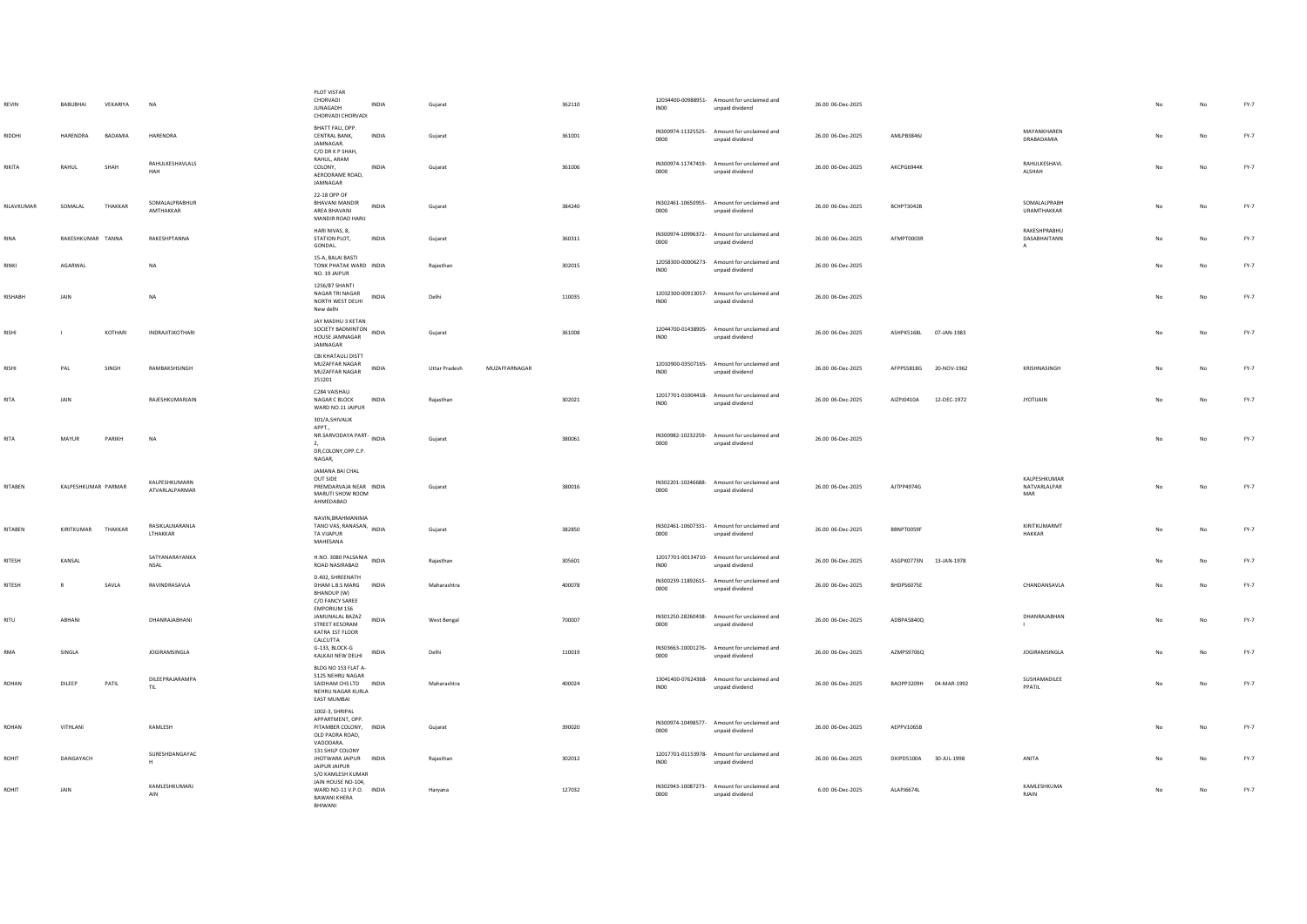| ROHITKUMAR       | B                       | GHETIYA      | BHIKHYBHAIRGHET<br><b>IYA</b>          | MAHADEV<br>APPARTMENT BLOCK<br>NO 203 KAILASH PARK<br>STREET NO 4 INDIA<br>DHOLAKIYA SCHOOL<br>UNIVERSITY ROAD<br>RAJKOT GUJARAT | Guiarat              |               | 360005 | 0000             | IN300513-81247689- Amount for unclaimed and<br>unpaid dividend | 26.00 06-Dec-2025 | AOHPG4971M             |                                       | <b>No</b> | No          | FY-7   |
|------------------|-------------------------|--------------|----------------------------------------|----------------------------------------------------------------------------------------------------------------------------------|----------------------|---------------|--------|------------------|----------------------------------------------------------------|-------------------|------------------------|---------------------------------------|-----------|-------------|--------|
| <b>RONAK</b>     | KATTA                   |              | ASHOKKUMARKAT<br>TA.                   | 87 A BHOMIYA<br>NAGAR 1 ST KALWAR<br>ROAD JHOTWARA INDIA<br><b>JHOTWARA JAIPUR</b><br>JAIPUR                                     | Raiasthan            |               | 302012 | IN00             | 12017701-01083438- Amount for unclaimed and<br>unpaid dividend | 26.00 06-Dec-2025 | FLDPK7975K 06-MAR-1999 | SAVITRIKATTA                          | No        | No          | FY-7   |
| RONAK            | PANKAJKUMAR SHAH        |              | PANKAIKUMARSH<br>AH                    | SHETH FALIYA AT AND<br>POST-RAJPIPLA<br>INDIA<br>RAJPIPLA DIST-<br>NARMADA<br><b>B 7 SAIBABA</b>                                 | Guiarat              |               | 393145 | 0000             | IN303052-10176678- Amount for unclaimed and<br>unpaid dividend | 26.00 06-Dec-2025 | BIZPS7509C             |                                       | No        | No          | FY-7   |
| ROSHNIKUMARI     | SHARMA                  |              | KEDARNATHKSHAR<br>MA                   | APARTMENT OPP<br>AMUL PARK SO<br>INDIA<br><b>BUNGLOW AREA</b><br>KUBERNAGAR<br>AHMEDABAD<br>91 SUKHDEV NAGAR                     | Gujarat              | AHMEDABAD     |        | INO <sub>0</sub> | 12061400-00072871- Amount for unclaimed and<br>unpaid dividend | 26.00 06-Dec-2025 | BSLPS7244C 16-FEB-1981 | NIKUNJLOKESHC<br>HNDRASHARMA          | No        | $_{\sf No}$ | $FY-7$ |
| <b>RUCHITA</b>   | CHOPRA                  |              | RISHABHMURDIA                          | EXT 2 NEAR AIRPORT<br>INDIA<br>MARG. INDORE<br>(M.P.)<br>25 SARDAR SOCIETY                                                       | Madhya Pradesh       |               | 452005 | 0000             | IN301983-11065859- Amount for unclaimed and<br>unpaid dividend | 26.00 06-Dec-2025 | BPTPC5188L             |                                       | No        | No          | FY-7   |
| RUKHSANABANU     | MOHAMEDFARU MEMON       |              | NA                                     | NR JAY BHARAT<br>KABADI MARKET 3 INDIA<br>BEHRAMPURA<br>AHMEDABAD<br>C M/435 OM                                                  | Gujarat              |               | 380022 | <b>INOO</b>      | 12029900-04755519- Amount for unclaimed and<br>unpaid dividend | 26.00 06-Dec-2025 | AMTPM5820H             |                                       | No        | $_{\sf No}$ | $FY-7$ |
| <b>RUPAL</b>     | SURYAKANT TRIVEDI       |              | SURYAKANTTRIVED                        | <b>BUNGLOWS GOKUL</b><br>DHAM ROAD<br><b>INDIA</b><br>KALIYABID<br>BHAVNAGAR<br>GUJARAT                                          | Guiarat              |               | 364002 | 0000             | IN300450-13131072- Amount for unclaimed and<br>unpaid dividend | 26.00 06-Dec-2025 | AEUPT4213L             |                                       | No        | No          | FY-7   |
| RUPALBEN         | MAHESHKUMAR LALSETA     |              | MAHESHKUMAR                            | RADHIKA 12<br>VARDHMAN NAGAR INDIA<br>PALACE ROAD RAJKOT                                                                         | Gujarat              |               | 360001 | INO <sub>0</sub> | 12018000-00300360- Amount for unclaimed and<br>unpaid dividend | 26.00 06-Dec-2025 | AAPPL3610G 11-FEB-1966 | <b>MAHFSHRHAIRA</b><br>MJIBHAILALSETA | No        | No          | $FY-7$ |
| RUPARELIYA       | MITUL                   | KARAMSHIBHAI | KARAMSHIBHAIJIN<br>ABHAIRUPARELIYA     | 421, BHAMARIYA<br>PLOTING, SARDHAR . INDIA<br><b>DISTRICT RAJKOT</b>                                                             | Gujarat              |               | 360025 | 0000             | IN303575-10016575- Amount for unclaimed and<br>unpaid dividend | 26.00 06-Dec-2025 | APWPR1911E             |                                       |           | No          | FY-7   |
| <b>RUPESH</b>    | KUMAR                   | <b>SINGH</b> | <b>UMESHSINGH</b>                      | 2345 TILAK KUNJ GAIL<br>GAON DIBIYAPUR INDIA<br>AURAIYA 206244                                                                   | <b>Uttar Pradesh</b> | <b>FTAWAH</b> |        | INO <sub>0</sub> | 12036000-01217602- Amount for unclaimed and<br>unpaid dividend | 26.00 06-Dec-2025 | BWKPS2942G 15-OCT-1983 |                                       | No        | No          | FY-7   |
| <b>RUPESH</b>    | LABHSHANKER BHATT       |              | <b>LABHSHANKERBHA</b><br>T             | NAGAR STREET, DIST.<br>JAMNAGAR, JAM-<br><b>INDIA</b><br>KHAMBHALIA.                                                             | Guiarat              |               | 361305 | 0000             | IN300974-10350966- Amount for unclaimed and<br>unpaid dividend | 26.00 06-Dec-2025 | ALYPB7309Q             | MANISHARBHAT<br>T                     | No        | No          | FY-7   |
| RUPESHKUMAR      | $\overline{\mathbf{s}}$ | BAHETI       | NA                                     | C/O SATYANARAYAN<br>P BAHETI WARD NO<br>17 SARAF BAZAR<br>INDIA<br>LONAR DIST<br>BULDHANA<br>BULDHANA                            | Maharashtra          |               | 443302 | IN00             | 12029900-00336017- Amount for unclaimed and<br>unpaid dividend | 26.00 06-Dec-2025 |                        |                                       | No        | No          | $FY-7$ |
| <b>RUSHIKESH</b> | <b>HARFSH</b>           | <b>IOSHI</b> | <b>NA</b>                              | YOGESHVER, NR.<br><b>GURU DATTATRAY</b><br>INDIA<br>TEMPLE, OPP. VIRAL<br>BAG,                                                   | Gujarat              |               | 361008 | 0000             | IN300974-10805069- Amount for unclaimed and<br>unpaid dividend | 26.00 06-Dec-2025 |                        |                                       | No        | No          | FY-7   |
| SABBIR           | <b>FIROZBHAI</b>        | MAHODIYA     | FIROZBHAIFAKHRU<br><b>DDINMAHODIYA</b> | SHAHE FAKHRI,<br>MASRU FALIYA, NR<br>INDIA<br>MISSION HOSPITAL,<br>GODI ROAD, DAHOD                                              | Gujarat              |               | 389151 | 0000             | IN300974-11700484- Amount for unclaimed and<br>unpaid dividend | 26.00 06-Dec-2025 | AVIPM6678H             | TASNEEMSHABB<br>IRBHAIMAHODIY<br>A    | No        | No          | FY-7   |
| SACHIN           | PANKAJBHAI PATEL        |              | PANKAJBHAIRANC<br>HODBHAIPATEL         | SURAJ APPT 1 FLAT<br>NO 91 SHROFF ROAD INDIA<br>NR NEW COLLECTOR<br>OFFICE RAJKOT                                                | Gujarat              |               | 360001 | INO <sub>0</sub> | 12018600-00551034- Amount for unclaimed and<br>unpaid dividend | 26.00 06-Dec-2025 | BKMPP4461R 12-OCT-1991 | NEETABENPPAT<br>EL                    | No        | No          | FY-7   |
| SACHIN           | RAMESHBHAI PARMAR       |              | NA                                     | SHRI<br>RAM, BHIDBHANJAN<br>NAGAR, GOUARDHAN<br>-<br>DAIRY STREET,<br>UNIVERSITY ROAD,<br>RAJKOT                                 | Gujarat              |               | 360005 | INO <sub>0</sub> | 13019900-00252934- Amount for unclaimed and<br>unpaid dividend | 26.00 06-Dec-2025 | AMGPP3763M 13-APR-1977 | RAMESHKANTIL<br>AI PARMAR             | No        | No          | FY-7   |
| SADHANA          | RANI                    | <b>GUPTA</b> | SURESHCHANDGU<br>PTA                   | B-11, SHUBH AGAN<br>RAIPURA UDYOG PURI INDIA<br>KOTA KOTA                                                                        | Rajasthan            |               | 324004 | 0000             | IN300394-16873917- Amount for unclaimed and<br>unpaid dividend | 13.00 06-Dec-2025 | AHWPG5786C             |                                       |           | $_{\sf No}$ | $FY-7$ |
| SADHNA           | VORA                    |              | KIRITVORA                              | STYNAM APARTMENT<br>BLOCK NO 5 4 PATEL<br>COLONY B/H ST ANN S INDIA<br>HIGH SCHOOL<br><b>IAMNAGAR</b>                            | Gujarat              |               | 361008 | 0000             | IN301039-24095879- Amount for unclaimed and<br>unpaid dividend | 26.00 06-Dec-2025 | AATPV7066J             | KIRITHVORA                            | No        | No          | FY-7   |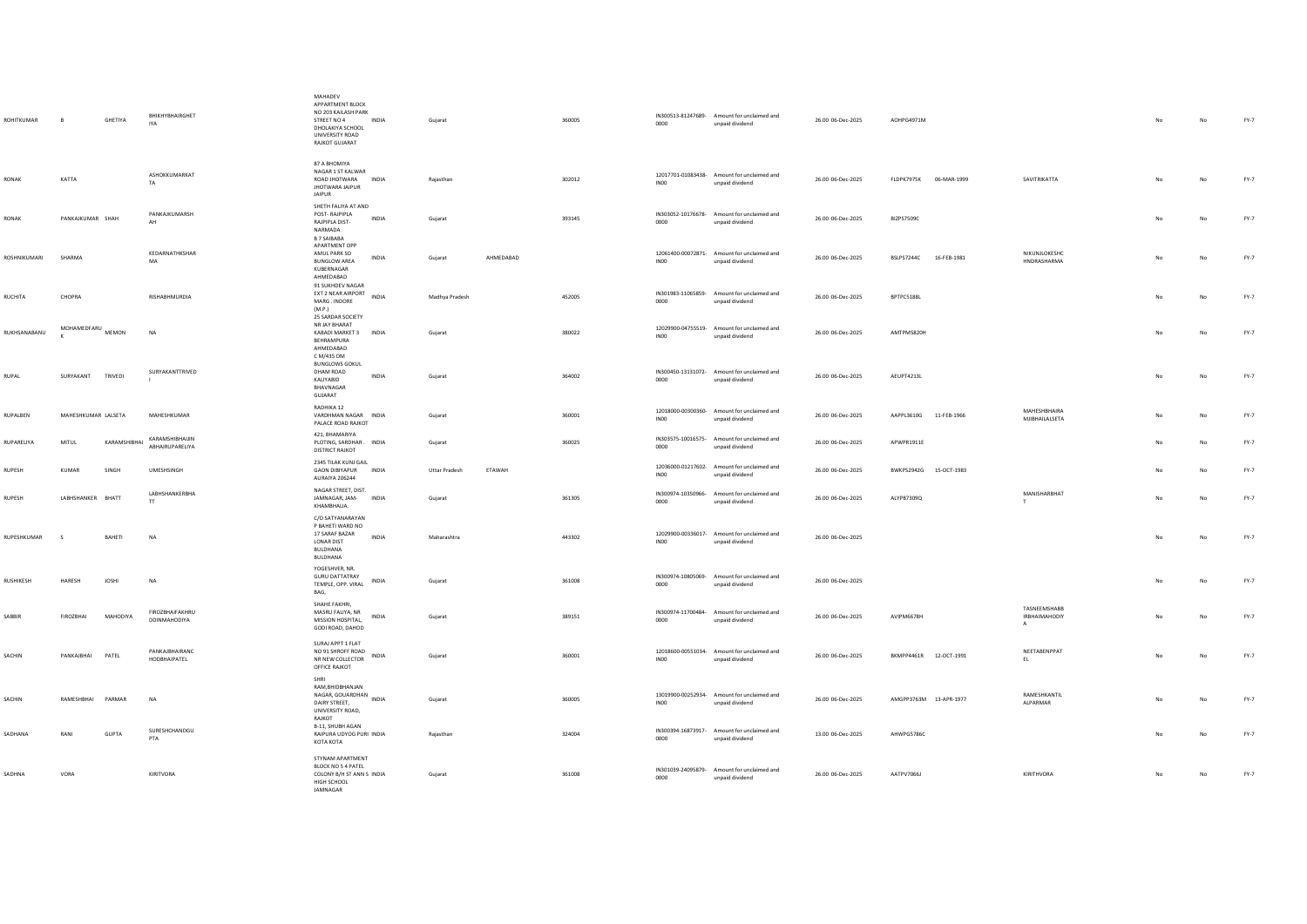| SADIKALI   | SAIYEDALI         | SAIYED      | SSSAIYED                      | <b>HOSUE NO 1384 -</b><br>4110/A, PARSI GALI<br>NA NAKE R/S<br>STANDARD BAKERY INDIA<br>KHAS BAZAR<br>TRANDARWAJA<br>AHEMDABAD | Gujarat                          | 380001 | IN <sub>00</sub> | 12069700-00010102- Amount for unclaimed and<br>unpaid dividend | 26.00 06-Dec-2025 | AMDPS6365D 21-NOV-1966 |             |                              | No             | $_{\sf No}$ | $FY-7$ |
|------------|-------------------|-------------|-------------------------------|--------------------------------------------------------------------------------------------------------------------------------|----------------------------------|--------|------------------|----------------------------------------------------------------|-------------------|------------------------|-------------|------------------------------|----------------|-------------|--------|
| SADIKALI   | <b>YUSUFAU</b>    | SARANI      | YUSUFAUSARANI                 | VADVA, KACHHIYA<br>WAD, MADHIYA FALI, INDIA<br>BHAVNAGAR.                                                                      | Gujarat                          | 364001 | 0000             | IN300974-11060229- Amount for unclaimed and<br>unpaid dividend | 26.00 06-Dec-2025 | AFPPS8538B             |             | MUSTAQYUSUF<br>ALISARANI     | N <sub>0</sub> | $_{\sf No}$ | FY-7   |
| SADIOALI   | <b>ISUFALI</b>    | BHARMAL     | NA                            | C/O. HASANALI<br>ESMAILJI & SONS, INDIA<br>VORAVAD, RAJKOT,<br>11 GURUKRUPA SOC                                                | Guiarat                          | 360001 | 0000             | IN300974-10071790- Amount for unclaimed and<br>unpaid dividend | 26.00 06-Dec-2025 | AFPPB7403L             |             | MURTZASBHAR<br>MAL           |                | No          | FY-7   |
| SAGAR      | <b>JADAVBHAI</b>  | KEVADIYA    | <b>JADAVBHAIKEVADI</b><br>YA  | <b>LANDMARK OPP</b><br>GURUKUL SCHOOL INDIA<br>NANI VED VED ROAD<br>SURAT<br>158-JUGAIDASNI                                    | Guiarat                          | 395004 | <b>IN00</b>      | 12033200-12683381- Amount for unclaimed and<br>unpaid dividend | 26.00 06-Dec-2025 | BWAPK3731R 05-DEC-1991 |             |                              | No             | No          | FY-7   |
| SAHARRHAI  | DESAL             |             | <b>GANESHRHAIDESAL</b>        | CHALI<br>PREMADARVAIA<br><b>INDIA</b><br>BHAR IDGA ROAD<br>AHMEDABAD                                                           | Guiarat                          | 380016 | 0000             | IN300343-10276397- Amount for unclaimed and<br>unpaid dividend | 26.00.06-Dec-2025 | AIKPD1155G             |             |                              | No.            | No          | FY-7   |
| SAHDEO     | CHOUDHARY         |             | JATANCHOUDHARY                | KALI BARI COURT<br><b>ROAD GIRIDIH</b><br><b>INDIA</b><br><b>JHARKHAND</b><br>A-1-404, L.B. PARK<br>SOCIETY, OPP PANJRA        | Jharkhand                        | 815301 | 0000             | IN302978-10502650- Amount for unclaimed and<br>unpaid dividend | 26.00 06-Dec-2025 | ABIPC4055E             |             | SAURABHSWAR<br><b>NKAR</b>   | No             | No          | FY-7   |
| SAHIL      | DINESHKUMAR MEHTA |             | <b>NA</b>                     | POLE GHOD DOD<br><b>INDIA</b><br>ROAD SUNVALL<br>NANPURA CHORASI<br>SURAT<br>MUSTUFA MASJID<br>ROAD OPP                        | Gujarat                          | 395001 | INO <sub>0</sub> | 12041500-00350006- Amount for unclaimed and<br>unpaid dividend | 26.00 06-Dec-2025 | AXKPM7239A 02-JUN-1987 |             |                              | No             | No          | FY-7   |
| SAIDABIBI  |                   | HASANJI     | JAHURAHMEDHAS<br>ANJI         | SARVODAYSOCIETY<br>INDIA<br>NEAR MUSTUFA<br>MASJID, POLOGROUN<br><b>D HIMATNAGAR</b><br>O/S. KALAVAD GATE                      | Gujarat                          | 383001 | <b>IN00</b>      | 12054300-00049839- Amount for unclaimed and<br>unpaid dividend | 26.00 06-Dec-2025 | ACXPH7323Q 10-OCT-1976 |             | JAHURAHMEDH<br>ASANJI        |                | No          | FY-7   |
| SAKARIA    | PRAVIN            | POPATBHAI   | POPATBHAISAKARI               | NEAR LAL VADI<br>PRIMARY SCHOOL, INDIA<br>HAPA ROAD,<br>JAMNAGAR.                                                              | Gujarat                          | 361001 | 0000             | IN300974-10377024- Amount for unclaimed and<br>unpaid dividend | 26.00 06-Dec-2025 | AZFPS1201B             |             |                              | No             | No          | $FY-7$ |
| SAKINA     | T                 | LOTIYA      | <b>NA</b>                     | "HUSENI MANZIL"<br>NAGESHWAR COLONY INDIA<br>NR FLOUR MILL                                                                     | Gujarat                          | 361001 | 0000             | IN300394-15809507- Amount for unclaimed and<br>unpaid dividend | 78.00 06-Dec-2025 |                        |             |                              |                | No          | FY-7   |
|            |                   |             |                               |                                                                                                                                |                                  |        |                  |                                                                |                   |                        |             |                              |                |             |        |
| SAKSHI     | BABBAL            |             | NA                            | FLAT NO 621 E BLOCK<br>TULIP GRAND PILIBHT INDIA<br>ROAD 243001                                                                | BAREILLY<br><b>Uttar Pradesh</b> |        | 0000             | IN300513-20504238- Amount for unclaimed and<br>unpaid dividend | 20.00 06-Dec-2025 |                        |             |                              | No             | No          | FY-7   |
| SAKSHI     | <b>JAYKUMAR</b>   | KHATOD      | JAYKUMARSHYAM<br>SUNDERKHATOD | L-203 SHILALEKH OPP<br>POLICE STADIUM<br><b>INDIA</b><br>SHAHIBAUG<br>AHMEDABAD (GUJ)                                          | Gujarat                          | 380004 | 0000             | IN301983-10941627- Amount for unclaimed and<br>unpaid dividend | 26.00 06-Dec-2025 | FNTPK9643H             |             |                              | No             | No          | FY-7   |
| SALIMBHAI  | SHAHBUDIN         | KHOJA       | SHAHBUDINKHOJA                | SIDDHNATH<br>MAHADEV POL MAYA<br>INDIA<br><b>BAZAR TA VISNAGAR</b><br><b>DIST MEHSANA</b>                                      | Gujarat                          | 384315 | 0000             | IN301276-30367287- Amount for unclaimed and<br>unpaid dividend | 26.00 06-Dec-2025 | ABWPK4771D             |             |                              | No             | No          | FY-7   |
| SAMBHAV    | CHANDALIA         |             | SUSHILCHANDALIA               | 29. MILAP NAGAR<br>NEAR JAIPURIYA<br><b>INDIA</b><br>HOSPITAL TONK<br>ROAD JAIPUR                                              | Rajasthan                        | 302018 | 0000             | IN302700-20037614- Amount for unclaimed and<br>unpaid dividend | 26.00 06-Dec-2025 | AGFPC2101B             |             |                              | No             | No          | $FY-7$ |
| SAMEERBHAI | RAIFSHKUMAR MODI  |             | RAJESHKUMARGO<br>VINDLALMODI  | KAND WAS HINGALA<br><b>INDIA</b><br><b>CHACHAR PATAN</b>                                                                       | Guiarat                          | 384265 | INO <sub>0</sub> | 12072700-00143158- Amount for unclaimed and<br>unpaid dividend | 26.00 06-Dec-2025 | DGNPM7157Q 15-OCT-1988 |             | KHUSHBUBENSA<br>MEERBHAIMODI | No             | No          | FY-7   |
| SAMIDH     | <b>VIKAS</b>      | BHAGWAT     | <b>NA</b>                     | <b>FLAT 704 BLDG 05</b><br>BALAJI PRANGAN SEC INDIA<br>4 KHARGHAR CO<br>SARITA BHAGWAT                                         | Maharashtra                      | 410210 | 0000             | IN300484-15190197- Amount for unclaimed and<br>unpaid dividend | 26.00 06-Dec-2025 |                        |             |                              | No             | No          | $FY-7$ |
| SAMJUBEN   | MOHANBHAI         | SOJITRA     | NA                            | 13 SHAKTI SOC SANT<br>KABIR ROAD BEHIND<br>INDIA<br>SARDAR SCHOOL<br>RAJKOT                                                    | Gujarat                          | 360003 | INO <sub>0</sub> | 12018000-00197225- Amount for unclaimed and<br>unpaid dividend | 26.00 06-Dec-2025 | BIBPS8869P             | 15-OCT-1938 | ASHISHSOJITRA                | No             | No          | FY-7   |
| SAMPAT     | RAJ               |             | <b>HASTIMAL</b>               | SAMPAT RAJ S/O<br>HASTI MAL SONARO<br><b>INDIA</b><br>KI GALI SABJI MANDI<br>BARMER                                            | Rajasthan                        | 344001 | <b>IN00</b>      | 12012101-00047660- Amount for unclaimed and<br>unpaid dividend | 26.00 06-Dec-2025 | AASPR9156Q             |             | SUSHILADEVI                  | No             | No          | $FY-7$ |
| SAMPATLAL  | LALCHAND          | <b>JAIN</b> | LALCHANDMOOLC<br>HANDJAIN     | 3RD FLOOR, ROOM<br>NO. 301 SAHAJIVAN<br>CO OP HSG SOC 24 -24 INDIA<br>D 28-28C N M JOSHI<br>MARG MUMBAI                        | Maharashtra                      | 400013 | 0000             | IN301604-10369772- Amount for unclaimed and<br>unpaid dividend | 50.00 06-Dec-2025 | AADPJ4720B             |             | JAYANTILALLALC<br>HANDJAIN   | No             | No          | FY-7   |
| SANCHANIA  | RASIKLAL          | NANJI       | SANCHANIANANJI<br>ANANDRHAI   | DIWAN PARA.<br>INDIA<br><b>WANKANFR</b><br>257 RAJIVAVAS VIHAR                                                                 | Gujarat                          | 363621 | 0000             | IN300974-10773347- Amount for unclaimed and<br>unpaid dividend | 25.00 06-Dec-2025 | BKOPS5168N             |             |                              |                | No          | $FY-7$ |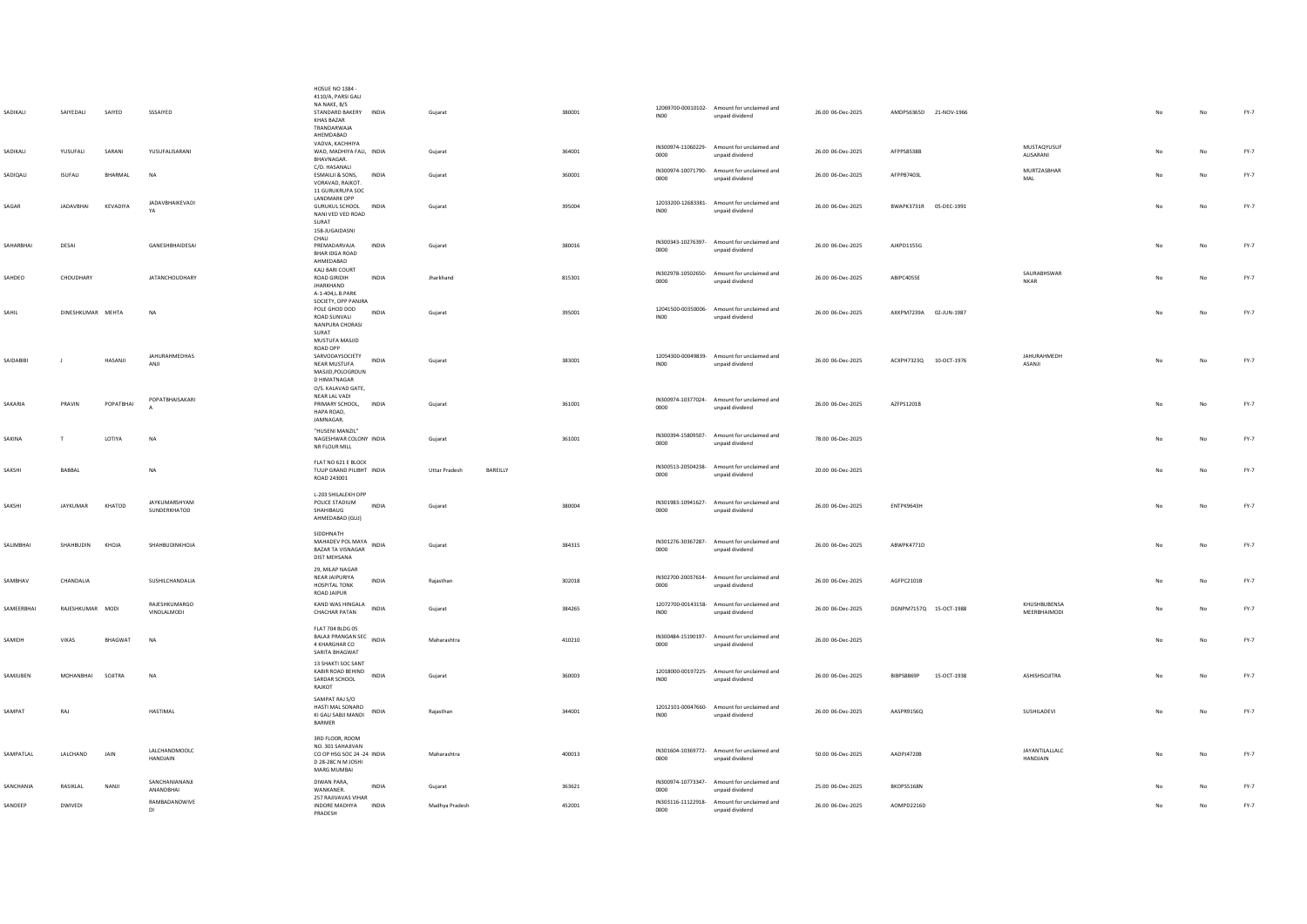| SANDEEP     | HURIA               |            | KRISHANLALHURIA                        | H NO-745, SECTOR-13, INDIA<br>HISAR, HARYANA                                                                    | Haryana     | 125005 | 0000             | IN302269-10789667- Amount for unclaimed and<br>unpaid dividend | 26.00 06-Dec-2025    | ABDPH5829C                | ANJANAHURIA                         |    |             | $FY-7$ |
|-------------|---------------------|------------|----------------------------------------|-----------------------------------------------------------------------------------------------------------------|-------------|--------|------------------|----------------------------------------------------------------|----------------------|---------------------------|-------------------------------------|----|-------------|--------|
| SANDEEP     | KUMAR               |            | SURESHRAJAK                            | MITHAPUR B AREA<br><b>REHIND OF RHANA</b><br>INDIA<br>MAL NAHAR PAR<br>PATNA                                    | Bihar       | 800001 | INO <sub>0</sub> | 12047200-00876194- Amount for unclaimed and<br>unpaid dividend | 70.00 06-Dec-2025    | CCSPK4199N<br>30-MAR-1988 | SURESHRAJAK                         | No | No          | FY-7   |
| SANDEEP     | SAWARMAL            | HISARIA    | SAWARMAI HISARI                        | B/1301, 13th FLOOR,<br>RAHEJA SHERWOOD<br>CANARY HEIGHTS INDIA<br>GOREGAON (E)<br>MUMBAI                        | Maharashtra | 400063 | INO <sub>0</sub> | 12010600-00316780- Amount for unclaimed and<br>unpaid dividend | 66818.00 06-Dec-2025 | AAAPH3095A                |                                     |    | No          | $FY-7$ |
| SANDEEP     | SURESH              | ATHALE     | SURESHATHALE                           | FLAT NO B 402<br>KUMAR SAHAWAS<br>SURVEY 132/2 BANER INDIA<br>PASHAN LINK ROAD<br>PUNE MAHARASHTRA              | Maharashtra | 411021 | 0000             | IN300513-12387332- Amount for unclaimed and<br>unpaid dividend | 30.00 06-Dec-2025    | AHGPA4976L                |                                     | No | No          | $FY-7$ |
| SANDEEPBHAI | BAVANJIBHAI         | VIRADIA    | BAVANJIBHAIVIRA<br>DIA                 | HARI KRUPA, RAM<br>VIHAR SOCIETY-2,<br>NANA MAHUVA MAIN INDIA<br>ROAD, RAJKOT.                                  | Gujarat     | 360004 | 0000             | IN300974-10871253- Amount for unclaimed and<br>unpaid dividend | 26.00 06-Dec-2025    | AFWPV0053P                | BAVANJIBHAIHA<br>RIBHAIVIRADIYA     | No | No          | $FY-7$ |
| SANDESH     | SURESH              | KARNAWAT   | SURESHKARNAWA                          | 1933 C WARD<br>LAXMIPURI<br>INDIA<br>SHANIWAR PETH<br>KOLHAPUR<br>15-NEW MAHARAJA                               | Maharashtra | 416002 | 0000             | IN301330-21565929- Amount for unclaimed and<br>unpaid dividend | 26.00 06-Dec-2025    | ABYPK1309B                | CHANCHALASUR<br>ESHKARNAWAT         | No | $_{\sf No}$ | $FY-7$ |
| SANDHYA     | ASHOKKUMAR GUWALANI |            | <b>ASHOKKUMARGU</b><br>WALANI          | PARK NR, MATIRI<br>HOSPITAL MAYA<br>INDIA<br>CINEMA ROAD,<br>KUBERNAGAR<br>AHMEDABAD                            | Gujarat     | 382340 | 0000             | IN300982-10406032- Amount for unclaimed and<br>unpaid dividend | 26.00 06-Dec-2025    | ALBPG8014C                | ASHOKRHAVAN<br>DASGUWALANI          | No | $_{\sf No}$ | $FY-7$ |
| SANDHYA     | DHADDHA             |            | SANJAYDHADDHA                          | 526 E OTC SCHEME<br>AMBAMATA UDAIPUR INDIA                                                                      | Raiasthan   | 313001 | 0000             | IN300476-43447997- Amount for unclaimed and<br>unpaid dividend | 26.00 06-Dec-2025    | AROPD7643P                |                                     | No | No          | $FY-7$ |
| SANDIP      | GOVINDRHAI CHAVDA   |            | GOVINDBHAICHAV<br>DA                   | 1630/1 SECTOR 2/D<br>GANDHINAGAR<br><b>INDIA</b><br>SECTOR 6<br>GANDHINAGAR                                     | Guiarat     | 382006 | 0000             | IN304131-10071845- Amount for unclaimed and<br>unpaid dividend | 26.00 06-Dec-2025    | AFFPC9985R                |                                     | No | No          | FY-7   |
| SANDIP      | HANUMANT RAJESHIRKE |            | <b>NA</b>                              | A/P TALSAR<br>SHIRKEWADI TAL<br><b>INDIA</b><br>CHIPLUN DIST<br>RATNAGIRI                                       | Maharashtra | 415602 | 0000             | IN300450-13881000- Amount for unclaimed and<br>unpaid dividend | 26.00 06-Dec-2025    |                           |                                     | No | No          | FY-7   |
| SANDIP      | MAGANBHAI MENDPARA  |            | MAGANBHAIDHAN<br><b>JIBHAIMENDPARA</b> | B-69, MANHARNAGAR<br>PART-1.<br>PAR1-1,<br>NR,KHODIYARNAGAR INDIA<br>CROSS ROAD.<br>BAPUNAGAR,<br>AHMEDABAD     | Gujarat     | 380024 | INO <sub>0</sub> | 12035000-01253425- Amount for unclaimed and<br>unpaid dividend | 26.00 06-Dec-2025    | BYGPM7872P 11-FEB-1994    | MAGANBHAIDH<br>ANJIBHAIMENDP<br>ARA | No | No          | $FY-7$ |
| SANDIPKUMAR | NARANBHAI           | MANIYA     | NARANBHAIVASTA<br>BHAIMANIYA           | 25 GAURAV PARK SOC<br>OPP GAYATRI<br>PARIVAR 2<br>INDIA<br>KATARGAM RD B/H<br>ANATH ASHRAM<br>SURAT             | Gujarat     | 395004 | INO <sub>0</sub> | 12029900-05245220- Amount for unclaimed and<br>unpaid dividend | 26.00 06-Dec-2025    | AMRPM7585M 16-AUG-1987    |                                     | No | $_{\sf No}$ | $FY-7$ |
| SANGEETA    | GUPTA               |            | SURESHGUPTA                            | A-3/A-1, RAGHUNATH<br>COLONY GALTA ROAD INDIA<br>DELHI BAI PASS ROAD INDIA<br><b>JAIPUR</b>                     | Rajasthan   | 302003 | INO <sub>0</sub> | 12010605-00179573- Amount for unclaimed and<br>unpaid dividend | 26.00 06-Dec-2025    | ADHPG4791Q 03-FEB-1964    | SURESHGUPTA                         |    | No          | $FY-7$ |
| SANGEETA    | SINGHAL             |            | PEEYUSHSINGHAL                         | E-6, SHASTRI NAGAR,<br>BHILWARA<br><b>INDIA</b><br>(RAJASTHAN)<br>BHILWARA                                      | Raiasthan   | 311001 | INO0             | 12019101-00153622- Amount for unclaimed and<br>unpaid dividend | 26.00 06-Dec-2025    | ANCPS3775K 24-AUG-1977    |                                     |    | No          | $FY-7$ |
| SANGEETA    | VINAY               | DHRUVE     | VINAYRARULALDH<br><b>RUVE</b>          | 103 APURVA<br>RESIDENCY SARU<br>SECTION ROAD NR<br>INDIA<br>PALACE GROUND<br>JAMNAGAR                           | Gujarat     | 361008 | 0000             | IN301039-24547186- Amount for unclaimed and<br>unpaid dividend | 26.00 06-Dec-2025    | AIIPD4804B                | VINAYBABULALD<br><b>HRUVE</b>       |    | No          | FY-7   |
| SANGEETABEN | ASHOKKUMAR GADHIA   |            | ASHOKKUMARCGA<br>DHIA                  | KALYAN SOCHAYATI<br>MAHUVA ROAD<br>INDIA<br>SAVARKUNDLA<br>AMRELI                                               | Guiarat     | 364515 | 0000             | IN303052-10744609- Amount for unclaimed and<br>unpaid dividend | 62.00 06-Dec-2025    | ACOPG8908M                |                                     | No | No          | FY-7   |
| SANGHVI     | <b>TEJAS</b>        | BHARATBHAI | SANGHVIBHARATB<br>HAIAMRUTALAL         | 203, 2ND FLOOR,<br>JAGSHANTI NIKETAN,<br>NEAR CINEMAX<br>MULTIPLEX, BEVERLY INDIA<br>PARK, MIRA ROAD.<br>THANE. | Maharashtra | 401107 | 0000             | IN302582-10008342- Amount for unclaimed and<br>unpaid dividend | 26.00 06-Dec-2025    | AQUPS2836G                | DEVIBHARATSA<br>NGHVI               | No | No          | $FY-7$ |
| SANGITA     | DEVI                | AGRAWAL    | CHUNNILALMITTAL                        | W/O VINOD KUMAR<br>AGRAWAL KHEJROLI<br><b>INDIA</b><br>CHOMU JAIPUR<br><b>JAIPUR</b>                            | Rajasthan   | 303803 | INO0             | 12017701-01035776- Amount for unclaimed and<br>unpaid dividend | 26.00 06-Dec-2025    | BZOPA0145E 05-DEC-1975    | VINODKUMARA<br>GRAWAL               | No | No          | $FY-7$ |
| SANGITABEN  | NIRANIAN            | SHAH       | <b>NIRANIANSHAH</b>                    | 6, SIDHACHAL VATIKA<br>NR. KAPADIA<br>HOSPITAL<br><b>INDIA</b><br>RAMNAGAR,<br>SABARMATI<br>AHMEDARAD           | Gujarat     | 380005 | 0000             | IN303052-10097955- Amount for unclaimed and<br>unpaid dividend | 26.00 06-Dec-2025    | BJTPS3795K                |                                     | No | No          | FY-7   |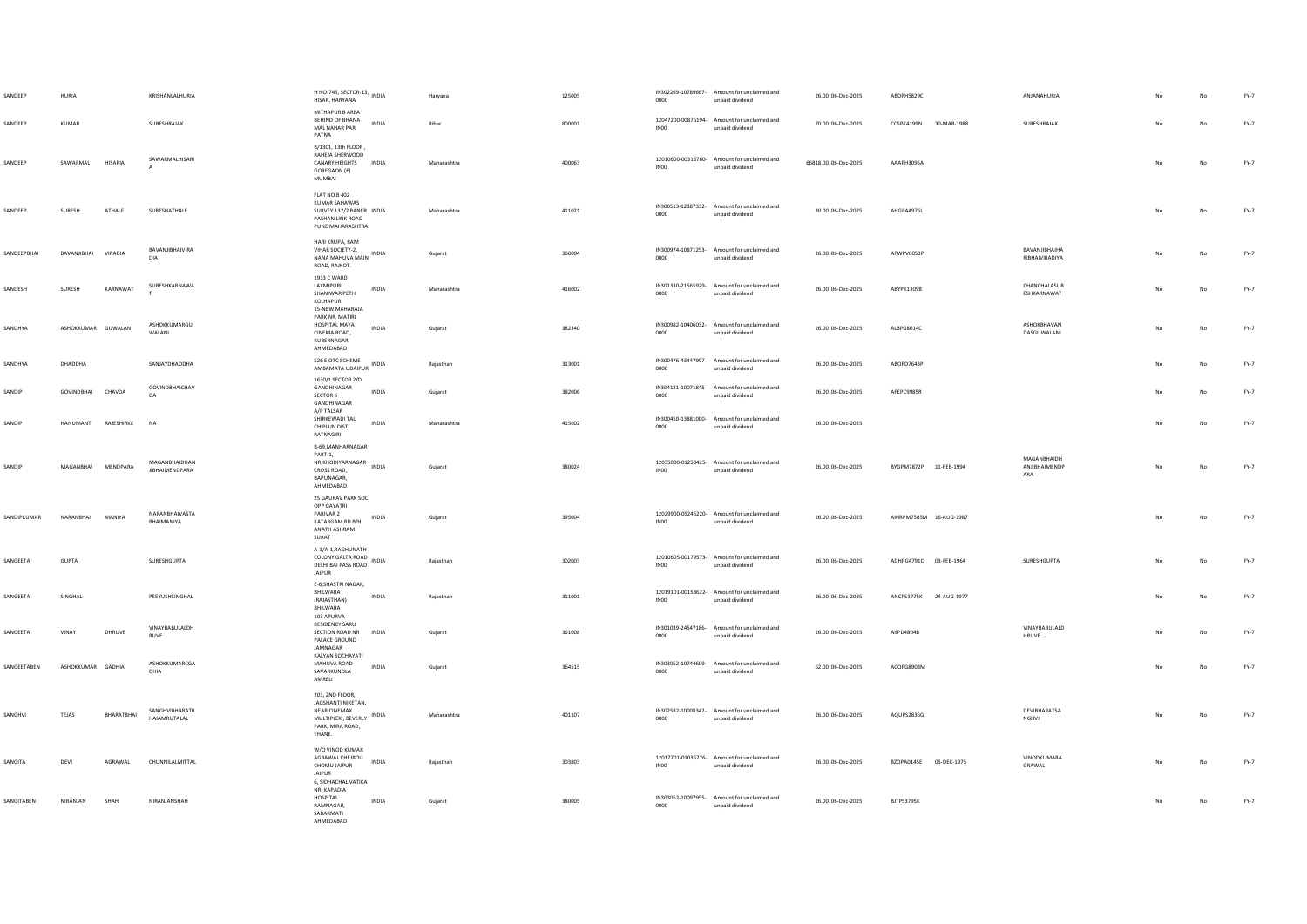| SANGVI      | NAVINBHAI              |            | BHAICHANDBHA SANGHAVIBHAICH<br>ANDBHAIO | JINPARA STREET<br>THANGADH CHOTILA INDIA<br>SURENDRANAGAR                                                                                | Gujarat                         | 363530 | 0000             | IN301645-10400969- Amount for unclaimed and<br>unpaid dividend | 26.00 06-Dec-2025 | BJJPS1495N             |             |                                          |     |             | $FY-7$ |
|-------------|------------------------|------------|-----------------------------------------|------------------------------------------------------------------------------------------------------------------------------------------|---------------------------------|--------|------------------|----------------------------------------------------------------|-------------------|------------------------|-------------|------------------------------------------|-----|-------------|--------|
| SANIAY      |                        |            | MOHANLALAGARW<br>AL                     | 24. HANS KRIPA SHIV<br>COLONY KISAN MARG INDIA<br><b>TONK PHATAK JAIPUR</b>                                                              | Rajasthan                       | 302015 | INO0             | 12014101-00030170- Amount for unclaimed and<br>unpaid dividend | 26.00.06-Dec-2025 | ROUPS4563R 11-APR-1978 |             |                                          | No. | No          | $FY-7$ |
| SANJAY      |                        | PATEL      | AMBALALBPATEL                           | PLOT NO. 58-C,<br>VARAHI SOCIETY,<br>INDIA<br>GHOGHA JAKATNAKA,<br>BHAVNAGAR.                                                            | Gujarat                         | 364003 | 0000             | IN300974-10847437- Amount for unclaimed and<br>unpaid dividend | 26.00 06-Dec-2025 | ARZPP6105H             |             |                                          |     | No          | $FY-7$ |
| SANJAY      | $\mathsf{B}$           | SHAH       | $_{\sf NA}$                             | VISHWAMBHAR<br>COMPLEX, NEAR<br><b>TELEPHONE</b><br>INDIA<br>EXCHANGE, NEAR<br>OLD COURT.<br>SALEBHAI DELO,                              | Gujarat                         | 362265 | 0000             | IN300974-10307420- Amount for unclaimed and<br>unpaid dividend | 26.00 06-Dec-2025 |                        |             |                                          | No  | No          | FY-7   |
| SANJAY      | BHANDARI               |            | PREMROOPCHAND<br><b>BHANDARL</b>        | C-24 2ND FLOOR<br>MANNAT INFRA<br>APARTMENT MERTIYA INDIA<br>GARDEN KE PASS VALI<br><b>GALI JODHPUR</b>                                  | Rajasthan                       | 342006 | INO <sub>0</sub> | 12038000-00104942- Amount for unclaimed and<br>unpaid dividend | 26.00 06-Dec-2025 | AILPB5695B             | 15-NOV-1970 | ANITABHANDAR<br>$\mathbf{1}$             |     | No          | $FY-7$ |
| SANJAY      | GIRDHARLAL BUDDHDEV    |            | <b>GIRDHARLAL</b>                       | JAY JALARAM 10,<br>JUNCTION QUA.,<br><b>INDIA</b><br>OPP.RAILWAY QUA.,<br>RAJKOT                                                         | Guiarat                         | 360001 | INO0             | 13019900-00022445- Amount for unclaimed and<br>unpaid dividend | 26.00.06-Dec-2025 | AAOPR5375K 16-MAY-1963 |             | POONAMSANJA<br>YBUDDHDEV                 | No. | No          | $FY-7$ |
| SANJAY      | GUNVANTLAL MEHTA       |            | GUNVANTLALMEH<br>TA                     | 12/137, PARISHRAM<br>APPARTMENT NEAR<br>BIMANAGAR<br>INDIA<br>SATELLITE ROAD<br>AHMEDABAD                                                | Gujarat                         | 380015 | 0000             | IN300982-10177241- Amount for unclaimed and<br>unpaid dividend | 26.00 06-Dec-2025 | AGIPM6408N             |             | PRABHAVATIME RUPALSANJAYM<br>HTA<br>EHTA | No  | No          | $FY-7$ |
| SANJAY      | JAIN                   |            | BABULALIAIN                             | 302, LIVING<br>PARADISE, G-8-9,<br><b>INDIA</b><br>RATI AM KOTHL<br>INDORE (M.P.)                                                        | Madhya Pradesh                  | 452001 | 0000             | IN301983-10123173- Amount for unclaimed and<br>unpaid dividend | 26.00 06-Dec-2025 | ADUPJ3517G             |             | SEEMAJAIN                                |     | No          | FY-7   |
| SANJAY      | JAIN                   |            | NIRMALKUMARJAI<br>$\mathsf{N}$          | C/O AJIT FANCY<br>STORE VAKILAN<br>INDIA<br><b>BAZAR HISSAR</b><br>J 404 KRISH                                                           | Haryana                         | 125001 | 0000             | IN301160-30429701- Amount for unclaimed and<br>unpaid dividend | 26.00 06-Dec-2025 | AALPJ5503G             |             |                                          |     | No          | $FY-7$ |
| SANJAY      | KESHAVAJIBHAI CHANGELA |            | KESHAVAJIBHAICH<br>ANGELA               | RESIDENCY B/H UMA<br>SCHOOL NIKAL<br><b>INDIA</b><br>NAROADA ROAD<br>AHMEDABAD                                                           | Gujarat                         | 382350 | INO0             | 12019800-00263622- Amount for unclaimed and<br>unpaid dividend | 26.00 06-Dec-2025 | ARGPC5572J 13-DEC-1980 |             | SHIVKUMARMA<br>HENDRABHAIRA<br>BADIA     |     | No          | FY-7   |
| SANJAY      | KUMAR                  | CHETANIHUF | OMPRAKASHCHET<br>ANI                    | BHAGWAN DAS BINJ<br>RAJ KAPI NEEM KA INDIA<br>THANA SIKAR SIKAR                                                                          | Rajasthan                       | 332713 | INO <sub>0</sub> | 12017701-00726614- Amount for unclaimed and<br>unpaid dividend | 26.00 06-Dec-2025 | AATHS0153B 01-JAN-1972 |             |                                          |     | $_{\sf No}$ | $FY-7$ |
| SANJAY      | KUMAR                  | KOTHARI    | CHANDRATANKOT<br><b>HARI</b>            | 32/1A, RAM KRISHNA<br>SAMADHI ROAD<br>SHREE NIKET, 1ST<br>FLOOR, FLAT-1F NEAR INDIA<br>NEW HARIYANA<br>BHAWAN<br>KANKURGACHI,<br>KOLKATA | West Bengal                     | 700054 | 0000             | IN302496-10047662- Amount for unclaimed and<br>unpaid dividend | 26.00 06-Dec-2025 | AFAPK8684D             |             |                                          | No  | No          | FY-7   |
| SANJAY      | MAHENDRBHAI PATEL      |            | $_{\sf NA}$                             | 10, TIRTH TOWNSHIP INDIA<br>COURT ROAD                                                                                                   | Gujarat                         | 388225 | 0000             | IN301991-10844006- Amount for unclaimed and<br>unpaid dividend | 26.00 06-Dec-2025 |                        |             |                                          |     | No          | $FY-7$ |
| SANJAY      | PRAGIIRHAI             | SOLANKI    | PRAGIIRHAI                              | YOGI VIHAR 22-A-<br>NEW JAGNATH PLOT INDIA<br>RAIKOT<br>37 SHIVAM SOCIETY                                                                | Guiarat                         | 360001 | INO0             | 12018000-00103623- Amount for unclaimed and<br>unpaid dividend | 52.00 06-Dec-2025 | AUUPS5495B 04-JUN-1972 |             | HEMAVISANJAYS<br>OLANKI                  |     | No          | FY-7   |
| SANJAY      | $\mathsf{R}$           | PATEL      | RAMANLALKANTIL<br>ALPATEL               | SUJATPURA ROAD<br><b>INDIA</b><br>KADI KADI GUJARAT<br><b>INDIA</b>                                                                      | Gujarat                         | 382715 | 0000             | IN300513-17145518- Amount for unclaimed and<br>unpaid dividend | 26.00 06-Dec-2025 | AUCPP0011E             |             |                                          | No  | No          | FY-7   |
| SANJAY      | SINGAL                 |            | SHVINODKUMARSI<br>NGAL                  | 484/8 GALI LALA<br>SALEGRAM CITY<br>INDIA<br>THANA ROAD, HISAR                                                                           | Haryana                         | 125001 | INO <sub>0</sub> | 12019101-02163245- Amount for unclaimed and<br>unpaid dividend | 26.00 06-Dec-2025 | BOPPS4330R             | 31-JAN-1988 |                                          |     | No          | $FY-7$ |
| SANJAYKUMAR | MISHRIMAL              | JAIN       | MISHRIMAL                               | A 11 KALASH FLAT<br>RAMNAGAR 3RD<br>INDIA<br><b>FLOOR SABARMATI</b><br>AHMEDABAD                                                         | Gujarat                         | 380005 | IN00             | 12033500-00245698- Amount for unclaimed and<br>unpaid dividend | 26.00 06-Dec-2025 | AABHJ6183N             | 17-OCT-1967 |                                          |     | $_{\sf No}$ | FY-7   |
| SANJAYKUMAR | NANDUBHAI              | PRAJAPATI  | NANDUBHAIPPRAJ<br>APATI                 | AT-MOTI SHIHOLI,<br>GANDHINAGAR (GUJ.) INDIA                                                                                             | Gujarat                         | 382001 | 0000             | IN301983-10550940- Amount for unclaimed and<br>unpaid dividend | 26.00 06-Dec-2025 | ATUPP0322K             |             |                                          |     | No          | $FY-7$ |
| SANJEEV     | KUMAR                  | CHANDOK    | SHMANOHARLALC<br><b>HANDOK</b>          | B-36, DOUBLE STOREY<br>MOTIA KHAN<br>INDIA<br>PAHARGANJ NEW<br>DELHI                                                                     | Delhi                           | 110055 | 0000             | IN302960-10011932- Amount for unclaimed and<br>unpaid dividend | 26.00 06-Dec-2025 | AFJPC7141L             |             |                                          | Nc  | No          | FY-7   |
| SANJEEV     | <b>KUMAR</b>           | SARASWAT   | MRHDSARASWAT                            | 2/96, VIRAT KHAND-2<br><b>GOMTI NAGAR</b><br>INDIA<br><b>LUCKNOW 226010</b>                                                              | <b>Uttar Pradesh</b><br>LUCKNOW |        | 0000             | IN300556-10198447- Amount for unclaimed and<br>unpaid dividend | 26.00 06-Dec-2025 | ATRPS0409B             |             | GEETANJALISAR<br>ASWAT                   |     | No          | FY-7   |
| SANJEEV     | <b>MEHRA</b>           |            | <b>BRMEHRA</b>                          | E 122 ASHOK VIHAR<br><b>INDIA</b><br>PHASE I DELHI<br>COMPUTER DEPTT                                                                     | Delhi                           | 110052 | 0000             | IN300118-10257787- Amount for unclaimed and<br>unpaid dividend | 18.00 06-Dec-2025 | AJYPM6358E             |             | NIDHIMEHRA                               |     | No          | $FY-7$ |
| SANJEEV     | WASAN                  |            | LACHMANKUMAR                            | LSE SECURITIES LTD<br>INDIA<br>FEROZE GANDHI MKT<br>LUDHIANA                                                                             | Punjab                          | 141001 | INO0             | 12025400-00249429- Amount for unclaimed and<br>unpaid dividend | 78.00 06-Dec-2025 | AAMPW9171C 11-AUG-1981 |             |                                          |     | No          | $FY-7$ |
| SANJOT      | <b>SINGH</b>           |            | <b>IASRIRSINGH</b>                      | Gh-9/114 Paschim<br><b>INDIA</b><br>Vihar New Delhi                                                                                      | Delhi                           | 110087 | 0000             | IN302236-11613764- Amount for unclaimed and<br>unpaid dividend | 26.00 06-Dec-2025 | <b>RONPS12101</b>      |             | <b>RUPINDERKAUR</b>                      | No. | No          | $FY-7$ |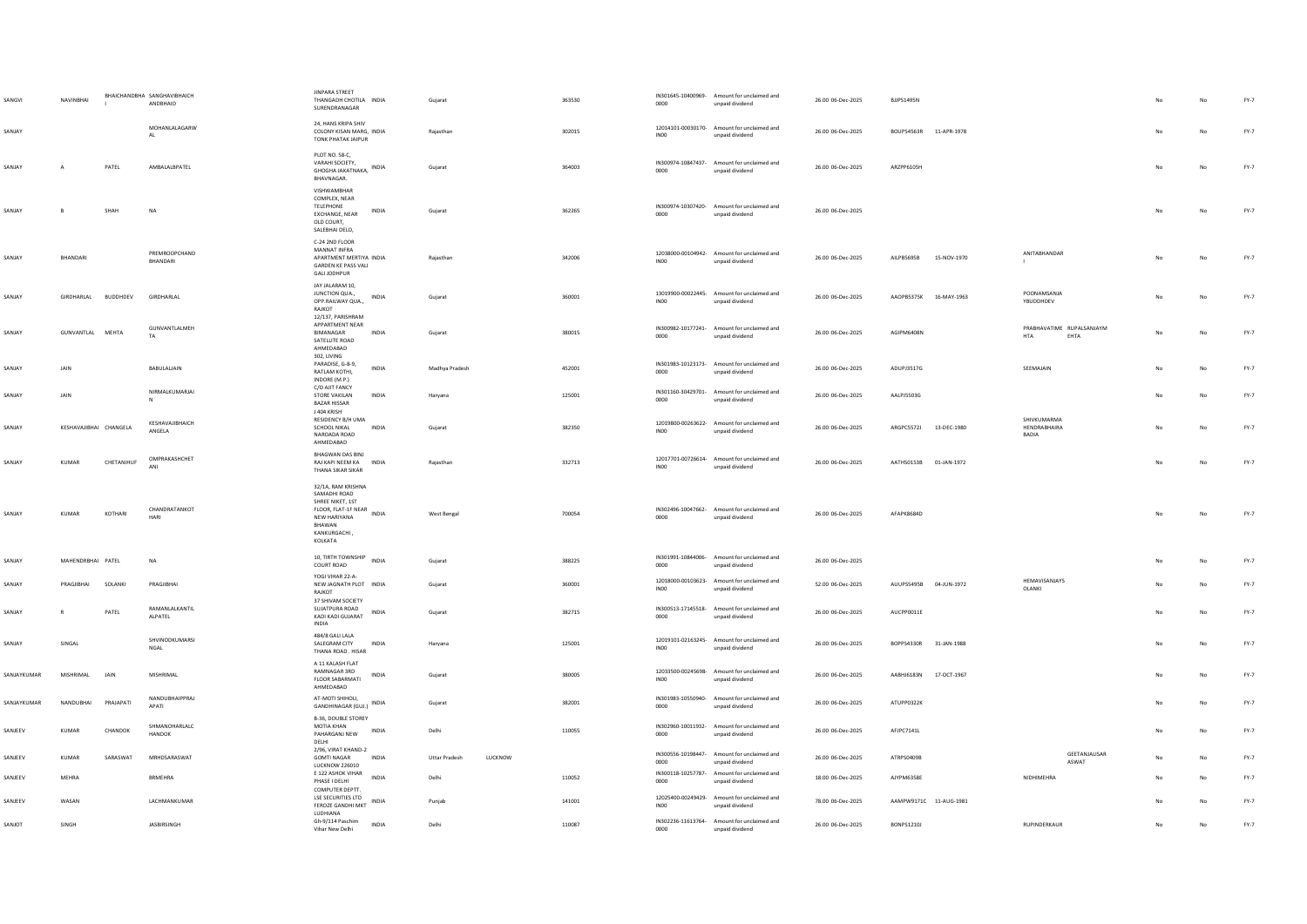| SANJU     | SEN               |               | BHANWARLALSEN                   | RAYLA CHOURAYA<br><b>BAPU NAGAR TEH</b><br><b>INDIA</b><br><b>BANERA BHILWARA</b><br>BHILWARA                   | Raiasthan            |                     | 311024 | IN <sub>00</sub> | 12017701-01077863- Amount for unclaimed and<br>unpaid dividend | 26.00 06-Dec-2025 | HZBPS4565K 04-JUL-1983  |             | <b>DINESHKUMARS</b><br>EN                                                                         |    | No          | FY-7   |
|-----------|-------------------|---------------|---------------------------------|-----------------------------------------------------------------------------------------------------------------|----------------------|---------------------|--------|------------------|----------------------------------------------------------------|-------------------|-------------------------|-------------|---------------------------------------------------------------------------------------------------|----|-------------|--------|
| SANJUBEN  | CHANDRAKANT PATEL |               | SHIVABHAIKALIDAS<br>PATEL       | 61 SONALPARK NEAR<br>61 SUIVALE - VIDEO<br>CHABILA HANUMAN<br>KHALAKSA ROAD<br>PATAN                            | Gujarat              |                     | 384265 | 0000             | IN302461-10710291- Amount for unclaimed and<br>unpaid dividend | 26.00 06-Dec-2025 | CLEPP1618N              |             | CHANDARAKAN<br>TPPATEL                                                                            |    | No          | FY-7   |
| SANKARIAI | $\mathbb{R}$      | PATFI         | RAYCHANDRHAI                    | AT-KANSA TA-<br>VISNAGAR DIST-<br><b>INDIA</b><br>MEHSANA VISNAGAR                                              | Gujarat              |                     | 384315 | INO0             | 12034100-00114571- Amount for unclaimed and<br>unpaid dividend | 26.00.06-Dec-2025 | AMFPP8710K 24-ILII-1952 |             | VIIAYKUMARSA<br>NKARLALPATEL                                                                      | No | No          | FY-7   |
| SANTI     | KUMAR             | MONDAL        | MRGOKULANDAND<br>AMONDAL        | 1/1/C GANGADHAR<br><b>BABU LANE</b><br>INDIA<br>BOWRAZAR S.O.<br>BOWBAZAR KOLKATA                               | West Bengal          |                     | 700012 | <b>IN00</b>      | 12019103-00560220- Amount for unclaimed and<br>unpaid dividend | 1.00 06-Dec-2025  | AOKPM5474L 21-MAY-1959  |             | DIPAMONDAL                                                                                        |    | No          | FY-7   |
| SANTOSH   |                   |               | <b>JITENDRAJAIN</b>             | W/O JITENDRA JAIN<br>OPP JITMAL<br>MAHENDRA KUMAR INDIA<br>SCHOOL KANSARO KA<br>VAS BALOTRA                     | Raiasthan            |                     | 344022 | IN <sub>00</sub> | 12013300-01329542- Amount for unclaimed and<br>unpaid dividend | 26.00 06-Dec-2025 | DAIPS2034B              | 20-MAY-1989 | <b>JITENDRAJAIN</b>                                                                               | No | No          | FY-7   |
| SANTOSH   | GUPTA             |               | BABURAMGUPTA                    | 44 N BLOCK KIDWAI<br>NAGAR KANPUR<br>INDIA<br>UTTAR PRADESH<br>208011                                           | <b>Uttar Pradesh</b> | <b>KANPUR NAGAR</b> |        | 0000             | IN301143-10724977- Amount for unclaimed and<br>unpaid dividend | 26.00 06-Dec-2025 | AEOPG5958H              |             | MOHITGUPTA                                                                                        |    | No          | FY-7   |
| SANTOSH   | KALYANMAL         | KHANDELWAL NA |                                 | 5/B VRUNDAVAN<br>COLONY SECOND<br>LANE TALODA ROAD INDIA<br>NANDURRAR                                           | Maharashtra          |                     | 425412 | INO0             | 12033200-02168281- Amount for unclaimed and<br>unpaid dividend | 26.00 06-Dec-2025 |                         |             |                                                                                                   |    | No          | FY-7   |
| SANTOSH   | KHANDELWAL        |               | BABULALGUPTA                    | VIVEKANAND COLONY<br>SHIV TRADERS<br>SUNDAR DAS MARG INDIA<br>DAUSA                                             | Rajasthan            |                     | 303303 | IN00             | 12065900-00002087- Amount for unclaimed and<br>unpaid dividend | 13.00 06-Dec-2025 | ASCPK8075F              | 01-DEC-1977 |                                                                                                   | No | No          | $FY-7$ |
| SANTOSH   | SINGHAI           |               | ANILKUMARSINGH<br>AL.           | 236, JWALA VIHAR<br>B/H SOMANI COLLEGE<br><b>INDIA</b><br>CHOPASNI RD.<br><b>JODHPUR</b>                        | Raiasthan            |                     | 342001 | INO0             | 12012101-00250181- Amount for unclaimed and<br>unpaid dividend | 26.00.06-Dec-2025 | <b>RHVPS3844K</b>       |             | ANILKUMARSIN<br>GHAL                                                                              |    | No          | FY-7   |
| SANTOSH   | SONI              |               | HARAKCHANDSONI                  | 394, ADARSH NAGAR, INDIA<br><b>JAIPUR</b>                                                                       | Rajasthan            |                     | 302001 | <b>IN00</b>      | 12017000-00292257- Amount for unclaimed and<br>unpaid dividend | 26.00 06-Dec-2025 | BEHPS1984R              | 20-JUN-1961 | SANGITASONI                                                                                       |    | No          | FY-7   |
| SANYAM    | DHIRAJLAL         | SHAH          | <b>NA</b>                       | 301, ANJANA APPT<br>SONI FALIA GOPIPURA INDIA                                                                   | Guiarat              |                     | 395002 | 0000             | IN303052-10129892- Amount for unclaimed and<br>unpaid dividend | 11.00 06-Dec-2025 |                         |             |                                                                                                   |    | No          | FY-7   |
| SAPNA     |                   |               | SOHANLALGUPTA                   | 421 THTHERO KA<br>MOHALLA<br>KISHANGATH AJMER INDIA<br>MADANGANJ AJMER                                          | Rajasthan            |                     | 305801 | INO <sub>0</sub> | 12013700-00383810- Amount for unclaimed and<br>unpaid dividend | 26.00 06-Dec-2025 | HCFPS1547L 28-MAR-1980  |             | CHANDRAPRAKA<br><b>SHKHANDELWAL</b>                                                               |    | No          | FY-7   |
| SAPNA     | MANIHAR           |               | SANDEEPMANIHAR                  | 14, SHIVKRIPA, LIC<br>COLONY,<br>INDIA<br>UMMEDCLUB ROAD,<br><b>RAIKARAGH IODHPUR</b>                           | Rajasthan            |                     | 342001 | INO <sub>0</sub> | 12023000-00219911- Amount for unclaimed and<br>unpaid dividend | 26.00 06-Dec-2025 | AKUPM3617M 15-NOV-1981  |             | SANDEEPMAHES<br>HWARI                                                                             | No | $_{\sf No}$ | $FY-7$ |
| SAPNA     | PARAS             | CHAWLA        | PARASCHAWLA                     | G-204 MILITARY<br>FIRING RANGE,<br>BEHIND GATEWAY<br>INDIA<br>HOTEL, HANSOL<br>AHMEDABAD                        | Gujarat              |                     | 382475 | INO <sub>0</sub> | 12070100-00037424- Amount for unclaimed and<br>unpaid dividend | 26.00 06-Dec-2025 | AGEPC0525A              | 17-SEP-1984 | NAVINMANOHA<br>RLALCHAWLA                                                                         |    | No          | $FY-7$ |
| SARASWATI | TAK               |               | ROSHANLALTAK                    | 5 C 49 J N V COLONY<br><b>INDIA</b><br>BIKANER                                                                  | Rajasthan            |                     | 334001 | 0000             | IN301330-19938907- Amount for unclaimed and<br>unpaid dividend | 11.00 06-Dec-2025 | ACCPT2893E              |             | ${\small \mathsf{ABHINAVSINGHT}} \label{def:ABHINAVSINGHT} {\small \mathsf{SBHINAVSINGHT}}$<br>AK |    | No          | FY-7   |
| SARITA    |                   |               | NA                              | H.NO-30 KAMRI ROAD<br>ADVOCATE COLONY INDIA<br>HISSAR                                                           | Harvana              |                     | 125001 | <b>IN00</b>      | 12024200-00556449- Amount for unclaimed and<br>unpaid dividend | 26.00 06-Dec-2025 |                         |             |                                                                                                   | No | No          | FY-7   |
| SARLABEN  | ASHOKKUMAR DOSHI  |               | ASHOKKUMARMA<br>NGALIDOSHI      | J/16 NAVJYOTI SOC<br>SAINATH NAGAR L B S<br>SAINATH NAGAR L B S<br>NDIA<br><b>MARG GHATKOPAR</b><br>WEST MUMBAI | Maharashtra          |                     | 400086 | 0000             | IN301330-20033956- Amount for unclaimed and<br>unpaid dividend | 26.00 06-Dec-2025 | AAAPD7522J              |             | VIKESHADOSHI                                                                                      | No | No          | $FY-7$ |
| SARLABEN  | c                 | PRAJAPATI     | CHAMPAKLALTPRA<br><b>IAPATI</b> | 20 SANJIVNI SOCIETY<br>RATANPAR<br><b>INDIA</b><br>SURENDRANAGAR                                                | Guiarat              |                     | 363020 | 0000             | IN300974-12276840- Amount for unclaimed and<br>unpaid dividend | 26.00 06-Dec-2025 | BOKPP9533E              |             |                                                                                                   |    | No          | FY-7   |
| SARMAN    | SIDABHAI          | BARIYA        | <b>NA</b>                       | UMIYA NAGAR B/H<br><b>GAYATRI TEMPLE</b><br>INDIA<br>MANAVADAR                                                  | Gujarat              |                     | 362630 | INO <sub>0</sub> | 12033200-08104825- Amount for unclaimed and<br>unpaid dividend | 26.00 06-Dec-2025 | ABRPB3102E              | 20-APR-1961 | AMITSARMANB<br><b>HAIRARIYA</b>                                                                   |    | No          | FY-7   |
| SAROJ     | AGARWAL           |               | MOHANLALAGARW<br>AL.            | 212 SANTOSH SAGAR<br>CHOUKRI.<br><b>INDIA</b><br><b>GANGAPOLE JAIPUR</b>                                        | Raiasthan            |                     | 302001 | IN00             | 12014101-00030381- Amount for unclaimed and<br>unpaid dividend | 26.00 06-Dec-2025 | ABGPA7233G 25-JAN-1964  |             |                                                                                                   |    | No          | FY-7   |
| SAROJ     | JAIN              |               | VIJENDRAJAIN                    | FLAT NO 3 SATYAM<br>APARTMENT SEC 3<br>INDIA<br>JAWAHAR NAGAR<br>JAIPUR                                         | Raiasthan            |                     | 302004 | <b>IN00</b>      | 12044700-02393575- Amount for unclaimed and<br>unpaid dividend | 26.00 06-Dec-2025 | ADGPJ4075K              | 29-DEC-1960 |                                                                                                   |    | No          | FY-7   |
| SAROL     | KUMAR             | SAHA          | <b>HARIHARSAHA</b>              | 81 SAHAPARA<br><b>INDIA</b><br>PURBAPUTIARY<br>KUDGHAT KOLKATA                                                  | West Bengal          |                     | 700093 | 0000             | IN300484-13907196- Amount for unclaimed and<br>unpaid dividend | 30.00 06-Dec-2025 | AISPS9615D              |             | APARNASAHA                                                                                        |    | No          | $FY-7$ |
| SARVESH   | KHANDELWAL        |               | <b>VIIAYKUMARKHAN</b><br>DELWAL | 22/2 C RING ROAD<br>GANGESHWAR<br>CAMPUS AGRA BELAN INDIA<br>GANJ S O AGRA AGRA<br>AGRA 282004                  | <b>Uttar Pradesh</b> | AGRA                |        | INO0             | 12036000-02977170- Amount for unclaimed and<br>unpaid dividend | 26.00 06-Dec-2025 | CJRPK0266Q 15-SEP-1978  |             |                                                                                                   |    | No          | FY-7   |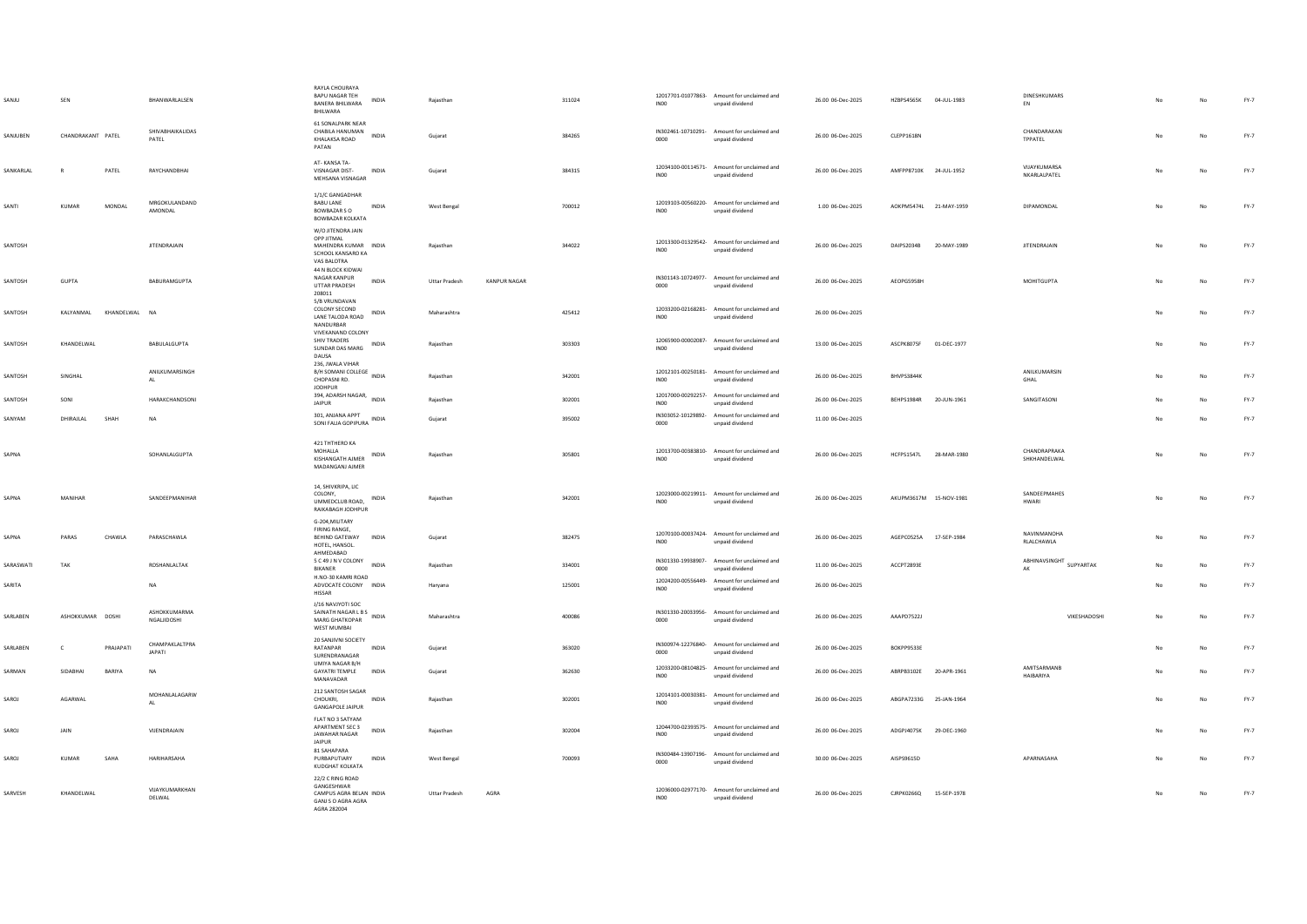| SATINDER            | CHAUHAN             |                         | KHUSHIRAM                             | <b>GREEN AVENUE</b><br><b>ESTATE NANGAL</b><br>ROAD JALGRAN<br>TABBA UNA                                 | INDIA        | <b>Himachal Pradesh</b> | 174306 | INO <sub>0</sub> | 12025400-00253701- Amount for unclaimed and<br>unpaid dividend | 26.00 06-Dec-2025 | AAJPC3666M 04-MAY-1956 |             | MEENACHAUHA<br>N            |             | No          | $FY-7$ |
|---------------------|---------------------|-------------------------|---------------------------------------|----------------------------------------------------------------------------------------------------------|--------------|-------------------------|--------|------------------|----------------------------------------------------------------|-------------------|------------------------|-------------|-----------------------------|-------------|-------------|--------|
| SATISH              |                     |                         | NA                                    | 339 BLOCK D-1<br><b>SULTAN PURI</b><br><b>PLOT NO 841/A</b>                                              | <b>INDIA</b> | Delhi                   | 110041 | 0000             | IN300118-11211113- Amount for unclaimed and<br>unpaid dividend | 26.00 06-Dec-2025 |                        |             |                             |             | No          | $FY-7$ |
| SATISH              | CHANDARANA          |                         | JAYANTILALCHAND<br>ARANA              | TILAKNAGAR<br>BHAVNAGAR                                                                                  | INDIA        | Gujarat                 | 364001 | 0000             | IN300214-13469228- Amount for unclaimed and<br>unpaid dividend | 26.00 06-Dec-2025 | ABCPC7980L             |             |                             | No          | No          | FY-7   |
| SATISH              | LAXMINARAYAN RATHI  |                         | LAXMINARAYAN                          | BHAGYALAXMI<br>TOSHNIWAL LAYOUT<br>MURTIZAPUR ROAD<br>AKOLA                                              | INDIA        | Maharashtra             | 444005 | INO <sub>0</sub> | 13023100-00016561- Amount for unclaimed and<br>unpaid dividend | 26.00 06-Dec-2025 | AAYPR6725K 25-APR-1944 |             | SUDHASRATHI                 | $_{\sf No}$ | No          | $FY-7$ |
| SATISH              | SHARMA              |                         | NA                                    | H NO 0001<br>BHIWANI, KITLANA INDIA<br>KITLANA                                                           |              | Harvana                 | 127309 | INO0             | 13014400-02035168- Amount for unclaimed and<br>unpaid dividend | 7.00 06-Dec-2025  |                        |             |                             |             | No          | $FY-7$ |
| SATISHKUMAR         | $\mathsf{v}$        | PATEL                   | VINODBHAIPATEL                        | 44/1047- G H B<br>MEGHANINAGAR<br>AHMEDABAD                                                              | INDIA        | Gujarat                 | 380015 | 0000             | IN303052-10383839- Amount for unclaimed and<br>unpaid dividend | 26.00 06-Dec-2025 | ATWPP7049K             |             |                             |             | $_{\sf No}$ | $FY-7$ |
| SATOSH              | DEVI                |                         | HUNTARAM                              | JAGASARI BARI WARD<br>NO 8 IAGASARI BARI<br>HANUMANGARH<br>MUNDRIABARA<br>HANUMANGARH                    | INDIA        | Rajasthan               | 335502 | IN <sub>00</sub> | 12070800-00039862- Amount for unclaimed and<br>unpaid dividend | 26.00 06-Dec-2025 | CRCPD2302P             | 01-JAN-1961 | ROHTASH                     | $_{\sf No}$ | No          | FY-7   |
| SATYA               | NARAYAN             | LADHA                   | MANGILALKLADHA                        | 19, SHIV SHAKTI<br>NAGAR ROAD NO 4<br>MAHAMANDIR<br>JODHPUR                                              | INDIA        | Rajasthan               | 342001 | IN00             | 12012101-00407006- Amount for unclaimed and<br>unpaid dividend | 26.00 06-Dec-2025 | AASPL1578L             | 09-AUG-1961 | KIRANLADHA                  | No          | No          | $FY-7$ |
| SATYA               | NARAYAN             | TAILOR                  | LAXMINARAYANTA<br><b>ILOR</b>         | PRAGATI NAGAR<br><b>GHANDHI ASRAM KE</b><br>PICHE SUJAN SINGH<br>SUJANGARH                               | INDIA        | Rajasthan               | 331507 | INO <sub>0</sub> | 12017701-00418748- Amount for unclaimed and<br>unpaid dividend | 26.00 06-Dec-2025 | AAKPT9940Q 04-MAR-1946 |             | ASHOKKUMAR                  |             | No          | FY-7   |
| SATYANARAIN         | <b>MAHFRWAI</b>     | HUF                     | <b>NA</b>                             | 184 BADRI NARAIN K<br>P BAZAR JAIPUR<br>JAIPUR                                                           | <b>INDIA</b> | Rajasthan               | 302001 | <b>IN00</b>      | 12017701-00490306- Amount for unclaimed and<br>unpaid dividend | 26.00 06-Dec-2025 | AARHS1152G 12-JAN-1952 |             |                             |             | No          | FY-7   |
| <b>SATYRA ISINH</b> | <b>IHALA</b>        |                         | SUNILSINHGOVIND<br>SINHZALA           | GHELDIPA SHERI, SITA<br><b>DARWAIA</b><br>DHRANGADHRA<br>AMAR AUTO AND                                   | <b>INDIA</b> | Gujarat                 | 363310 | 0000             | IN300974-12197570- Amount for unclaimed and<br>unpaid dividend | 26.00.06-Dec-2025 | <b>BILP11542C</b>      |             | SUNILSINHGOVI<br>NDSINHZALA | No          | No          | FY-7   |
| SAVALA              | SANDEEP             | SOMCHAND                | SOMCHANDVELJIB<br>HAISAVALA           | CYCLE STORE.<br>KHODIYAR COLONY, INDIA<br>AERODRAME ROAD,<br>JAMNAGAR.                                   |              | Gujarat                 | 361006 | 0000             | IN300974-10762859- Amount for unclaimed and<br>unpaid dividend | 26.00 06-Dec-2025 | <b>BJZPS6932A</b>      |             |                             | No          | No          | FY-7   |
| SAVANI              | CHIRAG              | v                       | VPSAVANI                              | PLOT NO. 26, OPP.SBI<br>RANK<br>NEAR.CHANDBHAI<br>GHAS WALA,<br>GADHECHI VADLA-B<br>PARA, BHAVNAGAR.     | INDIA        | Gujarat                 | 364003 | 0000             | IN300974-11399025- Amount for unclaimed and<br>unpaid dividend | 26.00 06-Dec-2025 | BSEPS6787H             |             |                             | No          | No          | $FY-7$ |
| SAVITABEN           | ARUNKUMAR PRAJAPATI |                         | ARUNKUMARSHAN<br>KARLALPRAJAPATI      | NR C D PATEL HIGH<br>SCHOOL TALOD<br>SABARKANTHA                                                         | INDIA        | Gujarat                 | 383215 | 0000             | IN301645-10051219- Amount for unclaimed and<br>unpaid dividend | 26.00 06-Dec-2025 | APNPP0918E             |             |                             |             | No          | FY-7   |
| SEEMA               | GOTHWAL             |                         | OPGOTHWAL                             | A-78, VIJAY NAGAR,<br>KARTARPURA, JAIPUR INDIA                                                           |              | Raiasthan               | 302006 | 0000             | IN301160-30041241- Amount for unclaimed and<br>unpaid dividend | 26.00 06-Dec-2025 | ARDPG1276F             |             |                             |             | No          | FY-7   |
| SEEMA               | <b>LILA</b>         |                         | SATAYNARAYANCH<br>AMRIA               | H NO 757 WARD NO<br>11 LILA CHOWK SRI INDIA<br>GANGANAGAR                                                |              | Raiasthan               | 335001 | INO0             | 12036000-00399477- Amount for unclaimed and<br>unpaid dividend | 26.00 06-Dec-2025 | ACZPL4185A 05-DEC-1974 |             |                             | No          | No          | $FY-7$ |
| SEEMA               | <b>SUDHIR</b>       | MASURKAR                | <b>SUDHIR</b>                         | 4,GOVT. SOCIETY<br>BLOCK NO. 28 NEAR<br>KIDWAINAGAR RAIYA<br><b>RING ROAD RAJKOT</b>                     | <b>INDIA</b> | Guiarat                 | 360005 | INO0             | 12018000-00147074- Amount for unclaimed and<br>unpaid dividend | 26.00.06-Dec-2025 | AKWPM9354K 17-AUG-1968 |             | SUDHIRBHAIMA<br>SURKAR      | No          | No          | $FY-7$ |
| SEJALBEN            | CHETANKUMAR SHAH    |                         | CHETANKUMAR                           | 2ND FLOOR, FLAT<br>NO.2/C, POOJAN,<br>TRIBHUVAN<br>COMPLEX, GHOD DOD<br>ROAD, SURAT<br>C/O UNITED EXPORT | INDIA        | Gujarat                 | 395006 | INO <sub>0</sub> | 12041500-00101125- Amount for unclaimed and<br>unpaid dividend | 26.00 06-Dec-2025 | ANDPS7927E 25-JAN-1969 |             |                             |             | No          | $FY-7$ |
| SHABANA             | SHAFFIN             | LOKHANDWALA             | SHAFFINLOKHAND<br><b>WALA</b>         | G-12 ARISTO<br>COMPLEX<br>WAGHAWADI RD<br>BHAVNAGAR<br>GUJARAT                                           | INDIA        | Gujarat                 | 364001 | 0000             | IN300450-12553328- Amount for unclaimed and<br>unpaid dividend | 26.00 06-Dec-2025 | ABZPL0555F             |             |                             | No          | No          | $FY-7$ |
| SHABBAR             |                     |                         | NA                                    | VADVA SIDIWAD OPP<br>KAMDEJIYAS DELA<br>VADVA NERA<br>VARTEJIYA FALI                                     | INDIA        | Guiarat                 | 364001 | 0000             | IN300214-12416946- Amount for unclaimed and<br>unpaid dividend | 26.00 06-Dec-2025 |                        |             |                             | No          | No          | FY-7   |
| SHAH                |                     |                         | ANILKUMAR CHHOTALALHUF CHHOTALALBHAIC | KANSARA BAZAR<br>AXAY METALS SHREE INDIA<br>BALDEVJI MANDIR<br>SAME SIHOR                                |              | Gujarat                 | 364240 | 0000             | IN300394-19754711- Amount for unclaimed and<br>unpaid dividend | 26.00 06-Dec-2025 | ABEHS2194C             |             |                             | No          | No          | FY-7   |
| SHAH                | ASHESH              | HASMUKHBHAI HASMUKHBHAI |                                       | 14 KAIVIL BUNGLOWS<br>PREMCHAND NAGAR<br>ROAD TA CITY D<br>AHMEDABAD<br>AHMEDARAD                        | INDIA        | Gujarat                 | 380015 | 0000             | IN301151-22284821- Amount for unclaimed and<br>unpaid dividend | 26.00 06-Dec-2025 | AAQHS8238A             |             |                             |             | $_{\sf No}$ | $FY-7$ |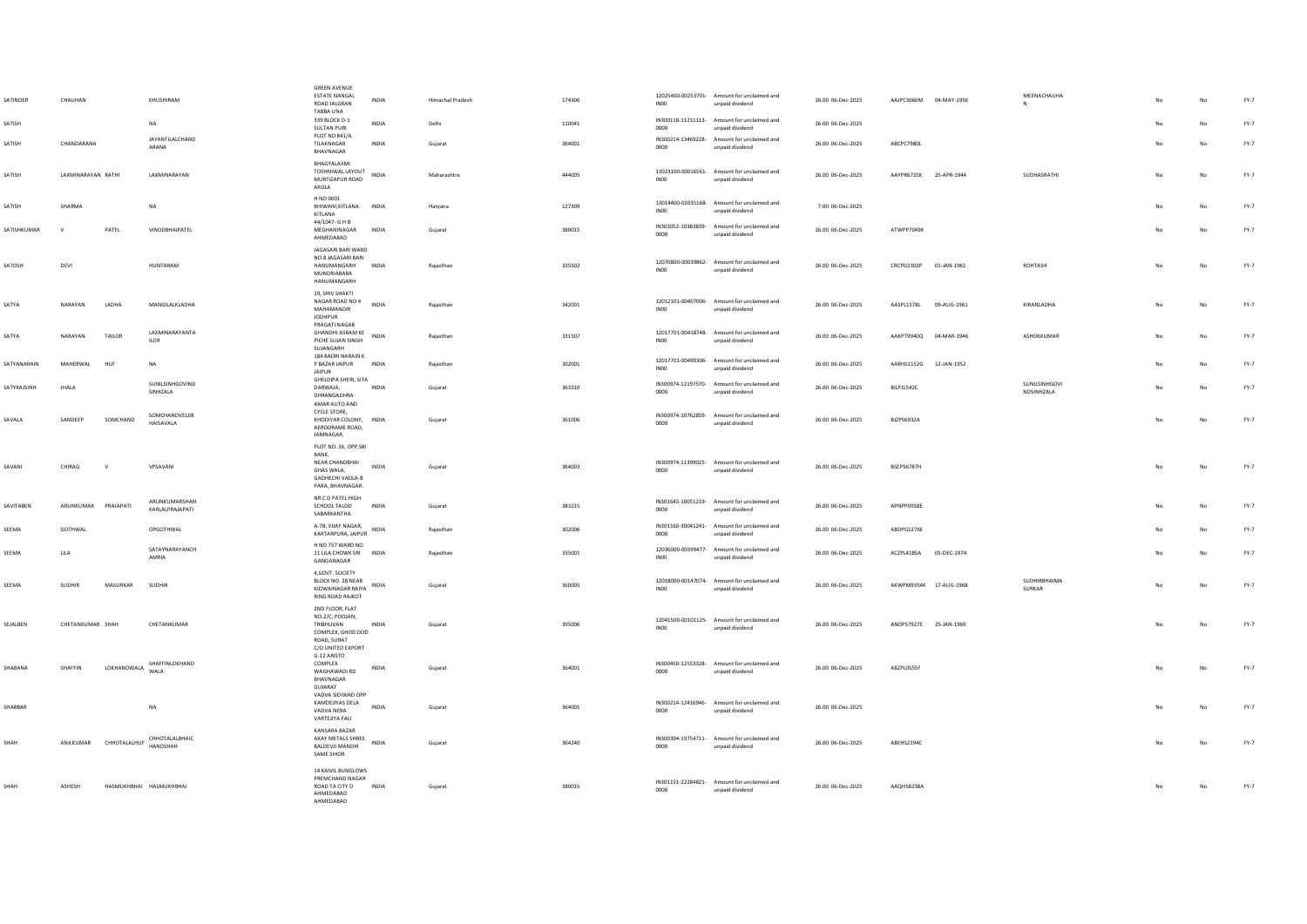|            | BHADRESH           | MAHENDRALAL     | SHAHMAHENDRAL<br>AI               | 3 ARIHANT SOC OPP<br>PRAKASH HINDI<br>SCHOOL SAUPUR<br>INDIA<br><b>BOGHA NARODA</b><br>AHMEDABAD                                                                | Gujarat           | 382346 | INO <sub>0</sub> | 12034400-00031598- Amount for unclaimed and<br>unpaid dividend | 26.00 06-Dec-2025 | AQKPS5023P 16-APR-1964 |             | SHAHDIVYABEN<br>RHADRESHRHAI     |    | No          | $FY-7$ |
|------------|--------------------|-----------------|-----------------------------------|-----------------------------------------------------------------------------------------------------------------------------------------------------------------|-------------------|--------|------------------|----------------------------------------------------------------|-------------------|------------------------|-------------|----------------------------------|----|-------------|--------|
| SHAH       | DAXESH             |                 | ANUBHAISHAH                       | LAXMIDHAM, NR.<br>MARDIA NIVAS.<br><b>INDIA</b><br>SURENDRANAGAR.<br>8-FIFTH FLOOR,                                                                             | Guiarat           | 363001 | 0000             | IN300974-11087246- Amount for unclaimed and<br>unpaid dividend | 26.00 06-Dec-2025 | BOOPS5536N             |             |                                  | No | No          | $FY-7$ |
| SHAH       | DINESHCHANDR       |                 | SANKALCHANDSHA                    | SAHYOG BLDG .OPP<br>DINBAI TOWER LAL INDIA<br>DARWAJA<br>AHMEDABAD                                                                                              | Gujarat           | 380001 | 0000             | IN300870-30021040- Amount for unclaimed and<br>unpaid dividend | 26.00 06-Dec-2025 | <b>AFNPS9594K</b>      |             | SHAHANKITA                       | No | No          | FY-7   |
| SHAH       | KANUBHAI           | HARIBHAI        | HARIBHAISHAH                      | 'JINENDRA',<br>BAPUNAGAR, NEW<br>INDIA<br>JUNCTION ROAD,<br>SURENDRANAGAR.                                                                                      | Gujarat           | 363001 | 0000             | IN300974-10501367- Amount for unclaimed and<br>unpaid dividend | 26.00 06-Dec-2025 | AYJPS8009C             |             | <b>KOKILARENKAN</b><br>UBHAISHAH | No | No          | $FY-7$ |
| SHAH       | KIRITKUMAR         | RATILAL         | SHAHRATILALDHAR<br>AMCHAND        | KHARAKUVA NO<br>KHANCHO, DEHGAM, INDIA<br>GANDHINAGAR.                                                                                                          | Gujarat           | 382305 | 0000             | IN300343-10850906- Amount for unclaimed and<br>unpaid dividend | 26.00 06-Dec-2025 | ACVPS6491E             |             |                                  |    | No          | FY-7   |
| SHAH       | KRUNAL             | ASHOKBHAI       | ASHOKBHAIJSHAH                    | 10 PASHWANARTH<br>APARTMENT NR PUJA<br>APART FATEHPURA<br><b>INDIA</b><br>TAL CITY DIST<br>AHMEDABAD<br>AHMEDABAD                                               | Gujarat           | 380007 | INO <sub>0</sub> | 12036000-02437001- Amount for unclaimed and<br>unpaid dividend | 26.00 06-Dec-2025 | BFUPS6741A 16-DEC-1986 |             |                                  |    | No          | FY-7   |
| SHAH       | NALIN              | CHIMANLAL       | SHAHCHIMANLAL                     | A/1/36, GAYATRI<br>SOCIETY OPP<br>KUBERESHWAR<br>INDIA<br>MAHADEV SAUPUR<br><b>BOGHA NARODA</b><br>AHMEDABAD<br>A/102, MATEL DHAM                               | Gujarat           | 382345 | 0000             | IN301485-10190560- Amount for unclaimed and<br>unpaid dividend | 26.00 06-Dec-2025 | ASPPS5179P             |             |                                  |    | No          | FY-7   |
| SHAH       | NIDHI              | PARASBHAI       | <b>NA</b>                         | FLAT, ALKA CHOWK, INDIA<br>NEW JUNCTION<br>ROAD,                                                                                                                | Gujarat           | 363001 | 0000             | IN300974-11805709- Amount for unclaimed and<br>unpaid dividend | 26.00 06-Dec-2025 |                        |             |                                  | No | No          | $FY-7$ |
| SHAH       | UJJAVAL            | DHUDALAL        | UJJAVAL                           | A 111 YASH NIDHI<br>APPARTMENT 295<br>SARSWTI SOCIETY<br>BEHIND JAIN<br>MERCHANT SOCIETY INDIA<br>PALDI AHMEDABAD<br><b>BEHIND JAIN</b><br>AHMEDABAD<br>GUJARAT | Gujarat           | 380007 | 0000             | IN300214-18940309- Amount for unclaimed and<br>unpaid dividend | 26.00 06-Dec-2025 | AABHU1451J             |             |                                  |    | No          | FY-7   |
| SHAH       | VAIBHAV            | <b>JITENDRA</b> | SHAHJITENDRASEV<br>ANTILAL        | 4TH SAI KRUPA<br><b>DAULAT NAGAR</b><br>ROAD NO-4 BORIVALI INDIA<br>(E) MUMBAI                                                                                  | Maharashtra       | 400066 | 0000             | IN303052-10474983- Amount for unclaimed and<br>unpaid dividend | 26.00 06-Dec-2025 | BFVPS2861E             |             |                                  | No | No          | FY-7   |
| SHAH       | VISHAL             | <b>JITENDRA</b> | SHAHJITENDRASEV<br><b>ANTILAL</b> | FLAT NO-4, SAI<br>KRUPA, NR JAIN<br>MANDIR DAULAT<br><b>INDIA</b><br>NAGAR ROAD NO-4<br>DAULAT NAGAR.<br>BORIVALI (E) MUMBAI                                    | Maharashtra       | 400066 | 0000             | IN303052-10470617- Amount for unclaimed and<br>unpaid dividend | 26.00 06-Dec-2025 | BFVPS2860F             |             |                                  |    | No          | FY-7   |
| SHAHNAZA   | AKHTER             |                 | ABDULMAJIDMALI<br>к               | MALIKPORA<br>PULWAMA KASHMIR J INDIA<br>AND K                                                                                                                   | Jammu and Kashmir | 192301 | 0000             | IN302349-10330758- Amount for unclaimed and<br>unpaid dividend | 26.00 06-Dec-2025 | AINPA3948A             |             | ABDULHAMIDDA<br>R                |    | No          | FY-7   |
| SHAILENDRA | AGRAWAL            |                 | <b>NA</b>                         | BAZAR ROAD,<br>INDIA                                                                                                                                            | Madhya Pradesh    | 485661 | 0000             | IN301983-10727096- Amount for unclaimed and<br>unpaid dividend | 3.00 06-Dec-2025  |                        |             |                                  |    | No          | FY-7   |
| SHAILESH   | BHAGWANDAS JOSHI   |                 | BHAGWANDASRUP<br>CHANDJOSHI       | 3 PATEL COLONY<br>ROAD NO 4<br><b>INDIA</b><br>JAMNAGAR<br>JAMNAGAR                                                                                             | Gujarat           | 361008 | INO <sub>0</sub> | 12013200-00278386- Amount for unclaimed and<br>unpaid dividend | 26.00 06-Dec-2025 | AHIPJ6000E 02-APR-1972 |             |                                  | No | No          | FY-7   |
| SHAILESH   | c                  | PARIKH          | NA                                | B-1, 403, SAHELI<br>RESIDENCY, NEAR VAI, INDIA<br>RAJHANS THEATRE<br>ROAD, PAL SURAT                                                                            | Gujarat           | 395009 | <b>IN00</b>      | 12041500-00613834- Amount for unclaimed and<br>unpaid dividend | 26.00 06-Dec-2025 | AFKPP5158H 02-OCT-1966 |             |                                  |    | No          | $FY-7$ |
| SHAILESH   | DHIRUBHAI          | PRAJAPATI       | DHIRUBHAIBECHAR<br>BHAIPRAJAPATI  | PRAJAPATIVAS AT:-<br>POST, DAHEGAM<br>DIST:- GANDHINAGAR INDIA<br>DAHEGAM                                                                                       | Gujarat           | 382305 | <b>IN00</b>      | 13015200-00129794- Amount for unclaimed and<br>unpaid dividend | 26.00 06-Dec-2025 | ASXPP1770D 02-FEB-1982 |             | BHAVNASHAILES<br>HBHAIPRAJAPAT   |    | No          | $FY-7$ |
| SHAILESH   | LABHSHANKER SHUKLA |                 | NA                                | SHIVAM-26-A<br>SAIBABA SOCIETY<br>INDIA<br>NEAR RALNAGAR<br><b>RAJKOT RAJKOT</b>                                                                                | Gujarat           | 360001 | <b>IN00</b>      | 13019900-00355672- Amount for unclaimed and<br>unpaid dividend | 26.00 06-Dec-2025 | AFXPS1668A             | 14-JUL-1957 | SHUKLAKETANA<br>SHAILESH         |    | No          | FY-7   |
| SHAILESH   | MANILAL            | SHAH            | <b>NA</b>                         | FRIENDS APT NEAR<br>OLD HOMEOPATHIC<br>COLLEGE KELA NAGAR INDIA<br>KHAMGAON<br>KHAMGAON                                                                         | Maharashtra       | 444303 | <b>IN00</b>      | 12010601-00148511- Amount for unclaimed and<br>unpaid dividend | 16.00 06-Dec-2025 | ADRPS7289R 18-JAN-1952 |             |                                  |    | No          | $FY-7$ |
| SHAILESH   | MEHTA              |                 | NA                                | D-203, SPRINGFIELD<br>SARJAPUR ROAD<br><b>INDIA</b><br>BELLANDUR GATE                                                                                           | Karnataka         | 560034 | 0000             | IN302164-10065975- Amount for unclaimed and<br>unpaid dividend | 26.00 06-Dec-2025 |                        |             |                                  | No | $_{\sf No}$ | FY-7   |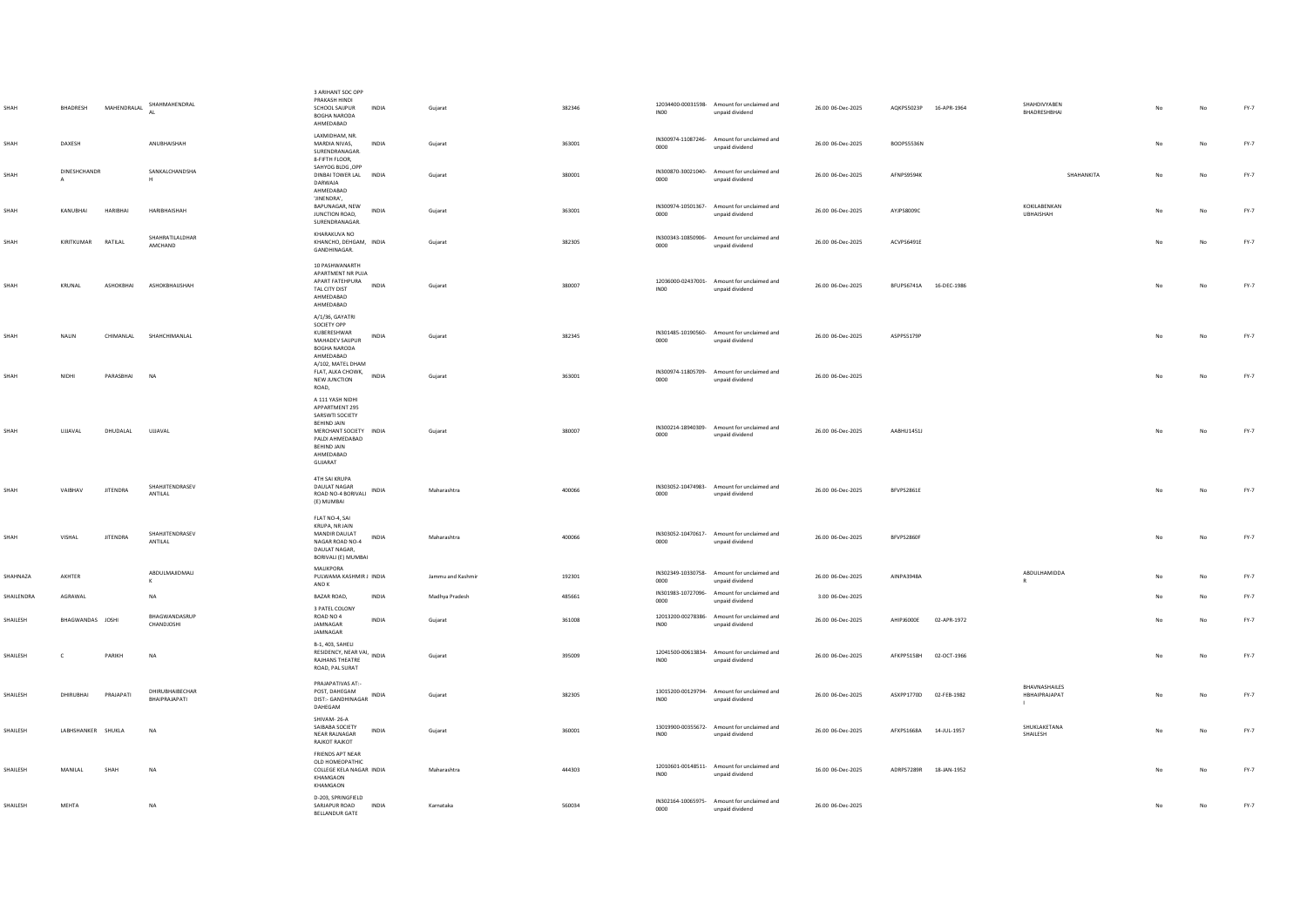| SHAILESH                      | SHRIMAL               |              | GYANCHANDSHRI<br>MAL           | 1206, NIVAI MAHANT<br>KA RASTA RAMAGANJ INDIA<br>BAZAR, WARD NO.45<br>JAIPUR RAJASTHAN                         |              | Rajasthan      | 302003 | 0000             | IN301604-10205476- Amount for unclaimed and<br>unpaid dividend | 26.00 06-Dec-2025 | BGAPS9704G             |             | MONIKASHRIMA<br>$\mathsf{L}$   |    | No | FY-7   |
|-------------------------------|-----------------------|--------------|--------------------------------|----------------------------------------------------------------------------------------------------------------|--------------|----------------|--------|------------------|----------------------------------------------------------------|-------------------|------------------------|-------------|--------------------------------|----|----|--------|
| SHAILESHBHAI                  | DILIPBHAI             | PIPARIYA     | DILIPBHAIJERAMBH<br>AIPIPARIYA | PUNAM SOCIETY,<br>STREET NO. 3, OPP.<br>PATEL BORDING,<br>RAJKOT                                               | INDIA        | Gujarat        | 360005 | 0000             | IN300974-11974577- Amount for unclaimed and<br>unpaid dividend | 26.00 06-Dec-2025 | ASUPP5889N             |             | DHARASHAILESH<br>BHAIPIPARIYA  | No | No | $FY-7$ |
| SHAILESHKUMAR MANSUKHLAL SHAH |                       |              | MANSUKHLALLALL<br>UBHAISHAH    | 16/ ANILA FLATS CO.<br>OP. HSG. SOCIETY<br>KHODI AMBLI<br>SWAMINARAYAN<br>MANDIR ROAD,<br>KALUPUR<br>AHMEDABAD | <b>INDIA</b> | Gujarat        | 380001 | 0000             | IN301485-10654919- Amount for unclaimed and<br>unpaid dividend | 26.00 06-Dec-2025 | BCYPS2239A             |             | CHHAYASSHAH                    | No | No | $FY-7$ |
| SHAKARIBEN                    | JIVANLAL              | PATEL        | <b>JIVANLAL</b>                | 69/1, UTTAR GUJARAT<br>PATEL SOC. PART-I<br>ASARWA.<br>AHMEDABAD.                                              | <b>INDIA</b> | Gujarat        | 380016 | 0000             | IN300343-10745180- Amount for unclaimed and<br>unpaid dividend | 26.00 06-Dec-2025 | ANYPP5988K             |             | PATELSHAILESH<br>KUMARJIVANLAL | No | No | $FY-7$ |
| SHAKUNTALABEN                 | GHANSHYAMBH           | SHAH         | GHANSHYAMGIRD<br>HARLALSHAH    | 14/42, NAGARVADO<br>AT- BALISANA DIST- INDIA<br>PATAN                                                          |              | Gujarat        | 384110 | 0000             | IN300343-11094190- Amount for unclaimed and<br>unpaid dividend | 26.00 06-Dec-2025 | AZXPS5521N             |             | GHANSHYAMGIR<br>DHARLALSHAH    | No | No | $FY-7$ |
| SHAKUNTLA                     | DEVI                  | JAIN         | TCJAIN                         | A-2/167 SAFDARJUNG INDIA<br>ENCLAVE NEW DELHI                                                                  |              | Delhi          | 110029 | 0000             | IN300118-10601370- Amount for unclaimed and<br>unpaid dividend | 26.00 06-Dec-2025 | AAKPJ7957R             |             | ANILKUMARJAIN                  | No | No | $FY-7$ |
| SHAKUNTLA                     | KHEMKA                |              | NIRANJANLALKHE<br>MKA          | 41-A POCKET-I<br>DILSHAD GARDEN INDIA<br>DELHI                                                                 |              | Delhi          | 110095 | 0000             | IN302822-10103184- Amount for unclaimed and<br>unpaid dividend | 26.00 06-Dec-2025 | AQKPK4228Q             |             |                                | No | No | $FY-7$ |
| SHAMBHU                       | SINGH                 | RATHORE      | PRABHATSINGHRA<br>THORE        | C/O MANMEET<br>COTTON MILLS E 297<br>III RD PHASE IND<br>AREA BALOTRA                                          | INDIA        | Rajasthan      | 344022 | IN <sub>00</sub> | 12033200-04442851- Amount for unclaimed and<br>unpaid dividend | 26.00 06-Dec-2025 | ASMPR8867N 11-SEP-1973 |             | PRABHATSINGH<br>RATHORE        | No | No | $FY-7$ |
| SHANKAR                       | LAL                   | RAWAT        | SHRIHANUMANPR<br>ASADRAWAT     | 59 VIKAS NAGAR<br>KALWAR ROAD<br><b>JHOTWARA JAIPUR</b>                                                        | <b>INDIA</b> | Raiasthan      | 302012 |                  | 12017701-00066332- Amount for unclaimed and<br>unpaid dividend | 26.00 06-Dec-2025 | AEAPR1860B 12-AUG-1962 |             | SHAKUNTLARA<br>WAT             | No | No | $FY-7$ |
| SHANKER                       | LAL                   | <b>GUPTA</b> | LTSHMKGUPTA                    | 4-B, NEAR KANHYIA<br>NURRSERY BASS<br>BADAN PURA OUT INDIA<br>SIDE GANGAPOLE<br><b>GATE JAIPUR</b>             |              | Raiasthan      | 302002 | 0000             | IN301160-30047416- Amount for unclaimed and<br>unpaid dividend | 26.00 06-Dec-2025 | ACPPG7094P             |             |                                | No | No | $FY-7$ |
| SHANTA                        | BAI                   | JAIN         | <b>JINENDRAKUMARJ</b><br>AIN   | 46, BHARAT MARG,<br>INDORE (M.P.)                                                                              | INDIA        | Madhya Pradesh | 452002 | 0000             | IN301983-10675179- Amount for unclaimed and<br>unpaid dividend | 26.00 06-Dec-2025 | ABTPJ0811A             |             | RAJENDRAJAIN                   | No | No | $FY-7$ |
| SHANTABEN                     | TARACHAND             | KELA         | BHUPATLALSHIVLA<br>LBHUTDA     | 12, RAJIV SOCIETY<br>OPP. NARI KENDRA<br>SURENDRANAGAR                                                         | INDIA        | Gujarat        | 363001 | 0000             | IN301991-10241862- Amount for unclaimed and<br>unpaid dividend | 26.00 06-Dec-2025 | ACKPK8463F             |             |                                |    | No | $FY-7$ |
| SHANTI                        | DEVI                  |              | MRSURAJBHAN                    | VILLAGE NEW ABADI<br>AKALGARH SUDHAR INDIA<br>LUDHIANA                                                         |              | Puniab         | 141104 | INO <sub>0</sub> | 12020600-00231307- Amount for unclaimed and<br>unpaid dividend | 26.00 06-Dec-2025 | AMQPD6545H 10-DEC-1932 |             | SUNITAJAIN                     | No | No | $FY-7$ |
| SHANTI                        | DEVI                  | RAWAT        | BALLABHDASRAWA<br>T            | 8/208, VIDYADHAR<br>NAGAR, JAIPUR                                                                              | <b>INDIA</b> | Rajasthan      | 302023 | 0000             | IN302105-10105834- Amount for unclaimed and<br>unpaid dividend | 26.00 06-Dec-2025 | AKLPR5698A             |             | HARSHKUMARR<br>AWAT            | No | No | FY-7   |
| SHANTILAL                     | BHAGWANJIBHA VAISHNAV |              | BHAGWANJIBHAI                  | GOKULDHAM ST NO 3<br>P NO C 9/5 NR SRIJI<br>HALL OSWAL 2 MAIN<br>RD JAMNAGAR                                   | <b>INDIA</b> | Gujarat        | 361006 | <b>IN00</b>      | 12033200-04417225- Amount for unclaimed and<br>unpaid dividend | 26.00 06-Dec-2025 | ABUPV1899F             | 26-JAN-1966 | NITABENSHANTI<br>LALVAISHNAV   | No | No | $FY-7$ |
| SHANTILAL                     | D                     | JOSHI        | DHANJIBHAI                     | GURUKRUPA, 25,<br>RANCHHOD NAGAR<br>SOCIETY, RAJKOT.                                                           | INDIA        | Gujarat        | 360003 | 0000             | IN300974-10786991- Amount for unclaimed and<br>unpaid dividend | 26.00 06-Dec-2025 | AHPPJ8334A             |             | MAHENDRASHA<br>NTILALIOSHI     |    | No | $FY-7$ |
| SHANTILAL                     | <b>JENTILAL</b>       | SODHA        | NA                             | NAGNATH GATE,<br>AMBAJI CHOWK,<br>JAMNAGAR                                                                     | INDIA        | Gujarat        | 361001 | INO <sub>0</sub> | 12017000-00177611- Amount for unclaimed and<br>unpaid dividend | 26.00 06-Dec-2025 |                        |             |                                | No | No | FY-7   |
| SHARADABEN                    | KRUSHNKANT SHAH       |              | KRUSHNKANT                     | 7 - ARPAN DUPLEX<br>B/H NAVNEET HOUSE<br>GURUKUL ROAD,<br>MEMNAGAR<br>AHMEDABAD                                | <b>INDIA</b> | Gujarat        | 380052 | 0000             | IN300476-41667558- Amount for unclaimed and<br>unpaid dividend | 26.00 06-Dec-2025 | <b>BGKPS5368G</b>      |             | SANJAYKSHAH                    | No | No | $FY-7$ |
| SHARANJIT                     | KAUR                  |              | SUKHWANTSINGH                  | 225 MEDICAL<br>ENCLAVE.<br>AMRITSAR                                                                            | <b>INDIA</b> | Punjab         | 143001 | INO <sub>0</sub> | 12037900-00024767- Amount for unclaimed and<br>unpaid dividend | 26.00 06-Dec-2025 | ADGPK9485J 20-OCT-1946 |             | KANWARKULJITS<br>INGH          | No | No | FY-7   |
| SHARDA                        | VIJAYKUMAR JAIN       |              | NA                             | 41 GOYAL PALACE F P<br>382 BODAKDEV NR<br><b>GRAND BHAGWATI</b><br>AHMEDABAD                                   | INDIA        | Gujarat        | 380015 | <b>IN00</b>      | 12035000-00926683- Amount for unclaimed and<br>unpaid dividend | 26.00 06-Dec-2025 |                        |             |                                | No | No | $FY-7$ |
| SHARDABEN                     | PRAVINCHANDR SHAH     |              | PRAVINCHANDRAS<br>HAH          | 6, SIDDHACHAL PARK<br>OPP. DR.KAPADIA<br>HOSPITAL<br>RAMNAGAR,<br>SABARMATI<br>AHMEDABAD                       | INDIA        | Gujarat        | 380005 | 0000             | IN303052-10041759- Amount for unclaimed and<br>unpaid dividend | 26.00 06-Dec-2025 | AFDPS6088N             |             |                                | No | No | $FY-7$ |
| SHARDABEN                     | RASIKBHAI             | PATEL        | RASIKBHAI                      | 10/3 BHAKTINAGAR<br>STATION PLOT<br>RAIKOT                                                                     | <b>INDIA</b> | Gujarat        | 360001 | LNO <sub>0</sub> | 12010700-00234770- Amount for unclaimed and<br>unpaid dividend | 26.00 06-Dec-2025 | AJLPP0260F             | 04-AUG-1959 |                                |    | No | $FY-7$ |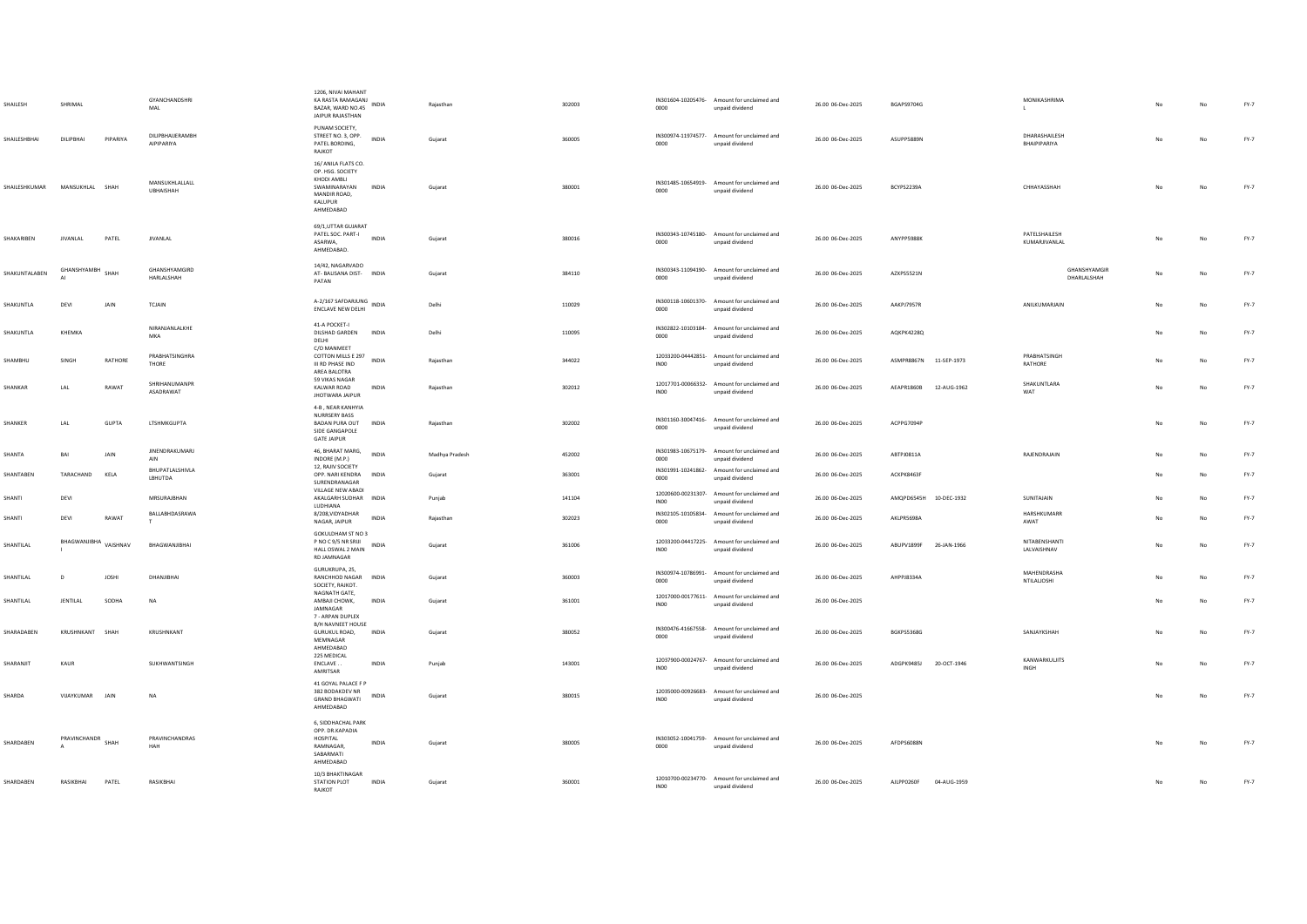| <b>HARMA</b>  | RAJESH          | SHRINIWAS   | SHARMASHRINIWA<br>SKISHANLAL        | PLOT NO. 6 A,<br>SHIVSHAKTI COLONY<br>OPP. S. F. S. SCHOOL INDIA<br><b>JAINA ROAD</b><br>AURANGABAD           |              | Maharashtra          |                     | 431005 | 0000             | IN301604-10131907- Amount for unclaimed and<br>unpaid dividend | 26.00 06-Dec-2025 | AQEPS4763J             |             | POOJARSHARMA                                  |     | No          | FY-7   |
|---------------|-----------------|-------------|-------------------------------------|---------------------------------------------------------------------------------------------------------------|--------------|----------------------|---------------------|--------|------------------|----------------------------------------------------------------|-------------------|------------------------|-------------|-----------------------------------------------|-----|-------------|--------|
| SHARMISTHABEN |                 | PATEL       | PRAHLADBHAI                         | 16 MUKTANAND<br>SOCIETY NEAR GNFC<br>TOWNSHIP<br>NARMADA NAGAR<br>BHARUCH<br>TRIMADIR,                        | <b>INDIA</b> | Gujarat              |                     | 392015 | INO <sub>0</sub> | 12033200-01052486- Amount for unclaimed and<br>unpaid dividend | 26.00 06-Dec-2025 | AQDPP5689H 01-JUN-1956 |             | PRAHLADBHAIIS<br>HWARBHAIPATE<br>$\mathbf{L}$ |     | No          | $FY-7$ |
| SHASHI        | KANT            | KAMDAR      | LILADHARKAMDAR                      | SIMANDHAR<br>CITY, PHASE - 3,<br>CHARITRA A - 137,<br>ADALAJ,                                                 | INDIA        | Gujarat              |                     | 382421 | 0000             | IN302105-10330924- Amount for unclaimed and<br>unpaid dividend | 26.00 06-Dec-2025 | AFTPK2042J             |             | MEGHNAPARMA<br>R                              | No  | $_{\sf No}$ | $FY-7$ |
| SHASHI        | <b>MISHRA</b>   |             | LATEPREMKUMAR<br>MISHRA             | GANDHINAGAR<br>104/185 SISAMAU<br><b>KANPUR 208012</b>                                                        | INDIA        | <b>Uttar Pradesh</b> | <b>KANPUR NAGAR</b> |        | 0000             | IN301055-10573267- Amount for unclaimed and<br>unpaid dividend | 26.00 06-Dec-2025 | AJFPM6616A             |             | AYUSHMISHRA                                   | No  | $_{\sf No}$ | $FY-7$ |
| SHAURYA       | RAJNIKANT       | PATEL       | RAJNIKANTARVIND<br><b>RHAIPATEL</b> | 186 NR BHADRAKALI<br>TEMPLE AT POST<br>UNAVA TALUKA<br>UNJHA UNAVA                                            | INDIA        | Gujarat              |                     | 384160 | 0000             | IN302461-10603153- Amount for unclaimed and<br>unpaid dividend | 26.00 06-Dec-2025 | DGEPP2347J             |             | RAJNIKANTAPAT<br>EL                           | No  | $_{\sf No}$ | $FY-7$ |
| SHAZIA        | SIDDIQUI        |             | SHOAIBALAM                          | 133/424 DHAKNA<br>PURWA TP NAGAR TP<br>NAGAR KANPUR<br>NAGAR 208023                                           | INDIA        | <b>Uttar Pradesh</b> | <b>KANPUR NAGAR</b> |        | 0000             | IN303833-10284685- Amount for unclaimed and<br>unpaid dividend | 20.00 06-Dec-2025 | <b>GNIPS8677C</b>      |             | SHOAIBALAM                                    | No  | No          | FY-7   |
| SHEETAL       | VIIAY           | AGRAWAL     | MOHANLALPAGRA<br>WAL                | C/O RIDHEE SIDHEE<br><b>CUTPICE, SHRI</b><br>TALKIES, GONDIA<br><b>BUILDING NO 1 FLAT</b>                     | <b>INDIA</b> | Maharashtra          |                     | 441601 | INO0             | 12017500-00131485- Amount for unclaimed and<br>unpaid dividend | 11.00 06-Dec-2025 | AUPA9634P              | 25-MAY-1980 | VIJAYOMPRAKAS<br>HAGRAWAL                     | No. | No          | FY-7   |
| SHEKHAR       | PRASAD          |             | RAJESHWARPRASA                      | NO 703 STATE BANK<br>NAGAR HSG SOCIETY INDIA<br>SUCCESS TOWER<br>PUNE                                         |              | Maharashtra          |                     | 411008 | 0000             | IN300513-11422974- Amount for unclaimed and<br>unpaid dividend | 26.00 06-Dec-2025 | AAYPP9510C             |             |                                               | No  | No          | FY-7   |
| SHELIYA       | SANJAY          | KARMSHIBHAI | KARMSHIBHAINSH<br><b>FLIYA</b>      | SHELIYA STREET, AT<br>ATKOT, TAL. JASDAN, INDIA<br>DIST. RAJKOT. ATKOT.                                       |              | Gujarat              |                     | 360040 | 0000             | IN300974-11312261- Amount for unclaimed and<br>unpaid dividend | 26.00 06-Dec-2025 | BHDPS2265J             |             | SHELIYAGHANSH<br>YAMKARMSHIBH<br>AI           | No  | No          | FY-7   |
| SHETH         | AMITABEN        | ASHWINBHAI  | NATVARLALPOPAT<br>LALTOLIYA         | AT UPLETA, DARBAR<br>GADH CHOWK,<br><b>UPLETA</b>                                                             | <b>INDIA</b> | Gujarat              |                     | 360490 | 0000             | IN300974-11592078- Amount for unclaimed and<br>unpaid dividend | 26.00 06-Dec-2025 | BSHPS6235F             |             | ASHVINBHAICHI<br>MANBHAISHETH                 | No  | No          | $FY-7$ |
| SHETYE        | KASHIRAM        | PARSHURAM   | PARSHURAMBALSH<br>ETHSHETYE         | 183 1/1 TILAK NAGAR<br>WORLI P V MARG<br>MUMBAI<br>MAHARASHTRA                                                | <b>INDIA</b> | Maharashtra          |                     | 400025 | 0000             | IN300513-18730387- Amount for unclaimed and<br>unpaid dividend | 26.00 06-Dec-2025 | CNYPS8144N             |             |                                               | No  | No          | FY-7   |
| SHIKHA        | KHANDELWAL      |             | KAUSHALKHANDEL<br>WAL               | 26/441 PATHER WALI<br>GALI RSMGANJ W NO INDIA<br>13 AJMER AJMER                                               |              | Raiasthan            |                     | 305001 | INO <sub>0</sub> | 12033200-10611171- Amount for unclaimed and<br>unpaid dividend | 26.00 06-Dec-2025 | BVGPK0844L             | 26-APR-1991 | ASHAKHANDEI<br>WAL                            | No  | No          | FY-7   |
| SHIKHAR       | KANAUJIA        |             | <b>NA</b>                           | <b>B RAJ VIHAR COLONY</b><br>NEAR SHEKHAR<br>HOSPITAL<br>SHAHJAHANPUR<br>242001                               | INDIA        | <b>Uttar Pradesh</b> | SHAHJAHANPUR        |        | INO <sub>0</sub> | 12033200-07789321- Amount for unclaimed and<br>unpaid dividend | 26.00 06-Dec-2025 | CCOPK7304M 18-MAY-1980 |             | SACHINKANAUJI                                 | No  | $_{\sf No}$ | $FY-7$ |
| SHILPA        | <b>JITENDRA</b> | SHAH        | <b>JITENDRAKANTILAL</b><br>SHAH     | A/1, SURGIRI<br>APARTMENT<br>NR.GOPALAK SOCIETY INDIA<br>KIRAN PARK, NAVA<br>WADAJ AHMEDABAD                  |              | Gujarat              |                     | 380013 | 0000             | IN301321-10465904- Amount for unclaimed and<br>unpaid dividend | 26.00 06-Dec-2025 | AQGPS1134F             |             | <b>JITENDRAKANTIL</b><br>ALSHAH               | No  | No          | FY-7   |
| SHILPABEN     | PARESHRHAI      | PARMAR      | <b>NA</b>                           | C-105 GREEN ERA OPP<br>PARMESHWAR-3<br>ZUNDAL<br>GANDHINAGAR                                                  | <b>INDIA</b> | Gujarat              |                     | 382424 | INO <sub>0</sub> | 12035100-00167097- Amount for unclaimed and<br>unpaid dividend | 52.00 06-Dec-2025 |                        |             |                                               | No  | No          | FY-7   |
| SHIRISH       | BALYA           |             | SURAJNARAYANBA<br>LYA               | <b>G L KABRA TEACHERS</b><br>COLLEGE UMAID INDIA<br>HOSPITAL . JODHPUR                                        |              | Raiasthan            |                     | 342001 | INO <sub>0</sub> | 12012101-00299386- Amount for unclaimed and<br>unpaid dividend | 26.00 06-Dec-2025 | AAQPB5298K 24-SEP-1954 |             | VIKASBALYA                                    | No  | No          | $FY-7$ |
| SHITAL        | SANDIP          | CHAVDA      | SANDIPCHAVDA                        | 1630/1 SECTOR 2/D<br>GANDHINAGAR<br>SECTOR 6                                                                  | INDIA        | Gujarat              |                     | 382006 | 0000             | IN304131-10071837- Amount for unclaimed and<br>unpaid dividend | 26.00 06-Dec-2025 | AGNPC9113B             |             |                                               |     | No          | $FY-7$ |
| SHIV          | SHANKAR         | SINGLA      | KALWANTRAISINGL<br>$\mathbf{A}$     | GANDHINAGAR<br>G-133, BLOCK-G<br>KALKAJI NEW DELHI                                                            | INDIA        | Delhi                |                     | 110019 | 0000             | IN303663-10001403- Amount for unclaimed and<br>unpaid dividend | 26.00 06-Dec-2025 | BAQPS1065J             |             | DAYAWATISINGL<br>$\mathbf{A}$                 |     | No          | $FY-7$ |
| SHIVAJI       | <b>INDARAM</b>  | SHINDE      | INDARAMSHINDE                       | VINDAVASNI COLONY<br>CHAWL NO-1, ROOM<br>NO-10 KATEMANVLI INDIA<br>. NR. JAI BAI SCHOOL<br>KALYAN (E), MUMBAI |              | Maharashtra          |                     | 400004 | INO <sub>0</sub> | 12041500-00204131- Amount for unclaimed and<br>unpaid dividend | 26.00 06-Dec-2025 | BLJPS8868P             | 26-FEB-1987 |                                               | No  | No          | $FY-7$ |
| SHIVANI       | GANG            |             | RANJEETMALKOTH<br>ARI               | A 322 SHASTRI NAGAR<br>NR HANWANT<br>SCHOOL JODHPUR<br>RAJASTHAN                                              | INDIA        | Rajasthan            |                     | 342003 | 0000             | IN300513-13777437- Amount for unclaimed and<br>unpaid dividend | 26.00 06-Dec-2025 | ABAPK0486F             |             |                                               |     | No          | FY-7   |
| SHIVKUMAR     | RAMKISHAN       | MALU        | RAMKISHANBANKA<br>TLALMALU          | 66 NANDASHISH NEW<br>ADARSH COLONY<br>LATUR                                                                   | <b>INDIA</b> | Maharashtra          |                     | 413531 | 0000             | IN301549-18800794- Amount for unclaimed and<br>unpaid dividend | 26.00 06-Dec-2025 | ABIPM5978N             |             | BHARTISHIVKUM<br>ARMALU                       | No  | No          | $FY-7$ |
| SHOBHA        | SALVE           |             | NARAYANMAHIRE                       | RAILWAY QUATER,<br>LALBAGH,<br><b>BURHANPUR</b>                                                               | INDIA        | Madhya Pradesh       |                     | 450331 | INO <sub>0</sub> | 12017000-00168535- Amount for unclaimed and<br>unpaid dividend | 26.00 06-Dec-2025 | CLOPS4753B 27-JAN-1963 |             | ASHOKRARANRA<br>ASHISHSALVE<br>OSALVE         |     | No          | $FY-7$ |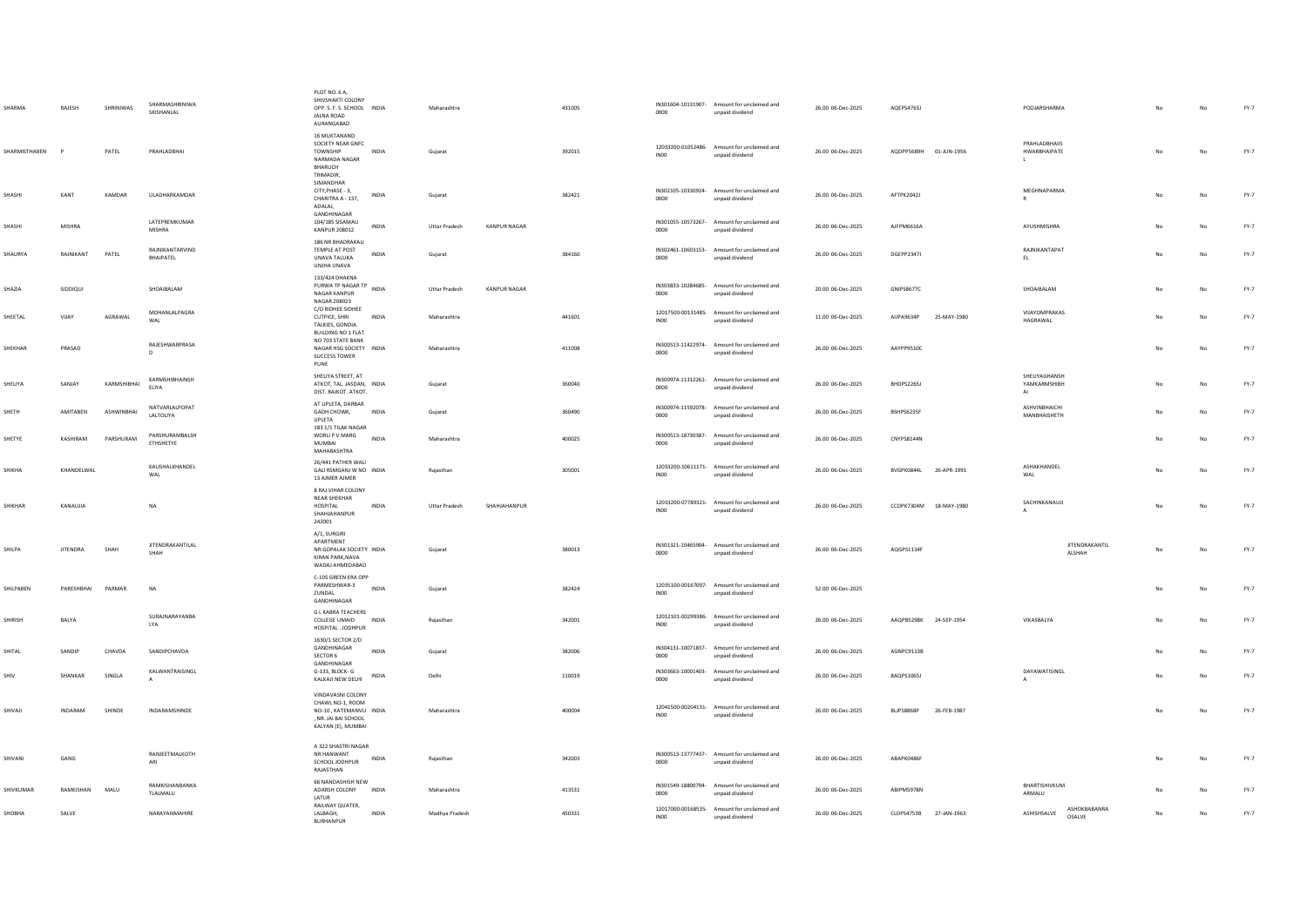| SHOBHANABEN  | CHNDRAKANT MISTRY |               | CHANDRKANTMIST<br>RY            | VEJALPUR PARSIWAD<br>NR.SHIVAM STUDIO INDIA<br>H.NO613 BHARUCH                                                    |       | Guiarat              |                     | 392001 | INO <sub>0</sub> | 13016700-00341961- Amount for unclaimed and<br>unpaid dividend | 26.00 06-Dec-2025 | ADUPM3374N 13-APR-1966 |             |                             |                |             | $FY-7$ |
|--------------|-------------------|---------------|---------------------------------|-------------------------------------------------------------------------------------------------------------------|-------|----------------------|---------------------|--------|------------------|----------------------------------------------------------------|-------------------|------------------------|-------------|-----------------------------|----------------|-------------|--------|
| SHREYA       |                   |               | <b>NA</b>                       | TAIGORE SCHOOL KI<br><b>GALI NAWALGARH</b><br>INDIA<br>ROAD PATEL COLONY<br>SIKAR                                 |       | Raiasthan            |                     | 332001 | <b>IN00</b>      | 12017701-01072787- Amount for unclaimed and<br>unpaid dividend | 26.00 06-Dec-2025 |                        |             |                             | N <sub>0</sub> | No          | FY-7   |
| SHRI         | PAL               | JAIN          | SITARAMJAIN                     | PKT F 26 H NO 109<br>SECTOR 7 ROHINI<br><b>INDIA</b><br>NFW DFI HI<br>1004N SHIV SAI APT                          | Delhi |                      |                     | 110085 | 0000             | IN301774-12194097- Amount for unclaimed and<br>unpaid dividend | 26.00 06-Dec-2025 | AAIPJ5999D             |             |                             |                | No          | $FY-7$ |
| SHRUTI       | DHANANJAY         | <b>KAMDAR</b> | DHANANJAYKAMD<br>AR             | MG ROAD<br>INDIA<br><b>GHATKOPER EAST</b><br><b>MUMBAI</b>                                                        |       | Maharashtra          |                     | 400077 | INO <sub>0</sub> | 12010600-02825708- Amount for unclaimed and<br>unpaid dividend | 26.00 06-Dec-2025 | AZWPK0131D 21-OCT-1988 |             |                             | No             | No          | FY-7   |
| SHRUTKIRTI   | KOTHARI           |               | HARSHKOTHARI                    | A-8 AWHO SUGAN<br>A-8 AW IN JULY 1.<br>VIHAR POCKET A SEC INDIA<br>2 VIDHYADHAR<br>NAGAR JAIPUR                   |       | Rajasthan            |                     | 302015 | INO <sub>0</sub> | 12017701-01066304- Amount for unclaimed and<br>unpaid dividend | 16.00 06-Dec-2025 | BFTPK3722A             | 04-JAN-1991 | HARSHKOTHARI                |                | No          | $FY-7$ |
| SHUBHAM      | DEEPAKBHAI        | CHAUHAN       | DEEPAKRHAIRHUP<br>ATBHAICHAUHAN | 1 KALYAN SOCIETY<br>GODA ROAD<br>INDIA<br>BHAKTINAGAR<br><b>RAJKOT RAJKOT</b>                                     |       | Gujarat              |                     | 360002 | 0000             | IN300974-12168307- Amount for unclaimed and<br>unpaid dividend | 26.00 06-Dec-2025 | BCFPC3132H             |             |                             | No             | $_{\sf No}$ | $FY-7$ |
| SHUBHAM      | JAIN              |               | SANATKUMARJAIN                  | S/O SANAT KUMAR<br>JAIN NEAR OLD<br>INFORMATION OFFICE INDIA<br>CHANDLOK BHAWAN<br>CIVIL LINES LALITPUR<br>284403 |       | <b>Uttar Pradesh</b> | LALITPUR            |        | INO <sub>0</sub> | 12030000-00692175- Amount for unclaimed and<br>unpaid dividend | 10.00 06-Dec-2025 | AUPPJ5983Q 24-APR-1994 |             | SANATKUMARJA<br>IN          | No             | No          | FY-7   |
| SHUBHAM      | VIJAY             | KUMARJAIN     | VIJAYKUMARJAIN                  | 41. GOYAL PALACE.<br>THALTEJ, BODAK DEV, INDIA<br>AHMEDABAD                                                       |       | Gujarat              | AHMEDABAD           |        | <b>IN00</b>      | 12035000-00138058- Amount for unclaimed and<br>unpaid dividend | 26.00 06-Dec-2025 | AGTPJ7977Q 27-MAR-1988 |             |                             | No             | No          | $FY-7$ |
| SHYAM        | IAGDISHRHAI CHAG  |               | <b>IAGDISHRHAI</b>              | <b>RAZAK BUILDING</b><br>DHORI STREET SADAR INDIA<br><b>BAZAR RAJKOT</b>                                          |       | Gujarat              |                     | 360001 | INO0             | 12018000-00290955- Amount for unclaimed and<br>unpaid dividend | 26.00.06-Dec-2025 | AHSPC1958L             | 18-NOV-1977 | <b>JAGADISHBHAIC</b><br>HAG | No             | No          | $FY-7$ |
| SHYAM        | LAL               |               | MANOHARLAL                      | HNO-613/A WARD<br>NO 7 NEAR UTTAM<br>INDIA<br>DHARMSHALA HISAR<br><b>HARYANA</b>                                  |       | Haryana              |                     | 125001 | 0000             | IN302365-10504903- Amount for unclaimed and<br>unpaid dividend | 26.00 06-Dec-2025 | AHAPG5975D             |             |                             |                | No          | $FY-7$ |
| SHYAM        | LAL               | GUPTA         | RSGUPTA                         | A/A 155 SHALIMAR<br><b>INDIA</b><br><b>BAGH DELHI</b><br>14/36 NEAR                                               |       | Delhi                |                     | 110088 | 0000             | IN300118-10923600- Amount for unclaimed and<br>unpaid dividend | 26.00 06-Dec-2025 | AALPG2620D             |             |                             |                | No          | $FY-7$ |
| SHYAM        | LAL               | JAIN          | LALCHANDJAIN                    | CHEYTALYA MANDIR<br>INDIA<br>SARAVAGI MOHALLA<br>AJMER                                                            |       | Rajasthan            |                     | 305001 | 0000             | IN301330-18088763- Amount for unclaimed and<br>unpaid dividend | 26.00 06-Dec-2025 | ACYPJ6677J             |             |                             | No             | No          | $FY-7$ |
|              |                   |               |                                 |                                                                                                                   |       |                      |                     |        |                  |                                                                |                   |                        |             |                             |                |             |        |
| SHYAM        | LAL               | SWAMIHUF      | <b>NA</b>                       | 100 GANGOTRI<br>NAGAR GOPALPURA<br>INDIA<br>BYPASS ROAD JAIPUR<br><b>JAIPUR</b>                                   |       | Rajasthan            |                     | 302018 | INO <sub>0</sub> | 12017701-01105450- Amount for unclaimed and<br>unpaid dividend | 26.00 06-Dec-2025 | ABDHS6907A 10-AUG-2017 |             |                             | No             | $_{\sf No}$ | FY-7   |
| SHYAMA       | NITIN             | SHAH          | NITINBANSILALSHA                | 8, KOTIYARK SOCIETY,<br>OPP.ABAD DAIRY<br><b>INDIA</b><br>KANKARIA<br>AHMEDARAD                                   |       | Gujarat              |                     | 380022 | INO <sub>0</sub> | 12010800-00048871- Amount for unclaimed and<br>unpaid dividend | 26.00 06-Dec-2025 | BPAPS4152M 22-JUN-2000 |             | PARULNITINSHA               | No             | No          | $FY-7$ |
| SHYAMWATI    | <b>GUPTA</b>      |               | RAMJIGUPTA                      | 134 F BLOCK PANKI<br><b>INDIA</b><br><b>KANPUR 208020</b>                                                         |       | <b>Uttar Pradesh</b> | <b>KANPUR NAGAR</b> |        | 0000             | IN301330-17865364- Amount for unclaimed and<br>unpaid dividend | 26.00 06-Dec-2025 | AKKPG3215D             |             | ASHUTOSHGUPT                |                | No          | FY-7   |
| SHYLAJA      |                   |               | ABDULLU                         | 172 C. POCKET-E LIG<br>FLAT GTB ENCLAVE INDIA<br>DELHI<br>PLOT NO 1063/A 3                                        | Delhi |                      |                     | 110093 | INO <sub>0</sub> | 12036800-00027175- Amount for unclaimed and<br>unpaid dividend | 26.00 06-Dec-2025 | ASFPP4051M 30-MAY-1969 |             |                             | No             | $_{\sf No}$ | $FY-7$ |
| SIDDHARTH    | DILIP             |               | SANGHRAJKA DBSANGHRAJKA         | AMBAWADI B/H<br>YASHWANTRAY<br><b>INDIA</b><br>NATYAGRUH<br>BHAVNAGAR                                             |       | Gujarat              |                     | 364001 | 0000             | IN300513-14488174- Amount for unclaimed and<br>unpaid dividend | 26.00 06-Dec-2025 | AZTPS5577Q             |             |                             | No.            | No          | FY-7   |
| SIDDHARTH    | VIIAY             |               | VIIAYKUMARVIIAY                 | GUJARAT<br>69 A VIGYAN NAGAR<br>JAGATPURA JAIPUR INDIA<br><b>JAIPUR</b>                                           |       | Raiasthan            |                     | 302017 | INO <sub>0</sub> | 12017701-00939262- Amount for unclaimed and<br>unpaid dividend | 26.00 06-Dec-2025 | AZNPV2092F 12-DEC-1997 |             | VIJAYKUMARVIJ<br>AY         | No             | No          | FY-7   |
| SIDDHI       | JAGDISHBHAI SONI  |               | N <sub>A</sub>                  | G-5, CHITRAKUT<br>SOCIETY OPP-<br>P.F.OFFICE NR, V.M.C INDIA<br>WARD NO-6 AKOTA<br>VADODARA                       |       | Gujarat              |                     | 390020 | INO <sub>0</sub> | 13016700-00249463- Amount for unclaimed and<br>unpaid dividend | 25.00 06-Dec-2025 | BAAPS7372G 22-JAN-1988 |             | NILIMAJSONI                 | No             | No          | FY-7   |
| SIMER        | PREET             | KAURSETHI     | HARDARSHANSING<br><b>HMONGA</b> | FLAT NO.- F-1, B-50<br>SANGAM<br>APARTMENT.<br>INDIA<br>MAHESH NAGAR LAL<br>KOTHI, JAIPUR<br>RAJASTHAN            |       | Rajasthan            |                     | 302015 | 0000             | IN302365-10871767- Amount for unclaimed and<br>unpaid dividend | 26.00 06-Dec-2025 | BJCPS9125E             |             | RAVINDERSINGH<br>SETHI      |                |             | $FY-7$ |
| <b>SIMMI</b> | <b>WADHWA</b>     |               | VINODKUAMRGUP<br>TA             | E- 66 1ST FLOOR EAST<br>OF KAILESH<br>SRINWASPURIS O INDIA<br>SOUTH DELHI NEW<br>DELHI DELHI<br>RAMAN KUNJ NEAR   |       | Delhi                |                     | 110065 | 0000             | IN300214-22844007- Amount for unclaimed and<br>unpaid dividend | 26.00 06-Dec-2025 | ADOPG0751K             |             | DEVESHWADHW                 | No.            | No          | FY-7   |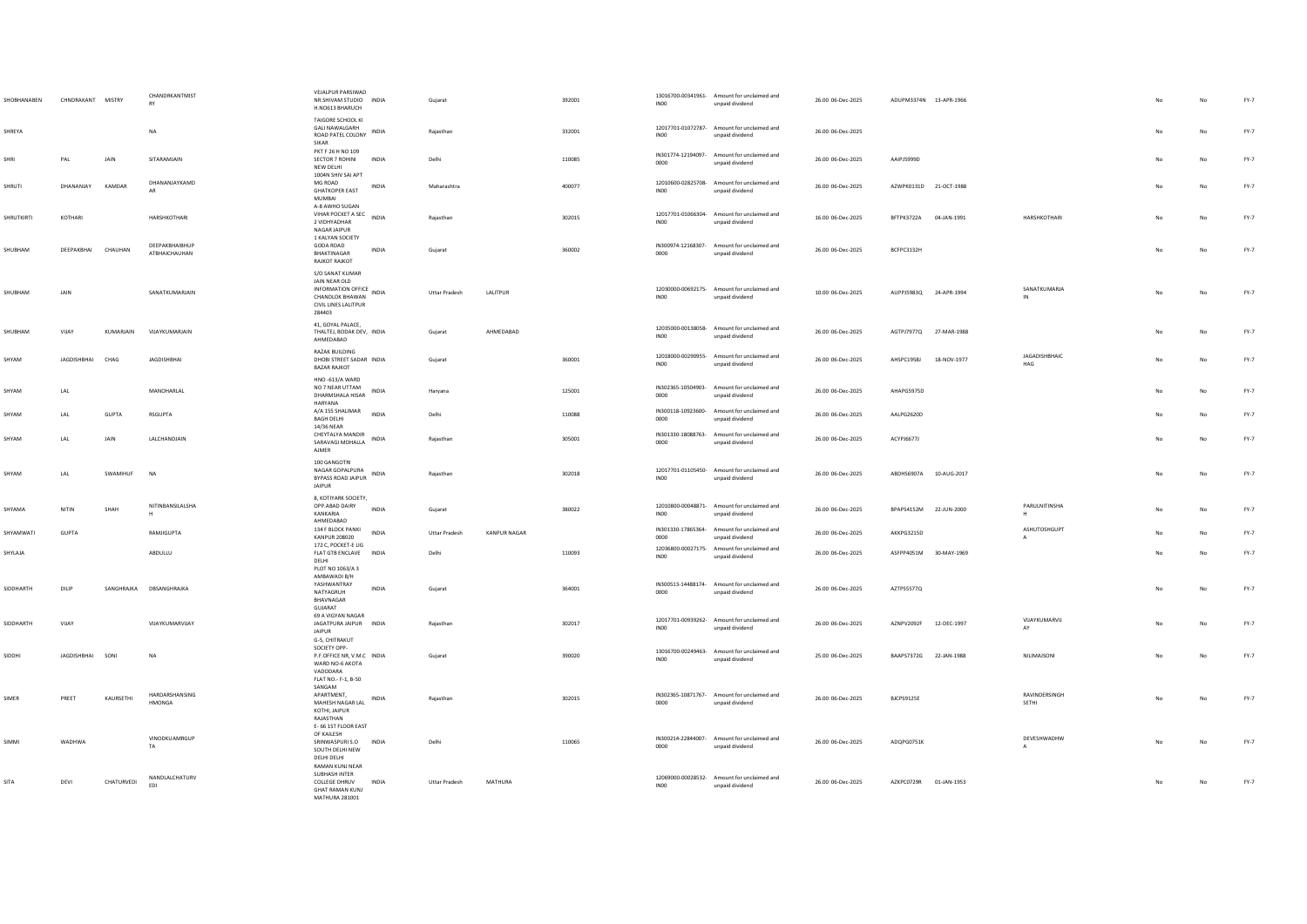| SITADEVI    | BHAVARLAL             | <b>GHANCHI</b> | BHAVARLALKALAJI<br><b>GHANCHI</b>               | 1430 8 KISHAN SINGH<br>NI CHALI MOJDI<br>BAZAR MADHUPURA INDIA<br>ROAD AHMEDABAD<br>GUIARAT                                     | Gujarat   | 380004 | 0000             | IN300214-15632931- Amount for unclaimed and<br>unpaid dividend | 26.00 06-Dec-2025 | AWVPG3117B             |             |                                              | No          | No | $FY-7$ |
|-------------|-----------------------|----------------|-------------------------------------------------|---------------------------------------------------------------------------------------------------------------------------------|-----------|--------|------------------|----------------------------------------------------------------|-------------------|------------------------|-------------|----------------------------------------------|-------------|----|--------|
| SMITABEN    | JAYSUKHLAL            | MEHTA          | JAYSUKHLAL                                      | 7 PREMCHAND<br>COLONY, NEW JAIL INDIA<br>ROAD, JAMNAGAR                                                                         | Gujarat   | 361005 | INO <sub>0</sub> | 12064600-00004730- Amount for unclaimed and<br>unpaid dividend | 26.00 06-Dec-2025 | BFFPM1153K 31-DEC-1962 |             | JAYSUKHLALME<br><b>HTA</b>                   | No          | No | $FY-7$ |
| SNFH        | <b>IATA</b>           | CHOUDHARY      | NAVRATANCHOUD<br>HARY                           | 3 JANAKPURI II<br>IMI IWAI A PHATAK INDIA<br><b>JAIPUR</b><br>205,2ND FLOOR                                                     | Rajasthan | 301020 | INO0             | 12036600-00033953- Amount for unclaimed and<br>unpaid dividend | 26.00.06-Dec-2025 | ARIPC1853B 26-NOV-1965 |             | NAVRATANCHO<br>UDHARY                        | No          | No | FY-7   |
| SNEHALKUMAR | KANTILAL              | KURIYA         | NA                                              | MARUTI NANDAN<br>APPT, VIJAY NAGAR<br><b>INDIA</b><br>SOC, OPP JAIN<br>MANDIR, AMROLI<br>SURAT                                  | Gujarat   | 395004 | INO <sub>0</sub> | 12041500-00751461- Amount for unclaimed and<br>unpaid dividend | 26.00 06-Dec-2025 | AKRPS2988N             | 01-JUN-1978 | HEENABENSNEH<br>ALKUMARKURIY<br>$\mathbf{A}$ | $_{\sf No}$ | No | $FY-7$ |
| SOLANKI     | <b>JIGNESHBHAI</b>    |                | <b>NA</b>                                       | SURAT HOUSING INDIA<br>BOARD,<br>H.NO.- 180, WARD                                                                               | Gujarat   | 364270 | 0000             | IN300974-11482587- Amount for unclaimed and<br>unpaid dividend | 26.00 06-Dec-2025 |                        |             |                                              | No          | No | $FY-7$ |
| SOM         | NATH                  |                | BANSILAL                                        | NO.-4 MO-RAM<br>INDIA<br>PURA, LAL SARAK,<br>HANSI, HARYANA                                                                     | Haryana   | 125033 | 0000             | IN302365-10627177- Amount for unclaimed and<br>unpaid dividend | 26.00 06-Dec-2025 | ACOPN0588Q             |             |                                              | No          | No | $FY-7$ |
| SOMAIYA     | MANOJKUMAR MATHURADAS |                | MATHURADASSOM<br>AIYA                           | C/O. SOMAIYA STEEL<br>FURNITURE, TOWN<br><b>INDIA</b><br>HALL ROAD<br>JAMNAGAR.                                                 | Gujarat   | 361001 | 0000             | IN300974-10585464- Amount for unclaimed and<br>unpaid dividend | 26.00 06-Dec-2025 | AEXPS2181M             |             | SHILPAMANOJK<br><b>IIMARSOMAIYA</b>          | No          | No | FY-7   |
| SOMALAL     | PRABHURAM             | THAKKAR        | PRABHURAMDEVK<br>ARANBHAITHAKKA<br>$\mathsf{R}$ | GANDHI CHALI HARIJ INDIA<br><b>HARIJ HARIJ</b>                                                                                  | Gujarat   | 384240 | 0000             | IN302461-10650800- Amount for unclaimed and<br>unpaid dividend | 26.00 06-Dec-2025 | BCHPT3021Q             |             | DHAVALKUMAR<br>STHAKKAR                      | No          | No | $FY-7$ |
| SOMYA       | SAINI                 |                | NA                                              | 409 DUNGARI WALI<br>DHANI KUNDA TEH. INDIA<br>AMER JAIPUR                                                                       | Rajasthan | 302028 | INO <sub>0</sub> | 12017701-01066061- Amount for unclaimed and<br>unpaid dividend | 26.00 06-Dec-2025 |                        |             |                                              | No          | No | $FY-7$ |
| SONA        | BINDESH               | VASA           | NA                                              | JAIN ENAMAL WORKS,<br>MANDVI CHOWK, INDIA<br>SONI BAZAR, RAJKOT                                                                 | Gujarat   | 360001 | 0000             | IN300974-10103637- Amount for unclaimed and<br>unpaid dividend | 26.00 06-Dec-2025 | ABOPV5362K             |             | BINDESHKANTIL<br>ALVASA                      | No          | No | $FY-7$ |
| SONAL       | ANILBHAI              | PAREKH         | ANILBHAISHANTILA<br>LPAREKH                     | 22, JAYHIND SOCIETY,<br><b>JINTAN ROAD</b><br>INDIA<br>SURENDRANAGAR                                                            | Gujarat   | 363002 | 0000             | IN301991-10537997- Amount for unclaimed and<br>unpaid dividend | 26.00 06-Dec-2025 | AHYPP4907A             |             |                                              | No          | No | $FY-7$ |
| SONAL       | DAHYABHAI             | ASODIYA        | NA                                              | A/1, KASHI VISYANATH<br>HIGH SOCIETY - 2 INDIA<br>TAPOBHUMI ISANPUR                                                             | Gujarat   | 382443 | 0000             | IN300982-10518333- Amount for unclaimed and<br>unpaid dividend | 26.00 06-Dec-2025 |                        |             |                                              | No          | No | $FY-7$ |
| SONALI      | PRATAPBHAI            | BAGDAI         | PRATAPRHAIPOPA<br>TLALBAGDAI                    | ANAND BHUVAN<br>ANANDARAVA NO<br>INDIA<br>CHAKLO JAMNAGAR<br>GUJARAT                                                            | Gujarat   | 361001 | 0000             | IN300513-15229849- Amount for unclaimed and<br>unpaid dividend | 26.00 06-Dec-2025 | ACHPB7345J             |             |                                              |             | No | $FY-7$ |
| SONAM       | JINDAL                |                | NARESHKUMAR                                     | 381 BLOCK AG<br>SHALIMAR BAGH<br>INDIA<br>WEST DELHI NEW<br>DELHI                                                               | Delhi     | 110088 | INO <sub>0</sub> | 12033200-11718515- Amount for unclaimed and<br>unpaid dividend | 26.00 06-Dec-2025 | AKUPJ4549F             | 17-JAN-1989 |                                              | No          | No | $FY-7$ |
| SONAM       | VERMA                 |                | SHIVPRAKASHVER<br>MA                            | D/O SHIV PRAKASH<br>VERMA SONARO KI INDIA<br>GHATI.JODHPUR<br>C-004, SAGAR                                                      | Rajasthan | 342001 | <b>INOO</b>      | 12012101-00704158- Amount for unclaimed and<br>unpaid dividend | 26.00 06-Dec-2025 | AQIPV2560N             | 26-JUN-1987 | SHIVPRAKASHVE<br>SUNITAVERMA<br>RMA          |             | No | $FY-7$ |
| SONI        | URMILA                | RAJANIKANT     | SONIRAJANIKANT                                  | SAMRAT<br>APPARTMENT, OPP.<br>KRISHNA APPT<br>INDIA<br>VEJALPUR, TIMES OF<br>INDIA ROAD, 132 FT.<br>RING ROAD,<br>AHMEDABAD.    | Gujarat   | 380051 | 0000             | IN300974-10405982- Amount for unclaimed and<br>unpaid dividend | 26.00 06-Dec-2025 | BGPPS5037R             |             |                                              | No          | No | $FY-7$ |
| SONIA       |                       |                | NA                                              | 230 SECTOR 7 URBAN INDIA<br><b>ESTATE KARNAL</b>                                                                                | Haryana   | 132001 | 0000             | IN302365-10480450- Amount for unclaimed and<br>unpaid dividend | 26.00 06-Dec-2025 |                        |             |                                              | No          | No | FY-7   |
| SONU        |                       |                | SURAJMAL                                        | H NO 192 BLOCK NO 4<br>VILL NEHLA TEH<br>FATEHABAD DISTT INDIA<br>FATEHABAD<br>FATEHABAD                                        | Haryana   | 125050 | 0000             | IN301774-18770220- Amount for unclaimed and<br>unpaid dividend | 25.00 06-Dec-2025 | <b>EJXPS0683H</b>      |             |                                              | No          | No | FY-7   |
| SONU        | KUMAR                 |                | PADAMCHANDGU<br>PTA                             | 624 GAUTAM NAGAR<br>NEAR KHANDELWAL<br>BOOK DEPO TONK<br><b>INDIA</b><br>ROAD LAL KOTHI<br><b>GANDHI NAGAR</b><br>JAIPUR (RAJ.) | Rajasthan | 302015 | 0000             | IN301160-30469266- Amount for unclaimed and<br>unpaid dividend | 26.00 06-Dec-2025 | BXZPK8429A             |             |                                              | No          | No | $FY-7$ |
| SPARSH      | <b>HARDIK</b>         | SHAH           | <b>NA</b>                                       | B-142, GAGANVIHAR<br>FLATS NR, SABER<br><b>INDIA</b><br>HOTEL KHANPLIR<br>AHMEDABAD                                             | Gujarat   | 380001 | <b>INOO</b>      | 12062700-00020229- Amount for unclaimed and<br>unpaid dividend | 26.00 06-Dec-2025 |                        |             |                                              |             | No | FY-7   |
| SREEHARI    | RAGHAV                |                | RAGHAVANNAIR                                    | SUBEX SYSTEMS LTD<br>NO 372<br>KORAMANGALA 3RD<br><b>INDIA</b><br><b>BLOCK SARJAP</b><br>BANGALORE<br>KARNATAKA                 | Karnataka | 560034 | 0000             | IN300513-13665722- Amount for unclaimed and<br>unpaid dividend | 45.00 06-Dec-2025 | AIKPR5420R             |             |                                              | No          | No | FY-7   |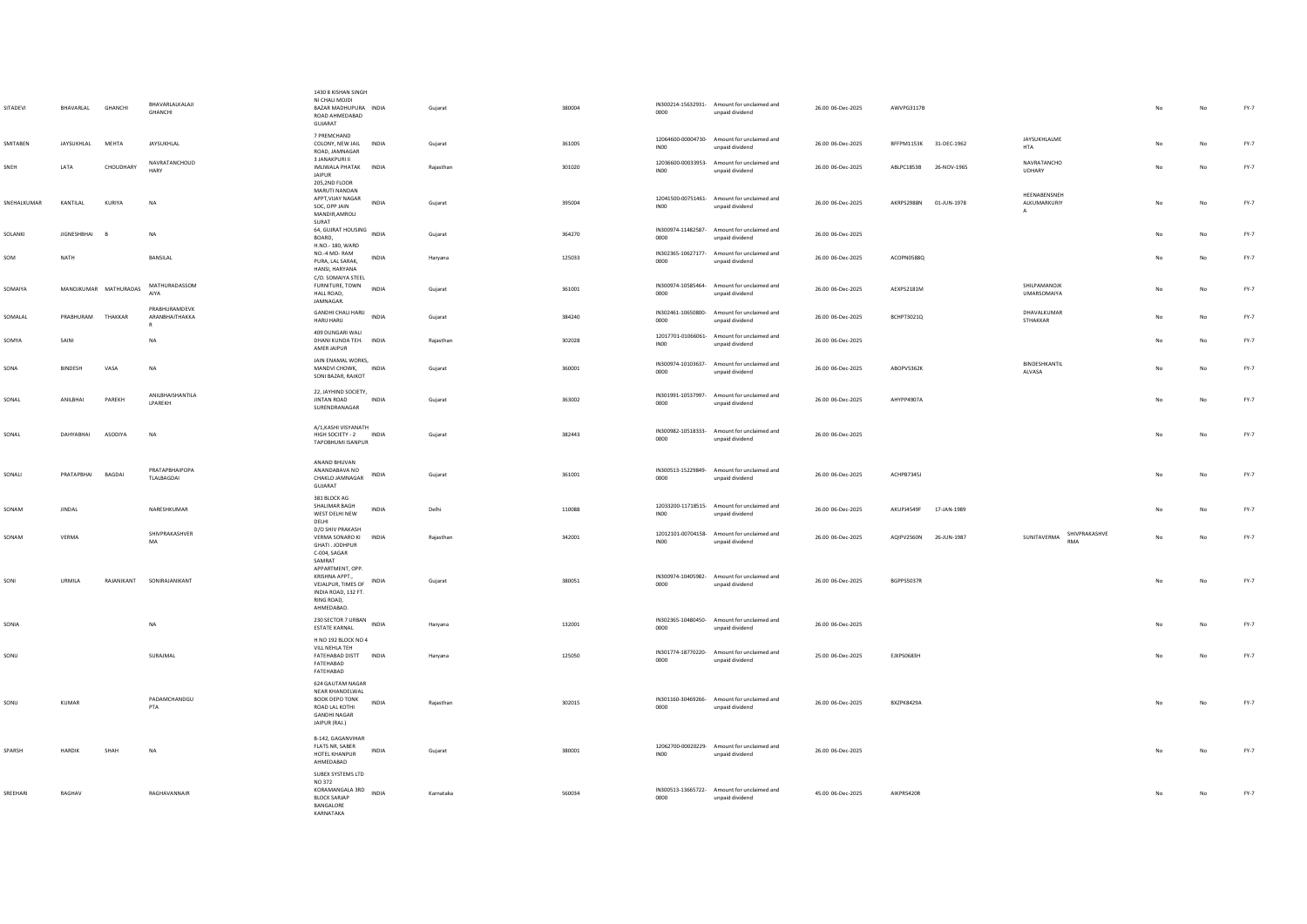|                 |                     |          |                                 | B 11 51 PTS NTPC                                   |              |                      |                      |        |                  |                                                                |                   |                        |             |                          |    |    |        |
|-----------------|---------------------|----------|---------------------------------|----------------------------------------------------|--------------|----------------------|----------------------|--------|------------------|----------------------------------------------------------------|-------------------|------------------------|-------------|--------------------------|----|----|--------|
| SRINIVAS        |                     |          | RAIAIAH                         | JYOTHI NAGAR<br>RAMAGUNDAM                         | INDIA        | Andhra Pradesh       |                      | 505215 | 0000             | IN300214-11899671- Amount for unclaimed and                    | 34.00 06-Dec-2025 | AAGPN2456F             |             |                          |    | No | $FY-7$ |
|                 |                     |          |                                 | KARIMNAGAR<br>ANDHRA PRADESH                       |              |                      |                      |        |                  | unpaid dividend                                                |                   |                        |             |                          |    |    |        |
|                 |                     |          |                                 | OM SRUSHTI BLOCK                                   |              |                      |                      |        |                  |                                                                |                   |                        |             | HARESHBHAIMA             |    |    |        |
| SRUSHTI         | HARESHBHAI          | AMRUTIYA | HARESHBHAIMAGA<br>NBHAIAMRUTIYA | NO. 2 AASTHA<br>RESIDENCY AMRUT                    | INDIA        | Gujarat              |                      | 360004 | 0000             | IN300974-11992835- Amount for unclaimed and<br>unpaid dividend | 26.00 06-Dec-2025 | BWRPA4658Q             |             | GANBHAIAMRU              |    | No | $FY-7$ |
|                 |                     |          |                                 | <b>VATIKA RAJKOT</b>                               |              |                      |                      |        |                  |                                                                |                   |                        |             | TIYA                     |    |    |        |
|                 | CHANDRA             |          | <b>RANWARILAL</b>               | <b>TETAR VALOKA</b><br>MOHALALA SIGADA             |              |                      |                      |        |                  | 12012101-00455831- Amount for unclaimed and                    |                   |                        |             | BANWARILALTET            |    |    |        |
| SUBHASH         |                     |          |                                 | TH. JHUNJHUNU DIST. INDIA<br><b>JHUNJHUNU</b>      |              | Rajasthan            |                      | 333704 | <b>IN00</b>      | unpaid dividend                                                | 26.00 06-Dec-2025 | ALDPC4921E             | 25-DEC-1983 | RWAL                     | No | No | $FY-7$ |
|                 |                     |          |                                 | FLAT NO 37 PLOT NO                                 |              |                      |                      |        |                  |                                                                |                   |                        |             |                          |    |    |        |
| SUBHASH         | KWATRA              |          | RAMLUBHAYA                      | 37 HANS VIHAR                                      | INDIA        | Delhi                |                      | 110085 | 0000             | IN300476-42053972- Amount for unclaimed and                    | 26.00 06-Dec-2025 | AEFPK4395D             |             |                          | No | No | $FY-7$ |
|                 |                     |          |                                 | SECTOR 13 ROHINI<br>DELHI                          |              |                      |                      |        |                  | unpaid dividend                                                |                   |                        |             |                          |    |    |        |
| <b>SUBRATRI</b> | KHA                 |          | PIRUJHA                         | TELIYO KA MOHALLA<br>WATIKA JAIPUR INDIA           |              | Raiasthan            |                      | 303905 |                  | 12017701-01085207- Amount for unclaimed and                    | 26.00 06-Dec-2025 | FEZPK3149Q 01-JAN-1968 |             | PIRUKHANKHAN             | No | No | $FY-7$ |
|                 |                     |          |                                 | JAIPUR                                             |              |                      |                      |        | <b>IN00</b>      | unpaid dividend                                                |                   |                        |             |                          |    |    |        |
|                 |                     |          |                                 | GB 108 NTPC<br><b>GREATER NOIDA</b>                |              |                      |                      |        |                  |                                                                |                   |                        |             |                          |    |    |        |
|                 |                     |          |                                 | <b>TEHSIL GAUTAM</b>                               |              |                      |                      |        |                  |                                                                |                   |                        |             |                          |    |    |        |
| <b>SUDHA</b>    | AGGARWAL            |          | RADHEYRAMANAG                   | <b>BUDH NAGAR DIST</b><br><b>GREATER NOIDA</b>     | <b>INDIA</b> | <b>Uttar Pradesh</b> | <b>GAUTAM BUDDHA</b> |        |                  | IN303028-64853854- Amount for unclaimed and                    | 26.00 06-Dec-2025 | AIOPA2709L             |             |                          | No | No | $FY-7$ |
|                 |                     |          | GARWAL                          | ,GREATER NOIDA                                     |              |                      | NAGAR                |        | 0000             | unpaid dividend                                                |                   |                        |             |                          |    |    |        |
|                 |                     |          |                                 | UTTAR<br>PRADESH, INDIA                            |              |                      |                      |        |                  |                                                                |                   |                        |             |                          |    |    |        |
|                 |                     |          |                                 | 201306                                             |              |                      |                      |        |                  |                                                                |                   |                        |             |                          |    |    |        |
| SUDHIR          | BHAGWANDAS JOSHI    |          | BHAGWANDASRJO                   | 3 PATEL COLONY<br>ROAD NO 4                        | INDIA        | Gujarat              |                      | 361008 |                  | 12013200-00078411- Amount for unclaimed and                    | 26.00 06-Dec-2025 | ADYPJ7269D 27-OCT-1974 |             | MANISHASUDHI             | No | No | $FY-7$ |
|                 |                     |          | SHI                             | JAMNAGAR                                           |              |                      |                      |        | IN <sub>00</sub> | unpaid dividend                                                |                   |                        |             | <b>RJOSHI</b>            |    |    |        |
|                 |                     |          | PRAMANANDSHAR                   | A - 5 RADHA VIHAR                                  |              |                      |                      |        |                  | 12017701-00653544- Amount for unclaimed and                    |                   |                        |             | PRIYANKASHAR             |    |    |        |
| SUDHIR          | SHARMA              |          | MA                              | NEW SANGANER<br>ROAD JAIPUR JAIPUR                 | INDIA        | Rajasthan            |                      | 302019 | INO <sub>0</sub> | unpaid dividend                                                | 26.00 06-Dec-2025 | BRDPS1651N 27-AUG-1987 |             | <b>MA</b>                | No | No | FY-7   |
|                 |                     |          |                                 |                                                    |              |                      |                      |        |                  |                                                                |                   |                        |             |                          |    |    |        |
|                 |                     |          |                                 | SHIVAM, ARANGAON<br>ROAD NR. MAHADEV               |              |                      |                      |        |                  | 13023400-00040131- Amount for unclaimed and                    |                   |                        |             | ASHWINISUDHIR            |    |    |        |
| SUDHIR          | TUKARAM             | TAWARE   | TUKARAMTAWARE                   | TEMPLE VAHAN<br>NAGAR                              | INDIA        | Maharashtra          |                      | 414006 | INO <sub>0</sub> | unpaid dividend                                                | 26.00 06-Dec-2025 | AAMPT4629C 26-SEP-1971 |             | TAWARE                   | No | No | FY-7   |
|                 |                     |          |                                 | AHMEDNAGAR                                         |              |                      |                      |        |                  |                                                                |                   |                        |             |                          |    |    |        |
|                 |                     |          | DHARAMBIRSINGH                  | H NO 190D BLOCK D                                  |              |                      |                      |        |                  | 12047200-13565051- Amount for unclaimed and                    |                   |                        |             |                          |    |    |        |
| SUKHPREET       | KAUR                | BHATIA   | <b>BHATIA</b>                   | BRS NAGAR WARD NO INDIA<br>43 LUDHIANA             |              | Punjab               |                      | 141001 | <b>IN00</b>      | unpaid dividend                                                | 26.00 06-Dec-2025 | CCYPB6837L             | 18-APR-1987 |                          |    | No | $FY-7$ |
|                 |                     |          |                                 | 225 MEDICAL                                        |              |                      |                      |        |                  | 12037900-00019818- Amount for unclaimed and                    |                   |                        |             | KANWARBALIITS            |    |    |        |
| SUKHWANT        | <b>SINGH</b>        |          | DHARAMSINGH                     | <b>ENCLAVE AMRITSAR</b>                            | <b>INDIA</b> | Puniab               |                      | 143001 | IN00             | unpaid dividend                                                | 26.00.06-Dec-2025 | AFYPS9129K             | 01-MAR-1958 | INGH                     |    | No | FY-7   |
|                 |                     |          | <b>GIRIRAIPRASADSIN</b>         | E-5, SHASTRI NAGAR                                 |              |                      |                      |        |                  | 12019101-00107554- Amount for unclaimed and                    |                   |                        |             |                          |    |    |        |
| SULOCHANA       | SINGHAL             |          | GHAL                            | BHILWARA BHILWARA                                  | INDIA        | Rajasthan            |                      | 311001 | IN00             | unpaid dividend                                                | 26.00 06-Dec-2025 | ACPPS9113D             |             |                          | No | No | $FY-7$ |
|                 |                     |          |                                 | 12 B REGRO KA                                      |              |                      |                      |        |                  |                                                                |                   |                        |             |                          |    |    |        |
| SUMAN           |                     |          | RAJERNDRA                       | MOHALLA KHO                                        | INDIA        | Rajasthan            |                      | 302031 | <b>INOO</b>      | 12017701-01084830- Amount for unclaimed and                    | 26.00 06-Dec-2025 | ECZPS7084B             | 15-AUG-1984 | AYUSHSAINI               | No | No | $FY-7$ |
|                 |                     |          |                                 | NAGORIYA JAMDOLI<br>JAIPUR JAIPUR                  |              |                      |                      |        |                  | unpaid dividend                                                |                   |                        |             |                          |    |    |        |
|                 |                     |          |                                 | 2256 HARSUKH                                       |              |                      |                      |        |                  | 12017701-00639770- Amount for unclaimed and                    |                   |                        |             |                          |    |    |        |
| SUMAN           | JAIN                |          | NA                              | KASLIWAL KI GALI K.P. INDIA<br><b>BAZAR JAIPUR</b> |              | Rajasthan            |                      | 302004 | IN00             | unpaid dividend                                                | 26.00 06-Dec-2025 |                        |             |                          | No | No | FY-7   |
|                 |                     |          |                                 |                                                    |              |                      |                      |        |                  |                                                                |                   |                        |             |                          |    |    |        |
| SUMAN           | MITTAL              |          | RAMAVTARMITTAL                  | 23. SUDAMA NAGAR.<br>OPP: GLASS FACTORY INDIA      |              | Raiasthan            |                      | 302018 |                  | 12029200-00047681- Amount for unclaimed and                    | 26.00.06-Dec-2025 | APSPM3896D 02-OCT-1969 |             | RAMAVTARMITT             | No | No | $FY-7$ |
|                 |                     |          |                                 | TONK ROAD, JAIPUR                                  |              |                      |                      |        | INO0             | unpaid dividend                                                |                   |                        |             | AL.                      |    |    |        |
|                 |                     |          |                                 |                                                    |              |                      |                      |        |                  |                                                                |                   |                        |             |                          |    |    |        |
| SUMAN           | VEDRAM              | VERMA    | VEDRAMVERMA                     | 22 D KRISHNA NAGAR<br>MATHURA 281001               | INDIA        | <b>Uttar Pradesh</b> | MATHURA              |        | IN00             | 12033200-01118059- Amount for unclaimed and<br>unpaid dividend | 26.00 06-Dec-2025 | AFOPV7585C 15-AUG-1954 |             | ASHUVEDRAMV<br>ERMA      |    | No | $FY-7$ |
|                 |                     |          |                                 | 9/A SOMNATH                                        |              |                      |                      |        |                  |                                                                |                   |                        |             |                          |    |    |        |
| SUMANLATTA      | $\mathcal{M}$       | SHARMA   | $\mathbf{v}$                    | SOCIETY B/H<br>ADHYAPAN                            | <b>INDIA</b> | Guiarat              |                      | 363310 | INO0             | 12013200-00799320- Amount for unclaimed and<br>unpaid dividend | 26.00 06-Dec-2025 | AEJPS4326Q             | 02-DEC-1960 | DEVENDRAKUM<br>ARVSHARMA | No | No | $FY-7$ |
|                 |                     |          |                                 | DHRANGADHRA                                        |              |                      |                      |        |                  |                                                                |                   |                        |             |                          |    |    |        |
|                 |                     |          |                                 | G-5, RAJHANS                                       |              |                      |                      |        |                  | IN301604-10248129- Amount for unclaimed and                    |                   |                        |             |                          |    |    |        |
| SUMATI          | PRAKASH             | BAKLIWAL | N <sub>A</sub>                  | COLONY NEAR DEV INDIA<br>DUNGRI MADANGANJ          |              | Rajasthan            |                      | 305801 | 0000             | unpaid dividend                                                | 5.00 06-Dec-2025  |                        |             |                          |    | No | $FY-7$ |
|                 |                     |          |                                 | 109, RANI GARDEN                                   |              |                      |                      |        |                  |                                                                |                   |                        |             |                          |    |    |        |
| SUMESH          | AGARWAL             |          | RADHEYSHYAMAG<br>GARWAL         | SHASTRI NAGAR                                      | INDIA        | Delhi                |                      | 110031 | 0000             | IN302822-10111443- Amount for unclaimed and<br>unpaid dividend | 26.00 06-Dec-2025 | AIFPA5809G             |             | NEETAAGGARW<br>AL        | No | No | $FY-7$ |
|                 |                     |          |                                 | DELHI<br>520, AJANTA                               |              |                      |                      |        |                  |                                                                |                   |                        |             |                          |    |    |        |
| SUMIT           | SAKLECHA            | HUF      | NA                              | SHOPPING CENTRE, INDIA                             |              | Gujarat              |                      | 395002 | INO <sub>0</sub> | 12068500-00171504- Amount for unclaimed and<br>unpaid dividend | 52.00 06-Dec-2025 | AAUHS8065F 07-DEC-2008 |             |                          |    | No | $FY-7$ |
|                 |                     |          |                                 | RING ROAD SURAT<br>H NO 1096 SECTOR 18-<br>INDIA   |              |                      |                      |        |                  | 12044500-00337964- Amount for unclaimed and                    |                   |                        |             |                          |    |    |        |
| SUMIT           | SEHGAL              |          | VINAYKRSEHGAL                   | C CHANDIGARH                                       |              | Chandigarh           |                      | 160018 | INO <sub>0</sub> | unpaid dividend                                                | 26.00 06-Dec-2025 | CEKPS5891B             | 31-OCT-1988 |                          |    | No | $FY-7$ |
| SUMIT           | SURESHKUMAR THAKKER |          | SURESHKUMARTH                   | 201 AIYA APARTMENT<br>NR JUBELI GROUND INDIA       |              |                      |                      | 370001 |                  | 12034100-00519436- Amount for unclaimed and                    | 26.00 06-Dec-2025 | AUSPT9538J             | 02-MAR-1994 |                          |    | No | $FY-7$ |
|                 |                     |          | AKKER                           | KACHCHH BHUJ                                       |              | Guiarat              |                      |        | INO0             | unpaid dividend                                                |                   |                        |             |                          |    |    |        |
|                 |                     |          |                                 | 78 YASHKUNJ SOCIETY                                |              |                      |                      |        |                  |                                                                |                   |                        |             |                          |    |    |        |
| SUMITRABEN      | GUNVANTLAL SHAH     |          | NA                              | RANNAPARK                                          | INDIA        | Gujarat              |                      | 380061 | 0000             | IN300982-10594798- Amount for unclaimed and<br>unpaid dividend | 26.00 06-Dec-2025 |                        |             |                          |    | No | $FY-7$ |
|                 |                     |          |                                 | GHATLODIA                                          |              |                      |                      |        |                  |                                                                |                   |                        |             |                          |    |    |        |
| SUNIL           | BELANI              |          | SANTOSHBELANI                   | 116, AMITESH<br>NAGAR, SCH 59                      | INDIA        | Madhya Pradesh       |                      | 452001 | INO <sub>0</sub> | 12023000-00145280- Amount for unclaimed and<br>unpaid dividend | 26.00 06-Dec-2025 | AIJPB1393E             | 23-JUN-1966 | KIRTIBELANI              | No | No | $FY-7$ |
|                 |                     |          |                                 | <b>INDORE</b>                                      |              |                      |                      |        |                  |                                                                |                   |                        |             |                          |    |    |        |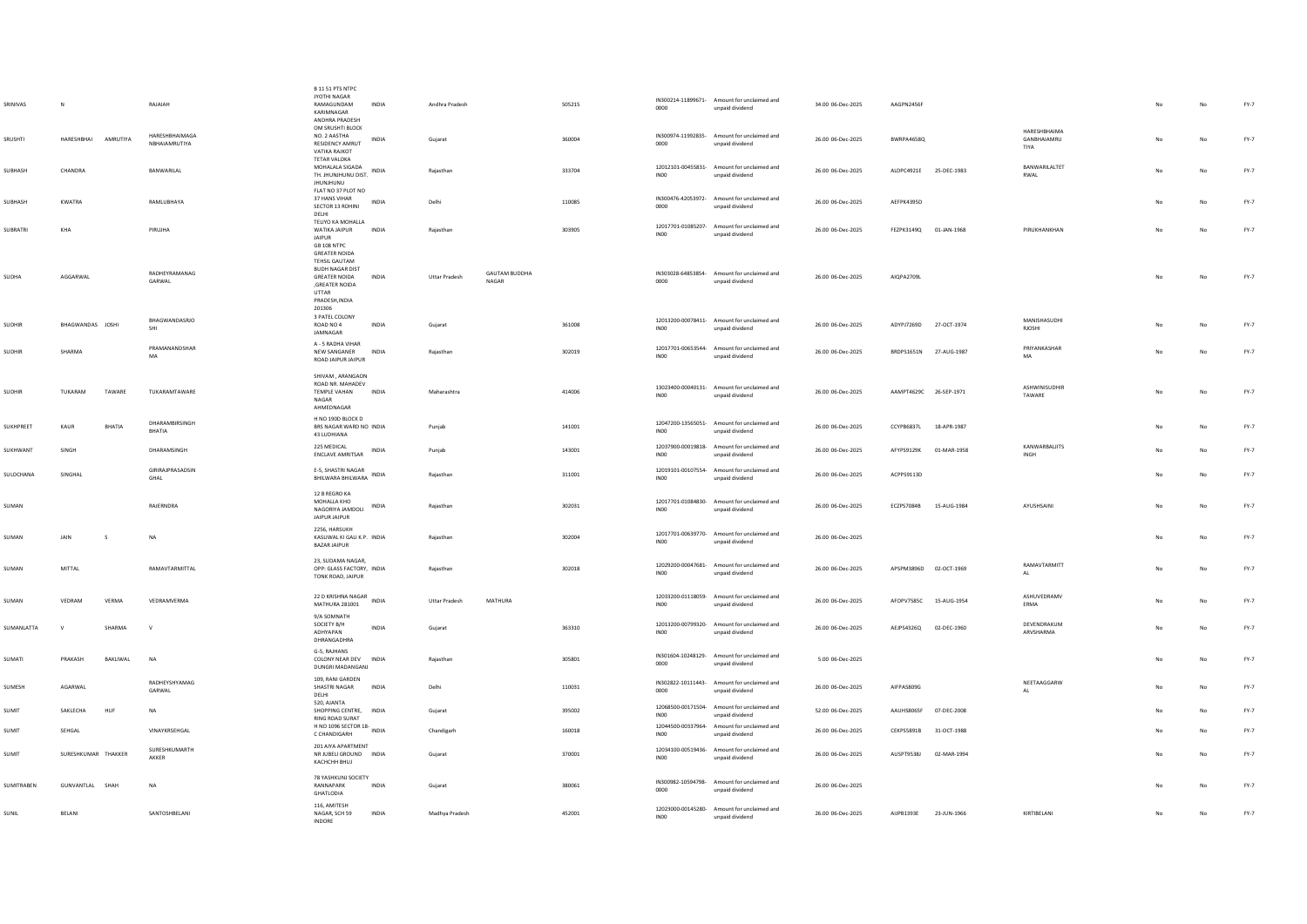| SUNIL         | KANKARIA          |              | MADANCHANDKA<br>NKARIA           | 1ST A ROAD<br>SARDARPURA<br><b>IODHPUR</b>                                                                                                            | <b>INDIA</b> | Raiasthan                    | 342001 | IN00                       | 12036600-00169003- Amount for unclaimed and<br>unpaid dividend | 26.00 06-Dec-2025 | AAVPK6248D 05-AUG-1970    | MADHUKANKAR<br>IA             |                | No          | $FY-7$ |
|---------------|-------------------|--------------|----------------------------------|-------------------------------------------------------------------------------------------------------------------------------------------------------|--------------|------------------------------|--------|----------------------------|----------------------------------------------------------------|-------------------|---------------------------|-------------------------------|----------------|-------------|--------|
| SUNIL         | KUMAR             |              | RJENDER                          | 466 WARD NO 14<br>SHIV NAGAR HISSAR                                                                                                                   | INDIA        | Haryana                      | 125001 | INO <sub>0</sub>           | 13041400-08054397- Amount for unclaimed and<br>unpaid dividend | 26.00 06-Dec-2025 | CSEPK2114H<br>02-OCT-1987 | REETA                         | No             | No          | $FY-7$ |
| SUNIL         | <b>KUMAR</b>      | BANSAL       | SHYAMSUNDERBA<br><b>NSAL</b>     | GALI-CHIDIPAL BICHLA INDIA<br><b>BAZAR BHIWANI</b>                                                                                                    |              | Haryana                      | 127021 | INO <sub>0</sub>           | 12033200-01667458- Amount for unclaimed and<br>unpaid dividend | 26.00 06-Dec-2025 | ABQPB7522F<br>19-NOV-1968 | SUNITABANSAL                  | N <sub>0</sub> | No          | $FY-7$ |
| SUNIL         | KUMAR             | DAGA         | NA                               | DEV-KUNJ DAMODAR<br>COLONY O/S NAGORI INDIA<br><b>GATE JODHPUR</b>                                                                                    |              | Rajasthan                    | 342008 | INO <sub>0</sub>           | 12010900-00543858- Amount for unclaimed and<br>unpaid dividend | 26.00 06-Dec-2025 |                           |                               |                | $_{\sf No}$ | $FY-7$ |
| SUNIL         | <b>KUMAR</b>      | <b>GUPTA</b> | <b>NA</b>                        | 2-KA, 229-230,<br>SHIVAJI PARK ALWAR                                                                                                                  | <b>INDIA</b> | Raiasthan                    | 301001 | IN00                       | 12010605-00222381- Amount for unclaimed and<br>unpaid dividend | 26.00 06-Dec-2025 |                           |                               | No             | No          | FY-7   |
| SUNIL         | KUMAR             | <b>JAIN</b>  | PADMCHANDIAIN                    | 33 35C ADARSH<br>NAGAR BEHIND<br>RAKAB GANJ AGRA<br>282001                                                                                            | <b>INDIA</b> | AGRA<br><b>Uttar Pradesh</b> |        | IN300183-11495949-<br>0000 | Amount for unclaimed and<br>unpaid dividend                    | 42.00 06-Dec-2025 | AARP131971                | RITAIAIN                      | No             | No          | FY-7   |
| SUNIL         | KUMAR             | SHARMA       | HARIKRISHNASHAR<br>MA            | D-39 GOVIND PURI<br>RAM NAGAR, SODALA INDIA<br>JAIPUR (RAJ.)                                                                                          |              | Rajasthan                    | 302019 | IN301160-30324374-<br>0000 | Amount for unclaimed and<br>unpaid dividend                    | 26.00 06-Dec-2025 | BFSPS5031K                | AMITAKUMARI                   | N <sub>0</sub> | No          | $FY-7$ |
| SUNIL         | SETHI             |              | LATESHRISUGANC<br>HANDIISETHI    | 39 B VIIAY NAGAR<br>OPP 9/867 MALVIYA INDIA<br>NAGAR JAIPUR<br>FLAT NO. 203, K                                                                        |              | Rajasthan                    | 302017 | IN301604-20014569-<br>0000 | Amount for unclaimed and<br>unpaid dividend                    | 26.00 06-Dec-2025 | ACQPS0472C                |                               | No             | No          | $FY-7$ |
| SUNIL         | SHIVAII           | PANSARE      | SHIVAJIKONDAJIPA<br><b>NSARE</b> | WING, 2ND FLOOR.<br>BUILD NO. 2 USHA INDIA<br>COMPLEX, USHA<br>NAGAR MUMBAI                                                                           |              | Maharashtra                  | 400099 | INO <sub>0</sub>           | 12034400-00181171- Amount for unclaimed and<br>unpaid dividend | 26.00 06-Dec-2025 | ADXPP9766E 08-NOV-1967    |                               | No             | No          | FY-7   |
| SUNILKUMAR    | GANGARAMBHA PATEL |              | GANGARAMRHAI                     | AT :- MODHERA TAL :- INDIA<br>BECHARAJI MEHSANA                                                                                                       |              | Gujarat                      | 384212 | INO <sub>0</sub>           | 12044400-00096157- Amount for unclaimed and<br>unpaid dividend | 26.00 06-Dec-2025 | AMMPP0122A 22-SEP-1980    |                               | N <sub>0</sub> | No          | $FY-7$ |
| SUNITA        | BARANWAL          |              | JAGDISHPRASAD                    | <b>IFFCO CHHATTISGARH</b><br>POWER LTD OPP<br>CENTRAL SCHOOL M G<br>CENTRAL SCHOOL M G<br>INDIA<br>ROAD AMBIKAPUR<br>SURGUJA AMBIKAPUR<br>CHATTISGARH |              | Chhattisgarh                 | 497001 | 0000                       | IN300484-13454856- Amount for unclaimed and<br>unpaid dividend | 26.00 06-Dec-2025 | <b>AMHPB8719N</b>         | <b>GOPAIRATNARA</b><br>RNAWAL |                | No          | $FY-7$ |
| <b>SUNITA</b> | <b>GUPTA</b>      |              | <b>NA</b>                        | M 219, INDRANAGAR<br>MAKODIAM UJJAIN                                                                                                                  | <b>INDIA</b> | Madhya Pradesh               | 456010 | IN300450-11705189-<br>0000 | Amount for unclaimed and<br>unpaid dividend                    | 26.00 06-Dec-2025 |                           |                               | No             | No.         | FY-7   |
| SUNITA        | GUPTA             |              | SUGHOSHKUMARJ<br>$\mathsf{AIN}$  | 204 VIRASAT ENORME<br><b>GAYATRI NAGAR A</b><br>DURGAPURA<br>MAHARANI FARM<br><b>JAIPUR</b>                                                           | INDIA        | Rajasthan                    | 302018 | INO <sub>0</sub>           | 12017701-00448711- Amount for unclaimed and<br>unpaid dividend | 26.00 06-Dec-2025 | ABTPG9820G 08-OCT-1969    | NARENDRAGUE<br>TA             | No             | No          | $FY-7$ |
| SUNITA        | JAIN              |              | SANJAYKUMARJAI<br>$\mathbb{N}$   | 144 SUBHASH NAGAR<br>OPP ORIENTAL<br>RESORT PATHO KI<br>MAGRI UDAIPUR                                                                                 | INDIA        | Rajasthan                    | 313001 | INO <sub>0</sub>           | 12033500-01215552- Amount for unclaimed and<br>unpaid dividend | 26.00 06-Dec-2025 | AFNPJ9010M<br>14-MAR-1974 | SANJAYKUMARJ<br>AIN           | No             | No          | $FY-7$ |
| SUNITA        | MALIK             |              | RAJINDERSINGHM<br>ALIK           | SCE 79 CUE-LRED<br>SQUARE MARKET<br>HISAR                                                                                                             | INDIA        | Haryana                      | 125001 | IN300940-10024863-<br>0000 | Amount for unclaimed and<br>hosbivib bisonu                    | 26.00 06-Dec-2025 | AAVPM7889A                | RAJINDERMALIK                 | No             | No          | FY-7   |
| SUNITHA       | GUGGILAM          |              | JAGADISHGUGGILA<br>M             | H.NO.8-1-77<br>M.G.ROAD WARD<br><b>NO.18</b><br>VIZIANAGARAM                                                                                          | INDIA        | Andhra Pradesh               | 535001 | INO <sub>0</sub>           | 12013500-00019988- Amount for unclaimed and<br>unpaid dividend | 26.00 06-Dec-2025 | AHKPG9567D 29-AUG-1969    | GUGGILAMJAGA<br>DEESH         |                | No          | $FY-7$ |
| SURAJ         | BHAN              | AGARWAL      | TARACHANDAGAR<br>WAL             | C/O. TARA CHAND<br>AGARWAL GOPAL JI<br><b>KA RASTA</b><br>ACHARWALON KLGALL<br>JAIPUR RAJASTHAN                                                       | INDIA        | Raiasthan                    | 302003 | IN301330-17381487-<br>0000 | Amount for unclaimed and<br>unpaid dividend                    | 26.00 06-Dec-2025 | ABYPA0828P                | SURAJBHANAGA<br>RWAL          |                | No          | $FY-7$ |
| SURAJ         | DEVI              | MOHTA        | GANESHDASMOHT                    | C/O, GANESH STORES<br>71. BIPLABI RASH<br>BIHARI BOSE ROAD<br>ROOM NO.127.1ST<br>FLOOR BAGREE.<br>MARKET, CALCUTTA                                    | INDIA        | West Bengal                  | 700001 | 0000                       | IN300126-10486782- Amount for unclaimed and<br>unpaid dividend | 26.00 06-Dec-2025 | AHHPM3148D                |                               | No             | No          | $FY-7$ |
| SURAJ         | DEVI              | SONKHIYA     | MOOLCHANDKATT                    | P NO-31 SIV COLONY.<br>COCAWAAS BEHIND<br>ARCHNA HOSPITAL,<br>SANGANER THANA<br>CIRCLE, JAIPUR<br>RAJASTHAN                                           | <b>INDIA</b> | Raiasthan                    | 302001 | IN302269-11062046-<br>0000 | Amount for unclaimed and<br>unpaid dividend                    | 26.00 06-Dec-2025 | AGMPS4635B                |                               | No             | No          | $FY-7$ |
| SUREKHA       | ANCHLIYA          |              | SHAMBHUSINGHC<br>HOUDHARY        | <b>RHII WARA ROAD</b><br>CHARBHUJA MANDIR<br>KE PASS NAI ABADI<br>MANDALGARH<br>BHILWARA<br><b>MANDALGARH</b>                                         | <b>INDIA</b> | Rajasthan                    | 311604 | 0000                       | IN303833-10192503- Amount for unclaimed and<br>unpaid dividend | 26.00 06-Dec-2025 | <b>CJOPA2796C</b>         | RAJKUMARANC<br>HLIYA          | No             | No          | $FY-7$ |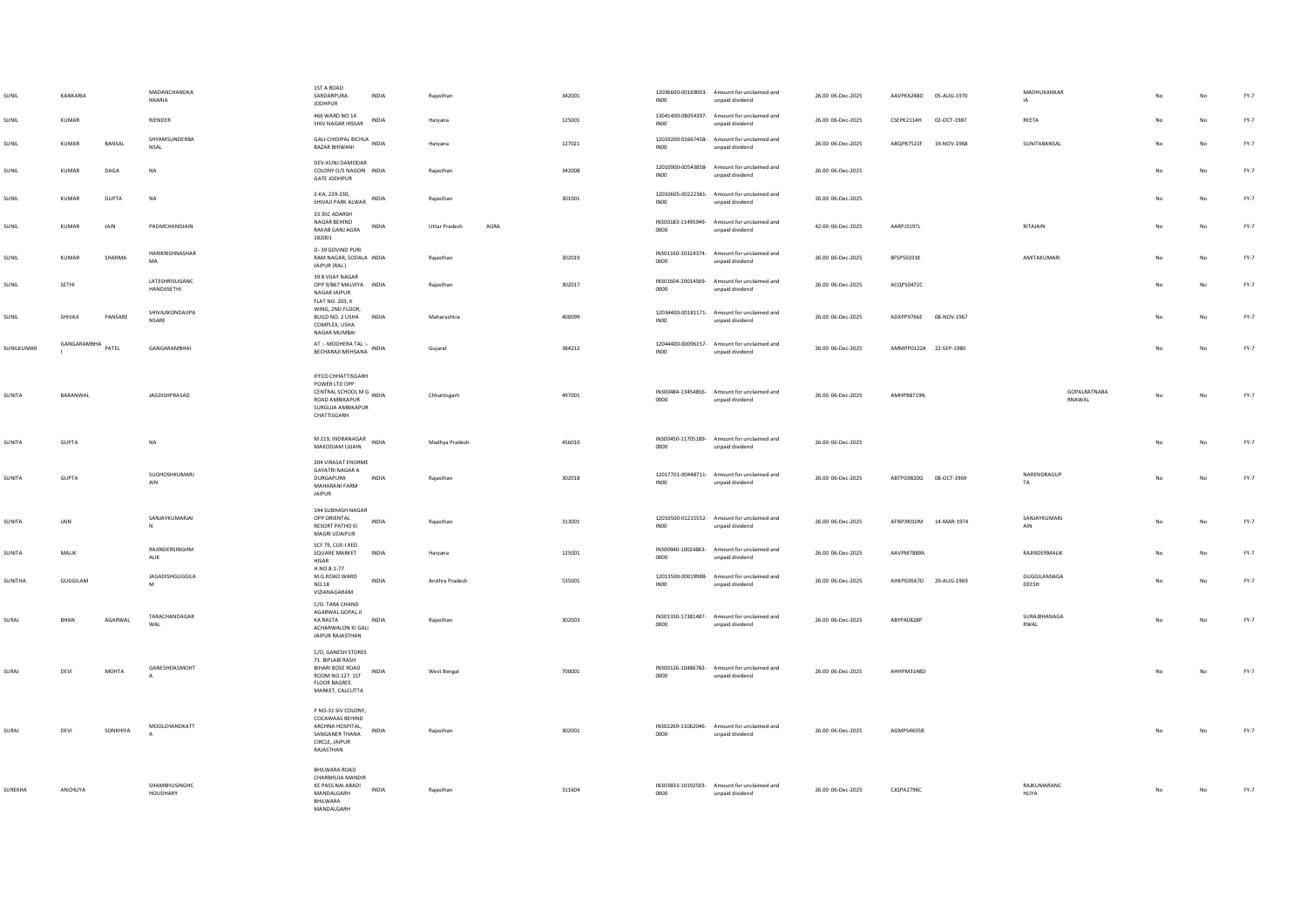| SUREKHA     | PATEL       |               | <b>NA</b>               | 1-A. ASHIYANA<br>SOCIETY CHHANI<br>JAKAT NAKA                                                         | <b>INDIA</b> | Gujarat              |           | 390002 | 0000             | IN301991-10153903- Amount for unclaimed and<br>unpaid dividend | 26.00 06-Dec-2025 |                        |             |                             |    |             | $FY-7$ |
|-------------|-------------|---------------|-------------------------|-------------------------------------------------------------------------------------------------------|--------------|----------------------|-----------|--------|------------------|----------------------------------------------------------------|-------------------|------------------------|-------------|-----------------------------|----|-------------|--------|
| SURENDER    | CHHABRA     |               | CSCHHABRA               | H NO 1K/19 NIT<br>FARIDABAD                                                                           | <b>INDIA</b> | Harvana              |           | 121001 | 0000             | IN300476-10474730- Amount for unclaimed and<br>unpaid dividend | 26.00 06-Dec-2025 | AAUPC8589N             |             | SUNITACHHABR                | No | No          | $FY-7$ |
|             |             |               |                         | HOUSE NUMBER -B-<br>108, RAMPRASTHA                                                                   |              |                      |           |        |                  |                                                                |                   |                        |             |                             |    |             |        |
| SURENDER    | KUMAR       | <b>BHARTI</b> | NATHIRAM                | COLONY, CHANDER<br>NAGAR GHAZIABAD<br>UTTAR PRADESH                                                   | INDIA        | <b>Uttar Pradesh</b> | GHAZIABAD |        | 0000             | IN300214-21037468- Amount for unclaimed and<br>unpaid dividend | 26.00 06-Dec-2025 | AADPB7481P             |             | TARUNBHARTY                 | No | No          | FY-7   |
| SURENDER    | KUMAR       | PRUTHI        | <b>NA</b>               | 201011<br>QR. NO. 132 PATEL<br>NAGAR HISAR                                                            | INDIA        | Haryana              |           | 125001 | IN <sub>00</sub> | 12037200-00103562- Amount for unclaimed and<br>unpaid dividend | 26.00 06-Dec-2025 |                        |             |                             |    | No          | $FY-7$ |
| SURENDRA    | KUMAR       | CHORDIA       | NAXATRAMALCHO<br>RDIA   | $1$ - $\mathsf{C}$ - $8$ CHANDRA<br>SHEKHAR AZAD<br>NAGAR BHILWARA                                    | INDIA        | Rajasthan            |           | 311001 | 0000             | IN301055-10635017- Amount for unclaimed and<br>unpaid dividend | 26.00 06-Dec-2025 | AFBPC9020N             |             |                             | No | No          | $FY-7$ |
| SURENDRA    | SINGH       | RAWAT         | MOHANSINGHRAW<br>AT     | HH-128, RAJPUT<br>COLONY, JHALANA<br><b>GRAM MALVIYA</b>                                              | <b>INDIA</b> | Raiasthan            |           | 302017 | INO <sub>0</sub> | 12029200-00097049- Amount for unclaimed and<br>unpaid dividend | 26.00 06-Dec-2025 | AJHPR0193D 25-JUN-1981 |             | MOHANSINGHR<br>AWAT         | No | No          | $FY-7$ |
| SURESH      | BIRLA       |               | SHOHANLALBIRLA          | NAGAR JAIPUR<br>6.H.13 14 R.C.VYAS                                                                    | INDIA        | Rajasthan            |           | 311001 | 0000             | IN300239-12275523- Amount for unclaimed and<br>unpaid dividend | 50.00 06-Dec-2025 | AGTPB3420E             |             |                             |    | No          | FY-7   |
| SURESH      | CHANDRA     | YADAV         | <b>NA</b>               | <b>COLONY BHILWARA</b><br>NEAR BUS STAND VILL INDIA<br><b>BAR TEH RAIPUR</b>                          |              | Rajasthan            |           | 306304 | 0000             | IN300513-19460970- Amount for unclaimed and<br>unpaid dividend | 26.00 06-Dec-2025 |                        |             |                             | No | $_{\sf No}$ | FY-7   |
|             |             |               |                         | SAI DHAMA 128/1-1<br><b>GARADI NAGAR</b>                                                              |              |                      |           |        |                  |                                                                |                   |                        |             |                             |    |             |        |
| SURESH      | KARKAL      |               | <b>KMONAPPA</b>         | KALLYA POST<br>KARKALA NITTE<br><b>UDUPI</b>                                                          | INDIA        | Karnataka            |           | 574110 | 0000             | IN301356-20244927- Amount for unclaimed and<br>unpaid dividend | 26.00 06-Dec-2025 | ALRPK2963L             |             |                             | No | No          | FY-7   |
| SURESH      | KUMAR       |               | BALWANTRAI              | 173 NAI ANAJ MANDI<br>REWARI HARYANA                                                                  | INDIA        | Haryana              |           | 123401 | 0000             | IN303108-10067599- Amount for unclaimed and<br>unpaid dividend | 26.00 06-Dec-2025 | ACUPK1468J             |             | SUDHIRKUMAR                 | No | No          | $FY-7$ |
| SURESH      | MITHALAL    | CHOPRAHUF     | <b>NA</b>               | NEAR HANUMAN JI KI<br>POLE BALOTRA<br><b>BALOTRA</b>                                                  | INDIA        | Raiasthan            |           | 344022 | INO <sub>0</sub> | 12012101-00408681- Amount for unclaimed and<br>unpaid dividend | 26.00 06-Dec-2025 | AARHS6415C 12-OCT-2007 |             |                             | No | No          | $FY-7$ |
| SURESH      | R           | CHAVDA        | RANCHHODBHAIKC<br>HAVDA | DHUVAV GATE,<br>KUMBHAR WADO,<br>NEAR BHOI WADO,<br>JAMNAGAR.                                         | <b>INDIA</b> | Guiarat              |           | 361001 | 0000             | IN300974-10433394- Amount for unclaimed and<br>unpaid dividend | 26.00 06-Dec-2025 | ACUPC6403D             |             | JIGNESHRCHAVD               | No | <b>No</b>   | $FY-7$ |
| SURESH      | SHARDA      |               | GORDHANDAS              | LAXMI PURA.<br>BARMER<br>SUTHAR GALI, B/H.                                                            | INDIA        | Rajasthan            |           | 344001 | INO <sub>0</sub> | 12012101-00287159- Amount for unclaimed and<br>unpaid dividend | 26.00 06-Dec-2025 | AXIPS9580N             | 01-JAN-1962 | KAVITASHARDA                | No | No          | FY-7   |
| SURESHBHAI  | M           | MULIYA        | MMULIYA                 | SBS BANK,<br>PATRAWALI HOTAL,<br>SURENDRANAGAR                                                        | INDIA        | Gujarat              |           | 363001 | 0000             | IN300974-12007083- Amount for unclaimed and<br>unpaid dividend | 26.00 06-Dec-2025 | DCEPM1236H             |             |                             | No | No          | $FY-7$ |
| SURESHBHAI  | SAVAJIBHAI  | BHALALA       | SAVAJIBHAI              | SHIVAM NEW SAGAR<br>SOCI 2 KEDARNATH<br>SOCI NR PANCHVATI INDIA<br>HOUS KOTHARIYA<br>ROAD RAJKOT      |              | Gujarat              |           | 360002 | INO <sub>0</sub> | 12018000-00256571- Amount for unclaimed and<br>unpaid dividend | 26.00 06-Dec-2025 | AJJPB7414R 31-OCT-1974 |             | ANJUBENSBHAL<br><b>ALA</b>  | No | No          | $FY-7$ |
| SURESHKUMAR | NANDLAL     | DHANWANI      | <b>NA</b>               | OM JALARAM KRUPA<br>PUNIT NAGAR 2<br><b>BAIRANG WADI</b><br>JAMNAGAR ROAD<br>RAJKOT<br>A/4, ALOK      | INDIA        | Gujarat              |           | 360002 | INO0             | 12033200-02280690- Amount for unclaimed and<br>unpaid dividend | 22.00 06-Dec-2025 |                        |             |                             | No | No          | $FY-7$ |
| SURYABEN    | RATILAL     | DESAI         | RATILALDESAI            | APARTMENT<br>VALLABHAV WADI<br>GUJARAT COLLEGE,<br>ELLISBRIDGE<br>AHMEDABAD                           | INDIA        | Gujarat              |           | 380006 | 0000             | IN303052-10291115- Amount for unclaimed and<br>unpaid dividend | 26.00 06-Dec-2025 | ADIPD9004A             |             | ATULRATILALDE<br>SAI        |    | No          | $FY-7$ |
| SUSHIL      | CHANDALIA   |               | <b>NA</b>               | 29. MILAP NAGAR<br>NEAR JAIPURIA<br><b>HOSPITAL TONK</b><br>ROAD JAIPUR                               | INDIA        | Rajasthan            |           | 302018 | 0000             | IN302700-20273729- Amount for unclaimed and<br>unpaid dividend | 26.00 06-Dec-2025 | AAUHS5782F             |             |                             |    | No          | FY-7   |
| SUSHIL      | CHANDALIA   |               | <b>BSCHANDALIA</b>      | 29 MILAP NAGAR<br>TONK ROAD JAIPUR                                                                    | <b>INDIA</b> | Raiasthan            |           | 302018 | 0000             | IN302700-20035832- Amount for unclaimed and<br>unpaid dividend | 26.00 06-Dec-2025 | AATPC8150E             |             |                             | No | No          | FY-7   |
| SUSHILA     |             |               | RANDHIRSINGH            | YADAV TRACTOR<br>WORKSHOP NEAR RLY<br>PHATAK, ROHTAK INDIA<br>ROAD CHARKHI DADRI<br>BHIWANI (HARYANA) |              | Haryana              |           | 127306 | 0000             | IN303108-10015728- Amount for unclaimed and<br>unpaid dividend | 26.00 06-Dec-2025 | BJTPS9315R             |             | RANDHIRSINGH                | No | No          | FY-7   |
| SUSHILA     | DAGA        |               | GOKULDASDAGA            | C/O THE MAXWORTH<br>CORPN 32 EZRA<br>STREET GROUND                                                    | INDIA        | West Bengal          |           | 700001 | 0000             | IN301250-28161477- Amount for unclaimed and<br>unpaid dividend | 26.00 06-Dec-2025 | ADOPD5829P             |             |                             | No | No          | $FY-7$ |
|             |             |               |                         | FLOOR ROOM NO 32<br>CALCUTTA                                                                          |              |                      |           |        |                  |                                                                |                   |                        |             |                             |    |             |        |
| SUTARIYA    | BRIJESHBHAI | DHIRUBHAI     | <b>NA</b>               | KOBDI NAVAPARA<br>KOBDI BHAVNAGAR<br>A/502, GOKUL<br>VRINDAVAN                                        | INDIA        | Gujarat              |           | 364050 | IN00             | 12047200-13621648- Amount for unclaimed and<br>unpaid dividend | 1.00 06-Dec-2025  |                        |             |                             | No | No          | FY-7   |
| SWATI       | MAHUL       | GOSALIA       | MEHULNGOSALIA           | SHANTILAL MODI<br>CROSS ROAD 2<br><b>IRANIWADI</b><br>KANDIVALI WEST                                  | <b>INDIA</b> | Maharashtra          |           | 400067 | INO0             | 12024200-00570626- Amount for unclaimed and<br>unpaid dividend | 26.00 06-Dec-2025 | ALZPG2775J             | 19-NOV-1971 | MEHULNIKHILKU<br>MARGOSALIA |    | No          | FY-7   |
| SWATI       | PRAMOD      | PATIL         | <b>NA</b>               | Mumbai<br>30 INDRAYANI<br>COLONY AMRAVATI                                                             | <b>INDIA</b> | Maharashtra          |           | 444607 | 0000             | IN303116-10047697- Amount for unclaimed and<br>unpaid dividend | 26.00 06-Dec-2025 |                        |             |                             | No | No          | $FY-7$ |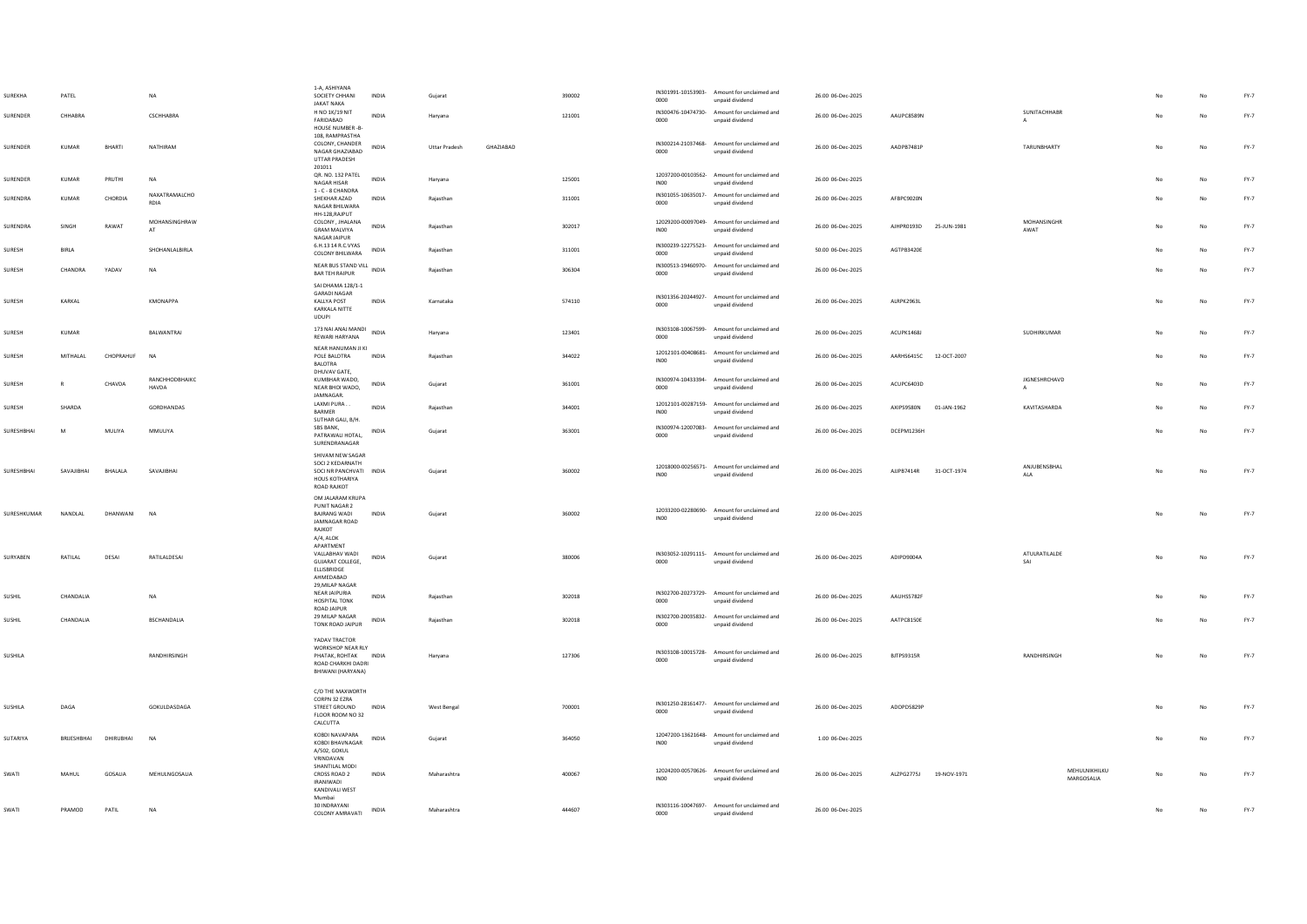| SWETA           | <b>RHANDARI</b>    |           | RAJENDRABHANSA<br>NI                  | KUMBAR STREET<br>MAHAMANDIR<br><b>JODHPUR</b>                                           | <b>INDIA</b> | Raiasthan   | 342007 | 0000             | IN301604-10239835- Amount for unclaimed and<br>unpaid dividend | 26.00 06-Dec-2025 | AGYPR9974C             |             | HEMLATABHAN<br>DARI                         |                              |    |             | $FY-7$ |
|-----------------|--------------------|-----------|---------------------------------------|-----------------------------------------------------------------------------------------|--------------|-------------|--------|------------------|----------------------------------------------------------------|-------------------|------------------------|-------------|---------------------------------------------|------------------------------|----|-------------|--------|
| <b>TAHFRALL</b> | MOHAMADAII RHARMAI |           | <b>NA</b>                             | C/O. HANANALI<br><b>ESAMILGI &amp; SONS.</b><br>VORAWAD, RAJKOT.                        | <b>INDIA</b> | Guiarat     | 360001 | 0000             | IN300974-10107402- Amount for unclaimed and<br>unpaid dividend | 26.00.06-Dec-2025 | ADRPR4689A             |             |                                             |                              |    | No          | FY-7   |
| TARACHAND       | D                  | JAIN      | DEVICHAND                             | NO 129/1 33RD CROSS<br>11TH MAIN 4TH<br>BLOCK JAYANAGAR INDIA<br>BANGALORE<br>KARNATAKA |              | Karnataka   | 560011 | 0000             | IN300513-19370212- Amount for unclaimed and<br>unpaid dividend | 26.00 06-Dec-2025 | ABDPJ1462F             |             | GUNVANTITJAIN                               |                              |    | No          | $FY-7$ |
| TEJAL           | MUKESH             | THAKKAR   | BURATIBHAIKANJIB<br><b>HAIPOOJARA</b> | J 11 GANESH<br>APPARTMENT<br>SUTARNA KARKHANA INDIA<br>ROAD NARODA<br>AHMEDABAD         |              | Gujarat     | 382330 | 0000             | IN302461-10680017- Amount for unclaimed and<br>unpaid dividend | 26.00 06-Dec-2025 | AGKPT0095Q             |             | MUKESHGIRISHB<br>HAITHAKKAR                 |                              | No | No          | $FY-7$ |
| TEJAS           | <b>DINESH</b>      | DHOLAKIA  | DINESHRDHOLAKIA                       | 4 SHANKAR KUTIR<br>RASHTRYA SHALA<br>ROAD VILE PARLE<br>WEST MUMBAI                     | <b>INDIA</b> | Maharashtra | 400056 | 0000             | IN300476-40613032- Amount for unclaimed and<br>unpaid dividend | 26.00 06-Dec-2025 | AABPD5834C             |             |                                             | DEVANSHITEJAS<br>DHOLAKIA    | No | No          | $FY-7$ |
| TEJASWINI       | SHEKAR             | HEGDE     | <b>NA</b>                             | 14/B SHANTIKUNJ<br>OPP BHUTA SCHOOL<br>OFF OLD NAGARDAS<br>RD ANDHERI EAST              | INDIA        | Maharashtra | 400069 | coon             | IN300476-43331747- Amount for unclaimed and<br>unpaid dividend | 40.00 06-Dec-2025 |                        |             |                                             |                              | No | No          | $FY-7$ |
| THAKER          | PARESH             | SHANTILAL | SCTHAKER                              | SARSWATI NIWAS<br>DCAUSWAY ROAD<br><b>IORAVARNAGAR</b><br>SURENDRANAGAR                 | INDIA        | Gujarat     | 363020 | INO <sub>0</sub> | 12034400-00258696- Amount for unclaimed and<br>unpaid dividend | 26.00 06-Dec-2025 |                        |             | ALPESHSHANTIL<br>ALTHAKER                   |                              |    | No          | $FY-7$ |
| THAKKAR         | <b>HITESHRHAI</b>  | M         | MAHENDRABHAIT<br>HAKAR                | BARI ROAD NR.<br>HAVELI ROAD<br>WADHWAN<br>SURENDRANAGAR                                | <b>INDIA</b> | Guiarat     | 363030 | 0000             | IN301991-10503606- Amount for unclaimed and<br>unpaid dividend | 26.00 06-Dec-2025 | AGFPT6676G             |             |                                             |                              |    | No          | FY-7   |
| THAKKAR         | JIGNESH            | VASANTLAL | THAKKARVASANTL<br>AI                  | 1-4-58, BHAVSAR VAS,<br>DEHGAM-4 GANDHI INDIA<br>NAGAR Dahegam                          |              | Gujarat     | 382305 | INO <sub>0</sub> | 12019101-01560831- Amount for unclaimed and<br>unpaid dividend | 26.00 06-Dec-2025 | ADVPT4352Q 01-AUG-1979 |             | KOMALIGNESH<br>KUMARTHAKKA                  |                              |    | No          | $FY-7$ |
| THAKKAR         | TRUPTI             | KAMALESH  | THAKKARKAMALES<br>HGUNVANTLAL         | A/43, NAMRATA<br>TENAMENT, VATVA<br><b>ROAD ISANPUR</b><br>AHMEDABAD                    | INDIA        | Gujarat     | 382443 | 0000             | IN300343-10472683- Amount for unclaimed and<br>unpaid dividend | 26.00 06-Dec-2025 | <b>AEKPT7659C</b>      |             | <b>L</b>                                    | THAKKARKAMAI<br>ESHGUNVANTLA | No | No          | $FY-7$ |
| THAKRAR         | TEJASH             | DHIRAJLAL | DHIRAJLAL                             | M-5, HOUSE NO.<br>2237, RANJIT NAGAR, INDIA<br>NR. JANTA FATAK,<br>JAMNAGAR.            |              | Guiarat     | 361006 | 0000             | IN300974-10805294- Amount for unclaimed and<br>unpaid dividend | 26.00 06-Dec-2025 | ADVPT1880F             |             |                                             |                              | No | No          | $FY-7$ |
| TIKHABHAI       | RUDABHAI           | DANGAR    | <b>RUDABHAI</b>                       | 59-K. RAJPARA<br>(KHODIYAR), TA-<br>SIHOR, D-<br>BHAVNAGAR<br>RAJPARA                   | INDIA        | Gujarat     | 364060 | INO <sub>0</sub> | 12041500-00208860- Amount for unclaimed and<br>unpaid dividend | 26.00 06-Dec-2025 | AODPD4216Q 13-JUL-1969 |             | RAMABENTIKHA<br>BHAIDANGAR                  |                              |    | No          | $FY-7$ |
| TRAMBAKLAL      | BHADRISHANKA DIXIT |           | BHADRISHANKARD<br>IXIT                | B-566 ACHARWADI NI<br>INDIA<br>KHADKI BHARUCH                                           |              | Gujarat     | 392001 | INO0             | 12044400-00082087- Amount for unclaimed and<br>unpaid dividend | 26.00 06-Dec-2025 | ACDPD3334P 21-DEC-1954 |             |                                             |                              |    | No          | $FY-7$ |
| TRIKAMI AI      | RHIMIIRHAI         | THUMAR    | RHIMIIRHAI                            | KRISHNA VATIKA<br>NATRAJ NGAR MAIN<br>ROAD SAU UNI ROAD<br>RAJKOT                       | <b>INDIA</b> | Guiarat     | 360005 | INO0             | 12018000-00208466- Amount for unclaimed and<br>unpaid dividend | 26.00 06-Dec-2025 | AAWPT9499F 28-DFC-1947 |             | LALITABENTRIKA<br>MLALTHUMAR                |                              |    | No          | FY-7   |
| TRISHLA         | <b>JAIN</b>        |           | <b>ANII KUMARIAIN</b>                 | A 2/5 BASERA HSG<br><b>COMPLEX AMLI</b><br>SILVASSA                                     | <b>INDIA</b> | Gujarat     | 396230 | 0000             | IN300476-41752274- Amount for unclaimed and<br>unpaid dividend | 26.00 06-Dec-2025 | AROP13814C             |             | <b>ANII KUMARIAIN</b>                       |                              |    | No          | FY-7   |
| TRIVENI         | DEVI               |           | MrMAHESHCHAND<br>KHANDELWAL           | 19/512 A MODI KI<br>BAWADI OLD<br>STATION ROAD<br>ALWAR                                 | INDIA        | Rajasthan   | 301001 | INO <sub>0</sub> | 12020600-00019412- Amount for unclaimed and<br>unpaid dividend | 26.00 06-Dec-2025 | APVPD0851N             |             | MAYANKGUPTA                                 |                              | No | No          | FY-7   |
| TRUPTI          | AMRISH             | PARIKH    | AMRISHBHUPENDR<br>APARIKH             | 96. OM DARYA<br>MAHAL, 80.<br>NEPEANSEA RD, 12TH INDIA<br>FLOOR, MUMBAI                 |              | Maharashtra | 400006 | 0000             | IN306114-90084537- Amount for unclaimed and<br>unpaid dividend | 26.00 06-Dec-2025 | AICPP5570A             |             | AAYUSHIAMRIS AMRISHBHUPEN<br><b>HPARIKH</b> | DRAPARIKH                    |    | No          | $FY-7$ |
| TRUPTIBEN       | ROHITBHAI          | BHAYANI   | ROHITBHA                              | A-13, SEJAL<br>APPARTMENT, B/H LIC<br>APPARTMENT, B/H LIC<br>OFFICE VASNA<br>AHMEDABAD  |              | Guiarat     | 380007 | 0000             | IN301645-10182729- Amount for unclaimed and<br>unpaid dividend | 26.00 06-Dec-2025 | AKGPB7148E             |             |                                             |                              | No | No          | $FY-7$ |
| TULSIDAS        | KALEDAS            | KARIYA    | KALEDAS                               | 8/13 RAGHUVIR PARA<br>CORNER, NR BAPUNA INDIA<br>BAVLA, Rajkot                          |              | Gujarat     | 360001 | INO <sub>0</sub> | 12019800-00218767- Amount for unclaimed and<br>unpaid dividend | 26.00 06-Dec-2025 | AEAPK8973J             | 16-SEP-1954 | RAXABENKOTEC<br>HA                          |                              |    | No          | $FY-7$ |
| TUSHAR          | KHANDELWAL         |           | BANWARILALGUPT<br>$\mathsf{A}$        | D-112 SURYA NAGAR<br>ALWAR RAJASTHAN INDIA<br>ALWAR                                     |              | Rajasthan   | 301001 | INO <sub>0</sub> | 12017701-01092835- Amount for unclaimed and<br>unpaid dividend | 26.00 06-Dec-2025 | COPPK1299N 27-JAN-1992 |             | BANWARLALGU<br>PTA                          |                              |    | No          | $FY-7$ |
| TWINKALBEN      | KALPESHKUMAR POPAT |           | KALPESHSHANTILA<br>LPOPAT             | A -3.401 ROYAL PARK<br>APPARTMENT<br>JALARAM SOCIETY<br><b>JUNAGADH</b>                 | INDIA        | Gujarat     | 362001 | INO <sub>0</sub> | 12010900-07965865- Amount for unclaimed and<br>unpaid dividend | 26.00 06-Dec-2025 | BJWPP4795F             | 12-MAY-1985 | KAIPFSHSHANTI<br>LALPOPAT                   |                              |    | No          | $FY-7$ |
| UDAY            | ARVINDBHAI         | DAVE      | ARVINDBHAIDAVE                        | 145 SHANTI NAGAR<br>SOC TARSALI<br>VADODARA                                             | INDIA        | Gujarat     | 390009 | IN00             | 12070200-00178064- Amount for unclaimed and<br>unpaid dividend | 26.00 06-Dec-2025 | BHQPD6190N 19-APR-1988 |             | ARCHITAUDAYD<br>AVE                         |                              |    | No          | $FY-7$ |
| ULLATTIL        | BHARAT             | RAJ       | PANAMPILYKANNA<br>NMENON              | F 3 SHIREEN NO 2<br>KARPAGAM AVENUE<br>MAIN ROAD OPP ICICI<br><b>TOWERS CHENNAL</b>     | INDIA        | Tamil Nadu  | 600038 | 0000             | IN301549-19170809- Amount for unclaimed and<br>unpaid dividend | 26.00 06-Dec-2025 | AADPB1090N             |             |                                             |                              |    | $_{\sf No}$ | $FY-7$ |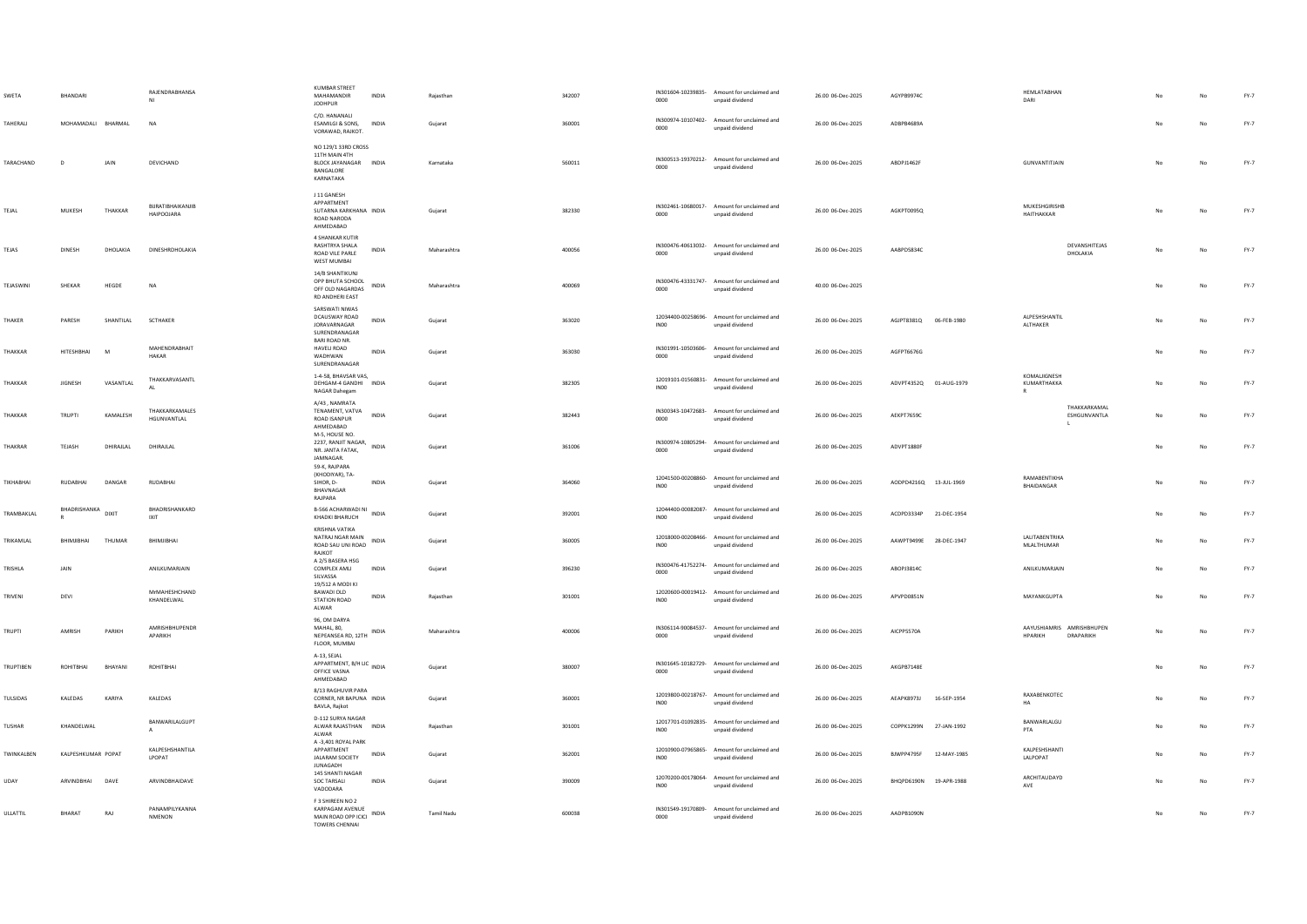| <b>UMAKANT</b>  |              | THAKKAR          | <b>NA</b>                              | 2-9-2.CHAUDHURY<br>WAS, EKALVA-1,<br>DIST.PATAN                                                               | INDIA        | Gujarat        |          | 384240 |                         | 0000             | IN302461-10602101- Amount for unclaimed and<br>unpaid dividend | 26.00 06-Dec-2025 |                        |             |                                     |    |           | FY-7   |
|-----------------|--------------|------------------|----------------------------------------|---------------------------------------------------------------------------------------------------------------|--------------|----------------|----------|--------|-------------------------|------------------|----------------------------------------------------------------|-------------------|------------------------|-------------|-------------------------------------|----|-----------|--------|
| UMESH           | CHANDRA      | TIWARI           | POORANCHANDRA<br>TIWARI                | WARD NO 1 ALBANI<br>COMPOUND<br><b>NAINITAL 263002</b>                                                        | INDIA        | Uttarakhand    | NAINITAL |        |                         | 0000             | IN301151-23768087- Amount for unclaimed and<br>unpaid dividend | 26.00 06-Dec-2025 | AFWPT4888B             |             |                                     |    | No        | FY-7   |
| <b>UMESH</b>    | POPATBHAI    | GORASHIYA        | POPATBHAI                              | AAI SHREE KHODIAR<br>KRUPA RAJDEEP SOC. -<br>KRUPA RAJDEEP SOC. - INDIA<br>1 150 FT RING ROAD<br>RAJKOT       |              | Gujarat        |          | 360004 |                         | <b>IN00</b>      | 12010700-00255725- Amount for unclaimed and<br>unpaid dividend | 26.00 06-Dec-2025 | AIIPG4370R             | 22-DEC-1981 |                                     | No | No        | FY-7   |
| <b>UMESH</b>    | RAJPAL       |                  | SATNAMBAJAJ                            | H.NO. 231 SIRSA<br>ROAD HOUSING<br><b>BOARD COLONY</b><br><b>HISAR HARYANA</b>                                | INDIA        | Haryana        |          | 125001 |                         | 0000             | IN302365-11018942- Amount for unclaimed and<br>unpaid dividend | 26.00 06-Dec-2025 | ASHPR1068E             |             |                                     | No | No        | FY-7   |
| <b>UMRAO</b>    | DEVI         | MEENA            | <b>NA</b>                              | 4494/95, HEDA KI<br>MORI, SURAJPOLE<br>BAZAR, JAIPUR                                                          | <b>INDIA</b> | Rajasthan      |          | 302003 |                         | INO <sub>0</sub> | 12020000-00389924- Amount for unclaimed and<br>unnaid dividend | 27.00 06-Dec-2025 |                        |             |                                     |    | No        | FY-7   |
| Unnikrishnan    | CV           |                  | TVSWarrier                             | 4/602, Indraprastha,<br>Adharwadi, Chowk INDIA<br>Kalyan (West), Thane                                        |              | Maharashtra    |          | 421301 | INDO000000000000<br>034 |                  | Amount for unclaimed and<br>unpaid dividend                    | 10.00 06-Dec-2025 |                        |             |                                     | No | No        | FY-7   |
| URMILA          | <b>GUPTA</b> |                  | SHANKERGUPTA                           | 4 B BASS BADAN<br>PURA GANGAPOLE<br>NEAR KANHIYA<br>NURSERY JAIPUR                                            | INDIA        | Raiasthan      |          | 302002 |                         | 0000             | IN300394-10542760- Amount for unclaimed and<br>unpaid dividend | 26.00 06-Dec-2025 | AMCPG8368F             |             | SHANKERLALGU<br>PTA                 | No | <b>No</b> | FY-7   |
| <b>USHA</b>     | DEVI         | GUPTA            | SHDEVRAJGUPTA                          | H.NO. 1013 SECTOR-<br>13. HISAR<br>4-1-6/B/4 STREET NO                                                        | INDIA        | Harvana        |          | 125005 |                         | <b>IN00</b>      | 12019101-02155202- Amount for unclaimed and<br>unpaid dividend | 26.00 06-Dec-2025 | AIDPG0716G 25-DEC-1956 |             | <b>RAIFNDERKUMA</b><br>RGUPTA       | No | No        | $FY-7$ |
| <b>USHA</b>     | DEVI         | SARDA            | PURUSHOTHAMDA<br>STOSHNIWAL            | <b>6 RAMKOTE</b><br><b>HYDERABAD</b><br><b>TELANGANA INDIA</b>                                                | <b>INDIA</b> | Andhra Pradesh |          | 500001 |                         | 0000             | IN302734-10048862- Amount for unclaimed and<br>unpaid dividend | 26.00 06-Dec-2025 | ARGPS5213G             |             |                                     | No | No        | FY-7   |
| USHA            | MANDHANA     |                  | BHAGWANDASSM<br><b>OONDRA</b>          | SOORSAGAR ROAD<br>PLOT NO 14 C KAMLA<br>KUNJ SHANTI NATH INDIA<br>NAGAR JODHPUR<br>JODHPUR                    |              | Rajasthan      |          | 342001 |                         | <b>IN00</b>      | 12010900-07926496- Amount for unclaimed and<br>unpaid dividend | 26.00 06-Dec-2025 | ABMPM0268R 12-DEC-1959 |             | RISHIMANDHAN<br>$\mathbf{A}$        | No | No        | $FY-7$ |
| <b>USHABEN</b>  | SHANTILAL    | PUJARA           | SHANTILALLALLUB<br><b>HAIPUJARA</b>    | 5.PROF SOCIETY.<br>NEAR ARTS COLLEGE, INDIA<br>SURENDRANAGAR<br>SURENDRANAGAR                                 |              | Gujarat        |          | 363002 |                         | <b>IN00</b>      | 12023000-00383206- Amount for unclaimed and<br>unpaid dividend | 26.00 06-Dec-2025 | ABUPP2297B 25-NOV-1949 |             |                                     | No | No        | FY-7   |
| UTTAM           | KUMAR        | RATHI            | SAGARMALRATHI                          | GOPALPURA<br>GOPALPURA                                                                                        | <b>INDIA</b> | Raiasthan      |          | 331503 |                         | <b>IN00</b>      | 12017701-00242906- Amount for unclaimed and<br>unpaid dividend | 26.00 06-Dec-2025 | AEBPR4960H             | 21-JUN-1960 |                                     |    | No        | $FY-7$ |
| UTTAM           | SINGH        | INDA             | PRABHUSINGHIND<br>A                    | <b>BANK OF BARODA</b><br>JAISALMER<br>C/O RAJESH<br><b>MACHINERY STORES</b>                                   | <b>INDIA</b> | Rajasthan      |          | 345001 |                         | <b>IN00</b>      | 12012101-00064868- Amount for unclaimed and<br>unpaid dividend | 26.00 06-Dec-2025 | AAJPI5765K             | 12-OCT-1964 | PREMKANWAR                          | No | No        | $FY-7$ |
| <b>UTTAMLAL</b> | POPATLAL     | SHAH             | POPATLALTALKSHI<br><b>BHAISHAH</b>     | NEHRU ROAD MAIN<br><b>BAZAR TAL</b><br><b>VINCHHIYA DIST</b><br>RAJKOT<br>H NO 204                            | INDIA        | Guiarat        |          | 360055 |                         | 0000             | IN300394-13216110- Amount for unclaimed and<br>unpaid dividend | 26.00 06-Dec-2025 | AXOPS0139D             |             | KUSUMBENUSH                         | No | No        | $FY-7$ |
| V.              | $\mathsf{R}$ | KRISHNAREDDY     | SUBBIREDDYVELAG<br><b>ALA</b>          | HARICHANDRA<br>TOWERS SAJJAPURAM INDIA<br>WEST GODAVARI<br>TANUKU                                             |              | Andhra Pradesh |          | 534211 |                         | INO <sub>0</sub> | 12044700-02965952- Amount for unclaimed and<br>unpaid dividend | 26.00 06-Dec-2025 | AEDPV1743C 10-DEC-1970 |             |                                     | No | No        | FY-7   |
| VADRANAPU       | NAVEEN       |                  | KONDALARAOVAD<br>RANAPU                | 66-4-21 RAMALAYAM<br>STREET PATAMATA INDIA<br>VIJAYAWADA                                                      |              | Andhra Pradesh |          | 520010 |                         | 0000             | IN300394-16386934- Amount for unclaimed and<br>unpaid dividend | 26.00 06-Dec-2025 | AGKPV6059N             |             |                                     | No | No        | FY-7   |
| VAGHADIA        | SAROIREN     | <b>IAGDISH</b>   | SAROIREN                               | LAXMI NARAYAN<br>MANDIR RETHAK<br>ROAD KHAMBHALIA                                                             | <b>INDIA</b> | Guiarat        |          | 361305 |                         | INO <sub>0</sub> | 12013200-00825548- Amount for unclaimed and<br>unpaid dividend | 26.00 06-Dec-2025 | AGDPV8637R 12-DEC-1969 |             | <b>JAGDISHBHAIM</b><br>ULJIVAGHADIA | No | No        | $FY-7$ |
| VAGHASIYA       | NUTANREN     | <b>VIRAIRHAI</b> | PARSHOTAMBHAUL<br>VRAJBHAIRAMOLIY<br>A | KAILASH GUNDAVADI<br>STREET NO 20 NEAR<br>HANUMAN TEMPLE INDIA<br><b>GUNDAVADI MAIN</b><br>RAJKOT             |              | Gujarat        |          | 360002 |                         | INO <sub>0</sub> | 12070200-00701494- Amount for unclaimed and<br>unpaid dividend | 26.00 06-Dec-2025 | AYRPV6079P             | 11-NOV-1990 |                                     | No | No        | FY-7   |
| VAIBHAV         | D            | <b>FINAVIYA</b>  | <b>NA</b>                              | E-103 SAHITYA<br><b>RESIDENCY NE</b><br>PLATIUM PLAZA OPP INDIA<br><b>KUNJ MAL</b><br>LAHMEDABAD<br>AHMEDABAD |              | Guiarat        |          | 382350 |                         | <b>IN00</b>      | 13014400-02532731- Amount for unclaimed and<br>unpaid dividend | 26.00 06-Dec-2025 |                        |             |                                     | No | No        | $FY-7$ |
| VAIBHAV         | PURANIK      |                  | <b>NA</b>                              | 50 C RAJENDRA<br>NAGAR, INDORE                                                                                | INDIA        | Madhya Pradesh |          | 452012 |                         | 0000             | IN302269-10170567- Amount for unclaimed and<br>unpaid dividend | 26.00 06-Dec-2025 | ALRPP4399P             |             |                                     |    | No        | $FY-7$ |
| VAIRHAVI        | CHETAN       | MUTTA            | CHETANDHANRAJ<br>MUTTA                 | B/2 SUMERU<br>APPARTMENT JAIN<br>NAGAR KARIRCHOWK INDIA<br>SABARMATI<br>AHMEDABAD                             |              | Guiarat        |          | 380005 |                         | IN00             | 12070200-00388224- Amount for unclaimed and<br>unpaid dividend | 26.00.06-Dec-2025 | CAIPM2433H 21-DEC-2010 |             |                                     | No | No        | $FY-7$ |
| Vaibhav         | Hasmukh      | Shah             | <b>NA</b>                              | 201, Shivaji Nagar, N<br>M Joshi Marg, Lower INDIA<br>Parel (East) Mumbai                                     |              | Maharashtra    |          | 400013 |                         | INO <sub>0</sub> | 12029700-00106463- Amount for unclaimed and<br>unpaid dividend | 26.00 06-Dec-2025 |                        |             |                                     | No | No        | $FY-7$ |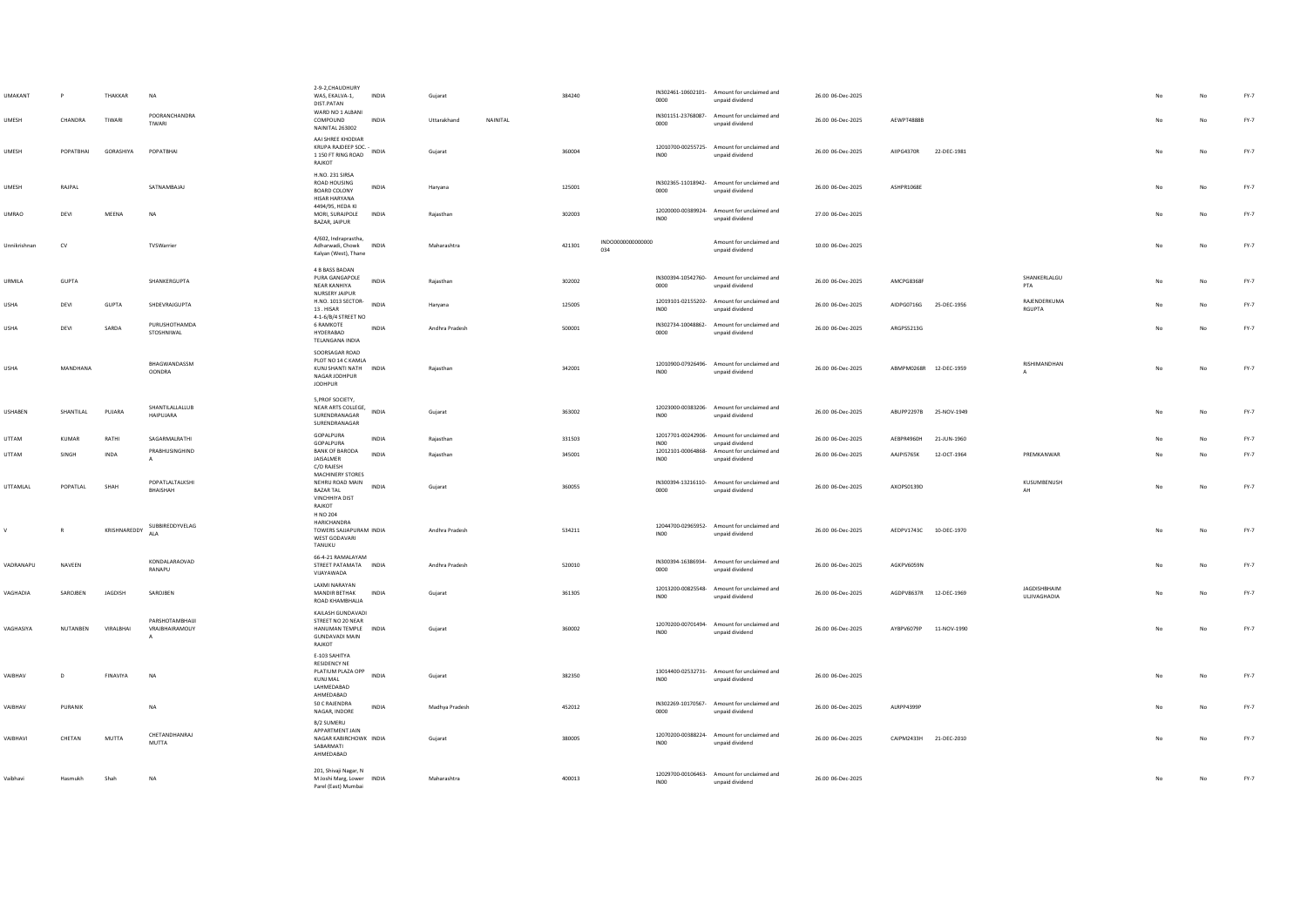| VAISHALI    | BHANUDAS           | SHELKE                  | <b>BHANUDAS</b>                | KANCHAN APPT. FLAT<br>NO-103, PROFESSOR<br>COLONY, CHAITANYA INDIA<br>NAGAR, SAVEDI.<br>AHMEDNAGAR   | Maharashtra                       | 414003 | <b>IN00</b>      | 13023400-00100756- Amount for unclaimed and<br>unpaid dividend | 26.00 06-Dec-2025 | BFDPS0278D 05-AUG-1972 |             | BHANUDASSITA<br>RAMSHELKE                      |    |             | $FY-7$ |
|-------------|--------------------|-------------------------|--------------------------------|------------------------------------------------------------------------------------------------------|-----------------------------------|--------|------------------|----------------------------------------------------------------|-------------------|------------------------|-------------|------------------------------------------------|----|-------------|--------|
| VAISHALL    | RHAVIN             | MAKWANA                 | <b>NA</b>                      | SHIVAM JIVAN NAGAR<br>3 NR RRAMHA SAMAL INDIA<br>RAIYA ROAD RAJKOT                                   | Guiarat                           | 360007 | INO0             | 12018000-00422461- Amount for unclaimed and<br>unpaid dividend | 26.00 06-Dec-2025 |                        |             |                                                | No | No          | $FY-7$ |
| VAISHALIBEN | <b>DINESHRHAI</b>  | PATFI                   | DINESHBHAIPATEL                | C-21, MAHESANA<br>NAGAR SOCIETY<br><b>INDIA</b><br>NIZAMPURA BARODA                                  | Gujarat                           | 390002 | INO <sub>0</sub> | 12042800-00014781- Amount for unclaimed and<br>unpaid dividend | 26.00 06-Dec-2025 | AQWPP1319F 20-MAR-1980 |             | <b>DINESHPARSHO</b><br>TTAMDASPATEL            | No | No          | FY-7   |
| VAISHALIBEN | MANISHKUMAR PATEL  |                         | MANISHKUMARPA<br>TEL           | 203. SHALVI COMPLEX<br>JANTANAGAR ROAD INDIA<br>GHATLODIYA<br>AHMEDABAD                              | Guiarat                           | 380061 | <b>IN00</b>      | 12035000-01253098- Amount for unclaimed and<br>unpaid dividend | 76.00 06-Dec-2025 | BDTPP6488E             | 27-JUN-1985 |                                                | No | No          | $FY-7$ |
| VALA        | SONALBEN           | JAYANTIBHAI JAYANTIBHAI |                                | AT PO: KUMBHARA<br>KUMBHARA<br>PRATHMIK SHALA TA:<br>INDIA<br>BOTAD, DIST:<br>BHAVNAGAR<br>KUMBHARA  | Gujarat                           | 364710 | INO0             | 12033800-00083387- Amount for unclaimed and<br>unpaid dividend | 26.00 06-Dec-2025 | AEVPV1014N 26-JAN-1981 |             | GHANSHYAMNP<br>ARMAR                           |    | No          | $FY-7$ |
| VALLABH     | RAGHAVBHAI KANJIYA |                         | NA                             | B/H S.T.DEPO,ANAND<br>NAGAR,<br>INDIA<br>TALUK;JASDAN,<br>KAMLAPUR                                   | Gujarat                           | 360025 | INO <sub>0</sub> | 13019900-00079420- Amount for unclaimed and<br>unpaid dividend | 26.00 06-Dec-2025 | AQVPK1781H 05-JAN-1962 |             | MANURHAIRAG<br>HAVBHAIKANJIY<br>$\overline{A}$ | No | No          | FY-7   |
| VALLABHBHAI | BHIKHABHAI         | SIYANI                  | NA                             | C/O.SHRI RAMMATEL<br>4, PATELNAGAR RAMJI INDIA<br><b>CHOWK RAJKOT</b>                                | Gujarat                           | 360002 | INO <sub>0</sub> | 13019900-00149863- Amount for unclaimed and<br>unpaid dividend | 26.00 06-Dec-2025 | AOFPS3468D             | 12-MAR-1961 | PRABHABENVAL<br>LABHBHAISIYANI                 | No | No          | FY-7   |
| VANDANA     | GUPTA              |                         | <b>NA</b>                      | B.B. GUPTA &<br>ASSOCIATES LAXMI<br><b>BHAWAN BAZAR NO 3</b> INDIA<br>BHILWARA                       | Rajasthan                         | 311001 | INO0             | 12010900-00388676- Amount for unclaimed and<br>unpaid dividend | 26.00 06-Dec-2025 | ABKPG4335P             | 31-JUL-1966 | BBGUPTA                                        |    | No          | FY-7   |
| VANDANA     | SHARMA             |                         | RAJENDRAKUMAR                  | 3/76, PARSURAM<br>NAGAR DHER KE<br><b>INDIA</b><br><b>BALAZI JAIPUR</b>                              | Raiasthan                         | 302023 | INO <sub>0</sub> | 12017701-00128654- Amount for unclaimed and<br>unpaid dividend | 13.00 06-Dec-2025 | ADDPS7372R 26-FEB-1967 |             | ABHINAVPARDE<br>SI                             | No | No          | $FY-7$ |
| VANDANA     | SHARMA             |                         | <b>NA</b>                      | 33, PREM PURI NEAR<br>MOHAN CHITAR LOK<br><b>INDIA</b><br><b>CINEMA RAMTEY</b><br>RAM ROAD 201001    | GHAZIABAD<br><b>Uttar Pradesh</b> |        | 0000             | IN301477-20053333- Amount for unclaimed and<br>unpaid dividend | 26.00 06-Dec-2025 |                        |             |                                                | No | No          | $FY-7$ |
| VANITABEN   | HASMUKHBHAI DAVDA  |                         | HASMUKHBHAI                    | KADIYA LINE OPP<br>INDIA<br>STATE BANK GONDAL                                                        | Guiarat                           | 360311 | INO0             | 12033200-01396953- Amount for unclaimed and<br>unpaid dividend | 26.00 06-Dec-2025 | ALIPD6766B             | 25-JUL-1961 | HASMUKHBHAI<br>MAGANLALDAV<br>DA               | No | No          | FY-7   |
| VANRAJ      | PINAKINBHAI VYAS   |                         | PINAKINBHAIVYAS                | 8/B VADIGAM CO HO<br>SO LTD OPP<br>NEMIWATE SOCIETY INDIA<br>RANIP AHMEDABAD                         | Guiarat                           | 382480 | 0000             | IN303052-10561395- Amount for unclaimed and<br>unpaid dividend | 26.00 06-Dec-2025 | AFTPV2071E             |             | PINAKINBHAIHIR<br>ALALVYAS                     | No | No          | FY-7   |
| VANSH       | <b>ASHIT</b>       | SHAH                    | <b>ASHIT</b>                   | 4/F,B-TOWER ANJAN<br>SHALAKA APT. LAL<br>INDIA<br><b>BANGLOW</b><br>ATHWALINES, SURAT                | Gujarat                           | 395007 | INO <sub>0</sub> | 12071700-00009556- Amount for unclaimed and<br>unpaid dividend | 26.00 06-Dec-2025 | GHHPS2176F             | 16-FEB-2012 |                                                | No | No          | $FY-7$ |
| VARALAKSHMI | VELAGALA           |                         | NARAYANAREDDY                  | DR NO 3-171<br>ARAVALLI WEST<br><b>INDIA</b><br><b>GODAVARI ATTILI</b><br>KAILASH BAUGH              | Andhra Pradesh                    | 534230 | <b>IN00</b>      | 12044700-01017013- Amount for unclaimed and<br>unpaid dividend | 26.00 06-Dec-2025 | AGCPV6386L             | 12-FEB-1974 |                                                | No | No          | FY-7   |
| VARDHANI    | <b>JAYKUMAR</b>    | $\kappa$                | KISHORRHAIRADH<br>OMALVARDHANI | NEAR, EUROPEAN<br>GUEST HOUSE TA.<br><b>INDIA</b><br>GONDAL DIST.<br>RAJKOT                          | Gujarat                           | 360311 | 0000             | IN301991-10577005- Amount for unclaimed and<br>unpaid dividend | 26.00 06-Dec-2025 | AGIPV7671G             |             |                                                | No | $_{\sf No}$ | $FY-7$ |
| VARSHA      | ASHVINBHAI         | VARA                    | ASHVINBHAIBVARA                | MOMAL KRUPA<br>NAGNATH GATE<br>AMBAJI MANDIR<br>INDIA<br>ROAD NEAR RAMESH<br><b>BAKERY JAMNAGAR</b>  | Gujarat                           | 361001 | INO <sub>0</sub> | 12024200-00428454- Amount for unclaimed and<br>unpaid dividend | 26.00 06-Dec-2025 | AFZPV7187D 23-AUG-1973 |             | ASHVINBHAIBVA<br>RA                            | No | No          | FY-7   |
| VARSHA      | DILIP              | GUJAR                   | DILIP                          | M/20 SUNDARAM<br>NAGAR BUAPUR<br><b>INDIA</b><br>ROAD SOLAPUR                                        | Maharashtra                       | 413004 | 0000             | IN301549-18317172- Amount for unclaimed and<br>unpaid dividend | 26.00 06-Dec-2025 | AIIPG1592R             |             | RAHULPRAKASH<br>BHAVSAR                        | No | No          | $FY-7$ |
| VARSHAREN   | $\mathbb{R}$       | DHANDHUKIYA             | RAJENDRAHDHAN<br>DHUKIYA       | A-1, SIDDHI VINAYAK<br>RESIDENCY, B/H. SUN<br>FLOWER SCHOOL, 80 INDIA<br>FEET ROAD.<br>SURENDRANAGAR | Guiarat                           | 363001 | 0000             | IN300974-11635666- Amount for unclaimed and<br>unpaid dividend | 26.00 06-Dec-2025 | AKPPD7091K             |             | RAJENDRAHIRAL<br>ALDHANDHUKIA                  | No | No          | FY-7   |
| VARUN       | LADDHA             |                         | RAJENDRAKUMARL<br>ADDHA        | ANANDPURI ROAD<br><b>INDIA</b><br>BAGIDORA<br>BANSWARA                                               | Raiasthan                         | 327601 | 0000             | IN301151-22462042- Amount for unclaimed and<br>unpaid dividend | 26.00 06-Dec-2025 | ACWPL3520C             |             | SUMANLATA                                      |    | No          | FY-7   |
| VARUN       | PARAS              | MFHTA                   | PARASRASIKLALME<br><b>HTA</b>  | B 503 HARIDHAM<br>CHSL R K SINGH MARG<br>AMBEWADI ANDHERI<br>(E) MUMBAI                              | Maharashtra                       | 400069 | INO0             | 12027000-00350607- Amount for unclaimed and<br>unpaid dividend | 26.00 06-Dec-2025 | DMHPM3381Q 17-JUL-2006 |             | PARASRASIKLAL<br>MEHTA                         | No | No          | $FY-7$ |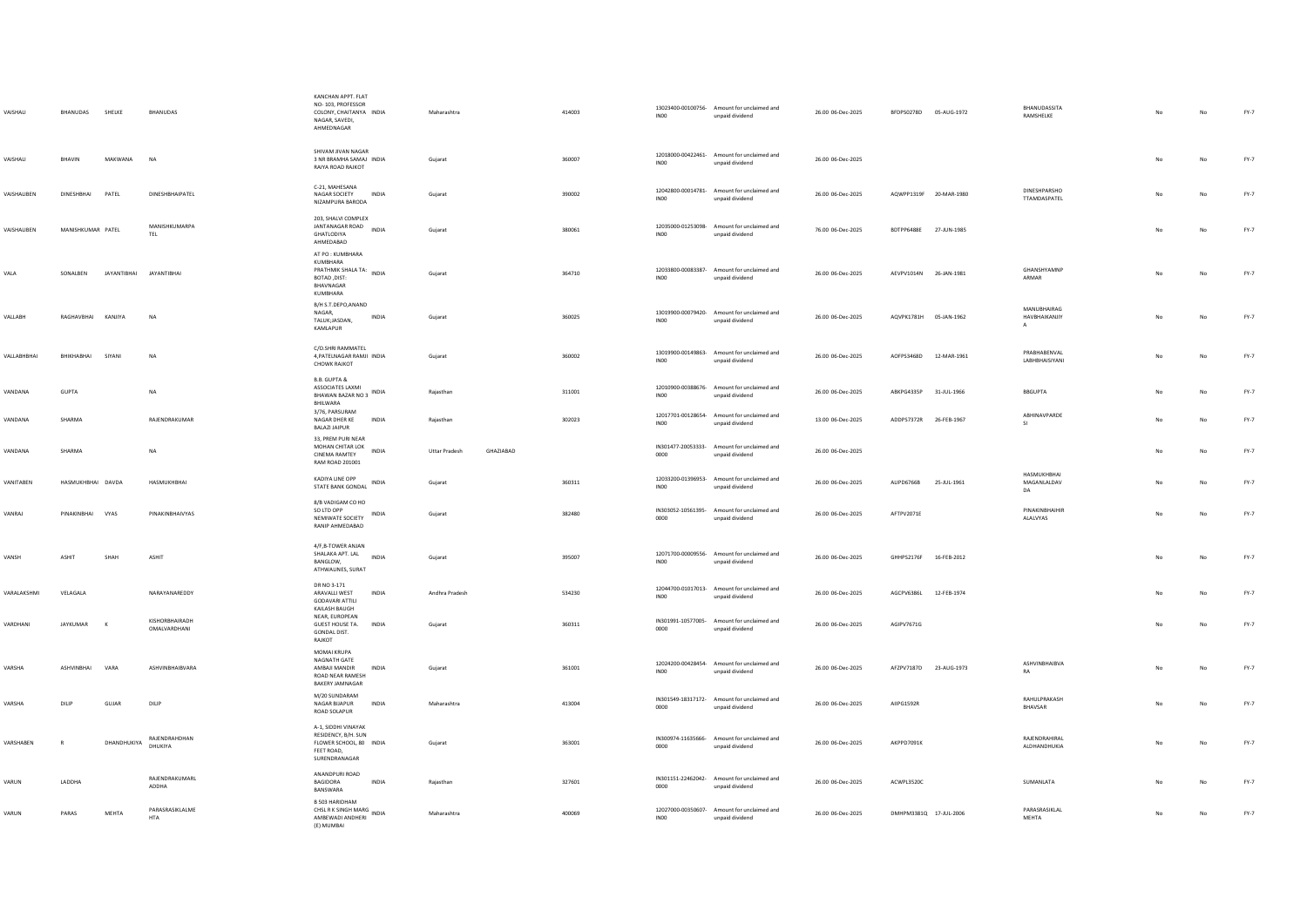| VASANT<br>VASANT | B<br>BHAVANBHAI PATEL | PATEL          | BALDEVBHAIPATEL<br>BHAVANBHAIPATE       | 2-TANISHAO<br><b>BUNGLOW SCIENCE</b><br>CITY ROAD SOLA<br>AHMEDABAD<br>316 PATEL VAS<br>MANDIR VALO AT-<br>VARMOR, TA-<br>MANDAL DIST- | <b>INDIA</b><br><b>INDIA</b> | Guiarat<br>Gujarat | 380060<br>382130 | 0000<br>0000     | IN303052-10620593- Amount for unclaimed and<br>unpaid dividend<br>IN301233-10253159- Amount for unclaimed and<br>unpaid dividend | 26.00 06-Dec-2025<br>26.00 06-Dec-2025 | AASPP2579D<br>ASSPP7619Q |             | KALPANABENVP<br>ATEL                          | No | No<br>No    | $FY-7$<br>$FY-7$ |
|------------------|-----------------------|----------------|-----------------------------------------|----------------------------------------------------------------------------------------------------------------------------------------|------------------------------|--------------------|------------------|------------------|----------------------------------------------------------------------------------------------------------------------------------|----------------------------------------|--------------------------|-------------|-----------------------------------------------|----|-------------|------------------|
| VASHOYA          | HARESHBHAI LALJIBHAI  |                | VASOYALALJIBHAIS                        | AHMEDABAD<br>B/H. JAY BHARTI SOC.,<br>BLOCK NO.17, DIS.<br>SURENDRANAGAR,<br>RATANPAR.                                                 | INDIA                        | Guiarat            | 363020           | 0000             | IN300974-11097170- Amount for unclaimed and<br>unpaid dividend                                                                   | 26.00 06-Dec-2025                      | ADEPV7031P               |             |                                               | No | No          | FY-7             |
| VASHRAMBHAI      | MOHANBHAI             | PARMAR         | MOHANBHAIPARM<br>AR                     | PARMAR VAS, ODHVA<br>TA & DIST-PATAN INDIA<br>PATAN                                                                                    |                              | Gujarat            | 384265           | INO0             | 12072700-00165431- Amount for unclaimed and<br>unpaid dividend                                                                   | 26.00 06-Dec-2025                      | DFTPP4912M 01-JUN-1982   |             | PRAMILABENVA<br>SRAMBHAIPARM<br>AR            | No | No          | $FY-7$           |
| VASOYA           | ANISHBHAI             | CHIMANBHAI     | CHIMANBHAIHARI<br>BHAIVASOYA            | 16. AMEE TENAMENT<br>THAKKARBAPA<br>NAGAR ROAD<br>AHMEDABAD                                                                            | INDIA                        | Gujarat            | 382350           | 0000             | IN301233-10249636- Amount for unclaimed and<br>unpaid dividend                                                                   | 26.00 06-Dec-2025                      | AFMPV1867M               |             | RAVINABENANIS<br>HBHAIVASOYA                  |    | No          | $FY-7$           |
| VEENA            | RANI                  |                | MAMANRAM                                | W/O BRIJ SUNDER<br>SHARMA WARD NO 2 INDIA<br>SANIK COLONY -II<br>RAJGARH                                                               |                              | Rajasthan          | 331023           | INO <sub>0</sub> | 12038003-00033995- Amount for unclaimed and<br>unpaid dividend                                                                   | 26.00 06-Dec-2025                      | CIRPR8561A               | 24-JUN-1980 | BRIJSUNDERSHA<br><b>RMA</b>                   |    | $_{\sf No}$ | FY-7             |
| VEENA            | SARDANA               |                | SUBHASHKATHPALI<br>$\mathsf{A}$         | 94 RAM NAGAR<br><b>COLONY BHIWANI</b>                                                                                                  | <b>INDIA</b>                 | Haryana            | 127021           | 0000             | IN302943-10061715- Amount for unclaimed and<br>unpaid dividend                                                                   | 26.00 06-Dec-2025                      | AIRPS3040F               |             | <b>SHANKARIAI</b>                             |    | No          | $FY-7$           |
| VELSHIBHAI       | P                     | KANZARIYA      | PUNJABHAITRIKAM<br><b>RHAIKANZARIYA</b> | POPAT PARA STREET<br>NO-1 SHRAVAN TOKIZ INDIA<br>ROAD.<br>SURENDRANAGAR                                                                |                              | Gujarat            | 363001           | INO <sub>0</sub> | 12034400-00585938- Amount for unclaimed and<br>unpaid dividend                                                                   | 26.00 06-Dec-2025                      | ATBPK8094J               | 02-SEP-1953 | <b>IAGDISHRHAIVEL</b><br>SHIBHAIKANZARI<br>YA | No | $_{\sf No}$ | FY-7             |
| VIAAN            | RONAK                 | SHAH           | <b>NA</b>                               | B/142/GAGANVIHAR<br><b>FLATS NR CAMA</b><br>HOTELS KHANPUR<br>AHMEDABAD                                                                | <b>INDIA</b>                 | Gujarat            | 380001           | INO <sub>0</sub> | 12062700-00034605- Amount for unclaimed and<br>unpaid dividend                                                                   | 26.00 06-Dec-2025                      |                          |             |                                               | No | No          | $FY-7$           |
| VIBHABEN         | KALPESH               | RAIYANI        | VITHALBHAILDONG                         | SHIVDHARA TRIVENI<br>SOC, 1 SANT KABIR INDIA<br>ROAD RAJKOT                                                                            |                              | Gujarat            | 360003           | 0000             | IN300974-12004526- Amount for unclaimed and<br>unpaid dividend                                                                   | 26.00 06-Dec-2025                      | BKNPD1911K               |             |                                               |    | No          | $FY-7$           |
| VIJAY            | AGARWAL               |                | TRILOKCHANDAGA<br>RWAL                  | AZAD NAGAR KI GALI<br>MADANGANJ NEAR<br>KUCHAMAN<br>AGENCIES<br>KISHANGARH                                                             | INDIA                        | Rajasthan          | 305801           | INO0             | 13028600-00081361- Amount for unclaimed and<br>unpaid dividend                                                                   | 26.00 06-Dec-2025                      | AFNPA9568H 16-DEC-1984   |             | TRILOKCHANDA<br>GARWAL                        | No | No          | $FY-7$           |
| VIJAY            | ANOPCHAND             | MEHTA          | NA                                      | SILVER PARK - A-3,<br>SWASTIK SOCIETY, INDIA<br>JAMNAGAR                                                                               |                              | Gujarat            | 361008           | 0000             | IN300974-10046049- Amount for unclaimed and<br>unpaid dividend                                                                   | 26.00 06-Dec-2025                      | ADIPM6157F               |             | MEETAVIJAYME<br><b>HTA</b>                    |    | No          | $FY-7$           |
| VIJAY            | KANTILAL              | GONDECHA       | KANTILALC                               | KARM JYOT SOC<br>TALALA GIR TALALA INDIA<br>GIR                                                                                        |                              | Gujarat            | 362150           | INO <sub>0</sub> | 12033200-01339651- Amount for unclaimed and<br>unpaid dividend                                                                   | 26.00 06-Dec-2025                      | ALZPG8734B 24-JUL-1981   |             | KUNDANBENKA<br>NTILALGONDEC<br>HA             |    | No          | $FY-7$           |
| VIJAY            | KUMAR                 | AGARWAL        | SHARWNAKUMAR<br>AGARWAL                 | 27, VIJAY WADI,<br>PATH NO.3.<br>TEENDUKAN, CHOMU INDIA<br>ROAD, JAIPUR                                                                |                              | Rajasthan          | 302012           | 0000             | IN301160-30040450- Amount for unclaimed and<br>unpaid dividend                                                                   | 26.00 06-Dec-2025                      | ABSPA1051A               |             |                                               |    | No          | $FY-7$           |
| VIJAY            | LAXMI                 | SHARMA         | AKSHARMA                                | 85 GAGAN VIHAR<br>DELHI                                                                                                                | INDIA                        | Delhi              | 110051           | 0000             | IN300966-10311837- Amount for unclaimed and<br>unpaid dividend                                                                   | 26.00 06-Dec-2025                      | BEHPS4770P               |             | RPSHARMA                                      |    | No          | $FY-7$           |
| VIJAY            | PATEL                 |                | MAGANLALPATEL                           | B NO. 25 BHAVAN<br>RAW HOUSE ADAJAN,<br>NR. TOYOTA<br>SHOWROOM<br>SURAT, GUJARAT                                                       | <b>INDIA</b>                 | Gujarat            | 395009           | 0000             | IN300214-10949538- Amount for unclaimed and<br>unpaid dividend                                                                   | 26.00 06-Dec-2025                      | ADYPP4570H               |             |                                               | No | No          | $FY-7$           |
| VIJAY            | SHREE                 | KOCHAR         | MOTILALSETHIA                           | W/O MANAK CHAND<br>KOCHAR BEHIND<br>KOCHARON KI DADA INDIA<br>BARI GANGASAHAR<br>ROAD BIKANER                                          |                              | Rajasthan          | 334001           | INO <sub>0</sub> | 12017701-00701840- Amount for unclaimed and<br>unpaid dividend                                                                   | 26.00 06-Dec-2025                      | AFLPK3712R 23-JUN-1973   |             | MANAKCHANDK<br>OCHAR                          | No | No          | FY-7             |
| VIJAYA           | BHASKAR               | BHAMIDIPATI NA |                                         | D NO 38-19-9/2<br>JYOTHI NAGAR<br>MARRIPALEM NEAR<br>104 AREA                                                                          | INDIA                        | Andhra Pradesh     | 530018           | 0000             | IN300476-43407572- Amount for unclaimed and<br>unpaid dividend                                                                   | 21.00 06-Dec-2025                      |                          |             |                                               |    | $_{\sf No}$ | $FY-7$           |
| VIJAYAKUMAR      | P                     |                | PURUSHOTHAMAN                           | V R LAND PERETTIL<br>MOONGODE PO<br>TRIVANDRUM                                                                                         | <b>INDIA</b>                 | Kerala             | 695144           | 0000             | IN300239-14114229- Amount for unclaimed and<br>unpaid dividend                                                                   | 26.00 06-Dec-2025                      | AFIPV0347N               |             | RAJULAVIJAYAN                                 |    | No          | $FY-7$           |
| VIJAYKUMAR       | BHAILALBHAI           | PATEL          | <b>NA</b>                               | VORDA NO. 4,<br>BAMANVA TA.<br>DASADA                                                                                                  | INDIA                        | Gujarat            | 382765           | 0000             | IN301991-10437144- Amount for unclaimed and<br>unpaid dividend                                                                   | 26.00 06-Dec-2025                      |                          |             |                                               |    | No          | $FY-7$           |
| VIJAYKUMAR       | M                     | PATEL          | MADHAVLALNPAT<br>EL                     | 31 KAILASHPATI APP<br>NR VIDHYA NAGAR<br>BUNGLOWS<br>NILKANTH MAHADEV INDIA<br>ROAD MEHSANA<br>GUJARAT                                 |                              | Gujarat            | 384002           | 0000             | IN300513-14854789- Amount for unclaimed and<br>unpaid dividend                                                                   | 26.00 06-Dec-2025                      | AHYPP0186F               |             |                                               |    | No          | $FY-7$           |
| VIJAYKUMAR       | MOHANLAL              | SAMANI         | <b>NA</b>                               | SOMESHWAR<br><b>RESIDENCY PATEL</b><br>COLONY ST NO 3<br>ROAD NO3<br>JAMNAGAR                                                          | <b>INDIA</b>                 | Gujarat            | 361008           | INO0             | 12018000-00055137- Amount for unclaimed and<br>unpaid dividend                                                                   | 26.00 06-Dec-2025                      |                          |             |                                               |    | No          | FY-7             |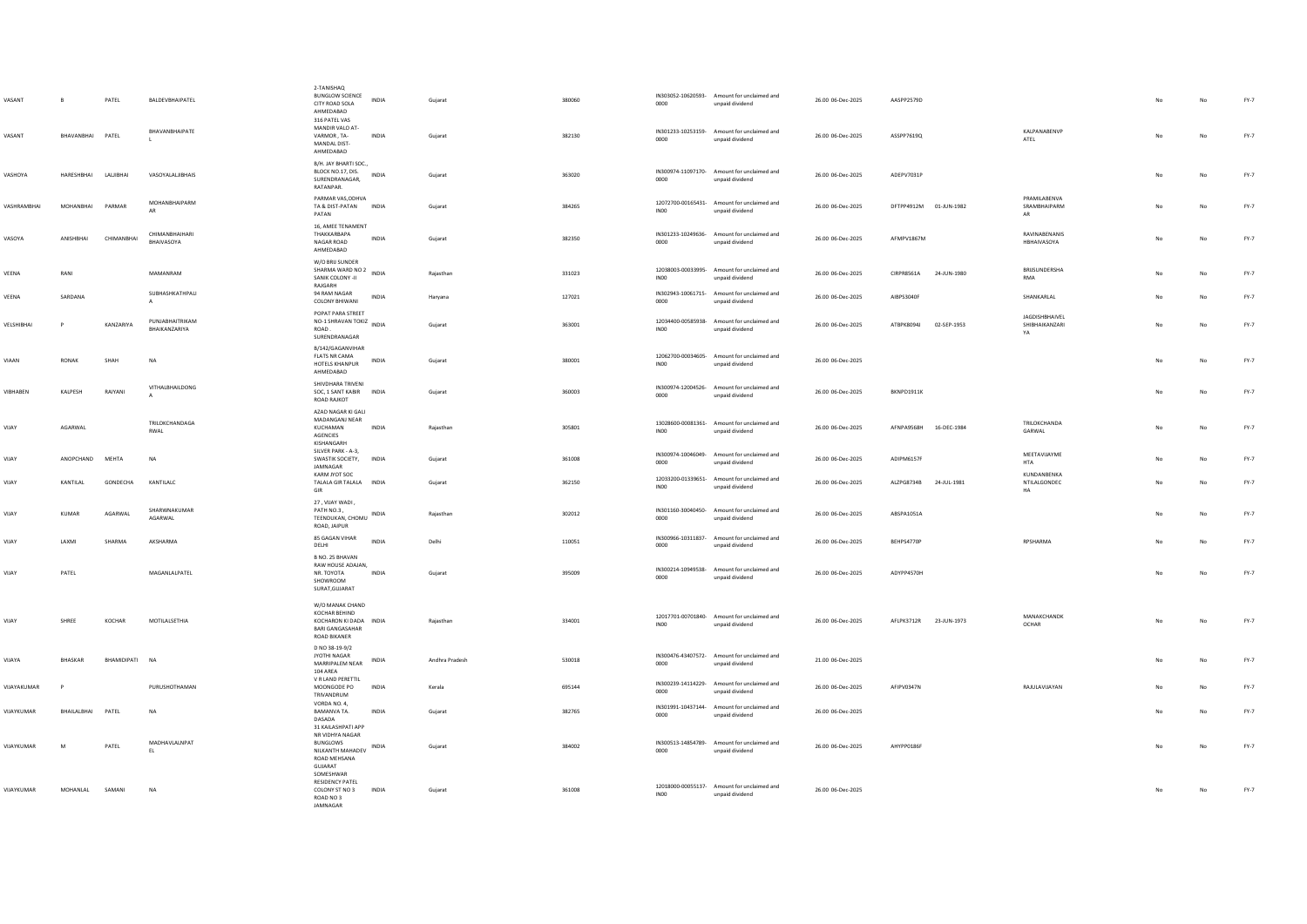| VIJAYKUMAR     | OMPRAKASH JAIN    |              | <b>NA</b>                   | 41 GOYAL PALACE F P<br>382 BODAKDEV B/H<br><b>INDIA</b><br><b>GRAND BHAGWATI</b><br>AHMEDABAD    | Guiarat     | 380015 | INO0             | 12035000-00926698- Amount for unclaimed and<br>unpaid dividend | 1113.00 06-Dec-2025 |                        |                                                  |    | No          | FY-7   |
|----------------|-------------------|--------------|-----------------------------|--------------------------------------------------------------------------------------------------|-------------|--------|------------------|----------------------------------------------------------------|---------------------|------------------------|--------------------------------------------------|----|-------------|--------|
| VIJAYKUMAR     | VASANTLAL         | SHAH         | VASANTLALZAVERC<br>HANDSHAH | <b>BRAHMAN STREET,</b><br>NEAR JAIN DERASAR,<br>INDIA<br>AT POST SAYAN,<br>SURAT                 | Gujarat     | 394130 | INO <sub>0</sub> | 12067200-00044199- Amount for unclaimed and<br>unpaid dividend | 26.00 06-Dec-2025   | CDQPS2912G 01-JUN-1960 |                                                  |    | No          | FY-7   |
| VIJAYPRAKASH   | GOPILAL           | SHARMA       | GOPILALKISHANLAL<br>SHARMA  | A-201, SHIVANI PARK,<br>PALANPUR PATIA,<br>SURAT                                                 | Guiarat     | 395007 | IN <sub>00</sub> | 12041500-00226016- Amount for unclaimed and<br>unpaid dividend | 26.00 06-Dec-2025   | BGGPS9133R 03-DEC-1977 |                                                  | No | No          | $FY-7$ |
| VUESHKUMAR     | BIPINCHANDRA SONI |              | BIPINCHANDRASO              | HARSHIDDH PARK AT-<br>RANGAIPURA TA- INDIA<br>PETALD DIST-ANAND                                  | Gujarat     | 388450 | 0000             | IN303085-10005049- Amount for unclaimed and<br>unpaid dividend | 26.00 06-Dec-2025   | BGAPS7736N             | RITAVIJESHKUM<br>ARSONI                          | No | No          | FY-7   |
| VIJYABEN       | JAYANTILAL        | CHADASANIYA  | <b>NA</b>                   | OPP BHAVANI<br><b>BHUVANS STREET</b><br>INDIA<br>ZALA ROAD                                       | Gujarat     | 363310 | 0000             | IN301039-24486416- Amount for unclaimed and<br>unpaid dividend | 26.00 06-Dec-2025   |                        |                                                  |    | No          | FY-7   |
| <b>VIKRAM</b>  | <b>JALAN</b>      |              | DPJALAN                     | S/O D.P. JALAN DIGGI<br>INDIA<br>MOHLLA BEAWAR                                                   | Raiasthan   | 305901 | IN00             | 12017701-00187345- Amount for unclaimed and<br>unpaid dividend | 26.00 06-Dec-2025   | AGTPJ5257D 25-OCT-1983 |                                                  | No | No          | $FY-7$ |
| VILAS          | SADASHIV          | RASAL        | <b>NA</b>                   | 300, NAVEDAR WADI,<br>ENEAWAR.<br>INDIA<br>NEWARE, RATNAGIRI,<br>NEVARE RATNAGIRI                | Maharashtra | 415620 | INO <sub>0</sub> | 12059900-00132371- Amount for unclaimed and<br>unpaid dividend | 26.00 06-Dec-2025   |                        |                                                  | No | $_{\sf No}$ | FY-7   |
| VILASBEN       |                   | PATEL        | PTVAGHASHIYA                | C/6, TRIVENI SOC.,<br>RAMLAGAN SINHA<br>CHAWL, KURAR<br>INDIA<br>VILLAGE, MALAD<br>(EAST) MUMBAI | Maharashtra | 400097 | INO <sub>0</sub> | 12011200-00200974- Amount for unclaimed and<br>unpaid dividend | 26.00 06-Dec-2025   | AIWPP8793K 01-JUN-1981 |                                                  | No | $_{\sf No}$ | FY-7   |
| VILASHBEN      | <b>HFMRAI</b>     | VADI         | <b>HEMRAIVADI</b>           | ANURAG NAGAR,<br>BLOCK NO. C-4, DIST.<br><b>INDIA</b><br>JUNAGADH, AT.<br>SUTRAPADA.             | Gujarat     | 362275 | 0000             | IN300974-10382375- Amount for unclaimed and<br>unpaid dividend | 26.00 06-Dec-2025   | AFVPV2902D             | DEEPKUMARHE HEMRAJJADAVB<br>MRAJBHAIVADI HAIVADI | No | No          | $FY-7$ |
| <b>VIMALA</b>  | SAREMALII         | <b>JAIN</b>  | SAREMALIHAIN                | 202/A. SAMBHAJI<br>NAGAR N M JOSHI<br><b>INDIA</b><br>MARG MUMBAI                                | Maharashtra | 400013 | IN00             | 12037100-00018957- Amount for unclaimed and<br>unpaid dividend | 26.00 06-Dec-2025   | AAJPJ3181A 09-AUG-1959 |                                                  | No | No          | FY-7   |
| VIMALBHAI      | HARSHADRAY VORA   |              | <b>NA</b>                   | SUTHAR FALI CHUKLU<br>ADINATH KRUPA<br><b>INDIA</b><br>VIRAMGAM                                  | Guiarat     | 382150 | 0000             | IN301774-10826553- Amount for unclaimed and<br>unpaid dividend | 20.00 06-Dec-2025   |                        |                                                  | No | No          | $FY-7$ |
| VIMALKUMAR     | PRAVINKUMAR MODH  |              | PRAVINKUMARDM<br>ODH        | 24 SHAKTI NAGAR<br><b>INDIA</b><br>SOCIETY SIDHPUR<br>DIST PATAN SIDHPUR                         | Guiarat     | 384151 | IN <sub>00</sub> | 12044700-05754250- Amount for unclaimed and<br>unpaid dividend | 26.00 06-Dec-2025   | AMXPM3732E 20-JAN-1978 | PUSHPABENPRA<br>VINKUMARMOD                      | No | No          | $FY-7$ |
| VINAY          | <b>KUMAR</b>      | <b>JALAN</b> | SATYAPRAKASHJAL             | M/S TARA CHAND<br>JALAN 101 WARD NO.<br>11 KHANDELWALON INDIA<br>KE MANDIR KE PASS<br>BARAN      | Raiasthan   | 325205 | 0000             | IN301055-10526633- Amount for unclaimed and<br>unpaid dividend | 26.00 06-Dec-2025   | ADDPJ2529B             | SATYAPRAKASHJ<br>ALAN                            | No | No          | $FY-7$ |
| VINAY          | MAHESH            | TIWAR        | NAHESHKTIWARI               | 2/18 NIRMAL JIVAN<br>SOCIETY KOPRI<br>INDIA<br><b>COLONY THANE</b>                               | Maharashtra | 400603 | 0000             | IN300476-42033768- Amount for unclaimed and<br>unpaid dividend | 189.00 06-Dec-2025  | AEMPT2111F             |                                                  |    | No          | $FY-7$ |
| <b>VINAYAK</b> | RAMCHANDRA UTEKAR |              | <b>NA</b>                   | SIDDHESHWAR TALAO<br>B/H S T WORKSHOP<br><b>INDIA</b><br><b>KENGAR CHAWL</b><br>KHOPAT THANE (W) | Maharashtra | 400601 | 0000             | IN301604-10513508- Amount for unclaimed and<br>unpaid dividend | 26.00 06-Dec-2025   |                        |                                                  | No | No          | $FY-7$ |
| VINCHHI        | LALITKUMAR S      |              | LALITKUMAR                  | NR VRAJDHAM<br>YOGESHWERNAGAR 7 INDIA<br>KHAMRHALIA                                              | Gujarat     | 361305 | INO <sub>0</sub> | 12013200-01032036- Amount for unclaimed and<br>unpaid dividend | 26.00 06-Dec-2025   | AHBPV3692H 23-SEP-1967 | DAXABENLALITK<br><b>UMARVINCHHI</b>              |    | No          | FY-7   |
| <b>VINESH</b>  | SHARMA            |              | SURESHCHANDRAS<br>HARMA     | A-46 SHIVAJI MARG,<br>NEHRU NAGAR<br><b>INDIA</b><br>PANIPECH JAIPUR                             | Raiasthan   | 302016 | 0000             | IN301160-30200299- Amount for unclaimed and<br>unpaid dividend | 26.00.06-Dec-2025   | AMXPS07001             | SURESHCHANDR<br>ASHARMA                          | No | No          | $FY-7$ |
| VINESHKUMAR    | SESMALBHAI        | SHAH         | SESMALBHAIBHAG<br>WANDAS    | FLAT NO-2- RUSHABH<br>APPT. NR. SABARMATI<br>COLLEGE RAMNAGAR, INDIA<br>SABARMATI<br>AHMEDABAD   | Gujarat     | 380005 | 0000             | IN303052-10144228- Amount for unclaimed and<br>unpaid dividend | 26.00 06-Dec-2025   | AMDPS8394Q             | RACHANABENVI<br>NESHKUMARSH<br>AH                | No | No          | FY-7   |
| VINIKA         | ARVIND            | CHAWDA       | ARVINDHIRALALCH<br>AWDA     | D-122. IFFCO COLONY.<br>UDAYNAGAR.<br><b>INDIA</b><br>GANDHIDHAM                                 | Gujarat     | 370201 | 0000             | IN300974-11940272- Amount for unclaimed and<br>unpaid dividend | 26.00 06-Dec-2025   | AXFPC0544D             |                                                  |    | No          | $FY-7$ |
| VINITA         | GANDHI            |              | RAJANGANDHI                 | 401 HOUSING BOARD<br><b>COLONY ROHTAK</b><br>INDIA<br>HARYANA                                    | Haryana     | 124001 | 0000             | IN302365-10146116- Amount for unclaimed and<br>unpaid dividend | 26.00 06-Dec-2025   | AFAPV6803M             | RAJANGANDHI                                      |    | No          | FY-7   |
| VINITA         | <b>MANTRI</b>     |              | DHEERAJMANTRI               | 12, GAYATRI NAGAR<br>AIMER ROAD SODALA INDIA<br><b>JAIPUR</b>                                    | Raiasthan   | 302006 | IN00             | 12019101-00468298- Amount for unclaimed and<br>unpaid dividend | 26.00 06-Dec-2025   | AQGPM3670E 17-FEB-1982 |                                                  |    | No          | $FY-7$ |
| VINOD          | AGARWAL           |              | SNGARG                      | 3 AGRASEN COLONY<br>NEAR BHARMPURI INDIA<br>KHURA JAIPUR                                         | Raiasthan   | 302001 | 0000             | IN301160-30029464- Amount for unclaimed and<br>unpaid dividend | 26.00 06-Dec-2025   | AGOPA2842A             |                                                  |    | No          | FY-7   |
| Vinod          | Kumar             | Bohra        | MrRamsukhBohra              | 380, Maliyo Ka Bas<br>Ward NO.10 Phaloudi<br>INDIA<br>Th. Phalodi Dist.<br>Jodhour               | Rajasthan   | 342001 | INO <sub>0</sub> | 12043700-00043388- Amount for unclaimed and<br>unpaid dividend | 26.00 06-Dec-2025   | ANTPB9127B 01-JUL-1970 |                                                  | No | No          | $FY-7$ |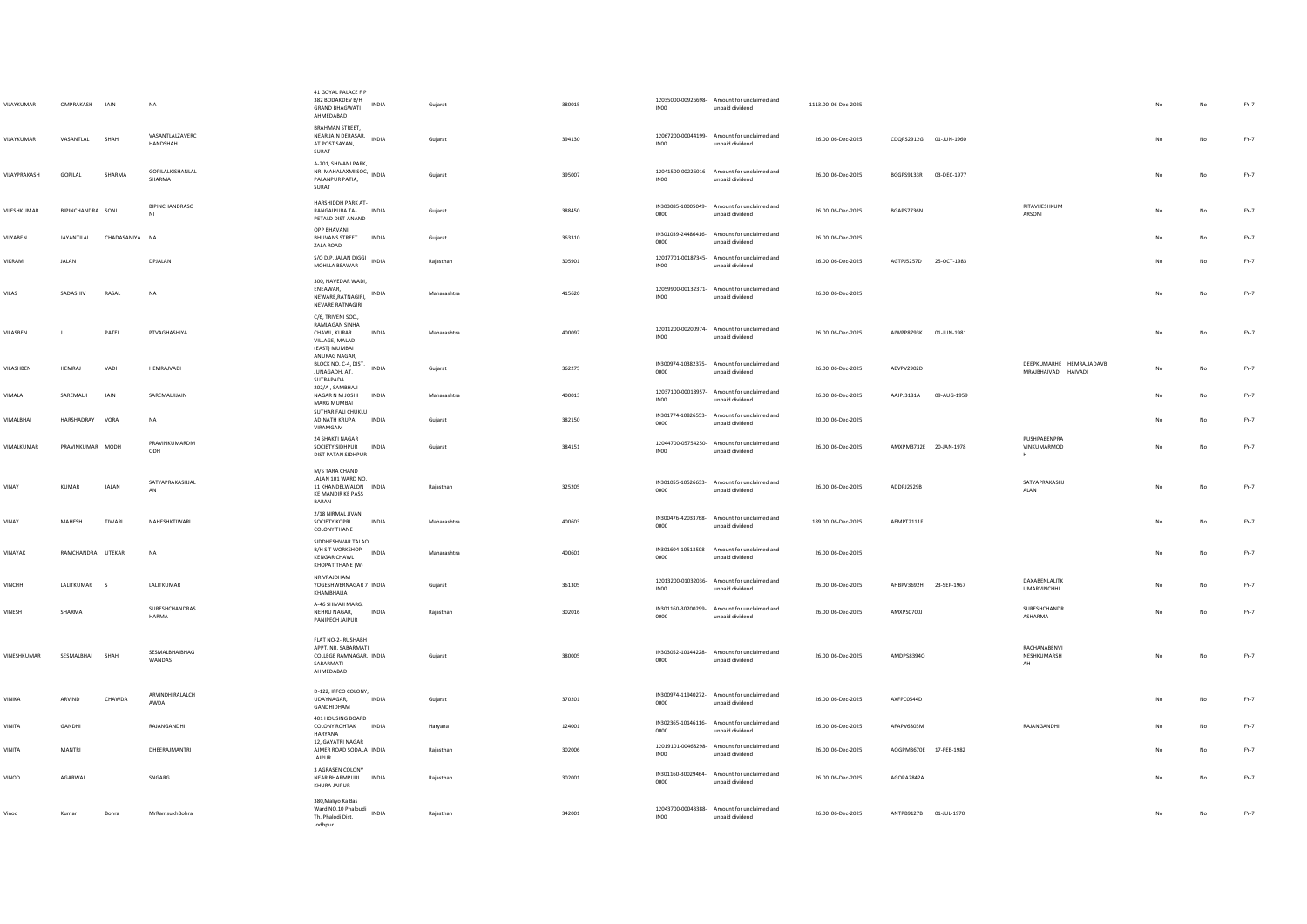| VINODBHAI           | SHAMBHUBHAI VARSANI     |                 | <b>NA</b>                                     | VINOD NR A/400<br>HUDCO QUARTER<br>KOTHARIYA ROAD<br>VISHRAJI NAGAR<br>RAJKOT                   | <b>INDIA</b> | Gujarat   | 360002 | INO0             | 12018000-00242706- Amount for unclaimed and<br>unpaid dividend | 26.00 06-Dec-2025 |                        |             |                                     |                     |     | No | $FY-7$ |
|---------------------|-------------------------|-----------------|-----------------------------------------------|-------------------------------------------------------------------------------------------------|--------------|-----------|--------|------------------|----------------------------------------------------------------|-------------------|------------------------|-------------|-------------------------------------|---------------------|-----|----|--------|
| VINODKUMAR          | MOHANI AI               | SHAH            | <b>NA</b>                                     | 7, RAJ PALACE FLAT<br>JAIN SOC ELLISBRIDGE INDIA<br>AHMEDABAD                                   |              | Gujarat   | 380006 | 0000             | IN303052-10214507- Amount for unclaimed and<br>unpaid dividend | 26.00 06-Dec-2025 | AAFHV5983P             |             |                                     |                     | No  | No | $FY-7$ |
| <b>VIPIN</b>        | KUMAR                   | HEDA            | BASANTSUMARHE<br>DA                           | HEDA TYRE 131,<br>FRAM JI CHOWK<br>NASIRABAD                                                    | INDIA        | Rajasthan | 305601 | <b>IN00</b>      | 12017701-00437674- Amount for unclaimed and<br>unpaid dividend | 26.00 06-Dec-2025 | AAFPH5726H             | 01-JUL-1970 |                                     |                     |     | No | $FY-7$ |
| <b>VIPIN</b>        | <b>KUMAR</b>            | JAIN            | <b>NA</b>                                     | <b>HNO 4/344 GALI</b><br>INDERLOK BEHIND INDIA<br><b>GUR MANDI SONEPAT</b>                      |              | Haryana   | 131001 | <b>IN00</b>      | 12041800-00061462- Amount for unclaimed and<br>unpaid dividend | 26.00 06-Dec-2025 |                        |             |                                     |                     | No  | No | FY-7   |
| VIPUL               | MAHENDRABHAI JAIN       |                 | MAHENDRABHAI                                  | A-34, ASHIRVAD<br>ENCLAVE B/H, GEET<br>BUNGLOWS GIDC INDIA<br>ROAD, MANJALPUR<br>VADODARA       |              | Guiarat   | 390011 | <b>IN00</b>      | 13016700-00703528- Amount for unclaimed and<br>unpaid dividend | 26.00 06-Dec-2025 | AAMPJ2796G 15-JAN-1973 |             | DHARAVIPULJAI                       |                     | No  | No | FY-7   |
| VIPUL               | MAHENDRABHAI RAVAL      |                 | MAHENDRARHAIR<br>AVAL                         | YOGI BHUVAN 2<br><b>JALARAM SOCIETY</b><br>UNIVERSITY ROAD<br>RAJKOT                            | INDIA        | Gujarat   | 360005 | 0000             | IN303575-10070506- Amount for unclaimed and<br>unpaid dividend | 26.00 06-Dec-2025 | ABOPR4836J             |             |                                     |                     | No  | No | FY-7   |
| <b>VIPUL</b>        | SHASHIKANT SHAH         |                 | <b>NA</b>                                     | RUXAMANI NIVAS,<br>B/H. CENTRAL BANK, INDIA<br>JORAVARNAGAR.                                    |              | Guiarat   | 363020 | 0000             | IN300974-10132875- Amount for unclaimed and<br>unpaid dividend | 26.00 06-Dec-2025 | <b>BIWPS1112G</b>      |             |                                     |                     |     | No | FY-7   |
| VIRALKUMAR          | KANTILAL                | SHAH            | KANTILALCHIMANL<br>ALSHAH                     | SHREEMALI WAGA<br>CHANDAR PRABHU NI<br>SHERI OPP JAIN<br>DHARMSHALA<br>DABHOI                   | INDIA        | Guiarat   | 391110 | <b>IN00</b>      | 12046300-01756658- Amount for unclaimed and<br>unpaid dividend | 26.00 06-Dec-2025 | CIXPS5420F             | 11-AUG-1985 |                                     |                     | No  | No | FY-7   |
| <b>VIRCHANDRHAI</b> | <b>LIMEDRHAL</b>        | PATFI           | UMEDBHAIRAMJIB<br>HAIPATEL                    | <b>26 SHAILIA GREENS</b><br>NEAR SHIVGANGA<br>PART 1 RADHANPUR INDIA<br>ROAD MEHSANA<br>GUJARAT |              | Gujarat   | 384002 | 0000             | IN300476-41154777- Amount for unclaimed and<br>unpaid dividend | 26.00 06-Dec-2025 | ARLIPP2929C            |             | PATELJAYABENV<br>IRCHANDBHAI        |                     | No  | No | FY-7   |
| VIREN               | MAHENDRA                | KALYANI         | NA                                            | CHHATRI BAZAR,<br>JASDAN JASDAN                                                                 | INDIA        | Gujarat   | 360050 | INO <sub>0</sub> | 13019900-00305922- Amount for unclaimed and<br>unpaid dividend | 26.00 06-Dec-2025 | AUYPK0730D 20-AUG-1984 |             | MAHENDRARHA<br>MOHANBHAIKAL<br>YANI |                     | No  | No | FY-7   |
| VIRENDER            | KUMAR                   | <b>GUPTAHUF</b> | <b>NA</b>                                     | C-3/61-A LAWRENCE<br>ROAD DELHI                                                                 | <b>INDIA</b> | Delhi     | 110035 | <b>IN00</b>      | 12024200-00603513- Amount for unclaimed and<br>unpaid dividend | 26.00 06-Dec-2025 | AAHHV1438A 15-FEB-2011 |             |                                     |                     | No  | No | FY-7   |
| VISHAKHA            | GUPTA                   |                 | RAMNIWASKHAND<br>ELWAL                        | 23 VIKAS PATH<br>ALWAR                                                                          | INDIA        | Rajasthan | 301001 | 0000             | IN301774-16133506- Amount for unclaimed and<br>unpaid dividend | 26.00 06-Dec-2025 | AFFPG2787Q             |             |                                     |                     |     | No | FY-7   |
| VISHAL              | $\perp$                 | LAKHANI         | <b>JAYVANTBHAIPAR</b><br>MANANDDASLAKH<br>ANI | VAGHESHWARI PLOT<br>PORBANDAR.<br>PORBANDAR<br>PURANA KATRA                                     | INDIA        | Guiarat   | 360575 | <b>IN00</b>      | 12034400-00650969- Amount for unclaimed and<br>unpaid dividend | 26.00 06-Dec-2025 | AFKPL8871M             | 23-NOV-1988 | MADHUBENJAY<br>VANTBHAILAKH<br>ANI  |                     | No  | No | FY-7   |
| VISHAL              | KHANDAI WFI             |                 | SURESHCHANDKH<br>ANDALWEL                     | SUBHASH CHOK<br><b>JAGNNATH MUNDIR</b><br>ALWAR                                                 | INDIA        | Rajasthan | 301001 | <b>IN00</b>      | 12044700-04541719- Amount for unclaimed and<br>unpaid dividend | 26.00 06-Dec-2025 | AMLPK9176E 26-JUN-1986 |             | AKASHKHANDAL<br>WEL                 |                     | No  | No | $FY-7$ |
| VISHAL              |                         | <b>JOSHI</b>    | <b>NA</b>                                     | 1835 LAL DARWAJA<br>LAKHA JOSHINI POD INDIA<br>UMRETH ANAND                                     |              | Gujarat   | 388220 | <b>INOO</b>      | 12033200-11607352- Amount for unclaimed and<br>unpaid dividend | 26.00 06-Dec-2025 |                        |             |                                     |                     | No  | No | FY-7   |
| VISHALKUMAR         | $\blacksquare$          | PATEL           | NA                                            | SCHOOL NI PACHAR<br>HIRPURA TAVUAPUR INDIA<br>MAHESANA                                          |              | Guiarat   | 382870 | 0000             | IN302461-10684448- Amount for unclaimed and<br>unpaid dividend | 26.00 06-Dec-2025 |                        |             |                                     |                     | No. | No | FY-7   |
| VISHALKUMAR         | MAFATLAL                | SHAH            | MAFATLALSHAH                                  | 673/26, CROSS LANE<br><b>REVDI BAZAR</b><br>AHMEDABAD                                           | <b>INDIA</b> | Gujarat   | 380001 | 0000             | IN303052-10071073- Amount for unclaimed and<br>unpaid dividend | 26.00 06-Dec-2025 | AAMHS2375G             |             |                                     |                     | No  | No | $FY-7$ |
| <b>VISHNUBHAI</b>   | BHALABHAI               | PRAJAPAT        | BHALABHAIKANJIB<br>HAIPRAJAPATI               | PRAJAPATIVAS<br>MALSUND KUREJA<br>PATAN PATAN                                                   | <b>INDIA</b> | Gujarat   | 384265 | 0000             | IN302461-10628161- Amount for unclaimed and<br>unpaid dividend | 26.00 06-Dec-2025 | CDPPP8548A             |             | REKHABENVPRA<br><b>JAPATI</b>       |                     | No  | No | FY-7   |
| VISHNUBHARTHI       | M                       | GOSWAMI         | MAGANBHARTHIG<br>OSWAMI                       | 9 SETELIGHT SOCIETY<br>PART 1 NEAR<br>ANUPAM SOC<br>MEHSANA                                     | INDIA        | Gujarat   | 384002 | 0000             | IN301276-30232529- Amount for unclaimed and<br>unpaid dividend | 26.00 06-Dec-2025 | ABHPG4221H             |             |                                     | LILABENVGOSW<br>AMI | No  | No | $FY-7$ |
| VITTHAL             | KHANDELWAL              |                 | MANOHARLALKHA<br>NDELWAL                      | S/O MANOHAR LAL<br>KHANDELWAL WARD<br>NO 45 BALAJI KI GALI INDIA<br>ANAND NAGAR SIKAR<br>SIKAR  |              | Rajasthan | 332001 | <b>IN00</b>      | 12017701-01080840- Amount for unclaimed and<br>unpaid dividend | 26.00 06-Dec-2025 | FISPK3237C             | 03-SEP-1999 | SHANTADEVIKH<br>ANDELWAL            |                     | No  | No | FY-7   |
| <b>VIVEK</b>        | HASMUKHLAL SHAH         |                 | NA                                            | 2, VIRDHARMYUG<br>SOCIETY, NR<br>PRASHANT PARK.<br>FATEHPURA, PALDI,<br>AHMEDABAD               | <b>INDIA</b> | Gujarat   | 380007 | INO <sub>0</sub> | 13015200-00099874- Amount for unclaimed and<br>unpaid dividend | 26.00 06-Dec-2025 | BEDPS0019D 08-JUL-1981 |             |                                     |                     |     | No | FY-7   |
| VRUJLAL             | HAKMICHAND ADESARAHUF   |                 | <b>HAKMICHANDADE</b><br>SARA                  | 12 DIWAN PARA<br>MADHURAMI RAJKOT INDIA                                                         |              | Gujarat   | 360001 | INO <sub>0</sub> | 12018000-00317387- Amount for unclaimed and<br>unnaid dividend | 26.00 06-Dec-2025 | AABHA4878B             | 25-MAR-1982 |                                     |                     |     | No | $FY-7$ |
| VYAS                | CHETANKUMAR LABHSHANKAR |                 | VYASLABHSHANKA<br><b>RS</b>                   | CC - 12, SHANTINATH<br>FLAT OPP - VEJALPUR<br><b>BUS STOP VEJALPUR</b><br><b>AHMEDARAD</b>      | INDIA        | Gujarat   | 380051 | 0000             | IN300652-10178439- Amount for unclaimed and<br>unpaid dividend | 26.00 06-Dec-2025 | AFFPV1043N             |             | PRAKASHLVYAS                        |                     | No  | No | FY-7   |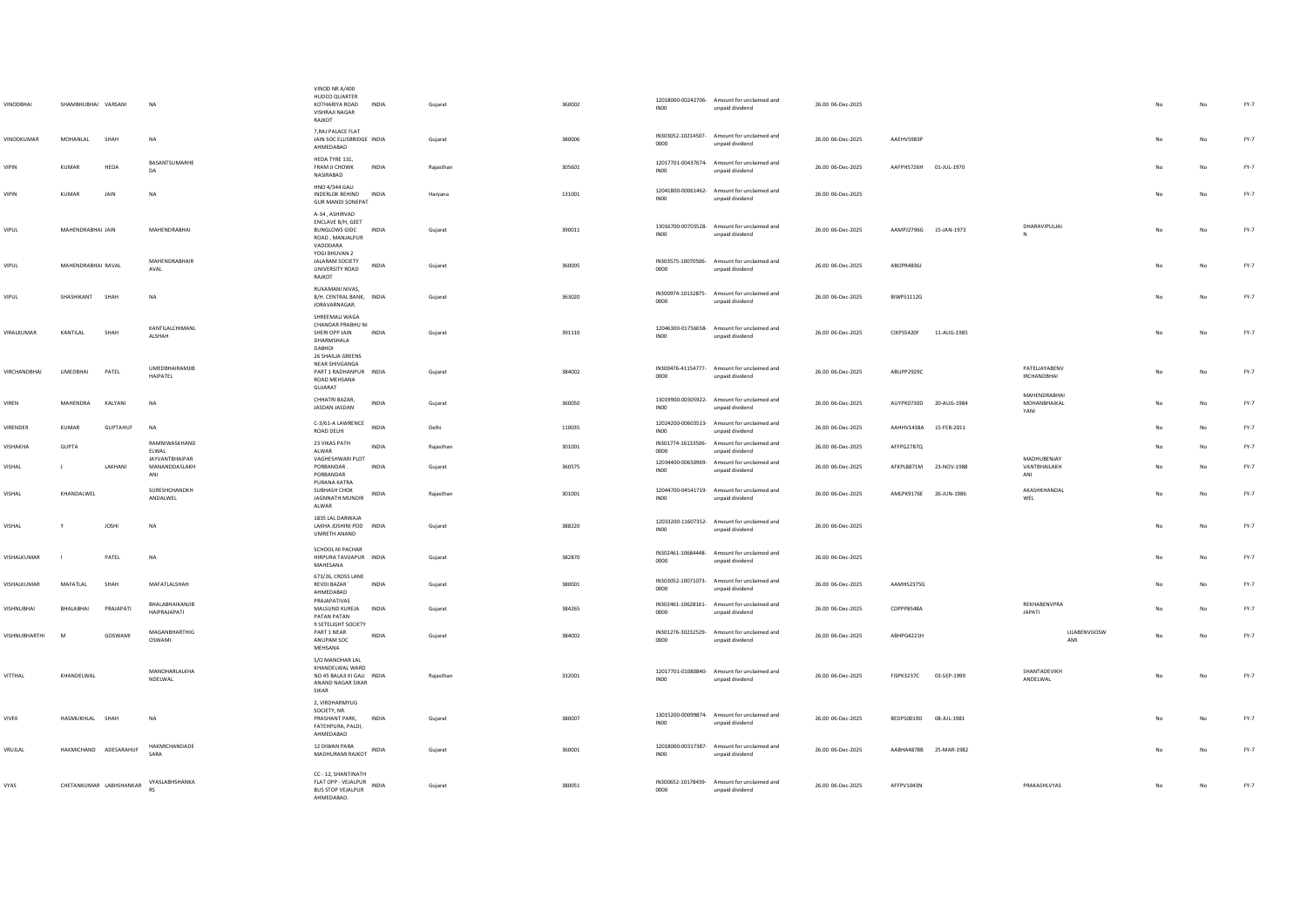| VYAS       | NIKITABEN                                                                                      | RAJENDRAKUMA NA<br>$\mathbb{R}$ |                                 | 12. DHARTI<br><b>BANGLOWS</b><br>VISHNAGAR ROAD AT - INDIA<br>TA - UNJHA                                       | Gujarat                           | 384170 | 0000             | IN301233-10309432- Amount for unclaimed and<br>unpaid dividend | 26.00 06-Dec-2025 |                           |                             |    | No          | FY-7   |
|------------|------------------------------------------------------------------------------------------------|---------------------------------|---------------------------------|----------------------------------------------------------------------------------------------------------------|-----------------------------------|--------|------------------|----------------------------------------------------------------|-------------------|---------------------------|-----------------------------|----|-------------|--------|
| VYAS       | $\small \textsf{PRAKASHCHAND} \begin{tabular}{c} \bf \small \textsf{GRANSHYAMI} \end{tabular}$ |                                 | GHANSHYAMJIVYA                  | 8 VISHAL FLATS NR<br>7TH DAY SCHOOL B/H<br>RAILWAY STATION INDIA<br>MANI NAGAR E<br>AHMEDABAD                  | Gujarat                           | 380008 | 0000             | IN301151-13154745- Amount for unclaimed and<br>unpaid dividend | 26.00 06-Dec-2025 | ARFPV9126L                | ASHOKPRAKASH<br>CHANDRAVYAS | No | No          | $FY-7$ |
| VYOMEE     | VISHAL                                                                                         | KOTHARI                         | VISHALSKOTHARI                  | 303, SHEETAL APT<br>ULSTER ROAD, RANI<br>BAUG NEAR NAGINA INDIA<br>HOTEL, BYCULLA<br>MUMBAI                    | Maharashtra                       | 400027 | 0000             | IN301604-10944269- Amount for unclaimed and<br>unpaid dividend | 26.00 06-Dec-2025 | BWNPK1957L                | KAVITAVISHALK<br>OTHARI     |    | No          | $FY-7$ |
| YADAV      | BHAILALBHAI SAVGIBHAI                                                                          |                                 | <b>NA</b>                       | A/3 RANGASHIS<br>SOCIETY NEAR LALITA INDIA<br>SOCIETY ISANPUR<br>MANINAGAR                                     | Gujarat                           | 380008 | 0000             | IN301151-13205695- Amount for unclaimed and<br>unpaid dividend | 26.00 06-Dec-2025 |                           |                             | No | No          | FY-7   |
| YASH       | BANSAL                                                                                         |                                 | ASHOKBANSAL                     | C 2 JAMUNA NAGAR<br>AJMER ROAD SODALA INDIA<br><b>JAIPUR</b>                                                   | Rajasthan                         | 302006 | IN00             | 12010600-02998016- Amount for unclaimed and<br>unpaid dividend | 26.00 06-Dec-2025 | CIFPB0569J<br>22-AUG-1997 | MAMATAAGRA<br>WAL           |    | $_{\sf No}$ | $FY-7$ |
| YASHIKA    | <b>GUPTA</b>                                                                                   |                                 | SHUBHKARNGUPT                   | H.NO.-45, POCKET-H-<br>32, SECTOR-3 ROHINI INDIA<br>DELHI<br>12 ANANT SMRUTI                                   | Delhi                             | 110085 | 0000             | IN302365-10847305- Amount for unclaimed and<br>unpaid dividend | 26.00 06-Dec-2025 | AIRPG8485G                | ANKURGUPTA                  |    | No          | $FY-7$ |
| YATEENDRA  | BALCHAND                                                                                       | SAWALE                          | <b>BALCHANDMOTISA</b><br>SAWALE | DINDAYAL ROAD<br>PANCH RASTA<br>INDIA<br>JANCTION VISHNU<br>NGR DOMBIVALI<br><b>WEST THANE</b>                 | Maharashtra                       | 421202 | 0000             | IN300513-12268877- Amount for unclaimed and<br>unpaid dividend | 26.00 06-Dec-2025 | ABRPS6858E                | ANITAYSAWALE                | No | No          | FY-7   |
| YATIN      | PRAMUKHBHAI PATEL                                                                              |                                 | PRAMUKHBHAISPA<br>TEL           | N - 5, SANSKRUTI<br>FLATS., OPP.<br>NARESHWAR FLATS, INDIA<br>NR. ALKAPURI SOC.,<br>GHATLODIA,<br>AHMEDABAD.   | Gujarat                           | 380061 | 0000             | IN300343-11102894- Amount for unclaimed and<br>unpaid dividend | 26.00 06-Dec-2025 | AAVPP9501E                | SUDHABENYATI<br>NKUMARPATEL | No | No          | $FY-7$ |
| YEVATIKAR  | SANGITA                                                                                        |                                 | SURESH                          | C/O SHRI SURESH<br>SAYANNA YEOTIKAR<br>INDIA<br><b>VIJAY NAGAR</b><br>NANDED                                   | Maharashtra                       | 431602 | 0000             | IN300513-11937873- Amount for unclaimed and<br>unpaid dividend | 6.00 06-Dec-2025  | ABRPY1060G                | SURESHSAYANN<br>AYEOTIKAR   |    | No          | FY-7   |
| YOGENDRA   | PRASAD                                                                                         |                                 | <b>DHARMNATHPRAS</b><br>AD      | <b>D-8 NEHRU GARDEN</b><br>KHODA COLONY NEAR<br>SECTOR- 57 NOIDA INDIA<br>GHAZIABAD (UTTAR<br>PRADESH) 201001  | <b>Uttar Pradesh</b><br>GHAZIABAD |        | 0000             | IN300966-10847942- Amount for unclaimed and<br>unpaid dividend | 26.00 06-Dec-2025 | BBZPP5291B                |                             |    | No          | $FY-7$ |
| YOGESH     | CHAND                                                                                          | <b>GUPTA</b>                    | SHRIKRGUPTA                     | C 134 HASAN KHAN<br>MEWAT NAGAR INDIA<br>ALWAR                                                                 | Rajasthan                         | 301001 | 0000             | IN301330-18444670- Amount for unclaimed and<br>unpaid dividend | 26.00 06-Dec-2025 | AKIPG4686R                | SAPNAGUPTA                  | No | No          | $FY-7$ |
| YOGESH     | JAGDISHBHAI                                                                                    | SHAH                            | <b>JAGDISHBHAI</b>              | 1487 AKASH DEEP<br>SOCIETY MAKARPURA INDIA<br>RD VADODARA                                                      | Gujarat                           | 390009 | INO <sub>0</sub> | 13016700-00145702- Amount for unclaimed and<br>unpaid dividend | 26.00 06-Dec-2025 | AGYPS3885P<br>16-JUL-1962 |                             |    | No          | $FY-7$ |
| YOGESH     | KHANDELWAL                                                                                     |                                 | SATYANARAYANKH<br>ANDELWAL      | V RAMNAGRIYA P<br><b>INDIA</b><br>JAGATPURA JAIPUR                                                             | Rajasthan                         | 302017 | IN00             | 12020600-00830518- Amount for unclaimed and<br>unpaid dividend | 26.00 06-Dec-2025 | AGZPK4165B 03-MAR-1978    | VINITAKHANDEL<br>WAL        | No | No          | FY-7   |
| YOGESH     | KRISHNAN                                                                                       | <b>TAVARA</b>                   | <b>NA</b>                       | FLAT NO 501<br>NANDADEEP B WING<br>PLOT NO 17-24 SHERE INDIA<br>PUNJAB OFF<br>MAHAKALI CAVES<br>ROAD ANDHERI E | Maharashtra                       | 400093 | 0000             | IN301549-18619733- Amount for unclaimed and<br>unpaid dividend | 26.00 06-Dec-2025 |                           |                             | No | No          | $FY-7$ |
| YOGESH     | KUMAR                                                                                          |                                 | SHERSINGH                       | SBBJ REGIONAL<br>OFFICE A-3<br>INDUSTRIAL ESTATE INDIA<br>DCM ROAD KOTA                                        | Rajasthan                         | 324001 | INO <sub>0</sub> | 12034600-00020299- Amount for unclaimed and<br>unpaid dividend | 26.00 06-Dec-2025 | ANQPK5676F 17-JAN-1977    |                             |    | No          | FY-7   |
| YOGESH     | M                                                                                              | BHATT                           | <b>MANILALBBHATT</b>            | NAGAR CHAKLO LALA<br>MEHTA STREET NEAR<br>INDIA<br>VARAIMATA BARI<br>JAMNAGAR                                  | Gujarat                           | 361001 | INO <sub>0</sub> | 12035100-00147644- Amount for unclaimed and<br>unpaid dividend | 26.00 06-Dec-2025 | AFAPB0164P 18-APR-1976    |                             | No | No          | FY-7   |
| YOGESH     | PRAVINBHAI                                                                                     | GHETIYA                         | <b>NA</b>                       | BLOCK NO A 98 AALAP<br><b>GREEN CITY RAIYA</b><br>ROAD OPP ROYAL<br>INDIA<br>SCHOOL RAJKOT<br>RAJKOT           | Gujarat                           | 360007 | INO <sub>0</sub> | 12033200-01984303- Amount for unclaimed and<br>unpaid dividend | 26.00 06-Dec-2025 |                           |                             | No | $_{\sf No}$ | FY-7   |
| YOGESHBHAI | N                                                                                              | <b>IOSHI</b>                    | NANALAL BIOSHI                  | AT BILKHA, BILNATH<br>SOCIETY, TAL AND<br>INDIA<br>DIST. JUNAGADH,<br>BILKHA                                   | Gujarat                           | 362110 | 0000             | IN300974-11716224- Amount for unclaimed and<br>unpaid dividend | 26.00.06-Dec-2025 | <b>AHI PIS762F</b>        | <b>DHRUVIYIOSHI</b>         | No | No          | $FY-7$ |
| YOGITA     | RANI                                                                                           |                                 | NA                              | H.NO.1534 B-III PARA INDIA<br>MOHALLA                                                                          | Haryana                           | 124001 | 0000             | IN300940-10247926- Amount for unclaimed and<br>unpaid dividend | 20.00 06-Dec-2025 |                           |                             |    | No          | FY-7   |
| YUG        | <b>AJITBHAI</b>                                                                                | MEHTA                           | AJITBHAIKIRTILALM<br>EHTA       | 203, PARSHAWADARS<br>HAN COMPLEX, OPP INDIA<br>NAVYUG COLLEGE,<br>ADAJAN PATIA,<br>ADAJAN, SURAT               | Gujarat                           | 395009 | INO <sub>0</sub> | 12071700-00048448- Amount for unclaimed and<br>unpaid dividend | 26.00 06-Dec-2025 | DMWPM5904E 28-JUL-2004    |                             | No | No          | $FY-7$ |